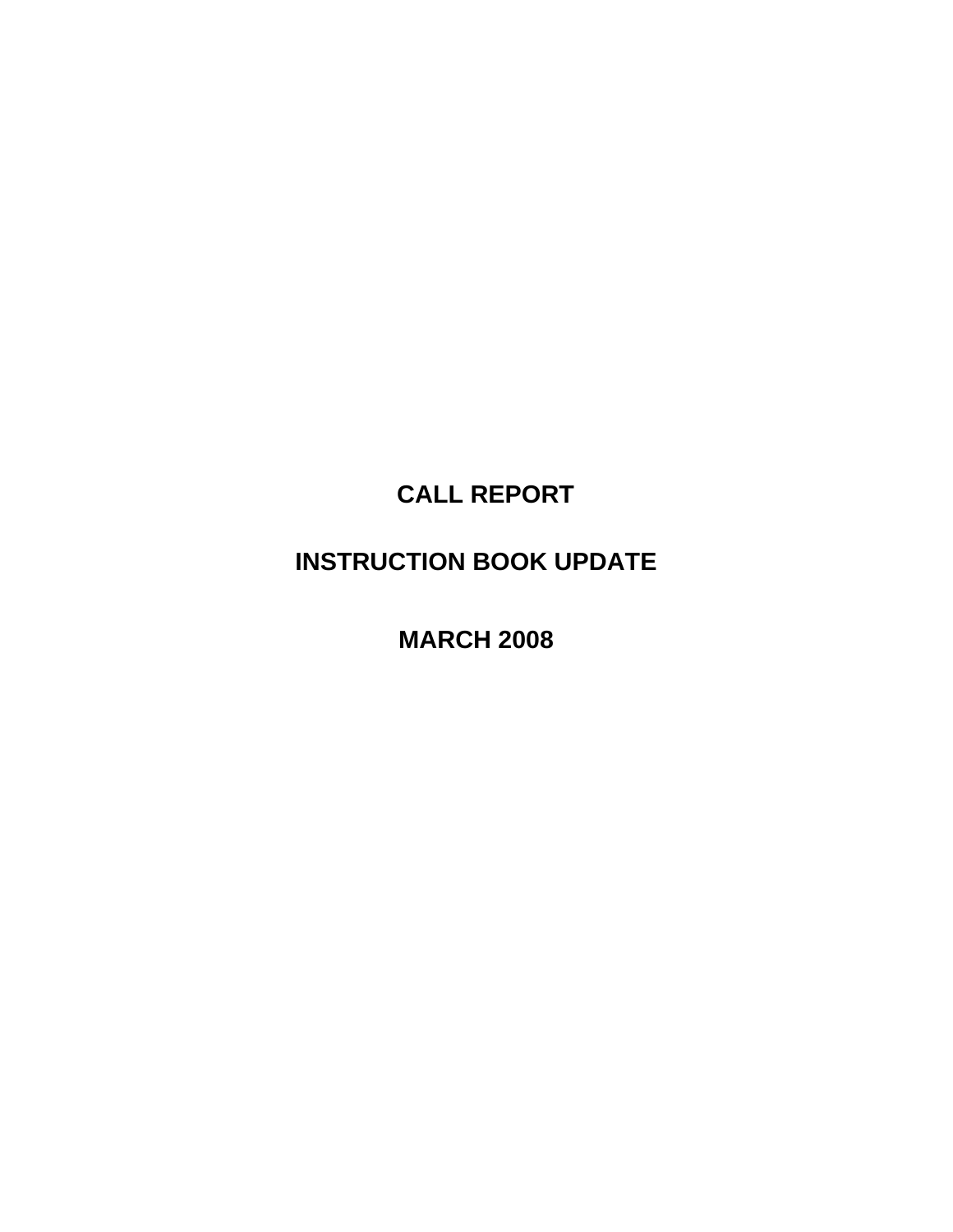# **FILING INSTRUCTIONS**

NOTE: The pages listed in the column below headed "Remove Pages" are no longer needed in the *Instructions for Preparation of Consolidated Reports of Condition and Income and should be removed* and discarded. The pages listed in the column headed "Insert Pages" are included in this instruction book update and should be filed promptly in your instruction book.

#### **Remove Pages Insert Pages**

 i – ii (6-07) i – ii (3-08)  $1 - 14$  (9-05, 9-06, and 6-07) 1 – 14 (3-08) RI-1 – RI-8a (3-04 and 3-07) RI-1 – RI-8a (3-08) RI-13 – RI-16 (3-07) RI-13 – RI-16 (3-08)  $RI-19 - RI-24$  (3-02, 3-04, and 3-07) RI-19 – RI-24 (3-08) RI-31 – RI-32 (3-07) RI-31 – RI-32 (3-08) RI-B-1 – RI-B-6 (3-03 and 3-07) RI-B-1 – RI-B-6 (3-08) RI-E-1 – RI-E-2 (3-07) RI-E-1 – RI-E-3 (3-08) RC-A-3 – RC-A-4 (3-06) RC-A-3 – RC-A-4 (3-08) RC-B-5 – RC-B-8 (3-01 and 3-06) RC-B-5 – RC-B-8 (3-08) RC-C-1 – RC-C-6 (3-01 and 3-07) RC-C-1 – RC-C-6b (3-08) RC-C-21 – RC-C-22 (3-01) RC-C-21 – RC-C-22a (3-08) RC-C-28c – RC-C-30 (3-07) RC-C-28c – RC-C-30 (3-08) RC-D-1 – RC-D-3 (3-05 and 3-07) RC-D-1 – RC-D-10 (3-08) RC-E-1 – RC-E-10b (3-01, 3-02, 3-06, and 3-07) RC-E-1 – RC-E-10b (3-08) RC-K-1 – RC-K-5 (6-03 and 6-04) RC-K-1 – RC-K-4 (3-08) RC-L-1 – RC-L-2a (3-07) RC-L-1 – RC-L-2a (3-08) RC-N-1 – RC-N-12 (6-05 and 3-07) RC-N-1 – RC-N-12 (3-08) RC-O-1 – RC-O-13 (3-01, 9-06, 3-07, and 6-07) RC-O-1 – RC-O-10 (3-08) RC-P-1 – RC-P-3 (9-06 and 3-07) RC-P-1 – RC-P-6 (3-08) RC-Q-1 – RC-Q-3 (3-07) RC-Q-1 – RC-Q-3 (3-08) RC-R-26a – RC-R-28 (3-03 and 3-05) RC-R-26a – RC-R-28 (3-08) RC-S-9 – RC-S-10 (3-06) RC-S-9 – RC-S-11 (3-08) A-19 – A-24 (6-01 and 3-04) A-19 – A-24a (3-08)  $A-77 - A-80$  (9-06 and 6-07)  $A-77 - A-80$  (3-08)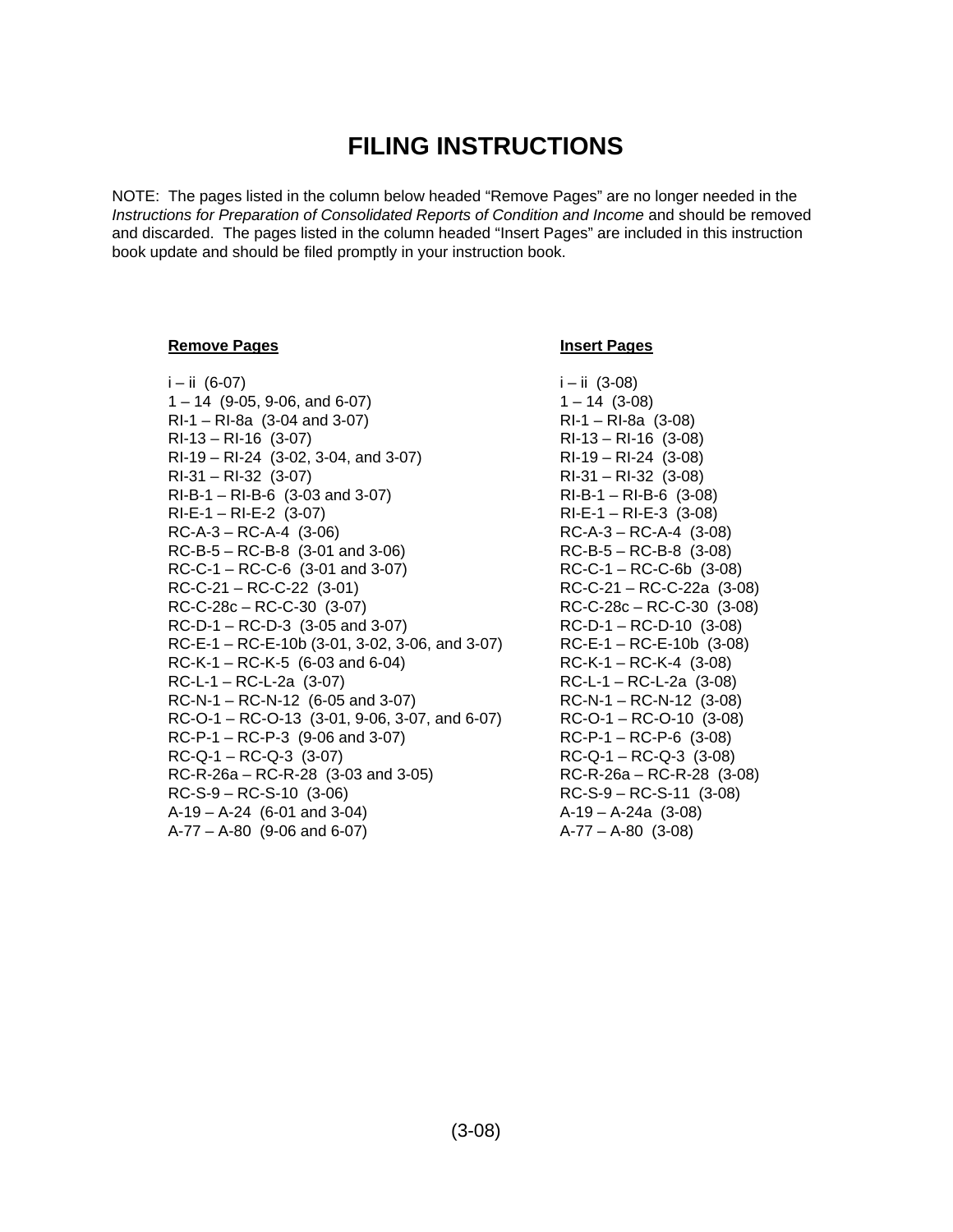## **Instructions for Preparation of Consolidated Reports of Condition and Income (FFIEC 031 and 041)**

#### **CONTENTS**

#### GENERAL INSTRUCTIONS

| Who Must Report on What Forms                                                                            | 1              |
|----------------------------------------------------------------------------------------------------------|----------------|
| <b>Close of Business</b>                                                                                 | 1              |
| <b>Frequency of Reporting</b>                                                                            | $\overline{2}$ |
| Differences in Detail of Reports                                                                         | $\overline{2}$ |
| <b>Shifts in Reporting Status</b>                                                                        | 3              |
| Organization of the Instruction Books                                                                    | 4              |
| Preparation of the Reports                                                                               | 5              |
| Signatures                                                                                               | 5              |
| <b>Chief Financial Officer Declaration</b>                                                               | 5              |
| <b>Director Attestation</b>                                                                              | 6              |
| Submission of the Reports                                                                                | 6              |
| <b>Submission Date</b>                                                                                   | $\overline{7}$ |
| <b>Amended Reports</b>                                                                                   | $\overline{7}$ |
| <b>Retention of Reports</b>                                                                              | 8              |
| Scope of the "Consolidated Bank" Required to be Reported<br>in the Submitted Reports                     | 8              |
| Exclusions from the Coverage of the Consolidated Report                                                  | 9              |
| <b>Rules of Consolidation</b>                                                                            | 9              |
| Reporting by Type of Office                                                                              | 10             |
| Publication Requirements for the Report of Condition                                                     | 10             |
| Release of Individual Bank Reports                                                                       | 11             |
| Applicability of Generally Accepted Accounting Principles to<br><b>Regulatory Reporting Requirements</b> | 11             |
| <b>Accrual Basis Reporting</b>                                                                           | 12             |
| <b>Miscellaneous General Instructions</b>                                                                | 12             |
| Rounding                                                                                                 | 12             |
| <b>Negative Entries</b>                                                                                  | 12             |
| Verification                                                                                             | 13             |
| Transactions Occurring Near the End of a Reporting Period                                                | 13             |
| Separate Branch Reports                                                                                  | 14             |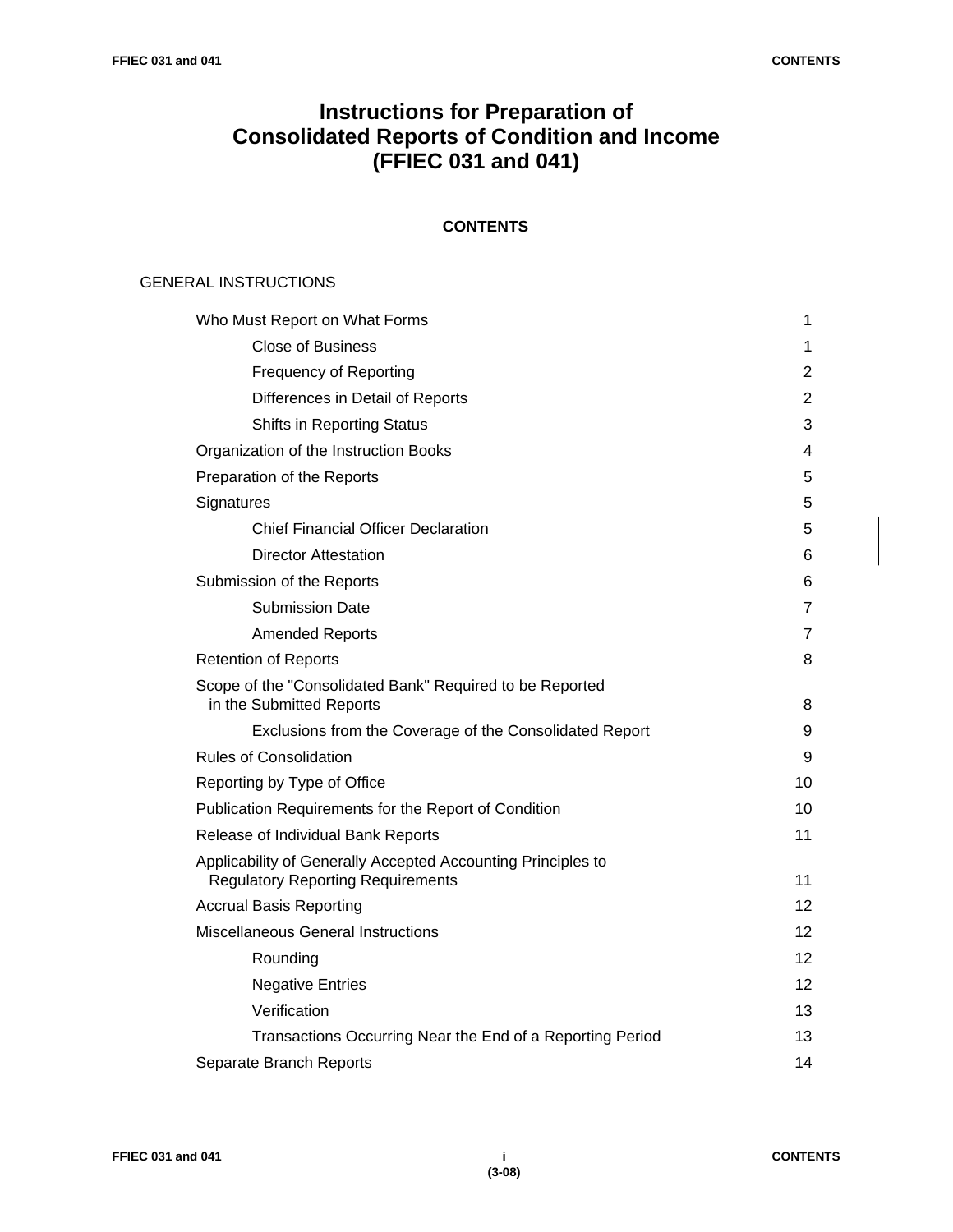### LINE ITEM INSTRUCTIONS FOR THE CONSOLIDATED REPORT OF INCOME

| Schedule RI - Income Statement                                                                   | $RI-1$   |
|--------------------------------------------------------------------------------------------------|----------|
| Schedule RI-A - Changes in Equity Capital                                                        |          |
| Schedule RI-B - Charge-offs and Recoveries and Changes in Allowance<br>for Loan and Lease Losses |          |
| Part I. Charge-offs and Recoveries on Loans and Leases                                           | $RI-B-1$ |
| Part II. Changes in Allowance for Loan and Lease Losses                                          | $RI-B-6$ |
| Schedule RI-D - Income from International Operations (FFIEC 031 only)                            |          |
| Schedule RI-E - Explanations                                                                     |          |

#### LINE ITEM INSTRUCTIONS FOR THE CONSOLIDATED REPORT OF CONDITION

| Schedule RC - Balance Sheet                                                                            |                |
|--------------------------------------------------------------------------------------------------------|----------------|
| Schedule RC-A – Cash and Balances Due from Depository Institutions                                     |                |
| Schedule RC-B - Securities                                                                             |                |
| Schedule RC-C - Loans and Lease Financing Receivables                                                  |                |
| Part I. Loans and Leases                                                                               | $RC-C-1$       |
| Part II. Loans to Small Businesses and Small Farms                                                     | <b>RC-C-30</b> |
| Schedule RC-D - Trading Assets and Liabilities                                                         | $RC-D-1$       |
| Schedule RC-E - Deposit Liabilities                                                                    | $RC-E-1$       |
| Schedule RC-F - Other Assets                                                                           | $RC-F-1$       |
| Schedule RC-G - Other Liabilities                                                                      | $RC-G-1$       |
| Schedule RC-H - Selected Balance Sheet Items for Domestic Offices<br>(FFIEC 031 only)                  | $RC-H-1$       |
| Schedule RC-I - Assets and Liabilities of IBFs (FFIEC 031 only)                                        | $RC-I-1$       |
| Schedule RC-K - Quarterly Averages                                                                     | $RC-K-1$       |
| Schedule RC-L – Derivatives and Off-Balance Sheet Items                                                | $RC-L-1$       |
| Schedule RC-M - Memoranda                                                                              | <b>RC-M-1</b>  |
| Schedule RC-N - Past Due and Nonaccrual Loans, Leases, and<br><b>Other Assets</b>                      | $RC-N-1$       |
| Schedule RC-O - Other Data for Deposit Insurance and<br><b>FICO Assessments</b>                        | <b>RC-O-1</b>  |
| Schedule RC-P - 1-4 Family Residential Mortgage Banking Activities                                     | $RC-P-1$       |
| Schedule RC-Q - Financial Assets and Liabilities Measured at Fair Value                                | $RC-Q-1$       |
| Schedule RC-R - Regulatory Capital                                                                     | $RC-R-1$       |
| Schedule RC-S - Servicing, Securitization, and Asset Sale Activities                                   | <b>RC-S-1</b>  |
| Schedule RC-T - Fiduciary and Related Services                                                         | $RC-T-1$       |
| Optional Narrative Statement Concerning the Amounts Reported in<br>the Reports of Condition and Income | $RC-X-1$       |

 $\overline{\phantom{a}}$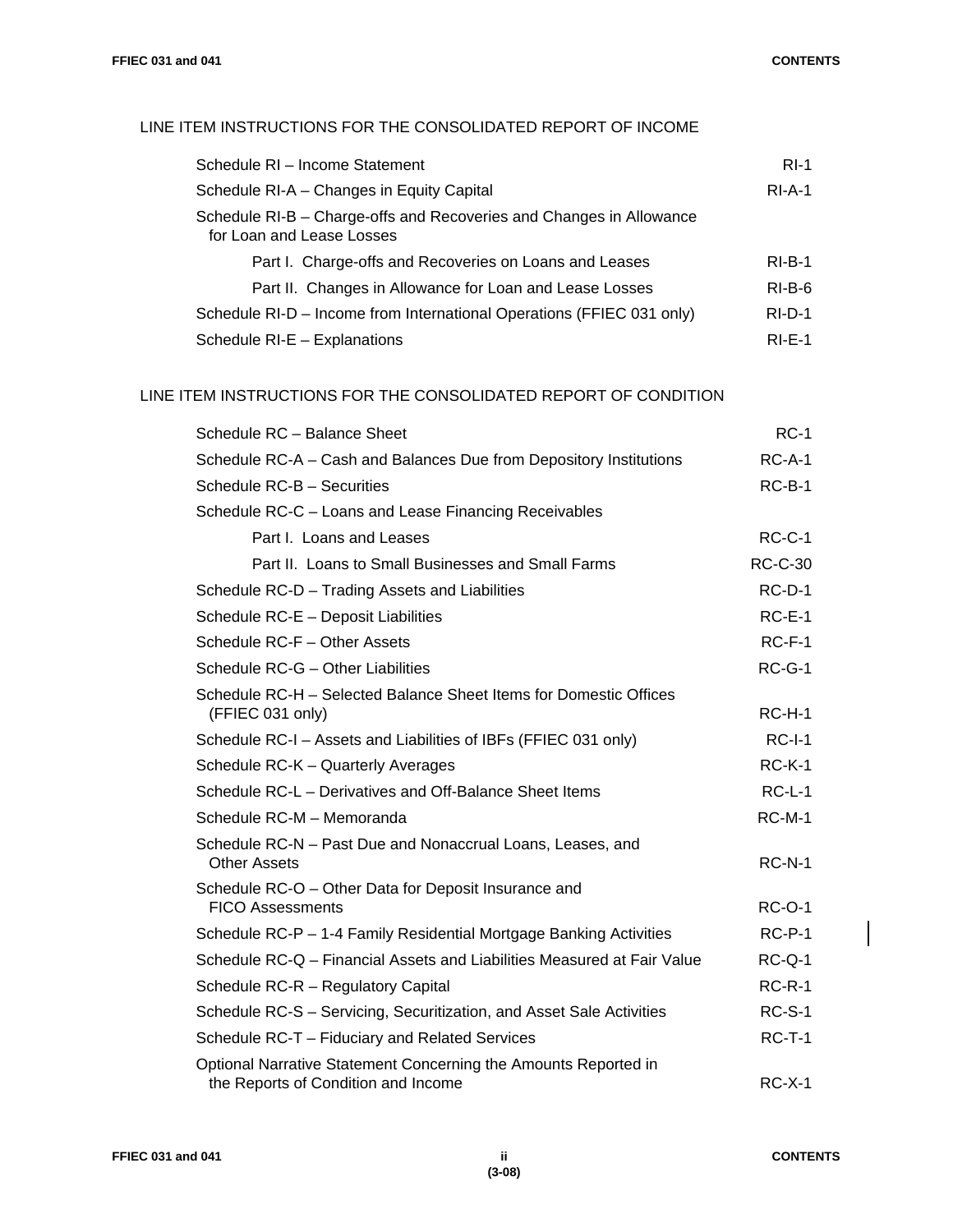## **GENERAL INSTRUCTIONS**

Schedules RC and RC-A through RC-T constitute the Report of Condition and its supporting schedules. Schedules RI, RI-A, RI-B, RI-D, and RI-E constitute the Report of Income and its supporting schedules. The Reports of Condition and Income are commonly referred to as the Call Report.

#### **WHO MUST REPORT ON WHAT FORMS**

Every national bank, state member bank, and insured state nonmember bank is required to file a consolidated Call Report normally as of the close of business on the last calendar day of each calendar quarter, i.e., the report date. The specific reporting requirements depend upon the size of the bank and whether it has any "foreign" offices. Banks must file the appropriate forms as described below:

- (1) BANKS WITH FOREIGN OFFICES: Banks of any size that have any "foreign" offices (as defined below) must file quarterly the *Consolidated Reports of Condition and Income for a Bank with Domestic and Foreign Offices* (FFIEC 031). For purposes of these reports, all of the following constitute "foreign" offices:
	- (a) An International Banking Facility (IBF);
	- (b) A branch or consolidated subsidiary in a foreign country; and
	- (c) A majority-owned Edge or Agreement subsidiary.

 In addition, for banks chartered and headquartered in the 50 states of the United States and the District of Columbia, a branch or consolidated subsidiary in Puerto Rico or a U.S. territory or possession is a "foreign" office. However, for purposes of these reports, a branch at a U.S. military facility located in a foreign country is a "domestic" office.

(2) BANKS WITHOUT FOREIGN OFFICES: Banks of *any* size that have only domestic offices must file quarterly the *Consolidated Reports of Condition and Income for a Bank with Domestic Offices Only*  (FFIEC 041). For banks chartered and headquartered in Puerto Rico or a U.S. territory or possession, a branch or consolidated subsidiary in one of the 50 states of the United States, the District of Columbia, Puerto Rico, or a U.S. territory or possession is a "domestic" office.

#### *Close of Business*

The term "close of business" refers to the time established by the reporting bank as the cut-off time for receipt of work for posting transactions to its general ledger accounts for that day. The time designated as the close of business should be reasonable and applied consistently. The posting of a transaction to the general ledger means that both debit and credit entries are recorded as of the same date. In addition, entries made to general ledger accounts in the period subsequent to the close of business on the report date that are applicable to the period covered by the Call Report (e.g., adjustments of accruals, posting of items held in suspense on the report date to their proper accounts, and other quarter-end adjusting entries) should be reported in the Call Report as if they had actually been posted to the general ledger at or before the cut-off time on the report date.

With respect to deposits received by the reporting bank after the cut-off time for posting them to individual customer accounts for a report date (i.e., so-called "next day deposits" or "late deposits"), but which are nevertheless posted in any manner to the reporting bank's general ledger accounts for that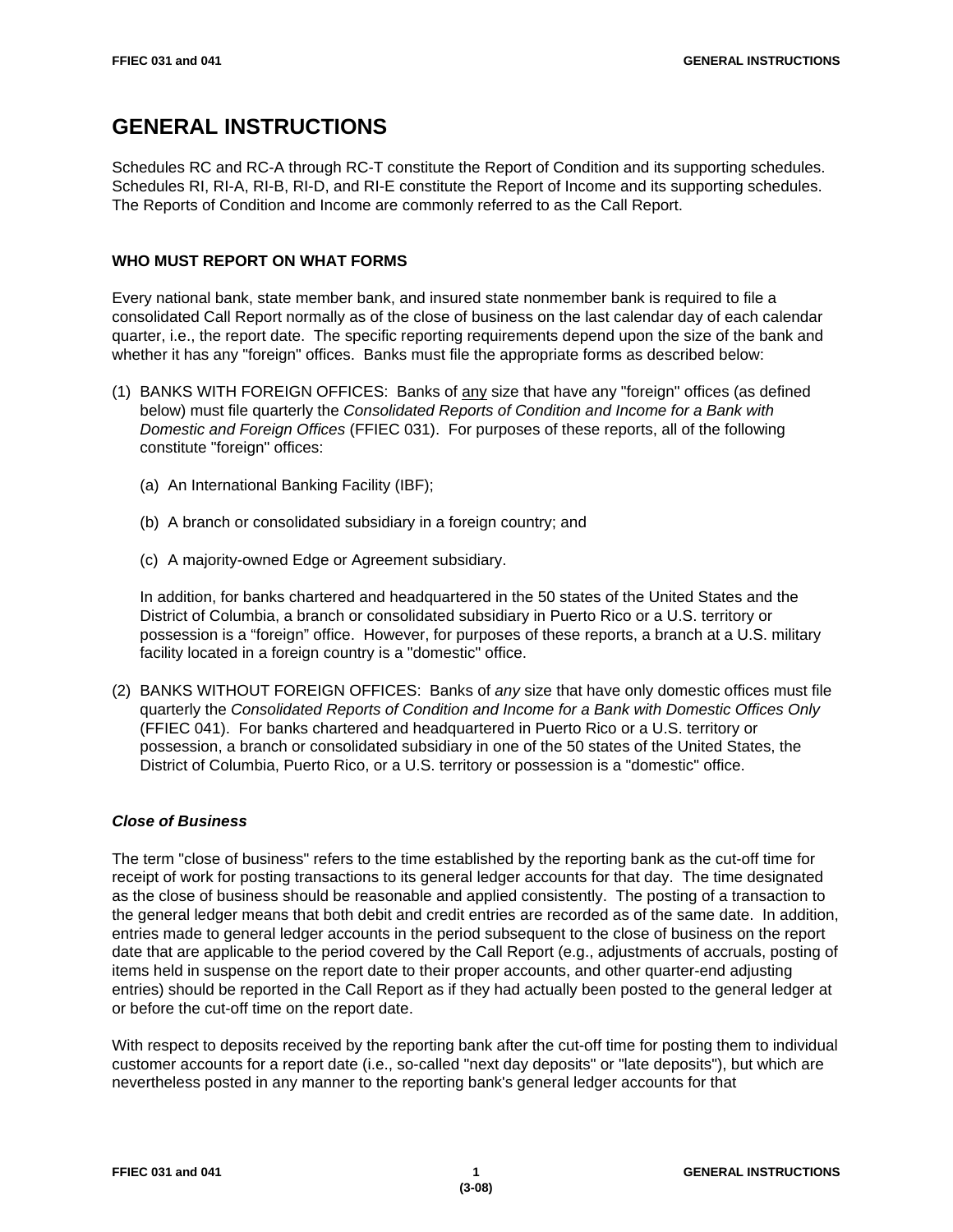report date (including, but not limited to, through the use of one or more general ledger contra accounts), such deposits must be reported in Schedule RC-O, Other Data for Deposit Insurance and FICO Assessments, items 1 and 4, and may also be reported in Schedule RC, Balance Sheet, item 13, "Deposits," and Schedule RC-E, Deposit Liabilities. However, the use of memorandum accounts outside the reporting bank's general ledger system for control over "next day" or "late deposits" received on the report date does not in and of itself make such deposits reportable in Schedule RC-O and Schedules RC and RC-E.

#### *Frequency of Reporting*

The reports are required to be submitted quarterly by all banks. However, some schedules are required on a less frequent basis, as follows:

- (1) For all banks, Schedule RC-C, part II, Loans to Small Businesses and Small Farms, is to be filed *only* as of the June 30 report date.
- (2) Banks with total fiduciary assets greater than \$250 million (as of the preceding December 31) or with gross fiduciary and related services income greater than 10 percent of revenue (net interest income plus noninterest income) for the preceding calendar year must complete the applicable items of Schedule RC-T quarterly. All other banks with fiduciary powers must complete the applicable items of Schedule RC-T annually as of the December 31 report date.

In addition, the following items are to be completed annually rather than quarterly:

- (1) Schedule RC, Memorandum item 1, on the level of external auditing work performed for the bank is to be reported as of the March 31 report date;
- (2) Schedule RC-O, Memorandum items 1.a.(2), "Number of deposit accounts (excluding retirement accounts) of \$100,000 or less" (in domestic offices), and 1.c.(2), "Number of retirement deposit accounts of \$250,000 or less" (in domestic offices), are to be reported as of the June 30 report date; and
- (3) Schedule RC-E, Memorandum item 1.e, "Preferred deposits," is to be reported as of the December 31 report date.

#### *Differences in Detail of Reports*

The amount of detail required to be reported varies between the two versions of the report forms, with the report forms for banks with foreign offices (FFIEC 031) having more detail than the report forms for banks with domestic offices only (FFIEC 041). Furthermore, as discussed below under Shifts in Reporting Status, the amount of detail varies within the FFIEC 041 report form, primarily based on the size of the bank. In general, the FFIEC 041 report form requires the least amount of detail from banks with less than \$100 million in total assets.

Differences in the level of detail within both the FFIEC 031 and 041 report forms are as follows:

(1) Banks that had closed-end loans with negative amortization features secured by 1-4 family residential properties with a carrying amount (before any loan loss allowances) that exceeded the lesser of \$100 million or 5 percent of total loans and leases, net of unearned income, in domestic offices as of the previous December 31 report date must report certain information about these loans in Schedule RC-C, part I, Memorandum items 8.b and 8.c, and Schedule RI, Memorandum item 12.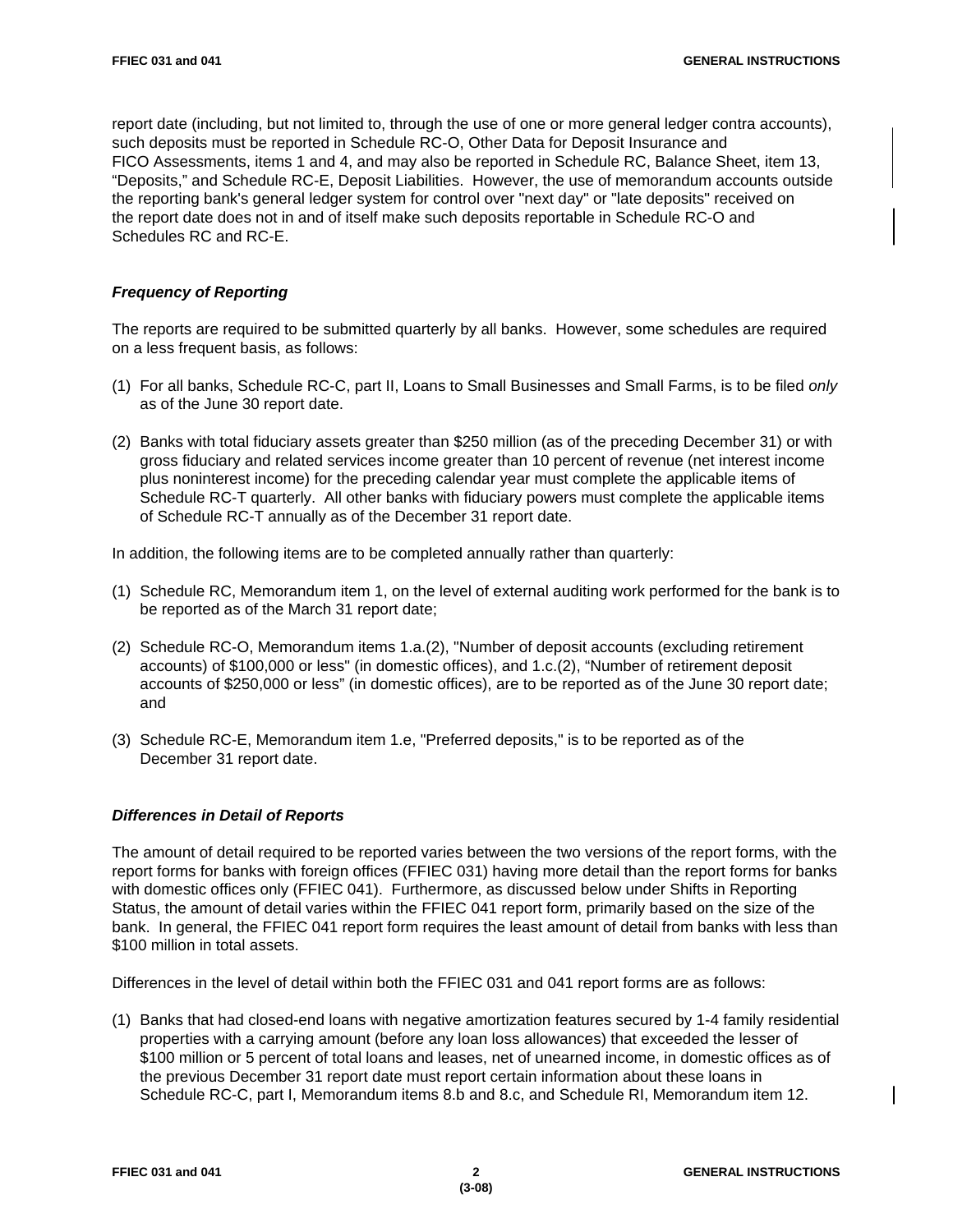- (2) Banks reporting average trading assets of \$2 million or more for any of the four preceding quarters must complete Schedule RC-D, Trading Assets and Liabilities, items 1 through 15 and Memorandum items 1 through 3.b. In addition, banks reporting average trading assets of \$1 billion or more for any of the four preceding quarters must complete Memorandum items 4 through 10 of Schedule RC-D.
- (3) Banks reporting average trading assets of \$2 million or more for any quarter of the preceding calendar year must provide a breakdown of their trading revenue by risk exposure in Schedule RI, Memorandum item 8, "Trading revenue."
- (4) Banks with less than \$1 billion in total assets at which (a) closed-end and open-end first lien and junior lien 1-4 family residential mortgage loan originations and purchases for resale from all sources during a calendar quarter, or (b) closed-end and open-end first lien and junior lien 1-4 family residential mortgage loan sales during a calendar quarter, or (c) closed-end and open-end first lien and junior lien 1-4 family residential mortgage loans held for sale at calendar quarter-end exceed \$10 million for two consecutive quarters must complete Schedule RC-P, 1-4 Family Residential Mortgage Banking Activities, beginning the second quarter and continue to complete the schedule through the end of the calendar year.
- (5) Banks with financial subsidiaries must complete certain additional items in Schedule RC-R, Regulatory Capital.
- (6) Banks servicing more than \$10 million in financial assets other than 1-4 family residential mortgages must report the volume of such servicing in Schedule RC-S, Memorandum item 2.c.
- (7) Banks with total fiduciary assets greater than \$100 million (as of the preceding December 31) or with gross fiduciary and related services income greater than 10 percent of revenue (net interest income plus noninterest income) for the preceding calendar year must report information on their fiduciary and related services income and on fiduciary settlements and losses in Schedule RC-T.

In addition, within the FFIEC 031 report form, banks whose foreign office assets, revenues, or net income account for more than 10 percent of the bank's consolidated total assets, total revenues, or net income must complete Schedule RI-D, Income from Foreign Offices.

#### *Shifts in Reporting Status*

All shifts in reporting status within the FFIEC 041 report form (except as noted below) are to begin with the March Call Report. Such a shift will take place only if the reporting bank's total assets (or, in one case, loans) as reflected in the Report of Condition for June of the previous calendar year equal or exceed the following criteria:

- (1) *When total assets equal or exceed \$100 million*, a bank must begin to complete Schedule RC-K, items 7 and 13, for the quarterly averages of "Trading assets" and "Other borrowed money."
- (2) *When loans to finance agricultural production and other loans to farmers exceed 5 percent of total loans, net of unearned income*, at a bank with less than \$300 million in total assets, the bank must begin to report the following information for these agricultural loans: interest and fee income, quarterly average, past due and nonaccrual loans, and charge-offs and recoveries.
- (3) *When total assets equal or exceed \$300 million*, a bank must begin to complete:
	- $\triangleright$  Certain items providing additional detail on the composition of the loan and lease portfolio in Schedule RC-C, part I, Loans and Leases; past due and nonaccrual loans and leases in Schedule RC-N; and loan and lease charge-offs and recoveries in Schedule RI-B, part I;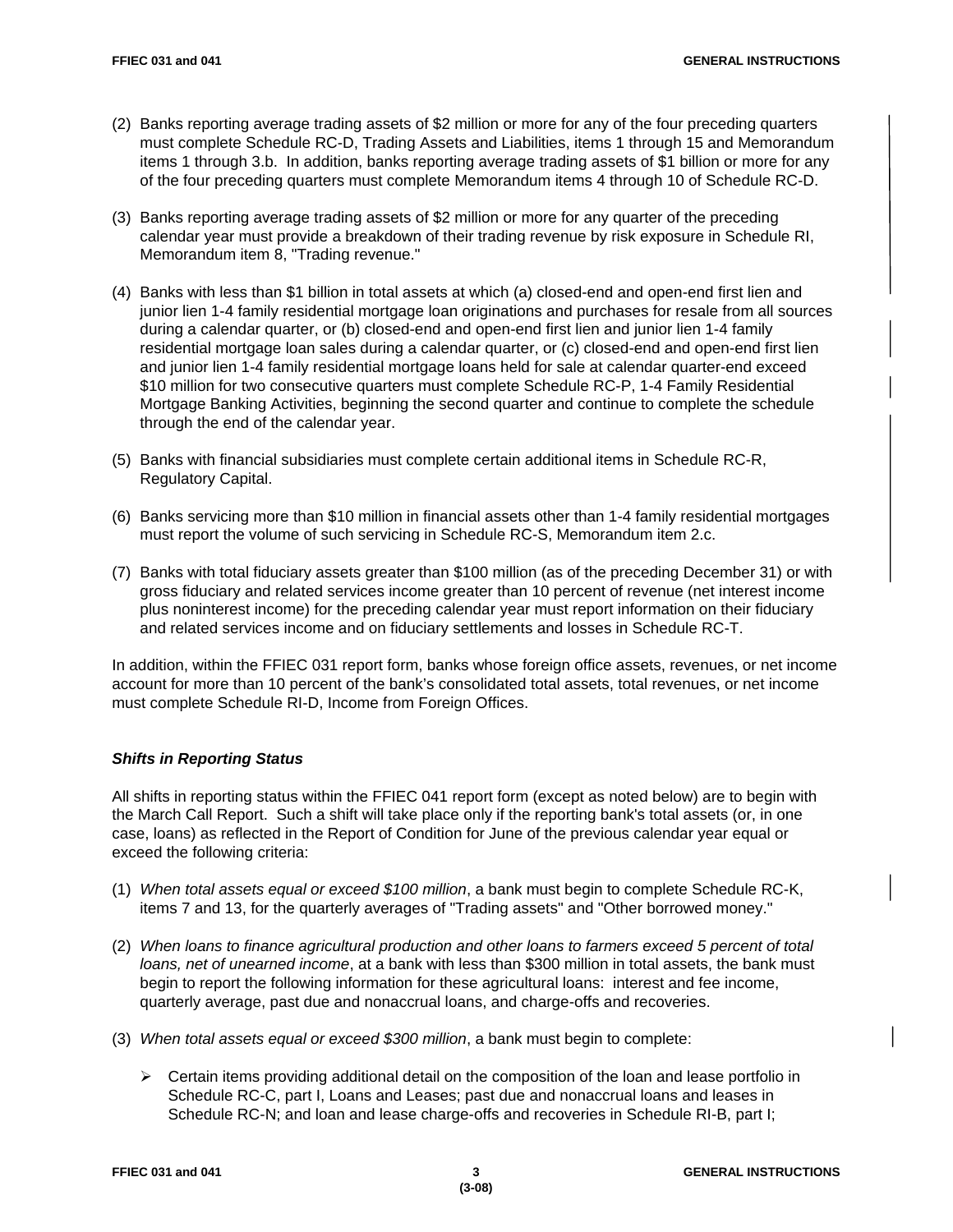- $\triangleright$  Schedule RC-A, Cash and Balances Due From Depository Institutions;
- $\triangleright$  Schedule RC-N, Memorandum item 6, on past due derivative contracts; and
- ¾ Schedule RI, Memorandum item 10, "Credit losses on derivatives."
- (4) *When total assets equal or exceed \$1 billion*, a bank must begin to complete:
	- $\triangleright$  Schedule RC-B, Memorandum items 5.a through 5.f, which provide a breakdown of the bank's holdings of asset-backed securities;
	- ¾ Schedule RC-O, Memorandum item 2, "Estimated amount of uninsured deposits (in domestic offices of the bank and in insured branches in Puerto Rico and U.S. territories and possessions);"<sup>1</sup> and
	- $\triangleright$  Schedule RC-P, 1-4 Family Residential Mortgage Banking Activities.<sup>1</sup>

Once a bank reaches the \$100 million, \$300 million, or \$1 billion total asset threshold or exceeds the agricultural loan percentage threshold and begins to report the additional required information described above, it *must* continue to report the additional information in subsequent years without regard to whether it later falls below the total asset or loan percentage threshold.

Other shifts in reporting status occur when:

- (1) A bank with domestic offices only establishes or acquires any "foreign" office. The bank must begin filing the FFIEC 031 report form (Consolidated Reports of Condition and Income for a Bank with Domestic and Foreign Offices) for the first quarterly report date following the commencement of operations by the "foreign" office. However, a bank with "foreign" offices that divests itself of *all* its "foreign" offices must continue filing the FFIEC 031 report form through the end of the calendar year in which the cessation of all operations of its "foreign" offices was completed.
- (2) A bank is involved in a business combination (poolings of interests, purchase acquisitions), a reorganization, or a branch acquisition that is not a business combination. Beginning with the first quarterly report date following the effective date of a business combination involving a bank and one or more other depository institutions, the resulting bank, regardless of its size prior to the business combination, must (a) file the FFIEC 031 report form if it acquires any "foreign" office, or (b) report the additional required information described above on the FFIEC 041 report form if its total assets or agricultural loans after the consummation of the transaction surpass the \$100 million, \$300 million, or \$1 billion total asset threshold or the agricultural loan percentage.

In addition, beginning with the first quarterly report date after an operating depository institution that was not previously a member of the Federal Deposit Insurance Corporation (FDIC) becomes an FDIC-insured bank, it must (a) file the FFIEC 031 report form if it has any "foreign" office, or (b) report the additional required information described above on the FFIEC 041 report form based on its total assets and agricultural loans at the time it becomes an FDIC-insured bank.

#### **ORGANIZATION OF THE INSTRUCTION BOOKS**

This instruction book covers both the FFIEC 031 and 041 report forms. It is divided into the following sections:

- (1) The General Instructions describe overall reporting requirements.
- (2) The Line Item Instructions for each schedule of the Report of Income.

 $1$  This shift in reporting status applies to both the FFIEC 031 and the FFIEC 041 report forms.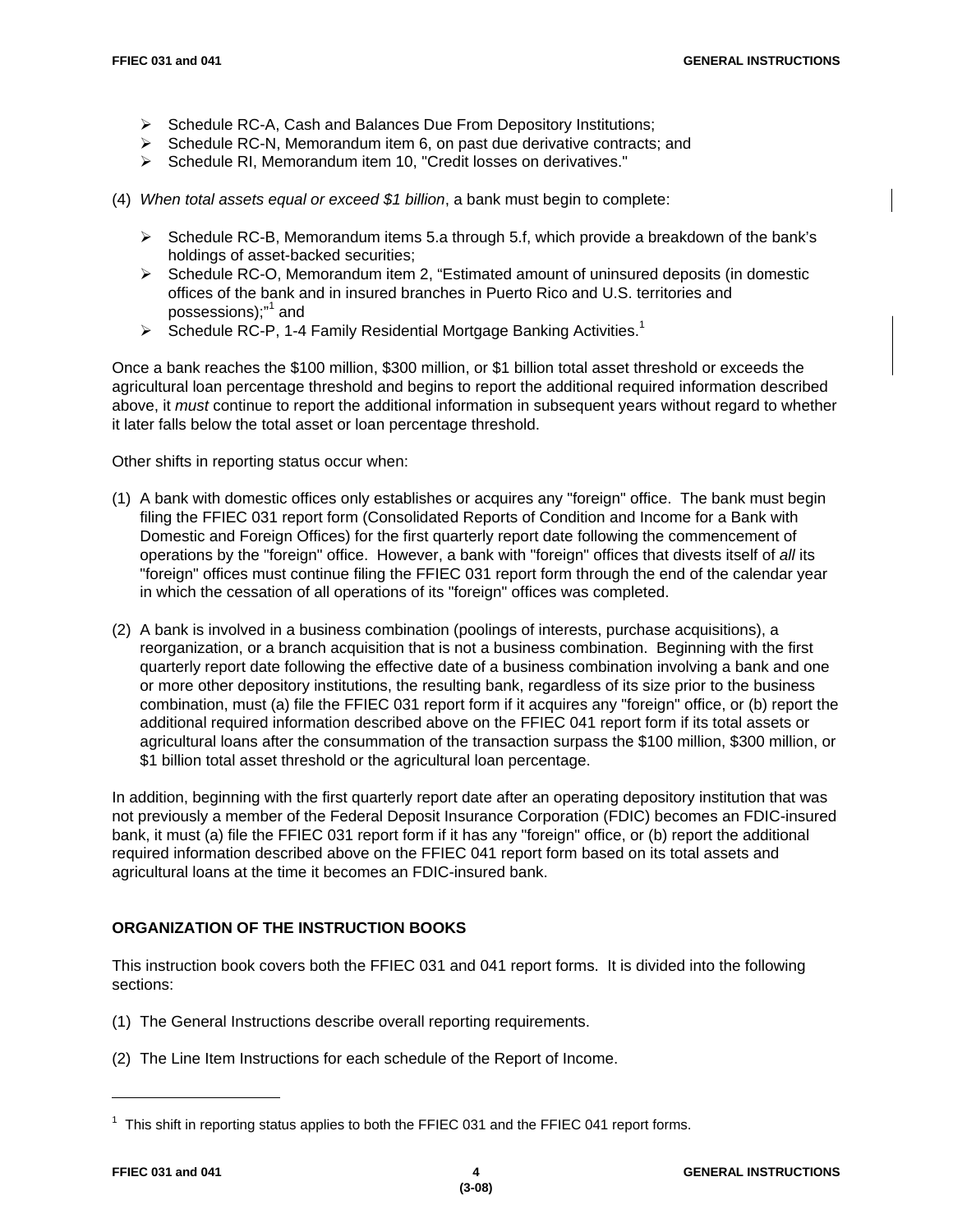(3) The Line Item Instructions for each schedule of the Report of Condition.

 The instructions and definitions in sections (2) and (3) are not necessarily self-contained; reference to more detailed treatments in the Glossary may be needed.

(4) The Glossary presents, in alphabetical order, definitions and discussions of accounting issues and other topics that require more extensive treatment than is practical to include in the line item instructions or that are relevant to several line items or to the overall preparation of these reports. The Glossary is not, and is not intended to be, a comprehensive discussion of the principles of bank accounting or reporting.

In determining the required treatment of particular transactions or portfolio items or in determining the definitions and scope of the various items, the General Instructions, the line item instructions, and the Glossary (all of which are extensively cross-referenced) must be used jointly. A single section does not necessarily give the complete instructions for completing all the items of the reports.

The instruction book is available on the Internet on the FFIEC's Web site (www.ffiec.gov/ffiec\_report\_forms.htm) and on the FDIC's Web site (www.fdic.gov/regulations/resources/call/index.html).

#### **PREPARATION OF THE REPORTS**

Banks are required to prepare and file the Call Report in accordance with these instructions. All reports shall be prepared in a consistent manner.

The bank's financial records shall be maintained in such a manner and scope so as to ensure that the Call Report can be prepared and filed in accordance with these instructions and reflect a fair presentation of the bank's financial condition and results of operations.

Questions and requests for interpretations of matters appearing in any part of these instructions should be addressed to the bank's primary federal bank supervisory agency (i.e., the Federal Reserve Banks, the OCC, or the FDIC). Such inquiries will be referred for resolution to the Reports Task Force of the Federal Financial Institutions Examination Council (FFIEC). Regardless of whether a bank requests an interpretation of a matter appearing in these instructions, when a bank's primary federal bank supervisory agency's interpretation of the instructions differs from the bank's interpretation, the supervisory agency may require the bank to prepare its Call Report in accordance with the agency's interpretation and to amend previously submitted reports.

#### **SIGNATURES**

Either the cover (signature) page of any agency-supplied sample set of report forms, a photocopy of this cover page, or a copy of the cover page printed from the bank's report preparation software or from the FFIEC's or the FDIC's Web site should be used to fulfill the signature and attestation requirement.

#### *Chief Financial Officer Declaration*

The chief financial officer of the bank (or the individual performing an equivalent function) shall sign a declaration on the cover (signature) page attesting to the correctness of the Reports of Condition and Income that the bank has filed with the appropriate supervisory agency.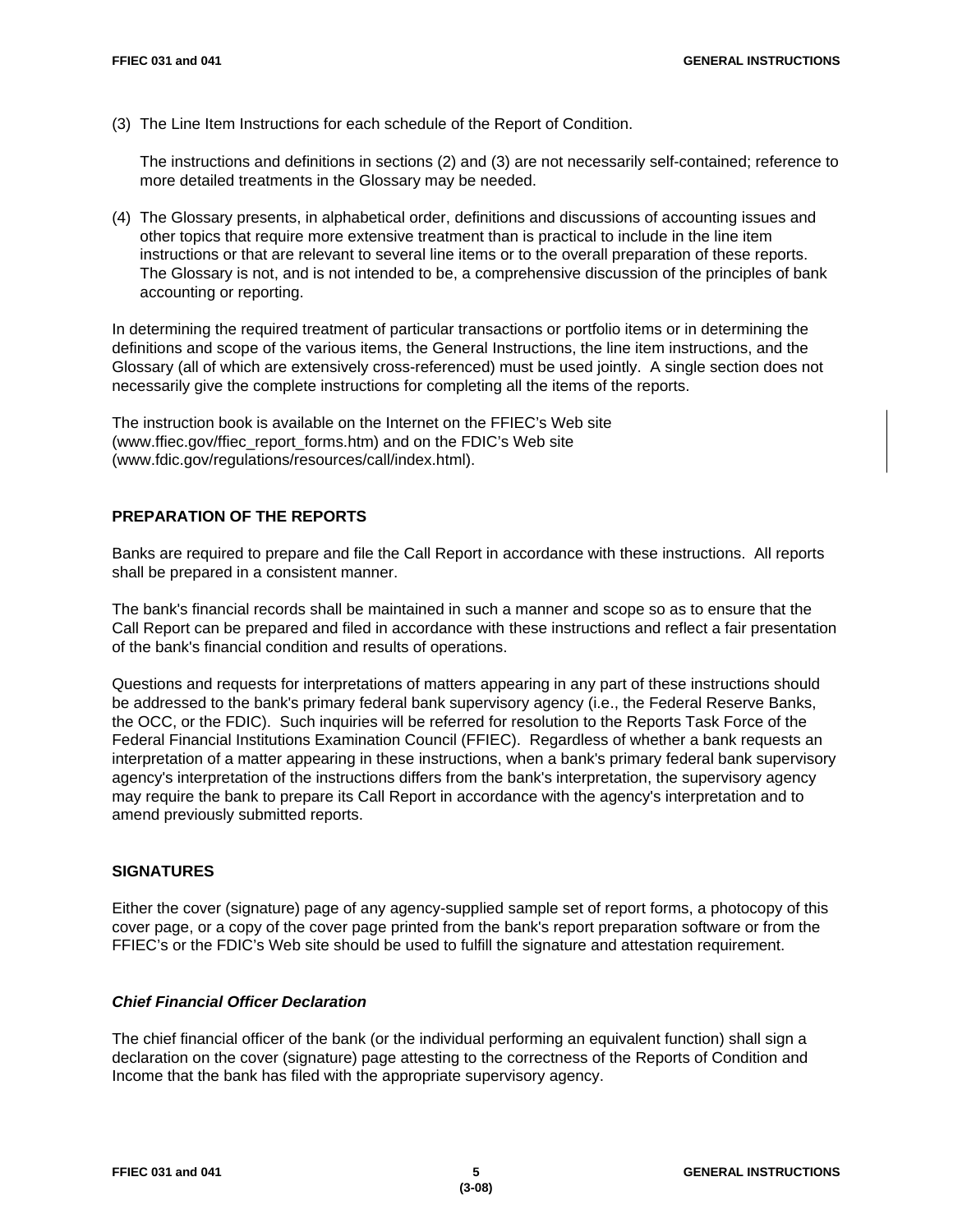#### *Director Attestation*

*National and state member banks* – The correctness of the Reports of Condition and Income shall be attested to by at least three directors of the reporting bank, other than the officer signing the chief financial officer declaration, as indicated on the cover (signature) page.

*State nonmember banks* – The correctness of the Reports of Condition and Income shall be attested to by at least two directors of the reporting bank, other than the officer signing the chief financial officer declaration, as indicated on the cover (signature) page.

#### **SUBMISSION OF THE REPORTS**

Each bank must file its Call Report in one of the following two ways:

- A bank may use computer software to prepare its report and then submit the report directly to the FFIEC's Central Data Repository (CDR), an Internet-based system for data collection (https://cdr.ffiec.gov/cdr/).
- The institution may complete its reports in paper form and arrange with a software vendor or another party to convert its paper reports into the electronic format that can be processed by the CDR. The software vendor or other party then must electronically submit the data file containing the bank's Call Report to the CDR.

The filing of a Call Report in paper form directly with the FDIC (for national and FDIC-supervised banks) or with the appropriate Federal Reserve District Bank (for state member banks) is not an acceptable method of submission.

Regardless of the method a bank uses to file its Call Report, the bank remains responsible for the accuracy of the data in its Call Report. Banks are required to submit a Call Report by the submission date (as defined below) that passes FFIEC-published validation criteria (validity edits and quality edits) or that contains explanations for any quality edits that are not passed. These validation criteria are published in advance of each quarter end. Specific "Guidelines for Resolving Edits" are available on the FFIEC's Web site (www.ffiec.gov/find/documents/resolvingedits.pdf).

In order to submit their completed reports to the CDR, banks (or third parties with whom they have made submission arrangements) must use software that meets the technical specifications for producing files that are able to be processed by the CDR. (These technical specifications are available on the FFIEC's web site.) Vendors whose software has been successfully tested with regard to this ability are listed in each quarter's Financial Institution Letter for the Call Report. Alternatively, banks may develop their own reporting software and test directly with the CDR.

Submitted reports that are unable to be processed by the CDR, or that have not been adequately validated by the bank, will be rejected and will require correction and resubmission. In either case, if such resubmission is received by the CDR after the submission date for the report (as defined below), the submitting bank may be subject to the penalties prescribed for late submission.

Each bank is responsible for ensuring that the data reported each quarter reflects fully and accurately the item reporting requirements for that report date, including any changes that may be made from time to time. This responsibility cannot be transferred or delegated to software vendors, servicers, or others outside the reporting bank.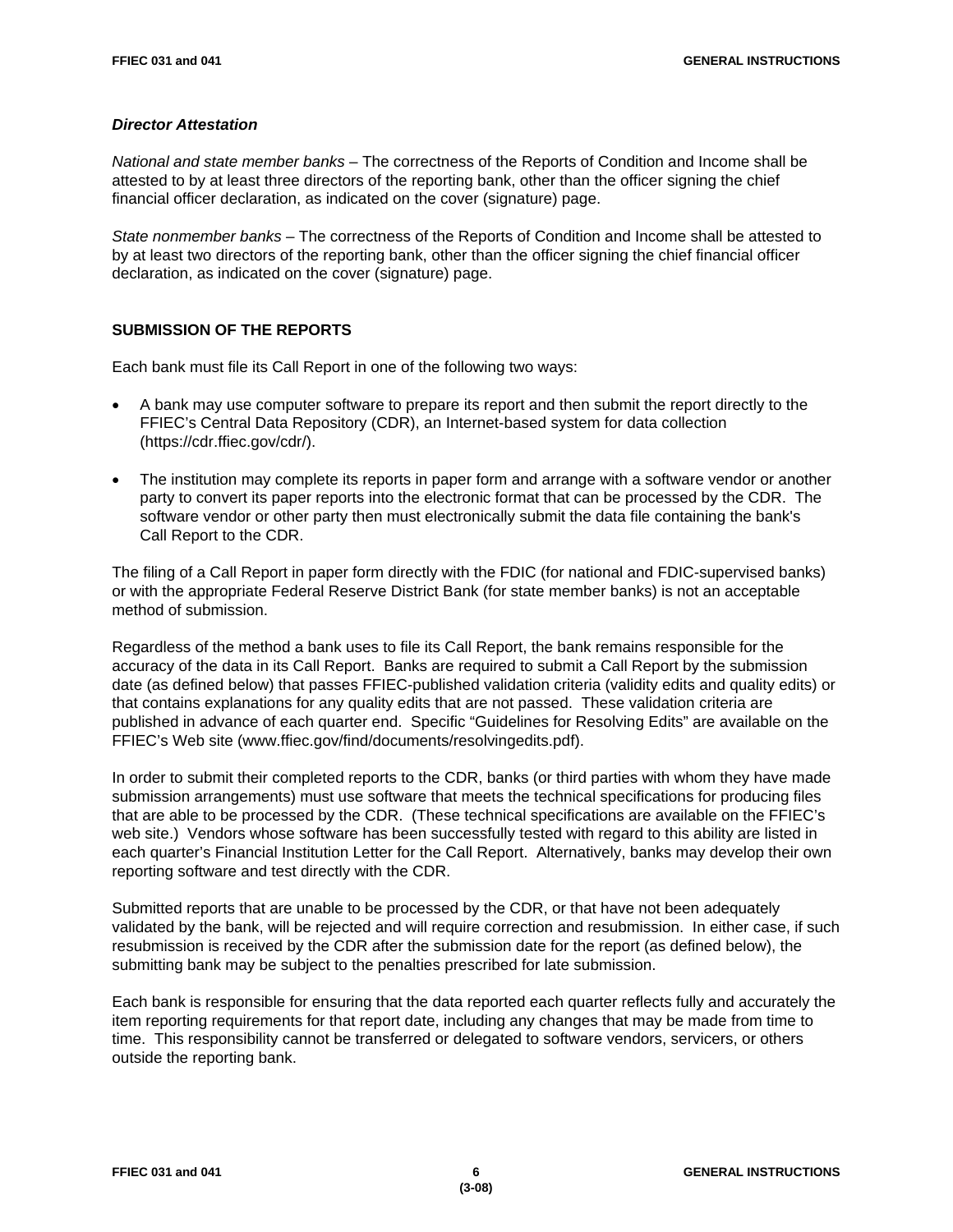A bank filing its Call Report with the CDR electronically or under the paper-based alternative must maintain in its files a signed and attested record of its completed report each quarter. This record should be either a computer printout showing at least the caption of each item in the Call Report and the reported amount, a computer-generated facsimile of the report form, or a copy of the printed report form. The signed cover page, as discussed under "Signatures" above, should be attached to the printout, computer-generated facsimile, or copy of the form that the bank places in its files.

State banks should refer to their appropriate state bank supervisory authority for information concerning state requirements for submitting copies of the Call Report filed with federal bank supervisory authorities.

#### *Submission Date*

The term "submission date" is defined as the date by which a bank's completed Call Report must be received in electronic form by the CDR. Except as indicated below, the CDR must receive the data file for a bank's Call Report, with all corrections made and all explanations provided consistent with the "Guidelines for Resolving Edits" (www.ffiec.gov/find/documents/resolvingedits.pdf), no more than 30 calendar days after the report date. For example, the March 31 report must be received by April 30 and the June 30 report by July 30.

Any bank contracting with a third party to convert its reports to the electronic format for the CDR must ensure that it delivers its hard-copy reports to the third party in sufficient time for (1) the third party to enter the data into the appropriate format; (2) the bank to research and resolve any identified edit exceptions; and (3) the third party to electronically transmit the original submission and any necessary resubmissions to the CDR by the submission deadline. Early submission is strongly encouraged so that the bank has ample time to research and resolve any edit exceptions identified through the submission process. No extensions of time for submitting reports are granted.

Any bank that has more than one foreign office, other than a "shell" branch or an IBF, may take an additional limited period of time to submit its Call Report. The CDR must receive the data file for such a bank's Call Report no more than 35 calendar days after the report date. Eligible banks are urged to use the additional time only if absolutely necessary and to make every effort to report as soon as possible, preferably within the 30-day submission period.

#### *Amended Reports*

A bank's primary federal bank supervisory authority may require the filing of an amended Call Report if reports as previously submitted contain significant errors, as determined by the supervisory authority, in how the reporting bank classified or categorized items in the reports, i.e., on what line of the report an item has been reported.

When dealing with the recognition and measurement of events and transactions in the Call Report, amended reports may be required if a bank's primary federal bank supervisory authority determines that the reports as previously submitted contain errors that are material for the reporting bank. Materiality is a qualitative characteristic of accounting information which is defined in Financial Accounting Standards Board (FASB) Concepts Statement No. 2 as "the magnitude of an omission or misstatement of accounting information that, in the light of surrounding circumstances, makes it probable that the judgment of a reasonable person relying on the information would have been changed or influenced by the omission or misstatement."

To review the procedures for amending Call Report data for report dates prior to September 30, 2005, refer to the "Prior-Period Data Corrections" section of the "Guidelines for Resolving Edits" on the FFIEC's Web site (www.ffiec.gov/find/documents/resolvingedits.pdf).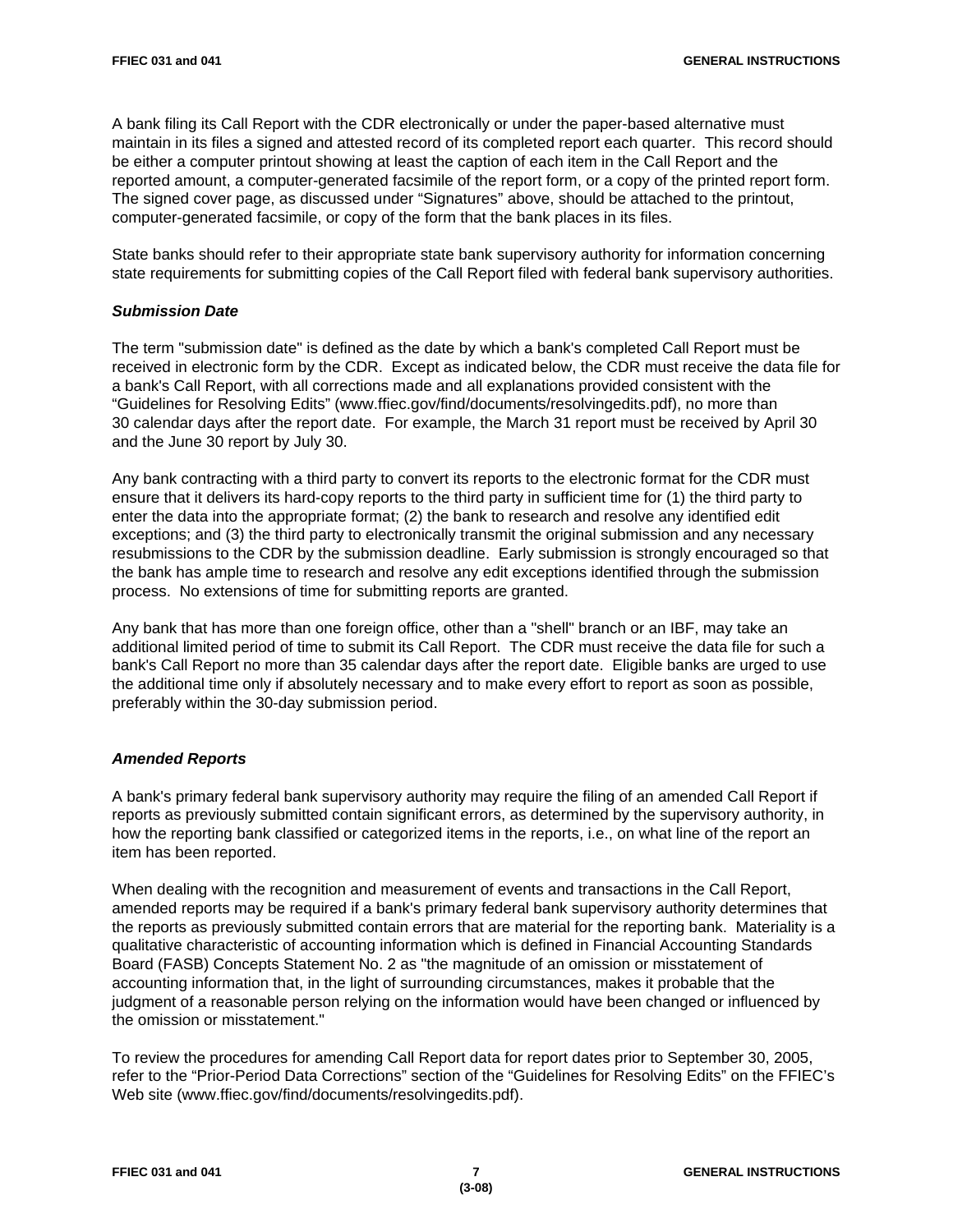#### **RETENTION OF REPORTS**

In general, a bank should maintain in its files a signed and attested record of its completed Call Report, including any amended reports, and the related workpapers and supporting documentation<sup>[1](#page-11-0)</sup> for five years after the report date, unless any applicable state requirements mandate a longer retention period. This five-year time period is consistent with the time period specified in Section 7(b)(5) of the Federal Deposit Insurance Act, which provides that each insured depository institution shall maintain all records necessary for the FDIC to verify the correctness of its deposit insurance assessments for no more than five years from the date of filing any certified statement, except when there is a dispute between the insured depository institution and the FDIC over the amount of any assessment, in which case the depository institution shall retain the records until the final determination of the issue.

#### **SCOPE OF THE "CONSOLIDATED BANK" REQUIRED TO BE REPORTED IN THE SUBMITTED REPORTS**

In their Call Reports submitted to the federal bank supervisory agencies, banks and their subsidiaries shall present their financial condition and results of operations on a consolidated basis in accordance with U.S. generally accepted accounting principles (GAAP). All majority-owned subsidiaries shall be consolidated unless either the subsidiary is not "significant" or control of the subsidiary does not rest with the parent bank (see "Exclusions from the Coverage of the Consolidated Report" below). See the Glossary entry for "subsidiaries" for the definition of "significant subsidiary." Accordingly, the Call Report shall consolidate the operations of:

- (1) The bank's head office;
- (2) All branches of the bank, domestic and foreign;
- (3) Any IBF established by the bank;
- (4) All majority-owned Edge and Agreement subsidiaries, including their IBFs, their foreign and domestic branches, and their significant subsidiaries;
- (5) All majority-owned foreign banks held directly by the reporting bank pursuant to Section 25 of the Federal Reserve Act;
- (6) All other majority-owned subsidiaries that are "significant," including domestic subsidiaries that are commercial banks, savings banks, or savings and loan associations that must file separate Call Reports (or separate reports of a comparable nature) with any state or federal financial institutions supervisory authority; and
- (7) All nonsignificant majority-owned subsidiaries that the bank has elected to consolidate on a consistent basis in both the Report of Condition and the Report of Income.

Each bank shall account for any investments in unconsolidated subsidiaries, associated companies, and those corporate joint ventures over which the bank exercises significant influence according to the equity method of accounting. The equity method of accounting is described in Schedule RC-M, item 4. (Refer to the Glossary entry for "subsidiaries" for the definitions of the terms subsidiary, associated company, and corporate joint venture.)

 $\overline{a}$ 

<span id="page-11-0"></span><sup>1</sup> Supporting documentation may include, but is not limited to, overdraft reports, trust department records, and records of other material adjustments to deposits.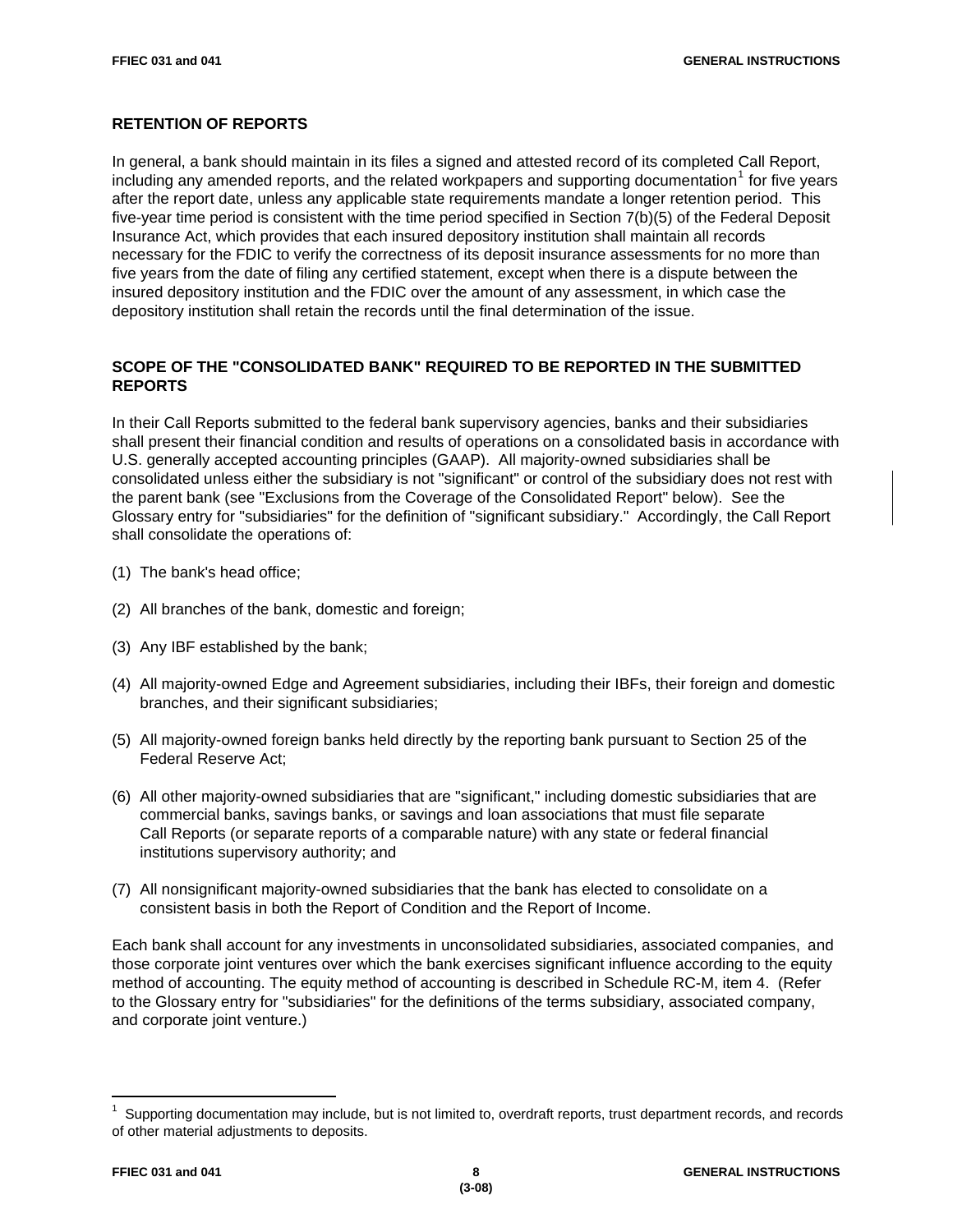#### *Exclusions from the Coverage of the Consolidated Report*

*Subsidiaries where control does not rest with the parent* – If control of a majority-owned subsidiary does not rest with the parent bank because of legal or other reasons (e.g., the subsidiary is in bankruptcy), the subsidiary is not to be consolidated for purposes of the report. Thus, the bank's investment in such a subsidiary is not eliminated in consolidation but will be reflected in the reports in the balance sheet item for "Investments in unconsolidated subsidiaries and associated companies" (Schedule RC, item 8) and other transactions of the bank with such a subsidiary will be reflected in the appropriate items of the reports in the same manner as transactions with unrelated outside parties. Additional guidance on this topic is provided in accounting standards, including FASB Statement No. 94 and Securities and Exchange Commission (SEC) Staff Accounting Bulletin No. 92.

*Trust accounts* – For purposes of the Call Report, the reporting bank's trust department is not to be consolidated into the reporting bank's balance sheet or income statement. However, information concerning the bank's trust activities must be reported in Schedule RC-T, Fiduciary and Related Services. Assets held in or administered by the bank's trust department and the income earned on such assets are excluded from all of the other schedules of the Call Report except when trust funds are deposited by the trust department of the reporting bank in the commercial or some other department of the reporting bank.

When such trust funds are deposited in the bank, they are to be reported as deposit liabilities in Schedule RC-E in the deposit category appropriate to the beneficiary. Interest paid by the bank on such deposits is to be reported as part of the reporting bank's interest expense.

However, there are two exceptions:

- (1) *Uninvested trust funds (cash)* held in the bank's trust department, which are *not* included on the balance sheet of the reporting bank, *must* be reported in Schedule RC-O, Other Data for Deposit Insurance and FICO Assessments; and
- (2) The *fees* earned by the trust department for its fiduciary activities and the *operating expenses* of the trust department are to be reported in the bank's income statement (Schedule RI) on a gross basis as if part of the consolidated bank.

*Custody accounts* – All custody and safekeeping activities (i.e., the holding of securities, jewelry, coin collections, and other valuables in custody or in safekeeping for customers) are *not* to be reflected on any basis in the balance sheet of the Report of Condition unless cash funds held by the bank in safekeeping for customers are commingled with the general assets of the reporting bank. In such cases, the commingled funds would be reported in the Report of Condition as deposit liabilities of the bank.

#### **RULES OF CONSOLIDATION**

For purposes of these reports, all offices (i.e., branches, subsidiaries, and IBFs) that are within the scope of the consolidated bank as defined above are to be reported on a consolidated basis. Unless the instructions specifically state otherwise, this consolidation shall be on a line-by-line basis, according to the caption shown. As part of the consolidation process, the results of all transactions and all intercompany balances (e.g., outstanding asset/debt relationships) between offices, subsidiaries, and other entities *included* in the scope of the consolidated bank are to be *eliminated* in the consolidation and must be *excluded* from the Call Report. (For example, eliminate in the consolidation (1) loans made by the bank to a consolidated subsidiary and the corresponding liability of the subsidiary to the bank, (2) a consolidated subsidiary's deposits in the bank and the corresponding cash or interest-bearing asset balance of the subsidiary, and (3) the intercompany interest income and expense related to such loans and deposits of the bank and its consolidated subsidiary.)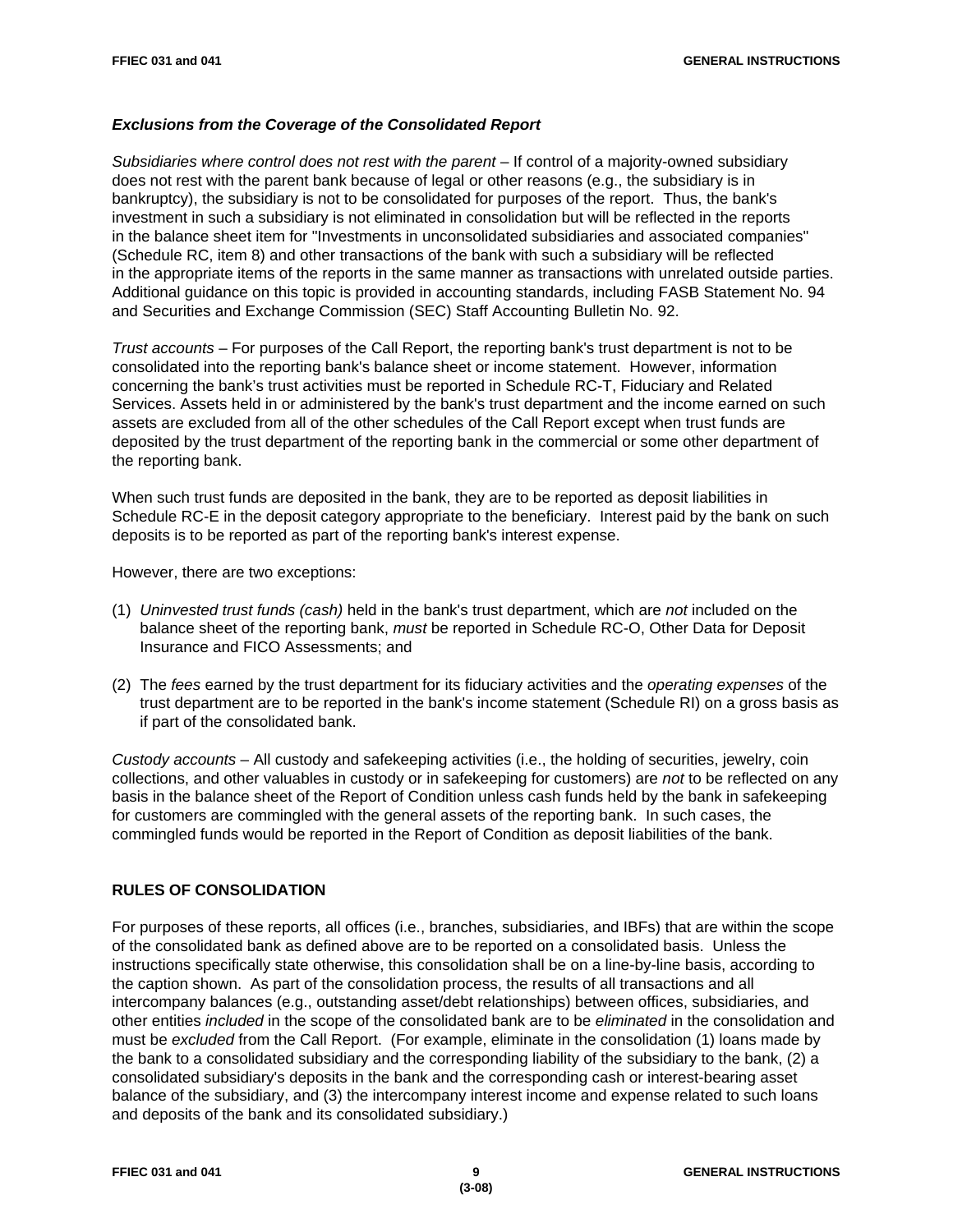$\overline{\phantom{a}}$ 

*Subsidiaries of subsidiaries* – For a subsidiary of a bank which is in turn the parent of one or more subsidiaries:

- (1) Each subsidiary shall consolidate its majority-owned subsidiaries in accordance with the consolidation requirements set forth above.
- (2) Each subsidiary shall account for any investments in unconsolidated subsidiaries, corporate joint ventures over which the bank exercises significant influence, and associated companies according to the equity method of accounting.

*Minority interests* – A minority interest arises when the reporting bank owns less than 100 percent of the stock of a consolidated subsidiary. The minority interest consists of the shares of stock not owned by the reporting bank. Report minority interests in the reporting bank's consolidated subsidiaries in Schedule RC, item 22, "Minority interest in consolidated subsidiaries," of the Report of Condition. Report income (or loss) associated with such minority interests in Schedule RI, item 5.l, "Other noninterest income," of the Report of Income.

*Intrabank transactions* – (For banks with foreign offices.) While all intrabank transactions are to be excluded from the Call Report, one intrabank relationship that is eliminated in consolidation is required to be identified and reported in the Report of Condition. Specifically, Schedule RC-H, Selected Balance Sheet Items for Domestic Offices, requires the reporting of the net amount of "due from" or "due to" balances between the domestic offices and the foreign offices of the consolidated bank.

*Deposit insurance and FICO assessments* – Each bank must complete Schedule RC-O on an unconsolidated single FDIC certificate number basis. Thus, all deposits of subsidiaries that are consolidated and, therefore, eliminated from reported deposits (Schedule RC, item 13.a or 13.b, as appropriate) must be reported in Schedule RC-O. Similarly, the interest accrued and unpaid on these deposits, which is eliminated in consolidation from reported other liabilities (Schedule RC, item 20), must be reported in Schedule RC-O.

*Cutoff dates for consolidation* – All *branches* must be consolidated as of the report date. For purposes of consolidation, the date of the financial statements of a *subsidiary* should, to the extent practicable, match the report date of the parent bank, but in no case differ by more than 93 days from the report date.

#### **REPORTING BY TYPE OF OFFICE (For banks with foreign offices)**

Some information in the Call Report is to be reported by type of office (e.g., for domestic offices, for foreign offices, or for IBFs) as well as for the consolidated bank. Where information is called for by type of office, the information reported shall be the office component of the consolidated item unless otherwise specified in the line item instructions. That is, as a general rule, the office information shall be reported at the same level of consolidation as the fully consolidated statement, shall reflect only transactions with parties outside the scope of the consolidated bank, and shall exclude all transactions between offices of the consolidated bank as defined above.

#### **PUBLICATION REQUIREMENTS FOR THE REPORT OF CONDITION**

There are no federal requirements for a bank to publish the balance sheet of the Report of Condition in a newspaper. However, state-chartered banks should consult with their state banking authorities concerning the applicability of any state publication requirements.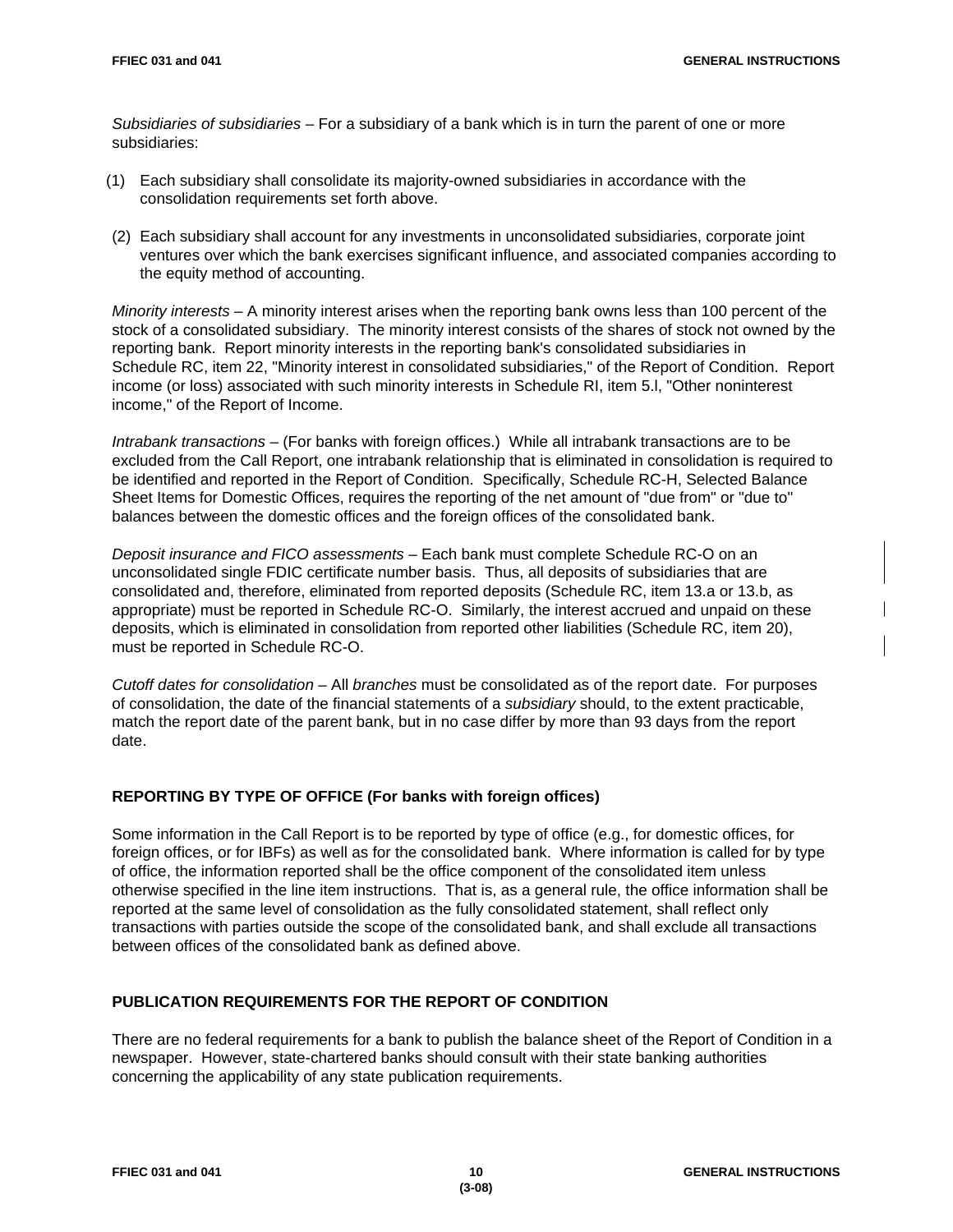#### **RELEASE OF INDIVIDUAL BANK REPORTS**

All schedules of the Call Report submitted by each reporting bank, including the optional narrative statement at the end of the Report of Condition, are available to the public from the federal bank supervisory agencies with the exception of the certain information reported in Schedule RC-T, Fiduciary and Related Services, on fiduciary and related services income (items 12 through 18, 19.a (on the FFIEC 031), and 20 through 23) and fiduciary settlements, surcharges, and losses (Memorandum item 4). In addition, data reported in Schedule RC-N, Past Due and Nonaccrual Loans, Leases, and Other Assets, in column A, "Past due 30 through 89 days and still accruing," and in all of Memorandum item 1, "Restructured loans and leases included in Schedule RC-N above," will not be publicly disclosed on an individual bank basis for periods prior to March 31, 2001.

#### **APPLICABILITY OF GENERALLY ACCEPTED ACCOUNTING PRINCIPLES TO REGULATORY REPORTING REQUIREMENTS**

For recognition and measurement purposes, the regulatory reporting requirements applicable to the Call Report shall conform to U.S. generally accepted accounting principles. Nevertheless, because the Call Report is a bank-level report, each bank (together with its consolidated subsidiaries) is considered an "accounting entity" for regulatory reporting purposes and normally must prepare its Call Report on a separate entity basis. Furthermore, when reporting events and transactions not covered in principle by Call Report instructions or authoritative GAAP standards, banks are encouraged to discuss the event or transaction with their primary federal bank supervisory agency.

Regardless of whether a bank discusses a reporting issue with its supervisory agency, when a bank's supervisory agency's interpretation of how GAAP should be applied to a specified event or transaction (or series of related events or transactions) differs from the bank's interpretation, the supervisory agency may require the bank to reflect the event(s) or transaction(s) in its Call Report in accordance with the agency's interpretation and to amend previously submitted reports.

The Call Report instructions contain certain specific reporting guidance that falls within the range of acceptable practice under GAAP. These instructions have been adopted to achieve safety and soundness and other public policy objectives and to ensure comparability. Should the need arise in the future, other specific reporting guidance that falls within the range of GAAP may be issued. Current Call Report instructions providing such specific reporting guidance include the nonaccrual rules in the Glossary entry for "Nonaccrual Status," the treatment of impaired collateral dependent loans in the Glossary entry for "Loan Impairment," the Glossary entry for the "Allowance for Loan and Lease Losses" which references the 2006 Interagency Policy Statement on this subject, the separate entity method of accounting for income taxes of bank subsidiaries of holding companies in the Glossary entry for "Income Taxes," the push down accounting rules in the Glossary entry for "Business Combinations," and the treatment of property dividends in the Glossary entry for "Dividends."

Certain provisions of AICPA Statement of Position (SOP) No. 92-3, "Accounting for Foreclosed Assets," have been incorporated into the Glossary entry for "Foreclosed Assets," which banks must follow for Call Report purposes, even though SOP 92-3 was rescinded subsequent to the issuance of FASB Statement No. 144, "Accounting for the Impairment or Disposal of Long-Lived Assets." The application of these provisions of SOP 92-3 represents prevalent practice in the banking industry and is consistent with safe and sound banking practices and the accounting objectives set forth in Section 37(a) of the Federal Deposit Insurance Act.

There may be areas in which a bank wishes more technical detail on the application of accounting standards and procedures to the requirements of these instructions. Such information may often be found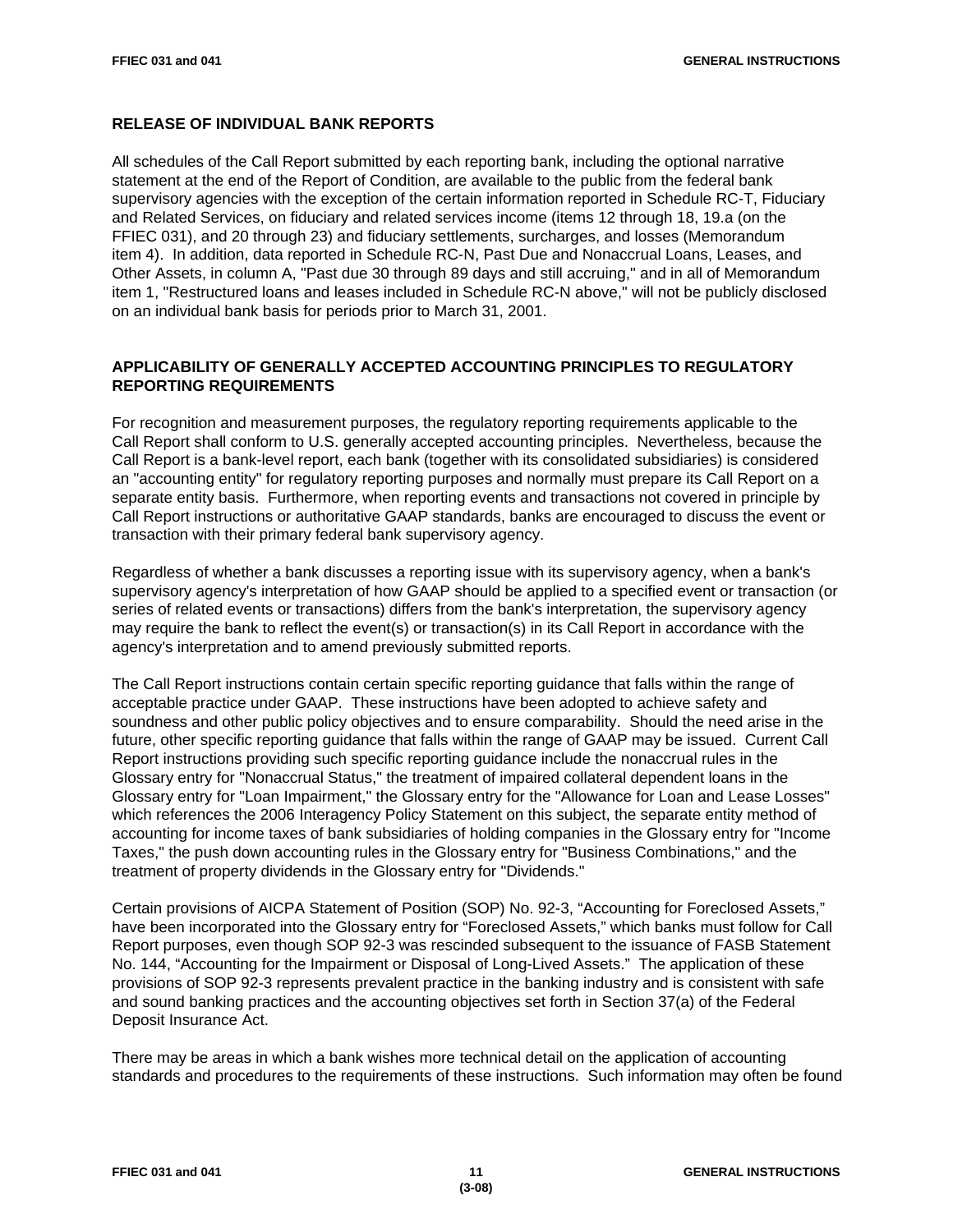in the appropriate entries in the Glossary section of these instructions or, in more detail, in the GAAP standards. Selected sections of the GAAP standards are referenced in the instructions where appropriate. The accounting entries in the Glossary are intended to serve as an aid in specific reporting situations rather than as a comprehensive statement on bank accounting.

#### **ACCRUAL BASIS REPORTING**

All banks, regardless of size, shall prepare all schedules of the Call Report on an accrual basis. However, banks may report particular accounts on a cash basis, except for the four listed below, if the results would not materially differ from those obtained using an accrual basis.

All banks *must* report the following on an accrual basis:

- (1) Income from installment loans;
- (2) Amortization of premiums paid on held-to-maturity and available-for-sale securities (see the Glossary entry for "premiums and discounts");
- (3) Income taxes (see the Glossary entry for "income taxes"); and
- (4) Depreciation on premises and fixed assets.

*All* banks shall establish and maintain an adequate allowance for loan and lease losses. Accounting for loan and lease losses is discussed in more detail in the Glossary entry for "allowance for loan and lease losses."

No interest or discount shall be accrued on any asset which must be carried in nonaccrual status. Refer to the Glossary entry for "nonaccrual status" for further information.

#### **MISCELLANEOUS GENERAL INSTRUCTIONS**

#### *Rounding*

For banks with total assets of less than \$10 billion, all dollar amounts must be reported in thousands, with the figures rounded to the nearest thousand. Items less than \$500 will be reported as zero.

For banks with total assets of \$10 billion or more, all dollar amounts may be reported in thousands, but each bank, at its option, may round the figures reported to the nearest million, with zeros reported in the thousands column. For banks exercising this option, amounts less than \$500,000 will be reported as zero.

Rounding may result in details not adding to their stated totals. The only permissible differences between totals and the sums of their components are those attributable to the mechanics of rounding.

On the Report of Condition, Schedule RC, item 12, "Total assets," and Schedule RC, item 29, "Total liabilities, minority interest, and equity capital," which must be equal, must be derived from unrounded numbers and then rounded in order to ensure that these two items are equal as reported.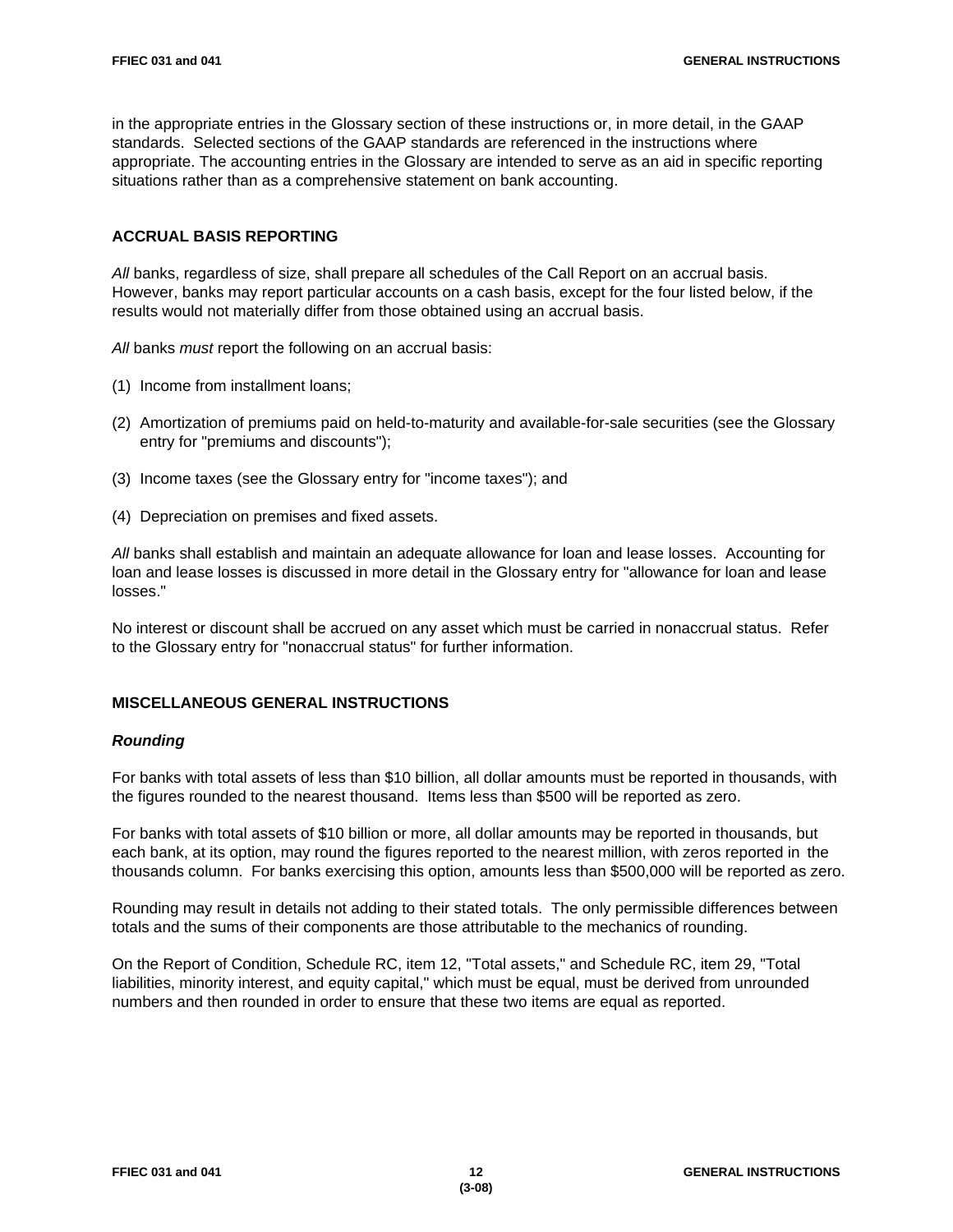#### *Negative Entries*

Except for the items listed below, negative entries are not appropriate on the Report of Condition and shall not be reported. Hence, assets with credit balances must be reported in liability items and liabilities with debit balances must be reported in asset items, as appropriate, and in accordance with these instructions. The Report of Condition items for which negative entries may be made, if appropriate, are:

- (1) Schedule RC:
	- $\geq$  item 8, "Investments in unconsolidated subsidiaries and associated companies,"
	- $\triangleright$  item 26.a, "Retained earnings,"
	- ¾ item 26.b, "Accumulated other comprehensive income,"
	- $\triangleright$  item 27, "Other equity capital components," and
	- $\triangleright$  item 28, "Total equity capital."
- (2) Schedule RC-C, items 10, 10.a, and 10.b, on "Lease financing receivables (net of unearned income)."
- (3) Schedule RC-M, items 4.a, 4.b, and 4.c, on "Investments in unconsolidated subsidiaries and associated companies."
- (4) Schedule RC-P, items 5.a and 5.b, on "Noninterest income for the quarter from the sale, securitization, and servicing of 1-4 family residential mortgage loans."
- (5) Schedule RC-Q, item 7, on "Loan commitments (not accounted for as derivatives)."
- (6) Schedule RC-R:
	- $\triangleright$  item 1, "Total equity capital,"
	- ¾ item 2, "Net unrealized gains (losses) on available-for-sale securities,"
	- ¾ item 4, "Accumulated net gains (losses) on cash flow hedges,"
	- $\triangleright$  item 7.b, "LESS: Cumulative change in fair value of all financial liabilities accounted for under a fair value option that is included in retained earnings and is attributable to changes in the bank's own creditworthiness,"
	- $\triangleright$  item 8, "Subtotal,"
	- ¾ item 10, "Other additions to (deductions from) Tier 1 capital,"
	- $\triangleright$  item 11, "Tier 1 capital,"
	- $\geq$  item 21, "Total risk-based capital," and
	- $\triangleright$  column B, "Items Not Subject to Risk-Weighting," for the asset categories in items 34 through 43.

When negative entries do occur in one or more of these items, they shall be recorded in parentheses rather than with a minus (-) sign.

On the Report of Income, negative entries may appear as appropriate. Income items with a debit balance and expense items with a credit balance must be reported in parentheses.

#### *Verification*

All addition and subtraction should be double-checked before reports are submitted. Totals and subtotals in supporting materials should be cross-checked to corresponding items elsewhere in the reports.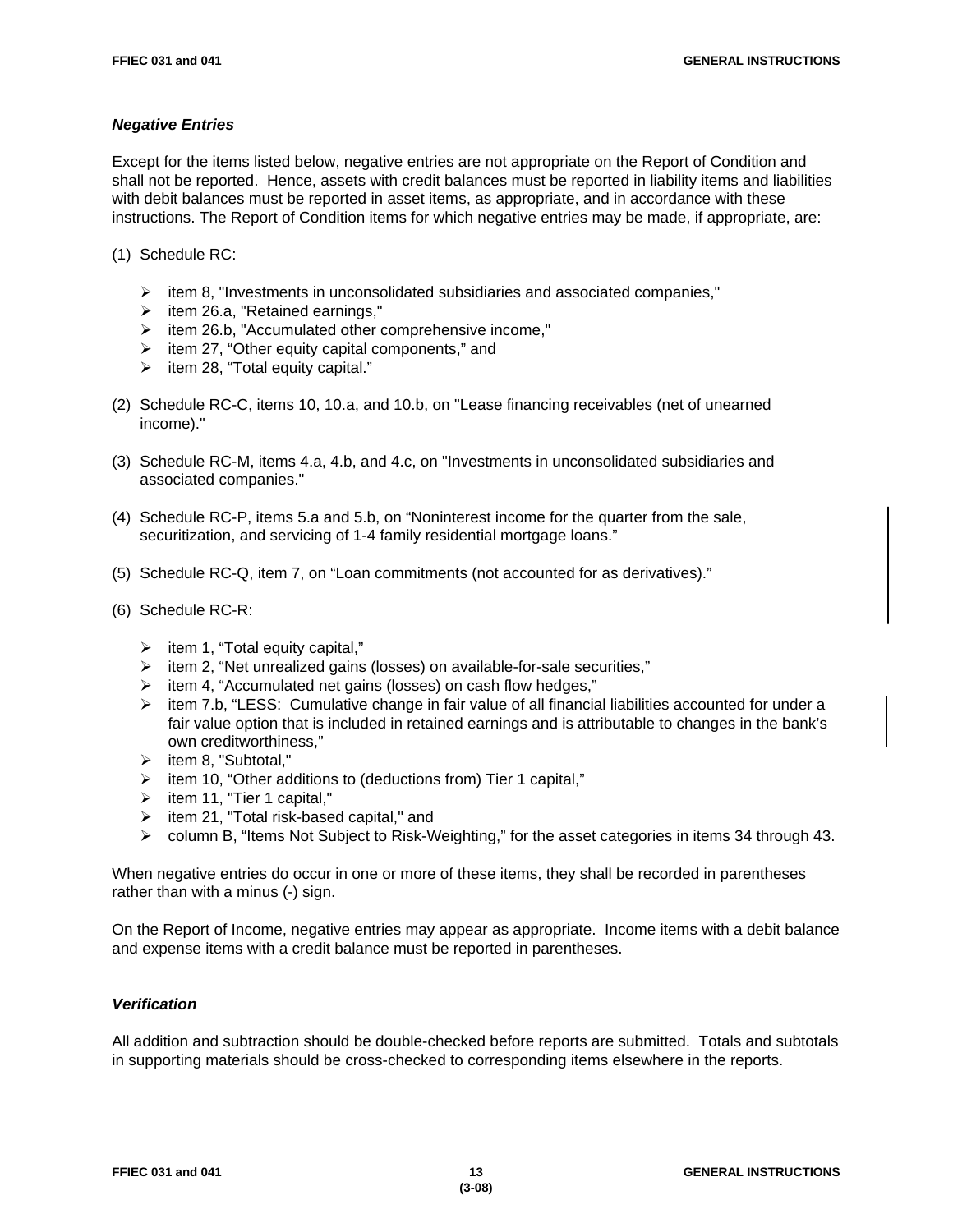Before a report is submitted, all amounts should be compared with the corresponding amounts in the previous report. If there are any unusual changes from the previous report, a brief explanation of the changes should be attached to the submitted reports.

Banks should retain workpapers and other records used in the preparation of these reports.

#### *Transactions Occurring Near the End of a Reporting Period*

Transactions between banks occurring near the end of a reporting period may not be reported by the parties to the transaction in such a manner as to cause the asset (or liability) either to disappear entirely from the Reports of Condition submitted for that report date or to appear on both of the submitted reports, regardless of the time zones in which the banks are located, the time zone in which the transaction took place, or the actual zone clock times at the effective moment of the transaction.

In the case of a transaction occurring in different reporting periods for the parties because of time zone differences, the parties may decide between themselves on the reporting period in which they will all, consistently, report the transaction as having occurred, so that in any given reporting period, the asset (or liability) transferred will appear somewhere and without duplication in the reports submitted by the parties to the transaction.

If, in such cases, the parties do not agree on the reporting period in which the transaction is to be treated as having occurred on the reports of all parties, i.e., if they do not agree on which party will reflect the asset (or liability) on its reports for these purposes, the transaction will be deemed to have occurred prior to midnight in the time zone of the buyer (or transferee) and must be reported accordingly by all parties to the transaction.

If, in fact, the parties, in their submitted reports, treat the transaction as having occurred in different reporting periods, the parties will be required to amend their submitted reports on the basis of the standard set forth in the preceding paragraph.

#### **SEPARATE BRANCH REPORTS**

Each U.S. bank with one or more branch offices located in a foreign country, Puerto Rico, or a U.S. territory or possession is required to submit a Foreign Branch Report of Condition (FFIEC 030) or an Abbreviated Foreign Branch Report of Condition (FFIEC 030S) for each foreign branch (except a foreign branch with total assets of less than \$50 million, which is exempt) once a year as of December 31. However, a branch must report quarterly on the FFIEC 030 report if it has either \$2 billion in total assets or \$5 billion in commitments to purchase foreign currencies and U.S. dollar exchange as of the end of a calendar quarter. A foreign branch that does not meet either of the criteria to file quarterly, but has total assets in excess of \$250 million, must file the FFIEC 030 report on an annual basis. A foreign branch that does not meet the criteria to file the FFIEC 030 report, but has total assets of \$50 million or more (but less than or equal to \$250 million), must file the abbreviated FFIEC 030S report on an annual basis.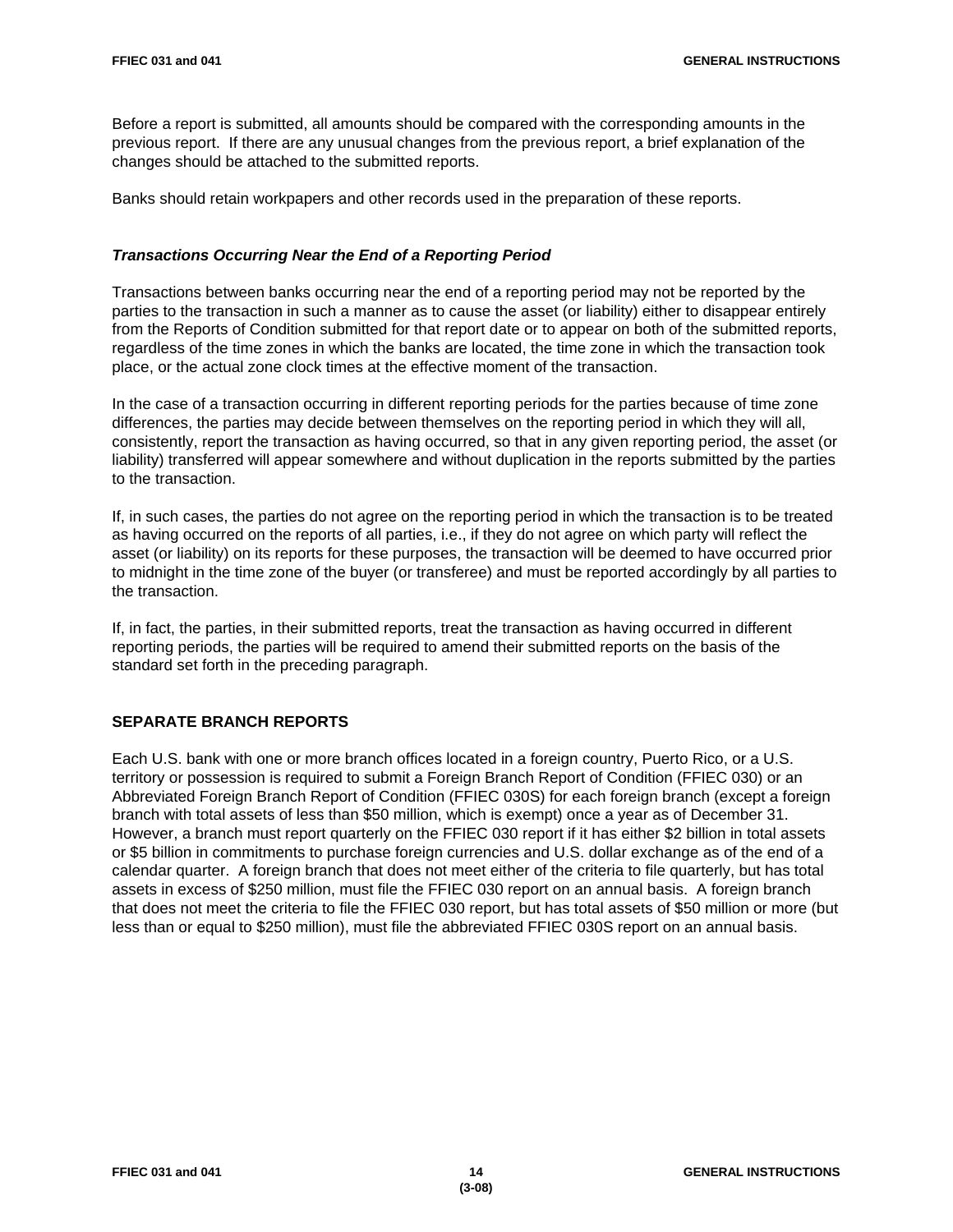# **LINE ITEM INSTRUCTIONS FOR THE CONSOLIDATED REPORT OF INCOME**

The line item instructions should be read in conjunction with the Glossary and other sections of these instructions. See the discussion of the Organization of the Instruction Books in the General Instructions.

# **SCHEDULE RI – INCOME STATEMENT**

#### **General Instructions**

Report in accordance with these instructions all income and expense of the bank for the calendar year-to-date. Include adjustments of accruals and other accounting estimates made shortly after the end of a reporting period which relate to the income and expense of the reporting period.

A bank that began operating during the year-to-date reporting period should report in the appropriate items of Schedule RI all income earned and expenses incurred since commencing operations. The bank should report pre-opening income earned and expenses incurred from inception until the date operations commenced using one of the two methods described in the Glossary entry for "start-up activities."

Business Combinations and Push Down Accounting Transactions – If the bank entered into a business combination which became effective during the year-to-date reporting period and which has been accounted for as a pooling of interests, report the income and expense of the combined business for the entire year-to-date. If the bank entered into a business combination which became effective during the reporting period and which has been accounted for as a purchase, report the income and expense of the acquired bank or business only after its acquisition. If the bank was acquired in a transaction which became effective during the reporting period and push down accounting was used to account for the acquisition, Schedule RI should only include amounts from the date of the bank's acquisition through the end of the year-to-date reporting period. For further information on poolings of interests, purchase acquisitions, and push down accounting, see the Glossary entry for "business combinations."

Assets and liabilities accounted under the fair value option – Under U.S. generally accepted accounting principles (GAAP) (i.e., FASB Statement No. 159, "The Fair Value Option for Financial Assets and Financial Liabilities" (FAS 159); FASB Statement No. 155, "Accounting for Certain Hybrid Financial Instruments" (FAS 155); and FASB Statement No. 156, "Accounting for Servicing of Financial Assets" (FAS 156)), the bank may elect to report certain assets and liabilities at fair value with changes in fair value recognized in earnings. This election is generally referred to as the fair value option. If the bank has elected to apply the fair value option to interest-bearing financial assets and liabilities, it should report the interest income on these financial assets (except any that are in nonaccrual status) and the interest expense on these financial liabilities for the year-to-date in the appropriate interest income and interest expense items on Schedule RI, not as part of the reported change in fair value of these assets and liabilities for the year-to-date. The bank should measure the interest income or interest expense on a financial asset or liability to which the fair value option has been applied using either the contractual interest rate on the asset or liability or the effective yield method based on the amount at which the asset or liability was first recognized on the balance sheet. Although the use of the contractual interest rate is an acceptable method under GAAP, when a financial asset or liability has a significant premium or discount upon initial recognition, the measurement of interest income or interest expense under the effective yield method more accurately portrays the economic substance of the transaction. In addition, in some cases, GAAP requires a particular method of interest income recognition when the fair value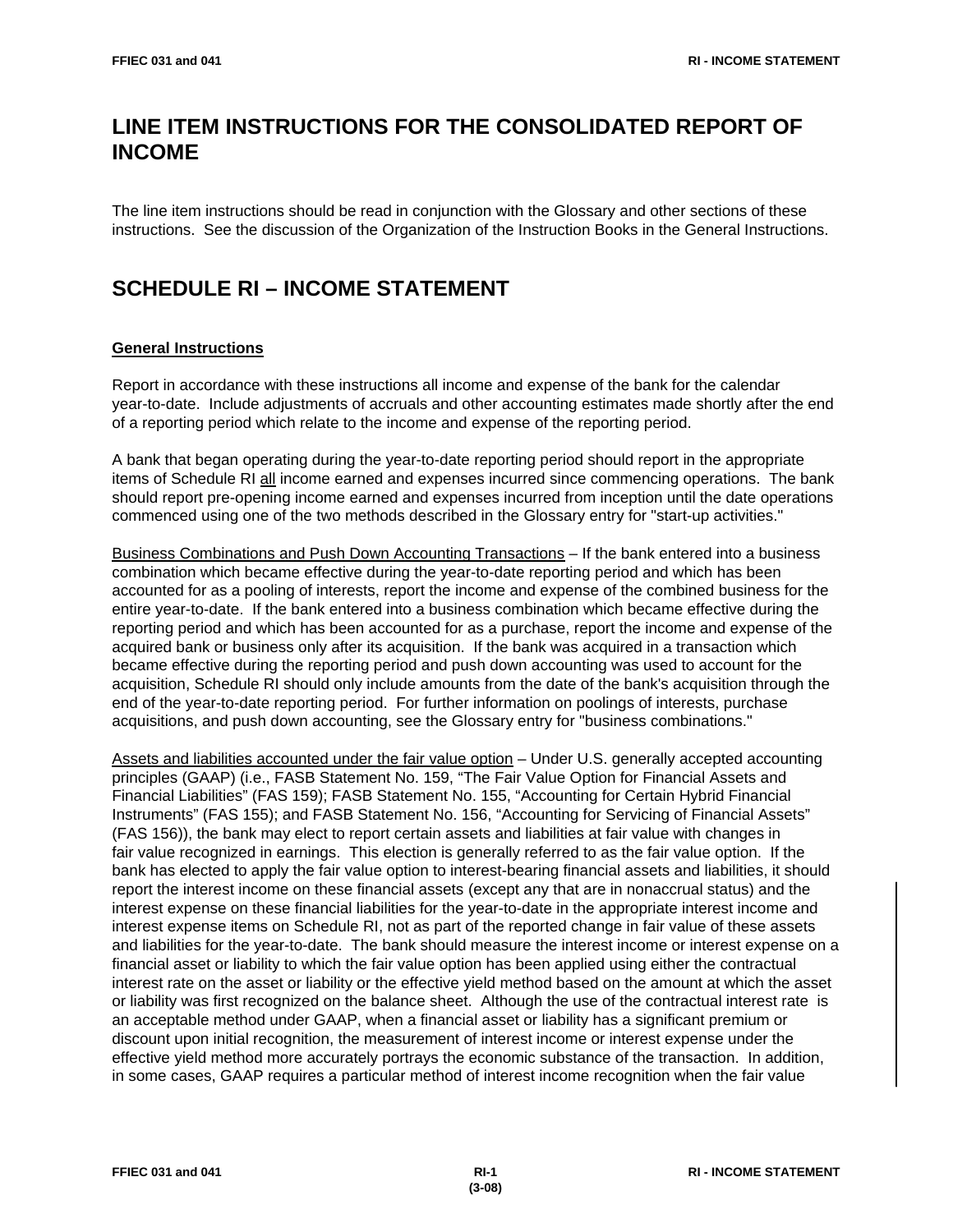option is elected. For example, when the fair value option has been applied to a beneficial interest in securitized financial assets within the scope of Emerging Issues Task Force Issue No. 99-20, "Recognition of Interest Income and Impairment on Purchased and Retained Beneficial Interests in Securitized Financial Assets," interest income should be measured in accordance with the consensus in this Issue. Similarly, when the fair value option has been applied to a purchased impaired loan or debt security accounted for under AICPA Statement of Position 03-3, "Accounting for Certain Loans or Debt Securities Acquired in a Transfer," interest income on the loan or debt security should be measured in accordance with this Statement of Position when accrual of income is appropriate. For further information, see the Glossary entry for "Purchased Impaired Loans and Debt Securities."

Revaluation adjustments, excluding amounts reported as interest income and interest expense, to the carrying value of all assets and liabilities reported in Schedule RC at fair value under a fair value option (excluding servicing assets and liabilities reported in Schedule RC, item 10.b, "Other intangible assets," and Schedule RC, item 20, "Other liabilities," respectively, and assets and liabilities reported in Schedule RC, item 5, "Trading assets," and Schedule RC, item 15, "Trading liabilities," respectively) resulting from the periodic marking of such assets and liabilities to fair value should be reported as "Other noninterest income" in Schedule RI, item 5.l.

#### **Item Instructions**

#### **Item No. Caption and Instructions**

#### **1 Interest income:**

**1.a** Interest and fee income on loans. Report in the appropriate subitem all interest, fees, and similar charges levied against or associated with all assets reportable as loans in Schedule RC-C, part I, items 1 through 9.

> Deduct interest rebated to customers on loans paid before maturity from gross interest earned on loans; do *not* report as an expense.

Include as interest and fee income on loans:

- (1) Interest on all assets reportable as loans extended directly, purchased from others, sold under agreements to repurchase, or pledged as collateral for any purpose.
- (2) Loan origination fees, direct loan origination costs, and purchase premiums and discounts on loans held for investment, all of which should be deferred and recognized over the life of the related loan as an adjustment of yield under FASB Statement No. 91 as described in the Glossary entry for "loan fees." See exclusion (3) below.
- (3) Loan commitment fees (net of direct loan origination costs) that must be deferred over the commitment period and recognized over the life of the related loan as an adjustment of yield under FASB Statement No. 91 as described in the Glossary entry for "loan fees."
- (4) Investigation and service charges, fees representing a reimbursement of loan processing costs, renewal and past-due charges, prepayment penalties, and fees charged for the execution of mortgages or agreements securing the bank's loans.
- (5) Charges levied against overdrawn accounts based on the length of time the account has been overdrawn, the magnitude of the overdrawn balance, or which are otherwise equivalent to interest. See exclusion (6) below.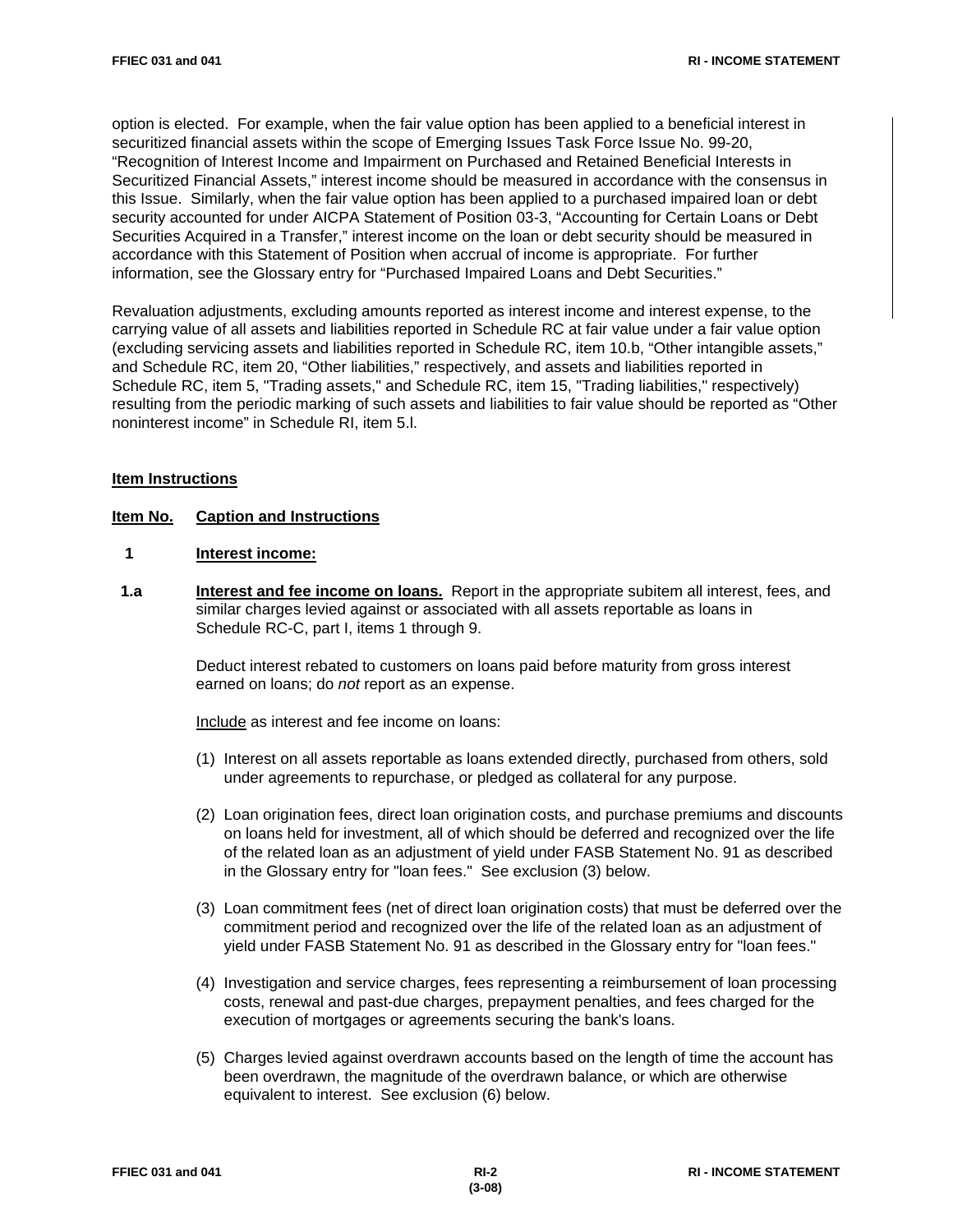**1.a** (6) Interest income earned on loans that are reported at fair value under a fair value option.

(cont.)

Exclude from interest and fee income on loans:

- (1) Fees for servicing real estate mortgages or other loans that are not assets of the bank (report in Schedule RI, item 5.f, "Net servicing fees").
- (2) Charges to merchants for the bank's handling of credit card or charge sales when the bank does not carry the related loan accounts on its books (report as "Other noninterest income" in Schedule RI, item 5.l). Banks may report this income net of the expenses (except salaries) related to the handling of these credit card or charge sales.
- (3) Loan origination fees, direct loan origination costs, and purchase premiums and discounts on loans held for sale, all of which should be deferred until the loan is sold (rather than amortized). The net fees or costs and purchase premium or discount are part of the recorded investment in the loan. When the loan is sold, the difference between the sales price and the recorded investment in the loan is the gain or loss on the sale of the loan. See exclusion (4) below.
- (4) Net gains (losses) from the sale of all assets reportable as loans (report in Schedule RI, item 5.i, "Net gains (losses) on sales of loans and leases"). Refer to the Glossary entry for "transfers of financial assets."
- (5) Reimbursements for out-of-pocket expenditures (e.g., for the purchase of fire insurance on real estate securing a loan) made by the bank for the account of its customers. If the bank's expense accounts were charged with the amount of such expenditures, the reimbursements should be credited to the same expense accounts.
- (6) Transaction or per item charges levied against deposit accounts for the processing of checks drawn against insufficient funds that the bank assesses regardless of whether it decides to pay, return, or hold the check, so-called "NSF check charges" (report as "Service charges on deposit accounts (in domestic offices)," in Schedule RI, item 5.b, or, if levied against deposit accounts in foreign offices, as "Other noninterest income" in Schedule RI, item 5.l). See inclusion (5) above.
- (7) Interchange fees earned from credit card transactions (report as "Other noninterest income" in Schedule RI, item 5.l).

#### **FFIEC 041 FFIEC 031**

#### **Item No. Item No. Caption and Instructions**

- **1.a.(1) Interest and fee income on loans in domestic offices.** Report in the appropriate subitem all interest, fees, and similar charges levied against or associated with all loans in domestic offices reportable in Schedule RC-C, part I, items 1 through 9, column B.
- **1.a.(1) 1.a.(1)(a) Interest and fee income on loans secured by real estate:**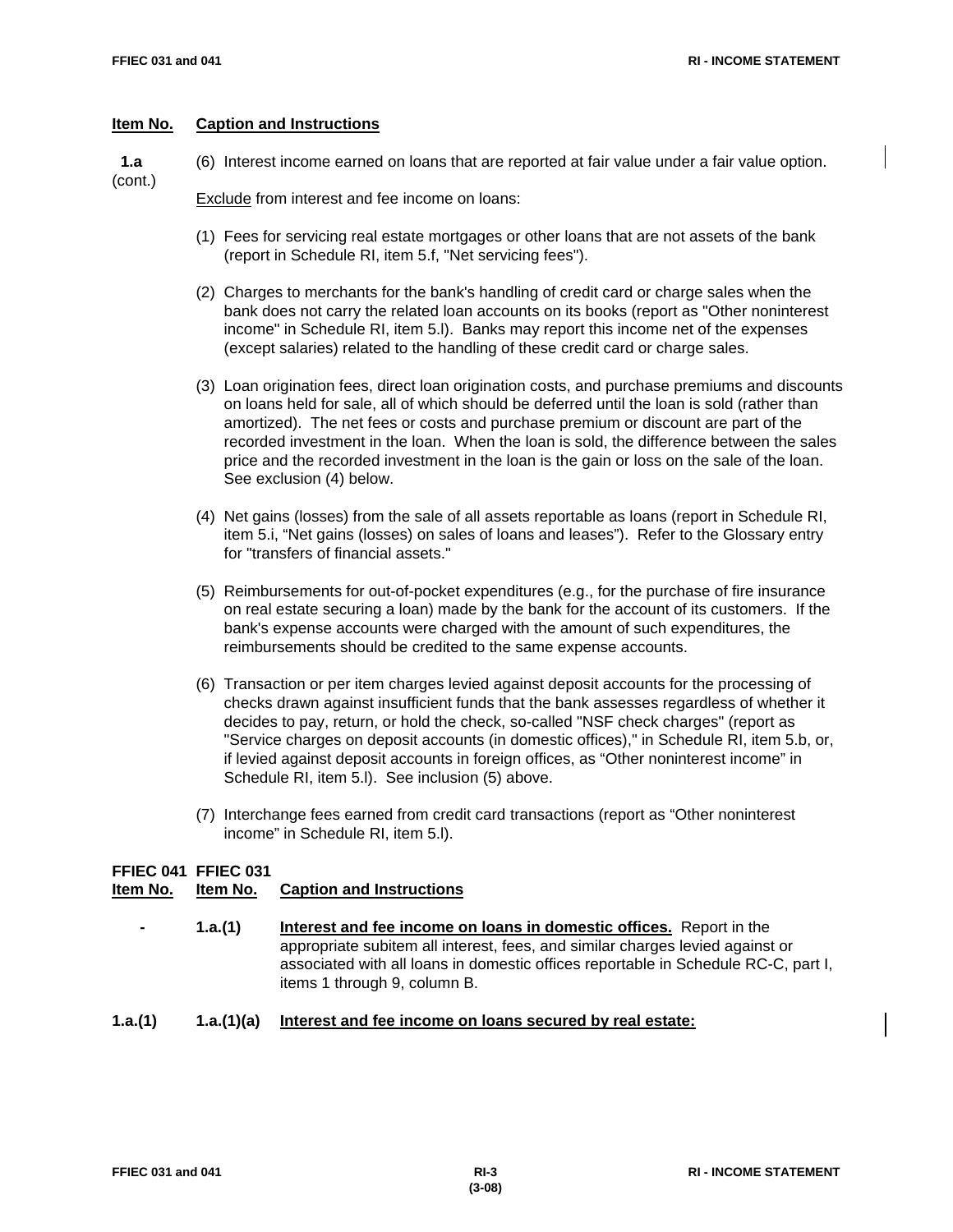**FFIEC 041 FFIEC 031** 

#### **Item No. Item No. Caption and Instructions**

- **1.a.(1)(a) 1.a.(1)(a)(1) Interest and fee income on loans secured by 1-4 family residential properties.** Report all interest, fees, and similar charges levied against or associated with all loans secured by 1-4 family residential properties (in domestic offices) reportable in Schedule RC-C, part I, item 1.c, column B.
- **1.a.(1)(b) 1.a.(1)(a)(2) Interest and fee income on all other loans secured by real estate.** Report all interest, fees, and similar charges levied against or associated with all loans secured by real estate (in domestic offices) reportable in Schedule RC-C, part I, items 1.a, 1.b, 1.d, and 1.e, column B, excluding those secured by 1-4 family residential properties.
	- **- 1.a.(1)(b) Interest and fee income on loans to finance agricultural production and other loans to farmers.** Report all interest, fees, and similar charges levied against or associated with all loans (in domestic offices) reportable in Schedule RC-C, part I, item 3, "Loans to finance agricultural production and other loans to farmers."
- **1.a.(2) 1.a.(1)(c) Interest and fee income on commercial and industrial loans.** Report all interest, fees, and similar charges levied against or associated with all loans (in domestic offices) reportable in Schedule RC-C, part I, item 4, "Commercial and industrial loans."
- **1.a.(3) 1.a.(1)(d) Interest and fee income on loans to individuals for household, family, and other personal expenditures.** Report in the appropriate subitem all interest, fees, and similar charges levied against or associated with all loans (in domestic offices) reportable in Schedule RC-C, part I, item 6, "Loans to individuals for household, family, and other personal expenditures."
- **1.a.(3)(a) 1.a.(1)(d)(1)** Interest and fee income on credit cards. Report all interest, fees, and similar charges levied against or associated with all extensions of credit to individuals for household, family, and other personal expenditures arising from credit cards (in domestic offices) reportable in Schedule RC-C, part I, item 6.a, "Credit cards." Include in this item any reversals of uncollectible credit card fees and finance charges and any additions to a contra-asset account for uncollectible credit card fees and finance charges that the bank maintains and reports separately from its allowance for loan and lease losses.

 Exclude annual or other periodic fees paid by holders of credit cards issued by the bank (report in Schedule RI, item 5.l, "Other noninterest income").

**1.a.(3)(b) 1.a.(1)(d)(2) Interest and fee income on other loans to individuals for household, family, and other personal expenditures.** Report all interest, fees, and similar charges levied against or associated with all other loans to individuals for household, family, and other personal expenditures (in domestic offices) reportable in Schedule RC-C, part I, item 6.b, "Other revolving credit plans," and item 6.c, "Other consumer loans."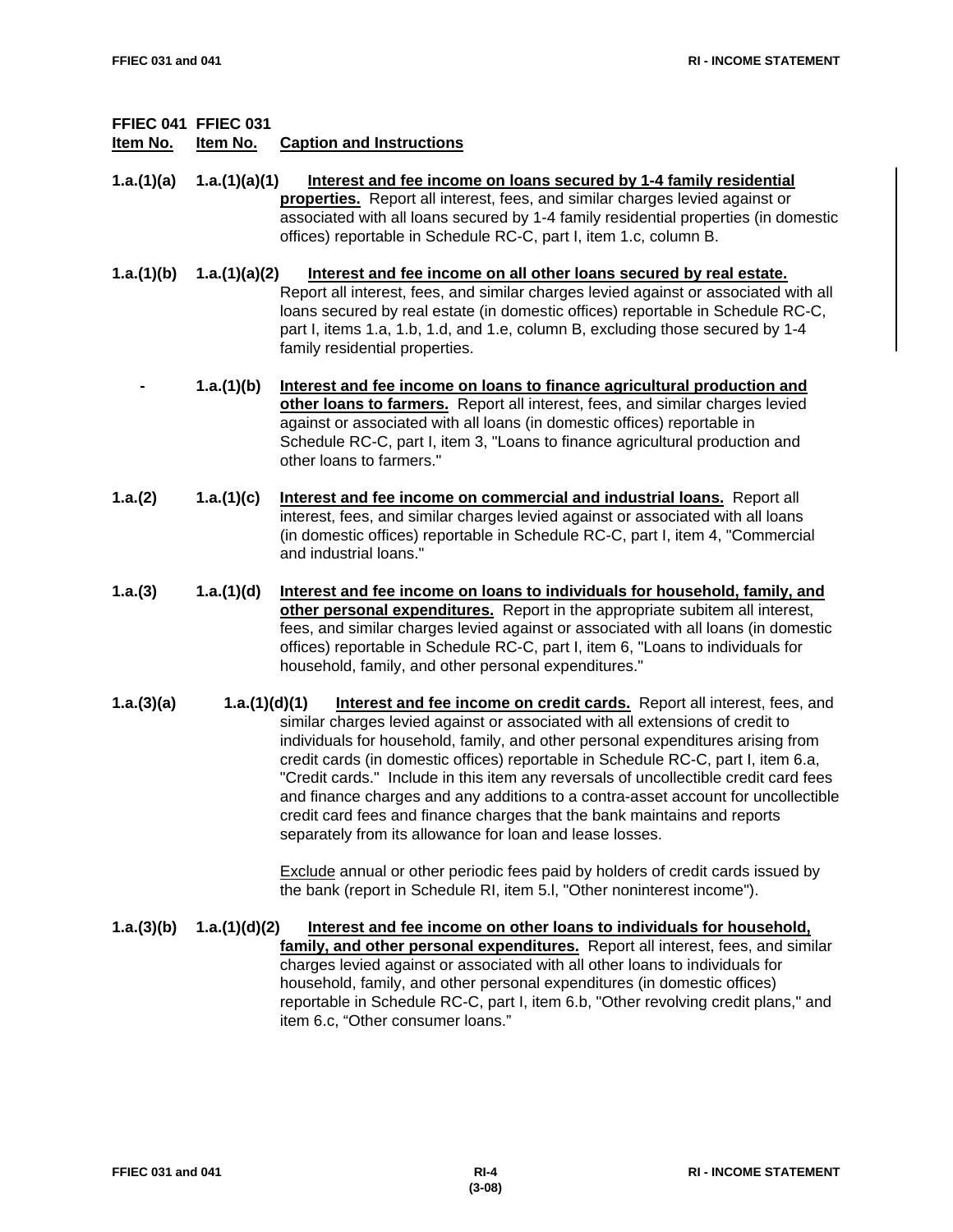#### **FFIEC 041 FFIEC 031**

#### **Item No. Item No. Caption and Instructions**

- **1.a.(4) 1.a.(1)(e) Interest and fee income on loans to foreign governments and official institutions**. Report all interest, fees, and similar charges levied against or associated with all loans (in domestic offices) reportable in Schedule RC-C, part I, item 7, "Loans to foreign governments and official institutions."
- **1.a.(5) 1.a.(1)(f) Interest and fee income on all other loans.** On the FFIEC 041, report interest, fees, and similar charges levied against or associated with loans reportable in Schedule RC-C, part I, item 2, "Loans to depository institutions and acceptances of other banks," item 3, "Loans to finance agricultural production and other loans to farmers," item 8, "Obligations (other than securities and leases) of states and political subdivisions in the U.S.," and item 9, "Other loans."

On the FFIEC 031, report interest, fees, and similar charges levied against or associated with loans in domestic offices reportable in Schedule RC-C, part I, item 2, "Loans to depository institutions and acceptances of other banks," item 8, "Obligations (other than securities and leases) of states and political subdivisions in the U.S.," and item 9, "Other loans."

- **1.a.(2) Interest and fee income on loans in foreign offices, Edge and Agreement subsidiaries, and IBFs**. Report all interest, fees, and similar charges levied against or associated with all loans in foreign offices, Edge and Agreement subsidiaries, and IBFs reportable in Schedule RC-C, part I, items 1 through 9.
- **1.a.(6) 1.a.(3) Total interest and fee income on loans.** On the FFIEC 041, report the sum of items 1.a.(1) through 1.a.(5) in item 1.a.(6). On the FFIEC 031, report the sum of items 1.a.(1)(a) through 1.a.(2) in item 1.a.(3).

#### **FFIEC 031 and 041**

#### **Item No. Caption and Instructions**

**1.b Income from lease financing receivables.** Report all income from direct financing and leveraged leases reportable in Schedule RC-C, part I, item 10, "Lease financing receivables (net of unearned income)." (See the Glossary entry for "lease accounting.")

Exclude from income from lease financing receivables:

- (1) Any investment tax credit associated with leased property (include in Schedule RI, item 9, "Applicable income taxes (on item 8)").
- (2) Provision for possible losses on leases (report in Schedule RI, item 4, "Provision for loan and lease losses").
- (3) Rental fees applicable to operating leases for furniture and equipment rented to others (report as "Other noninterest income" in Schedule RI, item 5.l).
- **1.c Interest income on balances due from depository institutions.** Report all income on assets reportable in Schedule RC, item 1.b, "Interest-bearing balances due from depository institutions." Include interest income earned on interest-bearing balances due from depository institutions that are reported at fair value under a fair value option.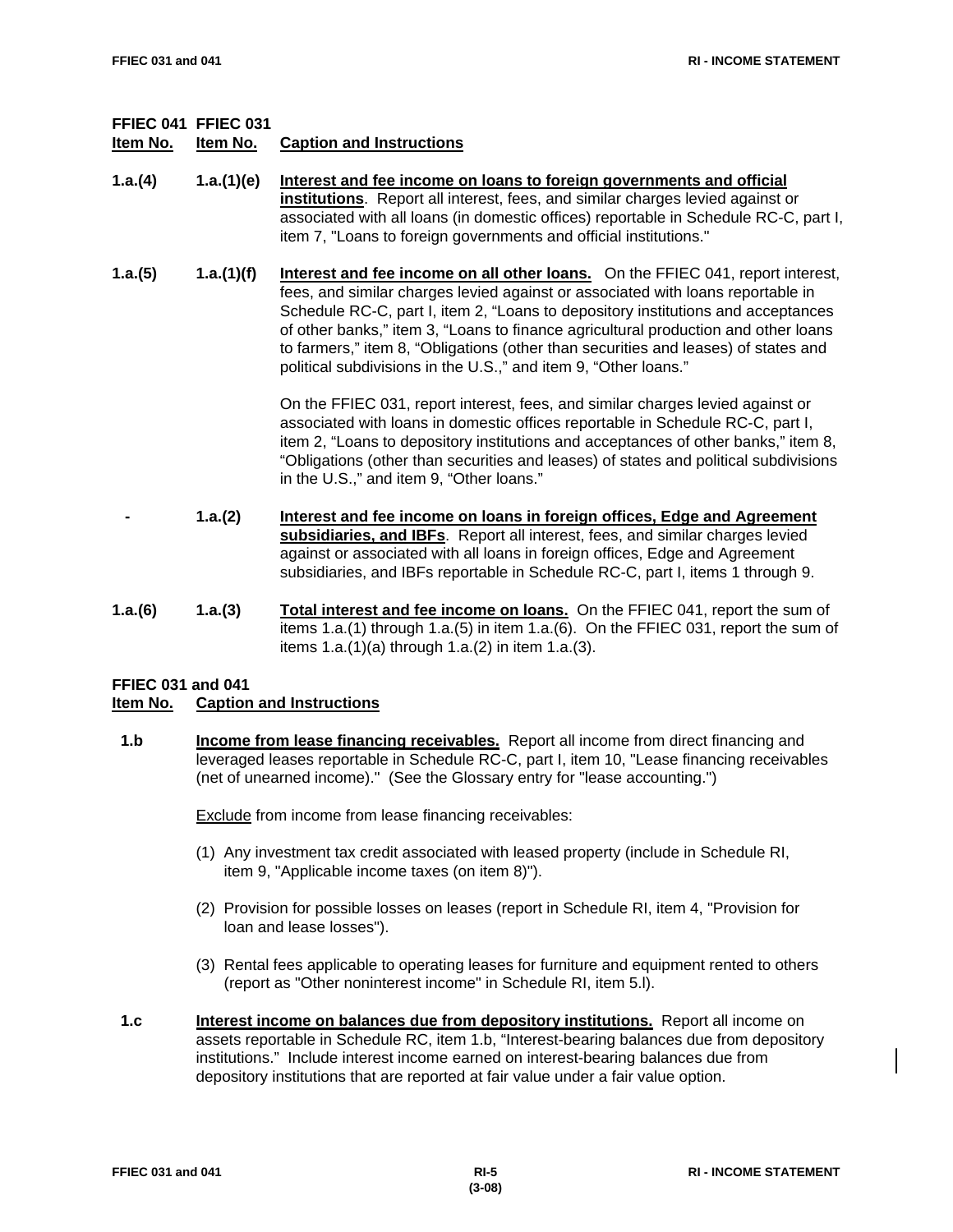**1.d** Interest and dividend income on securities. Report in the appropriate subitem all income on assets that are reportable in Schedule RC-B, Securities. Include accretion of discount and deduct amortization of premium on securities. Refer to the Glossary entry for "premiums and discounts."

> Include interest and dividends on securities held in the bank's held-to-maturity and available-for-sale portfolios, even if such securities have been lent, sold under agreements to repurchase that are treated as borrowings, or pledged as collateral for any purpose.

Include interest received at the sale of securities to the extent that such interest had not already been accrued on the bank's books.

Do not deduct accrued interest included in the purchase price of securities from income on securities and do not charge to expense. Record such interest in a separate asset account (to be reported in Schedule RC, item 11, "Other assets") to be offset upon collection of the next interest payment.

Report income from detached U.S. Government security coupons and ex-coupon U.S. Government securities not held for trading in Schedule RI, item 1.d.(3), as interest and dividend income on "All other securities." Refer to the Glossary entry for "coupon stripping, Treasury receipts, and STRIPS."

**Exclude** from interest and dividend income on securities:

- (1) Realized gains (losses) on held-to-maturity securities and on available-for-sale securities (report in Schedule RI, items 6.a and 6.b, respectively).
- (2) Net unrealized holding gains (losses) on available-for-sale securities (include the amount of such net unrealized holding gains (losses) in Schedule RC, item 26.b, "Accumulated other comprehensive income," and the calendar year-to-date change in such net unrealized holding gains (losses) in Schedule RI-A, item 10, "Other comprehensive income").
- (3) Income from advances to, or obligations of, majority-owned subsidiaries not consolidated, associated companies, and those corporate joint ventures over which the bank exercises significant influence (report as "Noninterest income" in the appropriate subitem of Schedule RI, item 5).
- **1.d.(1) Interest and dividend income on U.S. Treasury securities and U.S. Government agency obligations (excluding mortgage-backed securities).** Report income from all securities reportable in Schedule RC-B, item 1, "U.S. Treasury securities," and item 2, "U.S. Government agency obligations." Include accretion of discount on U.S. Treasury bills.
- **1.d.(2) Interest and dividend income on mortgage-backed securities.** Report income from all securities reportable in Schedule RC-B, item 4, "Mortgage-backed securities."
- **1.d.(3) Interest and dividend income on all other securities.** Report income from all securities reportable in Schedule RC-B, item 3, "Securities issued by states and political subdivisions in the U.S.," item 5, "Asset-backed securities," item 6, "Other debt securities," and item 7, "Investments in mutual funds and other equity securities with readily determinable fair values."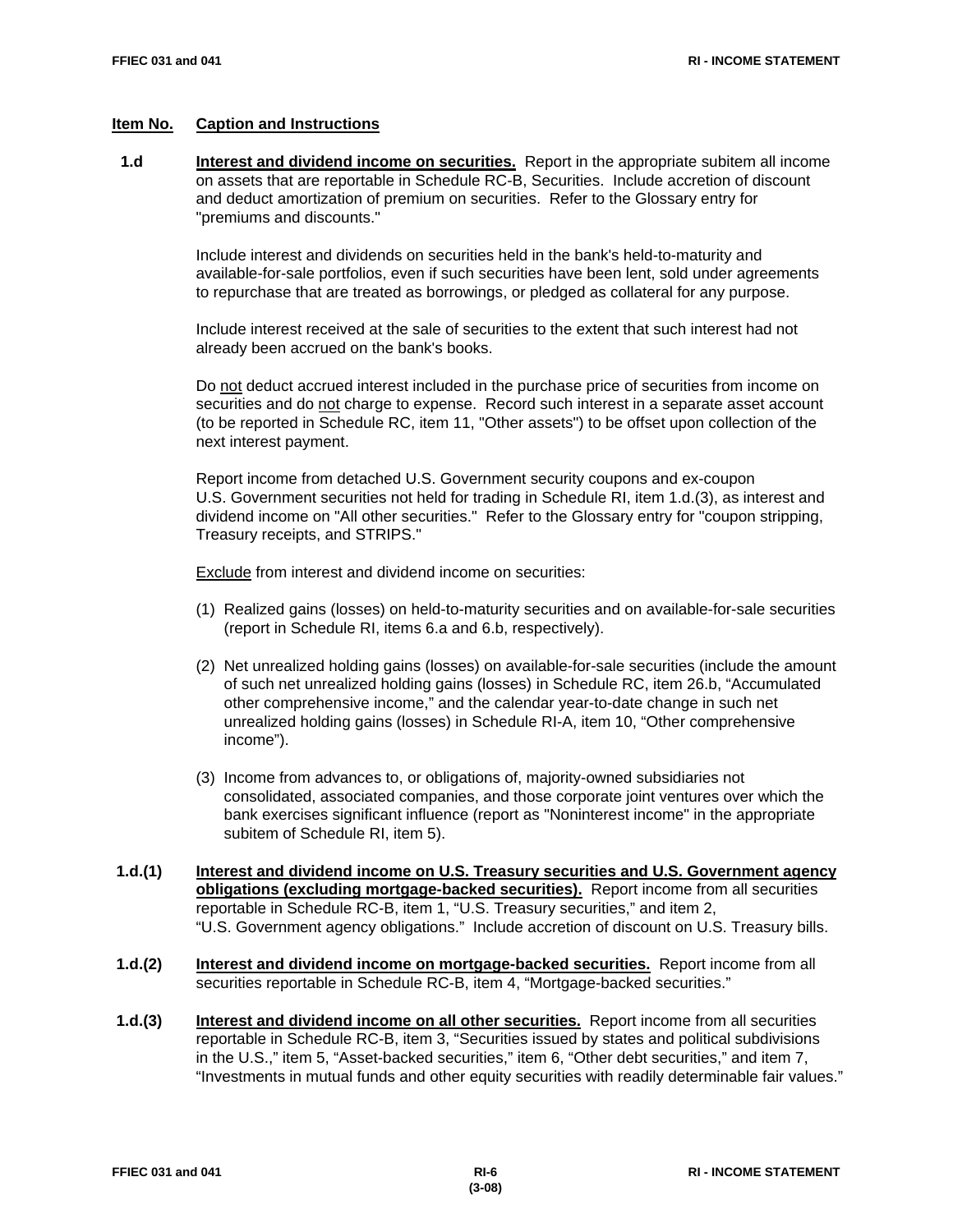**1.d.(3)** Exclude from interest and dividend income on all other securities:

(cont.)

- (1) Income from equity securities that do not have readily determinable fair values (report as "Other interest income" in Schedule RI, item 1.g).
- (2) The bank's proportionate share of the net income or loss from its investments in the stock of unconsolidated subsidiaries, associated companies, and those corporate joint ventures over which the bank exercises significant influence (report income or loss before extraordinary items and other adjustments as "Noninterest income" in the appropriate subitem of Schedule RI, item 5, and report extraordinary items and other adjustments in Schedule RI, item 11).
- **1.e Interest income on trading assets.** Report the interest income earned on assets reportable in Schedule RC, item 5, "Trading assets."

Include accretion of discount on assets held for trading that have been issued on a discount basis, such as U.S. Treasury bills and commercial paper.

Exclude gains (losses) and fees from trading assets, which should be reported in Schedule RI, item 5.c, "Trading revenue." Also exclude revaluation adjustments from the periodic marking to market of derivative contracts held for trading purposes, which should be reported as trading revenue in Schedule RI, item 5.c. The effect of the periodic net settlements on these derivative contracts should be included as part of the revaluation adjustments from the periodic marking to market of the contracts.

 **1.f Interest income on federal funds sold and securities purchased under agreements to resell.** Report the gross revenue from assets reportable in Schedule RC, item 3, "Federal funds sold and securities purchased under agreements to resell." Include interest income earned on federal funds sold and securities purchased under agreements to resell that are reported at fair value under a fair value option.

> Report the expense of federal funds purchased and securities sold under agreements to repurchase in Schedule RI, item 2.b; do not deduct from the gross revenue reported in this item. However, if amounts recognized as payables under repurchase agreements have been offset against amounts recognized as receivables under reverse repurchase agreements and reported as a net amount in Schedule RC, Balance Sheet, in accordance with FASB Interpretation No. 41, the income and expense from these agreements may be reported on a net basis in Schedule RI, Income Statement.

- **1.g Other interest income.** Report interest and dividend income on assets other than those assets properly reported in Schedule RC, items 1 through 5. Include dividend income on "Equity securities that do not have readily determinable fair values" that are reportable in Schedule RC-F, item 4. Also include interest income on interest-only strips receivable (not in the form of a security) that are reportable in Schedule RC-F, item 3. However, exclude interest and dividends on venture capital investments (loans and securities), which should be reported in item 5.e, below.
- **1.h Total interest income.** On the FFIEC 041, report the sum of items 1.a.(6) through 1.g. On the FFIEC 031, report the sum of items 1.a.(3) through 1.g.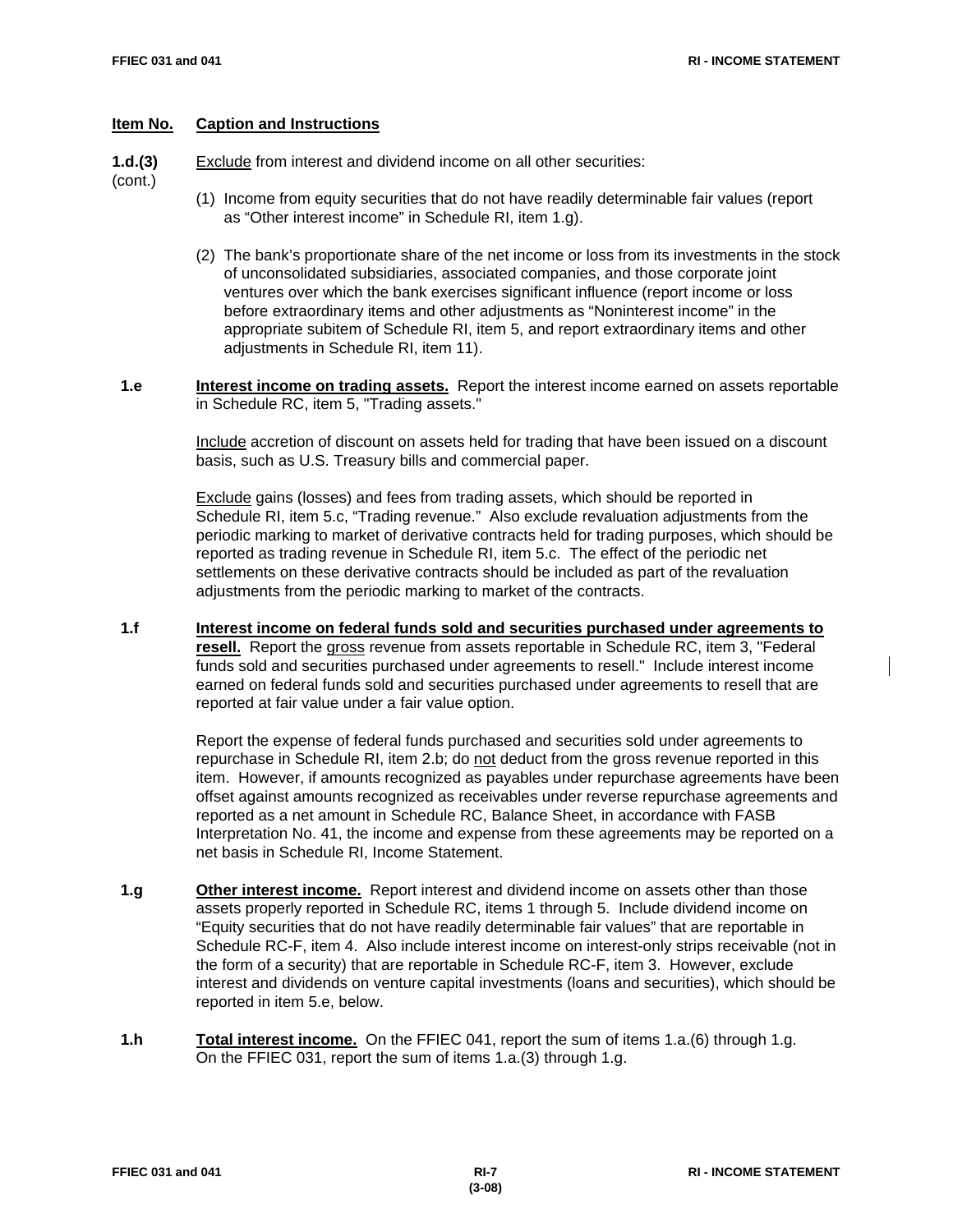#### **2 Interest expense:**

**2.a Interest on deposits.** Report in the appropriate subitem all interest expense, including amortization of the cost of merchandise or property offered in lieu of interest payments, on deposits reportable in Schedule RC, item 13.a.(2), "Interest-bearing deposits in domestic offices," and, for banks filing the FFIEC 031 report forms, Schedule RC, item 13.b.(2), "Interest-bearing deposits in foreign offices, Edge and Agreement subsidiaries, and IBFs."

> Exclude the cost of gifts or premiums (whether in the form of merchandise, credit, or cash) given to depositors at the time of the opening of a new account or an addition to, or renewal of, an existing account (report in Schedule RI, item 7.d, "Other noninterest expense").

Include as interest expense on the appropriate category of deposits finders' fees and brokers' fees that represent an adjustment to the interest rate paid on deposits the reporting bank acquires through brokers. If material, such fees should be capitalized and amortized over the term of the related deposits. However, exclude fees levied by brokers that are, in substance, retainer fees or that otherwise do not represent an adjustment to the interest rate paid on brokered deposits (report in Schedule RI, item 7.d, "Other noninterest expense").

Also include interest expense incurred on deposits that are reported at fair value under a fair value option. Deposits with demand features (e.g., demand and savings deposits in domestic offices) are generally not eligible for the fair value option.

Deduct from the gross interest expense of the appropriate category of time deposits penalties for early withdrawals, or portions of such penalties, that represent the forfeiture of interest accrued or paid to the date of withdrawal. If material, portions of penalties for early withdrawals that exceed the interest accrued or paid to the date of withdrawal should not be treated as a reduction of interest expense but should be included in "Other noninterest income" in Schedule RI, item 5.l.

#### **FFIEC 041 FFIEC 031**

#### **Item No. Item No. Caption and Instructions**

#### **2.a.(1) Interest on deposits in domestic offices:**

- **2.a.(1) 2.a.(1)(a) Interest on transaction accounts (NOW, ATS accounts, and telephone and preauthorized transfer accounts).** Report interest expense on the three interest-bearing categories of transaction accounts (NOW accounts, ATS accounts, and telephone and preauthorized transfer accounts) reportable in Schedule RC-E, (part I,) items 1 through 6, column A, "Total transaction accounts." Exclude all costs incurred by the bank in connection with demand deposits which are noninterest-bearing transaction accounts. See the Glossary entry for "deposits" for the definitions of "NOW accounts," "ATS accounts," and "telephone or preauthorized transfer accounts."
- **2.a.(2) 2.a.(1)(b) Interest on nontransaction accounts.** Report in the appropriate subitem interest expense on all deposits reportable in Schedule RC-E, (part I,) items 1 through 6, column C, "Total nontransaction accounts."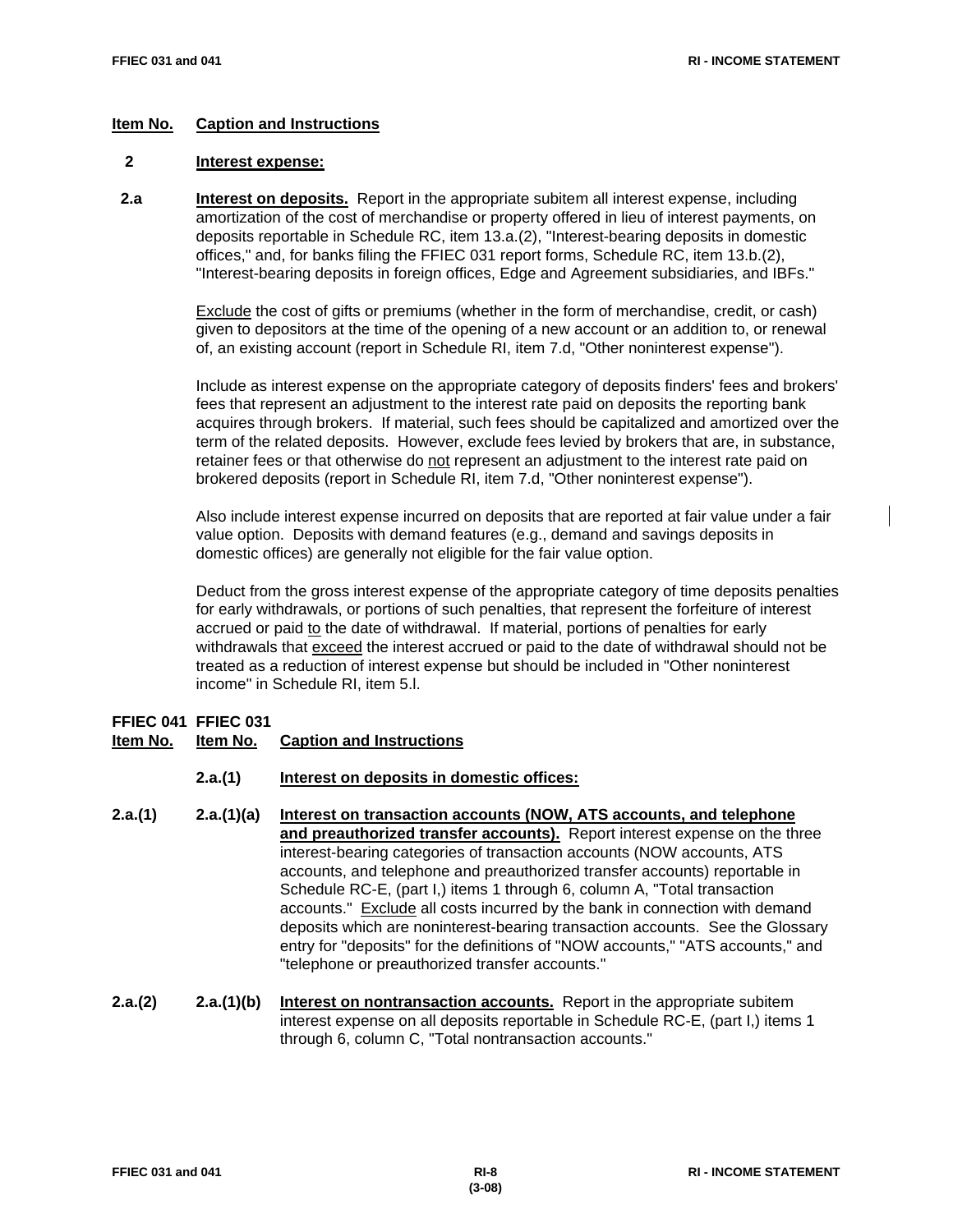**FFIEC 041 FFIEC 031** 

#### **Item No. Item No. Caption and Instructions**

- **2.a.(2)(a) 2.a.(2)(b)(1) Interest on savings deposits.** Report interest expense on all deposits reportable in Schedule RC-E, (part I,) Memorandum item 2.a.(1), "Money market deposit accounts (MMDAs)," and Memorandum item 2.a.(2), "Other savings deposits."
- **2.a.(2)(b) 2.a.(1)(b)(2) Interest on time deposits of \$100,000 or more.** Report interest expense on all deposits reportable in Schedule RC-E, (part I,) Memorandum item 2.c, "Total time deposits of \$100,000 or more."
- **2.a.(2)(c) 2.a.(1)(b)(3) Interest on time deposits of less than \$100,000.** Report interest expense on all deposits reportable in Schedule RC-E, (part I,) Memorandum item 2.b, "Total time deposits of less than \$100,000."
	- **2.a.(2) Interest on deposits in foreign offices, Edge and Agreement subsidiaries, and IBFs.** Report interest expense on all deposits in foreign offices reportable in Schedule RC, item 13.b.(2), "Interest-bearing deposits in foreign offices, Edge and Agreement subsidiaries, and IBFs."

#### **FFIEC 031 and 041**

#### **Item No. Caption and Instructions**

 **2.b Expense of federal funds purchased and securities sold under agreements to repurchase.** Report the gross expense of all liabilities reportable in Schedule RC, item 14, "Federal funds purchased and securities sold under agreements to repurchase." Include interest expense incurred on federal funds purchased and securities sold under agreements to repurchase that are reported at fair value under a fair value option.

> Report the income of federal funds sold and securities purchased under agreements to resell in Schedule RI, item 1.f; do not deduct from the gross expense reported in this item. However, if amounts recognized as payables under repurchase agreements have been offset against amounts recognized as receivables under reverse repurchase agreements and reported as a net amount in Schedule RC, Balance Sheet, in accordance with FASB Interpretation No. 41, the income and expense from these agreements may be reported on a net basis in Schedule RI, Income Statement.

- **2.c** Interest on trading liabilities and other borrowed money. Report the interest expense on all liabilities reportable in Schedule RC, item 15, "Trading liabilities," and item 16, "Other borrowed money." Include interest expense incurred on other borrowed money reported at fair value under a fair value option.
- **2.d Interest on subordinated notes and debentures.** Report the interest expense on all liabilities reportable in Schedule RC, item 19, "Subordinated notes and debentures." Include interest expense incurred on subordinated notes and debentures reported at fair value under a fair value option.

Include amortization of expenses incurred in the issuance of subordinated notes and debentures. Capitalize such expenses, if material, and amortize them over the life of the related notes and debentures (unless the notes and debentures are reported at fair value under a fair value option, in which case issuance costs should be expensed as incurred).

Exclude dividends declared or paid on limited-life preferred stock (report dividends declared in Schedule RI-A, item 8).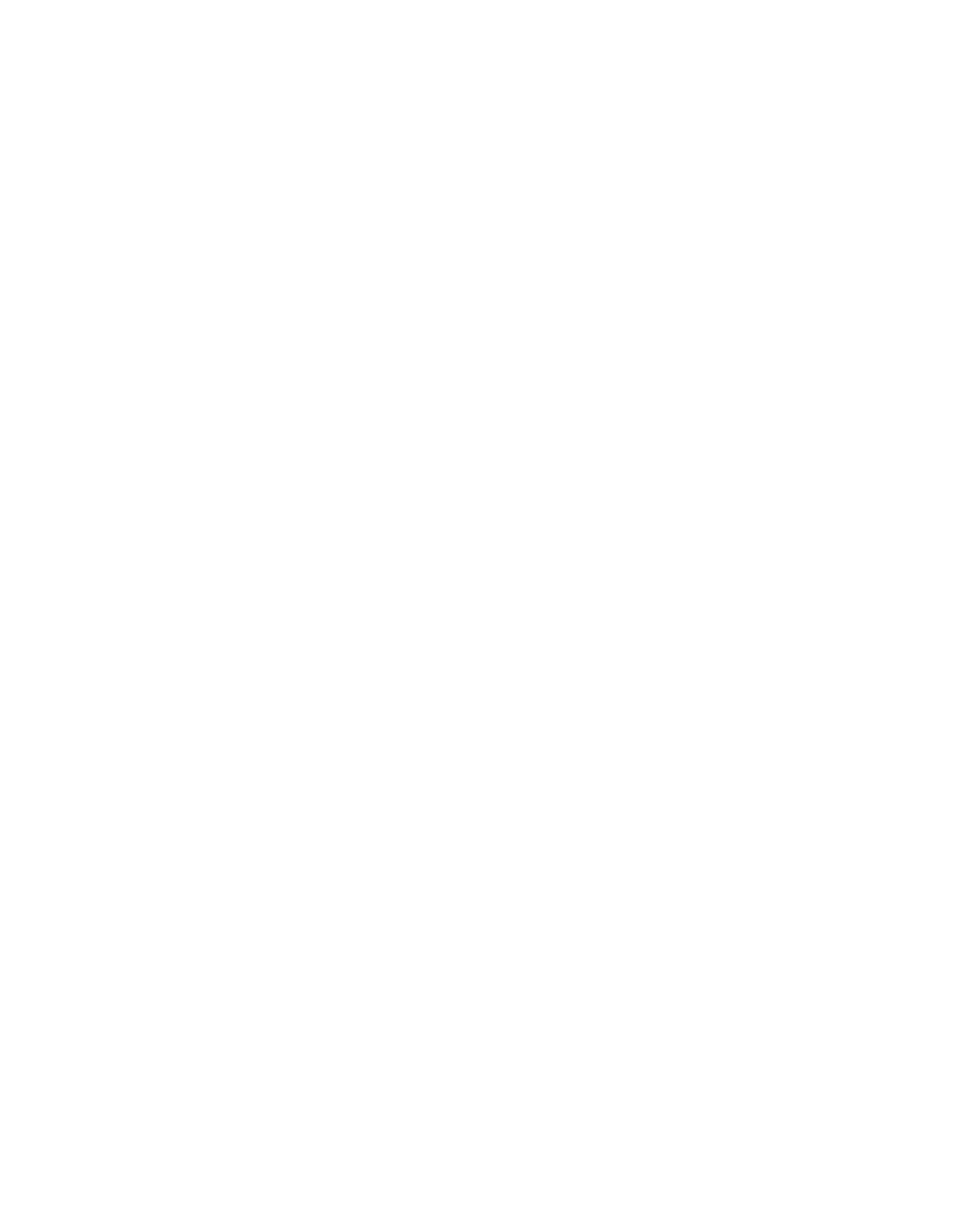**5.l Other noninterest income.** Report all operating income of the bank for the calendar year to date not required to be reported elsewhere in Schedule RI.

> Disclose in Schedule RI-E, items 1.a through 1.j, each component of other noninterest income, and the dollar amount of such component, that is greater than \$25,000 and exceeds 3 percent of the other noninterest income reported in this item. Preprinted captions have been provided in Schedule RI-E, items 1.a through 1.g, for reporting the following components of other noninterest income if the component exceeds this disclosure threshold: income and fees from the printing and sale of checks, earnings on/increase in value of cash surrender value of life insurance, income and fees from automated teller machines (ATMs), rent and other income from other real estate owned, safe deposit box rent, net change in the fair values of financial instruments accounted for under a fair value option, and bank card and credit card interchange fees. For each component of other noninterest income that exceeds this disclosure threshold for which a preprinted caption has not been provided, describe the component with a clear but concise caption in Schedule RI-E, items 1.h though 1.j. These descriptions should not exceed 50 characters in length (including spacing between words).

Include as other noninterest income:

- (1) Service charges, commissions, and fees for such services as:
	- (a) The rental of safe deposit boxes.
	- (b) The safekeeping of securities for other depository institutions (if the income for such safekeeping services is not included in Schedule RI, item 5.a, "Income from fiduciary activities").
	- (c) The sale of bank drafts, money orders, cashiers' checks, and travelers' checks.
	- (d) The collection of utility bills, checks, notes, bond coupons, and bills of exchange.
	- (e) The redemption of U.S. savings bonds.
	- (f) The handling of food stamps and the U.S. Treasury Tax and Loan Account, including fees received in connection with the bank's issuance of interest-bearing demand notes.
	- (g) The execution of acceptances and the issuance of commercial letters of credit, standby letters of credit, deferred payment letters of credit, and letters of credit issued for cash or its equivalent. Exclude income on bankers acceptances and trade acceptances (report such income in the appropriate subitem of Schedule RI, item 1.a, "Interest and fee income on loans," or in Schedule RI, item 1.e, "Interest income from trading assets," as appropriate).
	- (h) The notarizing of forms and documents.
	- (i) The negotiation or management of loans from other lenders for customers or correspondents.
	- (j) The providing of consulting and advisory services to others. Exclude income from investment advisory services, which is to be reported in Schedule RI, item 5.d.(2).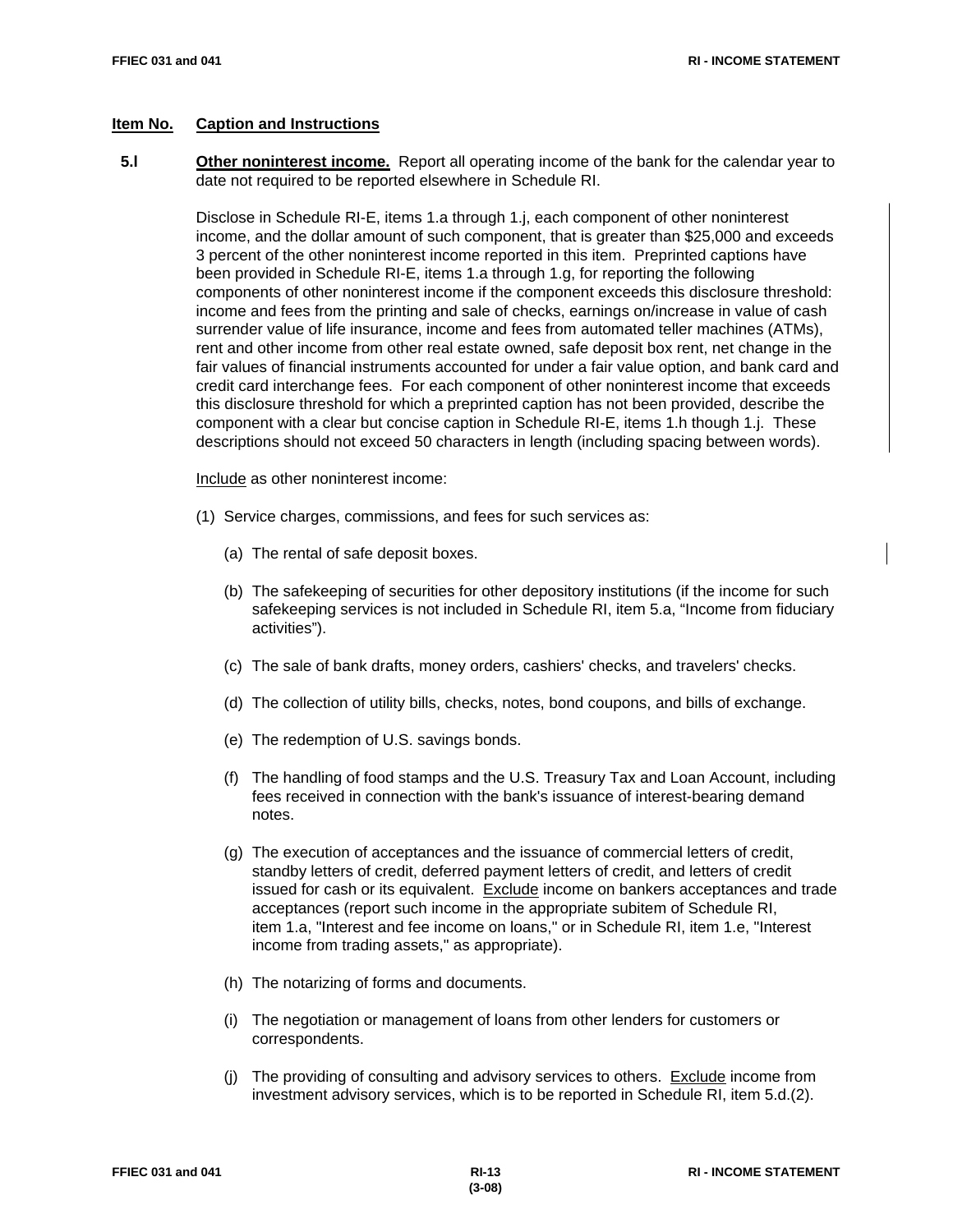- **5.l** (k) The use of the bank's automated teller machines or remote service units by (cont.) depositors of other depository institutions.
	- (2) Income and fees from the sale and printing of checks.
	- (3) Gross rentals and other income from all real estate reportable in Schedule RC, item 7, "Other real estate owned."
	- (4) Earnings on or other increases in the value of the cash surrender value of bank-owned life insurance policies.
	- (5) Annual or other periodic fees paid by holders of credit cards issued by the bank. Fees that are periodically charged to cardholders shall be deferred and recognized on a straight-line basis over the period the fee entitles the cardholder to use the card.
	- (6) Charges to merchants for the bank's handling of credit card or charge sales when the bank does not carry the related loan accounts on its books. Banks may report this income net of the expenses (except salaries) related to the handling of these credit card or charge sales.
	- (7) Interchange fees earned from bank card and credit card transactions.
	- (8) Gross income received for performing data processing services for others. Do not deduct the expense of performing such services for others (report in the appropriate items of noninterest expense).
	- (9) Loan commitment fees that are recognized during the commitment period (i.e., fees retrospectively determined and fees for commitments where exercise is remote) or included in income when the commitment expires and loan syndication fees that are not required to be deferred. Refer to the Glossary entry for "loan fees" for further information.
	- (10) On the FFIEC 031 only, service charges on deposit accounts in foreign offices.
	- (11) Net tellers' overages (shortages), net recoveries (losses) on forged checks, net recoveries (losses) on payment of checks over stop payment orders, and similar recurring operating gains (losses) of this type. Banks should consistently report these gains (losses) either in this item or in Schedule RI, item 7.d.
	- (12) Net gains (losses) from the sale or other disposal of branches (i.e., where the reporting bank sells a branch's assets to another depository institution, which assumes the deposit liabilities of the branch). Banks should consistently report these net gains (losses) either in this item or in Schedule RI, item 7.d.
	- (13) Net gains (losses) from all transactions involving foreign currency or foreign exchange other than trading transactions. Banks should consistently report these net gains (losses) either in this item or in Schedule RI, item 7.d.
	- (14) Rental fees applicable to operating leases for furniture and equipment rented to others.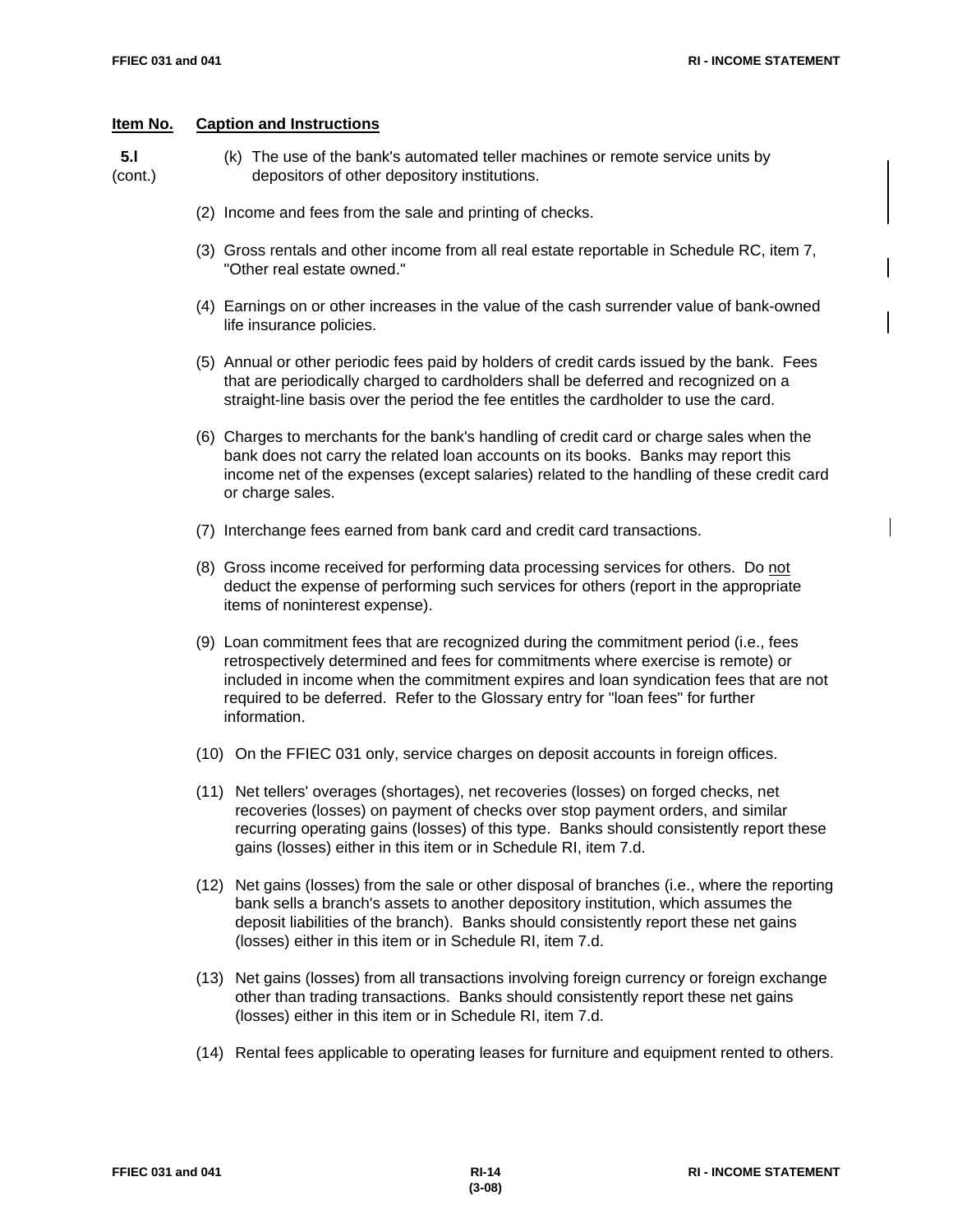- **5.l** (15) Interest received on tax refunds.
- (cont.)
- (16) Life insurance proceeds on policies for which the bank is the beneficiary.
- (17) Credits resulting from litigation or other claims.
- (18) Portions of penalties for early withdrawals of time deposits that exceed the interest accrued or paid on the deposit to the date of withdrawal, if material. Penalties for early withdrawals, or portions of such penalties, that represent the forfeiture of interest accrued or paid to the date of withdrawal are a reduction of interest expense and should be deducted from the gross interest expense of the appropriate category of time deposits in Schedule RI, item 2.a, "Interest on deposits."
- (19) Interest income from advances to, or obligations of, and the bank's proportionate share of the income or loss before extraordinary items and other adjustments from its investments in:
	- unconsolidated subsidiaries,
	- associated companies, and
	- corporate joint ventures, unincorporated joint ventures, general partnerships, and limited partnerships over which the bank exercises significant influence, other than those that are principally engaged in investment banking, advisory, brokerage, or securities underwriting activities; venture capital activities; insurance and reinsurance underwriting activities; or insurance and annuity sales activities (the income from which should be reported in Schedule RI, items 5.d.(1), 5.d.(2), 5.d.(3), 5.d.(4), 5.d.(5), and 5.e, respectively). Exclude the bank's proportionate share of material extraordinary items and other adjustments of these entities (report in Schedule RI, item 11, "Extraordinary items and other adjustments, net of income taxes").
- (20) Net gains (losses) on nonhedging derivative instruments held for purposes other than trading. Banks should consistently report these net gains (losses) either in this item or in Schedule RI, item 7.d. For further information, see the Glossary entry for "derivative contracts."
- (21) Gross income generated by securities contributed to charitable contribution Clifford **Trusts**
- (22) Income from ground rents and air rights.
- (23) Revaluation adjustments to the carrying value of all assets and liabilities reported in Schedule RC at fair value under a fair value option (excluding servicing assets and liabilities reported in Schedule RC, item 10.b, "Other intangible assets," and Schedule RC, item 20, "Other liabilities," respectively, and assets and liabilities reported in Schedule RC, item 5, "Trading assets," and Schedule RC, item 15, "Trading liabilities," respectively) resulting from the periodic marking of such assets and liabilities to fair value. Exclude interest income earned and interest expense incurred on financial assets and liabilities reported at fair value under a fair value option, which should be reported in the appropriate interest income or interest expense items on Schedule RI.
- **5.m Total noninterest income.** Report the sum of items 5.a through 5.l.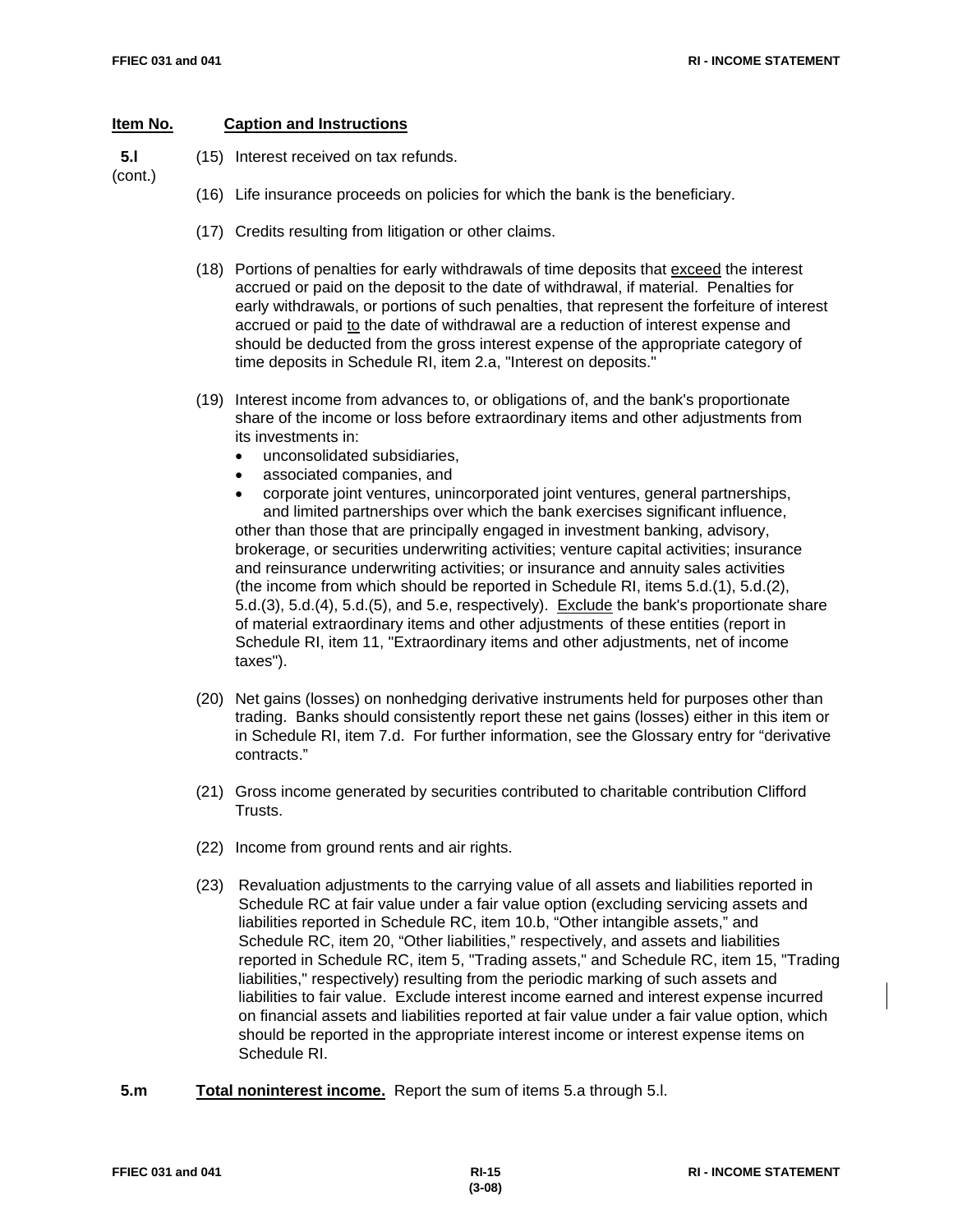**6.a Realized gains (losses) on held-to-maturity securities.** Report the net gain or loss realized during the calendar year to date from the sale, exchange, redemption, or retirement of all securities reportable in Schedule RC, item 2.a, "Held-to-maturity securities." The realized gain or loss on a security is the difference between the sales price (excluding interest at the coupon rate accrued since the last interest payment date, if any) and its amortized cost. Also include in this item write-downs of the cost basis of individual held-to-maturity securities for other than temporary impairments. If the amount to be reported in this item is a net loss, enclose it in parentheses.

> Exclude from this item realized gains (losses) on available-for-sale securities (report in Schedule RI, item 6.b, below) and on trading securities (report in Schedule RI, item 5.c, "Trading revenue").

 **6.b Realized gains (losses) on available-for-sale securities.** Report the net gain or loss realized during the calendar year to date from the sale, exchange, redemption, or retirement of all securities reportable in Schedule RC, item 2.b, "Available-for-sale securities." The realized gain or loss on a security is the difference between the sales price (excluding interest at the coupon rate accrued since the last interest payment date, if any) and its amortized cost. Also include in this item write-downs of the cost basis of individual available-for-sale securities for other than temporary impairments. If the amount to be reported in this item is a net loss, enclose it in parentheses.

Exclude from this item:

- (1) The change in net unrealized holding gains (losses) on available-for-sale securities during the calendar year to date (report in Schedule RI-A, item 10, "Other comprehensive income").
- (2) Realized gains (losses) on held-to-maturity securities (report in Schedule RI, item 6.a, above) and on trading securities (report in Schedule RI, item 5.c, "Trading revenue").

#### **7 Noninterest expense:**

 **7.a Salaries and employee benefits.** Report salaries and benefits of all officers and employees of the bank and its consolidated subsidiaries including guards and contracted guards, temporary office help, dining room and cafeteria employees, and building department officers and employees (including maintenance personnel). Include as employees individuals who, in form, are employed by an affiliate but who, in substance, do substantially all of their work for the reporting bank. However, banking organizations should not segregate the compensation component of other intercompany cost allocations arising from arrangements other than that described in the preceding sentence for purposes of this item.

Include as salaries and employee benefits:

- (1) Gross salaries, wages, overtime, bonuses, incentive compensation, and extra compensation.
- (2) Social security taxes and state and federal unemployment taxes paid by the bank.
- (3) Contributions to the bank's retirement plan, pension fund, profit-sharing plan, employee stock ownership plan, employee stock purchase plan, and employee savings plan.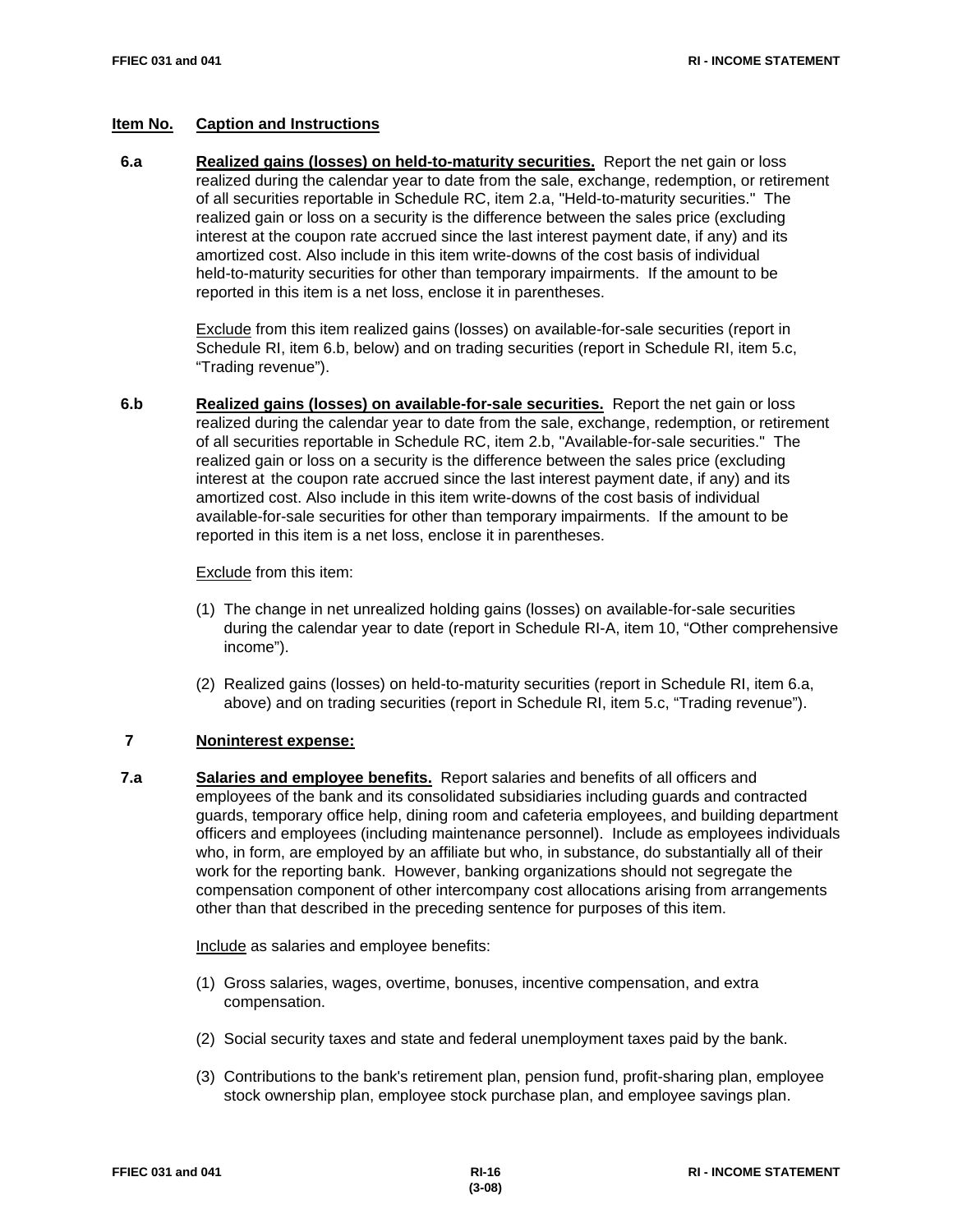**7.b** Exclude from expenses of premises and fixed assets:

(cont.)

- (1) Salaries and employee benefits (report such expenses for all officers and employees of the bank and its consolidated subsidiaries in Schedule RI, item 7.a, "Salaries and employee benefits").
- (2) Interest on mortgages, liens, or other encumbrances on premises or equipment owned, including the portion of capital lease payments representing interest expense (report in Schedule RI, item 2.c, "Interest on trading liabilities and other borrowed money").
- (3) All expenses associated with other real estate owned (report in Schedule RI, item 7.d, "Other noninterest expense").
- (4) Gross rentals from other real estate owned and fees charged for the use of parking lots properly reported as other real estate owned, as well as safe deposit box rentals and rental fees applicable to operating leases for furniture and equipment rented to others (report in Schedule RI, item 5.l).
- **7.c.(1) Goodwill impairment losses.** Report any impairment losses recognized during the period on goodwill (as defined for Schedule RC, item 10.a). Exclude the amortization expense of and any impairment losses on any unidentifiable intangible assets recorded in accordance with FASB Statement No. 72 (report such amortization expense and impairment losses in Schedule RI, item 7.c.(2)). Also exclude goodwill impairment losses associated with discontinued operations (report such losses on a net-of-tax basis in Schedule RI, item 11, "Extraordinary items and other adjustments, net of income taxes").

 If the reporting bank is not a subsidiary of a bank holding company or other company, goodwill must be tested for impairment at the reporting unit level as determined by the bank in accordance with FASB Statement No. 142. If the reporting bank is a subsidiary of a bank holding company or other company, all goodwill recognized by the bank in its Reports of Condition and Income, which are financial statements prepared in accordance with generally accepted accounting principles, should be accounted for in accordance with FASB Statement No. 142 and these instructions. In this situation, the bank's goodwill must be tested for impairment at the bank level using the bank's reporting units. For impairment testing purposes, the bank itself may be a reporting unit.

 Goodwill is considered impaired when the amount of goodwill exceeds its implied fair value at the reporting unit level. If the carrying amount of reporting unit goodwill exceeds its implied fair value, an impairment loss must be recognized in earnings in an amount equal to that excess and reported in this item. The loss recognized cannot exceed the carrying amount of the reporting unit's goodwill. After a goodwill impairment loss is recognized, the adjusted carrying amount of goodwill shall be its new accounting basis. Subsequent reversal of a previously recognized goodwill impairment loss is prohibited once the measurement of that loss is completed.

 Goodwill of a reporting unit must be tested for impairment annually and between annual tests if an event occurs or circumstances change that would more likely than not reduce the fair value of a reporting unit below its carrying amount. Examples of such events or circumstances include a significant adverse change in the business climate, unanticipated competition, a loss of key personnel, and an expectation that a reporting unit or a significant portion of a reporting unit will be sold or otherwise disposed of. In addition, goodwill must be tested for impairment after a portion of goodwill has been allocated to a business to be disposed of.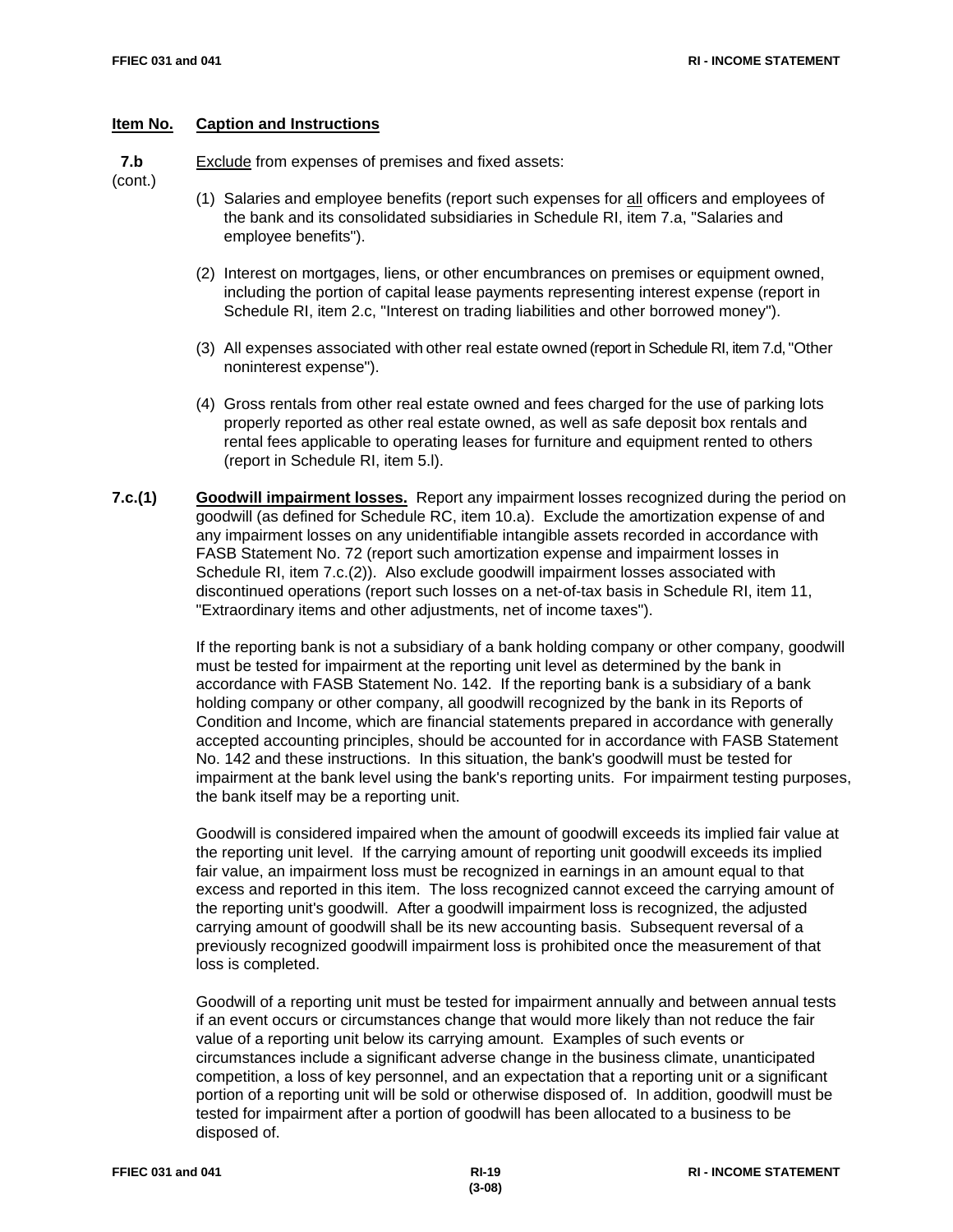**7.c.(1)** When a reporting unit is to be disposed of in its entirety, goodwill of that reporting unit must be

(cont.) included in the carrying amount of the reporting unit in determining the gain or loss on disposal. When a portion of a reporting unit that constitutes a business is to be disposed of, goodwill associated with that business must be included in the carrying amount of the business in determining the gain or loss on disposal. Otherwise, a bank may not remove goodwill from its balance sheet, for example, by "selling" or "dividending" this asset to its parent holding company or another affiliate.

> Until interpretive guidance concerning the application of the purchase method of accounting for business combinations between two or more mutual institutions is issued by the FASB and takes effect, mutual institutions must continue to amortize goodwill over its estimated useful life, generally not to exceed 25 years, and test goodwill for impairment in accordance with APB Opinion No. 17. Mutual institutions should report goodwill amortization expense and any goodwill impairment losses in this item.

**7.c.(2) Amortization expense and impairment losses for other intangible assets.** Report the amortization expense of and any impairment losses on "Other intangible assets" (as defined for Schedule RC, item 10.b). Under FASB Statement No. 142, intangible assets that have indefinite useful lives should not be amortized but must be tested at least annually for impairment. Intangible assets that have finite useful lives must be amortized over their useful lives and must be reviewed for impairment in accordance with FASB Statement No. 144.

> Include in this item the amortization expense of and any impairment losses on any unidentifiable intangible assets recorded in accordance with FASB Statement No. 72. However, exclude the amortization expense of and any impairment losses on servicing assets, which should be netted against the servicing income reported in Schedule RI, item 5.f, "Net servicing fees," above.

 **7.d Other noninterest expense.** Report all operating expenses of the bank for the calendar year-to-date not required to be reported elsewhere in Schedule RI.

> Disclose in Schedule RI-E, items 2.a through 2.n, each component of other noninterest expense, and the dollar amount of such component, that is greater than \$25,000 and exceeds 3 percent of the other noninterest expense reported in this item. Preprinted captions have been provided in Schedule RI-E, items 2.a through 2.k, for reporting the following components of other noninterest expense if the component exceeds this disclosure threshold: data processing expenses; advertising and marketing expenses; directors' fees; printing, stationery, and supplies; postage; legal fees and expenses; FDIC deposit insurance assessments; accounting and auditing expenses; consulting and advisory expenses; automated teller machine (ATM) and interchange expenses; and telecommunications expenses. For each component of other noninterest expense that exceeds this disclosure threshold for which a preprinted caption has not been provided, describe the component with a clear but concise caption in Schedule RI-E, items 2.l though 2.n. These descriptions should not exceed 50 characters in length (including spacing between words).

> For disclosure purposes in Schedule RI-E, items 2.a through 2.k, when components of "Other noninterest expense" reflect a single charge for separate "bundled services" provided by third party vendors, disclose such amounts in the item with the preprinted caption that most closely describes the predominant type of expense incurred, and this categorization should be used consistently over time.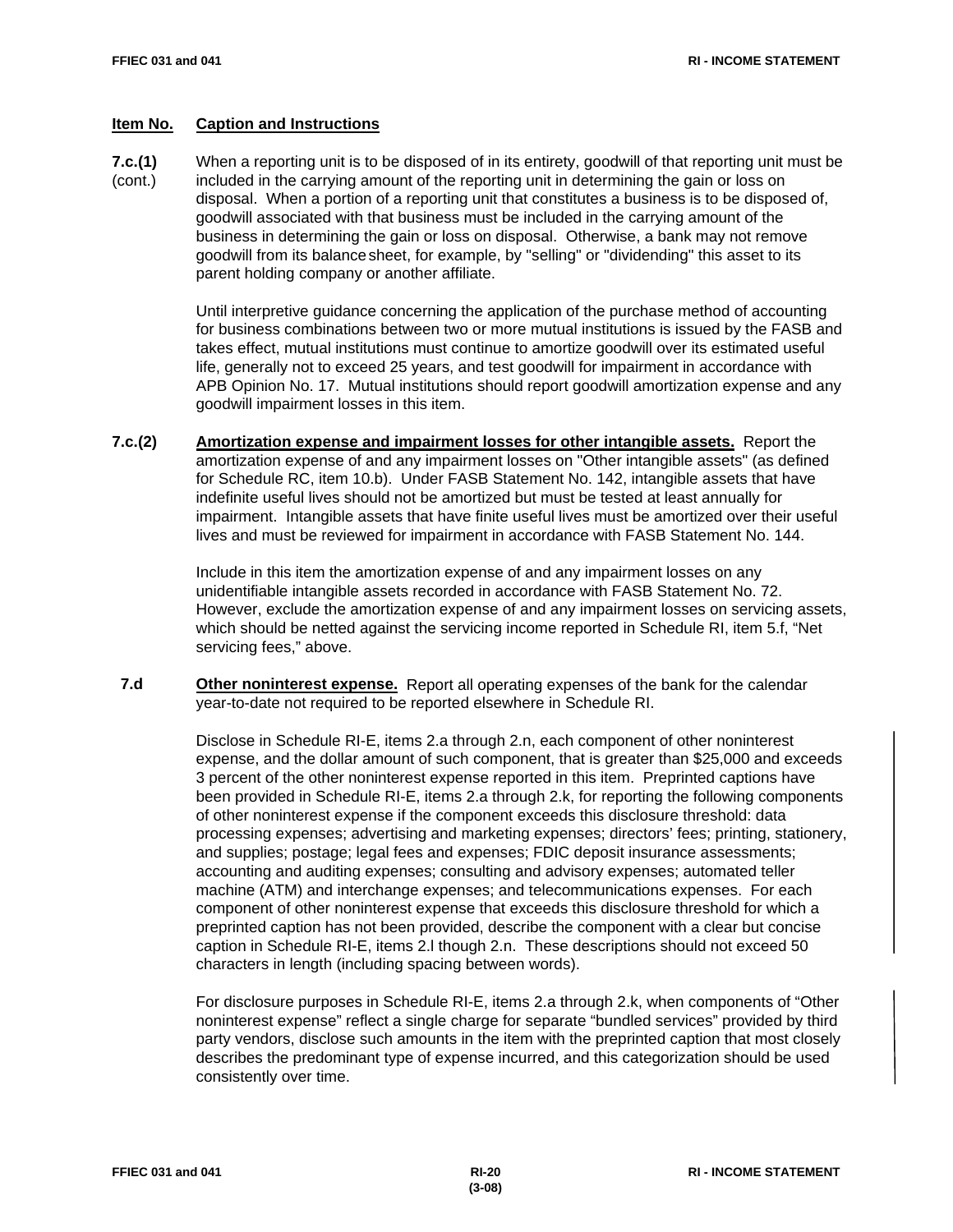**7.d** Include as other noninterest expense:

(cont.)

- (1) Fees paid to directors and advisory directors for attendance at board of directors' or committee meetings (including travel and expense allowances).
- (2) Cost of data processing services performed for the bank by others.
- (3) Advertising, promotional, public relations, marketing, and business development expenses. Such expenses include the cost of athletic activities in which officers and employees participate when the purpose may be construed to be for marketing or public relations, and employee benefits are only incidental to the activities.
- (4) Cost of gifts or premiums (whether in the form of merchandise, credit, or cash) given to depositors at the time of the opening of a new account or an addition to, or renewal of, an existing account, if not included in advertising and marketing expenses above.
- (5) Retainer fees, legal fees, and other fees and expenses paid to attorneys who are not bank officers or employees and to outside law firms.
- (6) Cost of printing, stationery, and office supplies.
- (7) Postage and mailing expenses.
- (8) Telecommunications expenses, including any expenses associated with telephone, telegraph, cable, and internet services (including web page maintenance).
- (9) Federal deposit insurance assessments and Financing Corporation (FICO) assessments.
- (10) Premiums on fidelity insurance (blanket bond, excess employee dishonesty bond), directors' and officers' liability insurance, and life insurance policies for which the bank is the beneficiary.
- (11) Assessment expense, examination expense, and other fees levied by the Comptroller of the Currency or a state chartering authority, net of any assessment credits during the period.
- (12) Legal fees and other direct costs incurred to effect foreclosures on real estate and subsequent noninterest expenses related to holdings of real estate owned other than bank premises (including depreciation charges, if appropriate).
- (13) Net losses (gains) from the sale or other disposal of branches (i.e., where the reporting bank sells a branch's assets to another depository institution, which assumes the deposit liabilities of the branch). Banks should consistently report these net losses (gains) either in this item or in Schedule RI, item 5.l.
- (14) Net losses (gains) from all transactions involving foreign currency or foreign exchange other than trading transactions. Banks should consistently report these net losses (gains) either in this item or in Schedule RI, item 5.l.
- (15) Management fees assessed by the bank's parent holding company, whether for specific services rendered or of a general (prorated) nature.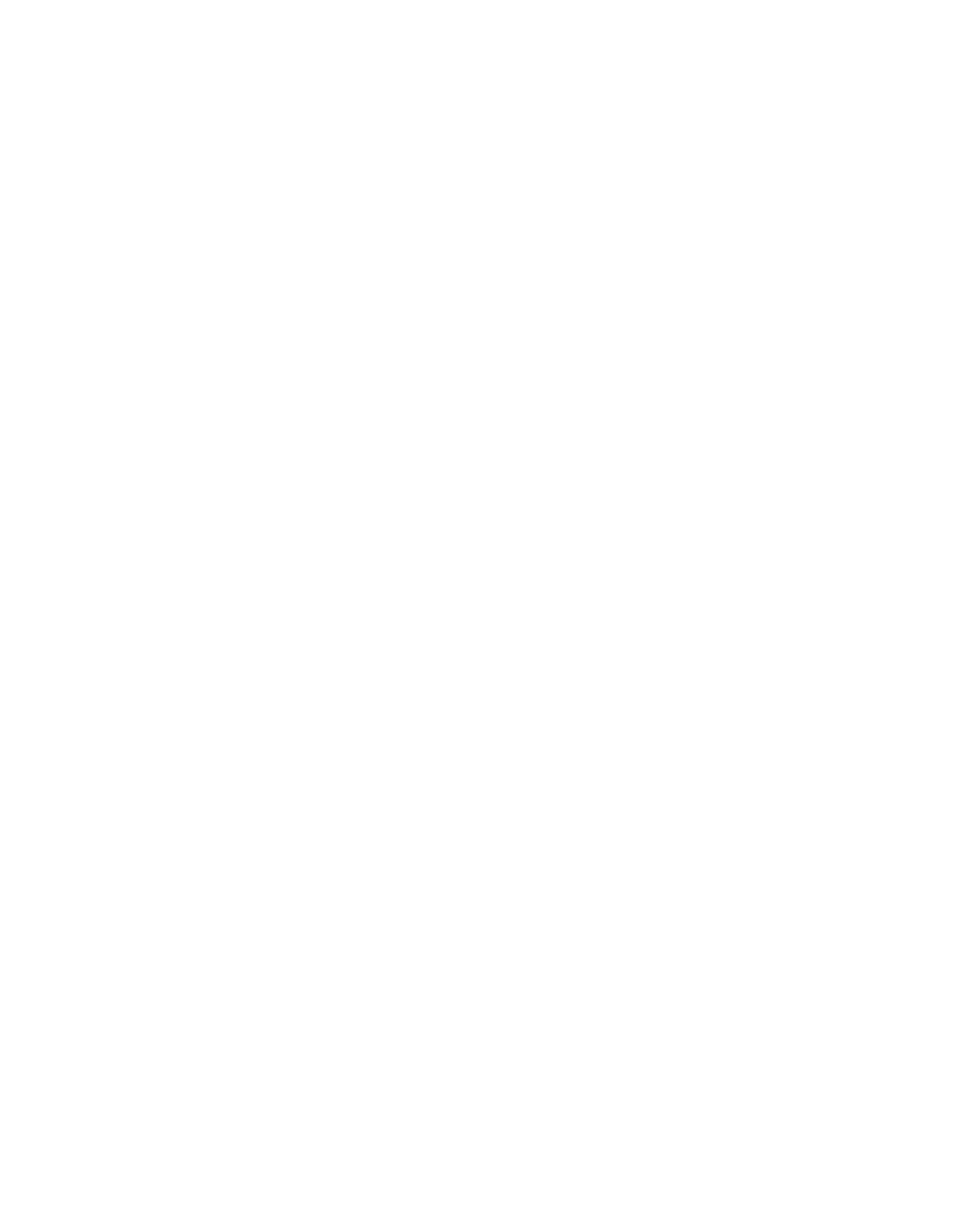- **7.d** (16) Sales taxes, taxes based on the number of shares of bank stock outstanding, taxes **(**cont.) based on the bank's total assets or total deposits, taxes based on the bank's gross revenues or gross receipts, capital stock taxes, and other taxes not included in other categories of expense. Exclude any foreign, state, and local taxes based on a net amount of revenues less expenses (report as applicable income taxes in Schedule RI, items 9).
	- (17) Fees levied by deposit brokers that are, in substance, retainer fees or that otherwise do not represent an adjustment to the interest rate paid on deposits the reporting bank acquires through brokers. However, report as interest expense on the appropriate category of deposits those finders' fees and brokers' fees that do represent an adjustment to the interest rate paid on brokered deposits.
	- (18) Research and development costs and costs incurred in the internal development of computer software.
	- (19) Charges resulting from litigation or other claims.
	- (20) Charitable contributions including donations by Clifford Trusts.
	- (21) Fees for accounting, auditing, and attestation services; retainer fees; and other fees and expenses paid to accountants and auditors who are not bank officers or employees.
	- (22) Fees for consulting and advisory services, retainer fees, and other fees and expenses paid to management consultants, investment advisors, and other professionals (other than attorneys providing legal services and accountants providing accounting, auditing, and attestation services) who are not bank officers or employees.
	- (23) Net losses (gains) on nonhedging derivative instruments held for purposes other than trading. Banks should consistently report these net losses (gains) either in this item or in Schedule RI, item 5.l. For further information, see the Glossary entry for "derivative contracts."
	- (24) Net tellers' shortages (overages), net losses (recoveries) on forged checks, net losses (recoveries) on payment of checks over stop payment orders, and similar recurring operating losses (gains) of this type. Banks should consistently report these losses (gains) either in this item or in Schedule RI, item 5.l.
	- (25) Minority interests in the net income or loss of the reporting bank's consolidated subsidiaries.
	- (26) Losses from robberies, defalcations, and other criminal acts not covered by the bank's blanket bond.
	- (27) Travel and entertainment expenses, including costs incurred by bank officers and employees for attending meetings and conventions.
	- (28) Dues, fees, and other expenses associated with memberships in country clubs, social or private clubs, civic organizations, and similar clubs and organizations.
	- (29) Civil money penalties and fines.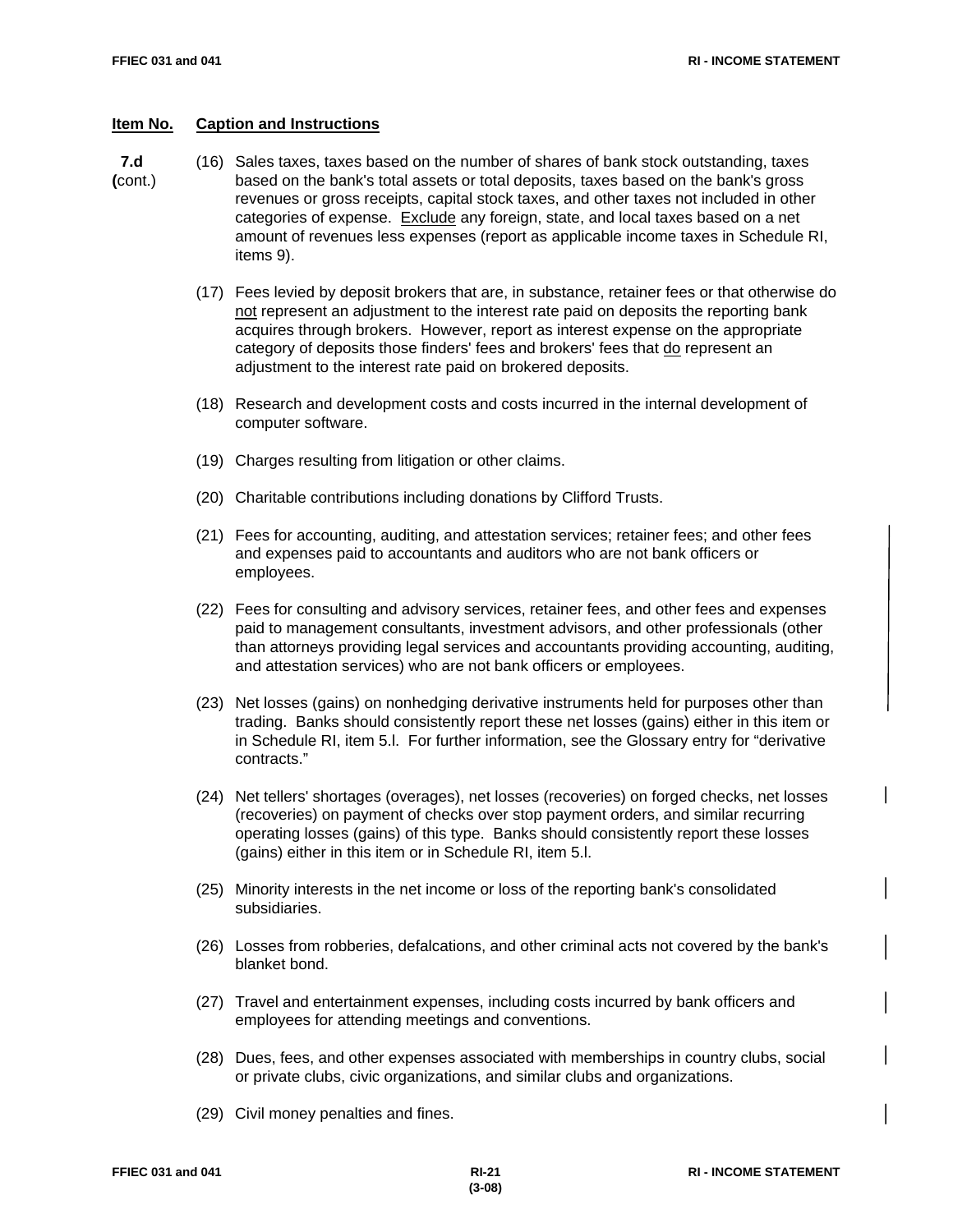$\overline{\phantom{a}}$ 

#### **Item No. Caption and Instructions**

 **7.d** (30) All service charges, commissions, and fees levied by others for the repossession of (cont.) assets and the collection of the bank's loans or other assets, including charged-off loans or other charged-off assets.

- (31) Expenses (except salaries) related to handling credit card or charge sales received from merchants when the bank does not carry the related loan accounts on its books. Banks are also permitted to net these expenses against their charges to merchants for the bank's handling of these sales in Schedule RI, item 5.l.
- (32) Expenses related to the testing and training of officers and employees.
- (33) The cost of bank newspapers and magazines prepared for distribution to bank officers and employees or to others.
- (34) Depreciation expense of furniture and equipment rented to others under operating leases.
- (35) Cost of checks provided to depositors.
- (36) Amortization expense of purchased computer software and of the costs of computer software to be sold, leased, or otherwise marketed capitalized in accordance with the provisions of FASB Statement No. 86.
- (37) Provision for credit losses on off-balance sheet credit exposures.
- (38) Net losses (gains) from the extinguishment of liabilities (debt), including losses resulting from the payment of prepayment penalties on borrowings such as Federal Home Loan Bank advances. However, if a bank's debt extinguishments normally result in net gains over time, then the bank should consistently report its net gains (losses) in Schedule RI, item 5.l, "Other noninterest income."
- (39) Automated teller machine (ATM) and interchange expenses from bank card and credit card transactions.

**Exclude** from other noninterest expense:

- (1) Material expenses incurred in the issuance of subordinated notes and debentures (capitalize such expenses and amortize them over the life of the related notes and debentures and report the expense in Schedule RI, item 2.d, "Interest on subordinated notes and debentures").
- (2) Expenses incurred in the sale of preferred and common stock (deduct such expenses from the sale proceeds and credit the net amount to the appropriate stock account. For perpetual preferred and common stock only, report the net sales proceeds in Schedule RI-A, item 5, "Sale, conversion, acquisition, or retirement of capital stock, net").
- (3) Depreciation and other expenses related to the use of bank-owned automobiles, airplanes, and other vehicles for bank business (report in Schedule RI, item 7.b, "Expenses of premises and fixed assets").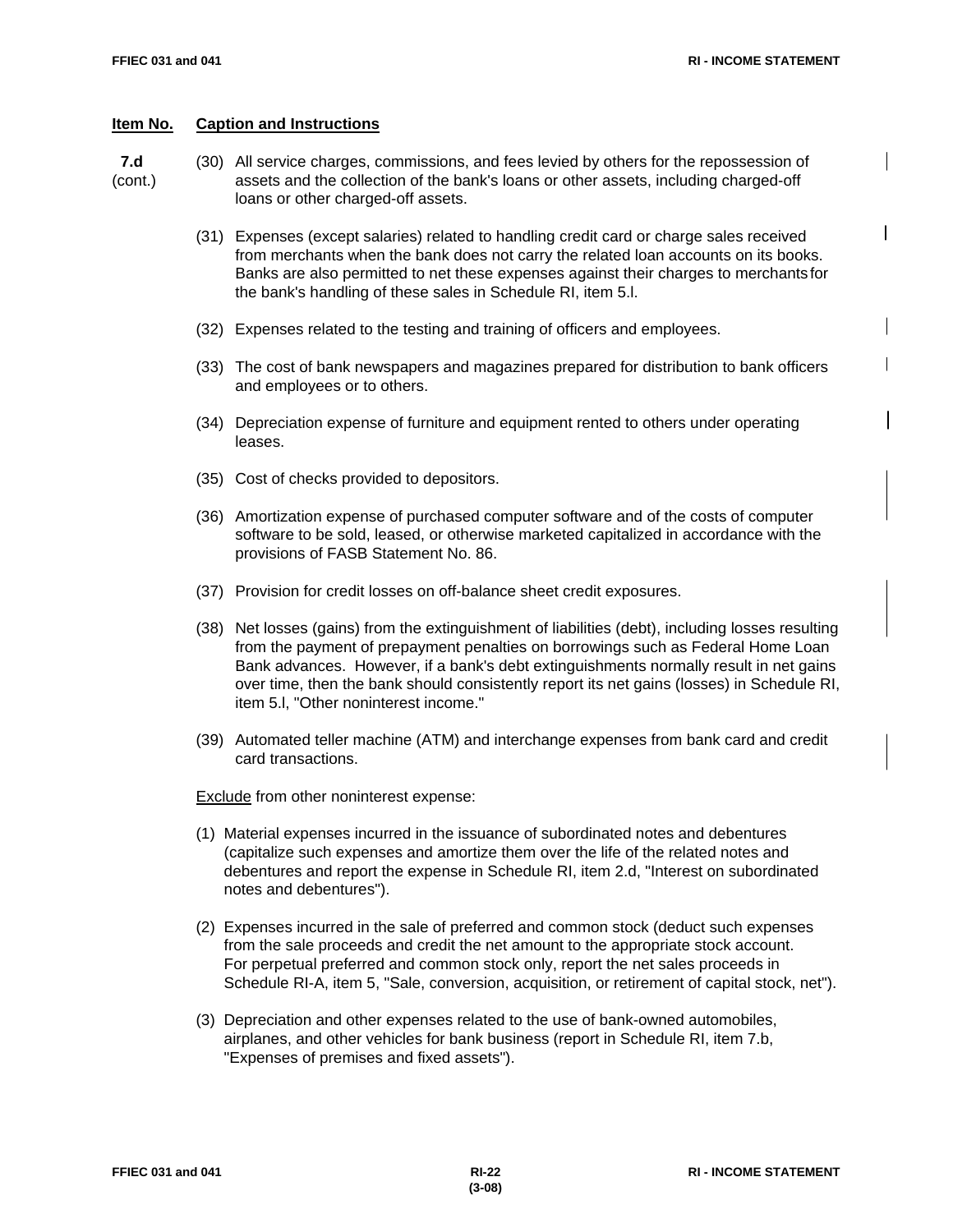- **7.d** (4) Write-downs of the cost basis of individual held-to-maturity and available-for-sale (cont.) securities for other than temporary impairments (report in Schedule RI, item 6.a, "Realized gains (losses) on held-to-maturity securities," and item 6.b, "Realized gains (losses) on available-for-sale securities," respectively).
	- (5) Revaluation adjustments to the carrying value of all assets and liabilities reported in Schedule RC at fair value under a fair value option. Banks should report these net decreases (increases) in fair value on trading assets and liabilities in Schedule RI, item 5.c; on servicing assets and liabilities in Schedule RI, item 5.f; and on other financial assets and liabilities in Schedule RI, item 5.l. Interest income earned and interest expense incurred on these financial assets and liabilities should be excluded from the net decreases (increases) in fair value and reported in the appropriate interest income or interest expense items on Schedule RI.
- **7.e Total noninterest expense.** Report the sum of items 7.a through 7.d.
- **8 Income (loss) before income taxes and extraordinary items and other adjustments.** Report the bank's pretax operating income. This amount will generally be determined by taking item 3, "Net interest income," minus item 4, "Provision for loan and lease losses," plus item 5.m, "Total noninterest income," plus or minus item 6.a, "Realized gains (losses) on held-to-maturity securities," plus or minus item 6.b, "Realized gains (losses) on available-forsale securities," minus item 7.e, "Total noninterest expense." If the result is negative, enclose it in parentheses.
- **9 Applicable income taxes on item 8.** Report the total estimated federal, state and local, and foreign income tax expense applicable to item 8, "Income (loss) before income taxes and extraordinary items and other adjustments." Include both the current and deferred portions of these income taxes. If the amount is a tax benefit rather than tax expense, enclose it in parentheses.

 Include as applicable income taxes all taxes based on a net amount of taxable revenues less deductible expenses. Exclude from applicable income taxes all taxes based on gross revenues or gross receipts (report such taxes in Schedule RI, item 7.d, "Other noninterest expense").

Include income tax effects of changes in tax laws or rates. Also include the effect of changes in the valuation allowance related to deferred tax assets resulting from a change in estimate of the realizability of deferred tax assets, excluding the effect of any valuation allowance changes related to unrealized holding gains (losses) on available-for-sale securities that are charged or credited directly to the separate component of equity capital for "Accumulated other comprehensive income" (Schedule RC, item 26.b).

 Include the tax benefit of an operating loss carryforward or carryback for which the source of the income or loss in the current year is reported in Schedule RI, item 8, "Income (loss) before income taxes and extraordinary items and other adjustments."

 Also include the dollar amount of any material adjustments or settlements reached with a taxing authority (whether negotiated or adjudicated) relating to disputed income taxes of prior years.

Exclude the estimated federal, state and local, and foreign income taxes applicable to:

(1) Schedule RI, item 11, "Extraordinary items and other adjustments, net of income taxes."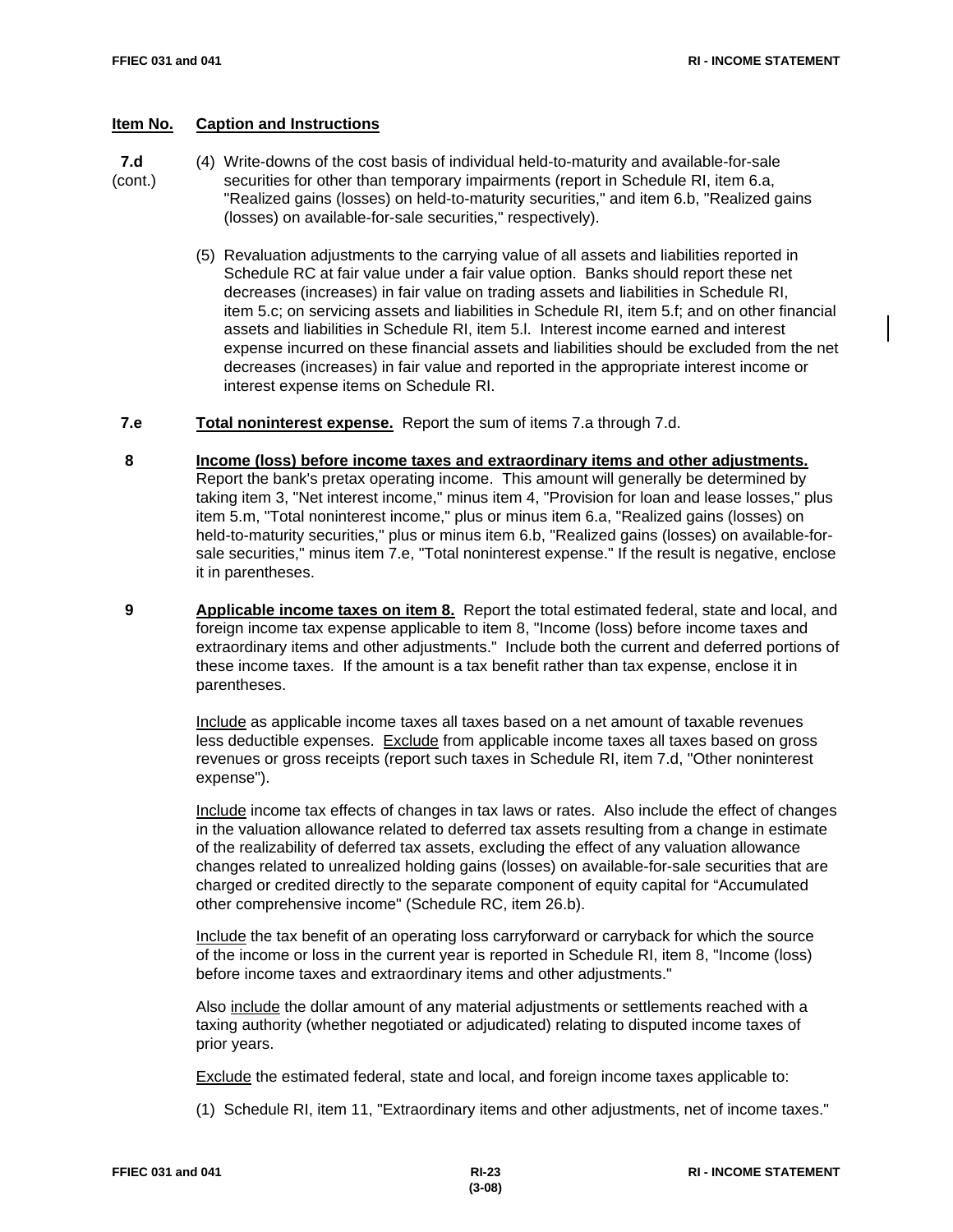- **9** (2) Schedule RI-A, item 2, "Restatements due to corrections of material accounting errors (cont.) and changes in accounting principles."
	- (3) Schedule RI-A, item 10, "Other comprehensive income."

Refer to the Glossary entry for "income taxes" for additional information.

- **10 Income (loss) before extraordinary items and other adjustments.** Report the difference between item 9, "Applicable income taxes (on item 8)," and item 8, "Income (loss) before income taxes and extraordinary items and other adjustments." If the amount is negative, enclose it in parentheses.
- **11 Extraordinary items and other adjustments, net of income taxes.** Report the total of the transactions listed below, if any, net of any applicable income tax effect. If the amount reported in this item is a net loss, enclose it in parentheses. State the dollar amount and provide a description of each transaction included in this item and any applicable income tax effect of the transaction in Schedule RI-E, item 3.

Include as extraordinary items and other adjustments:

- (1) The material effects of any extraordinary items. Extraordinary items are very rare and the criteria which must be satisfied in order for an event or transaction to be reported as an extraordinary item are discussed in the Glossary entry for "extraordinary items."
- (2) Material aggregate gains on troubled debt restructurings of the reporting bank's own debt, as determined in accordance with the provisions of FASB Statement No. 15.
- (3) The cumulative effect of all changes in accounting principles except for those required to be reported in Schedule RI-A, item 2, "Restatements due to corrections of material accounting errors and changes in accounting principles." Refer to the Glossary entry for "accounting changes" for further discussion of changes in accounting principles.
- (4) The results of discontinued operations as determined in accordance with the provisions of FASB Statement No. 144.

Exclude from extraordinary items and other adjustments:

- (1) Net gains (losses) from the sale or other disposal of:
	- (a) All assets reportable as loans and leases in Schedule RC-C.
	- (b) Premises and fixed assets.
	- (c) Other real estate owned.
	- (d) Personal property acquired for debts previously contracted (such as automobiles, boats, equipment, and appliances).
	- (e) Coins, art, and other similar assets.
	- (f) Branches (i.e., where the reporting bank sells a branch's assets to another depository institution which assumes the deposit liabilities of the branch).

 For the first five categories above, banks should report net gains (losses) in the appropriate category of "Noninterest income" in Schedule RI, item 5. For the final category above, banks should consistently report net gains (losses) from branch sales as "Other noninterest income" in Schedule RI, item 5.l, or as "Other noninterest expense" in Schedule RI, item 7.d.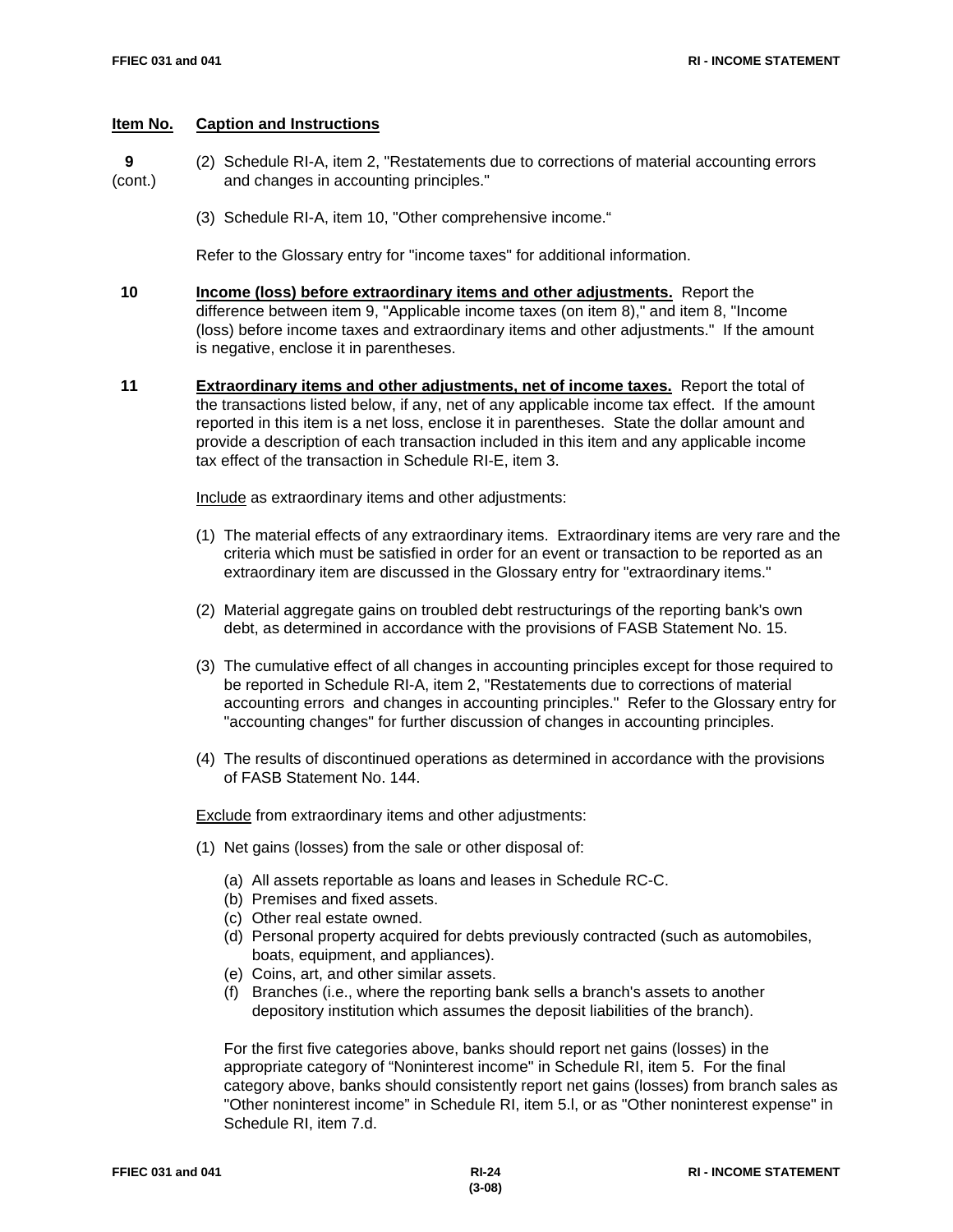# **Memoranda**

## **Item No. Caption and Instructions**

- **9 Net gains (losses) recognized in earnings on credit derivatives that economically hedge credit exposures held outside the trading account.** Report in the appropriate subitem the net gains (losses) recognized in earnings on credit derivatives that economically hedge credit exposures held outside the trading account, regardless of whether the credit derivative is designated as and qualifies as a hedging instrument under generally accepted accounting principles. Credit exposures held outside the trading account include, for example, nontrading assets (such as available-for-sale securities and loans held for investment) and unused lines of credit.
- **9.a Net gains (losses) on credit derivatives held for trading.** Report the net gains (losses) recognized in earnings on credit derivatives held for trading (and reportable as trading assets or trading liabilities, as appropriate, in Schedule RC, item 5 or item 15, respectively) that economically hedge credit exposures held outside the trading account. The net gains (losses) on credit derivatives reported in this item will also have been included as trading revenue in Schedule RI, Memorandum item 8.e, "Credit exposures."
- **9.b Net gains (losses) on credit derivatives held for purposes other than trading.** Report the net gains (losses) recognized in earnings on credit derivatives held for purposes other than trading (and reportable as other assets or other liabilities, as appropriate, in Schedule RC, item 11 or item 20, respectively) that economically hedge credit exposures held outside the trading account. Net gains (losses) on credit derivatives held for purposes other than trading should not be reported as trading revenue in Schedule RI, item 5.c.

## **10 Credit losses on derivatives.**

Memorandum item 10 is applicable to all banks filing the FFIEC 031 report forms and to those banks filing the FFIEC 041 report forms that have \$300 million or more in total assets.

Report the bank's year-to-date credit losses incurred on derivative contracts (as defined for Schedule RC-L, items 7 and 12), net of recoveries (e.g., net charge-offs). The amount reported in this item should include all credit losses recognized in the bank's income statement in any manner, e.g., as a charge against trading revenue.

 **11 Does the reporting bank have a Subchapter S election in effect for federal income tax purposes for the current tax year?** Indicate in the boxes marked "YES" and "NO" whether the bank is, for federal income tax purposes, either an "S corporation" or a "qualifying subchapter S subsidiary," as defined in Internal Revenue Code Section 1361, as of the report date. In order to be an S corporation, the bank must have filed a valid election with the Internal Revenue Service and obtained the consent of all of its shareholders. An election for a bank to be a qualifying subchapter S subsidiary must have been made by a bank's parent holding company, which must also have made a valid election to be an S corporation. In addition, the bank (and its parent holding company, if applicable) must meet specific criteria for federal income tax purposes at all times during which the election remains in effect. These specific criteria include, for example, having no more than 100 qualifying shareholders and having only one class of stock outstanding.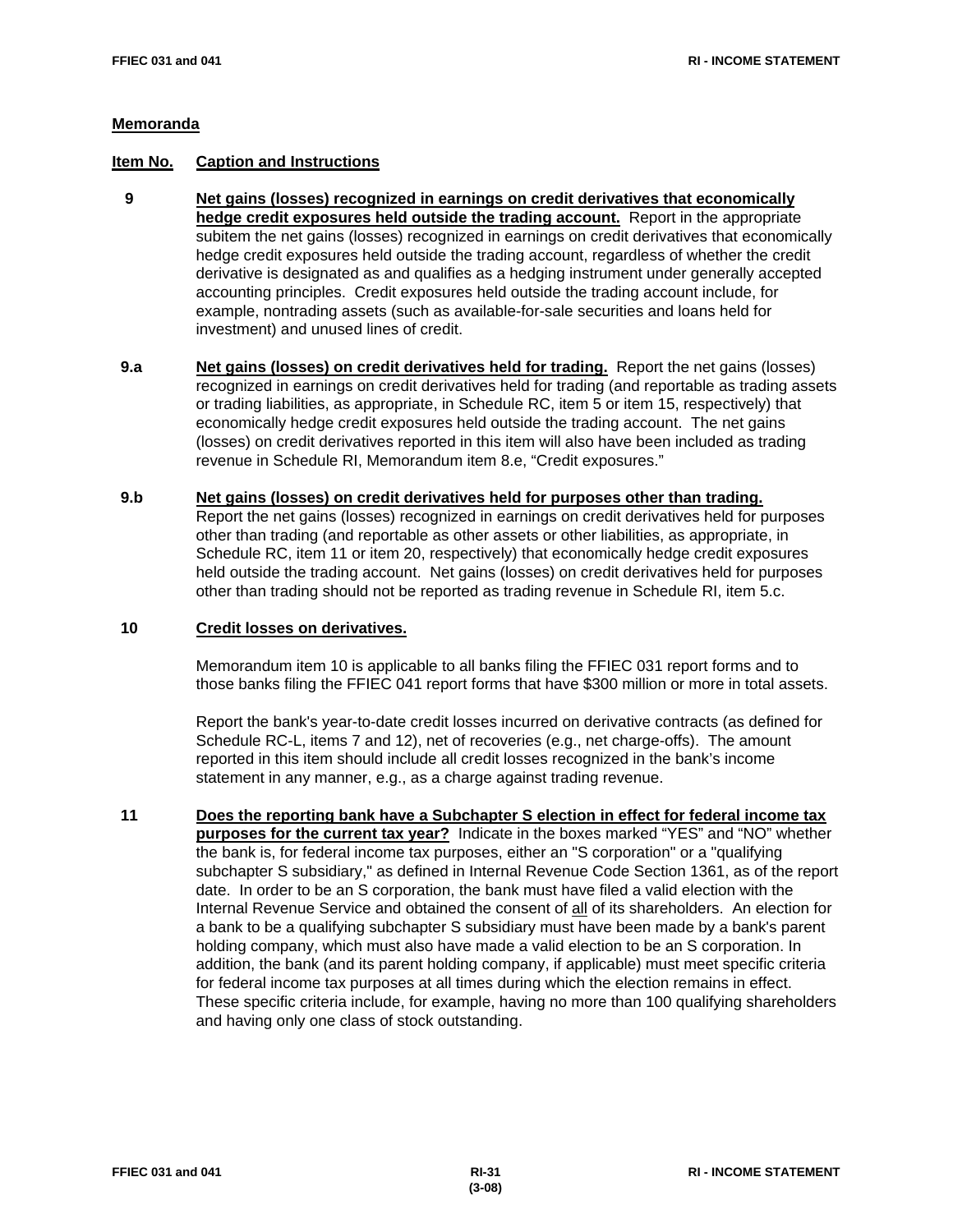# **Memoranda**

# **Item No. Caption and Instructions**

NOTE: Memorandum item 12 is to be completed by banks that are required to complete Schedule RC-C, part I, Memorandum items 8.b and 8.c.

 **12 Noncash income from negative amortization on closed-end loans secured by 1-4 family residential properties.** Report the amount of noncash income from negative amortization on closed-end loans secured by 1-4 family residential properties (i.e., interest income accrued and uncollected that has been added to principal) included in interest and fee income on loans secured by real estate in domestic offices (Schedule RI, item 1.a.(1)(a) on the FFIEC 031; item 1.a.(1) on the FFIEC 041).

> Negative amortization refers to a method in which a loan is structured so that the borrower's minimum monthly (or other periodic) payment is contractually permitted to be less than the full amount of interest owed to the lender, with the unpaid interest added to the loan's principal balance. The contractual terms of the loan provide that if the borrower allows the principal balance to rise to a pre-specified amount or maximum cap, the loan payments are then recast to a fully amortizing schedule. Negative amortization features may be applied to either adjustable rate mortgages or fixed rate mortgages, the latter commonly referred to as graduated payment mortgages (GPMs).

- **13 Net gains (losses) recognized in earnings on assets and liabilities that are reported at fair value under a fair value option.** Report in the appropriate subitem the total amount of pretax gains (losses) from fair value changes included in earnings during the calendar year to date for all assets and liabilities accounted for at fair value under a fair value option. If the amount to be reported is a net loss, enclose it in parentheses. Disclosure of such gains (losses) is also required by FASB Statement No. 159, paragraphs 19 and C7(b), and FASB Statement No. 156, paragraph 4(f)(1)(d).
- **13.a Net gains (losses) on assets.** Report the total amount of pretax gains (losses) from fair value changes included in earnings during the calendar year to date for all assets, including hybrid financial instruments and servicing assets, accounted for under a fair value option. This amount will reflect the reported interest included in total interest income in Schedule RI, item 1.h, and revaluation adjustments included in noninterest income in Schedule RI, items 5.c, 5.f, and 5.l. Exclude gains and losses for other items measured at fair value, such as items required to be measured at fair value.
- **13.a.(1) Estimated net gains (losses) on loans attributable to changes in instrument-specific credit risk.** For loans reported at fair value under a fair value option, report the estimated portion of the change in fair value included in earnings attributable to changes in instrumentspecific credit risk. Include all such loans reported in Schedule RC, items 4.a, 4.b, and 5.
- **13.b Net gains (losses) on liabilities.** Report the total amounts of pretax gains (losses) from fair value changes included in earnings during the calendar year to date for all liabilities, including hybrid financial instruments and servicing liabilities, accounted for under a fair value option. This amount will reflect the reported interest included in total interest expense in Schedule RI, item 2.e, and revaluation adjustments included in noninterest income in Schedule RI, items 5.c, 5.f, and 5.l. Exclude gains and losses for other items measured at fair value, such as items required to be measured at fair value.
- **13.b.(1) Estimated net gains (losses) on liabilities attributable to changes in instrumentspecific credit risk.** For liabilities reported at fair value under a fair value option, report the estimated portion of the change in fair value included in earnings attributable to changes in instrument-specific credit risk.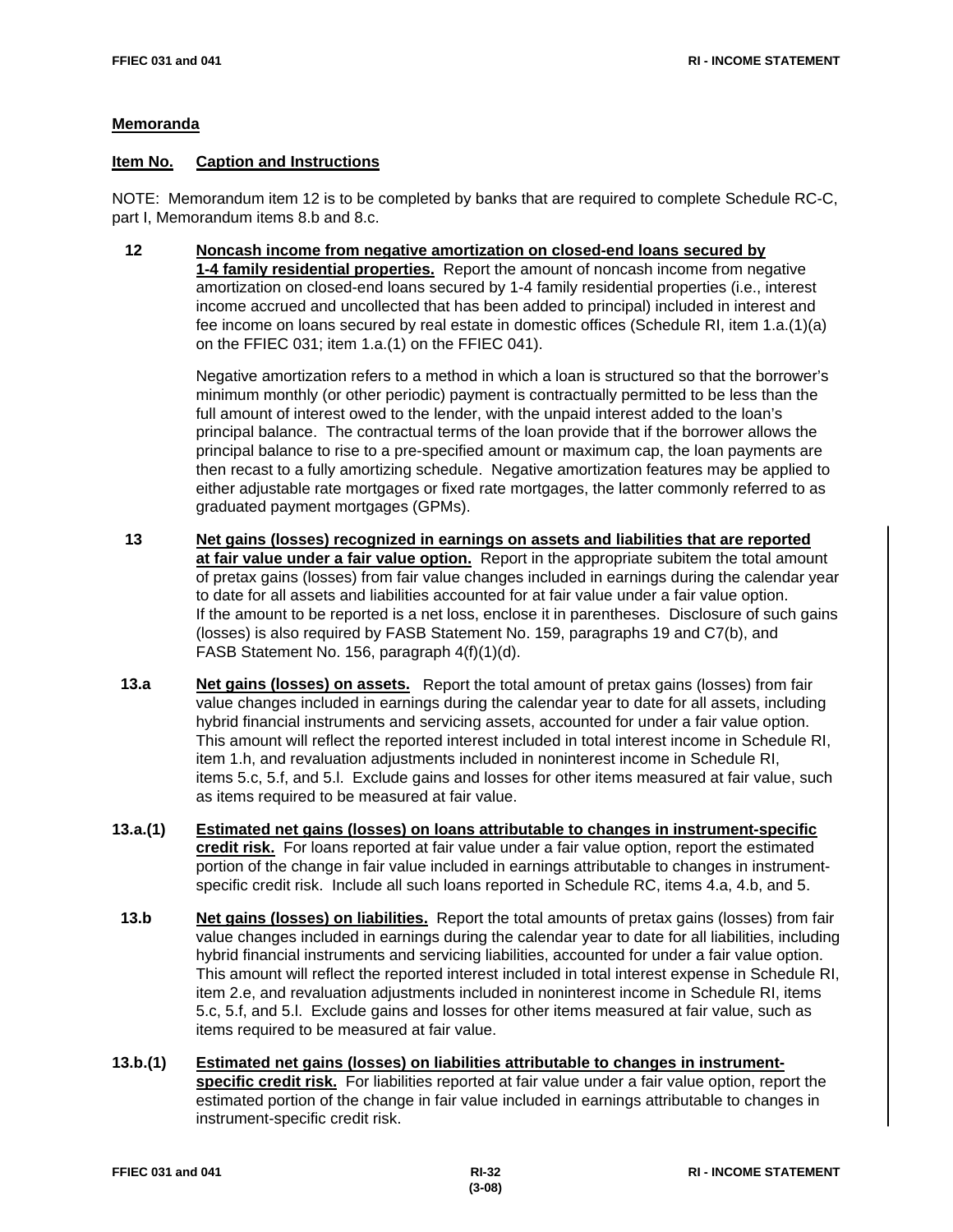# **SCHEDULE RI-B -- CHARGE-OFFS AND RECOVERIES ON LOANS AND LEASES AND CHANGES IN ALLOWANCE FOR LOAN AND LEASE LOSSES**

# **Part I. Charge-offs and Recoveries on Loans and Leases**

# **General Instructions**

This part has two columns. In column A report loans and leases charged off against the allowance for loan and lease losses during the current calendar year-to-date. Also include in column A write-downs to fair value on loans (and leases) transferred to the held-for-sale account during the calendar year-to-date that occurred when (1) the reporting bank decided to sell loans that were not originated or otherwise acquired with the intent to sell and (2) the fair value of those loans had declined for any reason other than a change in the general market level of interest or foreign exchange rates. In column B report amounts recovered through the allowance for loan and lease losses during the calendar year-to-date on loans and leases previously charged off.

For those banks required to establish and maintain an allocated transfer risk reserve as specified in Section 905(a) of the International Lending Supervision Act of 1983, include in column A loans and leases charged off against the allocated transfer risk reserve during the current calendar year-to-date. Include in column B amounts recovered through the allocated transfer risk reserve during the calendar year-to-date on loans and leases previously charged off against this reserve.

These instructions should be read in conjunction with the Glossary entries for "allowance for loan and lease losses" and "domicile."

## **Item Instructions**

## **Item No. Caption and Instructions**

- **1 Loans secured by real estate.** Report in the appropriate subitem and column loans secured by real estate (as defined for Schedule RC-C, part I, item 1) charged off and recovered.
- **1.a Construction, land development, and other land loans (in domestic offices).** Report in the appropriate subitem and column construction, land development, and other land loans (as defined for Schedule RC-C, part I, item 1.a, column B) charged off and recovered.
- **1.a.(1) 1-4 family residential construction loans.** Report in columns A and B, as appropriate, 1-4 family residential construction loans (as defined for Schedule RC-C, part I, item 1.a.(1), column B) charged off and recovered.
- **1.a.(2) Other construction loans and all land development and other land loans.** Report in columns A and B, as appropriate, other construction loans and all land development and other land loans (as defined for Schedule RC-C, part I, item 1.a.(2), column B) charged off and recovered.
- **1.b Secured by farmland (in domestic offices).** Report in columns A and B, as appropriate, loans secured by farmland (as defined for Schedule RC-C, part I, item 1.b, column B) charged off and recovered.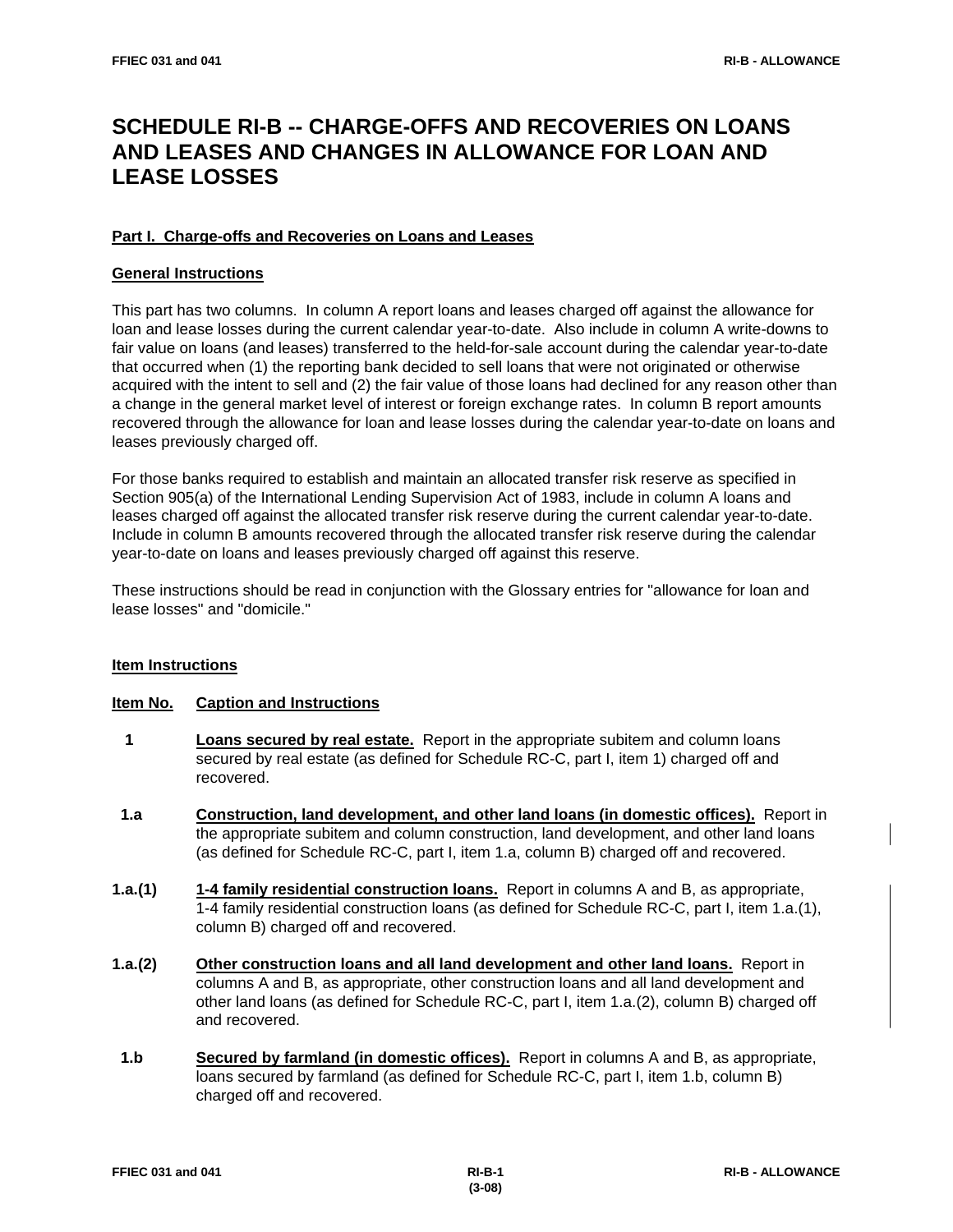## **Item No. Caption and Instructions**

- **1.c Secured by 1-4 family residential properties (in domestic offices).** Report in the appropriate subitem and column loans secured by 1-4 family residential properties (as defined for Schedule RC-C, part I, item 1.c, column B) charged off and recovered.
- **1.c.(1) Revolving, open-end loans secured 1-4 family residential properties and extended under lines of credit.** Report in columns A and B, as appropriate, loans secured by revolving, open-end loans secured by 1-4 family residential properties and extended under line of credit (as defined for Schedule RC-C, part I, item 1.c.(1), column B) charged-off and recovered.
- **1.c.(2) Closed-end loans secured by 1-4 family residential properties.** Report in the appropriate subitem and column closed-end loans secured by 1-4 family residential properties (as defined for Schedule RC-C, part I, item 1.c.(2), column B) charged-off and recovered.
- **1.c.(2)(a) Secured by first liens.** Report in columns A and B, as appropriate, closed-end loans secured by first liens on 1-4 family residential properties (as defined for Schedule RC-C, part I, item 1.c.(2)(a), column B) charged-off and recovered.
- **1.c.(2)(b) Secured by junior liens.** Report in columns A and B, as appropriate, closed-end loans secured by junior liens on 1-4 family residential properties (as defined for Schedule RC-C, part I, item 1.c.(2)(b), column B) charged-off and recovered. Include loans secured by junior liens in this item even if the bank also holds a loan secured by a first lien on the same 1-4 family residential property and there are no intervening junior liens.
- **1.d Secured by multifamily (5 or more) residential properties (in domestic offices).** Report in columns A and B, as appropriate, loans secured by multifamily (5 or more) residential properties (as defined for Schedule RC-C, part I, item 1.d, column B) charged-off and recovered.
- **1.e Secured by nonfarm nonresidential properties (in domestic offices).** Report in the appropriate subitem and column loans secured by nonfarm nonresidential properties (as defined for Schedule RC-C, part I, item 1.e, column B) charged off and recovered.
- **1.e.(1) Loans secured by owner-occupied nonfarm nonresidential properties.** Report in columns A and B, as appropriate, loans secured by owner-occupied nonfarm nonresidential properties (as defined for Schedule RC-C, part I, item 1.e.(1), column B) charged off and recovered.
- **1.e.(2) Loans secured by other nonfarm nonresidential properties.** Report in columns A and B, as appropriate, loans secured by other nonfarm nonresidential properties (as defined for Schedule RC-C, part I, item 1.e.(2), column B) charged off and recovered.
- NOTE: Item 1.f is applicable only to banks filing the FFIEC 031 report form.
- **1.f In foreign offices.** Report in columns A and B, as appropriate, loans secured by real estate (as defined for Schedule RC-C, part I, item 1) in foreign offices charged-off and recovered.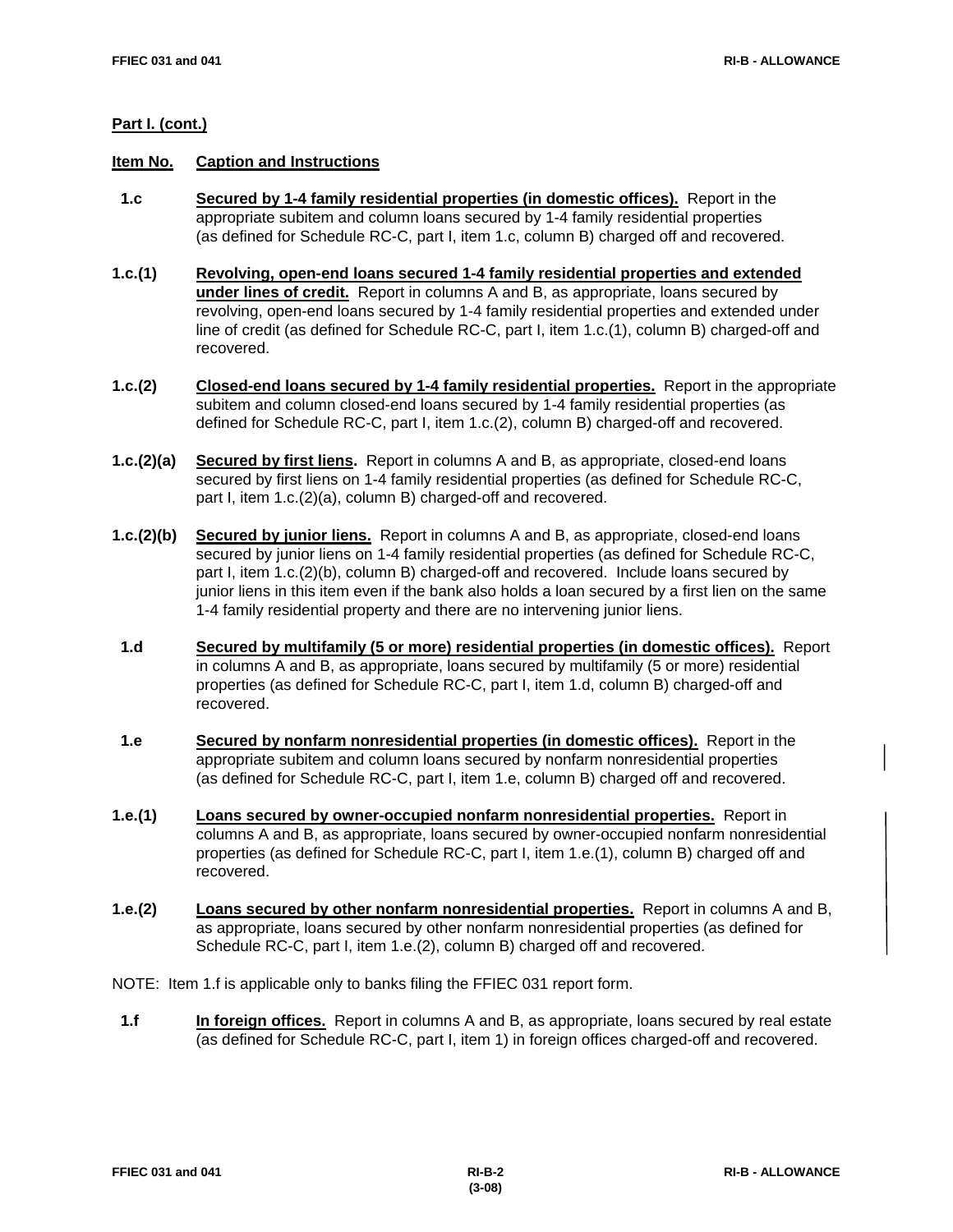#### **Item No. Caption and Instructions**

 **2 Loans to depository institutions and acceptances of other banks.** Report in columns A and B, as appropriate, loans to depository institutions and acceptances of other banks (as defined for Schedule RC-C, part I, item 2) charged-off and recovered.

NOTE: Items 2.a, 2.b, and 3 are applicable only to banks filing the FFIEC 031 report form.

- **2.a To U.S. banks and other U.S. depository institutions.** Report in columns A and B, as appropriate, loans to and acceptances of U.S. banks and other U.S. depository institutions (as defined for Schedule RC-C, part 1, items 2.a.(2), 2.b, and 2.c.(1), column A) charged-off and recovered.
- **2.b To foreign banks.** Report in columns A and B, as appropriate, loans to and acceptances of foreign banks (as defined for Schedule RC-C, part I, items 2.a.(1) and 2.c.(2), column A) charged-off and recovered.
- **3 Loans to finance agricultural production and other loans to farmers.** Report in columns A and B, as appropriate, loans to finance agricultural production and other loans to farmers (as defined for Schedule RC-C, part I, item 3, column A) charged-off and recovered.
- **4 Commercial and industrial loans.** Report in columns A and B, as appropriate, commercial and industrial loans (as defined for Schedule RC-C, part I, item 4) charged-off and recovered.

NOTE: Items 4.a and 4.b are applicable only to banks filing the FFIEC 031 report form.

- **4.a To U.S. addressees (domicile).** Report in columns A and B, as appropriate, commercial and industrial loans to U.S. addressees (as defined for Schedule RC-C, part I, item 4.a, column A) charged-off and recovered.
- **4.b To non-U.S. addressees.** Report in columns A and B, as appropriate, commercial and industrial loans to U.S. addressees (as defined for Schedule RC-C, part I, item 4.b, column A) charged-off and recovered.
- **5** Loans to individuals for household, family, and other personal expenditures. Report in the appropriate subitem and column loans to individuals for household, family, and other personal expenditures (as defined for Schedule RC-C, part I, item 6) charged-off and recovered.
- **5.a Credit cards.** Report in columns A and B, as appropriate, all extensions of credit under credit cards (as defined for Schedule RC-C, part I, items 6.a) charged-off and recovered.
- **5.b Other (includes single payment, installment, all student loans, and revolving credit plans other than credit cards).** Report in columns A and B, as appropriate, all extensions of credit to individuals for household, family, and other personal expenditures other than credit cards (as defined for Schedule RC-C, part I, items 6.b and 6.c) charged-off and recovered.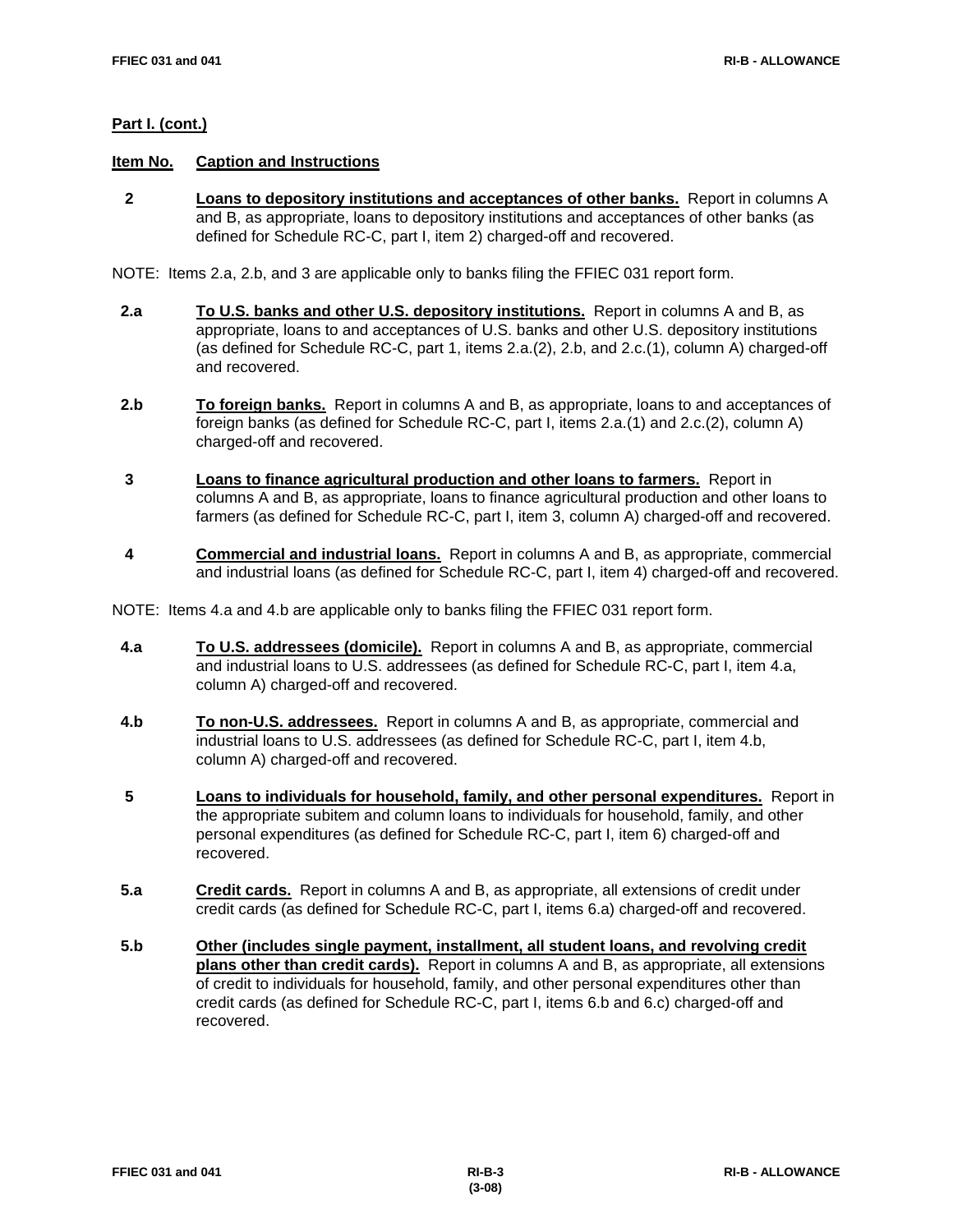#### **Item No. Caption and Instructions**

- **6 Loans to foreign governments and official institutions.** Report in columns A and B, as appropriate, loans to foreign governments and official institutions (as defined for Schedule RC-C, part I, item 7) charged-off and recovered.
- **7 All other loans.** On the FFIEC 041, report in columns A and B, as appropriate, loans to finance agricultural production and other loans to farmers, obligations (other than securities and leases) of states and political subdivisions in the U.S., and other loans (as defined for Schedule RC-C, part I, items 3, 8, and 9) charged-off and recovered. On the FFIEC 031, report in columns A and B, as appropriate, obligations (other than securities and leases) of states and political subdivisions in the U.S. and other loans (as defined for Schedule RC-C, part I, items 8 and 9) charged-off and recovered.
- **8 Lease financing receivables.** Report in columns A and B, as appropriate, all lease financing receivables (as defined for Schedule RC-C, part I, item 10) charged-off and recovered.
- NOTE: Items 8.a and 8.b are applicable only to banks filing the FFIEC 031 report form.
- **8.a Leases to individuals for household, family, and other personal expenditures.** Report in columns A and B, as appropriate, all leases to individuals for household, family, and other personal expenditures (as defined for Schedule RC-C, part I, item 10.a, column A) charged-off and recovered.
- **8.b All other leases.** Report in columns A and B, as appropriate, all other leases (as defined for Schedule RC-C, part I, item 10.b, column A) charged-off and recovered.
- **9** Total. Report in columns A and B the sum of item 1 through 8. The amount reported in column A must equal Schedule RI-B, part II, item 3, "Charge-offs," below. The amount reported in column B must equal Schedule RI-B, part II, item 2, "Recoveries," below.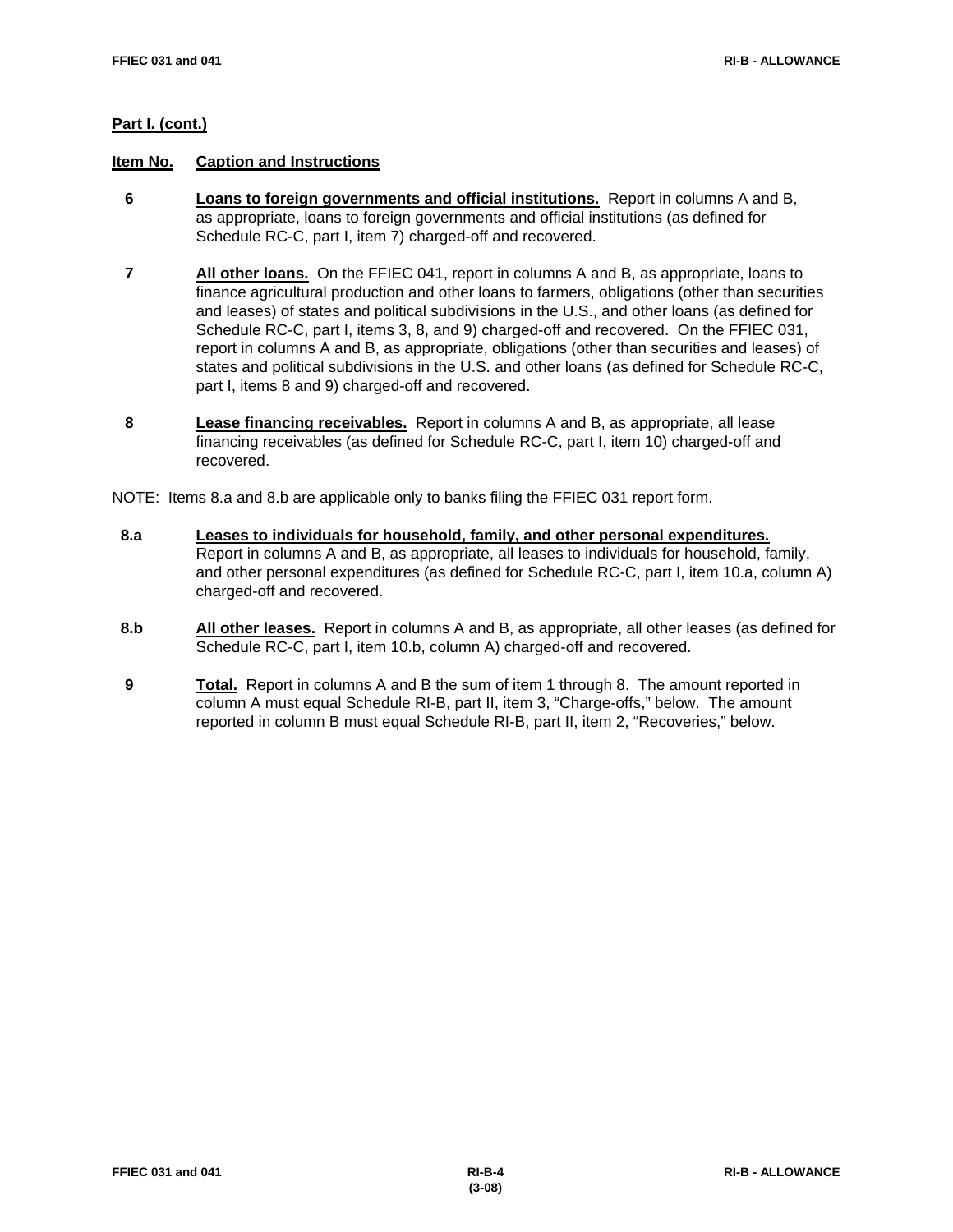#### **Memoranda**

#### **Item No. Caption and Instructions**

 **1 Loans to finance commercial real estate, construction, and land development activities (not secured by real estate) included in Schedule RI-B, part I, items 4 and 7, above.** Report in columns A and B, as appropriate, loans to finance commercial real estate, construction, and land development activities *not secured by real estate* (as defined for Schedule RC-C, part I, Memorandum item 3) charged off and recovered. Such loans will have been included in items 4 and 7 of Schedule RI-B, part I, above. Exclude from this item all loans secured by real estate included in item 1 of Schedule RI-B, part I, above.

**FFIEC 031 FFIEC 041** 

#### **Item No. Item No. Caption and Instructions**

NOTE: On the FFIEC 041, Memorandum item 2.a is to be completed by banks that have \$300 million or more in total assets.

 **2 2.a Loans secured by real estate to non-U.S. addressees (domicile).** Report in columns A and B, as appropriate, loans secured by real estate to non-U.S. addressees (as defined for Schedule RC-C, part 1, Memorandum item 5) charged off and recovered. Such loans will have been included in Schedule RI-B, part I, item 1, above.

#### **FFIEC 041 Item No. Caption and Instructions**

NOTE: On the FFIEC 041, Memorandum items 2.b through 2.d are to be completed by banks that have \$300 million or more in total assets.

- **2.b Loans to and acceptances of foreign banks.** Report in columns A and B, as appropriate, loans to and acceptances of foreign banks (as defined for Schedule RC-C, part I, items 2.a.(1) and 2.c.(2), column A) charged off and recovered. Such loans and acceptances will have been included in Schedule RI-B, part I, item 2, above.
- **2.c Commercial and industrial loans to non-U.S. addressees (domicile).** Report in columns A and B, as appropriate, commercial and industrial loans to non-U.S. addressees (as defined for Schedule RC-C, part I, item 4.b, column A) charged off and recovered. Such loans will have been included in Schedule RI-B, part I, item 4, above.
- **2.d Leases to individuals for household, family, and other personal expenditures.** Report in columns A and B, as appropriate, leases to individuals for household, family, and other personal expenditures (as defined for Schedule RC-C, part I, item 10.a, column A) charged off and recovered. Such leases will have been included in Schedule RI-B, part I, item 8, above.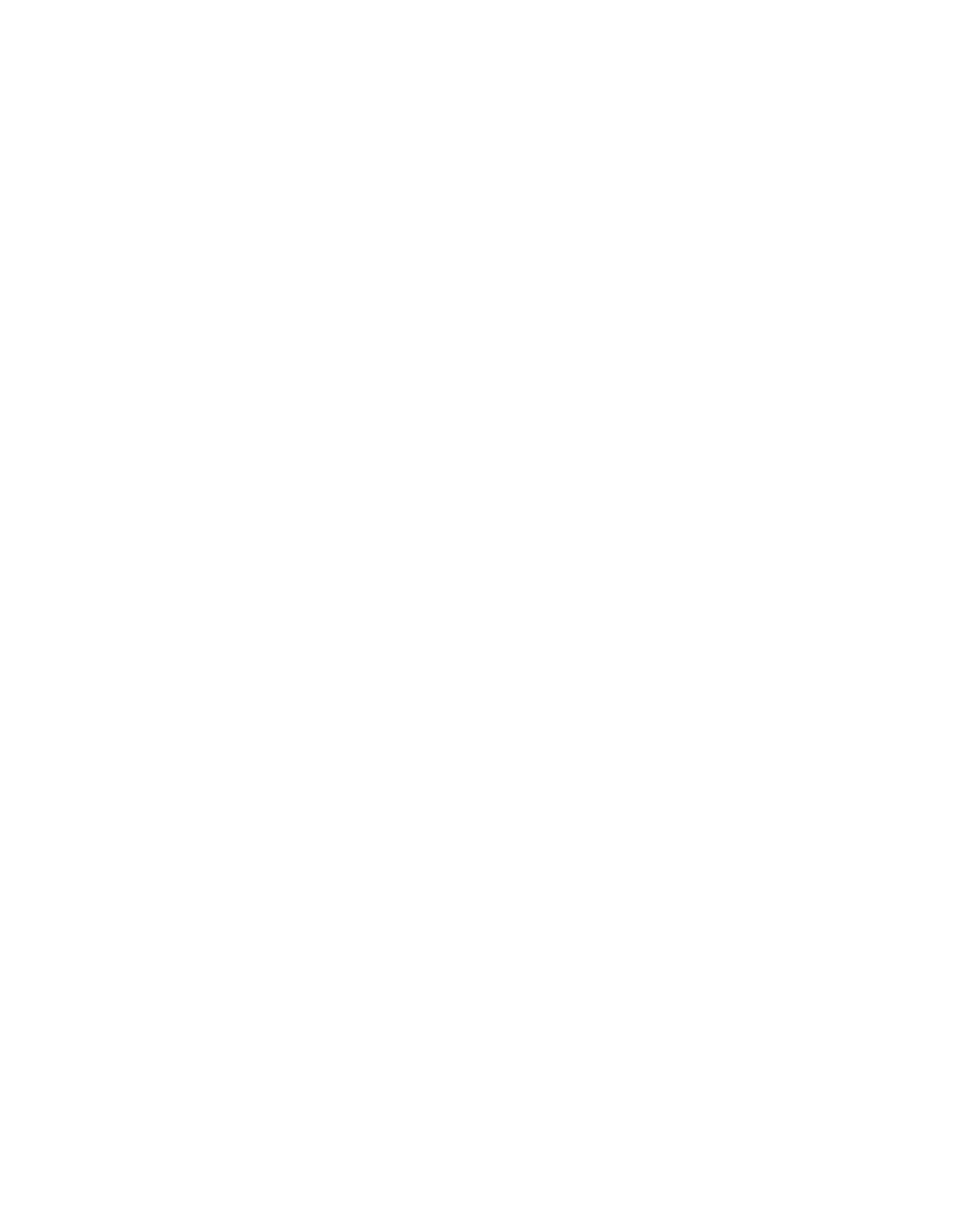## **Memoranda**

# **FFIEC 041**

# **Item No. Caption and Instructions**

## **3 Loans to finance agricultural production and other loans to farmers.**

Memorandum item 3 is to be completed by:

- banks with \$300 million or more in total assets, and
- banks with less than \$300 million in total assets and with loans to finance agricultural production and other loans to farmers (as reported in Schedule RC-C, part I, item 3, column B) exceeding five percent of total loans, net of unearned income.

Report in columns A and B, as appropriate, loans to finance agricultural production and other loans to farmers (as defined for Schedule RC-C, part I, item 3, column B) charged off and recovered. Such loans will have been included in Schedule RI-B, part I, item 7, above.

- NOTE: Memorandum item 4 is to be completed only by those banks that:
	- (1) either individually or on a combined basis with their affiliated depository institutions, report outstanding credit card receivables that exceed, in the aggregate, \$500 million as of the report date. Outstanding credit card receivables are the sum of:
		- (a) Schedule RC-C, part I, item 6.a (column B on the FFIEC 041, column A on the FFIEC 031);
		- (b) Schedule RC-S, item 1, column C; and
		- (c) Schedule RC-S, item 6.a, column C.

(Include comparable data on managed credit card receivables for any affiliated savings association.)

OR

- (2) are credit card specialty banks as defined for purposes of the Uniform Bank Performance Report (UBPR). According to the UBPR Users Guide, credit card specialty banks are currently defined as those banks that exceed 50% for the following two criteria:
	- (a) Credit Cards plus Securitized and Sold Credit Cards divided by Total Loans plus Securitized and Sold Credit Cards.
	- (b) Total Loans plus Securitized and Sold Credit Cards divided by Total Assets plus Securitized and Sold Credit Cards.

#### **FFIEC 031 and 041**

## **Item No. Caption and Instructions**

 **4 Uncollectible retail credit card fees and finance charges reversed against income (i.e., not included in charge-offs against the allowance for loan and lease losses).** Report the amount of fees and finance charges on credit cards (as defined for Schedule RC-C, part I, item 6.a) that the bank reversed against either interest and fee income or a separate contra-asset account during the calendar year-to-date. Report the amount of fees and finance charges that have been reversed on a gross basis, i.e., do not reduce the amount of reversed fees and finance charges by recoveries of these reversed fees and finance charges. Exclude from this item credit card fees and finance charges reported as charge-offs against the allowance for loan and lease losses in Schedule RI-B, part I, item 5.a, column A.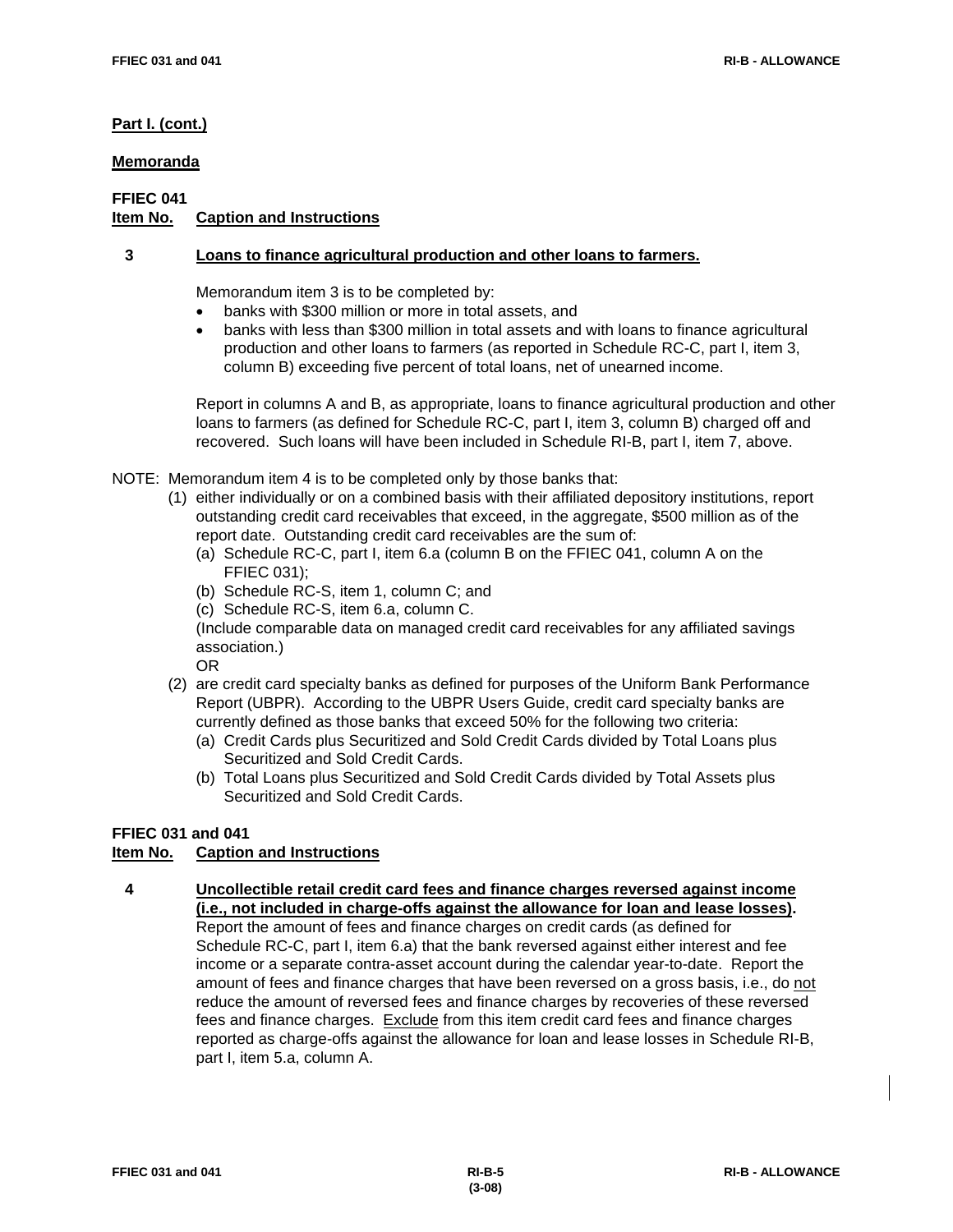# **Part II. Changes In Allowance for Loan and Lease Losses**

## **General Instructions**

Report the reconcilement of the allowance for loan and lease losses on a calendar year-to-date basis. For those banks required to establish and maintain an allocated transfer risk reserve as specified in Section 905(a) of the International Lending Supervision Act of 1983, the reconcilement should include the activity in the allocated transfer risk reserve during the calendar year-to-date that relates to loans and leases.

Exclude the balances of the allowance for credit losses on off-balance sheet credit exposures reported in Schedule RC-G, item 3, and any capital reserves included in Schedule RC, item 26.a, "Retained earnings," and the effects of any transactions therein.

Refer to the Glossary entry for "allowance for loan and lease losses" for further information.

Business Combinations and Push Down Accounting Transactions – If the bank has entered into a business combination that became effective during the reporting period which has been accounted for as a pooling of interests, include the recoveries, charge-offs, and provisions of the combined bank or other business for the calendar year-to-date. Report the balance as of the end of the previous calendar year of the allowance for loan and lease losses of the bank or other business acquired in the pooling in item 6, "Adjustments."

If the bank purchased another bank or business during the reporting period, include the recoveries, charge-offs, and provisions of the acquired bank or other business only after its acquisition. Report the amount of the allowance for loan and lease losses of the acquired bank or other business as of the effective date of the business combination in item 6, "Adjustments."

If the bank was acquired in a transaction which became effective during the reporting period and push down accounting was used to account for the acquisition, include only the recoveries, charge-offs, and provisions from the effective date of the bank's acquisition through the end of the year-to-date reporting period. Report the change in the balance of the allowance for loan and lease losses from the end of the previous calendar year through the effective date of the bank's acquisition in item 6, "Adjustments."

For further information on poolings of interests, purchase acquisitions, and push down accounting, see the Glossary entry for "business combinations."

## **Item Instructions**

#### **Item No. Caption and Instructions**

 **1 Balance most recently reported in the December 31, 20xx, Reports of Condition and Income.** Report the balance of the bank's allowance for loan and lease losses as reported in the Reports of Condition and Income for the previous calendar year-end after the effect of all corrections and adjustments to the allowance for loan and lease losses that were made in any amended report(s) for the previous calendar year-end.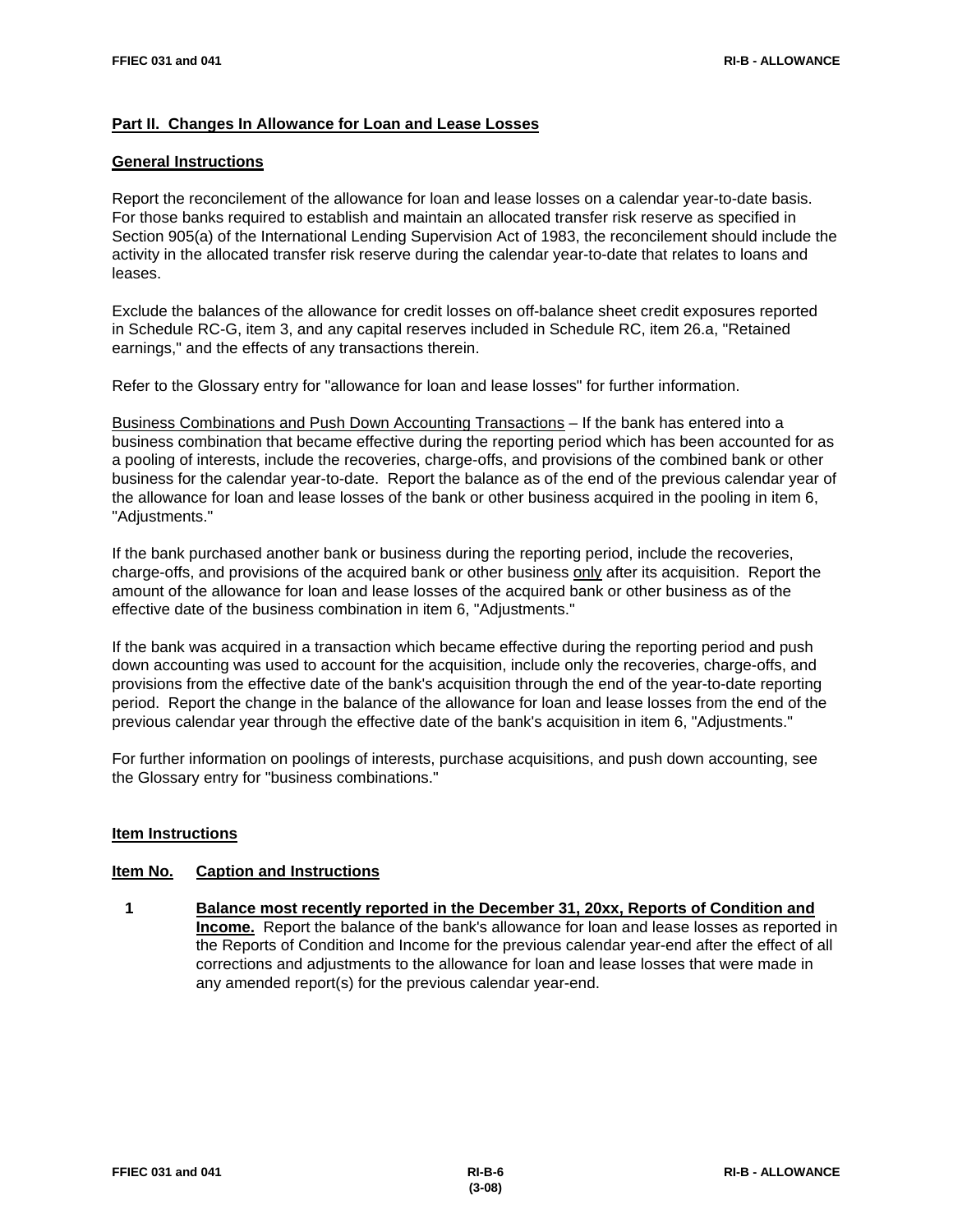# **SCHEDULE RI-E – EXPLANATIONS**

# **General Instructions**

Schedule RI-E is to be completed each quarter on a calendar year-to-date basis. On those lines for which your bank must provide a description of the amount being reported, the description should not exceed 50 characters (including punctuation and spacing between words). If additional space is needed to complete a description, item 7 of this schedule may be used.

## **Item Instructions**

## **Item No. Caption and Instructions**

**1 Other noninterest income.** Disclose in items 1.a through 1.j each component of Schedule RI, item 5.l, "Other noninterest income," and the dollar amount of such component, that is greater than \$25,000 and exceeds 3 percent of the "Other noninterest income."

> Preprinted captions have been provided for the following categories of "Other noninterest income":

- Item 1.a, "Income and fees from the printing and sale of checks,"
- Item 1.b, "Earnings on/increase in value of cash surrender value of life insurance,"
- Item 1.c, "Income and fees from automated teller machines (ATMs),"
- Item 1.d, "Rent and other income from other real estate owned,"
- Item 1.e, "Safe deposit box rent,"
- Item 1.f, "Net change in the fair values of financial instruments accounted for under a fair value option," and
- Item 1.g, "Bank card and credit card interchange fees."

For other components of "Other noninterest income" that exceed the disclosure threshold, list and briefly describe these components in items 1.h through 1.j and, if necessary, in Schedule RI-E, item 7, below.

 **2 Other noninterest expense.** Disclose in items 2.a through 2.n each component of Schedule RI, item 7.d, "Other noninterest expense," and the dollar amount of such component, that is greater than \$25,000 and exceeds 3 percent of the "Other noninterest expense."

> Preprinted captions have been provided for the following categories of "Other noninterest expense":

- Item 2.a, "Data processing expenses,"
- Item 2.b, "Advertising and marketing expenses,"
- Item 2.c, "Directors' fees,"
- Item 2.d, "Printing, stationery, and supplies,"
- Item 2.e, "Postage,"
- Item 2.f, "Legal fees and expenses,"
- Item 2.g, "FDIC deposit insurance assessments,"
- Item 2.h, "Accounting and auditing expenses,"
- Item 2.i, "Consulting and advisory expenses,"
- Item 2.j, "Automated teller machine (ATM) and interchange expenses," and
- Item 2.k, "Telecommunications expenses."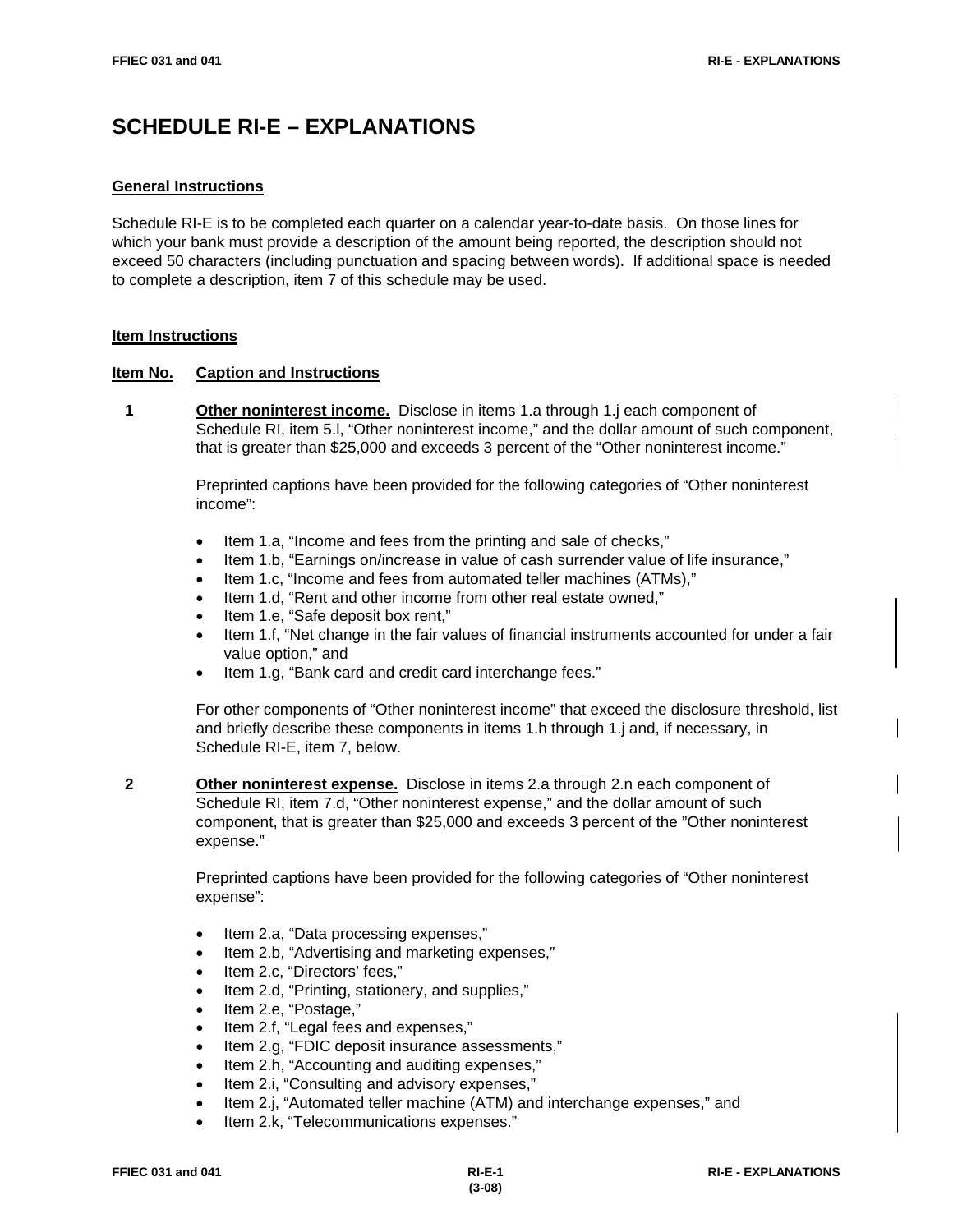**2** Include in "Telecommunications expenses" any expenses associated with telephone, (cont.) telegraph, cable, and internet services (including web page maintenance).

> For other components of "Other noninterest expense" that exceed the disclosure threshold, list and briefly describe these components in items 2.l through 2.n and, if necessary, in Schedule RI-E, item 7, below.

For components of "Other noninterest expense" that reflect a single charge for separate "bundled services" provided by third party vendors, disclose such amounts in the item that most closely describes the predominant type of expense incurred, and this categorization should be used consistently over time.

 **3 Extraordinary items and other adjustments and applicable income tax effect.** List and briefly describe in items 3.a, 3.b, and 3.c the gross dollar amount of each item included in Schedule RI, item 11, "Extraordinary items and other adjustments, net of income taxes," and its related income tax effect, if any. If Schedule RI, item 11, includes more than three items, report the additional items and their related tax effects in Schedule RI-E, item 7, below.

 If an extraordinary item or other adjustment is a loss or otherwise reduces the bank's income, enclose the dollar amount reported in parentheses. If an applicable income tax effect is a tax benefit (rather than a tax expense), enclose the dollar amount reported in parentheses.

 **4 Restatements due to corrections of material accounting errors and changes in accounting principles.** List and briefly describe in items 4.a and 4.b the dollar amount of each correction of a material accounting error and cumulative effect of a change in accounting principles, net of applicable income taxes, that is included in Schedule RI-A, item 2. If Schedule RI-A, item 2, includes more than two accounting error corrections and accounting principle changes, report the additional corrections and cumulative effects in Schedule RI-E, item 7, below.

> If an accounting error correction or a cumulative effect of an accounting principle change represents a reduction of the bank's equity capital, enclose the dollar amount reported in parentheses.

 **5 Other transactions with parent holding company.** List and briefly describe in items 5.a and 5.b the dollar amount of each type of other transaction with the bank's parent holding company that is included in Schedule RI-A, item 11. If Schedule RI-A, item 11, includes more than two types of other transactions, report the additional types of other transactions in Schedule RI-E, item 7, below.

If the effect of a type of other transaction with the bank's parent holding company is to reduce the bank's equity capital, enclose the dollar amount reported in parentheses.

 **6 Adjustments to allowance for loan and lease losses.** List and briefly describe in items 6.a and 6.b the dollar amount of each type of adjustment to the allowance for loan and lease losses that is included in Schedule RI-B, part II, item 6. If Schedule RI-B, part II, item 6, includes more than two types of adjustments, report the additional adjustments in Schedule RI-E, item 7, below.

If the effect of an adjustment is to reduce the bank's allowance for loan and lease losses, enclose the dollar amount reported in parentheses.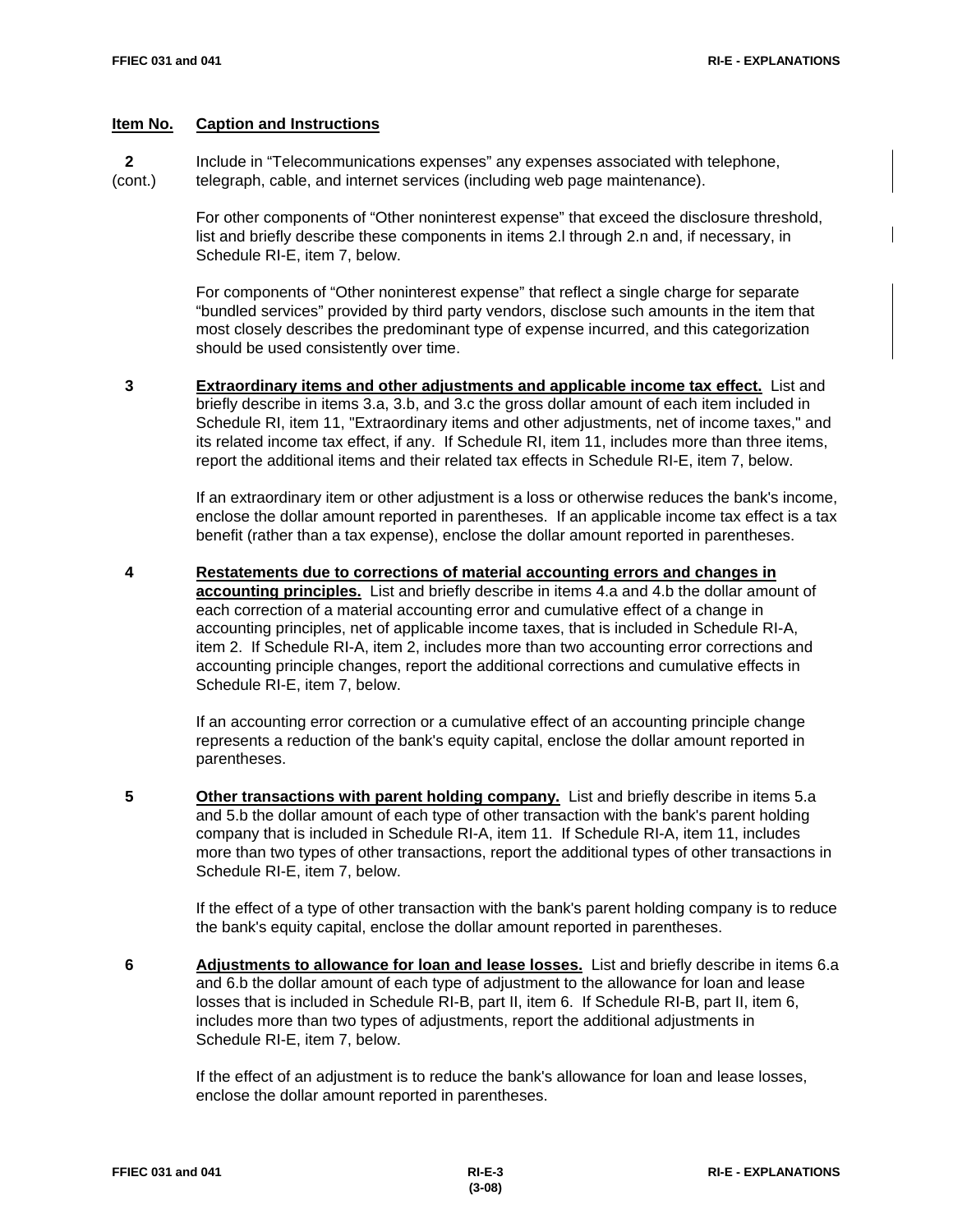**7** Other explanations. In the space provided on the report form, the bank may, at its option, list and briefly describe any other significant items relating to the Report of Income. The bank's other explanations must not exceed 750 characters, including punctuation and standard spacing between words and sentences.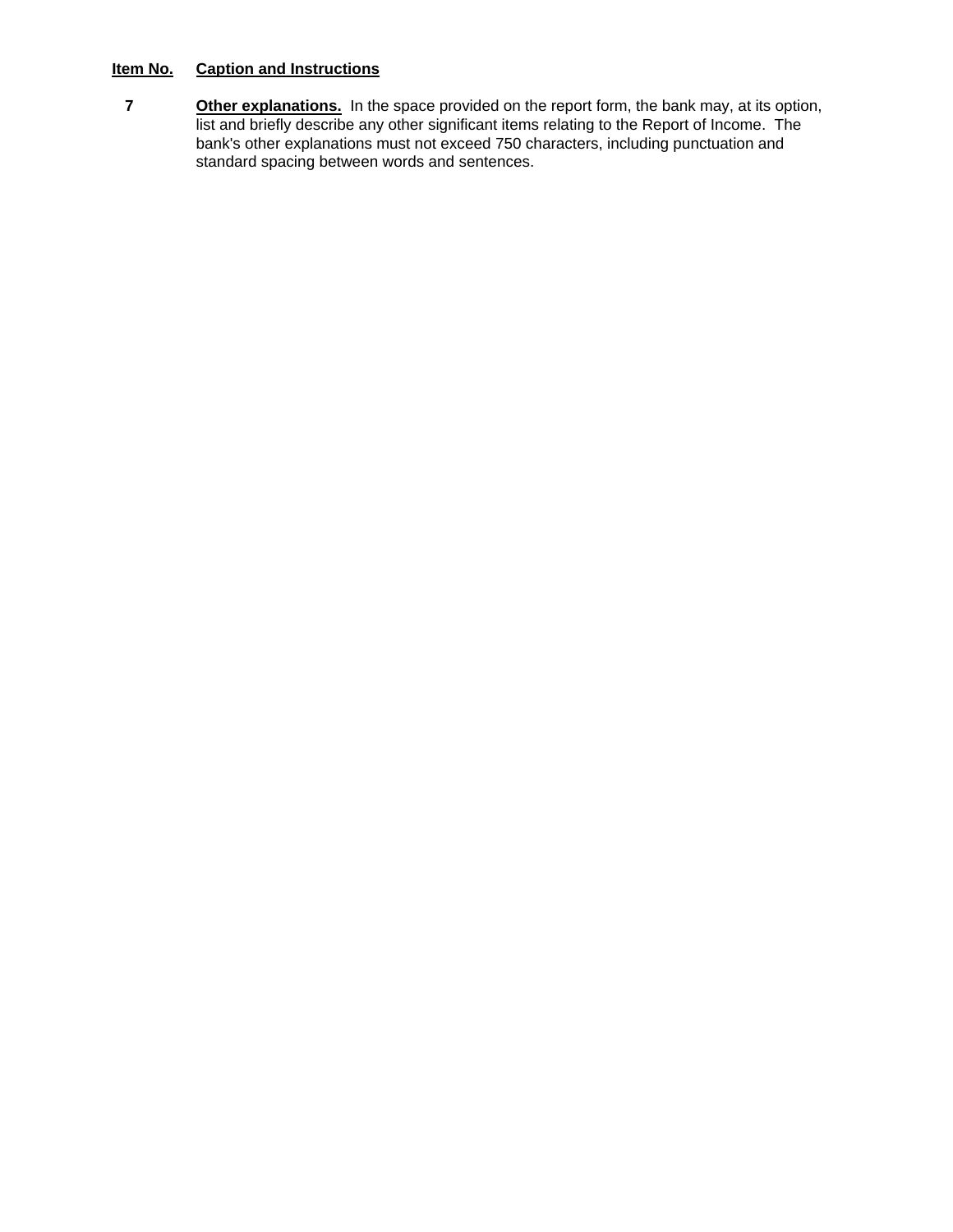- **1** (c) Federal Reserve deferred account balances until credit has been received in (cont.) accordance with the appropriate time schedules established by the Federal Reserve Banks. At that time, such balances should be reported in Schedule RC-A, item 4, "Balances due from Federal Reserve Banks."
	- (d) Checks or drafts drawn on another depository institution that have been deposited in one office of the reporting bank and forwarded for collection to another office of the reporting bank.
	- (e) Brokers' security drafts and commodity or bill-of-lading drafts payable immediately upon presentation in the U.S. (See the Glossary entries for "broker's security draft" and "commodity or bill-of-lading draft" for the definitions of these terms.)

Exclude from cash items in process of collection:

- (1) Cash items for which the reporting bank has already received credit, provided that the funds on deposit are subject to immediate withdrawal (report in Schedule RC-A, item 2, 3, or 4, below, as appropriate).
- (2) Credit or debit card sales slips in process of collection (report as noncash items in Schedule RC-F, item 6, "All other assets"). However, when the reporting bank has been notified that it has been given credit, the amount of such sales slips should be reported in Schedule RC-A, item 2, "Balances due from depository institutions in the U.S.," or item 3, "Balances due from banks in foreign countries and foreign central banks," as appropriate.
- (3) Cash items not conforming to the definition of in process of collection, whether or not cleared through Federal Reserve Banks (report in Schedule RC-F, item 6, "All other assets").
- (4) Commodity or bill-of-lading drafts (including arrival drafts) not yet payable (because the merchandise against which the draft was drawn has not yet arrived), whether or not deposit credit has been given. (If deposit credit has been given, report as loans in the appropriate item of Schedule RC-C, part I; if the drafts were received on a collection basis, they should be excluded entirely from the bank's balance sheet, Schedule RC, until the funds have actually been collected.)

 Unposted debits are cash items in the bank's possession, drawn on itself, that are immediately chargeable, but that have not been charged to the general ledger deposit control account at the close of business on the report date.

 Currency and coin include both U.S. and foreign currency and coin owned and held in all offices of the reporting bank, currency and coin in transit to a Federal Reserve Bank or to any other depository institution for which the reporting bank has not yet received credit, and currency and coin in transit from a Federal Reserve Bank or from any other depository institution for which the reporting bank's account has already been charged. Foreign currency and coin should be converted into U.S. dollar equivalents as of the report date.

 $\overline{\phantom{a}}$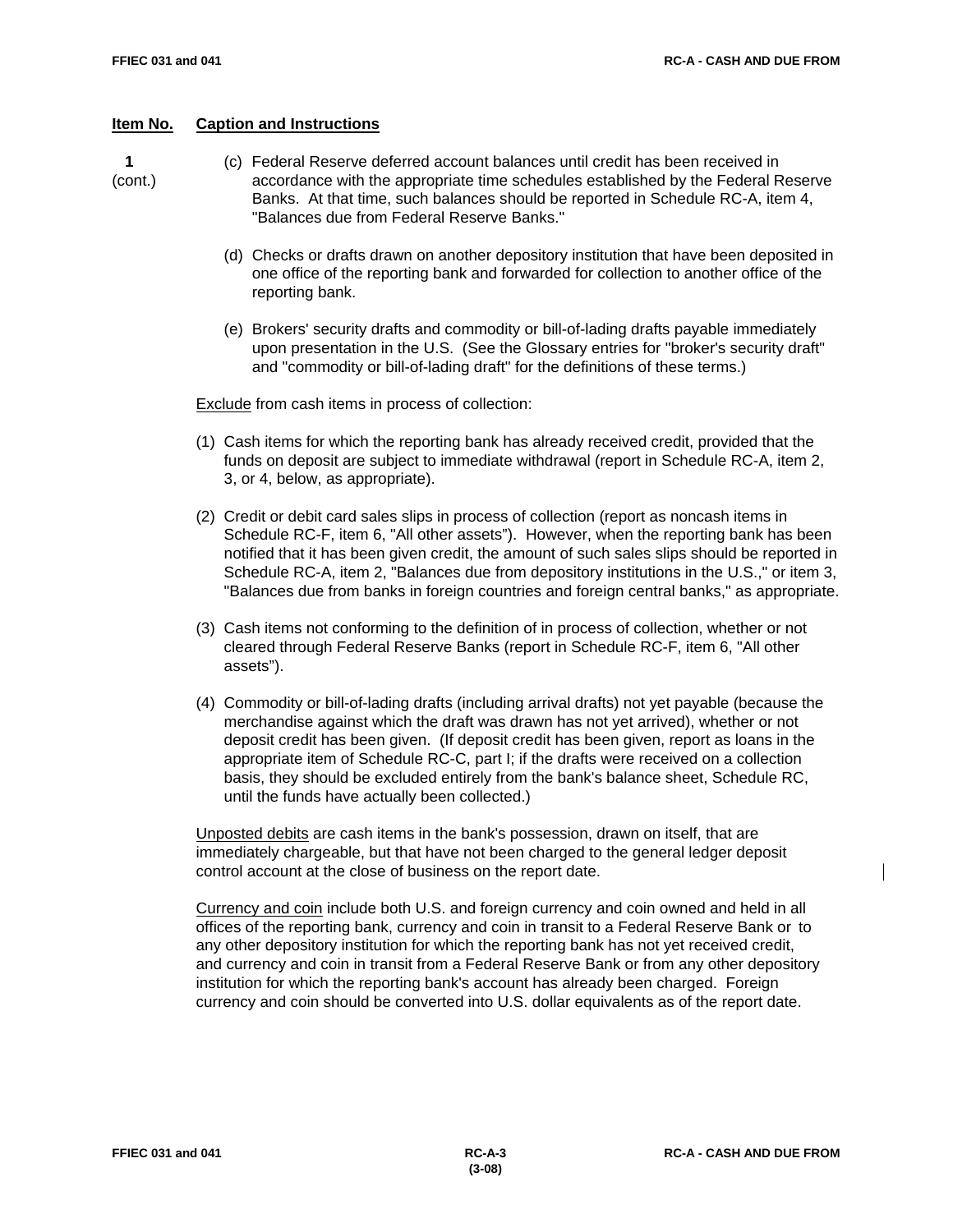- **1.a Cash items in process of collection and unposted debits.** Report (on the FFIEC 031, in column B) the total amount outstanding (at domestic offices) of cash items in process of collection and unposted debits that are immediately payable upon presentation in the United States.
- **1.b Currency and coin.** Report (on the FFIEC 031, in column B) all currency and coin owned and held (in domestic offices) by the reporting bank.
- **2 Balances due from depository institutions in the U.S.** On the FFIEC 031, report this item as a single total for the domestic offices of the bank in column B, but with a breakdown between balances due from U.S. branches and agencies of foreign banks, including their IBFs, (Schedule RC-A, item 2.a) and balances due from other commercial banks in the U.S. and other depository institutions in the U.S., including their IBFs, (Schedule RC-A, item 2.b) for the fully consolidated bank in column A. On the FFIEC 041, report balances due from U.S. branches and agencies of foreign banks in Schedule RC-A, item 2.a, and balances due from other commercial banks in the U.S. and other depository institutions in the U.S. in Schedule RC-A, item 2.b.

Depository institutions in the U.S. cover:

- (1) U.S. branches and agencies of foreign banks (refer to the Glossary entry for "banks, U.S. and foreign" for the definition of this term); and
- (2) All other depository institutions in the U.S., i.e.,
	- (a) U.S. branches of U.S. banks (refer to the Glossary entry for "banks, U.S. and foreign");
	- (b) savings or building and loan associations, homestead associations, and cooperative banks;
	- (c) mutual and stock savings banks; and
	- (d) credit unions.

 For purposes of this schedule, also include Federal Home Loan Banks in "all other depository institutions in the U.S."

 Balances due from such institutions cover all interest-bearing and noninterest-bearing balances whether in the form of demand, savings, or time balances, including certificates of deposit, but excluding certificates of deposit held for trading. Balances, as reported in these items, should reflect funds on deposit at other depository institutions in the U.S. for which the reporting bank has already received credit and which are subject to immediate withdrawal. Balances for which the bank has not yet received credit and balances representing checks or drafts for which immediate credit has been given but which are not subject to immediate withdrawal are to be reported as "cash items in process of collection."

 Included in the amounts to be reported as balances due from depository institutions in the U.S. are:

 (1) Balances due from the reporting bank's correspondents, including amounts that its correspondent is to pass through or already has passed through to a Federal Reserve Bank on behalf of the reporting bank (see the Glossary entry for "pass-through reserve balances" for further discussion).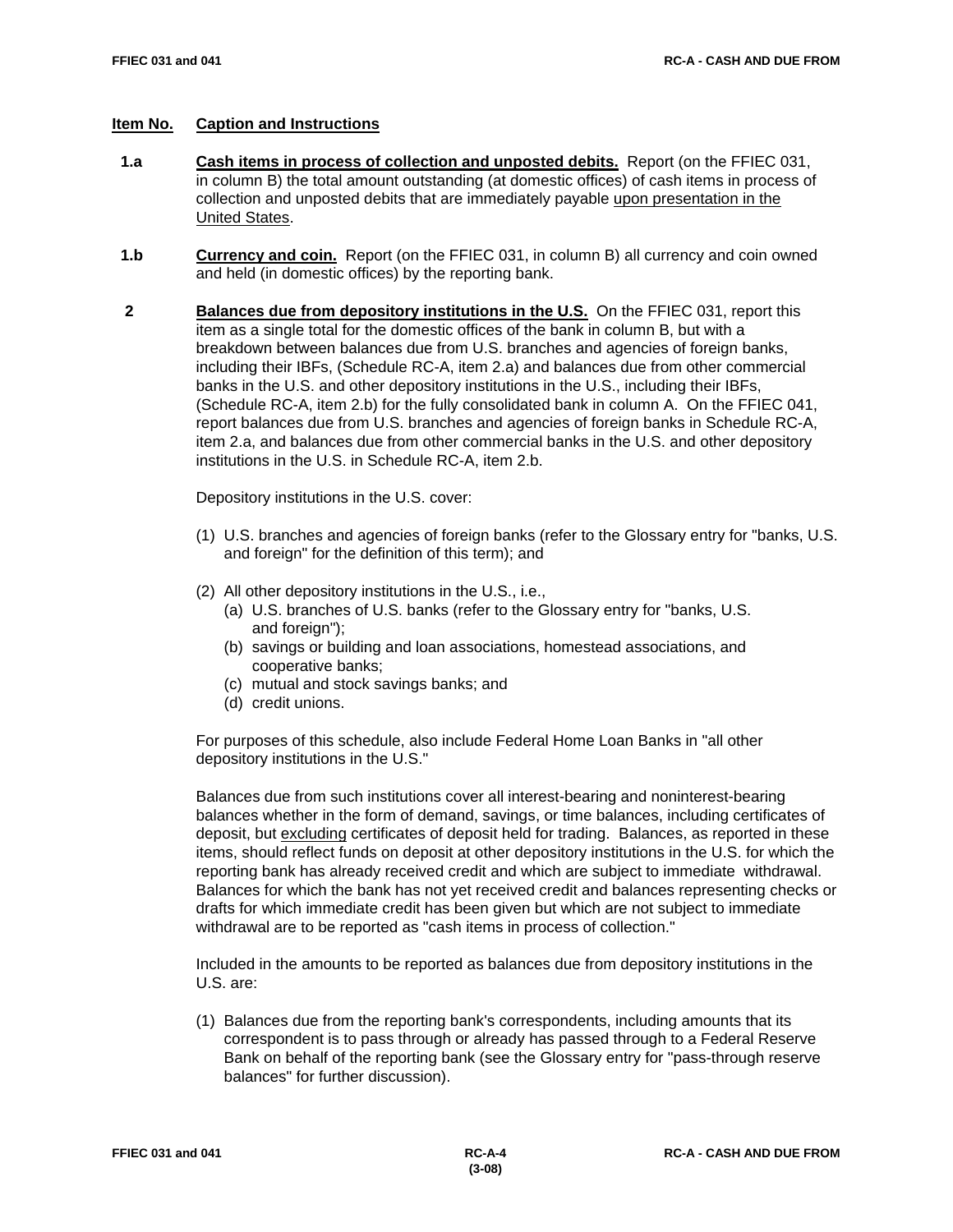**3** Exclude from item 3:

(cont.)

- (1) All overdrafts of states and political subdivisions in the U.S. (report as loans in Schedule RC-C, part I, item 8).
- (2) All lease financing receivables of states and political subdivisions in the U.S. (report as leases in Schedule RC-C, part I, item 10).
- (3) All IDBs that are reported as loans in accordance with the reporting treatment described above (report as loans in Schedule RC-C, part I, item 8).
- (4) All other nonrated obligations of states and political subdivisions in the U.S. that the bank considers loans for other financial reporting purposes (report as loans in Schedule RC-C, part I, item 8).
- (5) All mortgage-backed securities issued by state and local housing authorities in the U.S. (report in Schedule RC-B, item 4, below).
- (6) Collateralized mortgage obligations (CMOs), real estate mortgage investments conduits (REMICs), CMO and REMIC residuals, and stripped mortgage-backed securities (such as interest-only strips (IOs), principal-only strips (POs), and similar instruments) issued by state and local housing authorities in the U.S. (report in Schedule RC-B, item 4.b, below).
- (7) All obligations of states and political subdivisions in the U.S. held by the reporting bank for trading (report in Schedule RC, item 5).
- **4 Mortgage-backed securities.** Report in the appropriate columns of the appropriate subitems the amortized cost and fair value of all mortgage-backed securities, including mortgage pass-through securities, collateralized mortgage obligations (CMOs), real estate mortgage investment conduits (REMICs), CMO and REMIC residuals, stripped mortgagebacked securities (such as interest-only strips (IOs), principal-only strips (POs), and similar instruments), and mortgage-backed commercial paper not held for trading.

**Exclude from mortgage-backed securities:** 

- (1) Securities backed by loans extended under home equity lines, i.e., revolving open-end lines of credit secured by 1-4 family residential properties (report as asset-backed securities in Schedule RC-B, item 5, and, if applicable, in Schedule RC-B, Memorandum item 5.b, "Home equity lines").
- (2) Bonds issued by the Federal National Mortgage Association (FNMA) and the Federal Home Loan Mortgage Corporation (FHLMC) that are collateralized by mortgages, i.e., mortgage-backed bonds, (report in Schedule RC-B, item 2.b, Obligations "Issued by U.S. Government-sponsored agencies") and mortgage-backed bonds issued by non-U.S. Government issuers (report in Schedule RC-B, item 6, "Other debt securities," below).
- (3) Participation certificates issued by the Export-Import Bank and the General Services Administration (report in Schedule RC-B, item 2.a, Obligations "Issued by U.S. Government agencies").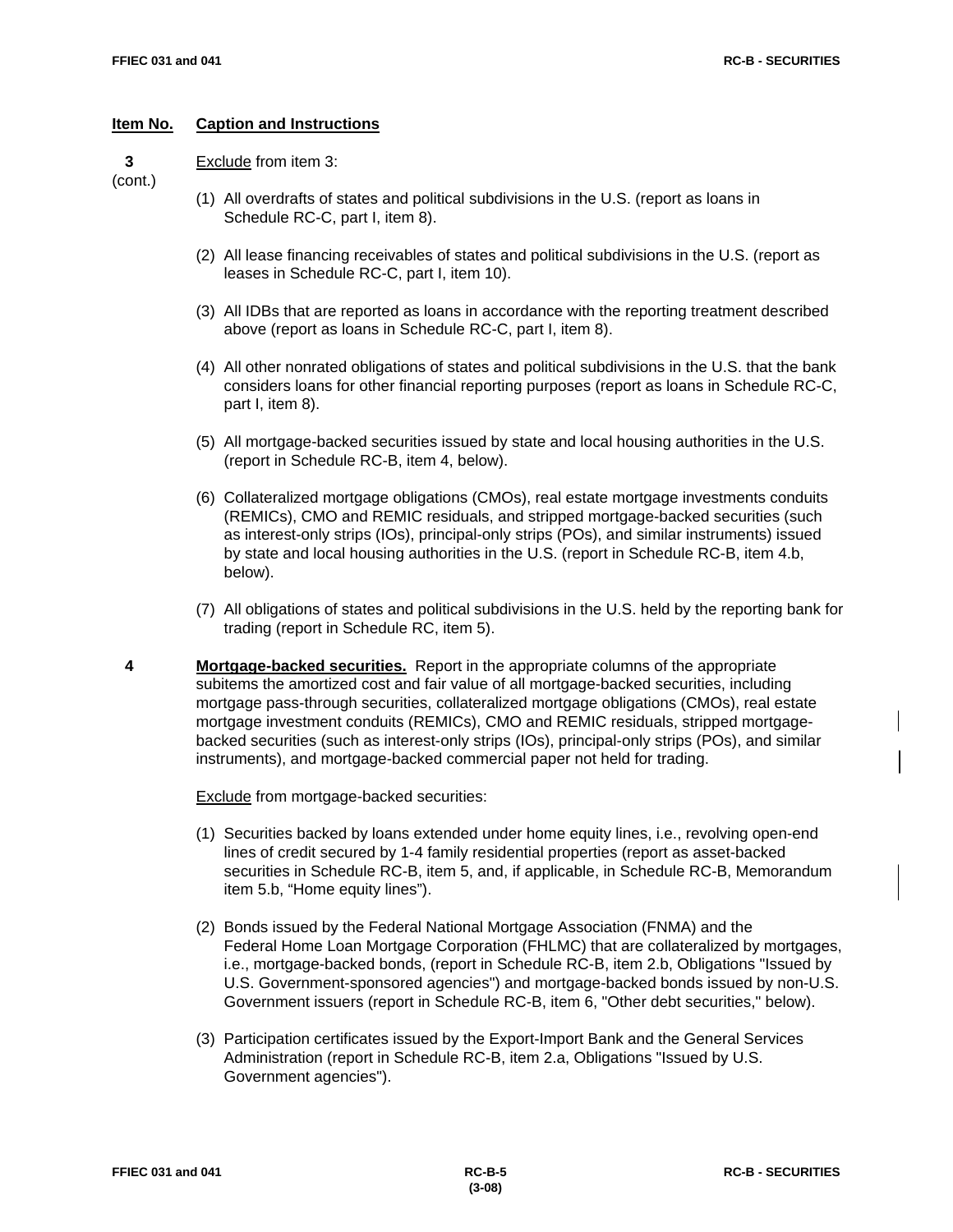$\mathsf{l}$ 

#### **Item No. Caption and Instructions**

- **4** (4) Participation certificates issued by a Federal Intermediate Credit Bank (report in (cont.) Schedule RC-F, item 4, "Equity securities that do not have readily determinable fair values").
- **4.a Pass-through securities.** Report in the appropriate columns of the appropriate subitems the amortized cost and fair value of all holdings of mortgage pass-through securities. In general, a mortgage pass-through security represents an undivided interest in a pool that provides the holder with a pro rata share of all principal and interest payments on the residential mortgages in the pool, and includes certificates of participation in pools of residential mortgages.

 Include certificates of participation in pools of residential mortgages even though the reporting bank was the original holder of the mortgages underlying the pool and holds the instruments covering that pool, as may be the case with GNMA certificates issued by the bank and swaps with FNMA and FHLMC. Also include U.S. Government-issued participation certificates (PCs) that represent a pro rata share of all principal and interest payments on a pool of resecuritized participation certificates that, in turn, are backed by residential mortgages, e.g., FHLMC Giant PCs.

 Exclude all collateralized mortgage obligations (CMOs), real estate mortgage investment conduits (REMICs), CMO and REMIC residuals, stripped mortgage-backed securities (such as interest-only strips (IOs), principal-only strips (POs), and similar instruments), and mortgage-backed commercial paper (report in Schedule RC-B, item 4.b, below.

- **4.a.(1) Guaranteed by GNMA.** Report in the appropriate columns the amortized cost and fair value of all holdings of mortgage pass-through securities guaranteed by the Government National Mortgage Association (GNMA) that are not held for trading. Exclude mortgage pass-through securities issued by FNMA and FHLMC (report in Schedule RC-B, item 4.a.(2), below).
- **4.a.(2) Issued by FNMA and FHLMC.** Report in the appropriate columns the amortized cost and fair value of all holdings of mortgage pass-through securities issued by the Federal National Mortgage Association (FNMA) and the Federal Home Loan Mortgage Corporation (FHLMC) that are not held for trading. Exclude mortgage pass-through securities that are guaranteed by the Government National Mortgage Association (GNMA) (report in Schedule RC-B, item 4.a.(1), above).
- **4.a.(3) Other pass-through securities.** Report in the appropriate columns the amortized cost and fair value of all holdings of mortgage pass-through securities issued by others (e.g., other depository institutions, insurance companies, state and local housing authorities in the U.S.) that are not guaranteed by the U.S. Government and are not held for trading.

 If the bank has issued pass-through securities backed by a pool of its own residential mortgages and the certificates are not guaranteed by the U.S. Government, any holdings of these pass-through securities (not held for trading) are to be reported in this item.

 **4.b Other mortgage-backed securities.** Report in the appropriate columns of the appropriate subitems the amortized cost and fair value of all mortgage-backed securities other than pass-through securities that are not held for trading.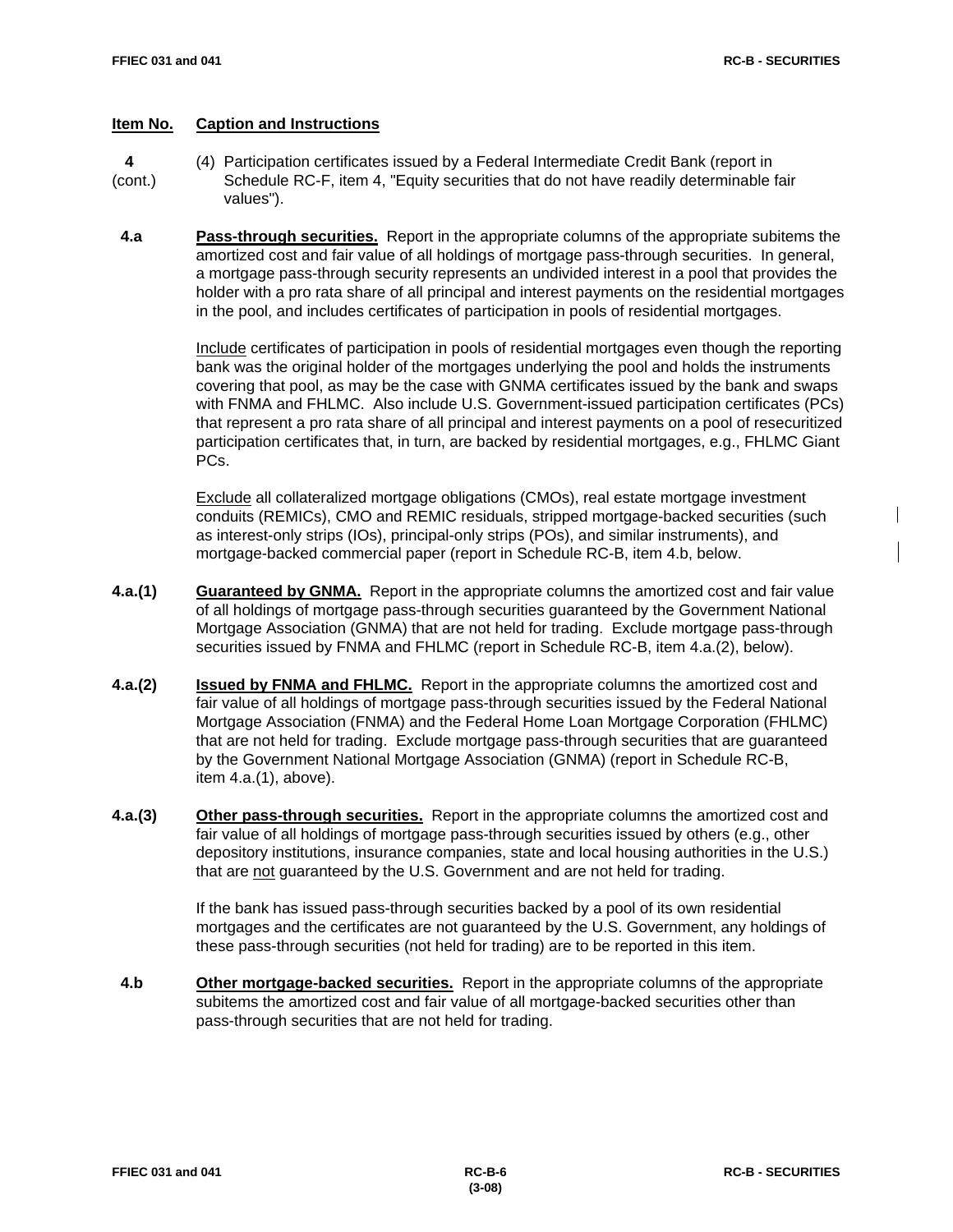#### **4.b** Other mortgage-backed securities include:

(cont.)

- (1) All classes of collateralized mortgage obligations (CMOs) and real estate mortgage investments conduits (REMICs).
- (2) CMO and REMIC residuals and similar interests.
- (3) Stripped mortgage-backed securities (such as interest-only strips (IOs), principal-only strips (POs), and similar instruments).
- (4) Mortgage-backed commercial paper.
- **4.b.(1) Issued or guaranteed by FNMA, FHLMC, or GNMA.** Report in the appropriate columns the amortized cost and fair value of all classes of CMOs and REMICs, CMO and REMIC residuals, and stripped mortgage-backed securities issued by the Federal National Mortgage Association (FNMA) or the Federal Home Loan Mortgage Corporation (FHLMC) or guaranteed by the Government National Mortgage Association (GNMA). For purposes of these reports, also include REMICs issued by the U.S. Department of Veterans Affairs (VA) in this item.
- **4.b.(2) Other mortgage-backed securities collateralized by MBS issued or guaranteed by FNMA, FHLMC, or GNMA.** Report in the appropriate columns the amortized cost and fair value of all classes of CMOs, REMICs, CMO and REMIC residuals, and stripped mortgagebacked securities issued by non-U.S. Government issuers (e.g., other depository institutions, insurance companies, state and local housing authorities in the U.S.) for which the collateral consists of GNMA (Ginnie Mae) pass-throughs, FNMA (Fannie Mae) pass-throughs, FHLMC (Freddie Mac) participation certificates, or other mortgage-backed securities (i.e., classes of CMOs or REMICs, CMO or REMIC residuals, and stripped mortgage-backed securities) issued or guaranteed by FNMA, FHLMC, GNMA, or VA.
- **4.b.(3) All other mortgage-backed securities.** Report in the appropriate columns the amortized cost and fair value of all CMOs, REMICs, CMO and REMIC residuals, stripped mortgagebacked securities, and mortgage-backed commercial paper issued by non-U.S. Government issuers (e.g., other depository institutions, insurance companies, state and local housing authorities in the U.S.) for which the collateral does not consist of GNMA (Ginnie Mae) pass-throughs, FNMA (Fannie Mae) pass-throughs, FHLMC (Freddie Mac) participation certificates, or other mortgage-backed securities (i.e., classes of CMOs or REMICs, CMO or REMIC residuals, and stripped mortgage-backed securities) issued or guaranteed by FNMA, FHLMC, GNMA, or VA.
- **5 Asset-backed securities.** Report in the appropriate columns the amortized cost and fair value of all asset-backed securities (other than mortgage-backed securities), including asset-backed commercial paper, not held for trading. On the FFIEC 041 for banks with \$1 billion or more in total assets and on the FFIEC 031, this item must equal Schedule RC-B, sum of Memorandum items 5.a through 5.f.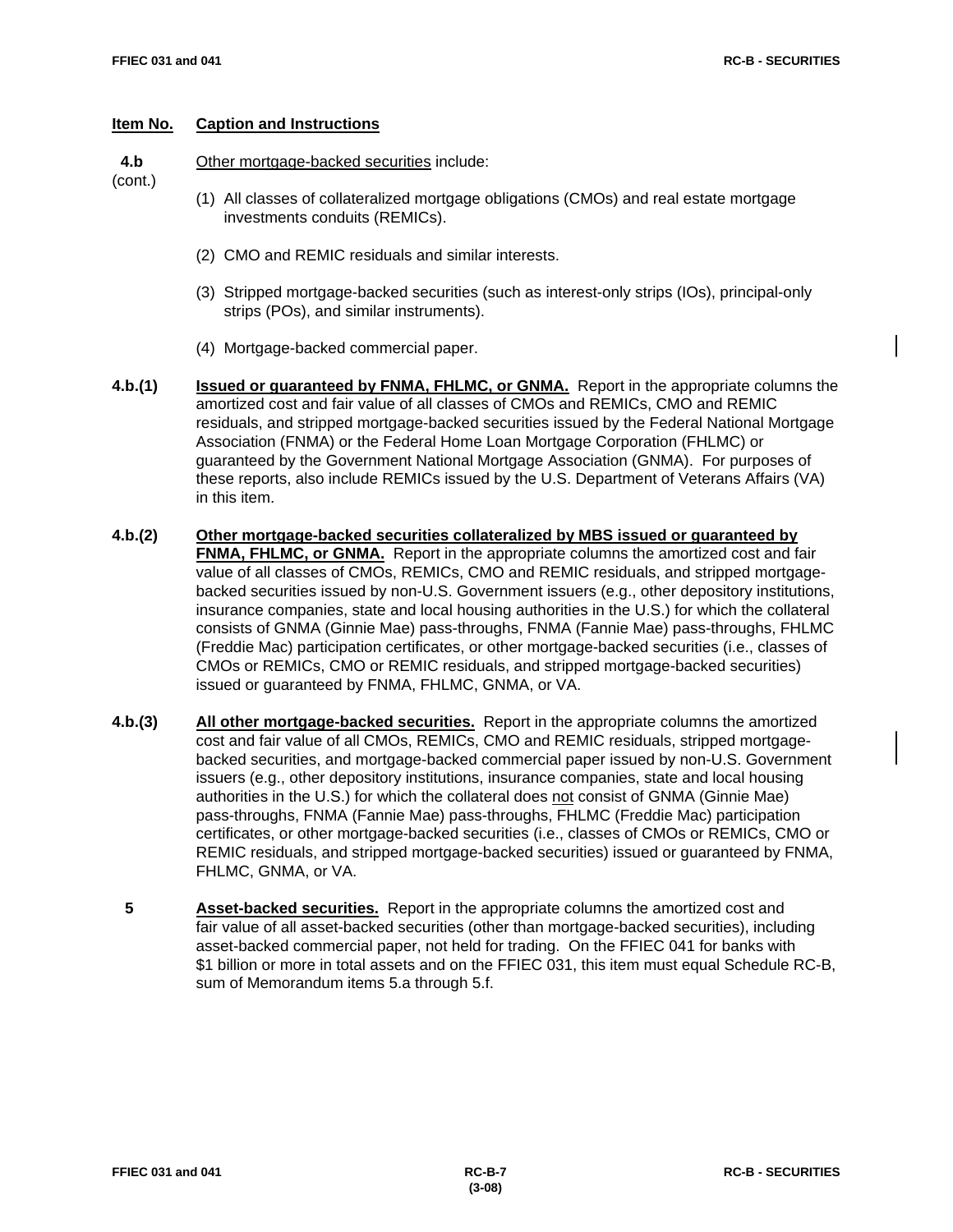**6** Other debt securities. Report in the appropriate columns of the appropriate subitems the amortized cost and fair value of all debt securities not held for trading that cannot properly be reported in Schedule RC-B, items 1 through 5, above.

Exclude from other debt securities:

- (1) All holdings of certificates of participation in pools of residential mortgages, collateralized mortgage obligations (CMOs), real estate mortgage investment conduits (REMICs), CMO and REMIC residuals, and stripped mortgage-backed securities (such as interest-only strips (IOs), principal-only strips (POs), and similar instruments) (report in Schedule RC-B, item 4, above).
- (2) Holdings of bankers acceptances and certificates of deposit, which are not categorized as securities for purposes of this report.
- **6.a Other domestic debt securities.** Report in the appropriate columns the amortized cost and fair value of all other domestic debt securities not held for trading.

Other domestic debt securities include:

- (1) Bonds, notes, debentures, equipment trust certificates, and commercial paper (except asset-backed commercial paper) issued by U.S.-chartered corporations and other U.S. issuers and not reportable elsewhere in Schedule RC-B.
- (2) Preferred stock of U.S.-chartered corporations and business trusts that by its terms either must be redeemed by the issuing corporation or trust or is redeemable at the option of the investor, including trust preferred securities subject to mandatory redemption.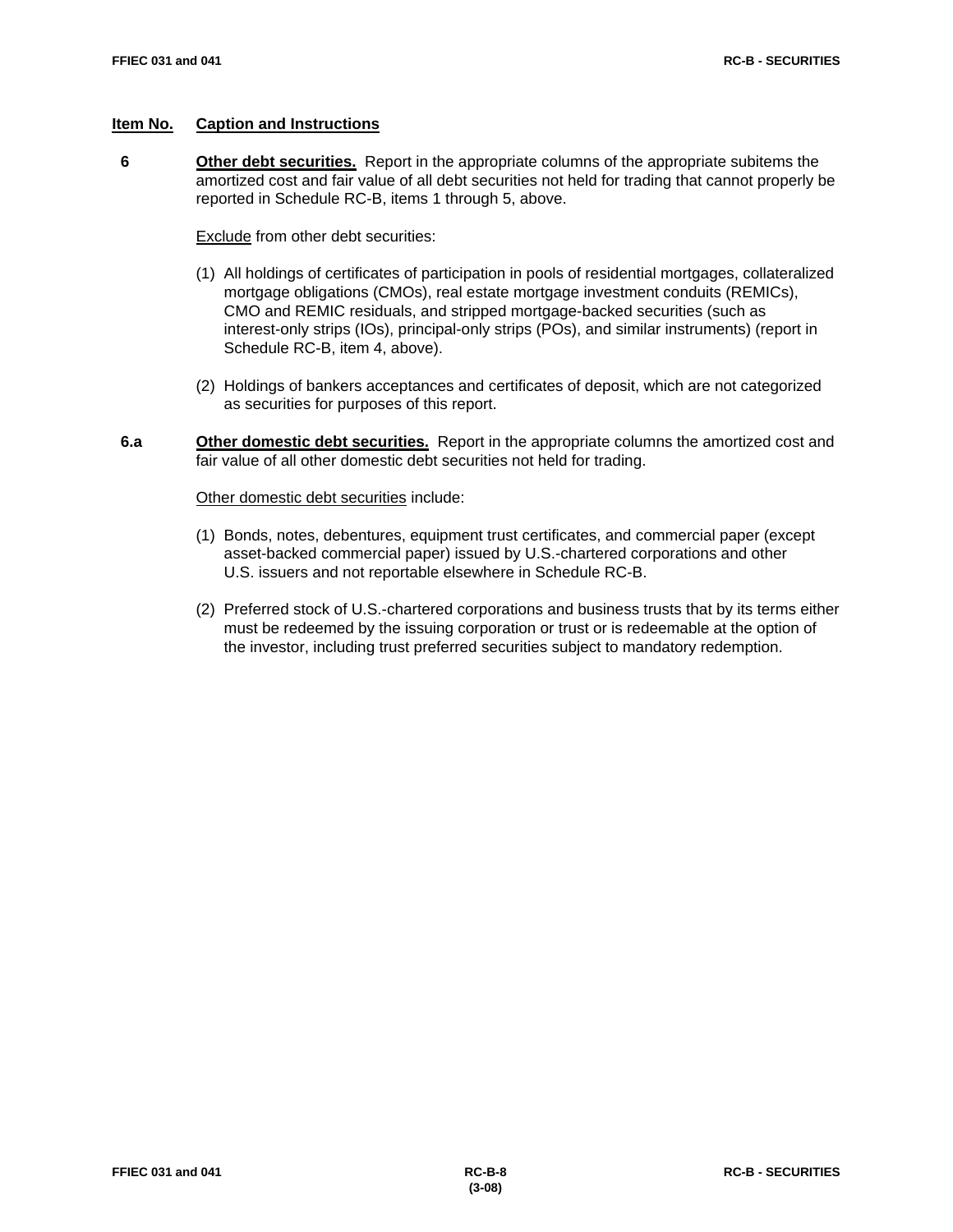# **SCHEDULE RC-C – LOANS AND LEASE FINANCING RECEIVABLES**

# **Part I. Loans and Leases**

# **General Instructions for Part I**

Loans and lease financing receivables are extensions of credit resulting from either direct negotiation between the bank and its customers or the purchase of such assets from others. See the Glossary entries for "loan" and for "lease accounting" for further information.

Report all loans and leases that the bank has the intent and ability to hold for the foreseeable future or until maturity or payoff, i.e., loans and leases held for investment, in Schedule RC-C, part I. Also report in Schedule RC-C, part I, all loans and leases held for sale as part of the consolidated bank's mortgage banking activities or activities of a similar nature involving other types of loans. Include the fair value of all loans held for investment and all loans held for sale that the bank has elected to report at fair value under a fair value option. Loans reported at fair value in Schedule RC-C, part I, should include only the fair value of the funded portion of the loan. If the unfunded portion of the loan, if any, is reported at fair value, this fair value should be reported as an "Other asset" or an "Other liability," as appropriate, in Schedule RC, item 11 or item 20, respectively.

Exclude from Schedule RC-C, part I, all loans and leases classified as trading (report in Schedule RC, item 5, "Trading assets," and, in the appropriate items of Schedule RC-D, Trading Assets and Liabilities, and Schedule RC-Q, Financial Assets and Liabilities Measured at Fair Value, if applicable).

When a loan is acquired (through origination or purchase) with the intent or expectation that it may or will be sold at some indefinite date in the future, the loan should be reported as held for sale or held for investment, based on facts and circumstances, in accordance with generally accepted accounting principles and related supervisory guidance. In addition, a loan acquired and held for securitization purposes should be reported as a loan held for sale, provided the securitization transaction will be accounted for as a sale under FASB Statement No. 140, "Accounting for Transfers and Servicing of Financial Assets and Extinguishments of Liabilities." Notwithstanding the above, banks may classify loans as trading if the bank applies fair value accounting, with changes in fair value reported in current earnings, and manages these assets and liabilities as trading positions, subject to the controls and applicable regulatory guidance related to trading activities. For example, a bank would generally not classify a loan that meets these criteria as a trading asset unless the bank holds the loan for one of the following purposes: (a) for market making activities, including such activities as accumulating loans for sale or securitization; (b) to benefit from actual or expected price movements; or (c) to lock in arbitrage profits.

Loans held for sale (not classified as trading in accordance with the preceding instruction) shall be reported in Schedule RC-C, part I, at the lower of cost or fair value as of the report date, except for those that the bank has elected to account for at fair value under a fair value option. For loans held for sale that are reported at the lower of cost or fair value, the amount by which cost exceeds fair value, if any, shall be accounted for as a valuation allowance. For further information, see FASB Statement No. 65, "Accounting for Certain Mortgage Banking Activities," AICPA Statement of Position 01-6, "Accounting by Certain Entities (Including Entities With Trade Receivables) That Lend to or Finance the Activities of Others," and the March 26, 2001, Interagency Guidance on Certain Loans Held for Sale.

On the FFIEC 041, Schedule RC-C, part I, has two columns for information on loans and leases: column B is to be completed by all banks and column A is to be completed by banks with \$300 million or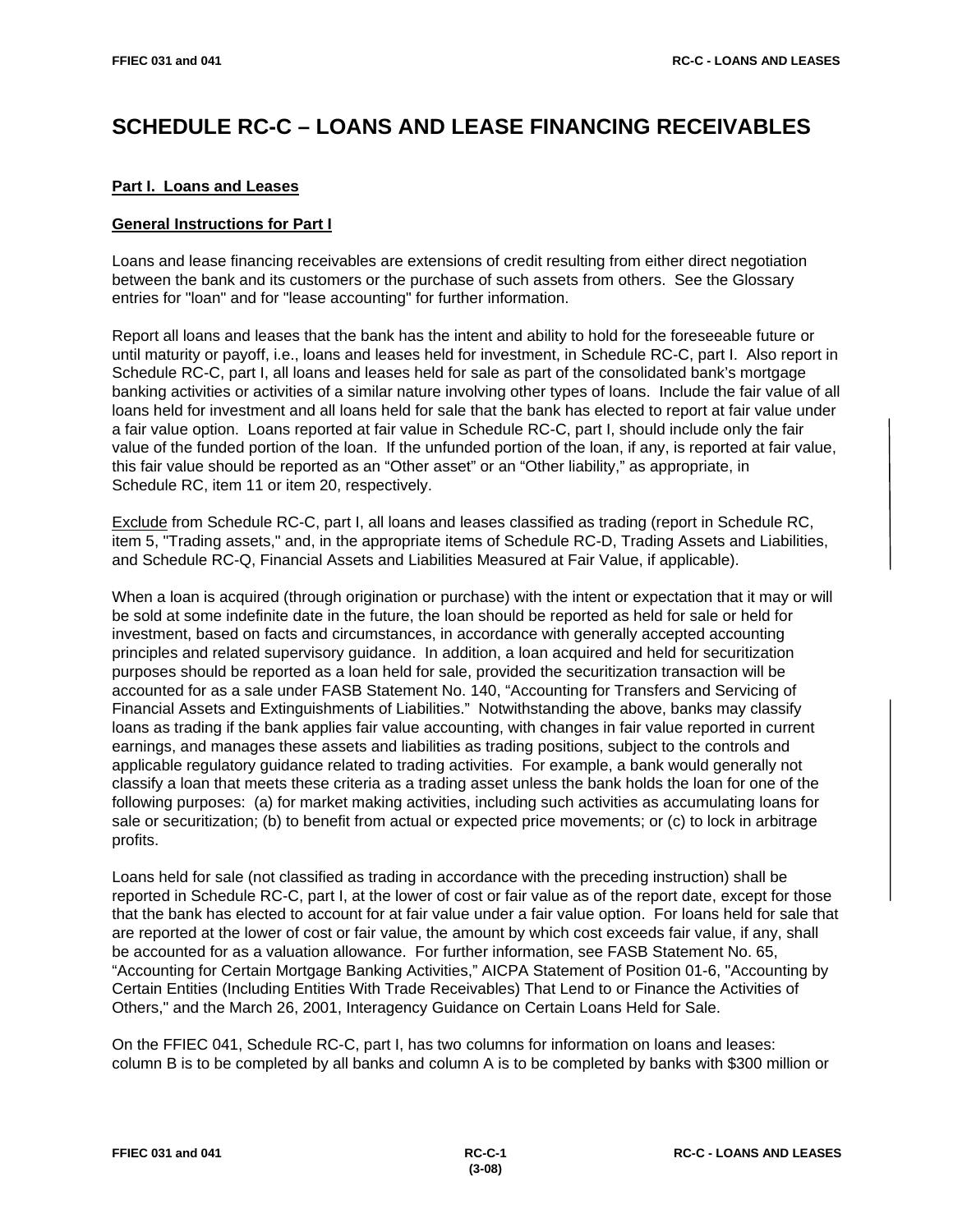# **General Instructions for Part I (cont.)**

more in total assets. On the FFIEC 031, this schedule has two columns: column A provides loan and lease detail for the fully consolidated bank and column B provides detail on loans and leases held by the domestic offices of the reporting bank. (See the Glossary entry for "domestic office" for the definition of this term.)

Report loans and leases held for investment in this schedule without any deduction for loss allowances for loans and leases or allocated transfer risk reserves related to loans and leases, which are to be reported in Schedule RC, item 4.c, "Allowance for loan and lease losses." Each item in this schedule should be reported net of (1) unearned income (to the extent possible) and (2) deposits accumulated for the payment of personal loans (hypothecated deposits). Net unamortized loan fees represent an adjustment of the loan yield, and shall be reported in this schedule in the same manner as unearned income on loans, i.e., deducted from the related loan balances (to the extent possible) or deducted from total loans in Schedule RC-C, part I, item 11, "LESS: Any unearned income on loans reflected in items 1-9 above." Net unamortized direct loan origination costs shall be added to the related loan balances in each item in this schedule. (See the Glossary entry for "loan fees" for further information.) "Purchased impaired loans" are loans accounted for in accordance with AICPA Statement of Position 03-3, "Accounting for Certain Loans or Debt Securities Acquired in a Transfer," that a bank has purchased, including those acquired in a purchase business combination, where there is evidence of deterioration of credit quality since the origination of the loan and it is probable, at the purchase date, that the bank will be unable to collect all contractually required payments receivable. Neither the accretable yield nor the nonaccretable difference associated with purchased impaired loans should be reported as unearned income in Schedule RC-C, part I, item 11. In addition, the nonaccretable difference, must not be recognized as an adjustment of yield, loss accrual, or valuation allowance.

If, as a result of a change in circumstances, the bank regains control of a loan previously accounted for appropriately as having been sold because one or more of the conditions for sale accounting in FASB Statement No. 140, "Accounting for Transfers and Servicing of Financial Assets and Extinguishments of Liabilities," are no longer met, such a change should be accounted for in the same manner as a purchase of the loan from the former transferee (purchaser) in exchange for liabilities assumed. The rebooked loan must be reported as a loan asset in Schedule RC-C, part I, either as a loan held for sale or a loan held for investment, based on facts and circumstances, in accordance with generally accepted accounting principles. This accounting and reporting treatment applies, for example, to U.S. Government-guaranteed or -insured residential mortgage loans backing Government National Mortgage Association (GNMA) mortgage-backed securities that a bank services after it has securitized the loans in a transfer accounted for as a sale. If and when individual loans later meet delinquency criteria specified by GNMA, the loans are eligible for repurchase, the bank is deemed to have regained effective control over these loans, and the delinquent loans must be brought back onto the bank's books as loan assets.

All loans should be categorized in Schedule RC-C, part I, according to security, borrower, or purpose. Loans covering two or more categories are sometimes difficult to categorize. In such instances, categorize the entire loan according to the major criterion.

Report in Schedule RC-C, part I, all loans and leases on the books of the reporting bank even if on the report date they are past due and collection is doubtful. Exclude any loans or leases the bank has sold or charged off. Also exclude assets received in full or partial satisfaction of a loan or lease (unless the asset received is itself reportable as a loan or lease) and any loans for which the bank has obtained physical possession of the underlying collateral, regardless of whether formal foreclosure or repossession proceedings have been instituted against the borrower. Refer to the Glossary entries for "troubled debt restructurings" and "foreclosed assets" for further discussion of these topics.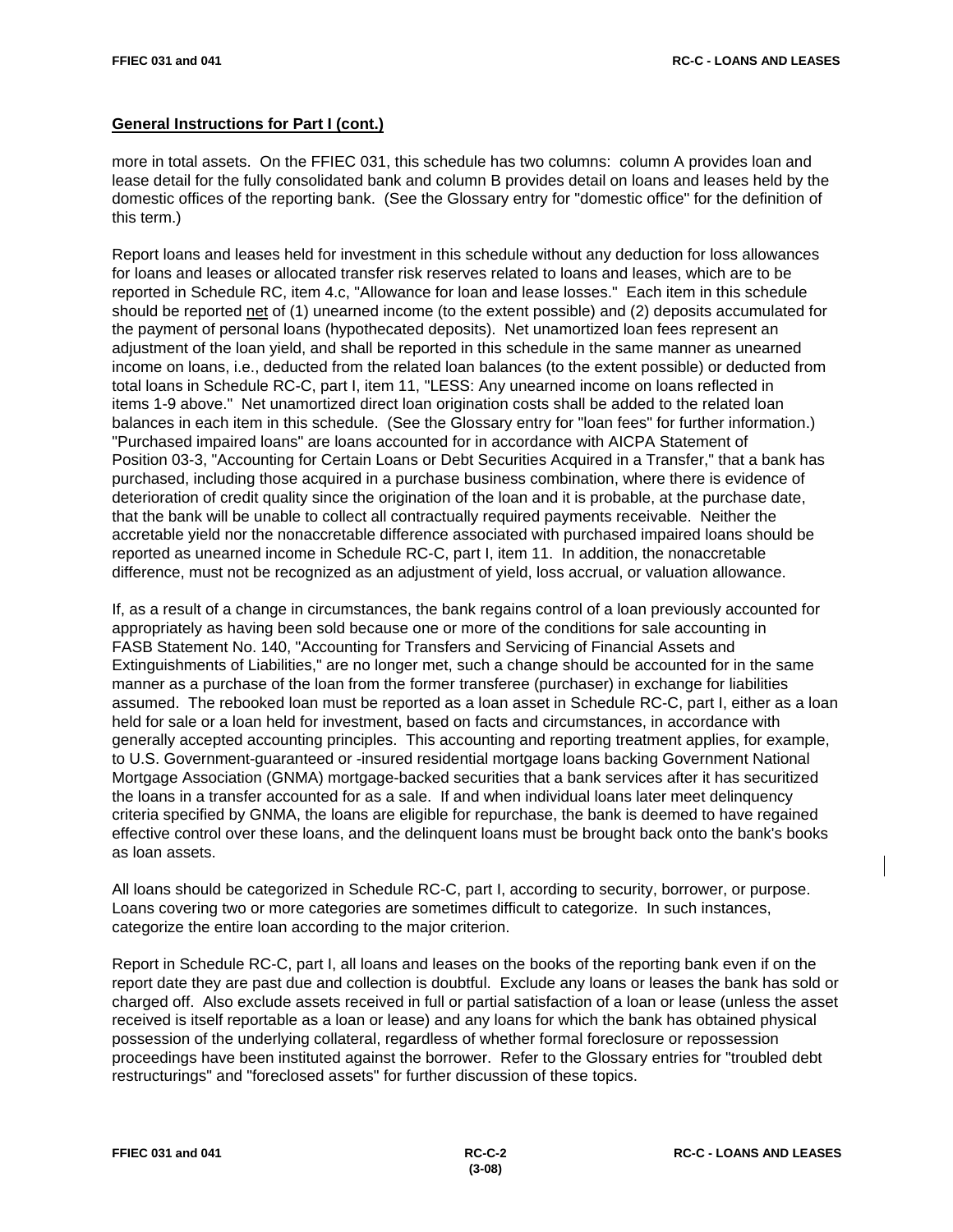$\overline{\phantom{a}}$ 

# **General Instructions for Part I (cont.)**

Exclude, for purposes of this schedule, the following:

- (1) Federal funds sold (in domestic offices), i.e., all loans of immediately available funds (in domestic offices) that mature in one business day or roll over under a continuing contract, excluding funds lent in the form of securities purchased under agreements to resell. Report federal funds sold (in domestic offices) in Schedule RC, item 3.a. However, report overnight lending for commercial and industrial purposes as loans in this schedule. On the FFIEC 031, also report lending transactions in foreign offices involving immediately available funds with an original maturity of one business day or under a continuing contract that are not securities resale agreements as loans in this schedule.
- (2) Lending transactions in the form of securities purchased under agreements to resell (report in Schedule RC, item 3.b, "Securities purchased under agreements to resell").
- (3) All holdings of commercial paper (report in Schedule RC, item 5, if held for trading; report in Schedule RC-B, item 4.b, "Other mortgage-backed securities," item 5, "Asset-backed securities," or item 6, "Other debt securities," as appropriate, if held for purposes other than trading).
- (4) Contracts of sale or other loans indirectly representing other real estate (report in Schedule RC, item 7, "Other real estate owned").
- (5) Undisbursed loan funds, sometimes referred to as incomplete loans or loans in process, unless the borrower is liable for and pays the interest thereon. If interest is being paid by the borrower on the undisbursed proceeds, the amount of such undisbursed funds should be included in both loans and deposits. (Do not include loan commitments that have not yet been taken down, even if fees have been paid; see Schedule RC-L, item 1.)

## **Item Instructions for Part I**

## **Item No. Caption and Instructions**

 **1 Loans secured by real estate.** Report all loans secured by real estate. On the FFIEC 041, all banks should report in the appropriate subitems of column B a breakdown of these loans into seven categories. On the FFIEC 031, all banks should report the total amount of these loans for the fully consolidated bank in column A, but with a breakdown of these loans into seven categories for domestic offices in column B.

> Include all loans (other than those to states and political subdivisions in the U.S.), regardless of purpose and regardless of whether originated by the bank or purchased from others, that are secured by real estate as evidenced by mortgages, deeds of trust, land contracts, or other instruments, whether first or junior liens (e.g., equity loans, second mortgages) on real estate. See the Glossary entry for "loan secured by real estate" for the definition of this term.

Include as loans secured by real estate:

(1) Loans secured by residential properties that are guaranteed by the Farmers Home Administration (FmHA) and extended, collected, and serviced by a party other than the FmHA.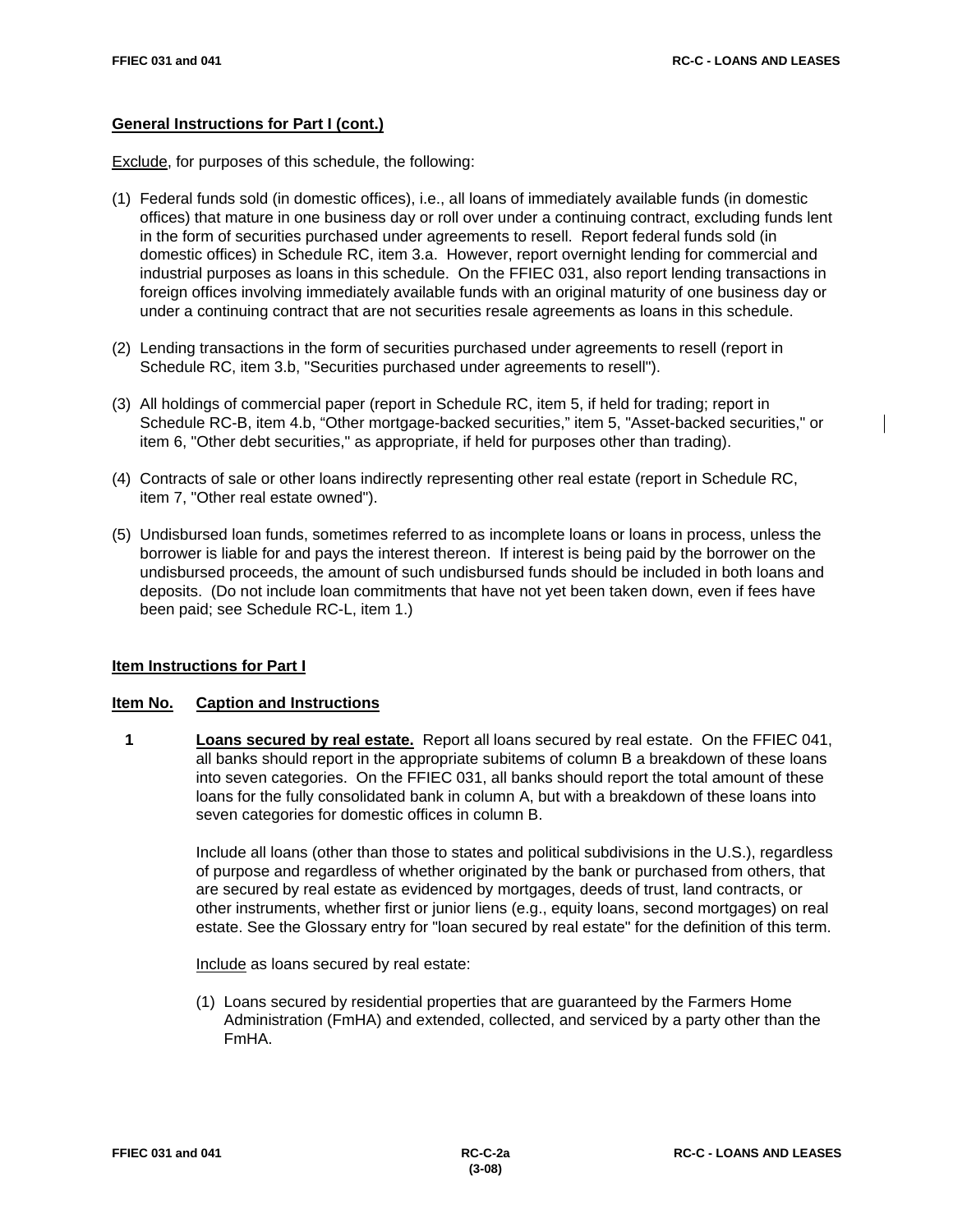#### **Item No. Caption and Instructions**

 **1** (2) Loans secured by properties and guaranteed by governmental entities in foreign (cont.) countries.

> (3) Participations in pools of Federal Housing Administration (FHA) Title I home improvement loans that are secured by liens (generally, junior liens) on residential properties.

Exclude from loans secured by real estate:

- (1) Obligations (other than securities and leases) of states and political subdivisions in the U.S. that are secured by real estate (report in Schedule RC-C, part I, item 8).
- (2) All loans and sales contracts indirectly representing other real estate (report in Schedule RC, item 7, "Other real estate owned").
- (3) Loans to real estate companies, real estate investment trusts, mortgage lenders, and foreign non-governmental entities that specialize in mortgage loan originations and that service mortgages for other lending institutions when the real estate mortgages or similar liens on real estate are not sold to the bank but are merely pledged as collateral (report in Schedule RC-C, part I, item 2, "Loans to depository institutions and acceptances of other banks," or as all other loans in Schedule RC-C, part I, item 9).
- (4) Bonds issued by the Federal National Mortgage Association or by the Federal Home Loan Mortgage Corporation that are collateralized by residential mortgages (report in Schedule RC-B, item 2.b, Securities "Issued by U.S. Government-sponsored agencies").
- (5) Pooled residential mortgages for which participation certificates have been issued or guaranteed by the Government National Mortgage Association, the Federal National Mortgage Association, or the Federal Home Loan Mortgage Corporation (report in Schedule RC-B, item 4.a). However, if the reporting bank is the seller-servicer of the residential mortgages backing such securities and, as a result of a change in circumstances, it must rebook any of these mortgages because one or more of the conditions for sale accounting in FASB Statement No. 140 are no longer met, the rebooked mortgages should be included in Schedule RC-C, part I, as loans secured by real estate.
- **1.a Construction, land development, and other land loans.** Report in the appropriate subitem of column B loans secured by real estate made to finance (a) land development (i.e., the process of improving land – laying sewers, water pipes, etc.) preparatory to erecting new structures or (b) the on-site construction of industrial, commercial, residential, or farm buildings. For purposes of this item, "construction" includes not only construction of new structures, but also additions or alterations to existing structures and the demolition of existing structures to make way for new structures.

Also include in this item:

(1) Loans secured by vacant land, except land known to be used or usable for agricultural purposes, such as crop and livestock production (which should be reported in Schedule RC-C, part I, item 1.b, below, as loans secured by farmland).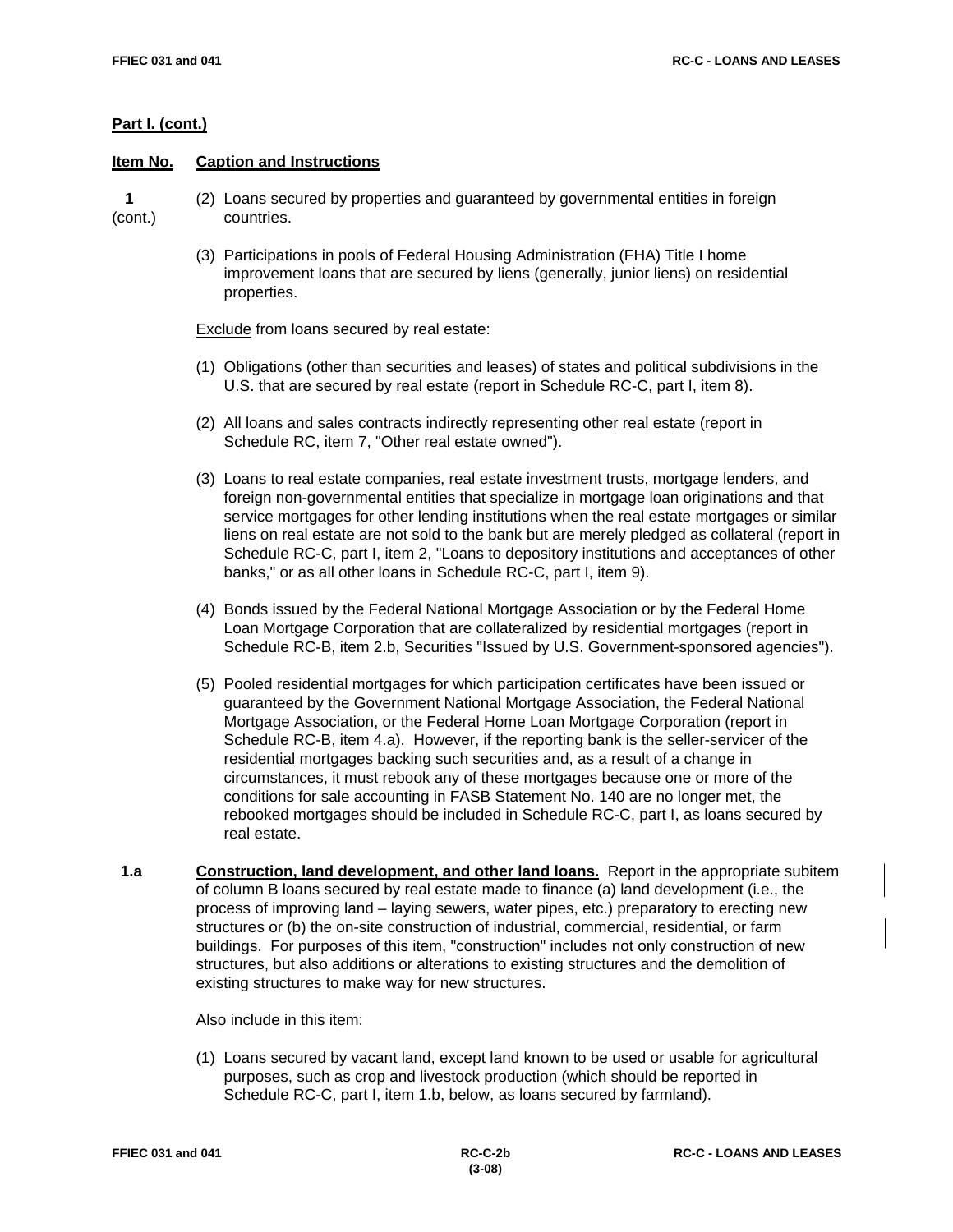#### **Item No. Caption and Instructions**

- **1.a** (2) Loans secured by real estate the proceeds of which are to be used to acquire and (cont.) improve developed and undeveloped property.
	- (3) Loans made under Title I or Title X of the National Housing Act that conform to the definition of construction stated above and that are secured by real estate.

 Exclude loans to finance construction and land development that are not secured by real estate (report in other items of Schedule RC-C, part I, as appropriate).

- **1.a.(1)** 1-4 family residential construction loans. Report in column B the amount outstanding of 1-4 family residential construction loans, i.e., loans for the purpose of constructing 1-4 family residential properties, which will secure the loan. The term "1-4 family residential properties" is defined in Schedule RC-C, part I, item 1.c, below. "1-4 family residential construction loans" include:
	- Construction loans to developers secured by tracts of land on which 1-4 family residential properties, including townhouses, are being constructed.
	- Construction loans secured by individual parcels of land on which single 1-4 family residential properties are being constructed.
	- Construction loans secured by single-family dwelling units in detached or semidetached structures, including manufactured housing.
	- Construction loans secured by duplex units and townhouses, excluding garden apartment projects where the total number of units that will secure the permanent mortgage is greater than four.
	- Combination land and construction loans on 1-4 family residential properties, regardless of the current stage of construction or development.
	- Combination construction-permanent loans on 1-4 family residential properties until construction is completed or principal amortization payments begin, whichever comes first.
	- Bridge loans to developers on 1-4 family residential properties where the buyer will not assume the same loan, even if construction is completed or principal amortization payments have begun.
- **1.a.(2) Other construction loans and all land development and other land loans.** Report in column B the amount outstanding of all construction loans for purposes other than constructing 1-4 family residential properties, all land development loans, and all other land loans. Include loans for the development of building lots and loans secured by vacant land, unless the same loan finances the construction of 1-4 family residential properties on the property.
- **1.b Secured by farmland.** Report in column B loans secured by farmland and improvements thereon, as evidenced by mortgages or other liens. Farmland includes all land known to be used or usable for agricultural purposes, such as crop and livestock production. Farmland includes grazing or pasture land, whether tillable or not and whether wooded or not.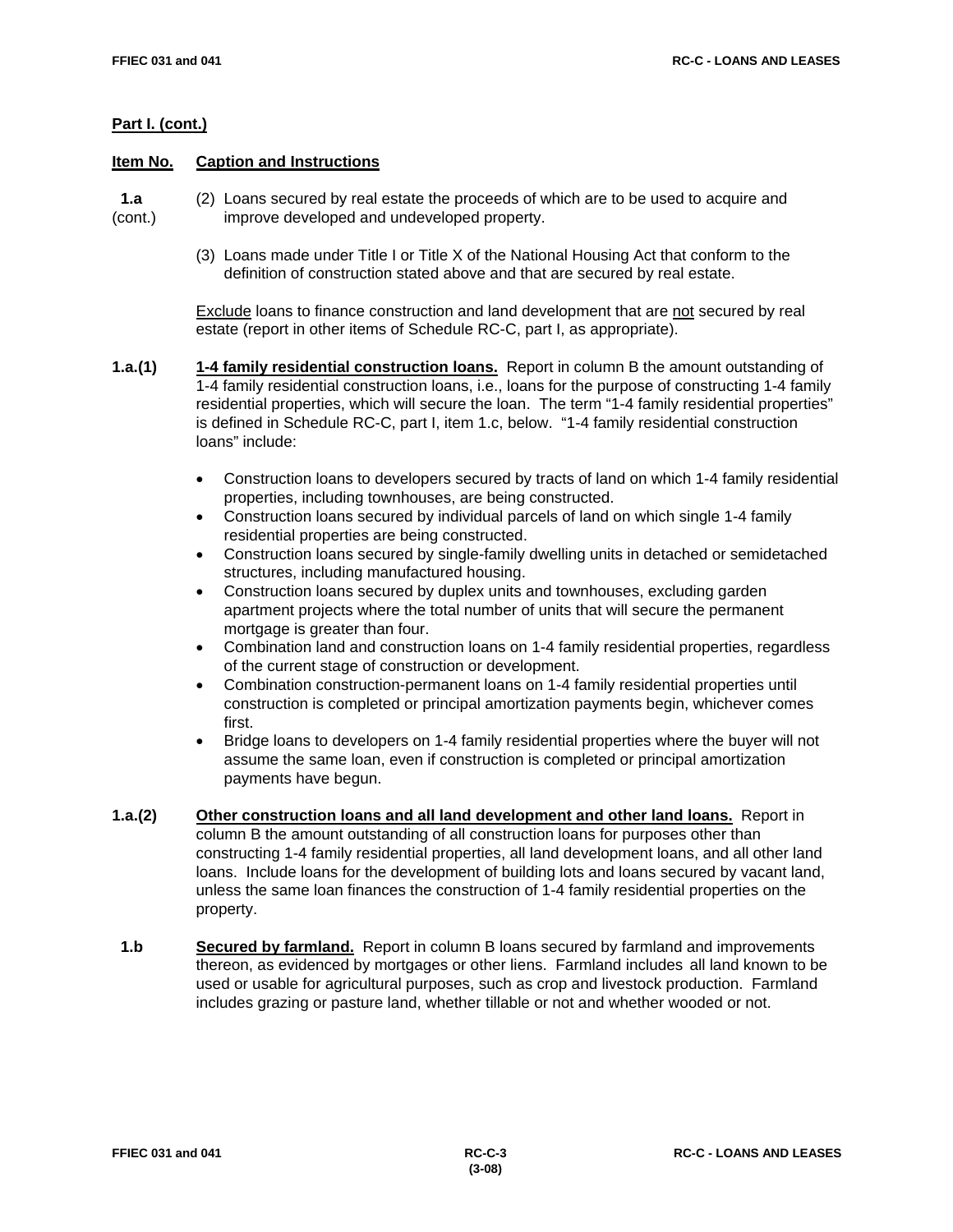#### **Item No. Caption and Instructions**

**1.b** Include loans secured by farmland that are quaranteed by the Farmers Home Administration (cont.) (FmHA) or by the Small Business Administration (SBA) and that are extended, serviced, and collected by any party other than FmHA or SBA.

> Exclude loans for farm property construction and land development purposes (report in Schedule RC-C, part I, item 1.a).

- **1.c Secured by 1-4 family residential properties**. Report in the appropriate subitem of column B open-end and closed-end loans secured by real estate as evidenced by mortgages (FHA, FmHA, VA, or conventional) or other liens on:
	- (1) Nonfarm property containing 1-to-4 dwelling units (including vacation homes) or more than four dwelling units if each is separated from other units by dividing walls that extend from ground to roof (e.g., row houses, townhouses, or the like).
	- (2) Mobile homes where (a) state laws define the purchase or holding of a mobile home as the purchase or holding of real property and where (b) the loan to purchase the mobile home is secured by that mobile home as evidenced by a mortgage or other instrument on real property.
	- (3) Individual condominium dwelling units and loans secured by an interest in individual cooperative housing units, even if in a building with five or more dwelling units.
	- (4) Housekeeping dwellings with commercial units combined where use is primarily residential and where only 1-to-4 family dwelling units are involved.

Reverse 1-4 family residential mortgages should be reported in the appropriate subitem based on whether they are closed-end or open-end mortgages. A reverse mortgage is an arrangement in which a homeowner borrows against the equity in his/her home and receives cash either in a lump sum or through periodic payments. However, unlike a traditional mortgage loan, no payment is required until the borrower no longer uses the home as his or her principal residence. Cash payments to the borrower after closing, if any, and accrued interest are added to the principal balance. These loans may have caps on their maximum principal balance or they may have clauses that permit the cap on the maximum principal balance to be increased under certain circumstances. Homeowners generally have one of the following options for receiving tax free loan proceeds from a reverse mortgage: (1) one lump sum payment; (2) a line of credit; (3) fixed monthly payments to homeowner either for a specified term or for as long as the homeowner lives in the home; or (4) a combination of the above.

Reverse mortgages that provide for a lump sum payment to the borrower at closing, with no ability for the borrower to receive additional funds under the mortgage at a later date, should be reported as closed-end loans in Schedule RC-C, part I, item 1.c.(2). Normally, closed-end reverse mortgages are first liens and would be reported in Schedule RC-C, part I, item 1.c.(2)(a). Reverse mortgages that are structured like home equity lines of credit in that they provide the borrower with additional funds after closing (either as fixed monthly payments, under a line of credit, or both) should be reported as open-end loans in Schedule RC-C, part I, item 1.c.(1). Open-end reverse mortgages also are normally first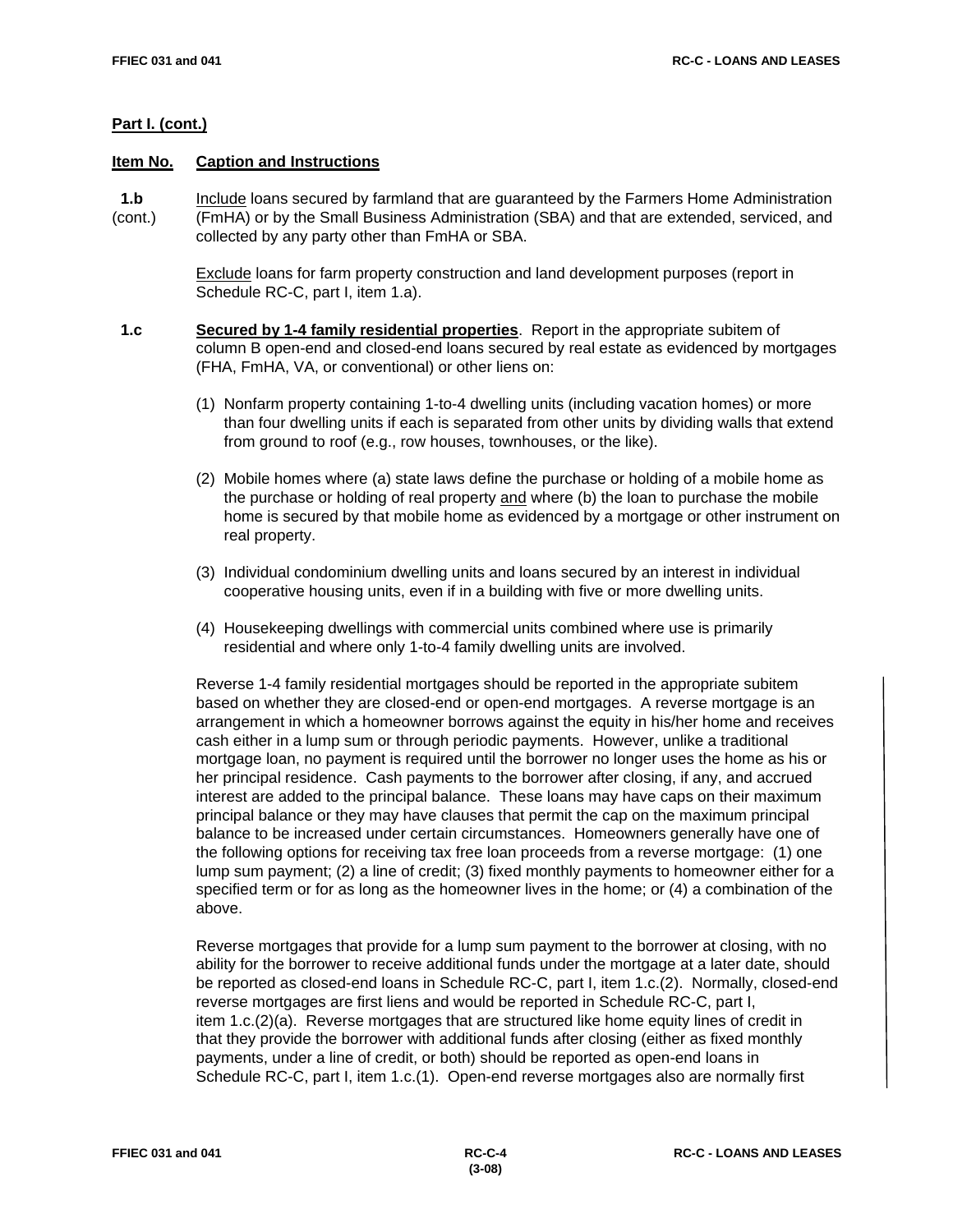#### **Item No. Caption and Instructions**

 **1.c** liens. Where there is a combination of both a lump sum payment to the borrower at closing (cont.) and payments after the closing of the loan, the reverse mortgage should be reported as an open-end loan in Schedule RC-C, part I, item 1.c.(1).

> Exclude loans for 1-to-4 family residential property construction and land development purposes (report in Schedule RC-C, part I, item 1.a). Also exclude loans secured by vacant lots in established single-family residential sections or in areas set aside primarily for 1-to-4 family homes (report in Schedule RC-C, part I, item 1.a).

- **1.c.(1) Revolving, open-end loans secured by 1-4 family residential properties and extended under lines of credit**. Report in column B the amount outstanding under revolving, open-end lines of credit secured by 1-to-4 family residential properties. These lines of credit, commonly known as home equity lines, are typically secured by a junior lien and are usually accessible by check or credit card.
- **1.c.(2) Closed-end loans secured by 1-4 family residential properties**. Report in the appropriate subitem of column B the amount of all closed-end loans secured by 1-to-4 family residential properties (i.e., closed-end first mortgages and junior liens).
- **1.c.(2)(a) Secured by first liens**. Report in column B the amount of all closed-end loans secured by first liens on 1-to-4 family residential properties.
- **1.c.(2)(b) Secured by junior liens**. Report in column B the amount of all closed-end loans secured by junior (i.e., other than first) liens on 1-to-4 family residential properties. Include loans secured by junior liens in this item even if the bank also holds a loan secured by a first lien on the same 1-to-4 family residential property and there are no intervening junior liens.
- **1.d Secured by multifamily (5 or more) residential properties**. Report in column B all other nonfarm residential loans secured by real estate as evidenced by mortgages (FHA and conventional) or other liens that are not reportable in Schedule RC-C, part I, item 1.c. Specifically, include loans on:
	- (1) Nonfarm properties with 5 or more dwelling units in structures (including apartment buildings and apartment hotels) used primarily to accommodate households on a more or less permanent basis.
	- (2) 5 or more unit housekeeping dwellings with commercial units combined where use is primarily residential.
	- (3) Cooperative-type apartment buildings containing 5 or more dwelling units.

 Exclude loans for multifamily residential property construction and land development purposes (report in Schedule RC-C, part I, item 1.a). Also exclude loans secured by nonfarm nonresidential properties (report in Schedule RC-C, part I, item 1.e).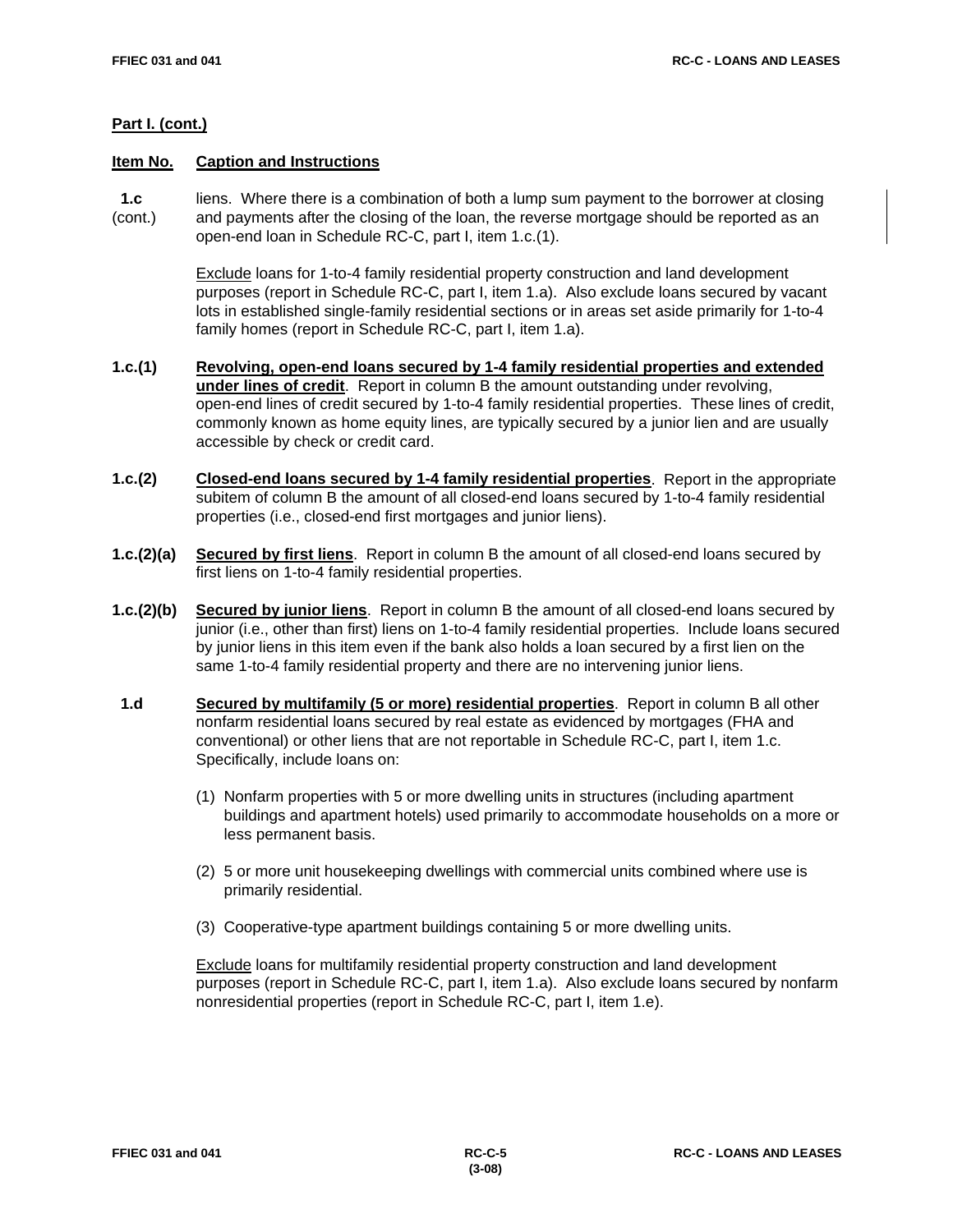#### **Item No. Caption and Instructions**

 **1.e Secured by nonfarm nonresidential properties**. Report in the appropriate subitem of column B loans secured by real estate as evidenced by mortgages or other liens on nonfarm nonresidential properties, including business and industrial properties, hotels, motels, churches, hospitals, educational and charitable institutions, dormitories, clubs, lodges, association buildings, "homes" for aged persons and orphans, golf courses, recreational facilities, and similar properties.

> Exclude loans for nonfarm nonresidential property construction and land development purposes (report in Schedule RC-C, part I, item 1.a).

For purposes of reporting loans in Schedule RC-C, part I, items 1.e.(1) and 1.e.(2), below, the determination as to whether a nonfarm nonresidential property is considered "owneroccupied" should be made upon acquisition (origination or purchase) of the loan. However, for purposes of determining whether existing nonfarm nonresidential real estate loans should be reported as "owner-occupied" when a bank must first begin reporting such loans as of March 31, 2007 (or March 31, 2008),<sup>1</sup> the bank may consider the source of repayment either when the loan was acquired or based on the most recent available information. Once a bank determines whether a loan should be reported as "owner-occupied" or not, this determination need not be reviewed thereafter.

**1.e.(1) Loans secured by owner-occupied nonfarm nonresidential properties.** Report in column B the amount of loans secured by owner-occupied nonfarm nonresidential properties.

> "Loans secured by owner-occupied nonfarm nonresidential properties" are those nonfarm nonresidential property loans for which the primary source of repayment is the cash flow from the ongoing operations and activities conducted by the party, or an affiliate of the party, who owns the property. Thus, for loans secured by owner-occupied nonfarm nonresidential properties, the primary source of repayment is not derived from third party, nonaffiliated, rental income associated with the property (i.e., any such rental income is less than 50 percent of the source of repayment) or the proceeds of the sale, refinancing, or permanent financing of the property. Include loans secured by hospitals, golf courses, recreational facilities, and car washes unless the property is owned by an investor who leases the property to the operator who, in turn, is not related to or affiliated with the investor (in which case, the loan should be reported in Schedule RC-C, part I, item 1.e.(2), below). Also include loans secured by churches unless the property is owned by an investor who leases the property to the congregation (in which case, the loan should be reported in Schedule RC-C, part I, item 1.e.(2), below).

 $\overline{a}$ 

<sup>&</sup>lt;sup>1</sup> Reporting nonfarm nonresidential real estate loans as loans secured by "owner-occupied" properties or by other properties, as appropriate, takes effect:

<sup>•</sup> March 31, 2007, for (1) all banks with \$300 million or more in total assets as of December 31, 2005, or with foreign offices, and (2) banks with less than \$300 million in total assets as of December 31, 2005, and domestic offices only whose total construction, multifamily, and nonfarm nonresidential real estate loans (Schedule RC-C, part I, sum of items 1.a, 1.d, and 1.e) as of December 31, 2005, was greater than 150 percent of total equity capital (Schedule RC, item 28) as of December 31, 2005; and

<sup>•</sup> March 31, 2008, for banks with less than \$300 million in total assets as of December 31, 2005, and domestic offices only that do not meet this percentage test.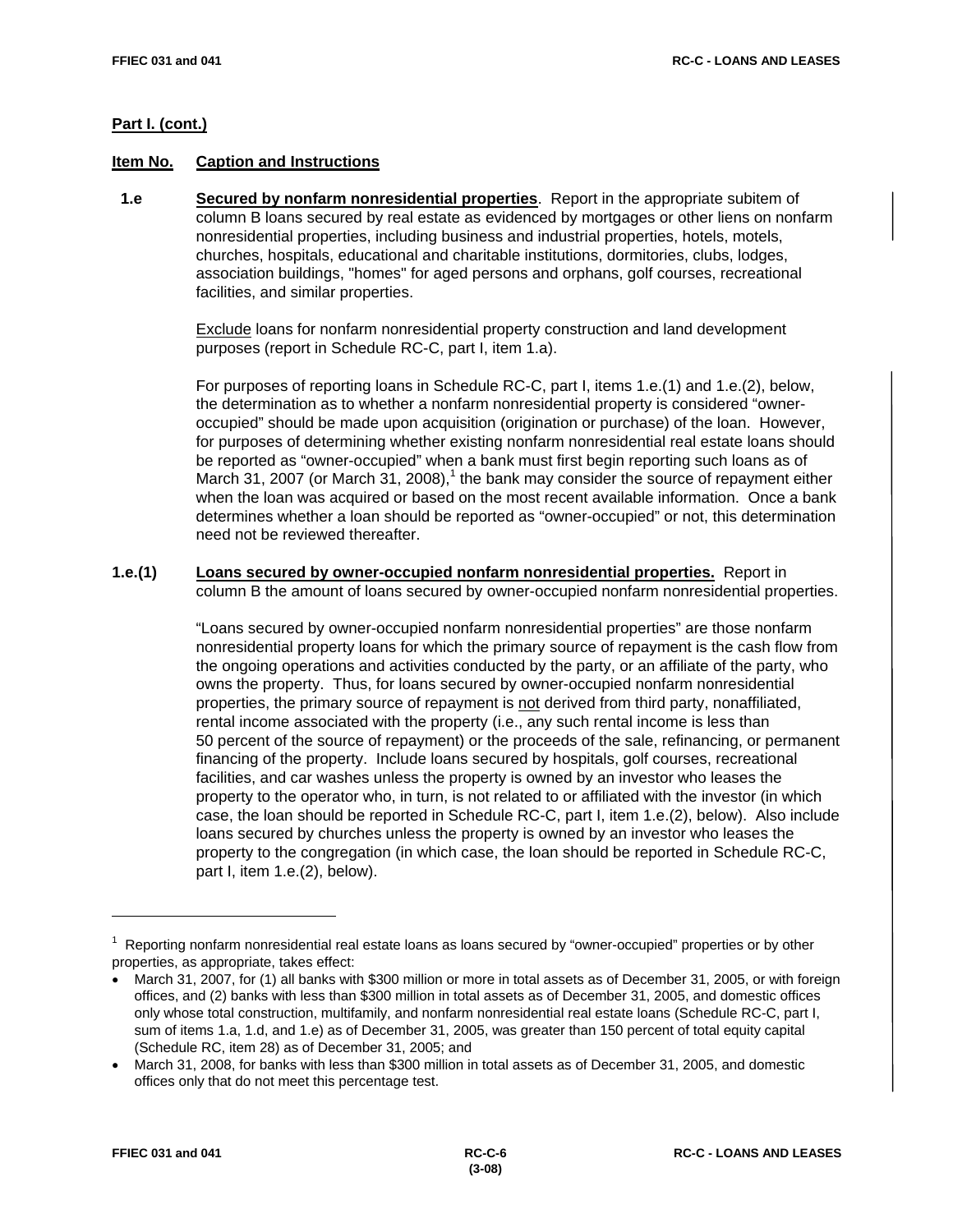#### **Item No. Caption and Instructions**

**1.e.(2) Loans secured by other nonfarm nonresidential properties.** Report in column B the amount of nonfarm nonresidential real estate loans that are not secured by owner-occupied nonfarm nonresidential properties.

> "Loans secured by other nonfarm nonresidential properties" are those nonfarm nonresidential property loans where the primary source of repayment is derived from rental income associated with the property (i.e., loans for which 50 percent or more of the source of repayment comes from third party, nonaffiliated, rental income) or the proceeds of the sale, refinancing, or permanent financing of the property. Include loans secured by hotels, motels, dormitories, nursing homes, assisted-living facilities, mini-storage warehouse facilities, and similar properties in this item as loans secured by other nonfarm nonresidential properties.

 **2 Loans to depository institutions and acceptances of other banks**. Report all loans (other than those secured by real estate), including overdrafts, to banks, other depository institutions, and other associations, companies, and financial intermediaries whose primary business is to accept deposits and to extend credit for business or for personal expenditure purposes and the bank's holdings of all bankers acceptances accepted by other banks that are not held for trading. Acceptances accepted by other banks may be purchased in the open market or discounted by the reporting bank. For further information, see the Glossary entry for "bankers acceptances."

On the FFIEC 041, all banks should report the total amount of these loans and acceptances in column B, and banks with \$300 million or more in total assets should also report in the appropriate subitems of column A a breakdown of these loans among five categories of depository institutions. On the FFIEC 031, all banks should report a breakdown of loans to depository institutions and acceptances of other banks among five categories of depository institutions for the fully consolidated bank in column A and a breakdown of these loans and acceptances among three categories of depository institutions for domestic offices in column B.

Depository institutions cover:

- (1) commercial banks in the U.S., including:
	- (a) U.S. branches and agencies of foreign banks, U.S. branches and agencies of foreign official banking institutions, and investment companies that are chartered under Article XII of the New York State banking law and are majority-owned by one or more foreign banks; and
	- (b) all other commercial banks in the U.S., i.e., U.S. branches of U.S. banks;
- (2) depository institutions in the U.S., other than commercial banks, including:
	- (a) credit unions;
	- (b) mutual or stock savings banks;
	- (c) savings or building and loan associations;
	- (d) cooperative banks; and
	- (e) other similar depository institutions; and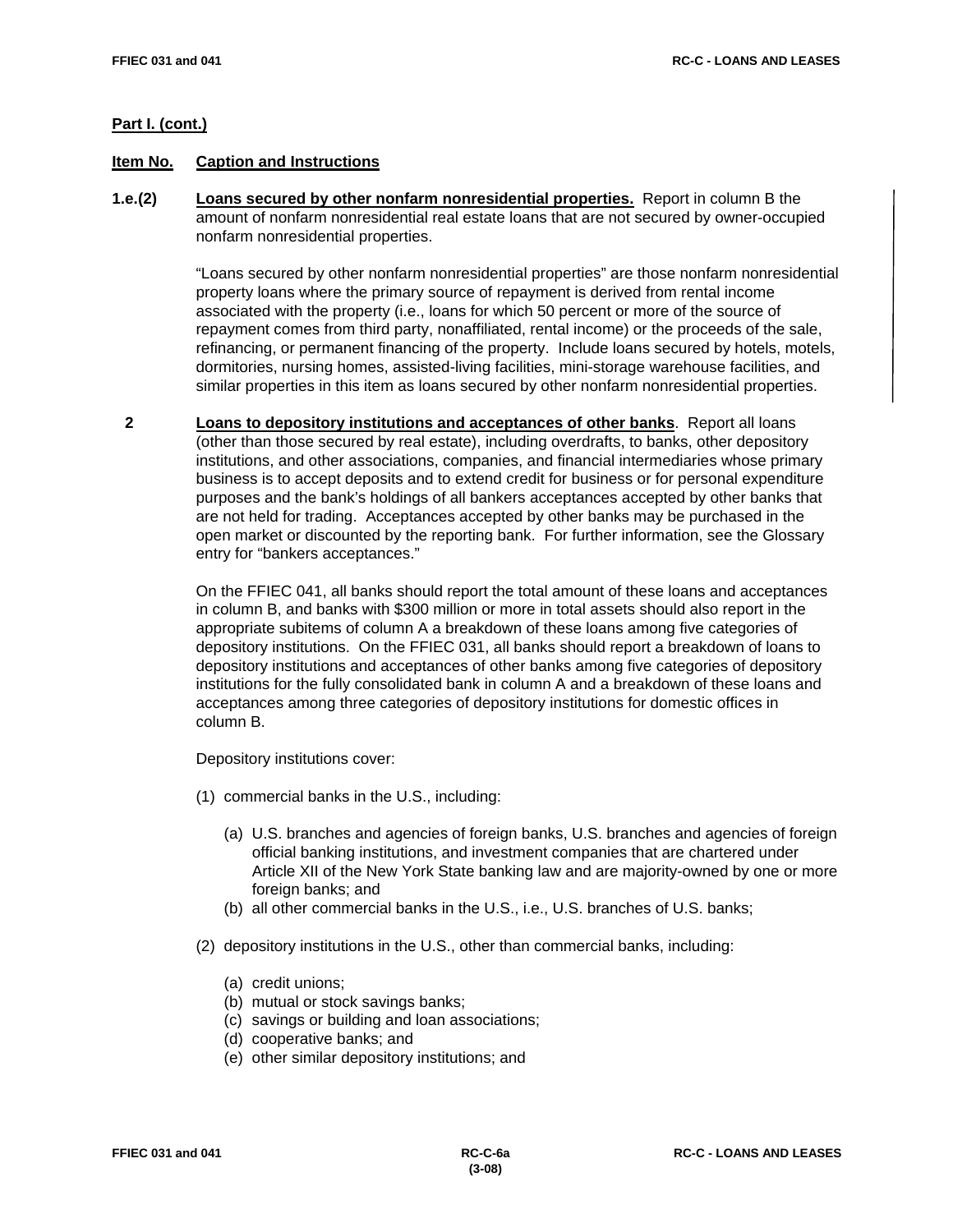#### **Item No. Caption and Instructions**

(cont.)

**2** (3) banks in foreign countries, including:

- (a) foreign-domiciled branches of other U.S. banks; and
- (b) foreign-domiciled branches of foreign banks.

See the Glossary entry for "banks, U.S. and foreign" and "depository institutions in the U.S." for further discussion of these terms.

Include as loans to depository institutions and acceptances of other banks:

- (1) Loans to depository institutions for the purpose of purchasing or carrying securities.
- (2) Loans to depository institutions for which the collateral is a mortgage instrument and not the underlying real property. Report loans to depository institutions where the collateral is the real estate itself, as evidenced by mortgages or similar liens, in Schedule RC-C, part I, item 1.
- (3) Purchases of mortgages and other loans under agreements to resell that do not involve the lending of immediately available funds or that mature in more than one business day, if acquired from depository institutions.
- (4) Loan participations acquired from depository institutions that must be treated as secured borrowings rather than sales in accordance with generally accepted accounting principles. (See the Glossary entry for "transfers of financial assets" for further information.)
- (5) The reporting bank's own acceptances discounted and held in its portfolio when the account party is another depository institution.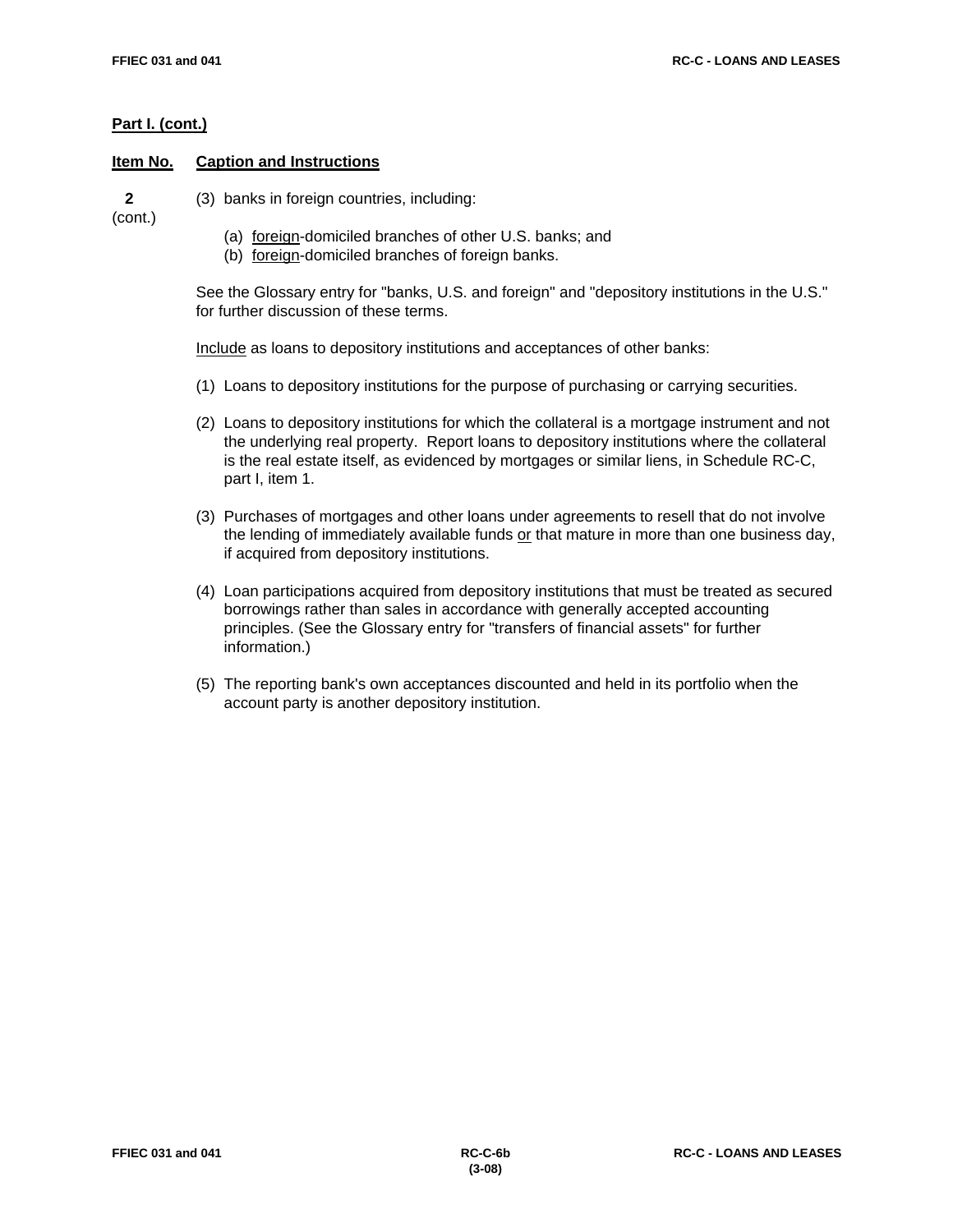#### **Memoranda**

## **Item No. Caption and Instructions**

 **1 Loans and leases restructured and in compliance with modified terms.** Report in the appropriate subitem loans and leases that have been restructured and are in compliance with their modified terms. However, exclude from this item all restructured loans to individuals for household, family, and other personal expenditures (as defined for Schedule RC-C, part I, item 6).

For purposes of this item, restructured loans and leases are those loans and leases whose terms have been modified, because of a deterioration in the financial condition of the borrower, to provide for a reduction of either interest or principal, regardless of whether such loans and leases are secured or unsecured, regardless of whether such credits are guaranteed by the government or by others, and (except as noted in the following paragraph) regardless of the effective interest rate on such credits.

Once an obligation has been restructured because of such credit problems, it continues to be considered restructured until paid in full. However, a restructured obligation that is in compliance with its modified terms and yields a market rate (i.e., the recorded amount of the obligation bears an effective interest rate that at the time of the restructuring is greater than or equal to the rate that the bank is willing to accept for a new extension of credit with comparable risk) need not continue to be reported as a troubled debt restructuring in this Memorandum item in calendar years after the year in which the restructuring took place. A loan extended or renewed at a stated interest rate equal to the current interest rate for new debt with similar risk is not considered a restructured loan. Also, a loan to a purchaser of "other real estate owned" by the reporting bank for the purpose of facilitating the disposal of such real estate is not considered a restructured loan. For further information, see the Glossary entry for "troubled debt restructurings."

Include in the appropriate subitem all restructured loans and leases as defined above that are in compliance with their modified terms, that is, restructured loans and leases (1) on which no contractual payments of principal or interest scheduled under the modified repayment terms are due and unpaid or (2) on which contractual payments of both principal and interest scheduled under the modified repayment terms are less than 30 days past due.

 Exclude from this item (1) those restructured loans and leases on which under their modified repayment terms either principal or interest is 30 days or more past due (report in Schedule RC-N, column A or B, as appropriate) and (2) those restructured loans and leases that are in nonaccrual status under their modified repayment terms (report in Schedule RC-N, column C).

Loan amounts should be reported net of unearned income to the extent that they are reported net of unearned income in Schedule RC-C, part I. All lease amounts must be reported net of unearned income.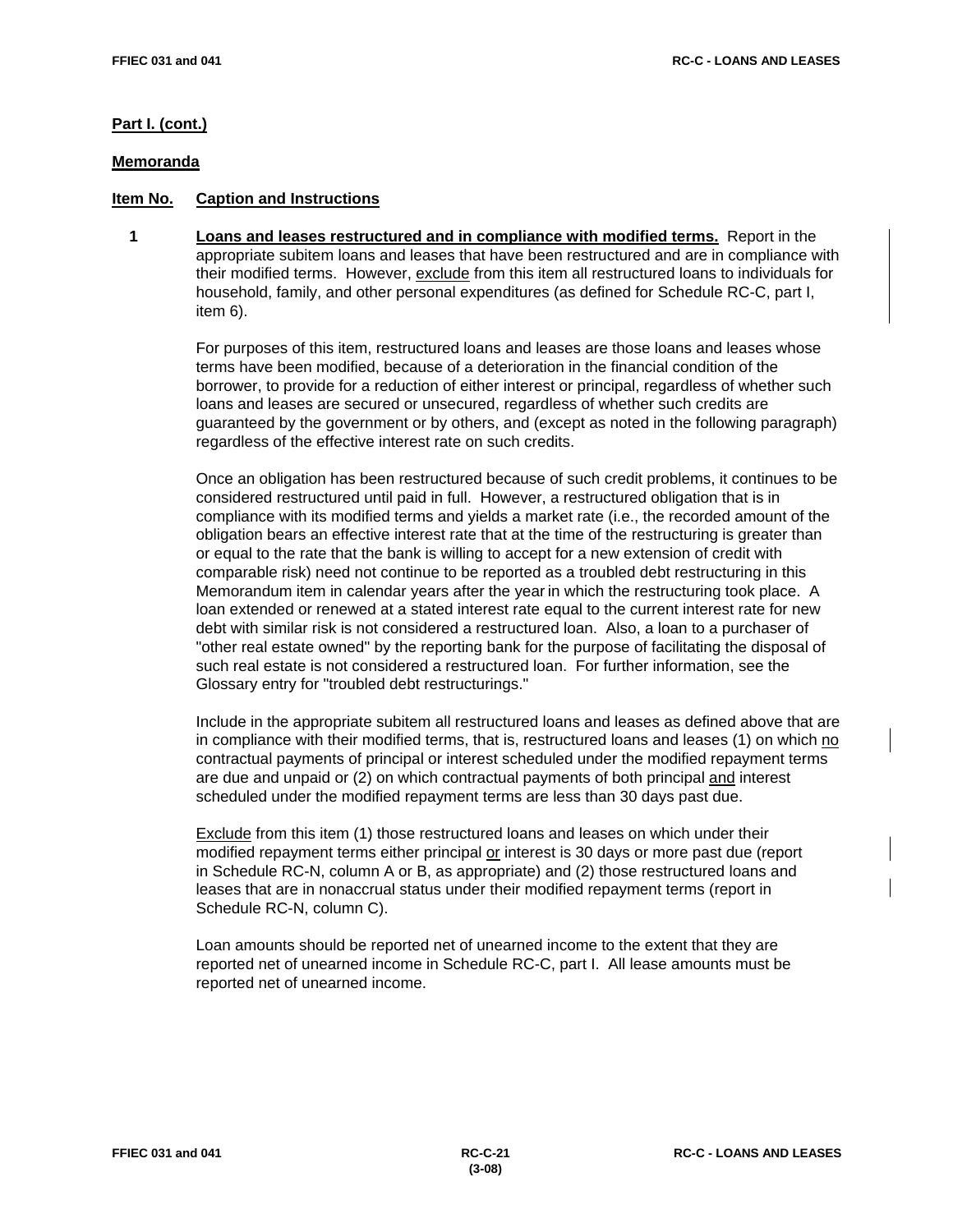#### **Memoranda**

#### **Item No. Caption and Instructions**

- **1.a Loans secured by 1-4 family residential properties (in domestic offices).** Report all restructured loans secured by 1-4 family residential properties (in domestic offices) (as defined for Schedule RC-C, part I, item 1.c, column B) that are in compliance with their modified terms. Exclude from this item restructured loans secured by 1-4 family residential properties that, under their modified repayment terms, are past due 30 days or more or are in nonaccrual status (report in Schedule RC-N).
- **1.b Other loans and all leases.** Report all other restructured loans and leases that are in compliance with their modified terms. Exclude from this item all restructured loans to individuals for household, family, and other personal expenditures (as defined for Schedule RC-C, part I, item 6). Also, exclude from this item those restructured loans that, under their modified repayment terms, are past due 30 days or more or are in nonaccrual status (report in Schedule RC-N).
- **2 Maturity and repricing data for loans and leases (excluding those in nonaccrual status).** Report in the appropriate subitem maturity and repricing data for the bank's loans and leases. Loans and leases are to be reported in this Memorandum item regardless of whether they are current or are reported as "past due and still accruing" in Schedule RC-N, columns A and B. However, exclude those loans and leases that are reported as "nonaccrual" in Schedule RC-N, column C.

The sum of Memorandum items 2.a.(1) through 2.b.(6) plus total nonaccrual loans and leases from Schedule RC-N, sum of items 1 through 8, column C, must equal Schedule RC-C, sum of items 1 through 10.

On the FFIEC 031, banks that have more than one office in foreign countries (including offices of consolidated foreign subsidiaries but excluding "shell" branches, excluding offices in Puerto Rico or U.S. territories and possessions, and excluding IBFs) have the option of excluding the smallest of such non-U.S. offices from Memorandum item 2. Such banks may omit the smallest of their offices in foreign countries (other than "shell" branches) when arrayed by total assets *provided* that the assets of the excluded offices do not exceed 50 percent of the total assets of the bank's offices (excluding "shells") in foreign countries *and* do not exceed 10 percent of the total *consolidated* assets of the reporting bank as of the report date. (Note: In determining the total assets of offices in foreign countries eligible for exclusion from these memorandum items, banks should exclude not only "shell" branches but also offices in Puerto Rico and U.S. territories and possessions, domestic offices of Edge and Agreement subsidiaries, and IBFs even though these are sometimes referred to as "foreign" offices. Also, the asset totals for all offices in foreign countries should be the component of the total consolidated assets, i.e., should exclude all intrabank transactions.)

For purposes of this memorandum item, the following definitions apply:

A fixed interest rate is a rate that is specified at the origination of the transaction, is fixed and invariable during the term of the loan or lease, and is known to both the borrower and the lender. Also treated as a fixed interest rate is a predetermined interest rate which is a rate that changes during the term of the loan on a predetermined basis, with the exact rate of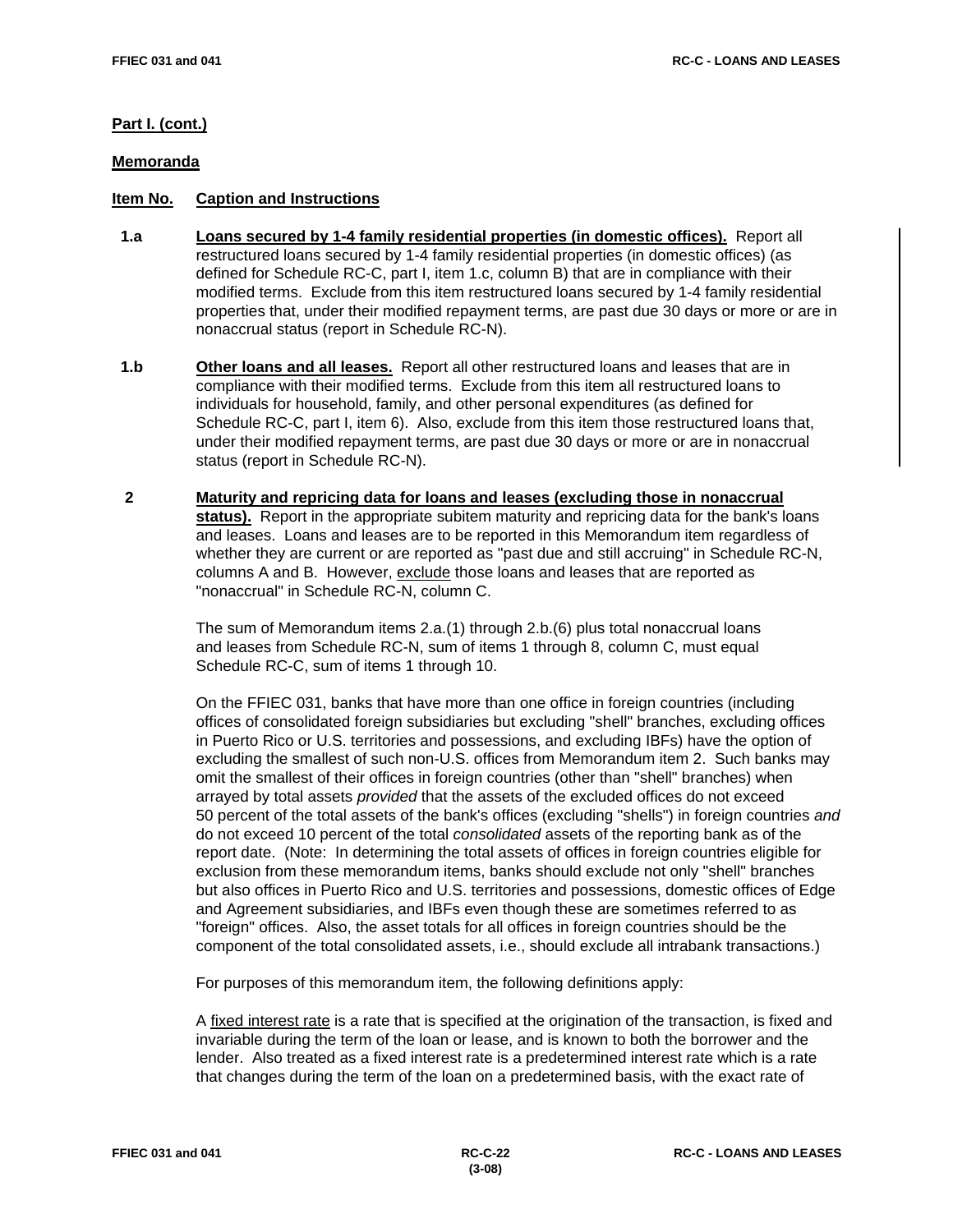#### **Memoranda**

#### **Item No. Caption and Instructions**

 **2** interest over the life of the loan known with certainty to both the borrower and the lender (cont.) when the loan is acquired. Examples of predetermined-rate transactions are: (1) Loans that carry a specified interest rate, for, say, six months and thereafter carry a rate equal to a specific percentage over the initial rate. (2) Loans that carry a specified interest rate while the loan amount is below a certain threshold amount but carry a different specified rate above that threshold (e.g., a line of credit where the interest rate is 10% when the unpaid balance of amounts advanced is \$100,000 or less, and 8% when the unpaid balance is more than \$100,000).

> A floating rate is a rate that varies, or can vary, in relation to an index, to some other interest rate such as the rate on certain U.S. Government securities or the bank's "prime rate," or to some other variable criterion the exact value of which cannot be known in advance. Therefore, the exact rate the loan carries at any subsequent time cannot be known at the time of origination.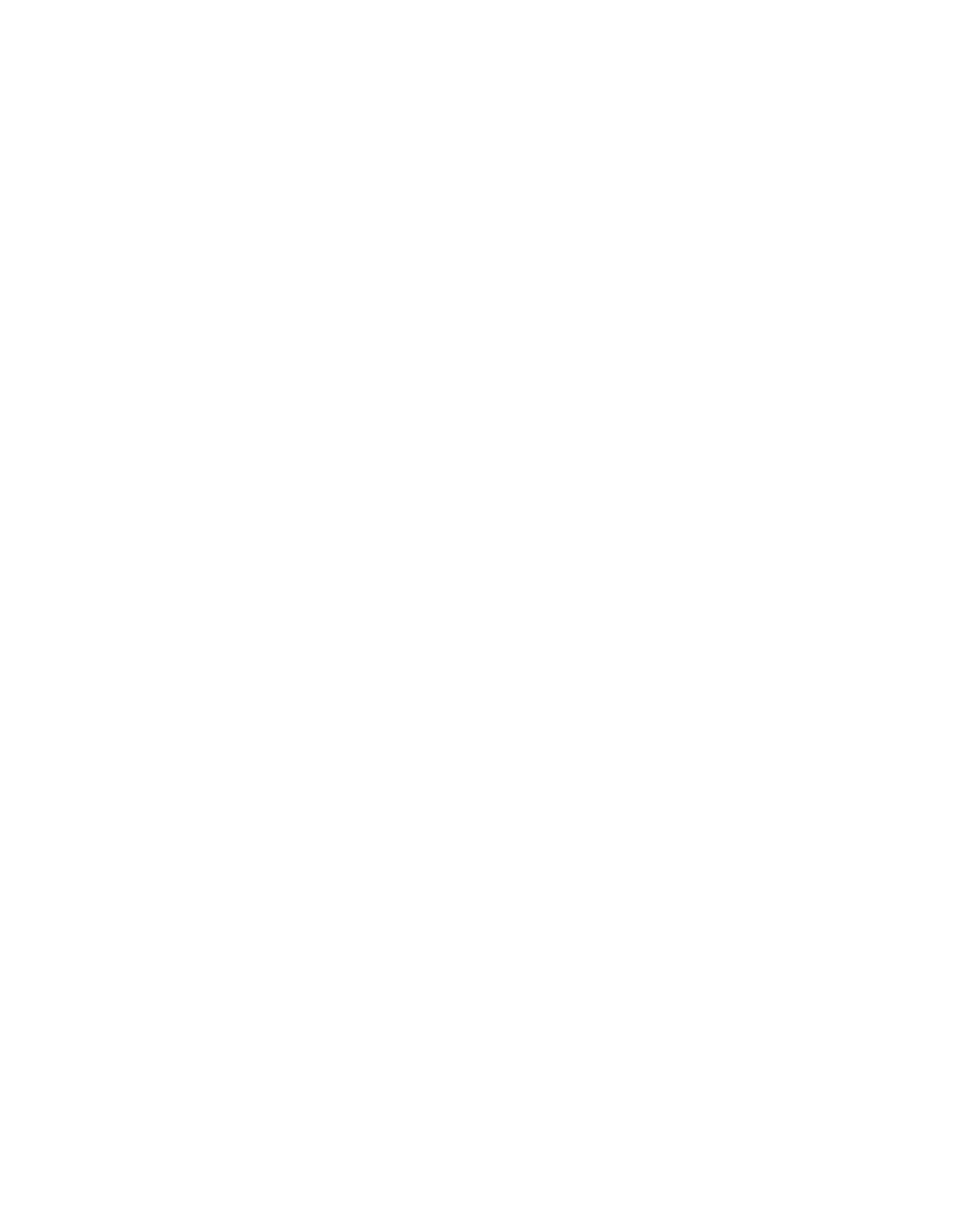#### **Memoranda**

#### **Item No. Caption and Instructions**

NOTE: Memorandum items 8.b and 8.c are to be completed by banks that had closed-end loans with negative amortization features secured by 1-4 family residential properties (included in Schedule RC-C, part I, items 1.c.(2)(a) and (b)) as of the previous December 31 report date, with a carrying amount (before any loan loss allowances) that exceeds the lesser of \$100 million or 5 percent of total loans and leases, net of unearned income, in domestic offices (as reported in Schedule RC-C, part I, item 12, column B), as of the previous December 31 report date.

- **8.b Total maximum remaining amount of negative amortization contractually permitted on closed-end loans secured by 1-4 family residential properties.** For all closed-end loans secured by 1-4 family residential properties whose terms allow for negative amortization (that were reported in Schedule RC-C, part I, Memorandum item 8.a), report the total maximum remaining amount of negative amortization permitted under the terms of the loan contract (i.e., the maximum loan principal balance permitted under the negative amortization cap less the principal balance of the loan as of the quarter-end report date).
- **8.c Total amount of negative amortization on closed-end loans secured by 1-4 family residential properties included in the carrying amount reported in Memorandum item 8.a above.** For all closed-end loans secured by 1-4 family residential properties whose terms allow for negative amortization, report the total amount of negative amortization included in the carrying amount (i.e., the total amount of interest added to the original loan principal balance that has not yet been repaid) reported in Schedule RC-C, part I, Memorandum item 8.a above. Once a loan reaches its maximum principal balance, the amount of negative amortization included in the carrying amount should continue to be reported until the principal balance of the loan has been reduced through cash payments below the original principal balance of the loan.
- **9 Loans secured by 1-4 family residential properties (in domestic offices) in process of foreclosure.** Report the total unpaid principal balance of loans secured by 1-4 family residential properties (in domestic offices) included in Schedule RC-C, part I, item 1.c, column B, for which formal foreclosure proceedings to seize the real estate collateral have started and are ongoing as of quarter-end, regardless of the date the foreclosure procedure was initiated. Loans should be classified as in process of foreclosure according to local requirements. If a loan is already in process of foreclosure and the mortgagor files a bankruptcy petition, the loan should continue to be reported as in process of foreclosure until the bankruptcy is resolved. Exclude loans where the foreclosure process has been completed and the bank reports the real estate collateral as "Other real estate owned" in Schedule RC, item 7. This item should include both closed-end and open-end 1-4 family residential mortgage loans that are in process of foreclosure.
- **10 Loans measured at fair value.** Report in the appropriate subitem the total fair value of all loans held for sale and held for investment measured at fair value under a fair value option and included in Schedule RC-C.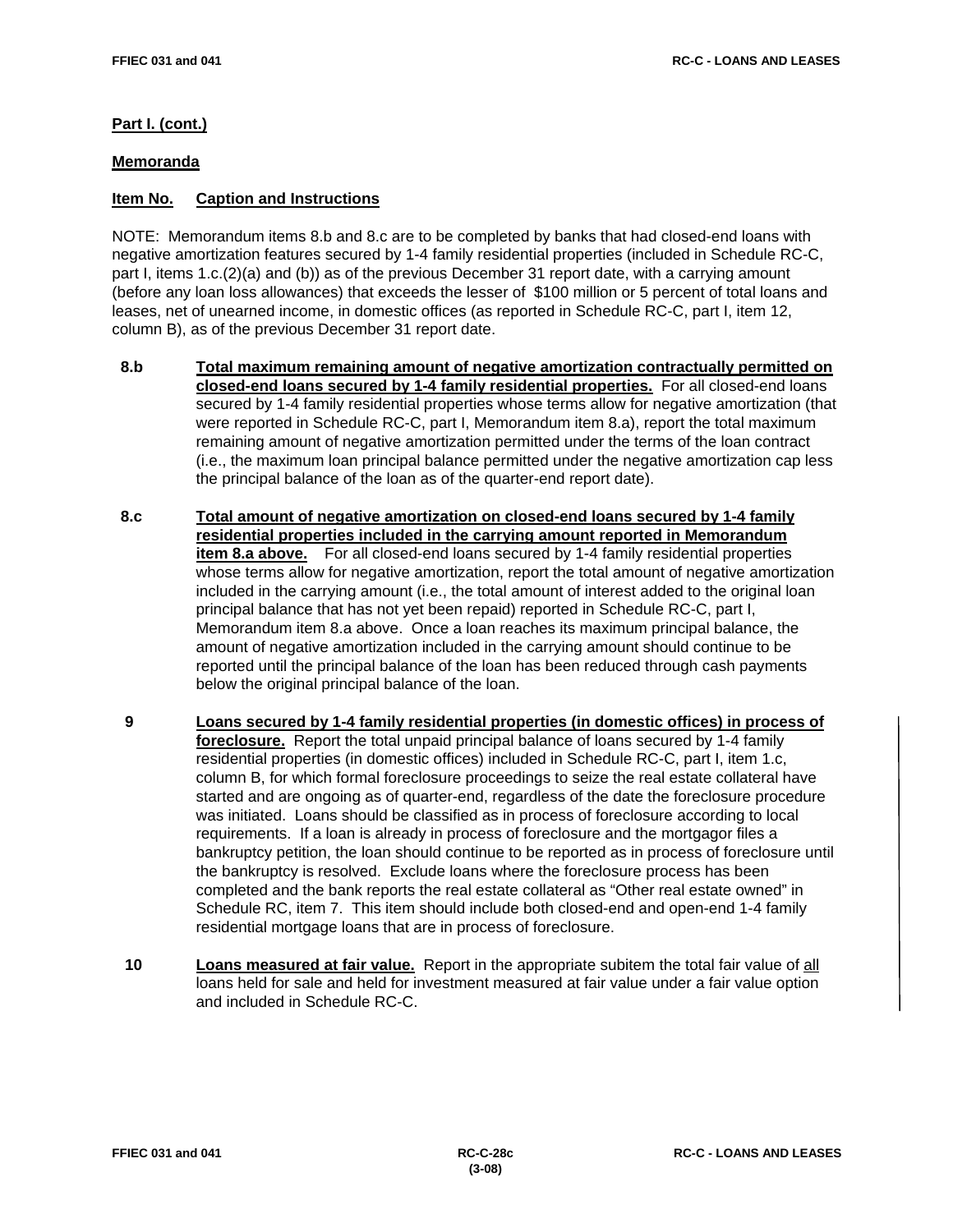#### **Memoranda**

- **10.a** Loans secured by real estate. On the FFIEC 041, report in the appropriate subitem the total fair value of loans secured by real estate included in Schedule RC-C, part I, item 1, measured at fair value under a fair value option. On the FFIEC 031, report the total fair value of loans secured by real estate included in Schedule RC-C, part I, item 1, measured at fair value under a fair value option for the fully consolidated bank in column A, but with a breakdown of these loans into seven categories for domestic offices in column B.
- **10.a.(1) Construction, land development, and other land loans.** Report the total fair value of construction, land development, and other land loans (in domestic offices) included in Schedule RC-C, part I, items 1.a.(1) and (2), column B, measured at fair value under a fair value option.
- **10.a.(2) Secured by farmland.** Report the total fair value of loans secured by farmland (in domestic offices) included in Schedule RC-C, part I, item 1.b, column B, measured at fair value under a fair value option.
- **10.a.(3) Secured by 1-4 family residential properties.** Report in the appropriate subitem the total fair value of all open-end and closed-end loans secured by 1-4 family residential properties (in domestic offices) included in Schedule RC-C, part I, item 1.c, column B, measured at fair value under a fair value option.
- **10.a.(3)(a) Revolving, open-end loans secured by 1-4 family residential properties and extended under lines of credit.** Report the total fair value of revolving, open-end loans secured by 1-4 family residential properties and extended under lines of credit (in domestic offices) included in Schedule RC-C, part I, item 1.c.(1), column B, measured at fair value under a fair value option.
- **10.a.(3)(b) Closed-end loans secured by 1-4 family residential properties.** Report in the appropriate subitem the total fair value of all closed-end loans secured by 1-4 family residential properties (in domestic offices) included in Schedule RC-C, part I, item 1.c.(2), column B, measured at fair value under a fair value option.
- **10.a.(3)(b)(1) Secured by first liens.** Report the total fair value of closed-end loans secured by first liens on 1-4 family residential properties (in domestic offices) included in Schedule RC-C, part I, item 1.c.(2)(a), column B, measured at fair value under a fair value option.
- **10.a.(3)(b)(2) Secured by junior liens.** Report the total fair value of closed-end loans secured by junior liens on 1-4 family residential properties (in domestic offices) included in Schedule RC-C, part I, item 1.c.(2)(b), column B, measured at fair value under a fair value option.
- **10.a.(4) Secured by multifamily (5 or more) residential properties.** Report the total fair value of loans secured by multifamily (5 or more) residential properties (in domestic offices) included in Schedule RC-C, part I, item 1.d, column B, measured at fair value under a fair value option.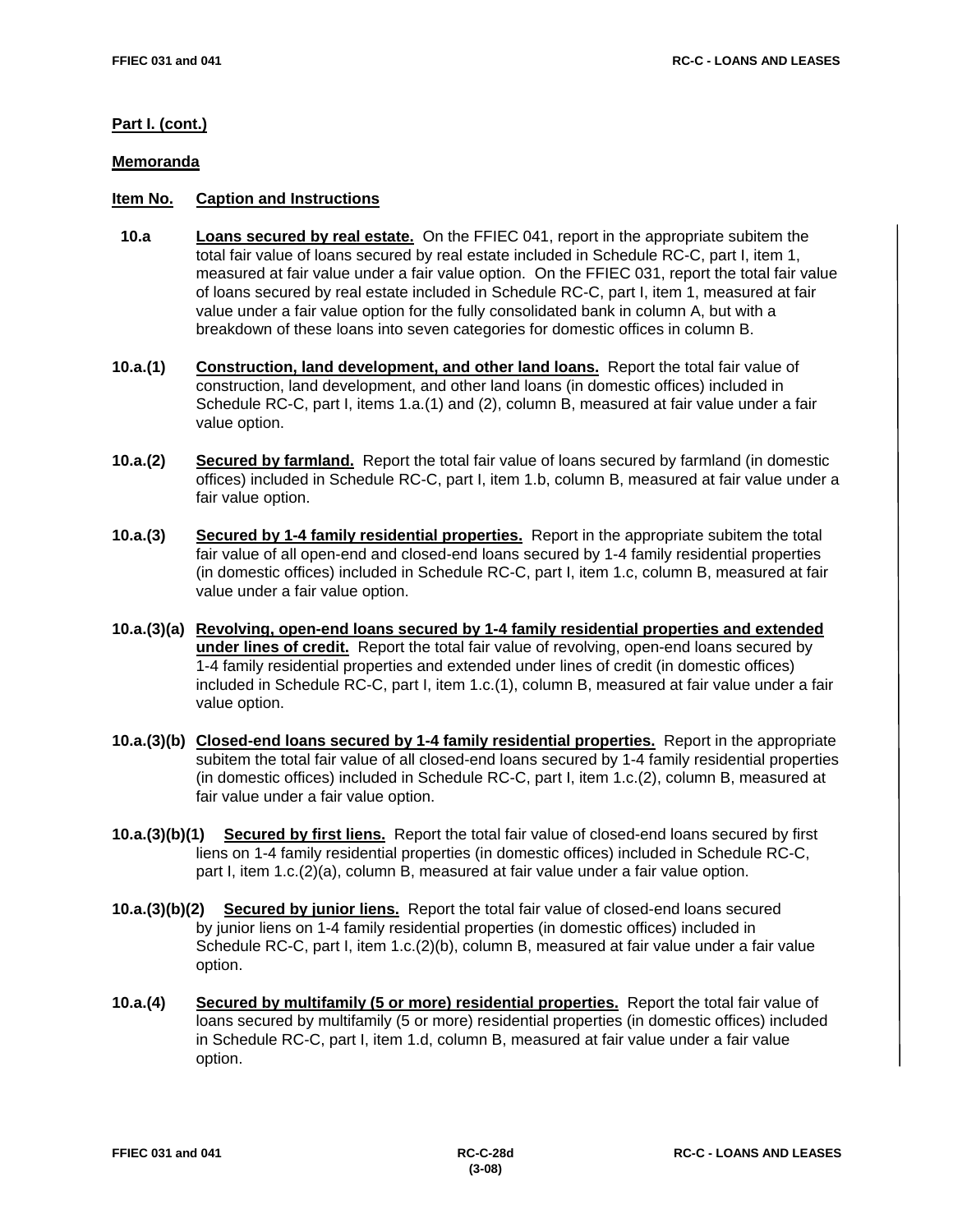#### **Memoranda**

- **10.a.(5) Secured by nonfarm nonresidential properties.** Report the total fair value of loans secured by nonfarm nonresidential properties (in domestic offices) included in Schedule RC-C, part I, items 1.e.(1) and (2), column B, measured at fair value under a fair value option.
- **10.b Commercial and industrial loans.** Report the total fair value of commercial and industrial loans included in Schedule RC-C, part I, item 4, measured at fair value under a fair value option.
- **10.c Loans to individuals for household, family, and other personal expenditures.** Report in the appropriate subitem the total fair value of all loans to individuals for household, family, and other personal expenditures (as defined for Schedule RC-C, part I, item 6) measured at fair value under a fair value option.
- **10.c.(1) Credit cards.** Report the total fair value of all extensions of credit to individuals for household, family, and other personal expenditures arising from credit cards included in Schedule RC-C, part I, item 6.a, measured at fair value under a fair value option.
- **10.c.(2)** Other revolving credit plans. Report the total fair value of all extensions of credit to individuals for household, family, and other personal expenditures arising from prearranged overdraft plans and other revolving credit plans not accessed by credit cards included in Schedule RC-C, part I, item 6.b, measured at fair value under a fair value option.
- **10.c.(3)** Other consumer loans. Report the total fair value of all other loans to individuals for household, family, and other personal expenditures included in Schedule RC-C, item 6.c, measured at fair value under a fair value option.
- **10.d Other loans.** Report the total fair value of all other loans measured at fair value under a fair value option that cannot properly be reported in one of the preceding subitems of this Memorandum item 10. Such loans include "Loans to depository institutions and acceptances of other banks," "Loans to finance agricultural production and other loans to farmers," "Loans to foreign governments and official institutions," "Obligations (other than securities and leases) of states and political subdivisions in the U.S.," and "Other loans" (as defined for Schedule RC-C, part I, items 2, 3, 7, 8, and 9).
- **11 Unpaid principal balance of loans measured at fair value (reported in Memorandum item 10).** Report in the appropriate subitem the total unpaid principal balance outstanding for all loans measured at fair value reported in Schedule RC-C, part I, Memorandum item 10.
- **11.a Loans secured by real estate.** On the FFIEC 041, report in the appropriate subitem the total unpaid principal balance outstanding for all loans secured by real estate reported in Schedule RC-C, part I, Memorandum items 10.a.(1) through 10.a.(5). On the FFIEC 031, report the total unpaid principal balance outstanding for all loans secured by real estate reported in Schedule RC-C, part I, Memorandum item 10.a, for the fully consolidated bank in column A, but with a breakdown of these loans into seven categories for domestic offices in column B.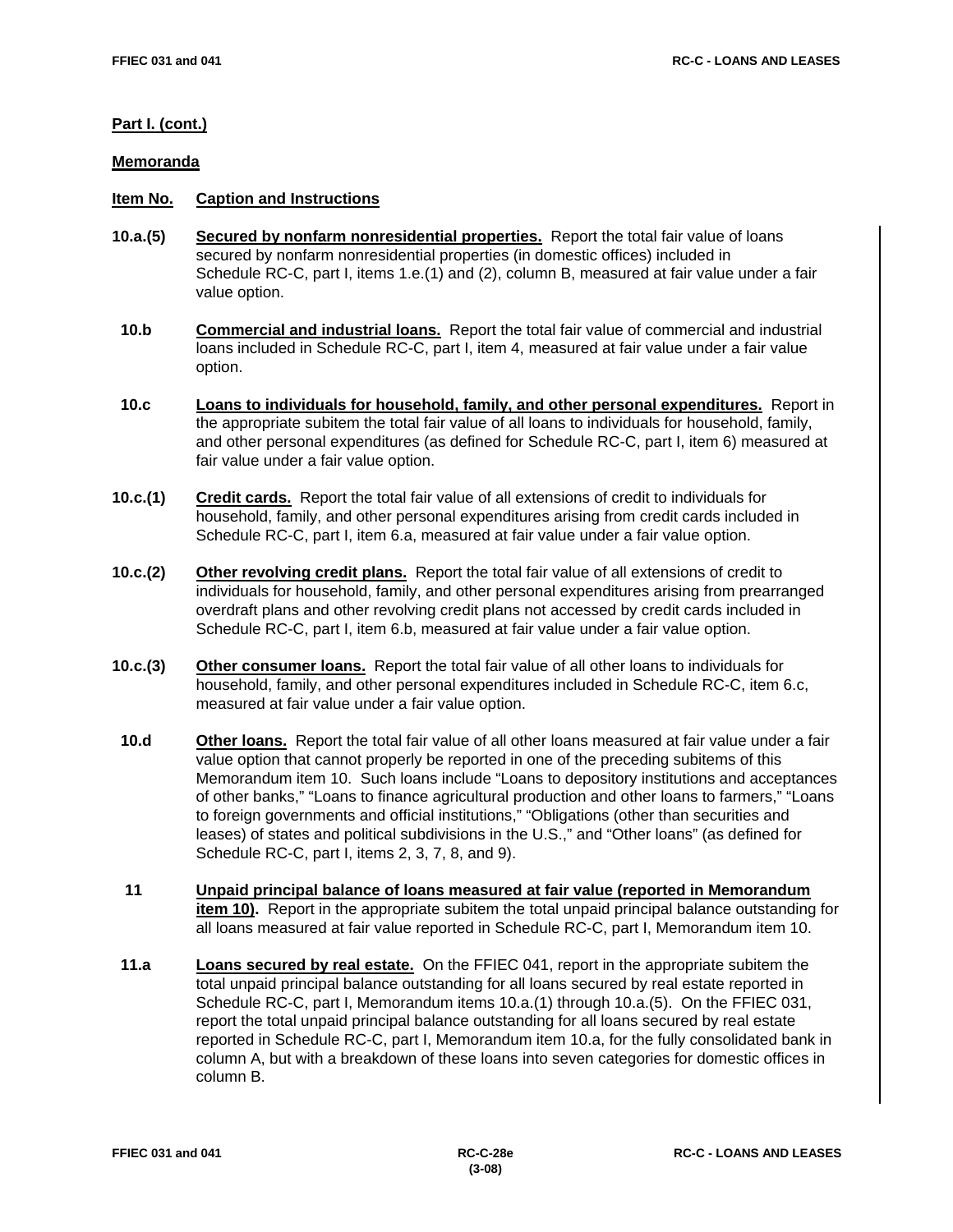#### **Memoranda**

- **11.a.(1) Construction, land development, and other land loans.** Report the total unpaid principal balance outstanding for all construction, land development, and other loans reported in Schedule RC-C, part I, Memorandum item 10.a.(1).
- **11.a.(2) Secured by farmland.** Report the total unpaid principal balance outstanding for all loans secured by farmland reported in Schedule RC-C, part I, Memorandum item 10.a.(2).
- **11.a.(3) Secured by 1-4 family residential properties.** Report in the appropriate subitem the total unpaid principal balance outstanding for all loans secured by 1-4 family residential properties reported in Schedule RC-C, part I, Memorandum item 10.a.(3).
- **11.a.(3)(a) Revolving, open-end loans secured by 1-4 family residential properties and extended under lines of credit.** Report the total unpaid principal balance outstanding for all revolving, open-end loans secured by 1-4 family residential properties and extended under lines of credit reported in Schedule RC-C, part I, Memorandum item 10.a.(3)(a).
- **11.a.(3)(b) Closed-end loans secured by 1-4 family residential properties.** Report in the appropriate subitem the total unpaid principal balance outstanding for all closed-end loans secured by 1-4 family residential properties reported in Schedule RC-C, part I, Memorandum item 10.a.(3)(b).
- **11.a.(3)(b)(1) Secured by first liens.** Report the total unpaid principal balance outstanding for all closed-end loans secured by first liens on 1-4 family residential properties reported in Schedule RC-C, part I, Memorandum item 10.a.(3)(b)(1).
- **11.a.(3)(b)(2) Secured by junior liens.** Report the total unpaid principal balance outstanding for all closed-end loans secured by junior liens on 1-4 family residential properties reported in Schedule RC-C, part I, Memorandum item 10.a.(3)(b)(2).
- **11.a.(4)** Secured by multifamily (5 or more) residential properties. Report the total unpaid principal balance outstanding for all loans secured by multifamily (5 or more) residential properties reported in Schedule RC-C, part I, Memorandum item 10.a.(4).
- **11.a.(5) Secured by nonfarm nonresidential properties.** Report the total unpaid principal balance outstanding for all loans secured by nonfarm nonresidential properties reported in Schedule RC-C, part I, Memorandum item 10.a.(5).
- **11.b Commercial and industrial loans.** Report the total unpaid principal balance outstanding for all commercial and industrial loans reported in Schedule RC-C, part I, Memorandum item 10.b.
- **11.c Loans to individuals for household, family, and other personal expenditures.** Report in the appropriate subitem the total unpaid principal balance outstanding for all loans to individuals for household, family, and other personal expenditures reported in Schedule RC-C, part I, Memorandum item 10.c.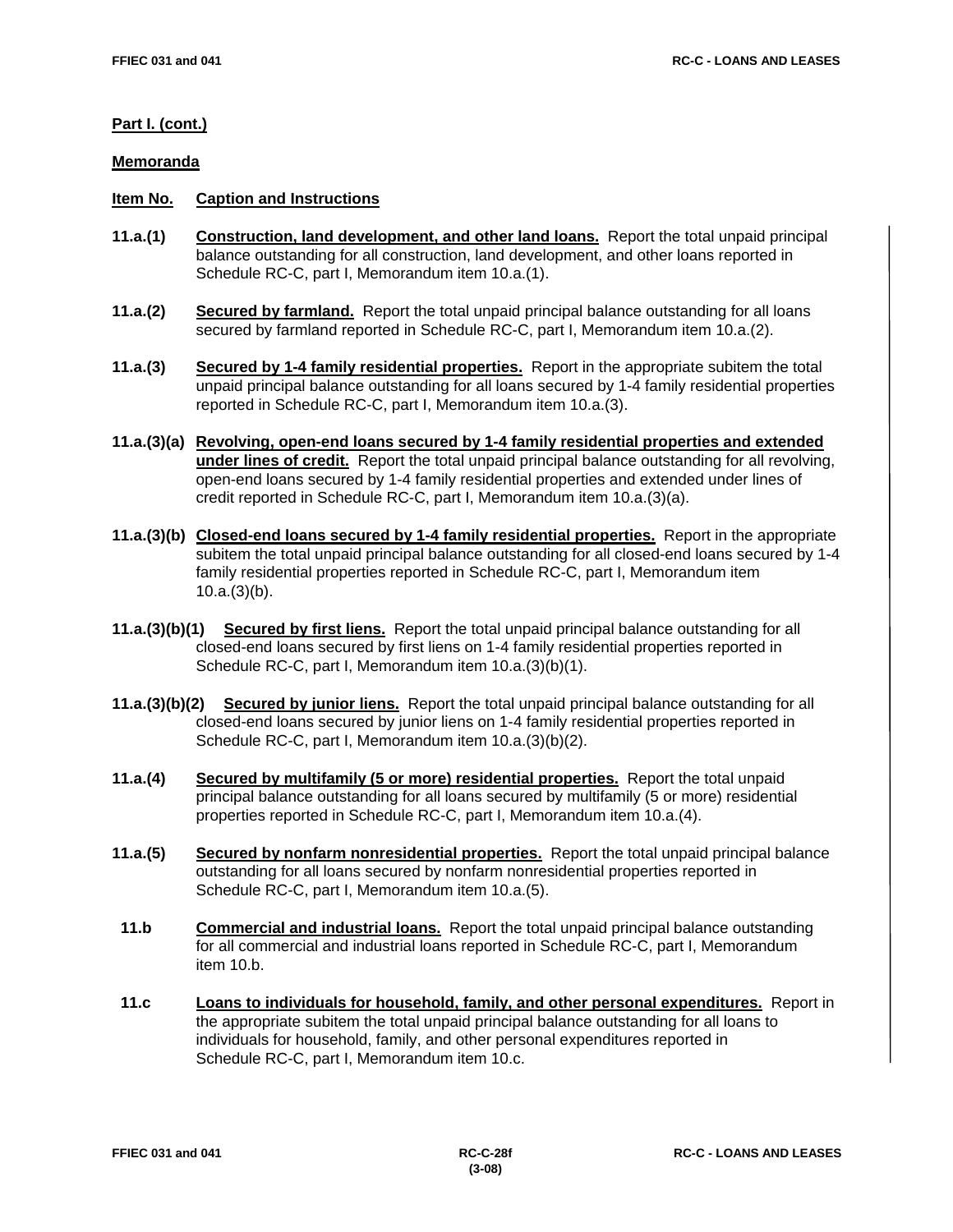#### **Memoranda**

- **11.c.(1)** Credit cards. Report the total unpaid principal balance outstanding for all extensions of credit to individuals for household, family, and other personal expenditures arising from credit cards reported in Schedule RC-C, part I, Memorandum item 10.c.(1).
- **11.c.(2) Other revolving credit plans.** Report the total unpaid principal balance outstanding for all extensions of credit to individuals for household, family, and other personal expenditures arising from prearranged overdraft plans and other revolving credit plans not accessed by credit cards reported in Schedule RC-C, part I, Memorandum item 10.c.(2).
- **11.c.(3) Other consumer loans.** Report the total unpaid principal balance outstanding for all other loans to individuals for household, family, and other personal expenditures reported in Schedule RC-C, part I, Memorandum item 10.c.(3).
- 11.d **Other loans.** Report the total unpaid principal balance outstanding for all loans reported in Schedule RC-C, part I, Memorandum item 10.d. Such loans include "Loans to depository institutions and acceptances of other banks," "Loans to finance agricultural production and other loans to farmers," "Loans to foreign governments and official institutions," "Obligations (other than securities and leases) of states and political subdivisions in the U.S.," and "Other loans" (as defined for Schedule RC-C, part I, items 2, 3, 7, 8, and 9).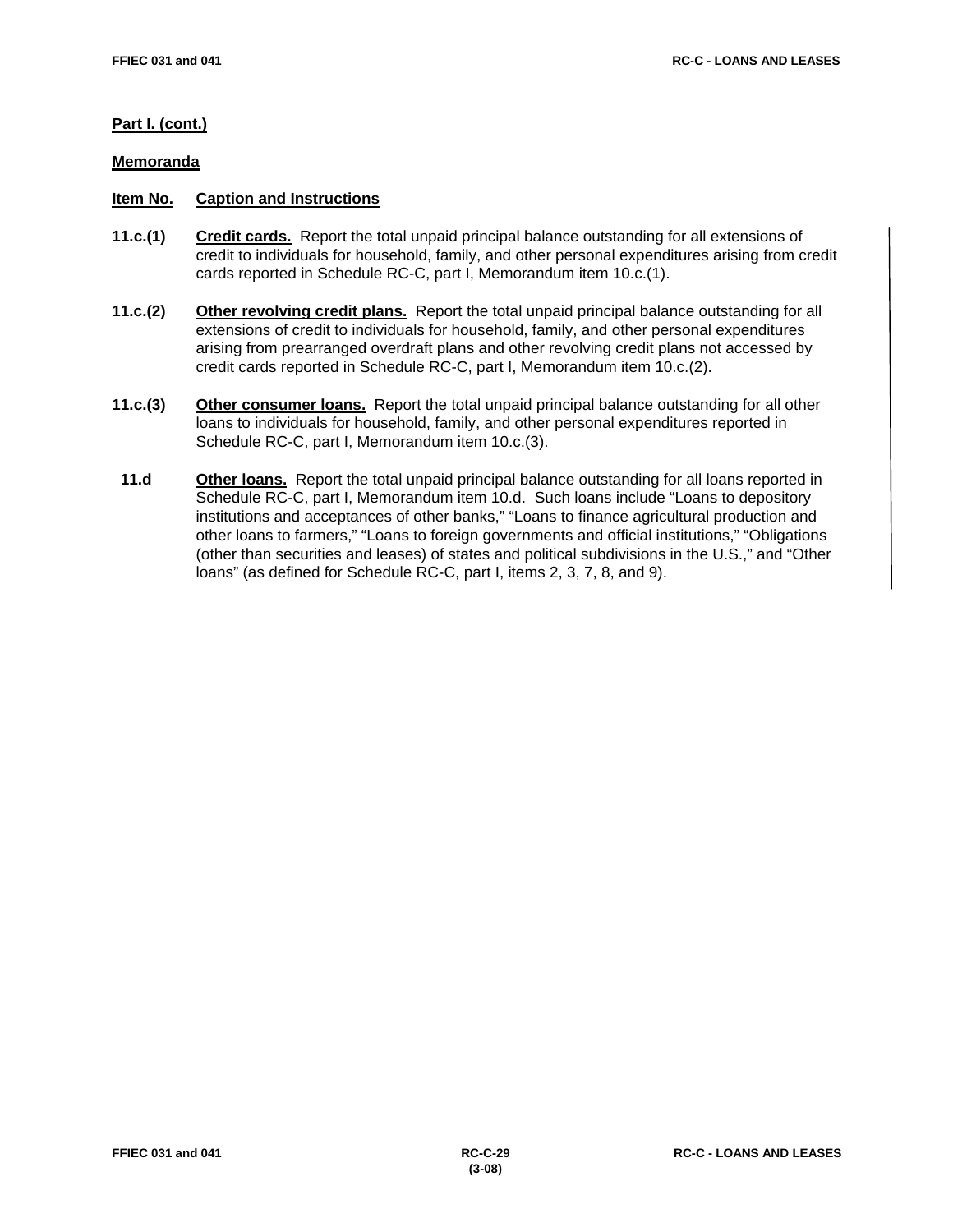## **Schedule RC-C, Part II. Loans to Small Businesses and Small Farms**

## **General Instructions**

Schedule RC-C, part II, is to be completed only with the June 30 Report of Condition.

Schedule RC-C, part II, requests information on the number and amount currently outstanding of "loans to small businesses" and "loans to small farms," as defined below. This information is being collected pursuant to Section 122 of the Federal Deposit Insurance Corporation Improvement Act of 1991.

For purposes of this schedule, "**loans to small businesses**" consist of the following:

- (1) Loans with original amounts of \$1 million or less that have been reported in Schedule RC-C, part I, item 1.e, column B, "Loans secured by nonfarm nonresidential properties" (in domestic offices), and
- (2) Loans with original amounts of \$1 million or less that have been reported in Schedule RC-C, part I:
	- On the FFIEC 041 for banks with less than \$300 million in total assets, item 4, column B, "Commercial and industrial loans;"
	- On the FFIEC 041 for banks with \$300 million or more in total assets, item 4.a, "Commercial and industrial loans to U.S. addressees;" and
	- On the FFIEC 031, item 4.a, column B, "Commercial and industrial loans to U.S. addressees" in domestic offices.

For purposes of this schedule, "**loans to small farms**" consist of the following:

- (1) Loans with original amounts of \$500,000 or less that have been reported in Schedule RC-C, part I, item 1.b, column B, "Loans secured by farmland (including farm residential and other improvements)" (in domestic offices), and
- (2) Loans with original amounts of \$500,000 or less that have been reported in Schedule RC-C, part I, item 3, column B, "Loans to finance agricultural production and other loans to farmers" (in domestic offices).

The following guidelines should be used to determine the "**original amount**" of a loan:

- (1) For loans drawn down under lines of credit or loan commitments, the "original amount" of the loan is the size of the line of credit or loan commitment when the line of credit or loan commitment was most recently approved, extended, or renewed prior to the report date. However, if the amount currently outstanding as of the report date exceeds this size, the "original amount" is the amount currently outstanding on the report date.
- (2) For loan participations and syndications, the "original amount" of the loan participation or syndication is the entire amount of the credit originated by the lead lender.
- (3) For all other loans, the "original amount" is the total amount of the loan at origination or the amount currently outstanding as of the report date, whichever is larger.

The "**amount currently outstanding**" for a loan is its carrying value, i.e., the amount at which the loan is reported in Schedule RC-C, part I, item 1.b, 1.e, 3, 4, or 4.a.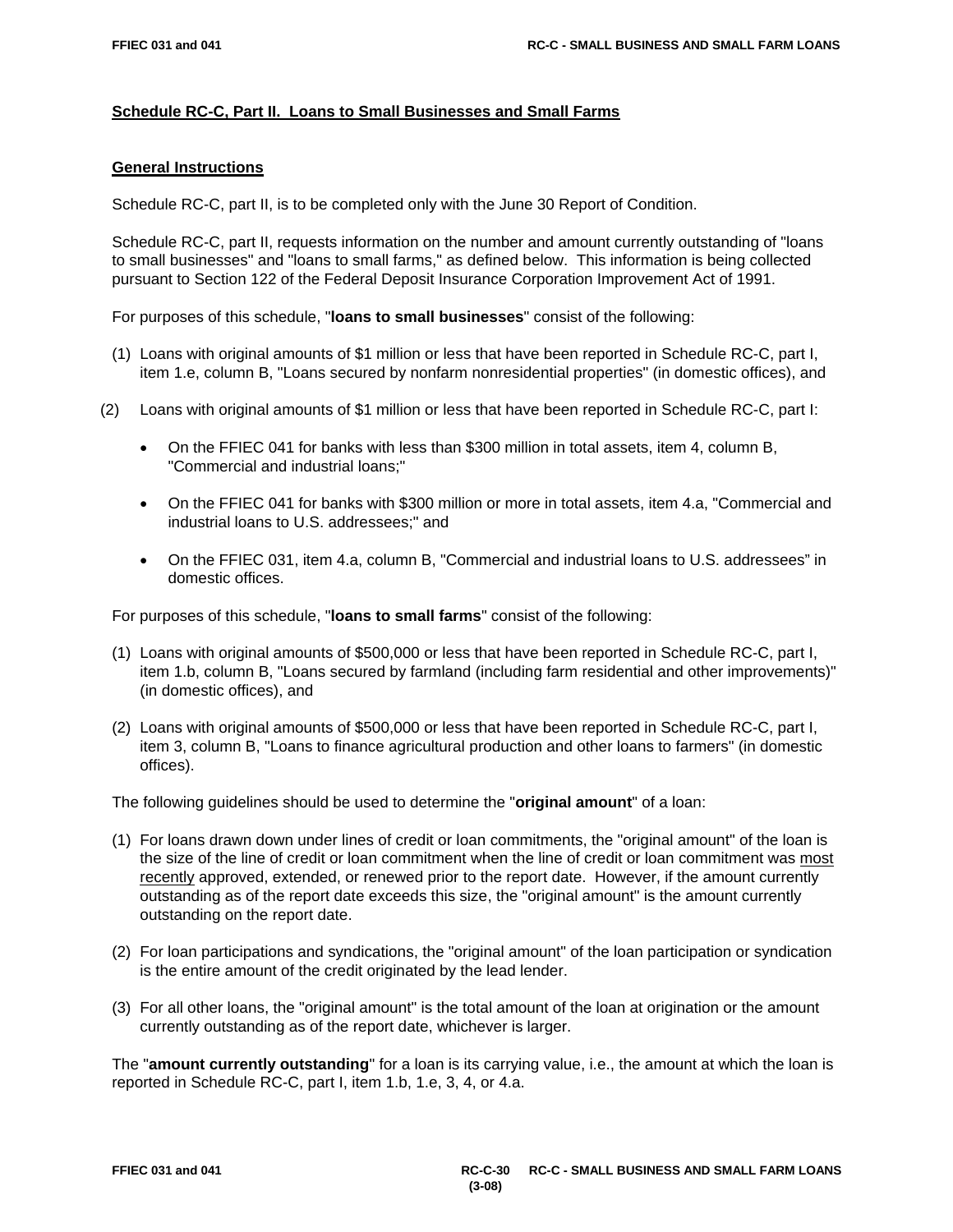## **SCHEDULE RC-D – TRADING ASSETS AND LIABILITIES**

## **General Instructions**

Schedule RC-D is to be completed by banks that reported a quarterly average for trading assets of \$2 million or more in Schedule RC-K, item 7, for any of the four preceding quarterly reports. However, because banks with domestic offices only and with less than \$100 million in total assets do not report a quarterly average for trading assets in Schedule RC-K, item 7, on the FFIEC 041, Schedule RC-D is not applicable to such banks. Memorandum items 4 through 10 are to be completed by banks that reported a quarterly average for trading assets of \$1 billion or more in Schedule RC-K, item 7, for any of the four preceding quarterly reports.

Trading activities typically include (a) regularly underwriting or dealing in securities; interest rate, foreign exchange rate, commodity, equity, and credit derivative contracts; other financial instruments; and other assets for resale, (b) acquiring or taking positions in such items principally for the purpose of selling in the near term or otherwise with the intent to resell in order to profit from short-term price movements, and (c) acquiring or taking positions in such items as an accommodation to customers or for other trading purposes.

Pursuant to FASB Statement No. 159, "The Fair Value Option for Financial Assets and Financial Liabilities," all securities within the scope of FASB Statement No. 115, "Accounting for Certain Investments in Debt and Equity Securities," that a bank has elected to report at fair value under a fair value option with changes in fair value reported in current earnings should be classified as trading securities. In addition, for purposes of these reports, banks may classify assets (other than securities within the scope of FASB Statement No. 115) and liabilities as trading if the bank applies fair value accounting, with changes in fair value reported in current earnings, and manages these assets and liabilities as trading positions, subject to the controls and applicable regulatory guidance related to trading activities. For example, a bank would generally not classify a loan to which it has applied the fair value option as a trading asset unless the bank holds the loan, which it manages as a trading position, for one of the following purposes: (a) for market making activities, including such activities as accumulating loans for sale or securitization; (b) to benefit from actual or expected price movements; or (c) to lock in arbitrage profits. When reporting loans classified as trading in Schedule RC-D, banks should include only the fair value of the funded portion of the loan in item 6 of this schedule. If the unfunded portion of the loan, if any, is classified as trading (and does not meet the definition of a derivative), the fair value of the commitment to lend should be reported as an "Other trading asset" or an "Other trading liability," as appropriate, in Schedule RC-D, item 9 or item 13.b, respectively.

Assets, liabilities, and other financial instruments classified as trading shall be consistently valued at fair value.

Exclude from this schedule all available-for-sale securities and all loans and leases that do not satisfy the criteria for classification as trading as described above. (Also see the Glossary entry for "trading account.") Available-for-sale securities are generally reported in Schedule RC, item 2.b, and in Schedule RC-B, columns C and D. However, a bank may have certain assets that fall within the definition of "securities" in FASB Statement No. 115 (e.g., nonrated industrial development obligations) that the bank has designated as "available-for-sale" which are reported for purposes of the Report of Condition in a balance sheet category other than "Securities" (e.g., "Loans and lease financing receivables"). Loans and leases that do not satisfy the criteria for the trading account should be reported in Schedule RC, item 4.a or item 4.b, and in Schedule RC-C.

On the FFIEC 031, this schedule has two columns: column A provides trading asset and liability detail for the fully consolidated bank and column B provides detail on trading assets and liabilities held by the domestic offices of the reporting bank. (See the Glossary entry for "domestic office" for the definition of this term.)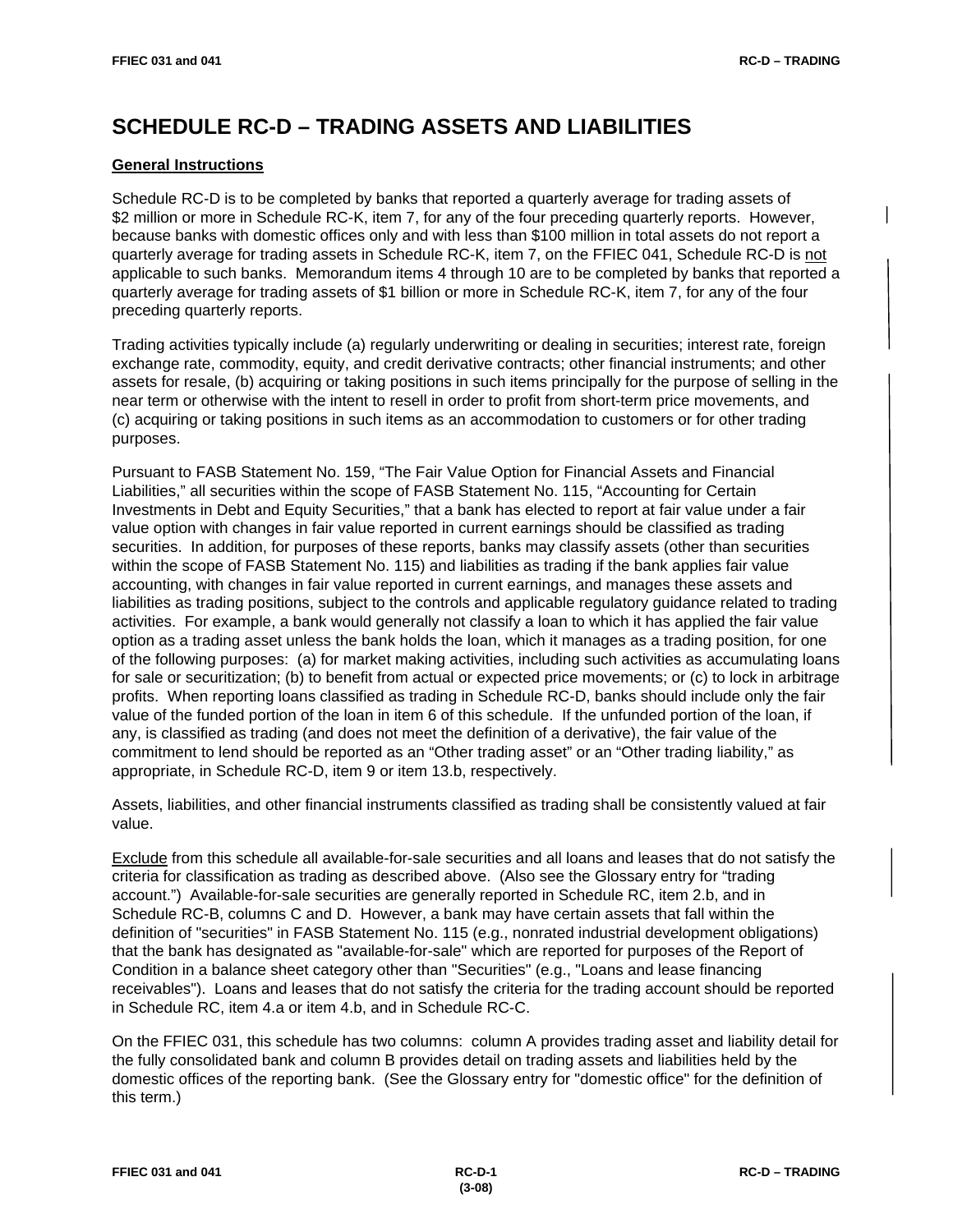### **Item Instructions**

## **Item No. Caption and Instructions**

## **ASSETS**

- **1 U.S. Treasury securities.** Report the total fair value of securities issued by the U.S. Treasury (as defined for Schedule RC-B, item 1, "U.S. Treasury securities") held for trading.
- **2 U.S. Government agency obligations.** Report the total fair value of all obligations of U.S. Government agencies (as defined for Schedule RC-B, item 2, U.S. Government agency obligations") held for trading. Exclude mortgage-backed securities.
- **3 Securities issued by states and political subdivisions in the U.S.** Report the total fair value of all securities issued by states and political subdivisions in the United States (as defined for Schedule RC-B, item 3, "Securities issued by states and political subdivisions in the U.S.") held for trading.
- **4 Mortgage-backed securities.** Report in the appropriate subitem the total fair value of all mortgage-backed securities held for trading.
- **4.a Pass-through securities issued or guaranteed by FNMA, FHLMC, or GNMA.** Report the total fair value of all pass-through securities issued or guaranteed by FNMA, FHLMC, or GNMA (as defined for Schedule RC-B, item 4.a.(1), Pass-through securities "Guaranteed by GNMA," and item 4.a.(2), Pass-through securities "Issued by FNMA and FHLMC") held for trading.
- **4.b Other mortgage-backed securities issued or guaranteed by FNMA, FHLMC, or GNMA.** Report the total fair value of all other mortgage-backed securities issued by FNMA, FHLMC, or GNMA (as defined for Schedule RC-B, item 4.b.(1), Other mortgage-backed securities "Issued or guaranteed by FNMA, FHLMC, or GNMA") held for trading.
- **4.c All other mortgage-backed securities.** Report the total fair value of all other mortgagebacked securities (as defined for Schedule RC-B, item 4.a.(3), "Other pass-through securities," item 4.b.(2), Other mortgage-backed securities "Collateralized by MBS issued or guaranteed by FNMA, FHLMC, or GNMA," and item 4.b.(3), "All other mortgage-backed securities") held for trading.
- **5 Other debt securities.** Report the total fair value of all other debt securities (as defined for Schedule RC-B, item 5, "Asset-backed securities," and item 6, "Other debt securities") held for trading.
- **6 Loans.** Report in the appropriate subitem the total fair value of all loans held for trading. See the Glossary entry for "loan" for further information.
- **6.a Loans secured by real estate.** On the FFIEC 041, report in the appropriate subitem the total fair value of loans secured by real estate (as defined for Schedule RC-C, part I, item 1) held for trading. On the FFIEC 031, report the total fair value of loans secured by real estate (as defined for Schedule RC-C, part I, item 1) held for trading for the fully consolidated bank in column A, but with a breakdown of these loans into seven categories for domestic offices in column B.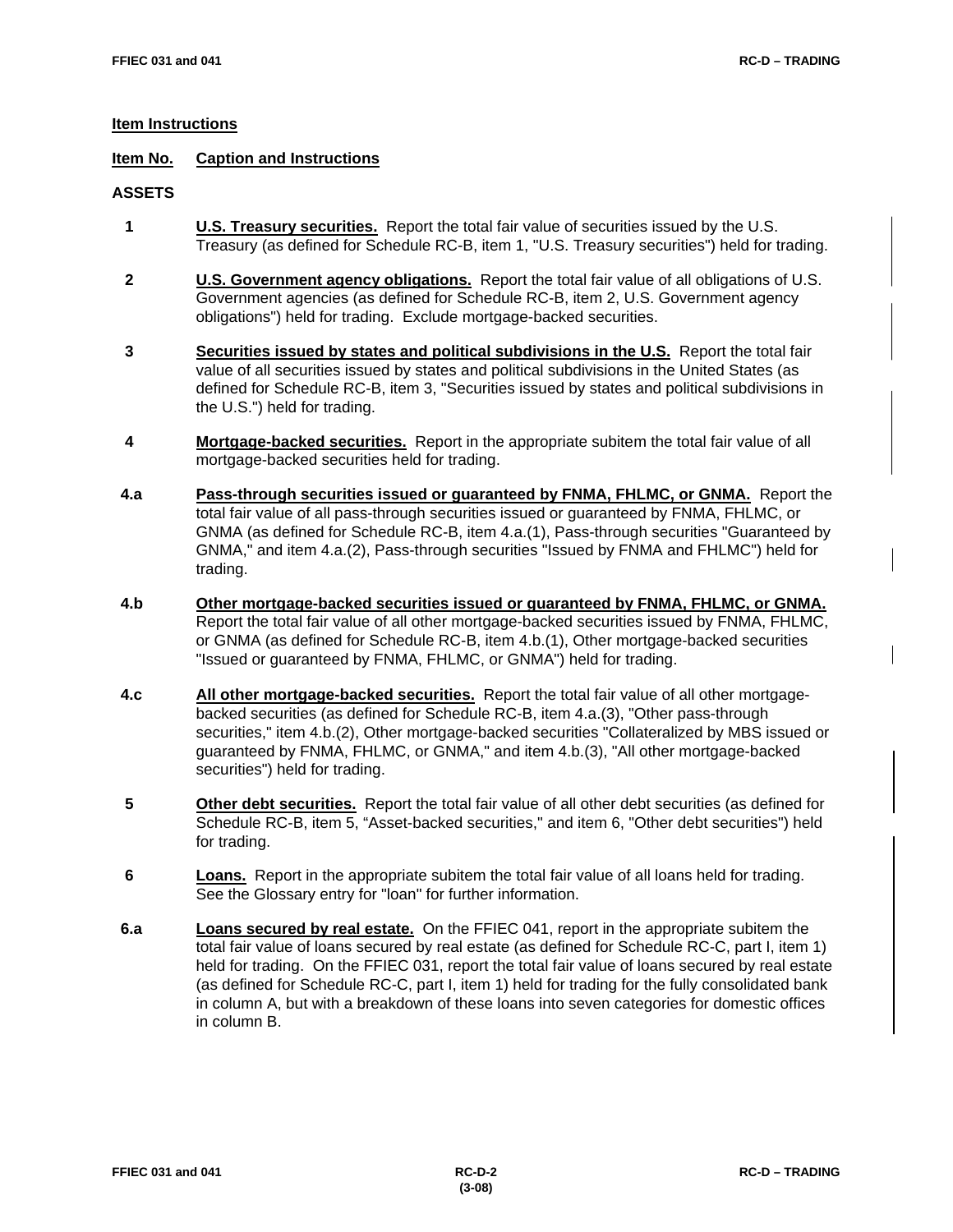- **6.a.(1) Construction, land development, and other land loans.** Report the total fair value of construction, land development, and other land loans (as defined for Schedule RC-C, item 1.a) held for trading.
- **6.a.(2) Secured by farmland.** Report the total fair value of loans secured by farmland (as defined for Schedule RC-C, item 1.b) held for trading.
- **6.a.(3) Secured by 1-4 family residential properties.** Report in the appropriate subitem the total fair value of all open-end and closed-end loans secured by real estate (as defined for Schedule RC-C, item 1.c) held for trading.
- **6.a.(3)(a) Revolving, open-end loans secured by 1-4 family residential properties and extended under lines of credit.** Report the total fair value of revolving, open-end loans secured by 1-4 family residential properties and extended under lines of credit (as defined for Schedule RC-C, item 1.c.(1)) held for trading.
- **6.a.(3)(b) Closed-end loans secured by 1-4 family residential properties.** Report in the appropriate subitem the total fair value of all closed-end loans secured by real estate (as defined for Schedule RC-C, item 1.c.(2)) held for trading.
- **6.a.(3)(b)(1) Secured by first liens.** Report the total fair value of closed-end loans secured by first liens on 1-4 family residential properties (as defined for Schedule RC-C, item 1.c.(2)(a)) held for trading.
- **6.a.(3)(b)(2) Secured by junior liens.** Report the total fair value of closed-end loans secured by junior liens on 1-4 family residential properties (as defined for Schedule RC-C, item 1.c.(2)(b)) held for trading.
- **6.a.(4) Secured by multifamily (5 or more) residential properties.** Report the total fair value of loans secured by multifamily (5 or more) residential properties (as defined for Schedule RC-C, item 1.d) held for trading.
- **6.a.(5) Secured by nonfarm nonresidential properties.** Report the total fair value of loans secured by nonfarm nonresidential properties (as defined for Schedule RC-C, item 1.e) held for trading.
- **6.b** Commercial and industrial loans. Report the total fair value of commercial and industrial loans (as defined for Schedule RC-C, item 4) held for trading.
- **6.c Loans to individuals for household, family, and other personal expenditures.** Report in the appropriate subitem the total fair value of all loans to individuals for household, family, and other personal expenditures (as defined for Schedule RC-C, item 6) held for trading.
- **6.c.(1) Credit cards.** Report the total fair value of all extensions of credit to individuals for household, family, and other personal expenditures arising from credit cards (as defined for Schedule RC-C, item 6.a) held for trading.
- **6.c.(2) Other revolving credit plans.** Report the total fair value of all extensions of credit to individuals for household, family, and other personal expenditures arising from prearranged overdraft plans and other revolving credit plans not accessed by credit cards (as defined for Schedule RC-C, item 6.b) held for trading.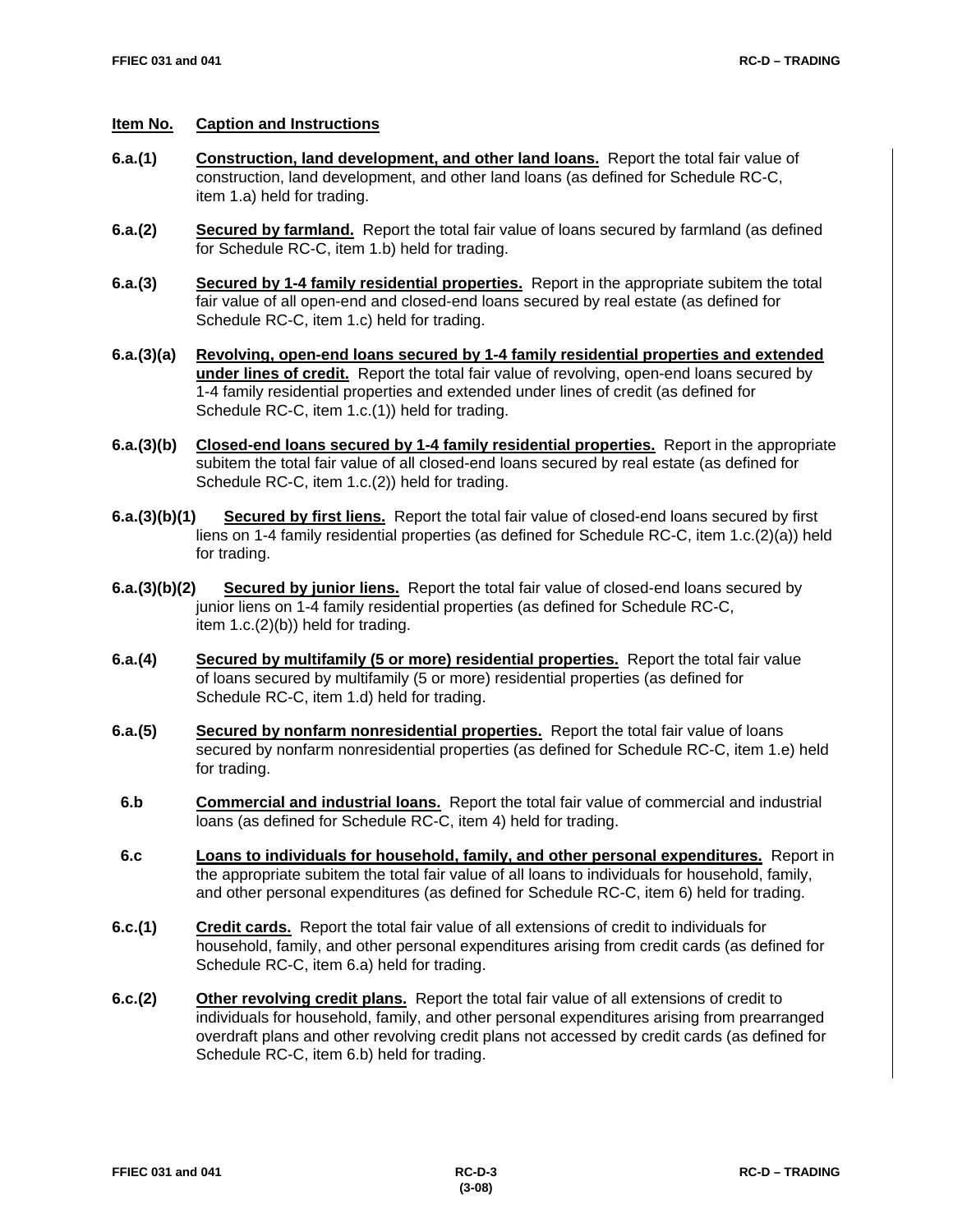- **6.c.(3) Other consumer loans.** Report the total fair value of all other loans to individuals for household, family, and other personal expenditures (as defined for Schedule RC-C, item 6.c) held for trading.
- **6.d Other loans.** Report the total fair value of all other loans held for trading that cannot properly be reported in one of the preceding subitems of this item 6. Such loans include "Loans to depository institutions and acceptances of other banks," "Loans to finance agricultural production and other loans to farmers," "Loans to foreign governments and official institutions," "Obligations (other than securities and leases) of states and political subdivisions in the U.S.," and "Other loans" (as defined for Schedule RC-C, part I, items 2, 3, 7, 8, and 9).
- **7-8** Not applicable.
- **9** Other trading assets. Report the total fair value of all trading assets that cannot properly be reported in items 1 through 6. Exclude revaluation gains on interest rate, foreign exchange rate, commodity, equity, and credit derivative contracts (report in item 11 below).
- **10** Not applicable.
- **11 Derivatives with a positive fair value.** Report the amount of revaluation gains (i.e., assets) from the "marking to market" of interest rate, foreign exchange rate, commodity, equity, and credit derivative contracts held for trading purposes. Revaluation gains and losses (i.e., assets and liabilities) from the "marking to market" of the reporting bank's derivative contracts executed with the same counterparty that meet the criteria for a valid right of setoff contained in FASB Interpretation No. 39 (e.g., those contracts subject to a qualifying master netting arrangement) may be reported on a net basis using this item and item 14 below, as appropriate. (For further information, see the Glossary entry for "offsetting.")
- **12 Total trading assets.** Report the sum of items 1 through 11. On the FFIEC 041, this item must equal Schedule RC, item 5, "Trading assets." On the FFIEC 031, the amount in column A for this item must equal Schedule RC, item 5, "Trading assets."

## **LIABILITIES**

- **13.a Liability for short positions.** Report the total fair value of the reporting bank's liabilities resulting from sales of assets that the reporting bank does not own (see the Glossary entry for "short position").
- **13.b Other trading liabilities.** Report the total fair value of all trading liabilities other than the reporting bank's liability for short positions. Exclude revaluation losses on interest rate, foreign exchange rate, commodity, equity, and credit derivative contracts (report in item 14 below).
- **14** Derivatives with a negative fair value. Report the amount of revaluation losses (i.e., liabilities) from the "marking to market" of interest rate, foreign exchange rate, commodity, equity, and credit derivative contracts held for trading purposes. Revaluation gains and losses (i.e., assets and liabilities) from the "marking to market" of the reporting bank's interest rate, foreign exchange rate, commodity, equity, and credit derivative contracts executed with the same counterparty that meet the criteria for a valid right of setoff contained in FASB Interpretation No. 39 (e.g., those contracts subject to a qualifying master netting arrangement) may be reported on a net basis using this item and item 11 above, as appropriate. (For further information, see the Glossary entry for "offsetting.")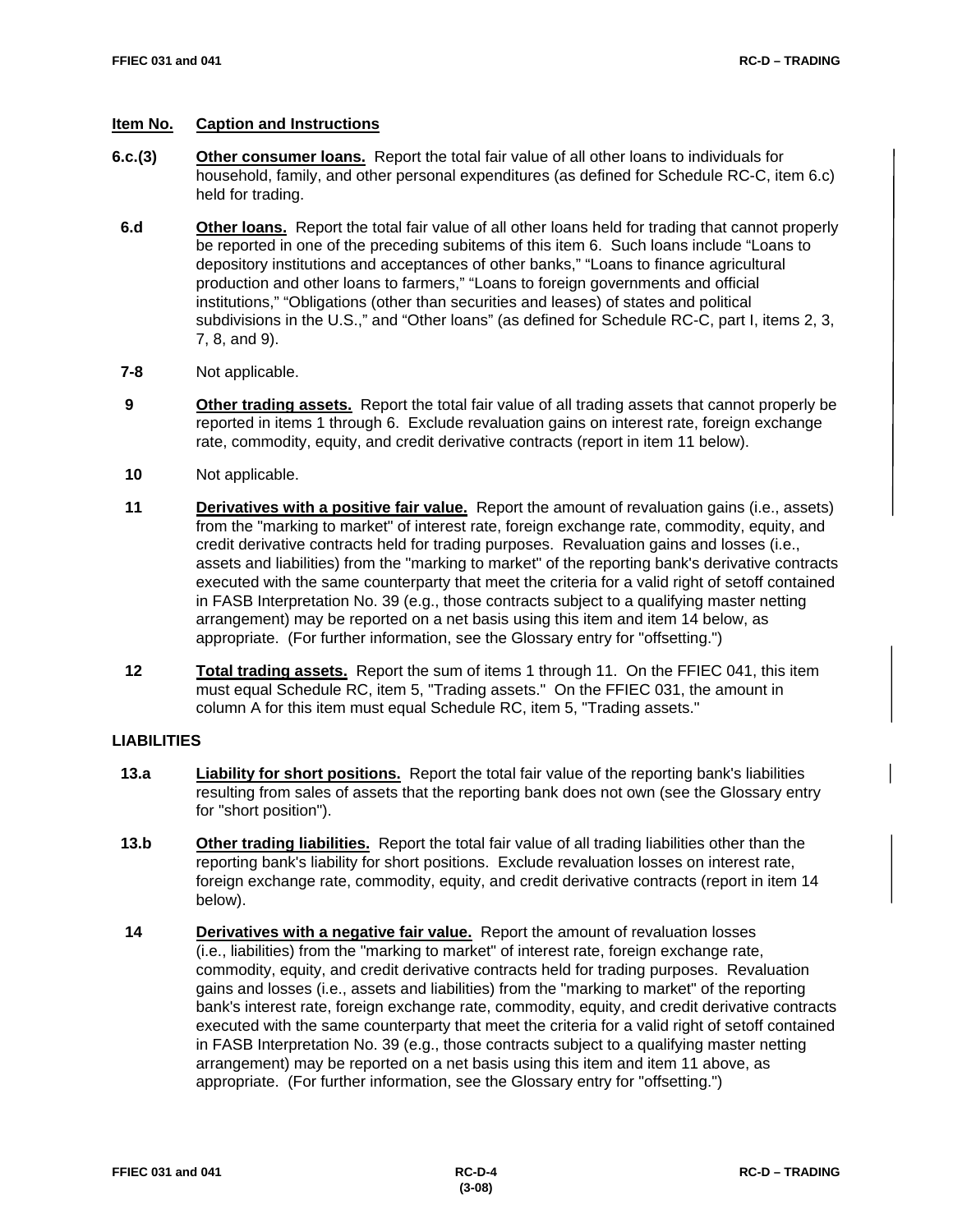**15 Total trading liabilities.** Report the sum of items 13.a, 13.b, and 14. On the FFIEC 041, this item must equal Schedule RC, item 15, "Trading liabilities." On the FFIEC 031, the amount in column A for this item must equal Schedule RC, item 15, "Trading liabilities."

## **Memoranda**

- **1 Unpaid principal balance of loans measured at fair value.** Report in the appropriate subitem the total unpaid principal balance outstanding for all loans held for trading reported in Schedule RC-D, item 6.
- **1.a Loans secured by real estate.** On the FFIEC 041, report in the appropriate subitem the total unpaid principal balance outstanding for all loans secured by real estate held for trading reported in Schedule RC-D, item 6. On the FFIEC 031, report the total unpaid principal balance outstanding for all loans secured by real estate held for trading reported in Schedule RC-D, item 6.a, for the fully consolidated bank in column A, but with a breakdown of these loans into seven categories for domestic offices in column B.
- **1.a.(1) Construction, land development, and other land loans.** Report the total unpaid principal balance outstanding for all construction, land development, and other land loans held for trading reported in Schedule RC-D, item 6.a.(1).
- **1.a.(2) Secured by farmland.** Report the total unpaid principal balance outstanding for all loans secured by farmland held for trading reported in Schedule RC-D, item 6.a.(2).
- **1.a.(3) Secured by 1-4 family residential properties.** Report in the appropriate subitem the total unpaid principal balance outstanding for all loans secured by 1-4 family residential properties held for trading reported in Schedule RC-D, item 6.a.(3).
- **1.a.(3)(a) Revolving, open-end loans secured by 1-4 family residential properties and extended under lines of credit.** Report the total unpaid principal balance outstanding for all revolving, open-end loans secured by 1-4 family residential properties and extended under lines of credit held for trading reported in Schedule RC-D, item 6.a.(3)(a).
- **1.a.(3)(b) Closed-end loans secured by 1-4 family residential properties.** Report in the appropriate subitem the total unpaid principal balance outstanding for all closed-end loans secured by 1-4 family residential properties held for trading reported in Schedule RC-D, item 6.a.(3)(b).
- **1.a.(3)(b)(1) Secured by first liens.** Report the total unpaid principal balance outstanding for all closed-end loans secured by first liens on 1-4 family residential properties held for trading reported in Schedule RC-D, item 6.a.(3)(b)(1).
- **1.a.(3)(b)(2) Secured by junior liens.** Report the total unpaid principal balance outstanding for all closed-end loans secured by junior liens on 1-4 family residential properties held for trading reported in Schedule RC-D, item 6.a.(3)(b)(2).
- **1.a.(4) Secured by multifamily (5 or more) residential properties.** Report the total unpaid principal balance outstanding for all loans secured by multifamily (5 or more) residential properties held for trading reported in Schedule RC-D, item 6.a.(4).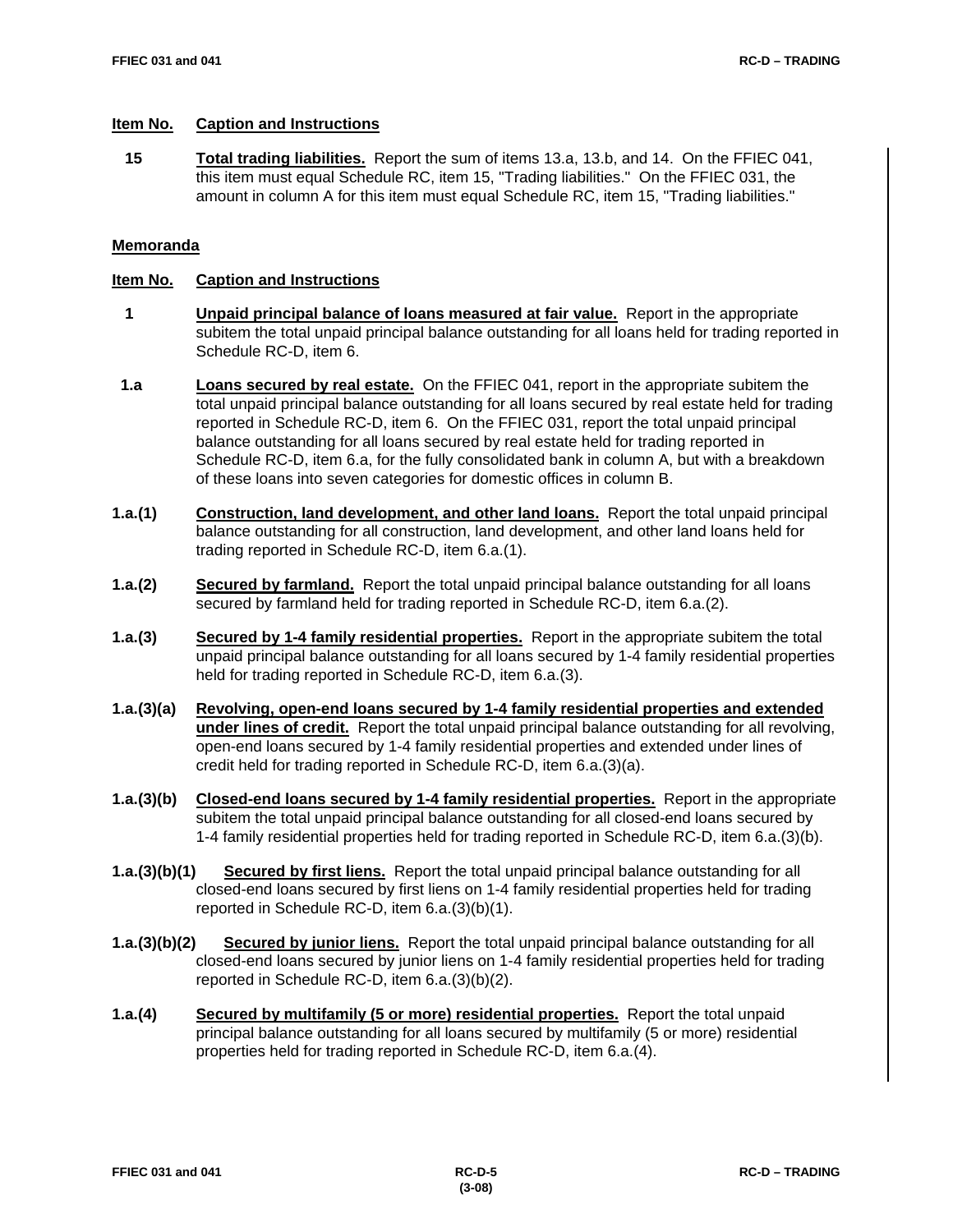#### **Item No. Caption and Instructions**

- **1.a.(5) Secured by nonfarm nonresidential properties.** Report the total unpaid principal balance outstanding for all loans secured by nonfarm nonresidential properties held for trading reported in Schedule RC-D, item 6.a.(5).
- **1.b Commercial and industrial loans.** Report the total unpaid principal balance outstanding for all commercial and industrial loans held for trading reported in Schedule RC-D, item 6.b.
- **1.c Loans to individuals for household, family, and other personal expenditures.** Report in the appropriate subitem the total unpaid principal balance outstanding for all loans to individuals for household, family, and other personal expenditures held for trading reported in Schedule RC-D, item 6.c.
- **1.c.(1) Credit cards.** Report the total unpaid principal balance outstanding for all extensions of credit to individuals for household, family, and other personal expenditures arising from credit cards held for trading reported in Schedule RC-D, item 6.c.(1).
- **1.c.(2) Other revolving credit plans.** Report the total unpaid principal balance outstanding for all extensions of credit to individuals for household, family, and other personal expenditures arising from prearranged overdraft plans and other revolving credit plans not accessed by credit cards held for trading reported in Schedule RC-D, item 6.c.(2).
- **1.c.(3) Other consumer loans.** Report the total unpaid principal balance outstanding for all other loans to individuals for household, family, and other personal expenditures held for trading reported in Schedule RC-D, item 6.c.(3).
- **1.d** Other loans. Report the total unpaid principal balance outstanding for all loans held for trading reported in Schedule RC-D, item 6.d. Such loans include "Loans to depository institutions and acceptances of other banks," "Loans to finance agricultural production and other loans to farmers," "Loans to foreign governments and official institutions," "Obligations (other than securities and leases) of states and political subdivisions in the U.S.," and "Other loans" (as defined for Schedule RC-C, part I, items 2, 3, 7, 8, and 9).
- **2** Not applicable.
- **3 Loans measured at fair value that are past due 90 days or more.** Report in the appropriate subitem the total fair value and unpaid principal balance of all loans held for trading included in Schedule RC-D, items 6.a through 6.d, that are past due 90 days or more as of the report date.

NOTE: Completion of Memorandum items 3.a and 3.b of Schedule RC-D is *optional* for the March 31, 2008, report date only. Beginning June 30, 2008, these items must be completed by all banks that complete Schedule RC-D.

- **3.a Fair value.** Report the total fair value of all loans held for trading included in Schedule RC-D, items 6.a through 6.d, that are past due 90 days or more as of the report date.
- **3.b Unpaid principal balance.** Report in the appropriate column the total unpaid principal balance of all loans held for trading included in Schedule RC-D, items 6.a through 6.d, that are past due 90 days or more as of the report date.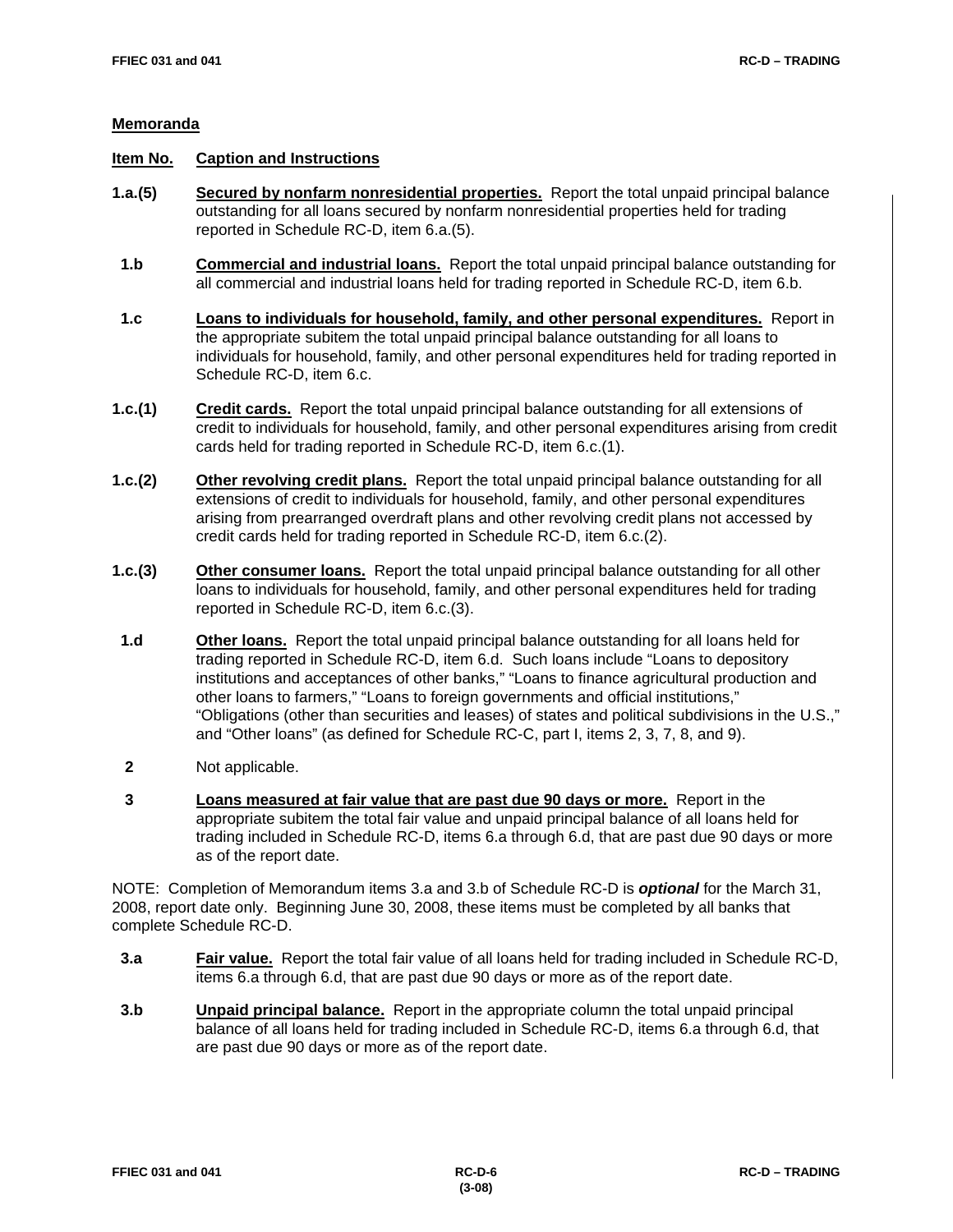## **Item No. Caption and Instructions**

NOTE: Memorandum items 4 through 10 are applicable only to banks that reported a quarterly average for trading assets of \$1 billion or more in Schedule RC-K, item 7, for any of the four preceding quarterly reports.

NOTE: Completion of Memorandum items 4 through 10 of Schedule RC-D is *optional* for the March 31, 2008, report date only. Beginning June 30, 2008, these items must be completed by all banks that complete Schedule RC-D and meet the \$1 billion reporting threshold.

- **4 Asset-backed securities.** Report in the appropriate subitem the total fair value of all assetbacked securities, including asset-backed commercial paper, held for trading reported in Schedule RC-D, items 4 and 5. For purposes of categorizing asset-backed securities in Schedule RC-D, Memorandum items 4.a through 4.h, below, each individual asset-backed security should be included in the item that most closely describes the predominant type of asset that collateralizes the security and this categorization should be used consistently over time. For example, an asset-backed security may be collateralized by automobile loans to both individuals and business enterprises. If the prospectus for this asset-backed security or other available information indicates that these automobile loans are predominantly loans to individuals, the security should be reported in Schedule RC-D, Memorandum item 4.e, as being collateralized by automobile loans.
- **4.a** Residential mortgage-backed securities. Report the total fair value of all asset-backed securities collateralized by 1-4 family residential mortgages, including mortgage pass-through securities, collateralized mortgage obligations (CMOs), real estate mortgage investment conduits (REMICs), CMO and REMIC residuals, stripped mortgage-backed securities (such as interest-only strips (IOs), principal-only strips (POs), and similar instruments), and mortgage-backed commercial paper.
- **4.b Commercial mortgage-backed securities.** Report the total fair value of all asset-backed securities collateralized by mortgages other than 1-4 family residential mortgages, including mortgage pass-through securities, collateralized mortgage obligations (CMOs), real estate mortgage investment conduits (REMICs), CMO and REMIC residuals, stripped mortgagebacked securities (such as interest-only strips (IOs), principal-only strips (POs), and similar instruments), and mortgage-backed commercial paper.
- **4.c Credit card receivables.** Report the total fair value of all asset-backed securities collateralized by credit card receivables, i.e., extensions of credit to individuals for household, family, and other personal expenditures arising from credit cards as defined for Schedule RC-C, part I, item 6.a.
- **4.d Home equity lines.** Report the total fair value of all asset-backed securities collateralized by home equity lines of credit, i.e., revolving, open-end lines of credit secured by 1-to-4 family residential properties as defined for Schedule RC-C, part I, item 1.c.(1).
- **4.e Automobile loans.** Report the total fair value of all asset-backed securities collateralized by automobile loans, i.e., loans to individuals for the purpose of purchasing private passenger vehicles, including minivans, vans, sport-utility vehicles, pickup trucks, and similar light trucks for personal use. Such loans are a subset of "Other consumer loans," as defined for Schedule RC-C, part I, item 6.c.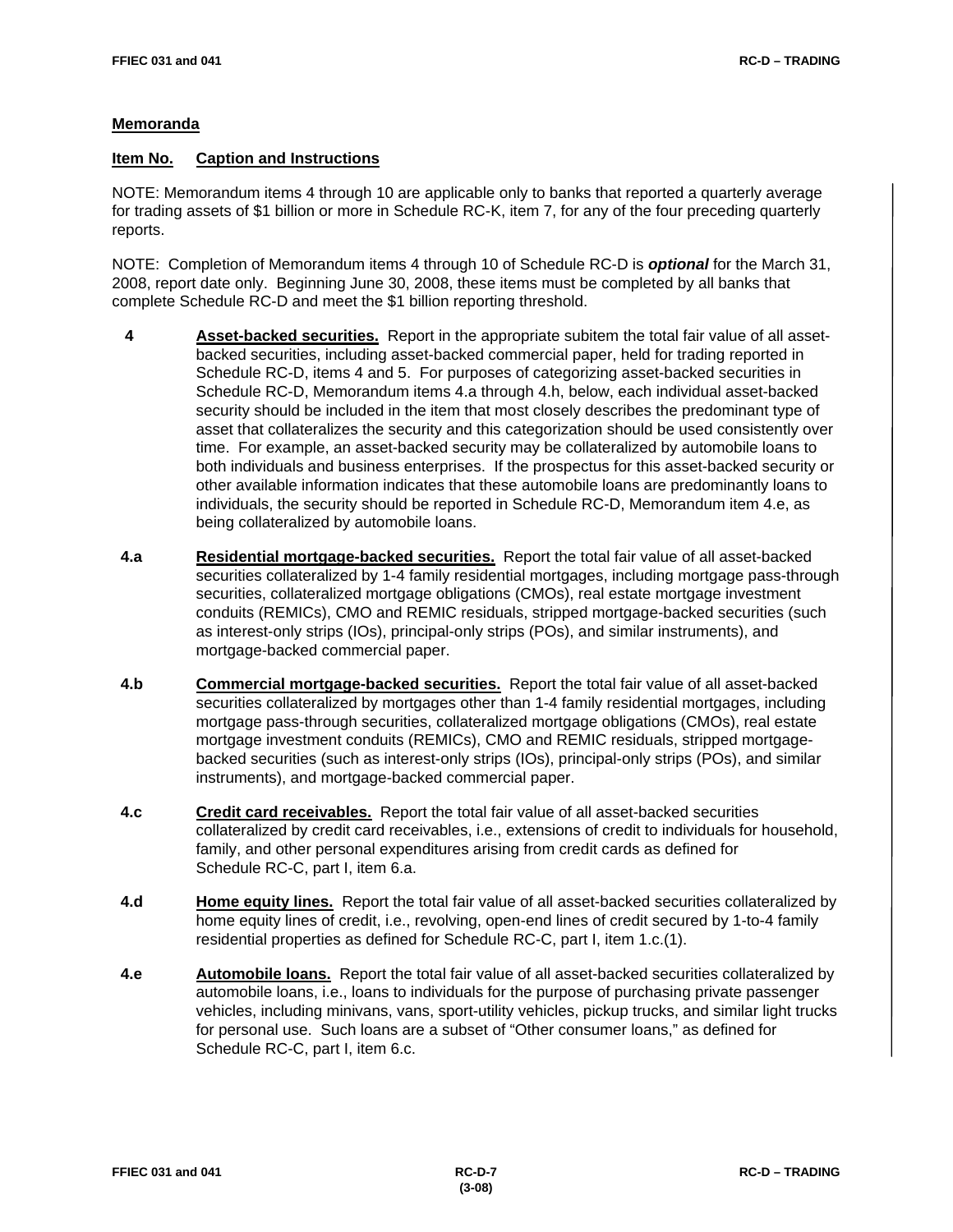- **4.f Other consumer loans.** Report the total fair value of all asset-backed securities collateralized by other consumer loans, i.e., loans to individuals for household, family, and other personal expenditures as defined for Schedule RC-C, part I, items 6.b and 6.c, excluding automobile loans as described in Schedule RC-D, Memorandum item 4.e, above.
- **4.g Commercial and industrial loans.** Report the total fair value of all asset-backed securities collateralized by commercial and industrial loans, i.e., loans for commercial and industrial purposes to sole proprietorships, partnerships, corporations, and other business enterprises, whether secured (other than by real estate) or unsecured, single-payment or installment, as defined for Schedule RC-C, part I, item 4.
- **4.h Other.** Report the total fair value of all asset-backed securities collateralized by loans other than those included in Schedule RC-D, Memorandum items 4.a through 4.g, above, i.e., loans as defined for Schedule RC-C, part I, items 2, 3, and 7 through 9 and lease financing receivables as defined for Schedule RC-C, part I, item 10.
- **5 Collateralized debt obligations.** Report in the appropriate subitem the total fair value of all collateralized debt obligations (CDOs) held for trading. For purposes of this item, CDOs are defined as debt securities backed by bonds, investments, receivables, credit derivatives, and other assets. Exclude asset-backed securities that are backed by mortgage loans, nonmortgage loans, and lease financing receivables included in Schedule RC-D, Memorandum items 4.a through 4.h, above.
- **5.a Synthetic.** Report the fair value of all collateralized debt obligations (CDOs) that are backed by credit derivatives referencing specific obligors and/or instruments as opposed to being backed by specific reference assets other than credit derivatives.
- **5.b Other.** Report the fair value of all collateralized debt obligations (CDOs) that do not meet the definition of a Synthetic CDO in Schedule RC-D, Memorandum item 5.a, above.
- **6 Retained beneficial interests in securitizations (first-loss or equity tranches).** Report the total fair value of assets held for trading that represent interests that continue to be held by the bank following a securitization (as defined by FASB Statement No. 140, *Accounting for Transfers and Servicing of Financial Assets and Extinguishments of Liabilities*) to the extent that such interests will absorb losses resulting from the underlying assets before those losses affect outside investors. Examples of such items include credit-enhancing interest-only strips (as defined in the instructions for Schedule RC-R, item 10) and residual interests in securitization trusts (as defined in the instructions for Schedule RC-R, item 50).
- **7 Equity securities.** Report in the appropriate subitem the total fair value of all equity securities held for trading. Include equity securities classified as trading with readily determinable fair values as defined by FASB Statement No. 115, *Accounting for Certain Investments in Debt and Equity Securities*, and those equity securities that are outside the scope of Statement No. 115.
- **7.a Readily determinable fair values.** Report the total fair value of all equity securities held for trading that are within the scope of FASB Statement No. 115.
- **7.b** Other. Report the total fair value of all equity securities held for trading other than those included in Schedule RC-D, Memorandum item 7.a, above.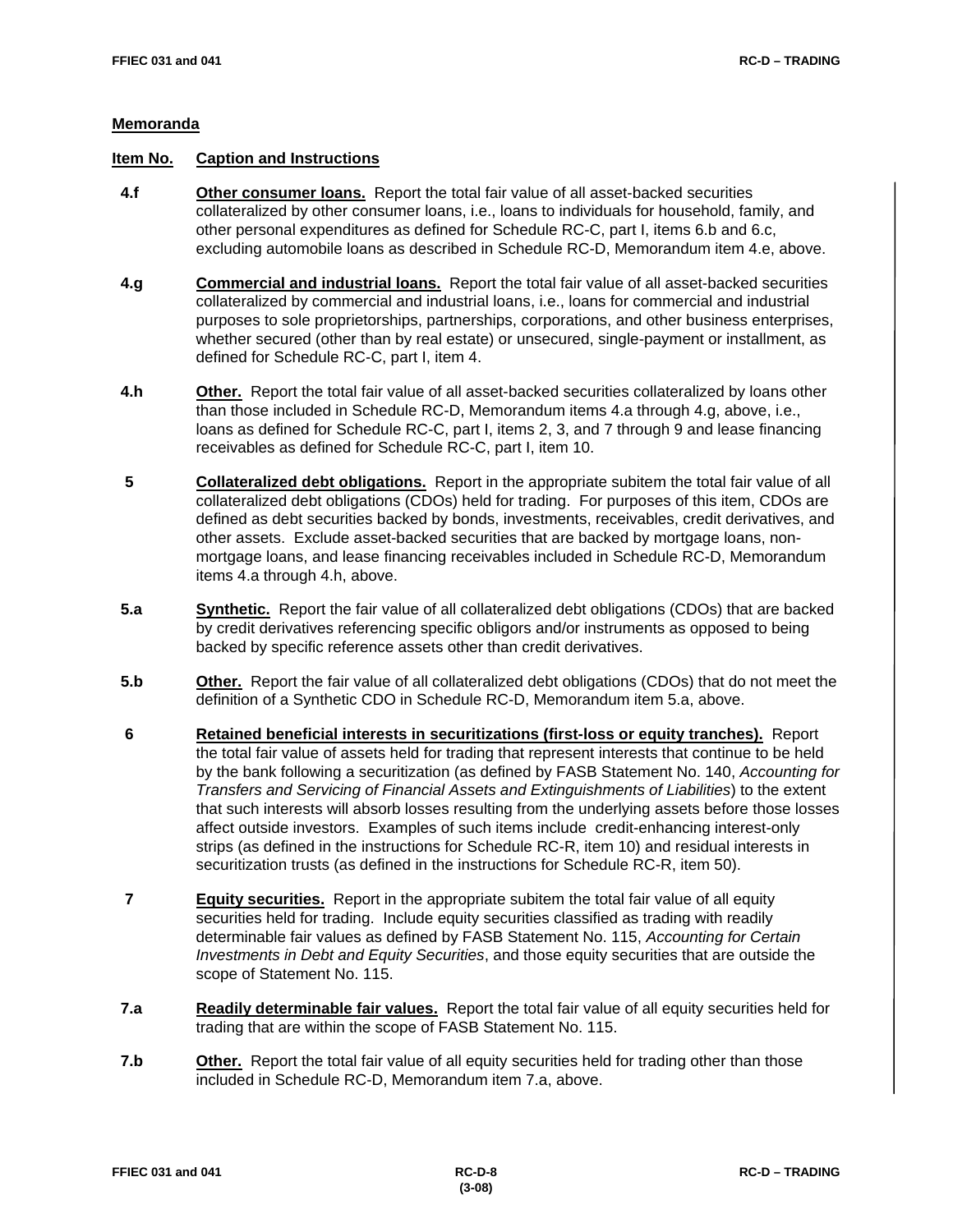- **8 Loans pending securitization.** Report the total fair value of all loans included in Schedule RC-D, items 6.a through 6.d, that are held for securitization purposes. Report such loans in this item only if the bank expects the securitization transaction to be accounted for as a sale under FASB Statement No. 140, *Accounting for Transfers and Servicing of Financial Assets and Extinguishments of Liabilities*.
- **9 Other trading assets.** Disclose in Memorandum items 9.a through 9.c each component of Schedule RC-D, item 9, "Other trading assets," and the fair value of such component, that is greater than \$25,000 and exceeds 25 percent of the amount reported for this item. For each component of other trading assets that exceeds this disclosure threshold, describe the component with a clear but concise caption in Memorandum items 9.a through 9.c. These descriptions should not exceed 50 characters in length (including spacing between words).
- **10 Other trading liabilities.** Disclose in Memorandum items 10.a through 10.c each component of Schedule RC-D, item 13.b, "Other trading liabilities," and the fair value of such component, that is greater than \$25,000 and exceeds 25 percent of the amount reported for this item. For each component of other trading liabilities that exceeds this disclosure threshold, describe the component with a clear but concise caption in Memorandum items 10.a through 10.c. These descriptions should not exceed 50 characters in length (including spacing between words).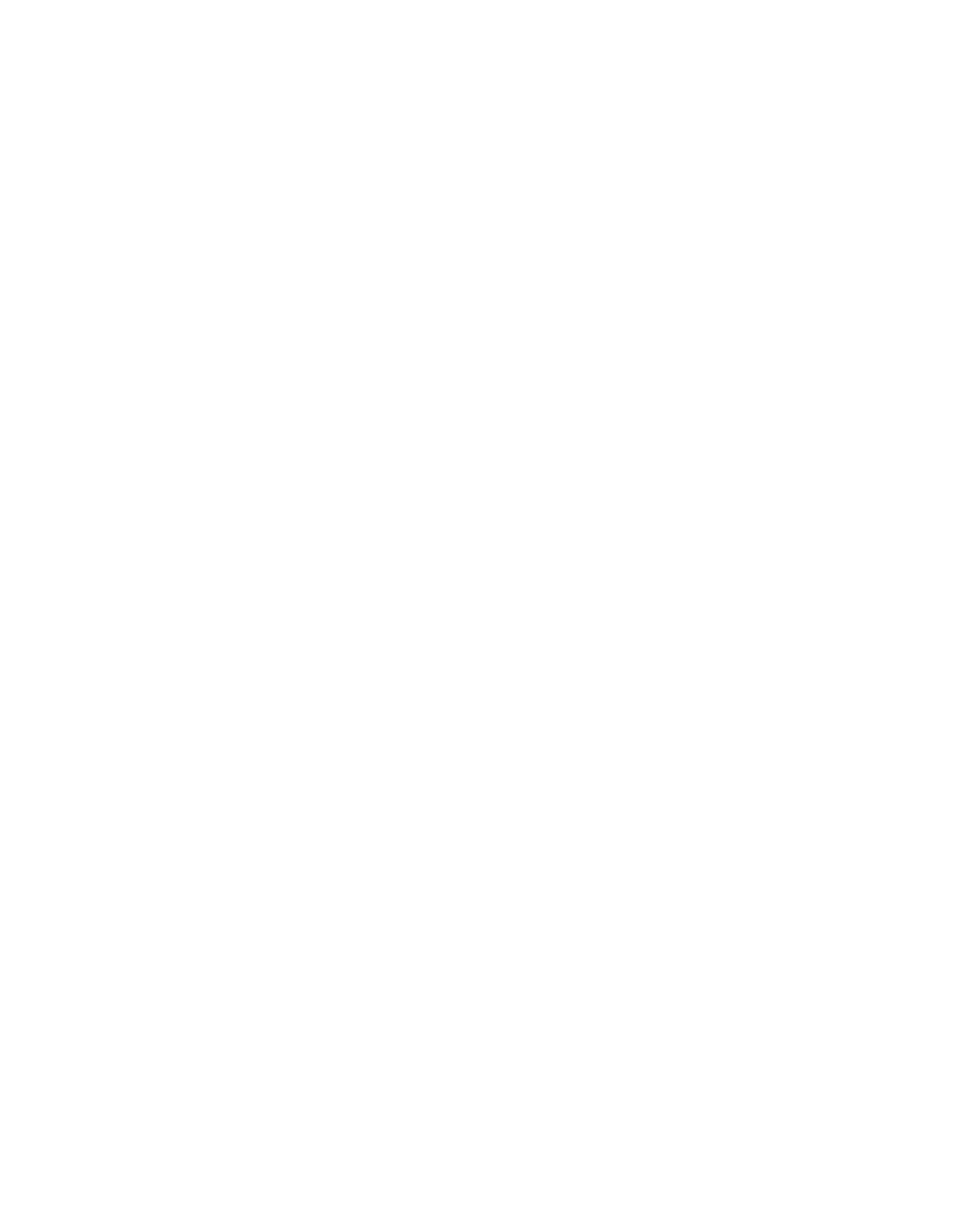# **SCHEDULE RC-E -- DEPOSIT LIABILITIES**

## **General Instructions**

A complete discussion of deposits is included in the Glossary entry entitled "deposits." That discussion addresses the following topics and types of deposits in detail:

- (1) Federal Deposit Insurance Act definition of deposits;
- (2) transaction accounts;
- (3) demand deposits;
- (4) NOW accounts;
- (5) ATS accounts;
- (6) telephone or preauthorized transfer accounts;
- (7) nontransaction accounts;
- (8) savings deposits;
- (9) money market deposit accounts;
- (10) other savings deposits;
- (11) time deposits;
- (12) time certificates of deposit;
- (13) time deposits, open account;
- (14) interest-bearing deposit accounts; and
- (15) noninterest-bearing deposit accounts.

Additional discussions pertaining to deposits will also be found under separate Glossary entries for:

- (1) borrowings and deposits in foreign offices;
- (2) brokered deposits;
- (3) cash management arrangements;
- (4) dealer reserve accounts;
- (5) hypothecated deposits;
- (6) letter of credit (for letters of credit sold for cash and travelers letters of credit);
- (7) overdraft;
- (8) pass-through reserve balances;
- (9) placements and takings; and
- (10) reciprocal balances.

On the FFIEC 031 only, Schedule RC-E consists of two parts. Part I covers the deposit liabilities of the domestic offices of the consolidated bank. Part II covers the deposit liabilities of the foreign offices (including Edge and Agreement subsidiaries and IBFs) of the consolidated bank. (See the Glossary entries for "domestic office" and "foreign office" for the definitions of these terms.)

- NOTE: For information about the reporting of deposits for deposit insurance and FICO assessment purposes, refer to Schedule RC-O.
- NOTE: For the appropriate treatment of deposits of depository institutions for which the reporting bank is serving as a pass-through agent for federal required reserves, see the Glossary entry for "pass-through reserve balances."
- NOTE: For banks that elect to report deposits at fair value under a fair value option, report the fair value of those deposits in the same items and columns as similar deposits to which a fair value option has not been applied. Currently, deposits that include a demand feature (e.g., demand and savings deposits in domestic offices) are not eligible to be reported under a fair value election.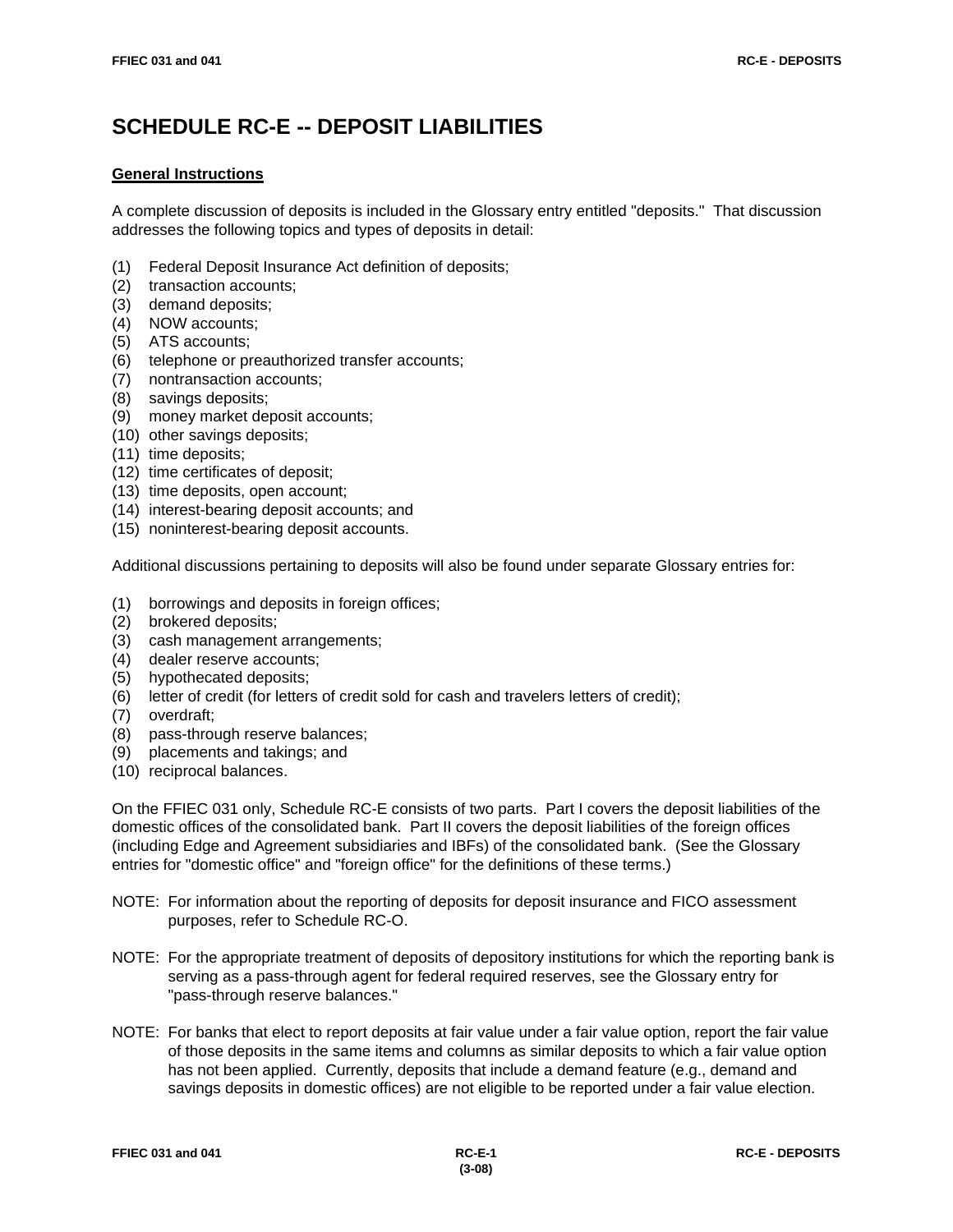## **(Part I. Deposits in Domestic Offices)**

## **Definitions**

The term "deposits" is defined in the Glossary and generally follows the definitions of deposits used in the Federal Deposit Insurance Act and in Federal Reserve Regulation D.

Reciprocal balances between the reporting bank and other depository institutions may be reported on a net basis when a right of setoff exists. See the Glossary entry for "offsetting" for the conditions that must be met for a right of setoff to exist.

The following are not reported as deposits in Schedule RC-E:

- (1) Deposits received in one office of the bank for deposit in another office of the bank.
- (2) Outstanding drafts (including advices or authorizations to charge the bank's balance in another depository institution) drawn in the regular course of business by the reporting bank on other depository institutions.
- (3) Trust funds held in the bank's own trust department that the bank keeps segregated and apart from its general assets and does not use in the conduct of its business. NOTE: Such uninvested trust funds must be reported as deposit liabilities in Schedule RC-O, items 1 and 4.
- (4) Deposits accumulated for the payment of personal loans (i.e., hypothecated deposits), which should be netted against loans in Schedule RC-C, Loans and Lease Financing Receivables.
- (5) All obligations arising from assets sold under agreements to repurchase.
- (6) Overdrafts in deposit accounts. Overdrafts are to be reported as loans in Schedule RC-C and not as negative deposits. Overdrafts in one or more transaction accounts within a group of related transaction accounts of a single type (i.e., demand deposit accounts or NOW accounts, but not a combination thereof) maintained in the same right and capacity by a customer (a single legal entity) that are established under a bona fide cash management arrangement by this customer are not to be classified as loans unless there is a net overdraft position in the group of related transaction accounts taken as a whole. For reporting and deposit insurance assessment purposes, such accounts function as, and are regarded as, one account rather than multiple separate accounts. (NOTE: Affiliates and subsidiaries are considered separate legal entities.) See the Glossary entry for "cash management arrangements" for information on bona fide cash management arrangements.
- (7) Time deposits sold (issued) by the reporting bank that it has subsequently purchased in the secondary market (typically as a result of the bank's trading activities) and has not resold as of the report date. For purposes of these reports, a bank that purchases a time deposit it has issued is regarded as having paid the time deposit prior to maturity. The effect of the transaction is that the bank has cancelled a liability as opposed to having acquired an asset for its portfolio.

The following are reported as deposits:

- (1) Deposits of trust funds standing to the credit of other banks and all trust funds held or deposited in any department of the reporting bank other than the trust department.
- (2) Credit items that could not be posted to the individual deposit accounts but that have been credited to the control accounts of the various deposit categories on the general ledger.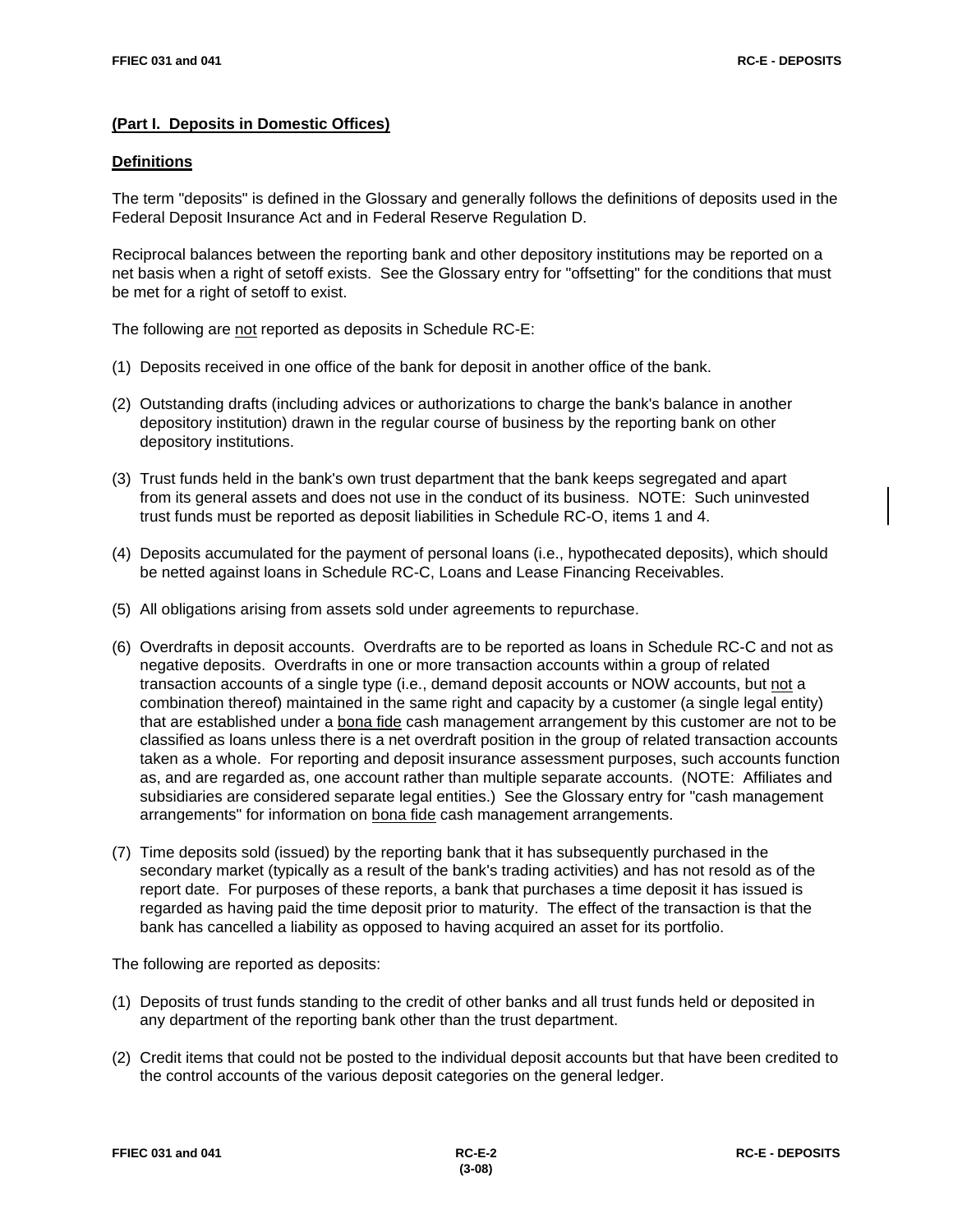## **Definitions (cont.)**

- (3) Credit items not yet posted to deposit accounts that are carried in suspense or similar nondeposit accounts and are material in amount. As described in the Glossary entry for "suspense accounts," the items included in such accounts should be reviewed and material amounts reported in the appropriate balance sheet accounts. NOTE: Regardless of whether deposits carried in suspense accounts have been reclassified as deposits and reported in Schedule RC-E, they must be reported as deposit liabilities in Schedule RC-O, items 1 and 4.
- (4) Escrow funds.
- (5) Payments collected by the bank on loans secured by real estate and other loans serviced for others that have not yet been remitted to the owners of the loans.
- (6) Credit balances resulting from customers' overpayments of account balances on credit cards and other revolving credit plans.
- (7) Funds received or held in connection with checks or drafts drawn by the reporting bank and drawn on, or payable at or through, another depository institution either on a zero-balance account or on an account that is not routinely maintained with sufficient balances to cover checks drawn in the normal course of business (including accounts where funds are remitted by the reporting bank only when it has been advised that the checks or drafts have been presented).
- (8) Funds received or held in connection with traveler's checks and money orders sold (but not drawn) by the reporting bank, until the proceeds of the sale are remitted to another party, and funds received or held in connection with other such checks used (but not drawn) by the reporting bank, until the amount of the checks is remitted to another party.
- (9) Checks drawn by the reporting bank on, or payable at or through, a Federal Reserve Bank or a Federal Home Loan Bank.
- (10) Refundable loan commitment fees received or held by the reporting bank prior to loan closing.
- (11) Refundable stock subscription payments received or held by the reporting bank prior to the issuance of the stock. (Report nonrefundable stock subscription payments in Schedule RC-G, item 4, "All other liabilities.")

In addition, the gross amount of debit items ("throw-outs," "bookkeepers' cutbacks," or "rejects") that cannot be posted to the individual deposit accounts without creating overdrafts or for some other reason (e.g., stop payment, missing endorsement, post or stale date, or account closed), but which have been charged to the control accounts of the various deposit categories on the general ledger, should be credited to (added back to) the appropriate deposit control totals and reported in Schedule RC-F, item 6, "All other assets."

The Monetary Control Act of 1980 and the resulting revision to Federal Reserve Regulation D, "Reserve Requirements of Depository Institutions," established, for purposes of federal reserve requirements on deposit liabilities, a category of deposits designated as "transaction accounts." The distinction between transaction and nontransaction accounts is discussed in detail in the Glossary entry for "deposits." NOTE: Money market deposit accounts (MMDAs) are regarded as savings deposits and are specifically excluded from the "transaction account" classification.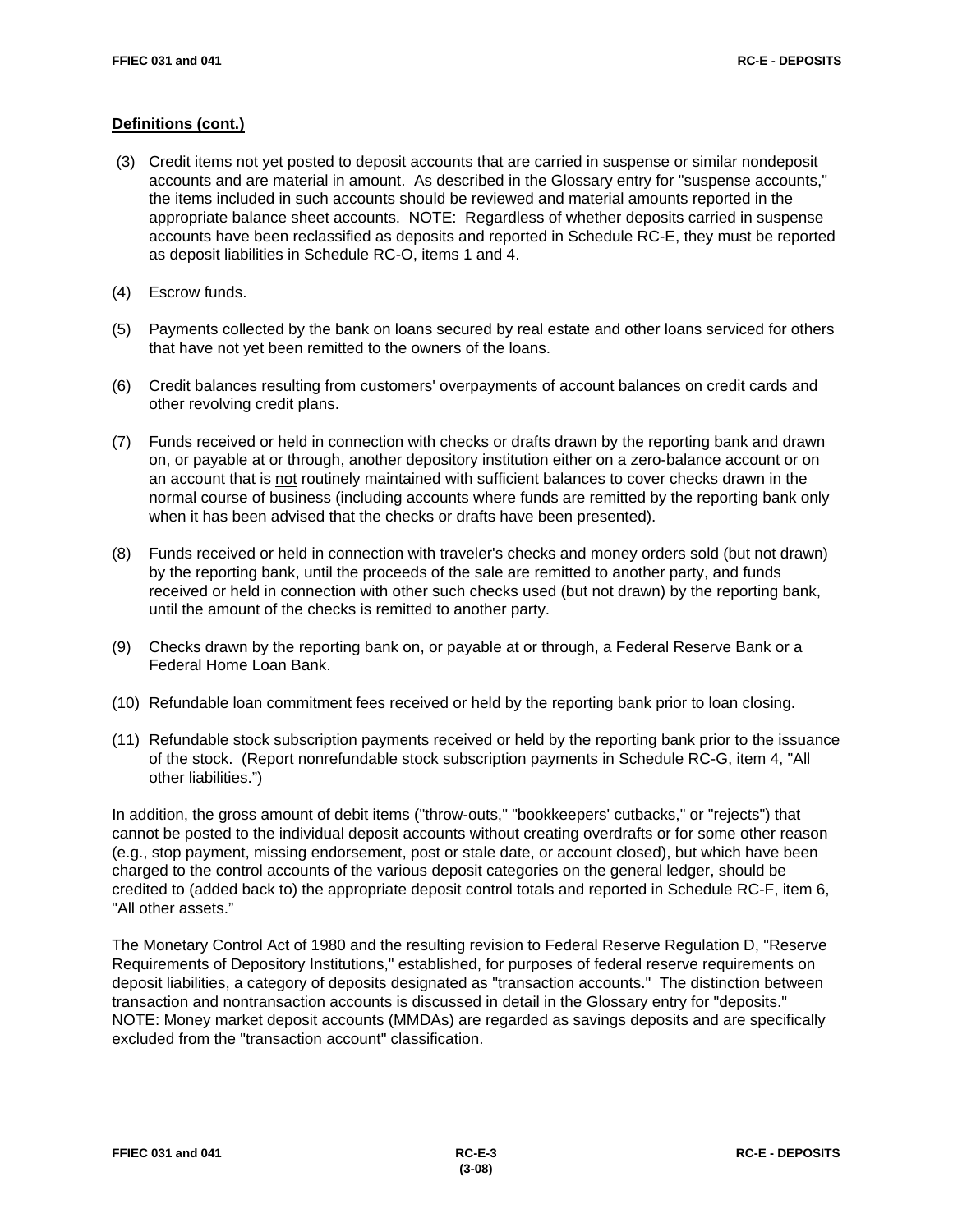## **Summary of Transaction Account Classifications** (See the Glossary entry for "deposits" for detailed definitions and further information.)

- A. Always regarded as transaction accounts:
	- 1. Demand deposits.
	- 2. NOW accounts.
	- 3. ATS accounts.
	- 4. Accounts (other than savings deposits) from which payments may be made to third parties by means of an automated teller machine (ATM), a remote service unit (RSU), or another electronic device, including by debit card.
	- 5. Accounts (other than savings deposits) that permit third party payments through use of checks, drafts, negotiable instruments, or other similar instruments.
- B. Deposits or accounts that are regarded as transaction accounts if the following specified conditions exist:
	- 1. Accounts that otherwise meet the definition of savings deposits but that authorize or permit the depositor to exceed the transfer and withdrawal rules for a savings deposit.
	- 2. Any deposit or account that otherwise meets the definition of a time deposit but that allows withdrawals within the first six days after the date of deposit and that does not require an early withdrawal penalty of at least seven days' simple interest on amounts withdrawn within those first six days, unless the deposit or account meets the definition of a savings deposit. Any such deposit or account that meets the definition of a savings deposit shall be reported as a savings deposit, otherwise it shall be reported as a demand deposit, which is a transaction account.
	- 3. The remaining balance of a time deposit from which a partial early withdrawal is made, unless the remaining balance either (a) is subject to additional early withdrawal penalties of at least seven days' simple interest on amounts withdrawn within six days after each partial withdrawal (in which case the deposit or account continues to be reported as a time deposit) or (b) is placed in an account that meets the definition of a savings deposit (in which case the deposit or account shall be reported as a savings deposit). Otherwise, the deposit or account shall be reported as a demand deposit, which is a transaction account.
- C. Not regarded as transaction accounts (unless specified above):
	- 1. Savings deposits (including accounts commonly known as money market deposit accounts (MMDAs)).
	- 2. Accounts that permit telephone or preauthorized transfers or transfers by ATMs or RSUs to repay loans made or serviced by the same depository institution.
	- 3. Accounts that permit telephone or preauthorized withdrawals where the proceeds are to be mailed to or picked up by the depositor.
	- 4. Accounts that permit transfers to other accounts of the depositor at the same institution through ATMs or RSUs.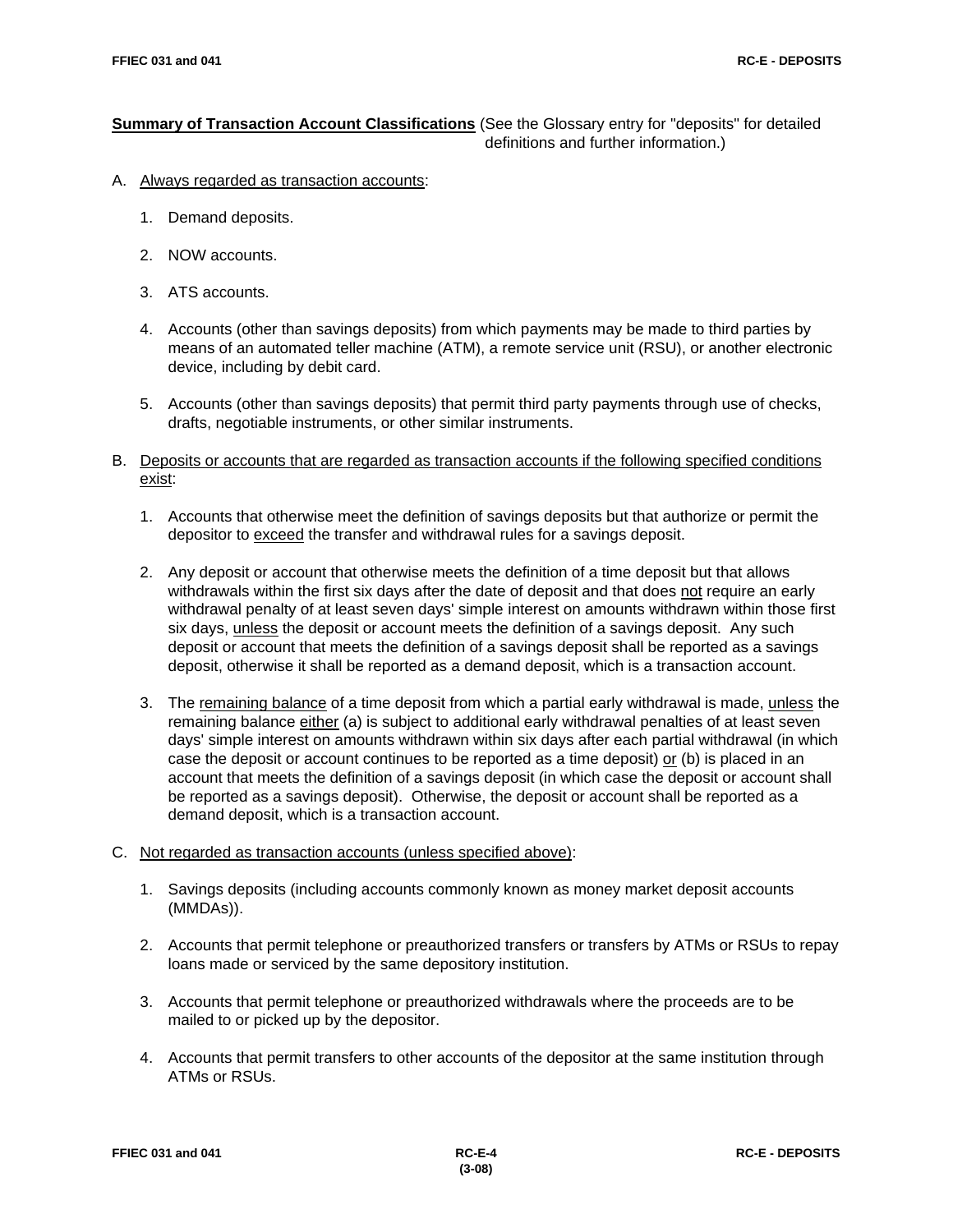## **Column Instructions**

Deposits as summarized above are divided into two general categories, "Transaction Accounts" (columns A and B) and "Nontransaction Accounts (including MMDAs)" (column C).

Column A - Total transaction accounts. Report in column A the total of all transaction accounts as summarized above and fully defined in the Glossary entry for "deposits." With the exceptions noted in the item instructions and the Glossary entry, the term "transaction account" is defined as a deposit or account from which the depositor or account holder is permitted to make transfers or withdrawals by negotiable or transferable instruments, payment orders of withdrawal, telephone transfers, or other similar devices for the purpose of making third party payments or transfers to third persons or others, or from which the depositor may make third party payments at an automated teller machine (ATM), a remote service unit (RSU), or another electronic device, including by debit card.

Column B - Memo: Total demand deposits. Report in item 7, column B, the total of all demand deposits, including any matured time or savings deposits without automatic renewal provisions, unless the deposit agreement specifically provides for the funds to be transferred at maturity to another type of account (i.e., other than a demand deposit) (see the Glossary entry for "deposits").

NOTE: Demand deposits are, of course, one type of transaction account. Therefore, the amount reported in item 7, column B, should be included by category of depositor in the breakdown of transaction accounts by category of depositor that is reported in column A.

Column C - Total nontransaction accounts (including MMDAs). Report in column C all deposits other than transaction accounts as summarized above and defined in the Glossary entry for "deposits." Include in column C all interest-bearing and noninterest-bearing savings deposits and time deposits together with all interest paid by crediting savings and time deposit accounts.

## **Item Instructions**

In items 1 through 6 of Schedule RC-E, banks report separate breakdowns of their transaction and nontransaction accounts by category of depositor. When reporting brokered deposits in these items, the funds should be categorized as deposits of "Individuals, partnerships, and corporations," "States and political subdivisions in the U.S.," or "Commercial banks and other depository institutions in the U.S." based on the beneficial owners of the funds that the broker has placed in the bank. However, if this information is not readily available to the issuing bank for certain brokered deposits because current deposit insurance rules do not require the deposit broker to provide information routinely on the beneficial owners of the deposits and their account ownership capacity to the bank issuing the deposits, these brokered deposits may be rebuttably presumed to be deposits of "Individuals, partnerships, and corporations" and reported in Schedule RC-E, item 1, below. For further information, see the Glossary entry for "brokered deposits."

## **Item No. Caption and Instructions**

 **1 Deposits of individuals, partnerships, and corporations (include all certified and official checks).** Report in the appropriate column all deposits of individuals, partnerships, and corporations, wherever located, and all certified and official checks.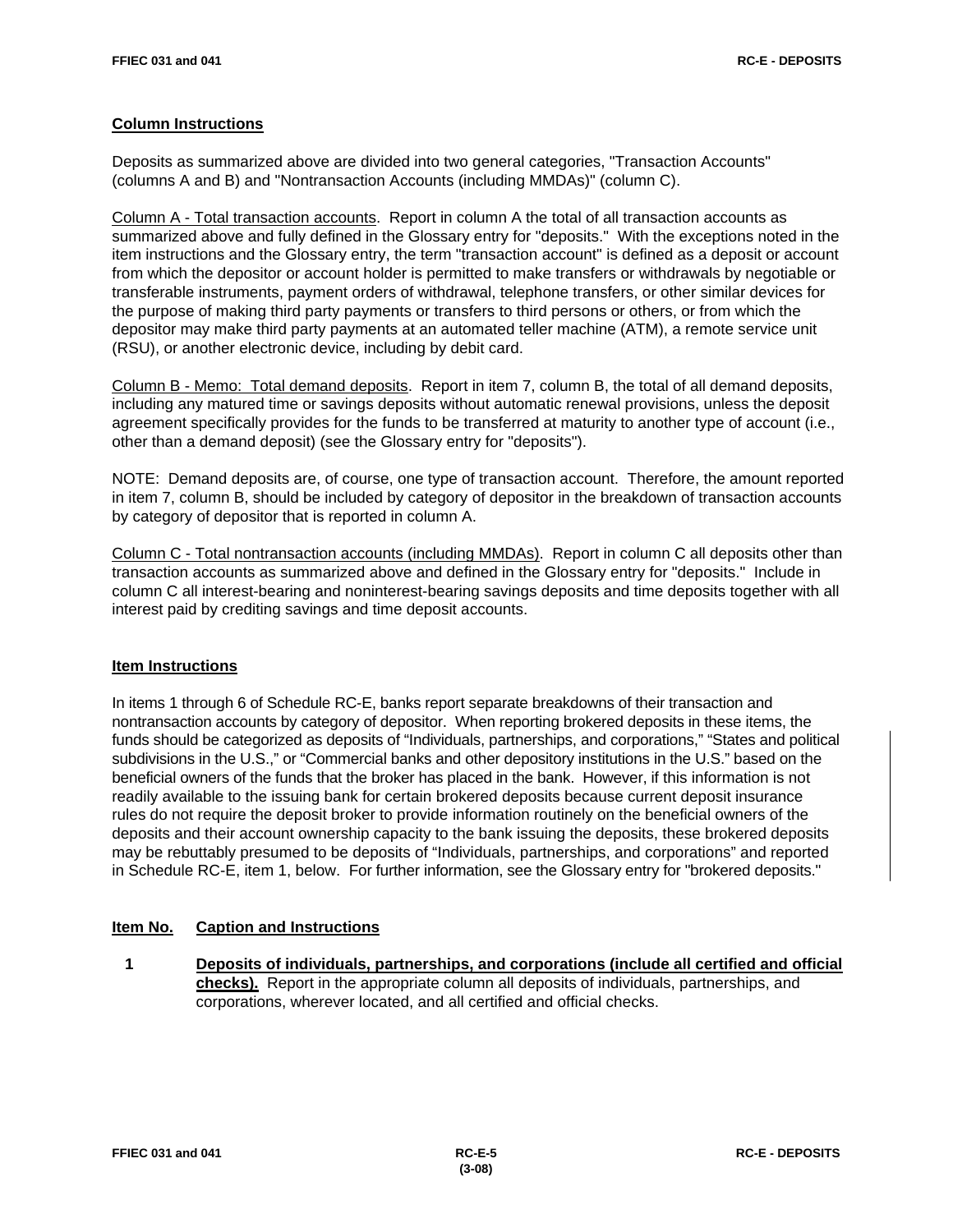**1 Include** in this item:

(cont.)

- (1) Deposits related to the personal, household, or family activities of both farm and nonfarm individuals and to the business activities of sole proprietorships.
- (2) Deposits of corporations and organizations (other than depository institutions), regardless of whether they are operated for profit, including but not limited to:
	- (a) mutual funds and other nondepository financial institutions;
	- (b) foreign government-owned nonbank commercial and industrial enterprises; and
	- (c) quasi-governmental organizations such as post exchanges on military posts and deposits of a company, battery, or similar organization (unless the reporting bank has been designated by the U.S. Treasury as a depository for such funds and appropriate security for the deposits has been pledged, in which case, report in Schedule RC-E, item 2).
- (3) Dealer reserve accounts (see the Glossary entry for "dealer reserve accounts" for the definition of this term).
- (4) Deposits of U.S. Government agencies and instrumentalities such as the:
	- (a) Banks for Cooperatives,
	- (b) Export-Import Bank of the U.S.,
	- (c) Federal Deposit Insurance Corporation,
	- (d) Federal Financing Bank,
	- (e) Federal Home Loan Banks,
	- (f) Federal Home Loan Mortgage Corporation,
	- (g) Federal Intermediate Credit Banks,
	- (h) Federal Land Banks,
	- (i) Federal National Mortgage Association,
	- (j) National Credit Union Administration Central Liquidity Facility,
	- (k) National Credit Union Share Insurance Fund, and
	- (l) Office of Thrift Supervision.
- (5) Deposits of trust funds standing to the credit of other banks and all trust funds held or deposited in any department (except the trust department) of the reporting bank if the beneficiary is an individual, partnership, or corporation.
- (6) Credit balances on credit cards and other revolving credit plans as a result of customer overpayments.
- (7) Deposits of a federal or state court held for the benefit of individuals, partnerships, or corporations, such as bankruptcy funds and escrow funds.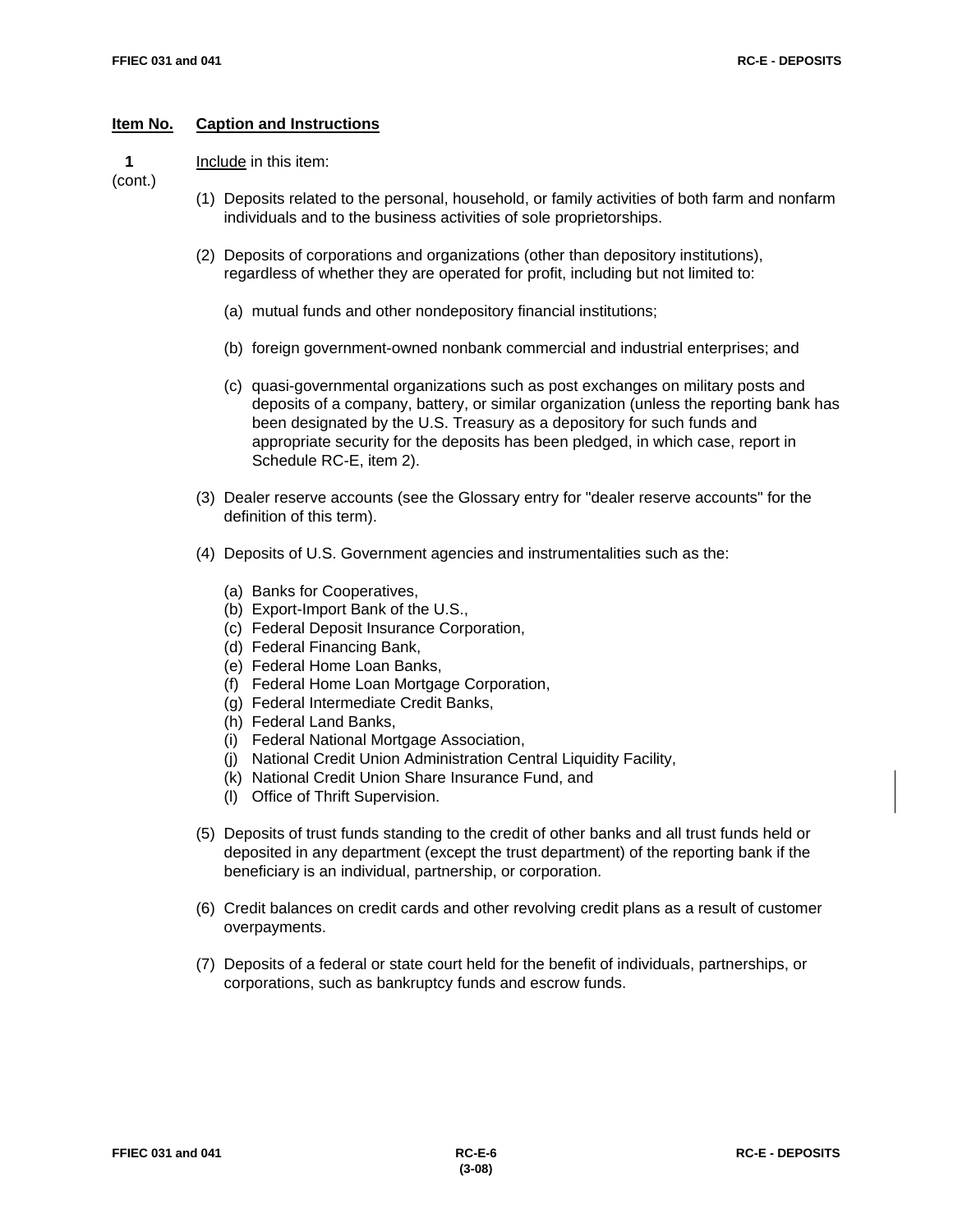```
 1 (8) Certified and official checks, which include the following:
```
(cont.)

- (a) Unpaid depositors' checks that have been certified.
- (b) Cashiers' checks, money orders, and other officers' checks issued for any purpose including those issued in payment for services, dividends, or purchases that are drawn on the reporting bank by any of its duly authorized officers and that are outstanding on the report date.
- (c) Funds received or held in connection with checks or drafts drawn by the reporting bank and drawn on, or payable at or through, another depository institution either on a zero-balance account or on an account that is not routinely maintained with sufficient balances to cover checks drawn in the normal course of business (including accounts where funds are remitted by the reporting bank only when it has been advised that the checks or drafts have been presented).
- (d) Funds received or held in connection with traveler's checks and money orders sold (but not drawn) by the reporting bank, until the proceeds of the sale are remitted to another party, and funds received or held in connection with other such checks used (but not drawn) by the reporting bank, until the amount of the checks is remitted to another party.
- (e) Checks drawn by the reporting bank on, or payable at or through, a Federal Reserve Bank or a Federal Home Loan Bank.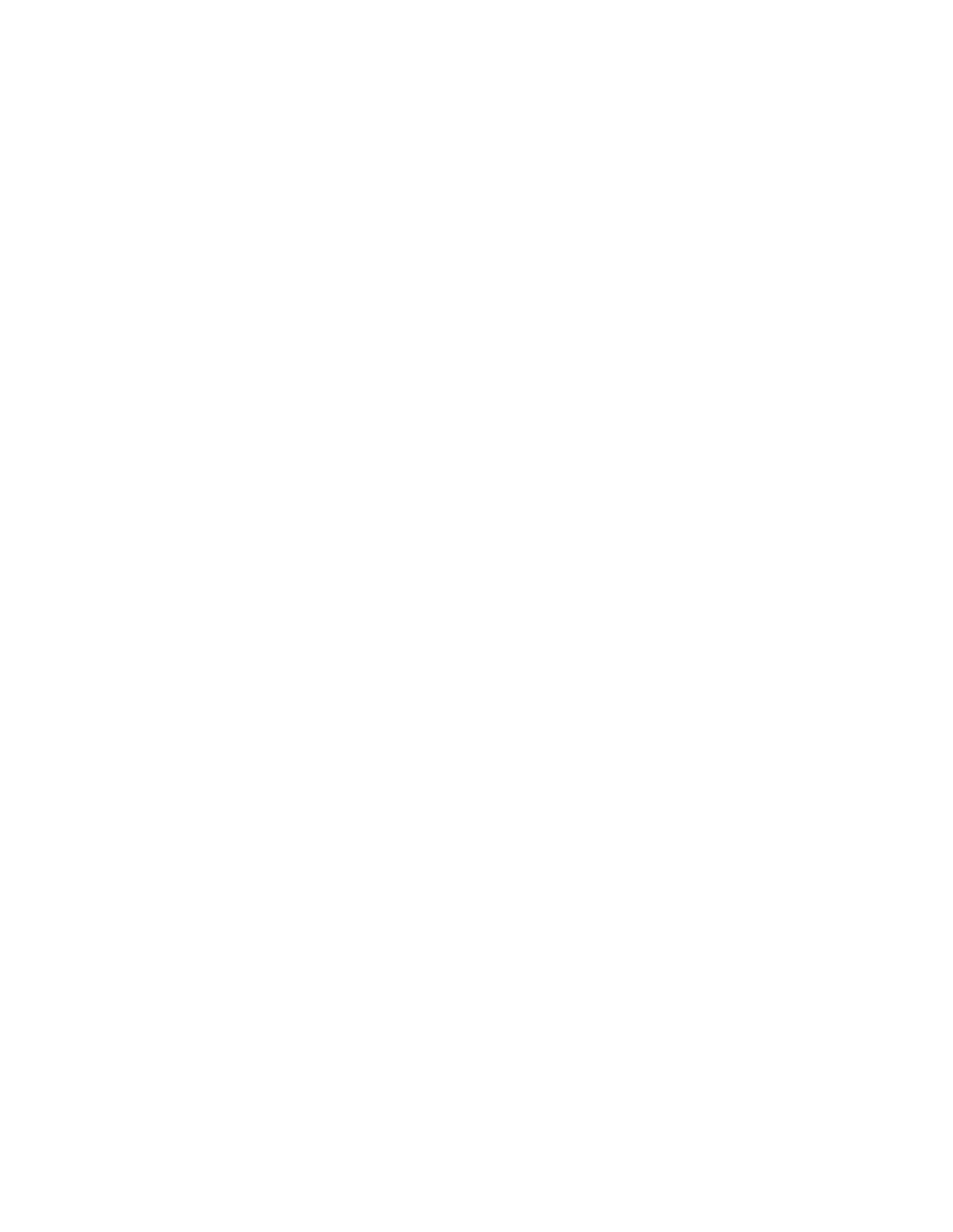- **1** (f) Outstanding travelers' checks, travelers' letters of credit and other letters of credit (cont.) (less any outstanding drafts accepted thereunder) sold for cash or its equivalent by the reporting bank or its agents.
	- (g) Outstanding drafts and bills of exchange accepted by the reporting bank or its agents for money or its equivalent, including drafts accepted against a letter of credit issued for money or its equivalent.
	- (h) On the FFIEC 031, checks or drafts drawn by, or on behalf of, a non-U.S. office of the reporting bank on an account maintained at a U.S. office of the reporting bank. Such drafts are, for Report of Condition and federal deposit insurance assessment purposes, the same as officers' checks. This would include "London checks," "Eurodollar bills payable checks," and any other credit items that the domestic bank issues in connection with such transactions.

Exclude from this item deposits of:

- (1) The U.S. Government (report in Schedule RC-E, item 2).
- (2) States and political subdivisions in the U.S. (report in Schedule RC-E, item 3).
- (3) Commercial banks in the U.S. (report in Schedule RC-E, item 4).
- (4) Other depository institutions in the U.S. (report in Schedule RC-E, item 4).
- (5) Banks in foreign countries (report in Schedule RC-E, item 5).
- **2 Deposits of U.S. Government.** Report in the appropriate column all deposits of federal public funds made by or for the account of the United States or some department, bureau, or official thereof.

Include in this item:

(1) U.S. Treasury Tax and Loan Accounts, including deposits of federal income tax withheld from employee salaries, from interest and dividend payments, and from distributions or payments from pensions, annuities, and other deferred income including IRAs; social security tax deposits and other federal tax payments; and the proceeds from sales of U.S. Savings Bonds.

 NOTE: Only deposits credited to the U.S. Treasury Tax and Loan demand deposit accounts that represent funds received as of the close of business of the "current" day should be reported as Treasury Tax and Loan Demand Deposits. (The "current" day's deposits should reflect those deposits on the bank's books standing to the credit of the U.S. Treasury's Tax and Loan Account as of the report date.) Funds credited to Tax and Loan Demand Deposit Accounts as of the close of business on previous days should already have been remitted to the Federal Reserve Bank (and thus excluded from this report) or automatically converted into open-ended interest-bearing notes (to be reported as "Other borrowings" in Schedule RC-M, item 5.b), depending on the option selected by the reporting institution.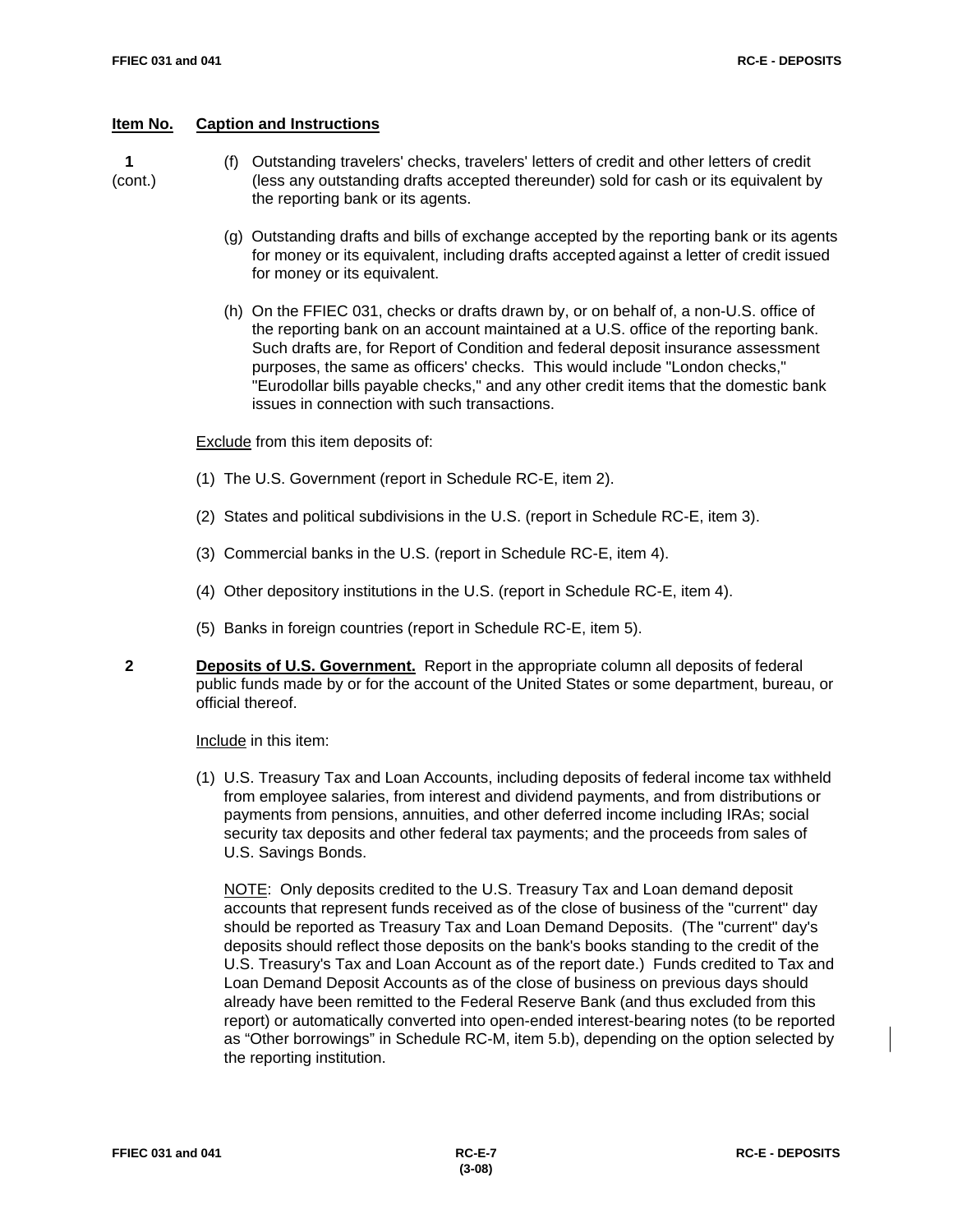- **1** (2) Deposits standing to the credit of certain quasi-governmental institutions when the (cont.) reporting bank has been designated by the U.S. Treasury as a depository for such funds.
	- (3) Deposits of the U.S. Postal Service and local post offices.

 Exclude from this item deposits of U.S. Government agencies and instrumentalities. (Such deposits are to be reported in Schedule RC-E, item 1, above.)

 **3 Deposits of states and political subdivisions in the U.S.** Report in the appropriate column all deposits standing to the credit of states, counties, municipalities, and local housing authorities; school, irrigation, drainage, and reclamation districts; or other instrumentalities of one or more states of the United States, the District of Columbia, Puerto Rico, and U.S. territories and possessions.

 Also include deposits of funds advanced to states and political subdivisions by U.S. Government agencies and corporations and deposits of withheld income taxes of states and political subdivisions.

 **4 Deposits of commercial banks and other depository institutions in the U.S.** Report in the appropriate column all deposits of commercial banks and other depository institutions located in the U.S.

Commercial banks in the U.S. cover:

- (1) U.S. branches and agencies of foreign banks; and
- (2) all other commercial banks in the U.S., i.e., U.S. branches of U.S. banks.

Other depository institutions in the U.S. cover:

- (1) Building or savings and loan associations, homestead associations, and cooperative banks;
- (2) credit unions; and
- (3) mutual and stock savings banks.

For purposes of these reports, U.S. branches and agencies of foreign banks include U.S. branches and agencies of foreign official banking institutions and investment companies that are chartered under Article XII of the New York State banking law and that are majority-owned by one or more foreign banks.

For the appropriate treatment of deposits of depository institutions for which the reporting bank is serving as a pass-through agent for federal required reserves, see the Glossary entry for "pass-through reserve balances."

Refer to the Glossary entries for "banks, U.S. and foreign" and "depository institutions in the U.S." for further discussion of these terms.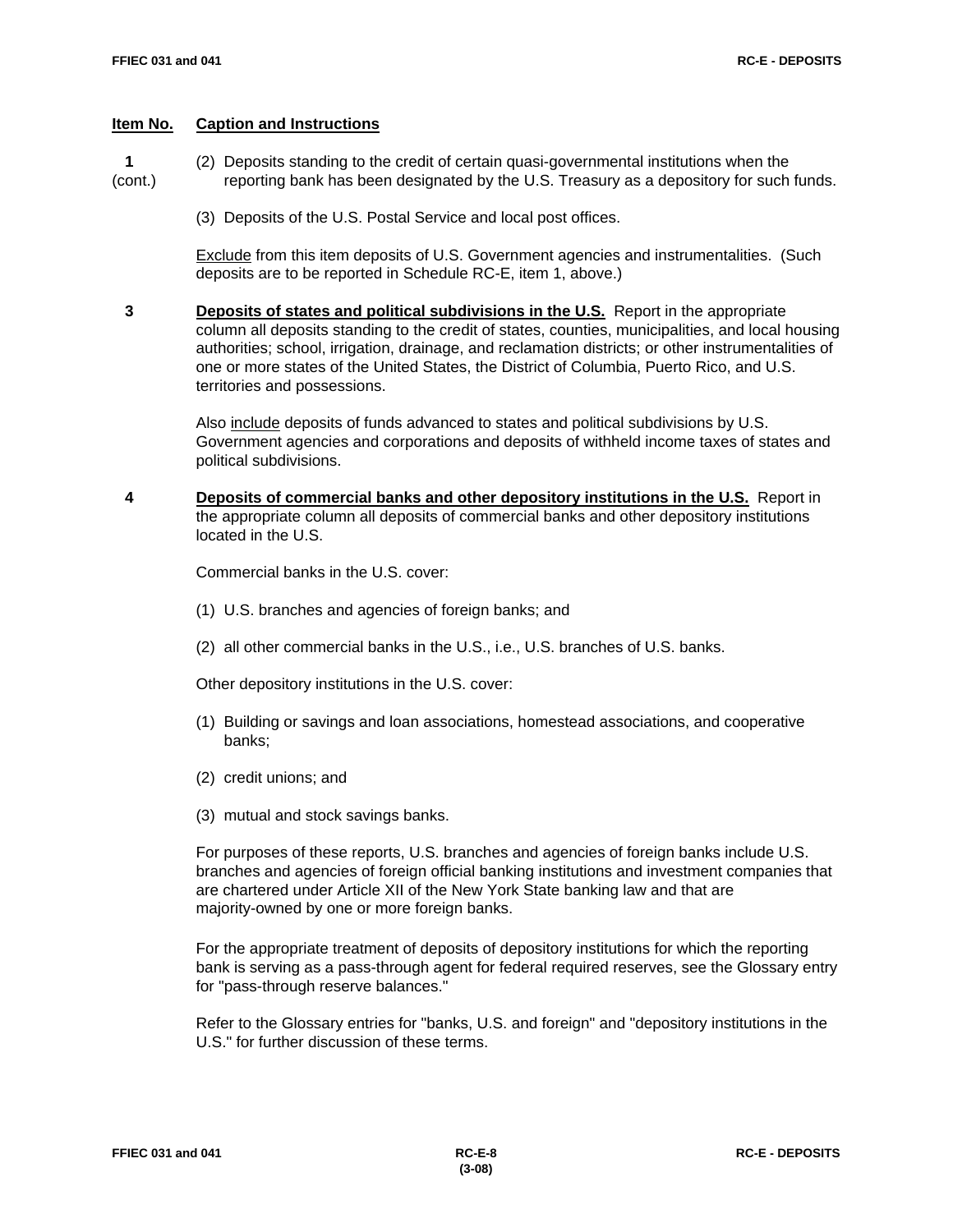**4** Exclude from this item deposits of the following depository institutions:

(cont.)

- (1) Banks in foreign countries (report in Schedule RC-E, item 5, below). (See the Glossary entry for "banks, U.S. and foreign" for the definition of this term.)
- (2) On the FFIEC 031, IBFs (report in part II of Schedule RC-E).
- **5 Deposits of banks in foreign countries.** Report in the appropriate column all deposits of banks located in foreign countries.

Banks in foreign countries cover:

- (1) foreign-domiciled branches of other U.S. banks; and
- (2) foreign-domiciled branches of foreign banks.

See the Glossary entry for "banks, U.S. and foreign" for further discussion of these terms.

 Exclude from this item deposits of foreign official institutions and foreign central banks (to be reported in Schedule RC-E, item 6 below) and deposits of U.S. branches and agencies of foreign banks and New York State investment companies (to be reported in Schedule RC-E, item 4 above).

For the appropriate treatment of deposits of depository institutions for which the reporting bank is serving as a pass-through agent for federal required reserves, see the Glossary entry for "pass-through reserve balances."

 **6 Deposits of foreign governments and official institutions.** Report in the appropriate column all deposits of foreign governments and official institutions. (See the Glossary entry for "foreign governments and official institutions" for the definition of this term.)

Exclude from this item deposits of:

- (1) U.S. branches and agencies of foreign official banking institutions (report in Schedule RC-E, item 4, above).
- (2) Nationalized banks and other banking institutions that are owned by foreign governments and that do not function as central banks, banks of issue, or development banks (report in Schedule RC-E, item 5, above).
- (3) Foreign government-owned nonbank commercial and industrial enterprises (report in Schedule RC-E, item 1, above).
- **7 Total.** Report in column B the total of all demand deposits. Report in columns A and C the sum of items 1 through 6. The sum of columns A and C of this item must equal Schedule RC, item 13.a, "Deposits in domestic offices."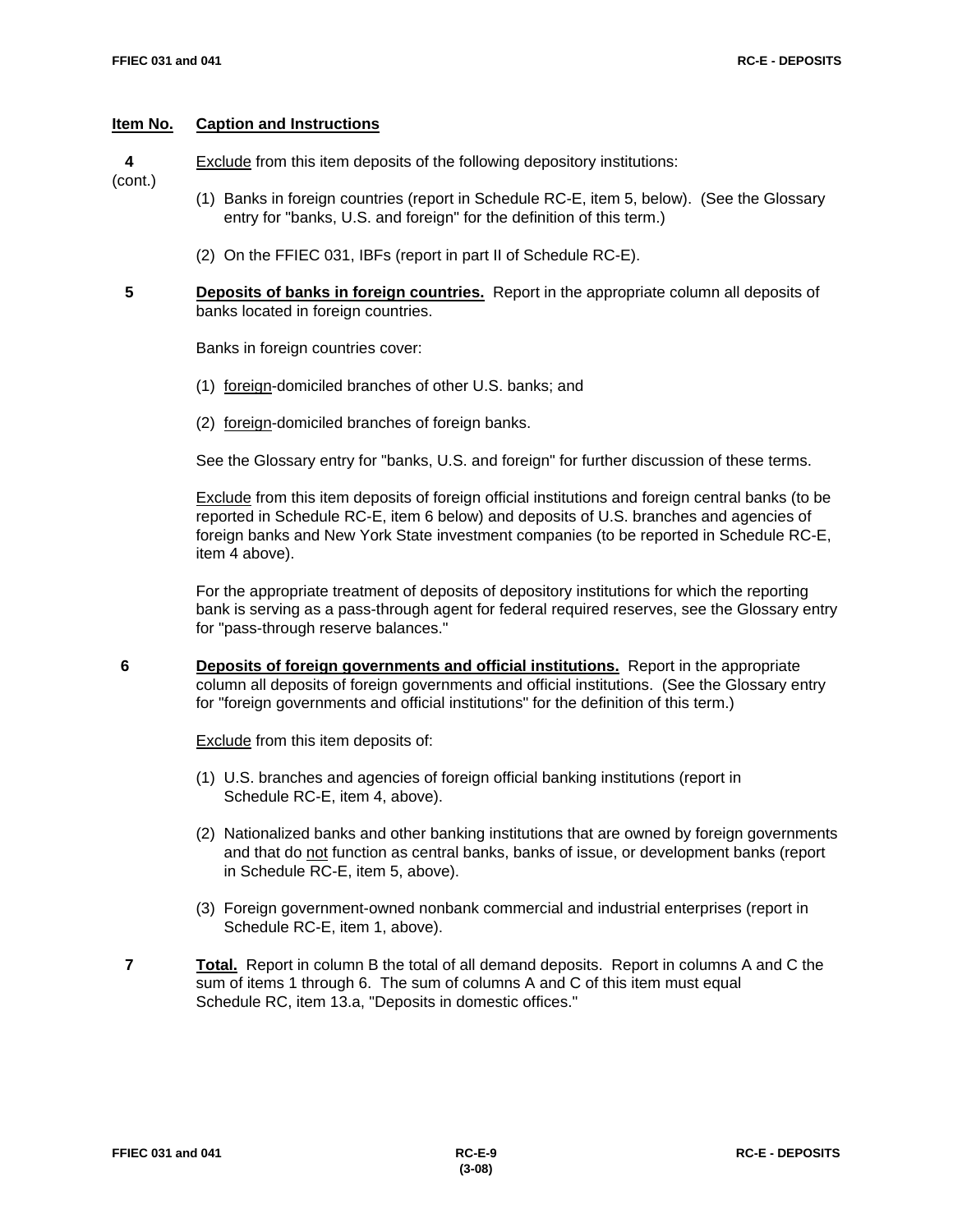## **Item No. Caption and Instructions**

- **1 Selected components of total deposits.** The amounts to be reported in Memorandum items 1.a through 1.e below are included as components of total deposits (in domestic offices) (Schedule RC-E, sum of item 7, columns A and C).
- **1.a Total Individual Retirement Accounts (IRAs) and Keogh Plan accounts.** Report in this Memorandum item the total of all IRA and Keogh Plan deposits included in total deposits (in domestic offices) (Schedule RC-E, sum of item 7, columns A and C). IRAs include traditional IRAs, Roth IRAs, Simplified Employee Pension (SEP) IRAs, and SIMPLE IRAs.

Exclude deposits in "Section 457" deferred compensation plans and self-directed defined contribution plans, which are primarily 401(k) plan accounts. Also exclude deposits in Health Savings Accounts, Medical Savings Accounts, and Coverdell Education Savings Accounts (formerly known as Education IRAs).

- **1.b Total brokered deposits.** Report in this Memorandum item the total of all brokered deposits included in total deposits (in domestic offices) (Schedule RC-E, sum of item 7, columns A and C), regardless of size or type of deposit instrument. (See the Glossary entry for "brokered deposits" for the definition of this term.)
- **1.c Fully insured brokered deposits.** Report in the appropriate subitem all fully insured brokered deposits (as defined in the Glossary entry for "brokered deposits") included in Schedule RC-E, Memorandum item 1.b above.

In some cases, brokered certificates of deposit are issued in \$1,000 amounts under a master certificate of deposit issued by a bank to a deposit broker in an amount that exceeds \$100,000. For these so-called "retail brokered deposits," multiple purchases by individual depositors from an individual bank normally do not exceed the applicable deposit insurance limit (either \$100,000 or \$250,000), but under current deposit insurance rules the deposit broker is not required to provide information routinely on these purchasers and their account ownership capacity to the bank issuing the deposits. If this information is not readily available to the issuing bank, these brokered certificates of deposit in \$1,000 amounts may be rebuttably presumed to be fully insured brokered deposits and should be reported in Schedule RC-E, Memorandum item 1.c.(1), below. In addition, some brokered deposits are transaction accounts or money market deposit accounts (MMDAs) that are denominated in amounts of \$0.01 and established and maintained by the deposit broker (or its agent) as agent, custodian, or other fiduciary for the broker's customers. An individual depositor's deposits within the brokered transaction account or MMDA normally do not exceed the applicable deposit insurance limit. As with retail brokered deposits, if information on these depositors and their account ownership capacity is not readily available to the bank establishing the transaction account or MMDA, the amounts in the transaction account or MMDA may be rebuttably presumed to be fully insured brokered deposits and should be reported in Schedule RC-E, Memorandum item 1.c.(1), below.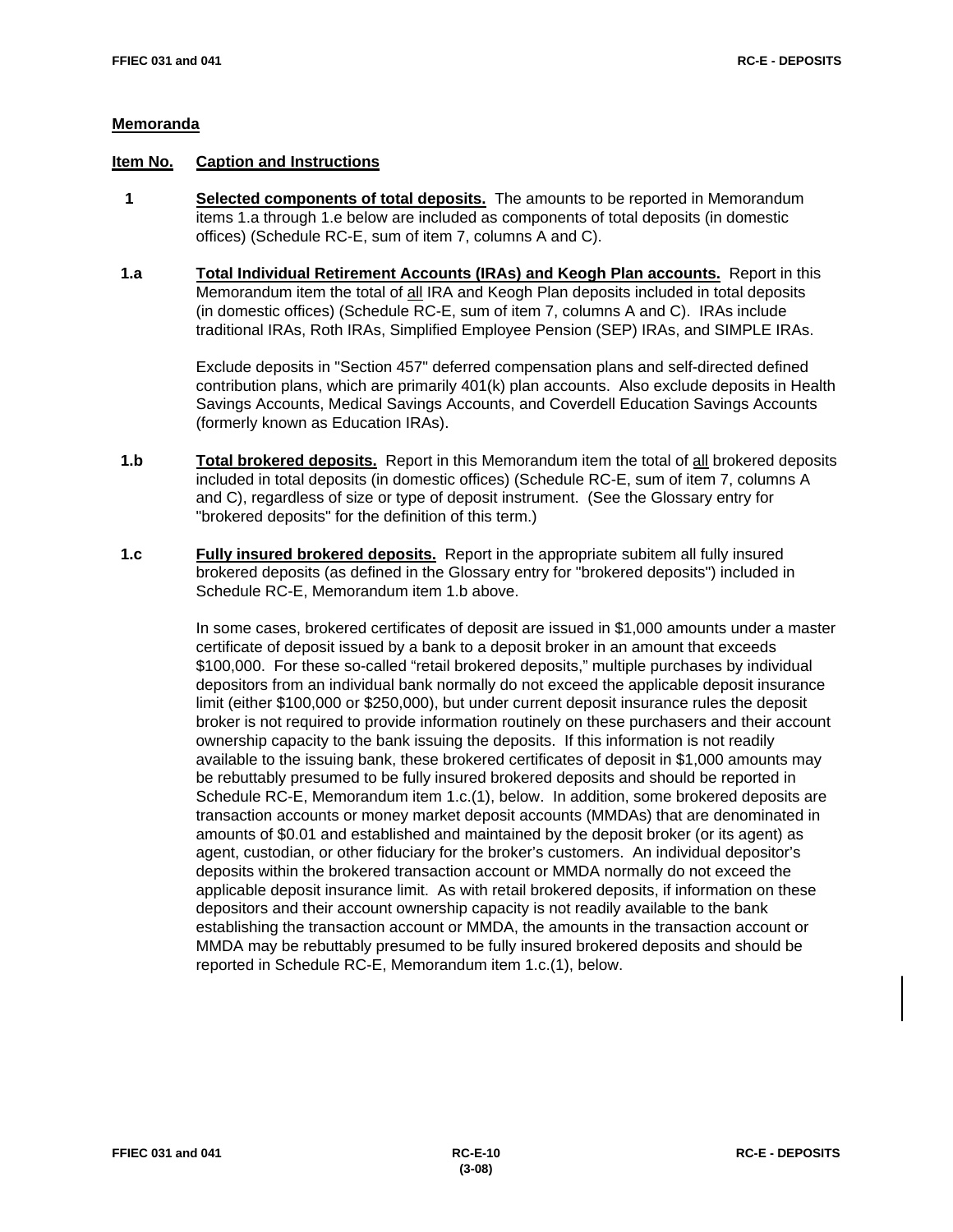#### **Item No. Caption and Instructions**

**1.c.(1) Brokered deposits issued in denominations of less than \$100,000.** Report in this item those brokered deposits issued by the bank in denominations of less than \$100,000. Also report in this item time deposits issued to deposit brokers in the form of large (\$100,000 or more) certificates of deposit that have been participated out by the broker in shares of less than \$100,000.

> For brokered deposits that represent retirement deposit accounts (as defined in Schedule RC-O, Memorandum item 1) eligible for \$250,000 in deposit insurance coverage, report such brokered deposits in this item only if they have been issued by the bank in denominations of less than \$100,000.

**1.c.(2) Brokered deposits issued in denominations of \$100,000 and certain brokered retirement deposit accounts.** Report in this item those brokered deposits issued by the bank in denominations of exactly \$100,000.

> Also report in this item brokered deposits that represent retirement deposit accounts (as defined in Schedule RC-O, Memorandum item 1) eligible for \$250,000 in deposit insurance coverage that have been issued by the bank (a) in denominations of more than \$100,000 through exactly \$250,000 or (b) in denominations greater than \$100,000 that have been participated out by the broker in shares of more than \$100,000 through exactly \$250,000.

- **1.d Maturity data for brokered deposits.** Report in the appropriate subitem the indicated maturity data for brokered deposits (as defined in the Glossary entry for "brokered deposits").
- **1.d.(1) Brokered deposits issued in denominations of less than \$100,000 with a remaining maturity of one year or less.** Report in this item those brokered time deposits issued by the bank in denominations of less than \$100,000 reported in Schedule RC-E, Memorandum item 1.c.(1) above that have a remaining maturity of one year or less. Remaining maturity is the amount of time remaining from the report date until the final contractual maturity of a brokered deposit. Also report in this item all brokered demand and savings deposits with balances of less than \$100,000 that were reported in Schedule RC-E, Memorandum item 1.c.(1) above.
- **1.d.(2) Brokered deposits issued in denominations of \$100,000 or more with a remaining maturity of one year or less.** Report in this item those brokered time deposits issued by the bank in denominations of \$100,000 or more reported in Schedule RC-E, Memorandum item 1.b above that have a remaining maturity of one year or less. Remaining maturity is the amount of time remaining from the report date until the final contractual maturity of a brokered deposit. Also report in this item all brokered demand and savings deposits with balances of \$100,000 or more that were reported in Schedule RC-E, Memorandum item 1.b above.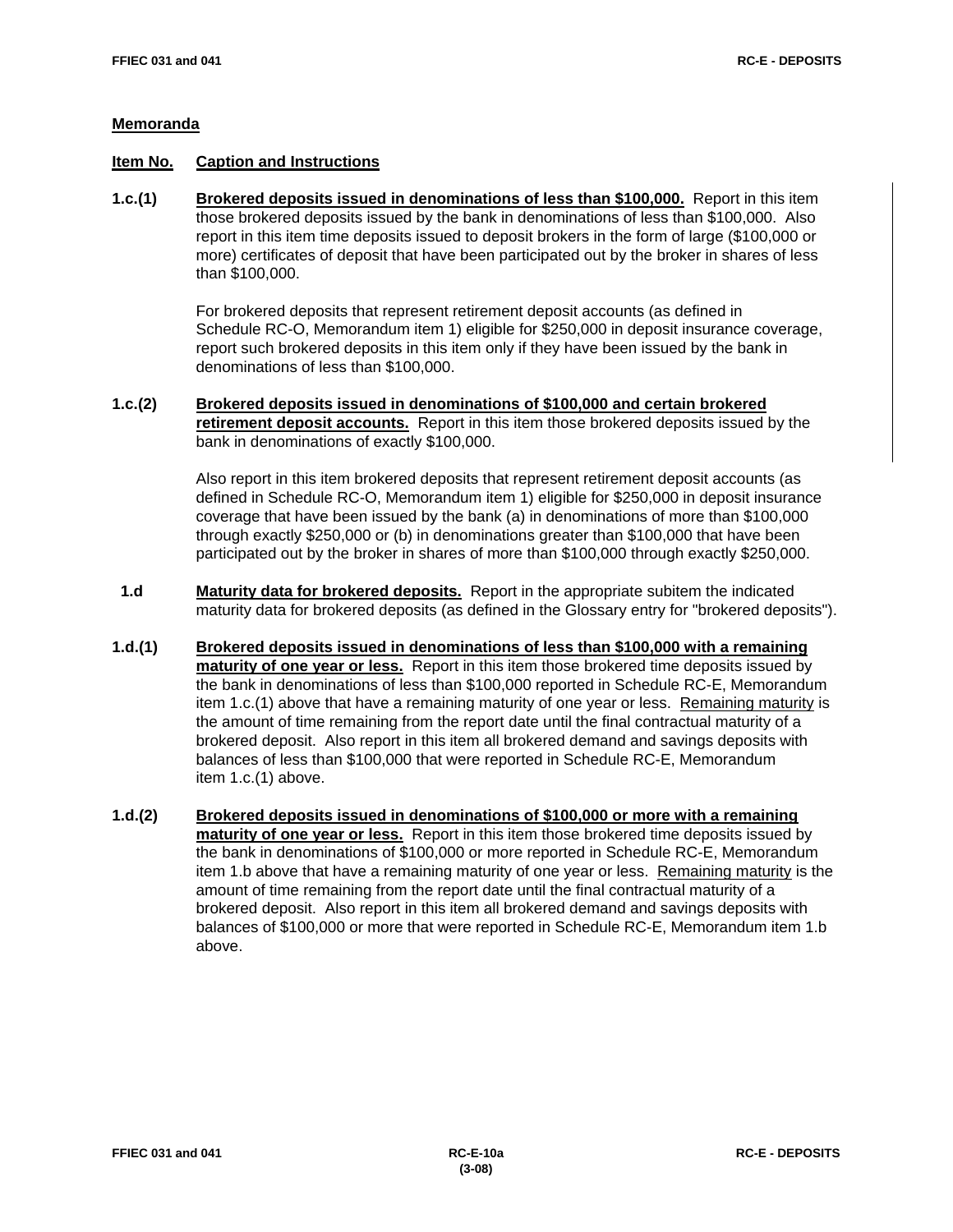#### **Item No. Caption and Instructions**

 **1.e Preferred deposits.** (This item is to be reported for the December 31 report only.) Report in this item all deposits of states and political subdivisions in the U.S. included in Schedule RC-E, item 3, columns A and C above, which are secured or collateralized as required under state law. Exclude deposits of the U.S. Government which are secured or collateralized as required under federal law. Also exclude deposits of trust funds which are secured or collateralized as required under state law unless the beneficiary is a state or political subdivision in the U.S. The amount reported in this memorandum item must be less than the sum of Schedule RC-E, item 3, column A, and item 3, column C, above.

> State law may require a bank to pledge securities (or other readily marketable assets) to cover the uninsured portion of the deposits of a state or political subdivision. If the bank has pledged securities with a value that exceeds the amount of the uninsured portion of the state or political subdivision's deposits, only the uninsured amount (and none of the insured portion of the deposits) should be reported as a "preferred deposit." For example, a political subdivision has \$350,000 in deposits at a bank which, under state law, is required to pledge securities to cover only the uninsured portion of such deposits (\$250,000 in this example). The bank has pledged securities with a value of \$300,000 to secure these deposits. Only \$250,000 of the political subdivision's \$350,000 in deposits (the uninsured amount) would be considered "preferred deposits."

> In other states, banks must participate in a state public deposits program in order to receive deposits from the state or from political subdivisions within the state in amounts that would not be covered by federal deposit insurance. Under state law in such states, the value of the securities a bank must pledge to the state is calculated annually, but represents only a percentage of the uninsured portion of its public deposits. Institutions participating in the state program may potentially be required to share in any loss to public depositors incurred in the failure of another participating institution. As long as the value of the securities pledged to the state exceeds the calculated requirement, all of the bank's uninsured public deposits are protected from loss under the operation of the state program if the bank fails and, therefore, all of the uninsured public deposits are considered "preferred deposits." For example, a bank participating in a state public deposits program has \$1,000,000 in public deposits under the program and \$700,000 of this amount is uninsured. The bank's most recent calculation indicates that it must pledge securities with a value of at least \$77,000 to the state in order to participate in the state program. The bank has pledged securities with an actual value of \$80,000. The bank should report the \$700,000 in uninsured public deposits as "preferred deposits."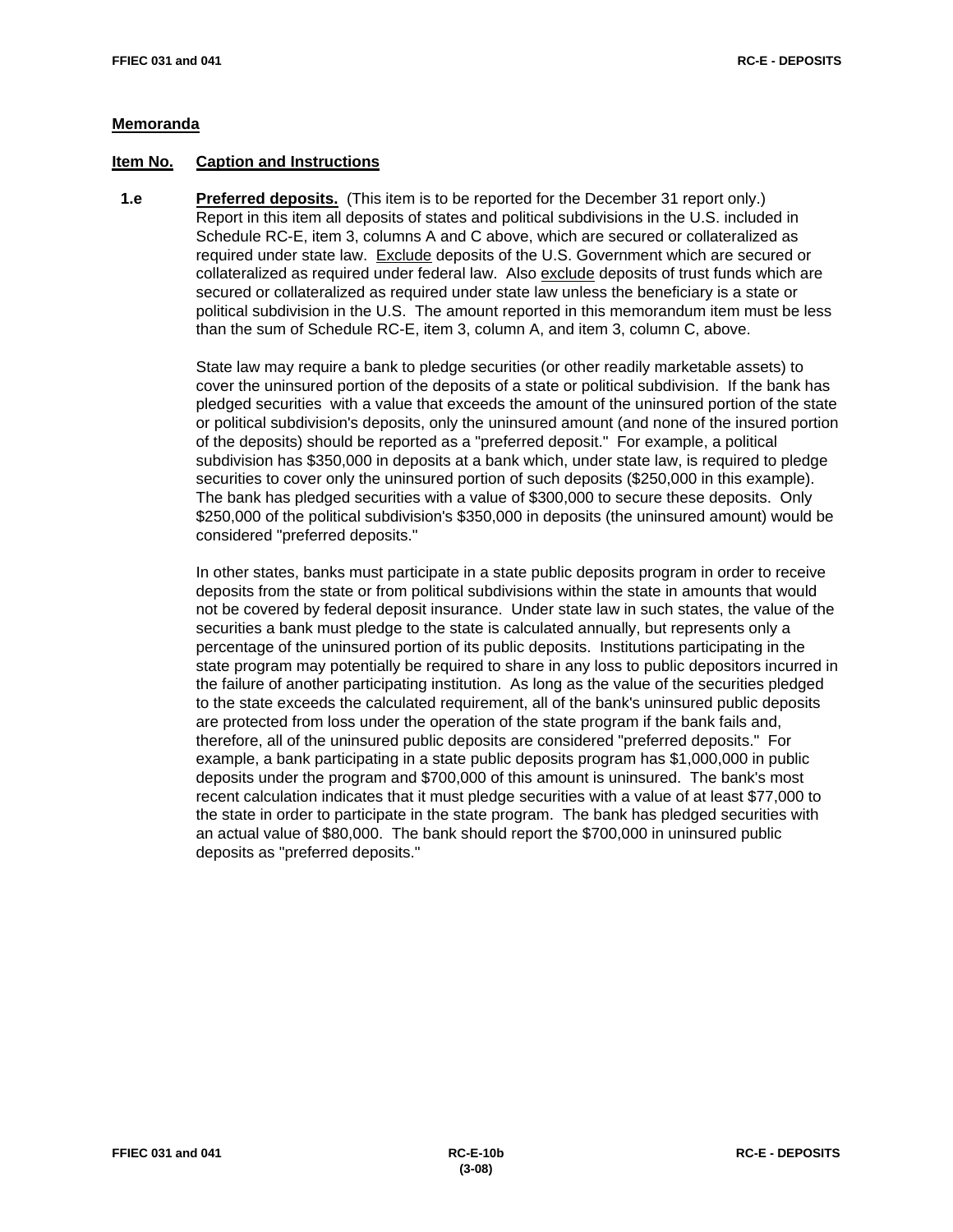# **SCHEDULE RC-K – QUARTERLY AVERAGES**

## **General Instructions**

Report for the items on this schedule the average of the balances as of the close of business for each day for the calendar quarter or an average of the balances as of the close of business on each Wednesday during the calendar quarter. For days that an office of the bank (or any of its consolidated subsidiaries or branches) is closed (e.g., Saturdays, Sundays, or holidays), use the amount outstanding from the previous business day. An office is considered closed if there are no transactions posted to the general ledger as of that date.

If the bank entered into a business combination which became effective during the calendar quarter and was properly accounted for as a pooling of interests, the quarterly averages should include amounts for the acquired bank or business from the beginning of the calendar quarter. If the bank entered into a business combination which became effective during the calendar quarter and was properly accounted for as a purchase, the quarterly averages should include amounts for the acquired bank or business from the date of its acquisition through the end of the quarter only. If the bank was acquired in a transaction which became effective during the calendar quarter and push down accounting was used to account for the acquisition, the quarterly averages for the bank should include only the dollar amounts for the days (or Wednesdays) since the bank's acquisition in the numerator and the number of days (or Wednesdays) since the acquisition in the denominator. For further information on poolings of interests, purchase acquisitions, and push down accounting, see the Glossary entry for "business combinations."

If the bank began operating during the calendar quarter, the quarterly averages for the bank should include only the dollar amounts for the days (or Wednesdays) since the bank began operating in the numerator and the number of days (or Wednesdays) since the bank began operating in the denominator.

For all banks, the loan categories specified in item 6 of this schedule correspond to the loan category definitions for Schedule RC-C, part I, Loans and Leases.

## **Item Instructions**

## **Item No. Caption and Instructions**

## **ASSETS**

- **1 Interest-bearing balances due from depository institutions.** Report the quarterly average for the fully consolidated bank's interest-bearing balances due from depository institutions (as defined for Schedule RC, item 1.b, "Interest-bearing balances").
- **2 U.S. Treasury securities and U.S. Government agency obligations (excluding mortgage-backed securities).** Report the quarterly average of the amortized cost of the bank's held-to-maturity and available-for-sale U.S. Treasury and Government agency obligations (as defined for Schedule RC-B, items 1 and 2, columns A and C).
- **3 Mortgage-backed securities.** Report the quarterly average of the amortized cost of the bank's held-to-maturity and available-for-sale mortgage-backed securities (as defined for Schedule RC-B, item 4, columns A and C).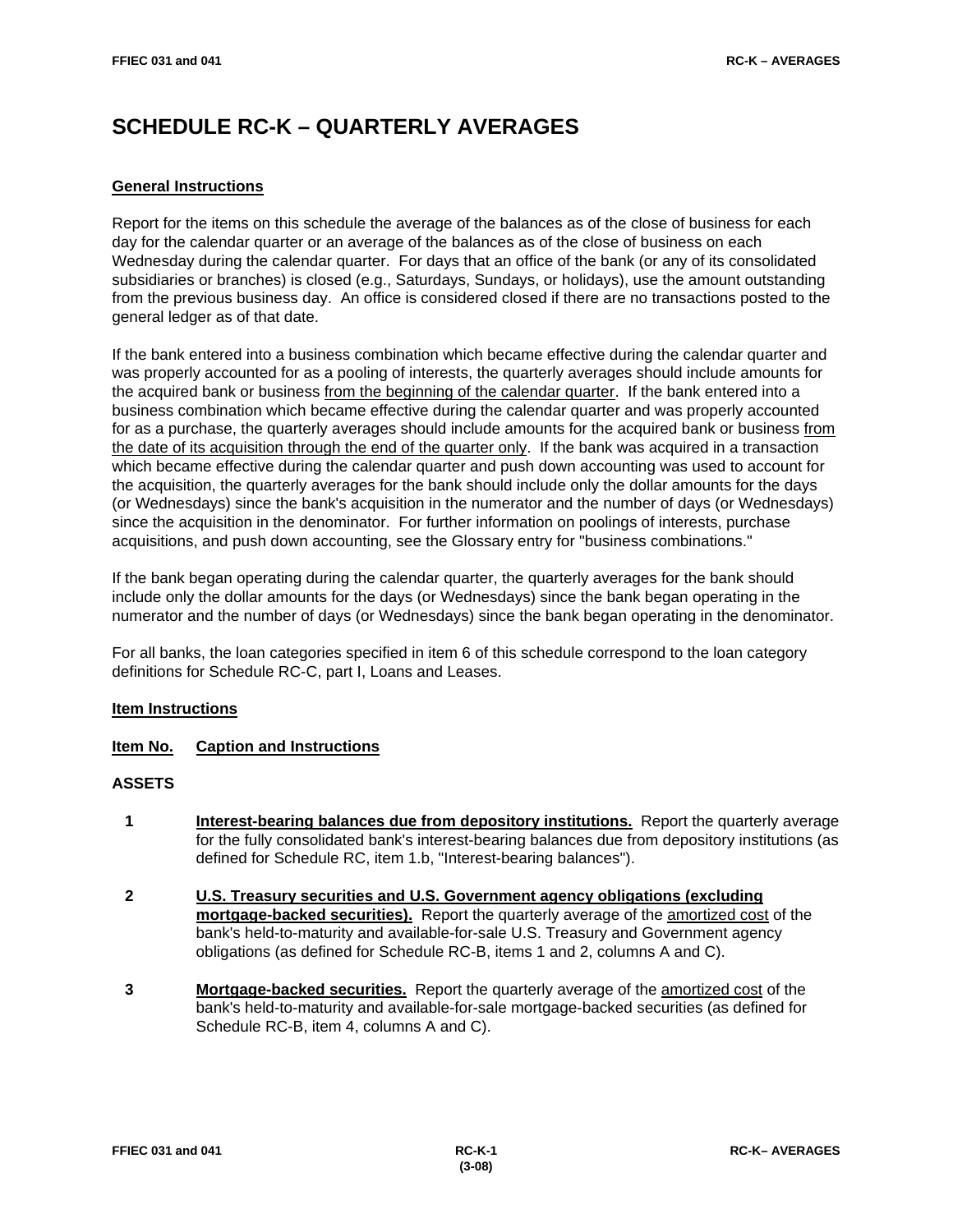- **4 All other securities.** Report the quarterly average of the amortized cost of the bank's held-to-maturity and available-for-sale securities issued by states and political subdivisions in the U.S., asset-backed securities, and other debt securities (as defined for Schedule RC-B, items 3, 5, and 6, columns A and C) plus the quarterly average of the historical cost of investments in mutual funds and other equity securities with readily determinable fair values (as defined for Schedule RC-B, item 7, column C).
- **5 Federal funds sold and securities purchased under agreements to resell.** Report the quarterly average for federal funds sold and securities purchased under agreements to resell (as defined for Schedule RC, item 3).
- **6 Loans:**

| FFIEC 041 FFIEC 031<br>Item No. | Item No.   | <b>Caption and Instructions</b>                                                                                                                                                                                                                                                        |
|---------------------------------|------------|----------------------------------------------------------------------------------------------------------------------------------------------------------------------------------------------------------------------------------------------------------------------------------------|
|                                 | 6.a        | Loans in domestic offices:                                                                                                                                                                                                                                                             |
| 6.a                             | 6.a.(1)    | Total loans (in domestic offices). Report the quarterly average for total loans,<br>net of unearned income (as defined for Schedule RC-C, part I, items 1 through 9,<br>less item 11, column B).                                                                                       |
| 6.b                             | 6.a.(2)    | Loans secured by real estate:                                                                                                                                                                                                                                                          |
| 6.b.(1)                         | 6.a.(2)(a) | Loans secured by 1-4 family residential properties. Report the quarterly<br>average for loans secured by 1-4 family residential properties (in domestic<br>offices) (as defined for Schedule RC-C, part I, item 1.c, column B).                                                        |
| 6.b.(2)                         | 6.a.(2)(b) | All other loans secured by real estate. Report the quarterly average for all<br>loans secured by real estate, excluding those secured by 1-4 family residential<br>properties (in domestic offices) (as defined for Schedule RC-C, part 1, items 1.a,<br>1.b, 1.d, and 1.e, column B). |
|                                 | 6.a.(3)    | <b>Loans to finance agricultural production and other loans to farmers.</b> Report<br>the quarterly average for loans to finance agricultural production and other loans<br>to farmers in domestic offices (as defined for Schedule RC-C, part I, item 3,<br>column B).                |
| 6.c                             | 6.a.(4)    | <b>Commercial and industrial loans.</b> Report the quarterly average for commercial<br>and industrial loans (in domestic offices) (as defined for Schedule RC-C, part I,<br>item 4, column B).                                                                                         |
| 6.d                             | 6.a.(5)    | Loans to individuals for household, family, and other personal<br>expenditures:                                                                                                                                                                                                        |
| 6.d.(1)                         | 6.a.(5)(a) | <b>Credit cards.</b> Report the quarterly average for credit cards. For<br>purposes of this schedule, credit cards (in domestic offices) (as defined<br>for Schedule RC-C, part I, item 6.a, column B).                                                                                |
| 6.d.(2)                         | 6.a.(5)(b) | <b>Other.</b> Report the quarterly average for loans (in domestic offices) to individuals<br>for household, family, and other personal expenditures other than credit cards<br>(as defined for Schedule RC-C, part I, items 6.b and 6.c, column B).                                    |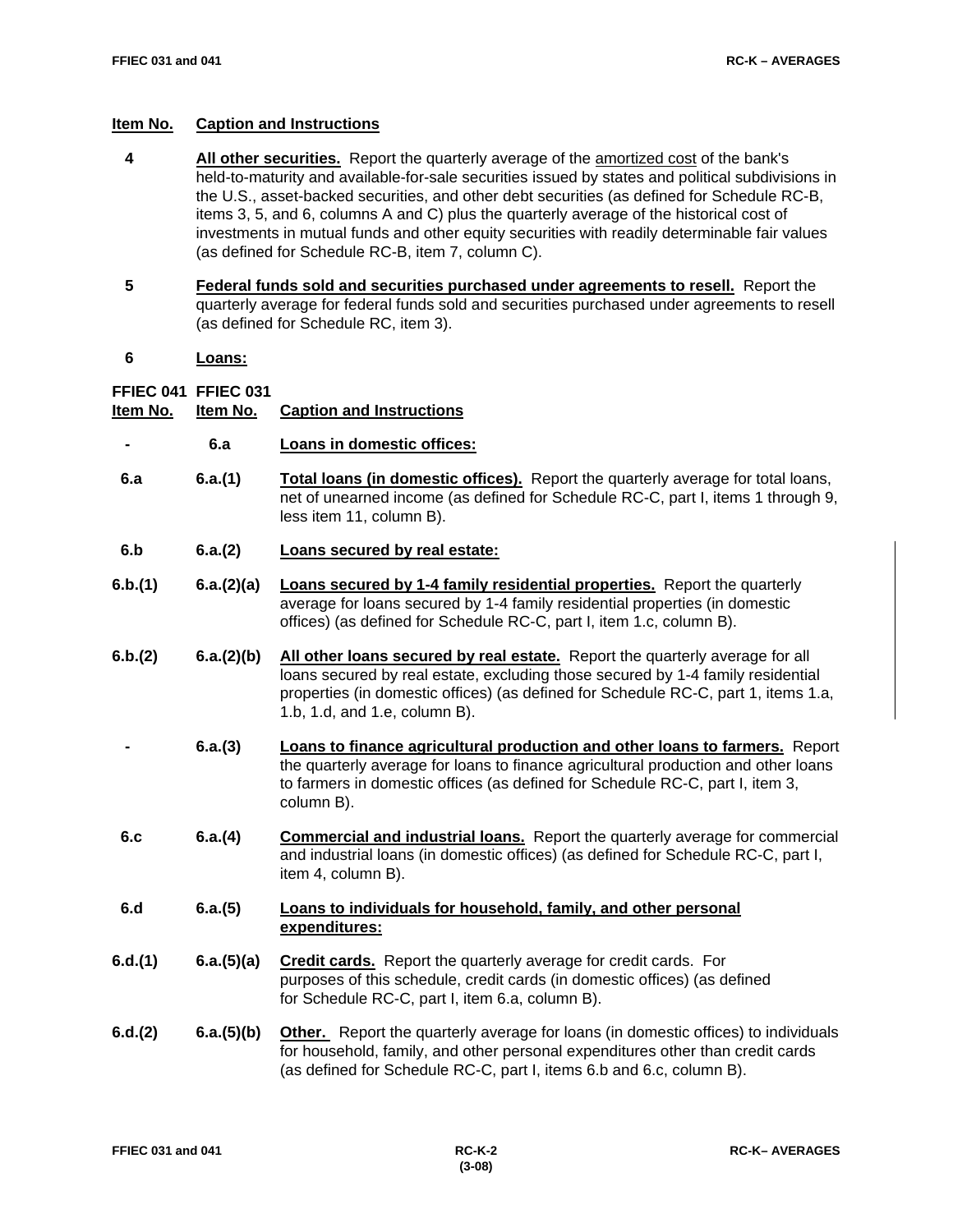## **FFIEC 041 FFIEC 031**

## **Item No. Item No. Caption and Instructions**

 **- 6.b Total loans in foreign offices, Edge and Agreement subsidiaries, and IBFs.**  Report the quarterly average for total loans, net of unearned income (as defined for Schedule RC-C, part I, items 1 through 9, less item 11), held in the reporting bank's foreign offices, Edge and Agreement subsidiaries, and IBFs.

## **FFIEC 031 and 041 Item No. Caption and Instructions**

NOTE: On the FFIEC 041, item 7 is to be completed by banks that have \$100 million or more in total assets.

- **7 Trading assets.** Report the quarterly average for the fully consolidated bank's trading assets (as defined for Schedule RC, item 5). Trading assets include trading derivatives with positive fair values.
- **8 Lease financing receivables (net of unearned income).** Report the quarterly average for the fully consolidated bank's lease financing receivables, net of unearned income (as defined for Schedule RC-C, part I, item 10, column B, on the FFIEC 041; column A on the FFIEC 031).
- **9** Total assets. Report the quarterly average for the bank's total assets, as defined for "Total assets," on Schedule RC, item 12, except that this quarterly average should reflect all debt securities (not held for trading) at amortized cost and available-for-sale equity securities with readily determinable fair values at the lower of cost or fair value, and equity securities without readily determinable fair values at historical cost. In addition, to the extent that net deferred tax assets included in the bank's total assets, if any, include the deferred tax effects of any unrealized holding gains and losses on available-for-sale debt securities, these deferred tax effects may be excluded from the determination of the quarterly average for total assets. If these deferred tax effects are excluded, this treatment must be followed consistently over time.

This item is not the sum of items 1 through 8 above.

## **LIABILITIES**

 **10 Interest-bearing transaction accounts (in domestic offices) (NOW accounts, ATS accounts, and telephone and preauthorized transfer accounts).** Report the quarterly average for the three interest-bearing categories of transaction accounts (in domestic offices): NOW accounts, ATS accounts, and telephone and preauthorized transfer accounts (as defined for Schedule RC-E, (part I,) column A, "Total transaction accounts"). Exclude demand deposits which are noninterest-bearing transaction accounts. See the Glossary entry for "deposits" for the definitions of "NOW accounts," "ATS accounts," and "telephone or preauthorized transfer accounts."

## **11 Nontransaction accounts (in domestic offices):**

**11.a Savings deposits.** Report the quarterly average for savings deposits (as defined for Schedule RC-E, (part I), Memorandum items 2.a.(1) and 2.a.(2)). Savings deposits include money market deposit accounts (MMDAs) and other savings deposits.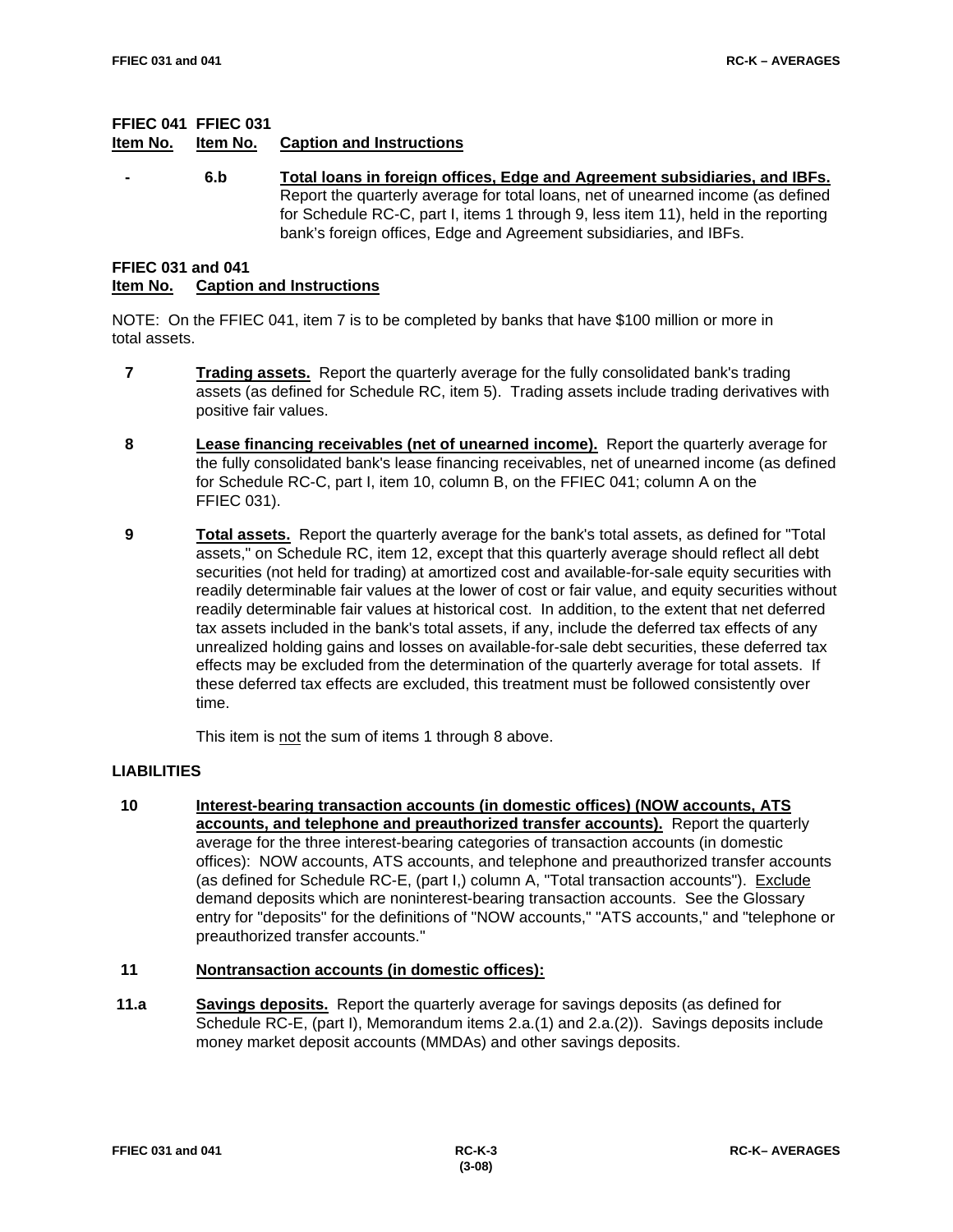- **11.b Time deposits of \$100,000 or more.** Report the quarterly average for time deposits of \$100,000 or more (as defined for Schedule RC-E, (part I), Memorandum item 2.c).
- **11.c Time deposits of less than \$100,000.** Report the quarterly average for time deposits of less than \$100,000 (as defined for Schedule RC-E, (part I,) Memorandum item 2.b).

**FFIEC 041 FFIEC 031** 

#### **Item No. Item No. Caption and Instructions**

- **- 12 Interest-bearing deposits in foreign offices, Edge and Agreement subsidiaries, and IBFs.** Report the quarterly average for interest-bearing deposits in foreign offices, Edge and Agreement subsidiaries, and IBFs (as defined for Schedule RC, item 13.b.(2), "Interest-bearing").
- **12 13 Federal funds purchased and securities sold under agreements to repurchase.** Report the quarterly average for federal funds purchased and securities sold under agreements to repurchase (as defined for Schedule RC, item 14).

NOTE: On the FFIEC 041, item 13 is to be completed by banks that have \$100 million or more in total assets.

 **13 14 Other borrowed money.** Report the quarterly average for the fully consolidated bank's other borrowed money (as defined for Schedule RC, item 16).

#### **Memorandum**

## **FFIEC 041 Item No. Caption and Instructions**

NOTE: Memorandum item 1 is applicable only to banks filing the FFIEC 041 report. There are no Schedule RC-K memorandum items on the FFIEC 031.

## **1 Loans to finance agricultural production and other loans to farmers.**

Memorandum 1 is to be completed by:

- banks with \$300 million or more in total assets, and
- banks with less than \$300 million in total assets and with loans to finance agricultural production and other loans to farmers (as reported in Schedule RC-C, part I, item 3, column B) exceeding five percent of total loans, net of unearned income.

All other banks should report a zero or the word "none" in this item.

Report in this item the quarterly average for loans to finance agricultural production and other loans to farmers (as defined for Schedule RC-C, part I, item 3, column B).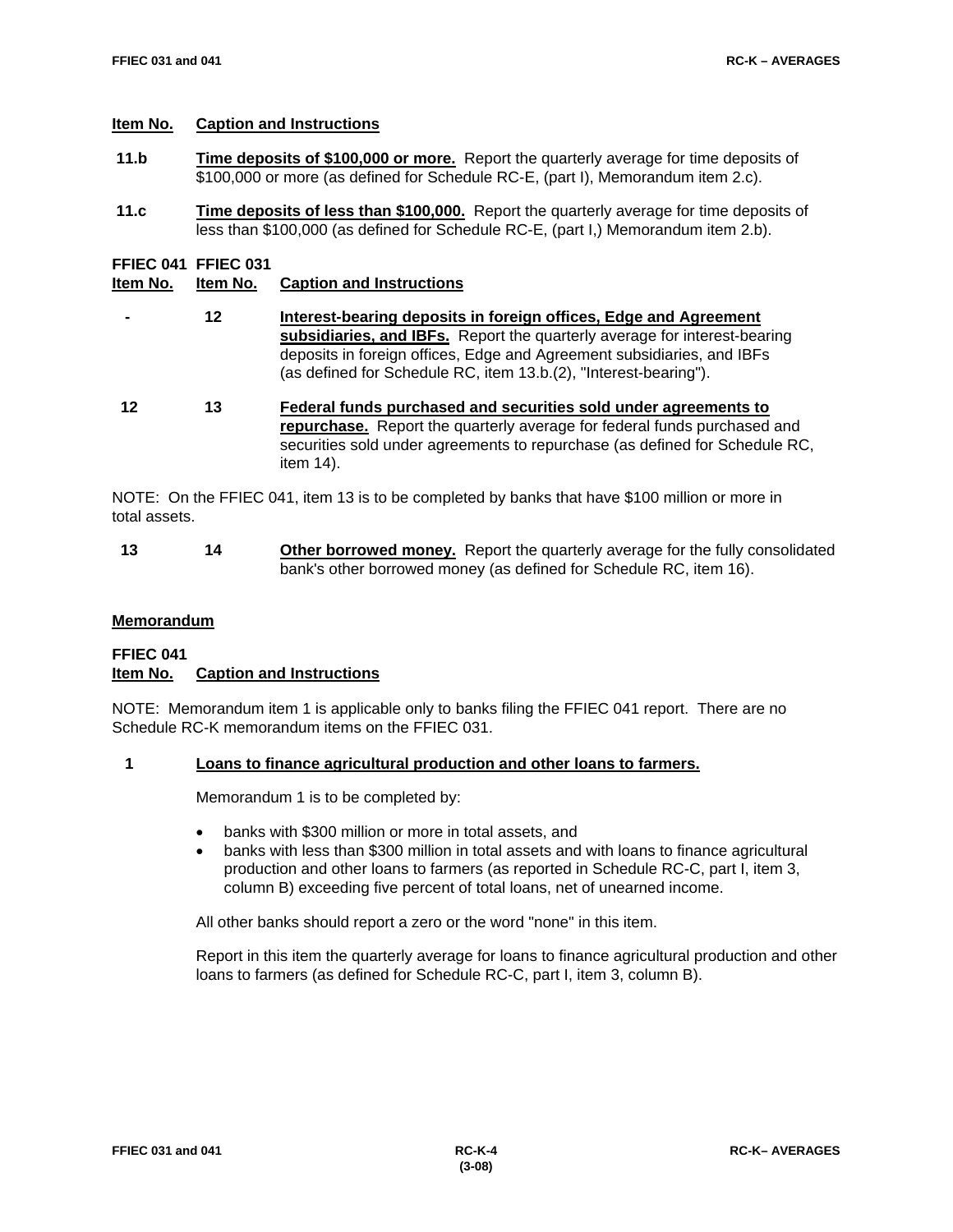## **SCHEDULE RC-L – DERIVATIVES AND OFF-BALANCE SHEET ITEMS**

## **General Instructions**

Schedule RC-L should be completed on a fully consolidated basis. In addition to information about derivatives, Schedule RC-L includes the following selected commitments, contingencies, and other off-balance sheet items that are not reportable as part of the balance sheet of the Report of Condition (Schedule RC). Among the items not to be reported in Schedule RC-L are contingencies arising in connection with litigation. For those asset-backed commercial paper program conduits that the reporting bank consolidates onto its balance sheet (Schedule RC) in accordance with FASB Interpretation No. 46 (Revised), any credit enhancements and liquidity facilities the bank provides to the programs should not be reported in Schedule RC-L. In contrast, for conduits that the reporting bank does not consolidate, the bank should report the credit enhancements and liquidity facilities it provides to the programs in the appropriate items of Schedule RC-L.

## **Item Instructions**

## **Item No. Caption and Instructions**

 **1 Unused commitments.** Report in the appropriate subitem the unused portions of commitments to make or purchase extensions of credit in the form of loans or participations in loans, lease financing receivables, or similar transactions. Exclude commitments that meet the definition of a derivative and must be accounted for in accordance with FASB Statement No. 133, which should be reported in Schedule RC-L, item 12. Include the amount of the unused portions of loan commitments (not the fair value of the commitments) that do not meet the definition of a derivative that the bank has elected to report at fair value under a fair value option.

Report the unused portions of all credit card lines in item 1.b. Report in items 1.a and 1.c through 1.e the unused portions of commitments for which the bank has charged a commitment fee or other consideration, or otherwise has a legally binding commitment. Such commitments are to be reported in the appropriate subitem regardless of whether they contain "material adverse change" clauses or other provisions that are intended to relieve the issuer of its funding obligations under certain conditions and regardless of whether they are unconditionally cancelable at any time. In the case of commitments for syndicated loans, report only the bank's proportional share of the commitment. Unused commitments are to be reported gross, i.e., include in this item the amounts of commitments acquired from and conveyed to others.

If the bank offers an overdraft protection program and it advises account holders of the available amount of overdraft protection, for example, when accounts are opened or on depositors' account statements or ATM receipts, report the available amount of overdraft protection on depositors' accounts in item 1.e.

 Include loan proceeds that the bank is obligated to advance, such as loan draws, construction progress payments, seasonal or living advances to farmers under prearranged lines of credit, rotating or revolving credit arrangements, including retail credit cards, or similar transactions. Forward agreements and commitments to issue a commitment at some point in the future are to be reported in this item.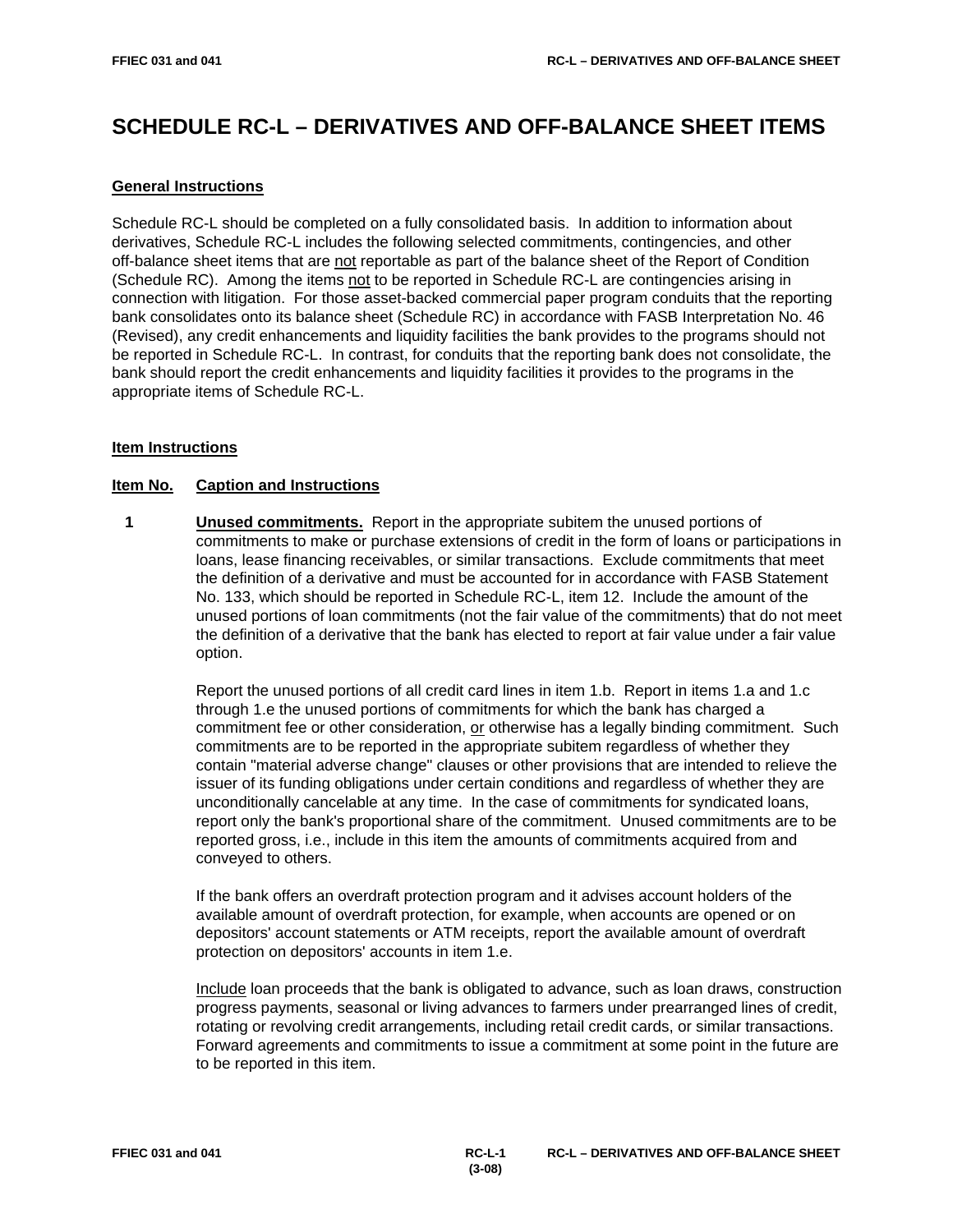**1** For purposes of reporting the unused portions of revolving asset-based lending

(cont.) commitments, the legally binding commitment is defined as the amount a bank is obligated to fund – as of the report date – based on the contractually agreed upon terms. In the case of revolving asset-based lending, the unused portions of such legally binding commitments should be measured as the difference between (a) the lesser of the contractual borrowing base (i.e., eligible collateral times the advance rate) or the note commitment limit, and (b) the sum of outstanding loans and letters of credit under the commitment. The note commitment limit is the overall maximum loan amount beyond which the bank will not advance funds regardless of the amount of collateral posted. This definition of "legally binding commitment" is applicable only to revolving asset-based lending, which is a specialized form of secured lending in which a borrower uses current assets (e.g., accounts receivable and inventory) as collateral for a loan. The loan is structured so that the amount of credit is limited by the value of the collateral.

> In addition, include revolving underwriting facilities (RUFs), note issuance facilities (NIFs), and other similar arrangements. These are facilities under which a borrower can issue on a revolving basis short-term paper in its own name, but for which the underwriting banks have a legally binding commitment either to purchase any notes the borrower is unable to sell by the rollover date or to advance funds to the borrower.

- **1.a Revolving, open-end lines secured by 1-4 family residential properties.** Report the unused portions of commitments to extend credit under revolving, open-end lines of credit secured by 1-4 family residential properties. These lines, commonly known as home equity lines, are typically secured by a junior lien and are usually accessible by check or credit card.
- **1.b Credit card lines.** Report the unused portions of all commitments to extend credit both to individuals for household, family, and other personal expenditures and to commercial or industrial enterprises through credit cards. Exclude home equity lines accessible through credit cards. Banks may report unused credit card lines as of the end of their customers' last monthly billing cycle prior to the report date or as of the report date.
- **1.c.(1) Commitments to fund commercial real estate, construction, and land development loans secured by real estate.** Report in the appropriate subitem the unused portions of commitments to extend credit for the specific purpose of financing commercial and multifamily residential properties (e.g., business and industrial properties, hotels, motels, churches, hospitals, and apartment buildings), provided that such commitments, when funded, would be reportable as either loans secured by multifamily residential properties in Schedule RC-C, part I, item 1.d, or loans secured by nonfarm nonresidential properties in Schedule RC-C, part I, item 1.e.

Also include the unused portions of commitments to extend credit for the specific purpose of financing (a) land development (i.e., the process of improving land – laying sewers, water pipes, etc.) preparatory to erecting new structures or (b) the on-site construction of industrial, commercial, residential, or farm buildings, provided that such commitments, when funded, would be reportable as loans secured by real estate in Schedule RC-C, part I, item 1.a, "Construction, land development, and other land loans." For purposes of this item, "construction" includes not only construction of new structures, but also additions or alterations to existing structures and the demolition of existing structures to make way for new structures. Also include in this item loan proceeds the bank is obligated to advance as construction progress payments.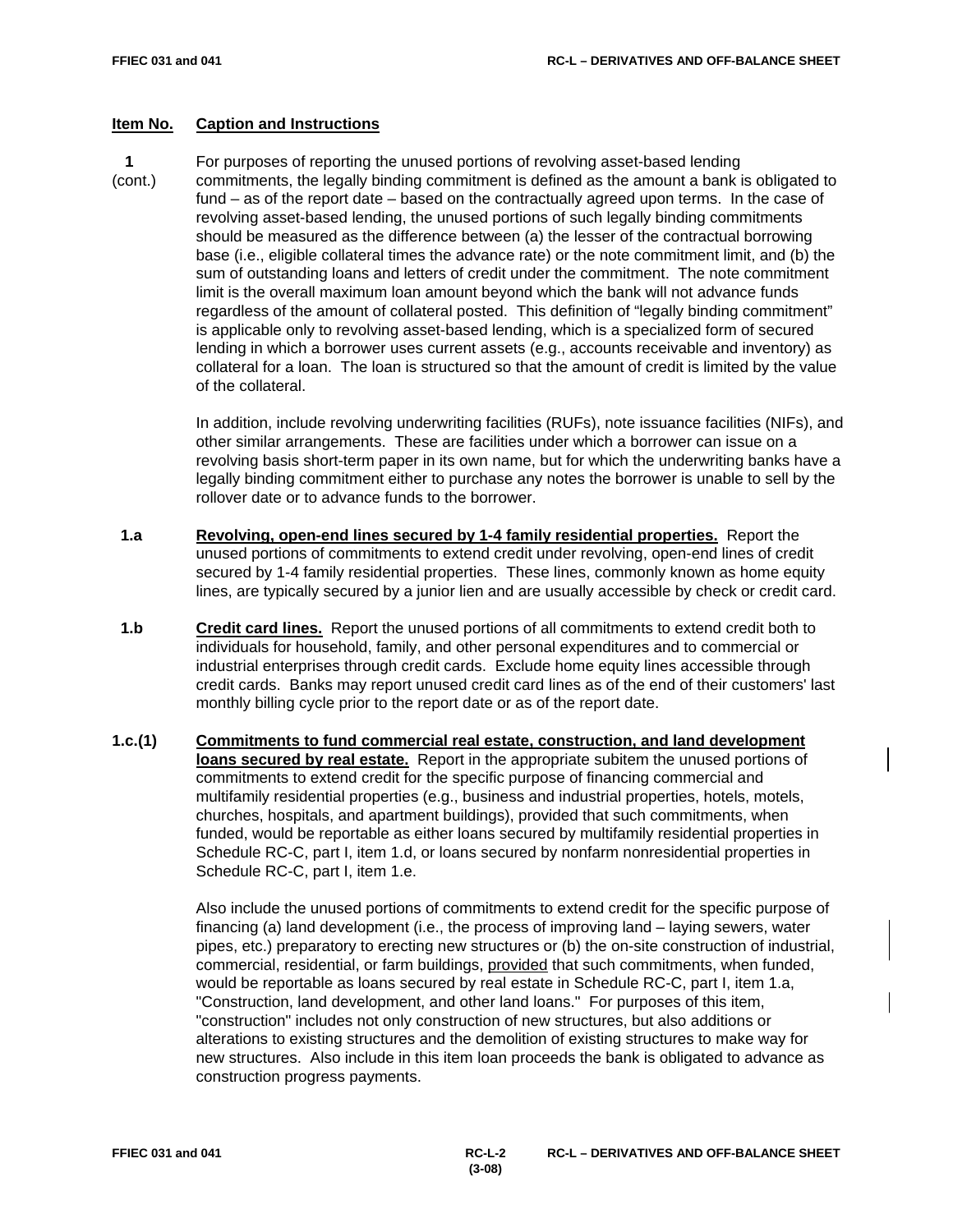- **1.c.(1)** Do not include general lines of credit that a borrower, at its option, may draw down to finance (cont.) construction and land development (report in Schedule RC-L, item 1.c.(2) or item 1.e, below, as appropriate).
- **1.c.(1)(a) 1-4 family residential construction loan commitments.** Report the unused portions of commitments to extend credit for the specific purpose of constructing 1-4 family residential properties, provided that such commitments, when funded, would be reportable as loans secured by real estate in Schedule RC-C, part I, item 1.a.(1), "1-4 family residential construction loans."
- **1.c.(1)(b) Commercial real estate, other construction loan, and land development loan commitments.** Report the unused portions of all other commitments to fund commercial real estate, construction, and land development loans secured by real estate (as defined for Schedule RC-L, item 1.c.(1)) other than commitments to fund 1-4 family residential construction (as defined for Schedule RC-L, item 1.c.(1)(a)).
- **1.c.(2) Commitments to fund commercial real estate, construction, and land development loans not secured by real estate.** Report the unused portions of all commitments to extend credit for the specific purpose of financing commercial and residential real estate activities, e.g., acquiring, developing, and renovating commercial and residential real estate, provided that such commitments, when funded, would be reportable as "Commercial and industrial loans" in Schedule RC-C, part I, item 4, or as "Other loans" in Schedule RC-C, part I, item 9. Include in this item loan proceeds the bank is obligated to advance as construction progresses.

Such commitments generally may include:

- (1) commitments to extend credit for the express purpose of financing real estate ventures as evidenced by loan documentation or other circumstances connected with the loan; or
- (2) commitments made to organizations or individuals 80 percent of whose revenue or assets are derived from or consist of real estate ventures or holdings.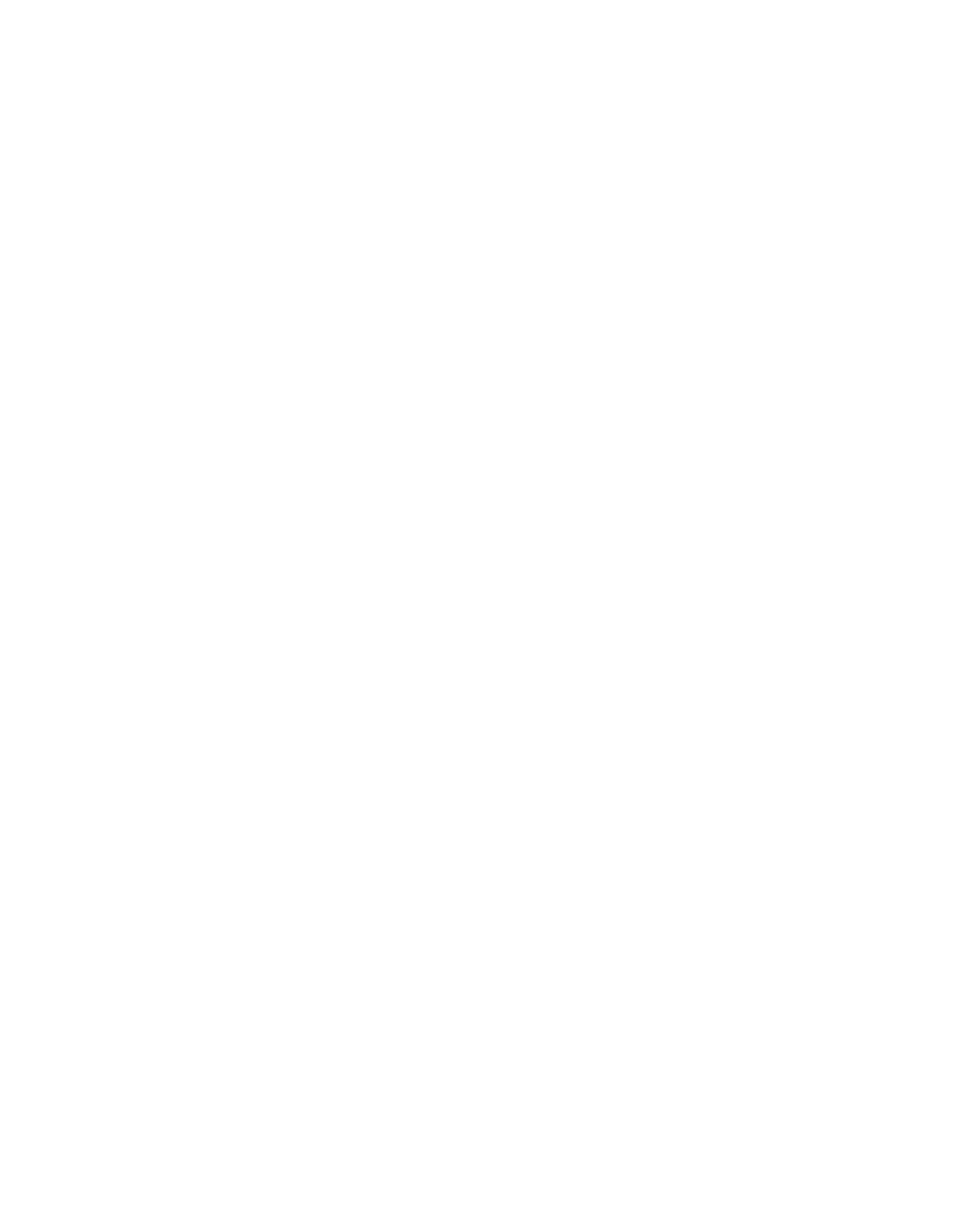# **SCHEDULE RC-N – PAST DUE AND NONACCRUAL LOANS, LEASES, AND OTHER ASSETS**

## **General Instructions**

Report on a fully consolidated basis all loans, leases, debt securities, and other assets that are past due or are in nonaccrual status, regardless of whether such credits are secured or unsecured and regardless of whether such credits are guaranteed or insured by the U.S. Government or by others. Report the full recorded investment in assets that are past due or in nonaccrual status, as reported for purposes of Schedule RC, Balance Sheet, not simply the delinquent payments. Loan amounts should be reported net of unearned income to the extent that they are reported net of unearned income in Schedule RC-C. All lease, debt security, and other asset amounts must be reported net of unearned income.

For report dates through December 31, 2000, the information reported in column A on assets past due 30 through 89 days and still accruing and in all of Memorandum item 1 on restructured loans and leases included in the past due and nonaccrual totals will be treated as confidential on an individual bank basis by the federal bank supervisory agencies. Beginning with the March 31, 2001, report date, all of the information reported in Schedule RC-N for each bank will be publicly available.

When a bank services residential mortgage loans insured by the Federal Housing Administration (FHA) or the Farmers Home Administration (FmHA) or guaranteed by the Veterans Administration (VA) that back Government National Mortgage Association (GNMA) securities, i.e., "GNMA loans," after it has securitized the loans in a transfer accounted for as a sale, FASB Statement No. 140 requires the bank to bring individual delinquent GNMA loans that it previously accounted for as sold back onto its books as loan assets when, under the GNMA Mortgage-Backed Securities Guide, the loan meets GNMA's specified delinquency criteria and is eligible for repurchase. This rebooking of GNMA loans is required regardless of whether the bank, as seller-servicer, intends to exercise the repurchase (buy-back) option. A seller-servicer must report all delinquent rebooked GNMA loans that have been repurchased or are eligible for repurchase as past due in Schedule RC-N in accordance with their contractual repayment terms. In addition, if a bank services GNMA loans, but was not the transferor of the loans that were securitized, and purchases individual delinquent loans out of the GNMA securitization, the bank must report the purchased loans as past due in Schedule RC-N in accordance with their contractual repayment terms even though the bank was not required to record the delinquent GNMA loans as assets prior to purchasing the loans. Such delinquent GNMA loans should be reported in items 1.c, 10, and 10.b of Schedule RC-N.

## **Definitions**

Past Due – The past due status of a loan or other asset should be determined in accordance with its contractual repayment terms. For purposes of this schedule, grace periods allowed by the bank after a loan or other asset technically has become past due but before the imposition of late charges are not to be taken into account in determining past due status. Furthermore, loans, leases, debt securities, and other assets are to be reported as past due when either interest or principal is unpaid in the following circumstances:

(1) Closed-end installment loans, amortizing loans secured by real estate, and any other loans and lease financing receivables with payments scheduled monthly are to be reported as past due when the borrower is in arrears two or more monthly payments. (At a bank's option, loans and leases with payments scheduled monthly may be reported as past due when one scheduled payment is due and unpaid for 30 days or more.) Other multipayment obligations with payments scheduled other than monthly are to be reported as past due when one scheduled payment is due and unpaid for 30 days or more.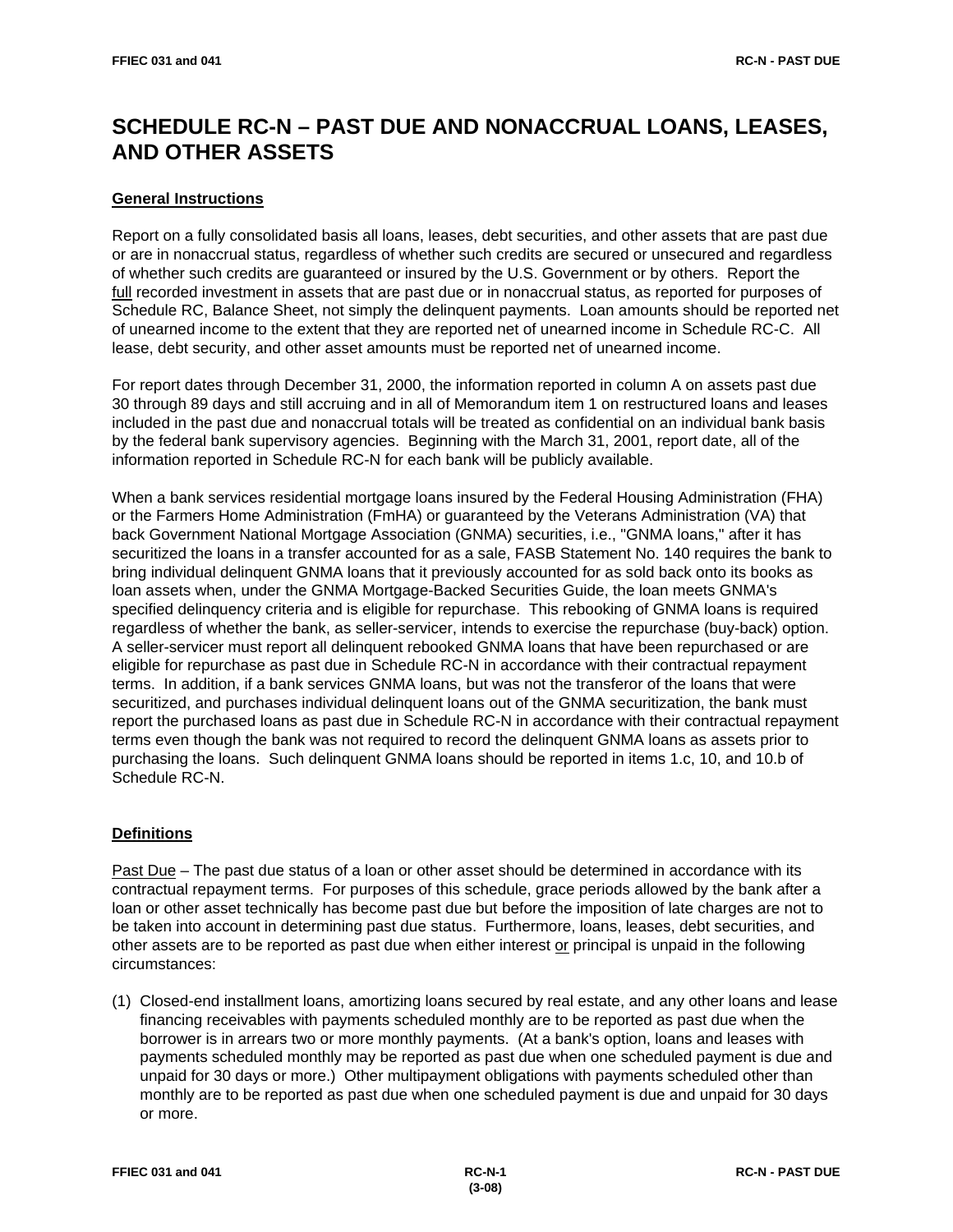## **Definitions (cont.)**

- (2) Open-end credit such as credit cards, check credit, and other revolving credit plans are to be reported as past due when the customer has not made the minimum payment for two or more billing cycles.
- (3) Single payment and demand notes, debt securities, and other assets providing for the payment of interest at stated intervals are to be reported as past due after one interest payment is due and unpaid for 30 days or more.
- (4) Single payment notes, debt securities, and other assets providing for the payment of interest at maturity are to be reported as past due after maturity if interest or principal remains unpaid for 30 days or more.
- (5) Unplanned overdrafts are to be reported as past due if the account remains continuously overdrawn for 30 days or more.

For purposes of this schedule, banks should use one of two methods to recognize partial payments on "retail credit," i.e., open-end and closed-end credit extended to individuals for household, family, and other personal expenditures, including consumer loans and credit cards, and loans to individuals secured by their personal residence, including home equity and home improvement loans. A payment equivalent to 90 percent or more of the contractual payment may be considered a full payment in computing delinquency. Alternatively, a bank may aggregate payments and give credit for any partial payment received. For example, if a regular monthly installment is \$300 and the borrower makes payments of only \$150 per month for a six-month period, the loan would be \$900 (\$150 shortage times six payments), or three monthly payments past due. A bank may use either or both methods for its retail credit, but may not use both methods simultaneously with a single loan.

Nonaccrual – For purposes of this schedule, an asset is to be reported as being in nonaccrual status if:

- (1) It is maintained on a cash basis because of deterioration in the financial condition of the borrower,
- (2) Payment in full of principal or interest is not expected, or
- (3) Principal or interest has been in default for a period of 90 days or more unless the asset is both well secured and in the process of collection.

An asset is "well secured" if it is secured (1) by collateral in the form of liens on or pledges of real or personal property, including securities, that have a realizable value sufficient to discharge the debt (including accrued interest) in full, or (2) by the guarantee of a financially responsible party. An asset is "in the process of collection" if collection of the asset is proceeding in due course either (1) through legal action, including judgment enforcement procedures, or, (2) in appropriate circumstances, through collection efforts not involving legal action which are reasonably expected to result in repayment of the debt or in its restoration to a current status in the near future.

For purposes of applying the third test for nonaccrual status listed above, the date on which an asset reaches nonaccrual status is determined by its contractual terms. If the principal or interest on an asset becomes due and unpaid for 90 days or more on a date that falls between report dates, the asset should be placed in nonaccrual status as of the date it becomes 90 days past due and it should remain in nonaccrual status until it meets the criteria for restoration to accrual status described below.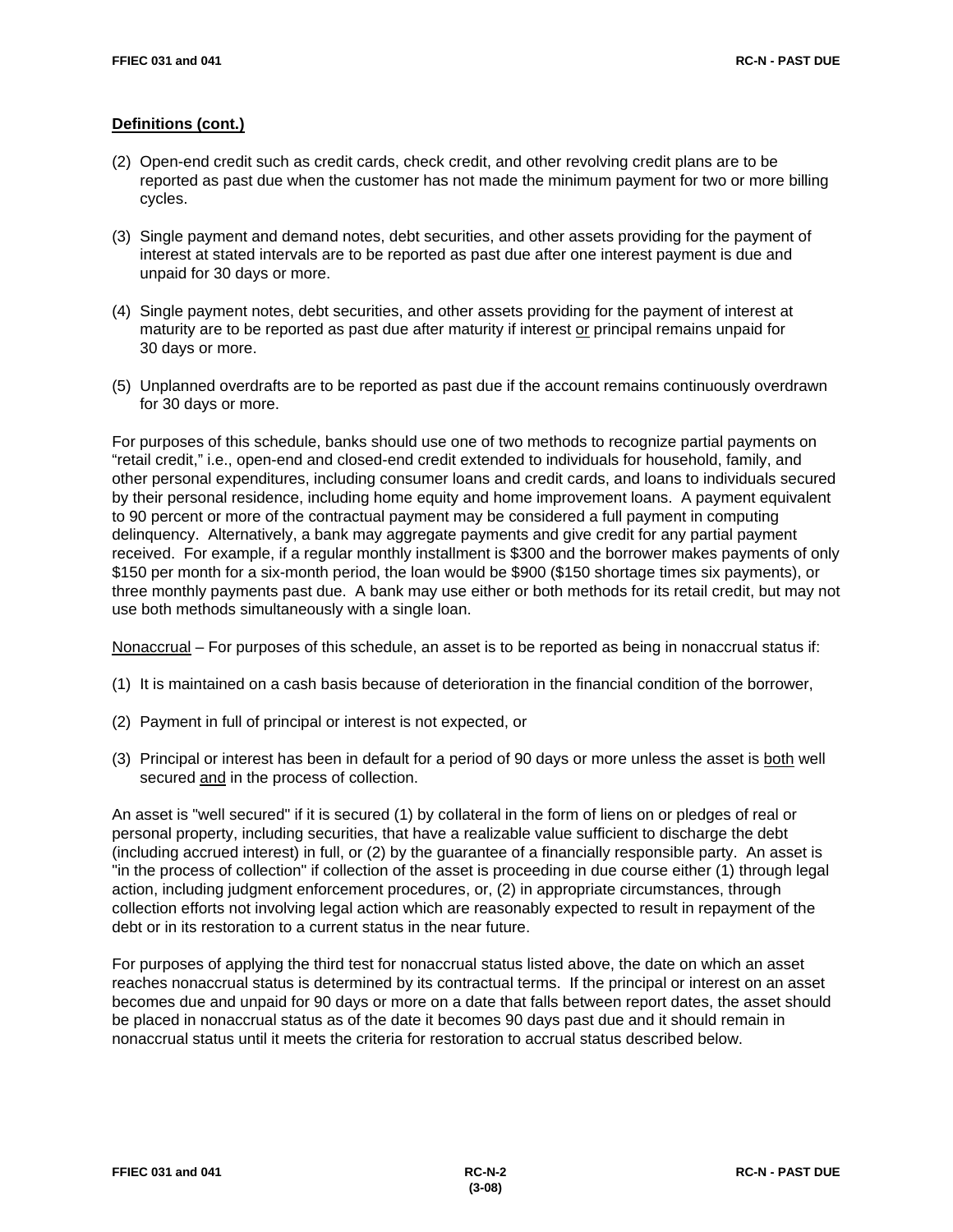## **Definitions (cont.)**

In the following situations, an asset need not be placed in nonaccrual status:

- (1) The criteria for accrual of income under the interest method specified in AICPA Statement of Position 03-3, "Accounting for Certain Loans or Debt Securities Acquired in a Transfer," are met for a purchased impaired loan or debt security accounted for in accordance with that Statement of Position, regardless of whether the loan or debt security had been maintained in nonaccrual status by its seller. For further information, see the Glossary entry for "purchased impaired loans and debt securities."
- (2) The criteria for amortization (i.e., accretion of discount) specified in AICPA Practice Bulletin No. 6, "Amortization of Discounts on Certain Acquired Loans," are met with respect to a loan or other debt instrument accounted for in accordance with that Practice Bulletin that was acquired at a discount (because there is uncertainty as to the amounts or timing of future cash flows) from an unaffiliated third party (such as another institution or the receiver of a failed institution), including those that the seller had maintained in nonaccrual status.
- (3) The asset upon which principal or interest is due and unpaid for 90 days or more is a consumer loan (as defined for Schedule RC-C, part I, item 6, "Loans to individuals for household, family, and other personal expenditures") or a loan secured by a 1-to-4 family residential property (as defined for Schedule RC-C, part I, item 1.c, Loans "Secured by 1-4 family residential properties"). Nevertheless, such loans should be subject to other alternative methods of evaluation to assure that the bank's net income is not materially overstated. To the extent that the bank has elected to carry such a loan in nonaccrual status on its books, the loan must be reported as nonaccrual in this schedule.

As a general rule, a nonaccrual asset may be restored to accrual status when:

- (1) None of its principal and interest is due and unpaid, and the bank expects repayment of the remaining contractual principal and interest, or
- (2) When it otherwise becomes well secured and in the process of collection.

For purposes of meeting the first test for restoration to accrual status, the bank must have received repayment of the past due principal and interest unless, as discussed in the Glossary entry for "nonaccrual status,"

- (1) The asset has been formally restructured and qualifies for accrual status,
- (2) The asset is a purchased impaired loan or debt security accounted for in accordance with AICPA Statement of Position 03-3 and it meets the criteria for accrual of income under the interest method specified in that Statement of Position,
- (3) The asset has been acquired at a discount (because there is uncertainty as to the amounts or timing of future cash flows) from an unaffiliated third party, is accounted for in accordance with AICPA Practice Bulletin No. 6, and meets the criteria for amortization (i.e., accretion of discount) specified in that Practice Bulletin, or
- (4) The borrower has resumed paying the full amount of the scheduled contractual interest and principal payments on a loan that is past due and in nonaccrual status, even though the loan has not been brought fully current, and certain repayment criteria are met.

For further information, see the Glossary entry for "nonaccrual status."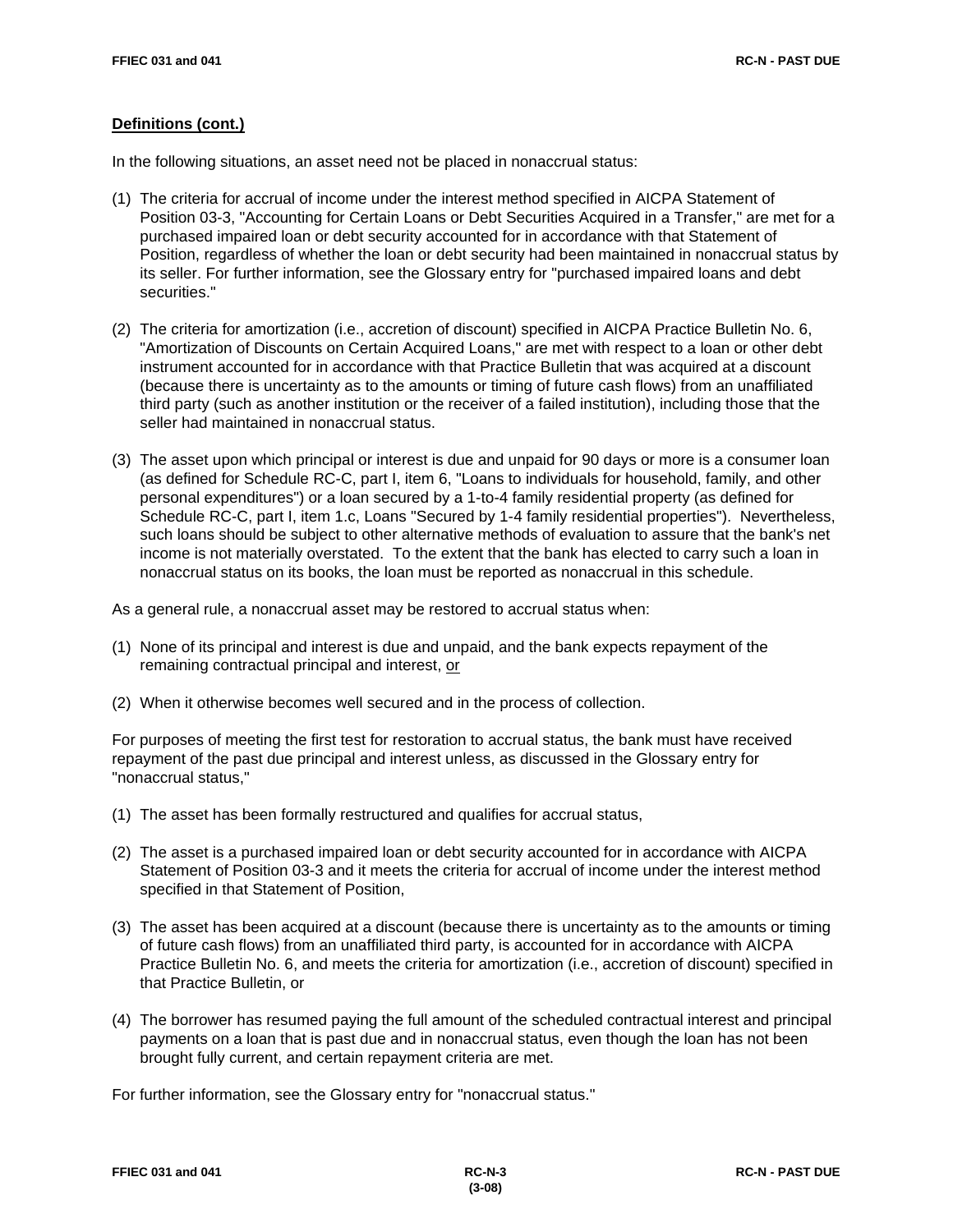## **Definitions (cont.)**

Restructured – For purposes of this schedule, restructured loans and leases are those loans and leases whose terms have been modified, because of a deterioration in the financial condition of the borrower, to provide for a reduction of either interest or principal. Once an obligation has been restructured because of such credit problems, it continues to be considered restructured until paid in full or, if the obligation yields a market rate, until the year subsequent to the year in which the restructuring takes place. A loan extended or renewed at a stated interest rate equal to the current interest rate for new debt with similar risk is not considered a restructured loan. Also, a loan to a purchaser of "other real estate owned" by the reporting bank for the purpose of facilitating the disposal of such real estate is not considered a restructured loan.

For further information, see the Glossary entry for "troubled debt restructurings."

## **Column Instructions**

The columns of Schedule RC-N are mutually exclusive. Any given loan, lease, debt security, or other asset should be reported in only one of columns A, B, and C. Information reported for any given derivative contract should be reported in only column A or column B.

Report in columns A and B of Schedule RC-N (except for Memorandum item 6) the recorded investments (not just delinquent payments) in loans, leases, debt securities, and other assets that are past due and upon which the bank continues to accrue interest, as follows:

- (1) In column A, report closed-end monthly installment loans, amortizing loans secured by real estate, lease financing receivables, and open-end credit in arrears two or three monthly payments; other multipayment obligations with payments scheduled other than monthly when one scheduled payment is due and unpaid for 30 through 89 days; single payment and demand notes, debt securities, and other assets providing for payment of interest at stated intervals after one interest payment is due and unpaid for 30 through 89 days; single payment notes, debt securities, and other assets providing for payment of interest at maturity, on which interest or principal remains unpaid for 30 through 89 days after maturity; unplanned overdrafts, whether or not the bank is accruing interest on them, if the account remains continuously overdrawn for 30 through 89 days.
- (2) In column B, report the loans, lease financing receivables, debt securities, and other assets as specified above on which payment is due and unpaid for 90 days or more.

Include in columns A and B, as appropriate (except for Memorandum item 6), all loans, leases, debt securities, and other assets which, subsequent to their restructuring by means of a modification of terms, have become 30 days or more past due and upon which the bank continues to accrue interest. Exclude from columns A and B all loans, leases, debt securities, and other assets that are in nonaccrual status.

Report in columns A and B of Memorandum item 6 the fair value, if positive, of all interest rate, foreign exchange rate, equity, and commodity and other derivative contracts on which a required payment by the bank's counterparty is due and unpaid for 30 through 89 days and due and unpaid for 90 days or more, respectively.

Report in column C the recorded investments in loans, leases, debt securities, and other assets that are in nonaccrual status. Include all restructured loans, leases, debt securities, and other assets that are in nonaccrual status. However, restructured loans, leases, debt securities, and other assets with a zero percent effective interest rate are not to be reported in this column as nonaccrual assets.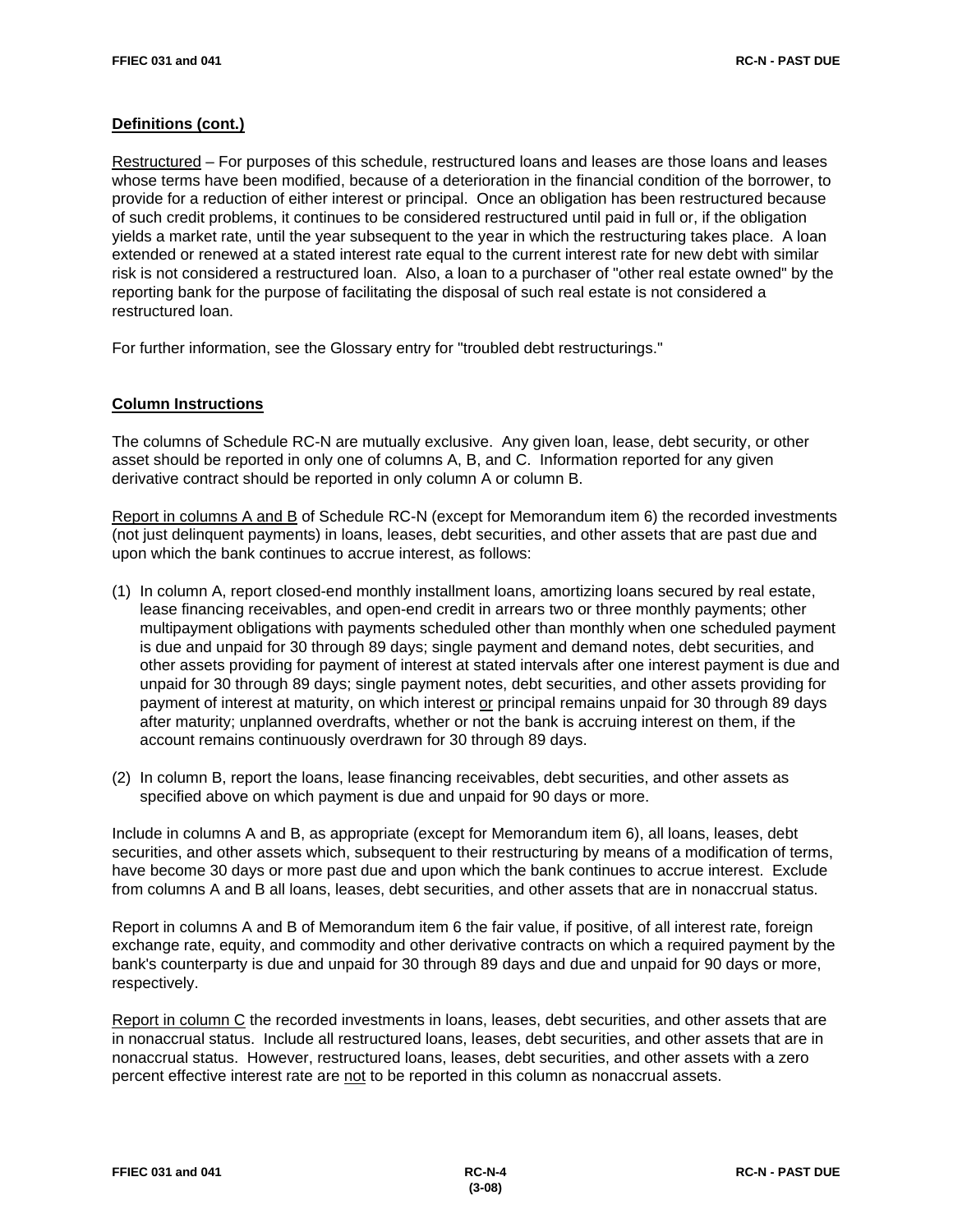## **Item Instructions**

The loan and lease category definitions used in Schedule RC-N correspond with the loan and lease category definitions found in Schedule RC-C, part I. Consistent with Schedule RC-C, part I, the categoryby-category breakdown of loans and leases in Schedule RC-N includes (1) loans and leases held for sale and (2) loans and leases that the bank has the intent and ability to hold for the foreseeable future or until maturity or payoff.

- **1 Loans secured by real estate**. Report in the appropriate subitem and column all loans secured by real estate included in Schedule RC-C, part I, item 1, that are past due 30 days or more or are in nonaccrual status as of the report date.
- **1.a Construction, land development, and other land loans (in domestic offices).** Report in the appropriate subitem and column the amount of all construction, land development, and other land loans (in domestic offices) included in Schedule RC-C, part I, item 1.a, column B, that are past due 30 days or more or are in nonaccrual status as of the report date.
- **1.a.(1) 1-4 family residential construction loans.** Report in the appropriate column the amount of all 1-4 family residential construction loans (in domestic offices) included in Schedule RC-C, part I, item 1.a.(1), column B, that are past due 30 days or more or are in nonaccrual status as of the report date.
- **1.a.(2) Other construction loans and all land development and other land loans.** Report in the appropriate column the amount of all other construction loans and all land development and other land loans (in domestic offices) included in Schedule RC-C, part I, item 1.a.(2), column B, that are past due 30 days or more or are in nonaccrual status as of the report date.
- **1.b** Secured by farmland (in domestic offices). Report in the appropriate column the amount of all loans secured by farmland (in domestic offices) included in Schedule RC-C, part I, item 1.b, column B, that are past due 30 days or more or are in nonaccrual status as of the report date.
- **1.c Secured by 1-4 family residential properties (in domestic offices).** Report in the appropriate subitem and column the amount of all loans secured by 1-4 family residential properties (in domestic offices) included in Schedule RC-C, part I, item 1.c, column B, that are past due 30 days or more or are in nonaccrual status as of the report date.
- **1.c.(1) Revolving, open-end loans secured by 1-4 family residential properties and extended under lines of credit.** Report in the appropriate column the amount outstanding under all revolving, open-end loans secured by 1-to-4 family residential properties and extended under lines of credit (in domestic offices) included in Schedule RC-C, part I, item 1.c.(1), column B, that are past due 30 days or more or are in nonaccrual status as of the report date.
- **1.c.(2) Closed-end loans secured by 1-4 family residential properties.** Report in the appropriate subitem and column the amount of all closed-end loans secured by 1-to-4 family residential properties (in domestic offices) included in Schedule RC-C, part I, item 1.c.(2), column B, that are past due 30 days or more or are in nonaccrual status as of the report date.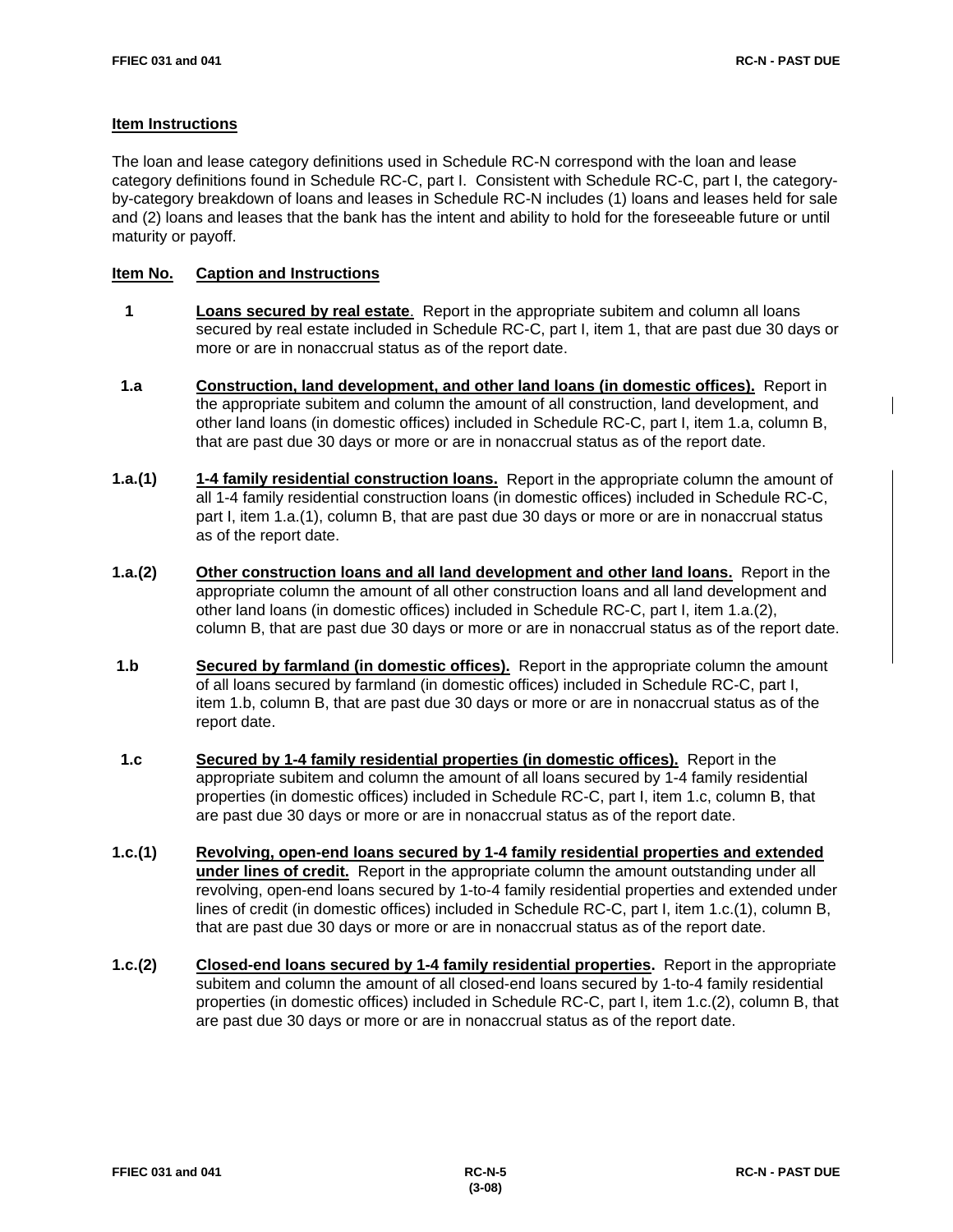- **1.c.(2)(a) Secured by first liens.** Report in the appropriate column the amount of all closed-end loans secured by first liens on 1-to-4 family residential properties (in domestic offices) included in Schedule RC-C, part I, item 1.c.(2)(a), column B, that are past due 30 days or more or are in nonaccrual status as of the report date.
- **1.c.(2)(b) Secured by junior liens.** Report in the appropriate column the amount of all closed-end loans secured by junior liens on 1-to-4 family residential properties (in domestic offices) included in Schedule RC-C, part I, item 1.c.(2)(b), column B, that are past due 30 days or more or are in nonaccrual status as of the report date. Include loans secured by junior liens in this item even if the bank also holds a loan secured by a first lien on the same 1-to-4 family residential property and there are no intervening junior liens.
- **1.d Secured by multifamily (5 or more) residential properties (in domestic offices).** Report in the appropriate column the amount of all loans secured by multifamily (5 or more) residential properties (in domestic offices) included in Schedule RC-C, part I, item 1.d, column B, that are past due 30 days or more or are in nonaccrual status as of the report date.
- **1.e Secured by nonfarm nonresidential properties (in domestic offices).** Report in the appropriate subitem and column the amount of all loans secured by nonfarm residential properties (in domestic offices) included in Schedule RC-C, part I, item 1.e, column B, that are past due 30 days or more or are in nonaccrual status as of the report date.
- **1.e.(1) Loans secured by owner-occupied nonfarm nonresidential properties.** Report in the appropriate column the amount of loans secured by owner-occupied nonfarm nonresidential properties (in domestic offices) included in Schedule RC-C, part I, item 1.e.(1), column B, that are past due 30 days or more or are in nonaccrual status as of the report date.
- **1.e.(2) Loans secured by other nonfarm nonresidential properties.** Report in the appropriate column the amount of loans secured by other nonfarm nonresidential properties (in domestic offices) included in Schedule RC-C, part I, item 1.e.(2), column B, that are past due 30 days or more or are in nonaccrual status as of the report date.
- NOTE: Item 1.f is not applicable to banks filing the FFIEC 041 report form.
- **1.f** In foreign offices. Report in the appropriate column the amount of all loans secured by real estate in foreign offices included in Schedule RC-C, part I, item 1, that are past due 30 days or more or are in nonaccrual status as of the report date.
- **2 Loans to depository institutions and acceptances of other banks.** Report on the FFIEC 041 in the appropriate column and on the FFIEC 031 in the appropriate subitem and column the amount of all loans to depository institutions and acceptances of other banks included in Schedule RC-C, part I, item 2, that are past due 30 days or more or are in nonaccrual status as of the report date.
- NOTE: Items 2.a, 2.b, and 3 are not applicable to banks filing the FFIEC 041 report form.
- **2.a To U.S. banks and other U.S. depository institutions.** Report in the appropriate column the amount of loans to and acceptances of U.S. banks and other U.S. depository institutions included in Schedule RC-C, part I, items 2.a.(2), 2.b, and 2.c.(1), column A, that are past due 30 days or more or are in nonaccrual status as of the report date.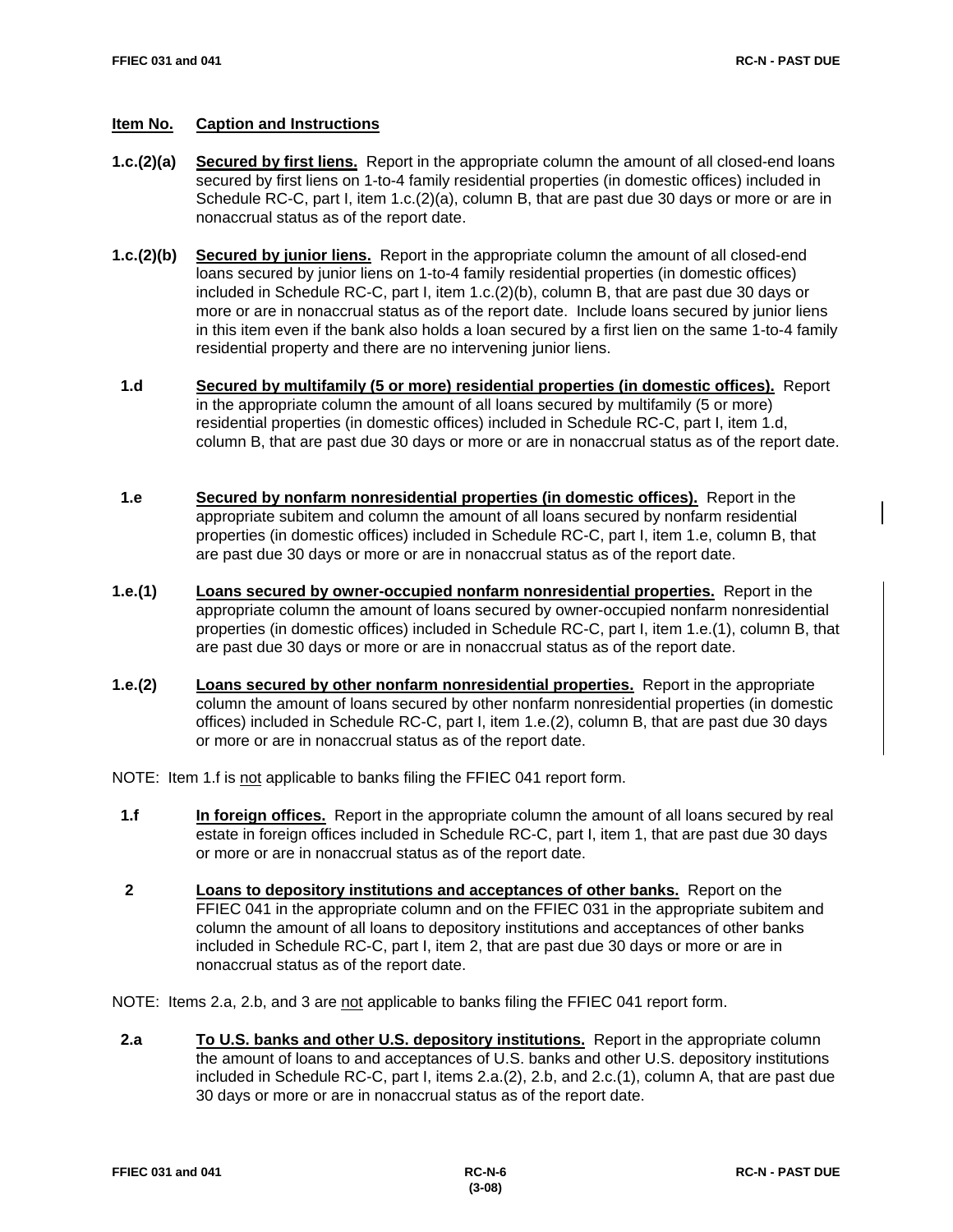- **2.b To foreign banks.** Report in the appropriate column the amount of all loans to and acceptances of foreign banks included in Schedule RC-C, part I, items 2.a.(1) and 2.c.(2), column A, that are past due 30 days or more or are in nonaccrual status as of the report date.
- **3 Loans to finance agricultural production and other loans to farmers.** Report in the appropriate column the amount of all loans to finance agricultural production and other loans to farmers included in Schedule RC-C, part I, item 3, column A, that are past due 30 days or more or are in nonaccrual status as of the report date.
- **4 Commercial and industrial loans.** Report on the FFIEC 041 in the appropriate column and on the FFIEC 031 in the appropriate subitem and column the amount of all commercial and industrial loans included in Schedule RC-C, part I, item 4, that are past due 30 days or more or are in nonaccrual status as of the report date.
- NOTE: Items 4.a and 4.b are not applicable to banks filing the FFIEC 041 report form.
- **4.a To U.S. addressees (domicile).** Report in the appropriate column the amount of all commercial and industrial loans to U.S. addressees included in Schedule RC-C, part I, item 4.a, column A, that are past due 30 days or more or are in nonaccrual status as of the report date.
- **4.b To non-U.S. addressees (domicile).** Report in the appropriate column the amount of all commercial and industrial loans to non-U.S. addressees included in Schedule RC-C, part I, item 4.b, column A, that are past due 30 days or more or are in nonaccrual status as of the report date.
- **5 Loans to individuals for household, family, and other personal expenditures.** Report in the appropriate subitem and column the amount of all loans to individuals for household, family, and other personal expenditures (i.e., consumer loans) included in Schedule RC-C, part I, item 6, that are past due 30 days or more or are in nonaccrual status as of the report date.
- **5.a Credit cards.** Report in the appropriate column the amount of all extensions of credit to individuals for household, family, and other personal expenditures arising from credit cards included in Schedule RC-C, part I, item 6.a, that are past due 30 days or more or are in nonaccrual status as of the report date.
- **5.b** Other. Report in the appropriate column the amount of all other loans to individuals for household, family, and other personal expenditures included in Schedule RC-C, part I, items 6.b and 6.c, that are past due 30 days or more or are in nonaccrual status as of the report date.
- **6 Loans to foreign governments and official institutions.** Report in the appropriate column the amount of all loans to foreign governments and official institutions included in Schedule RC-C, part I, item 7, that are past due 30 days or more or are in nonaccrual status as of the report date.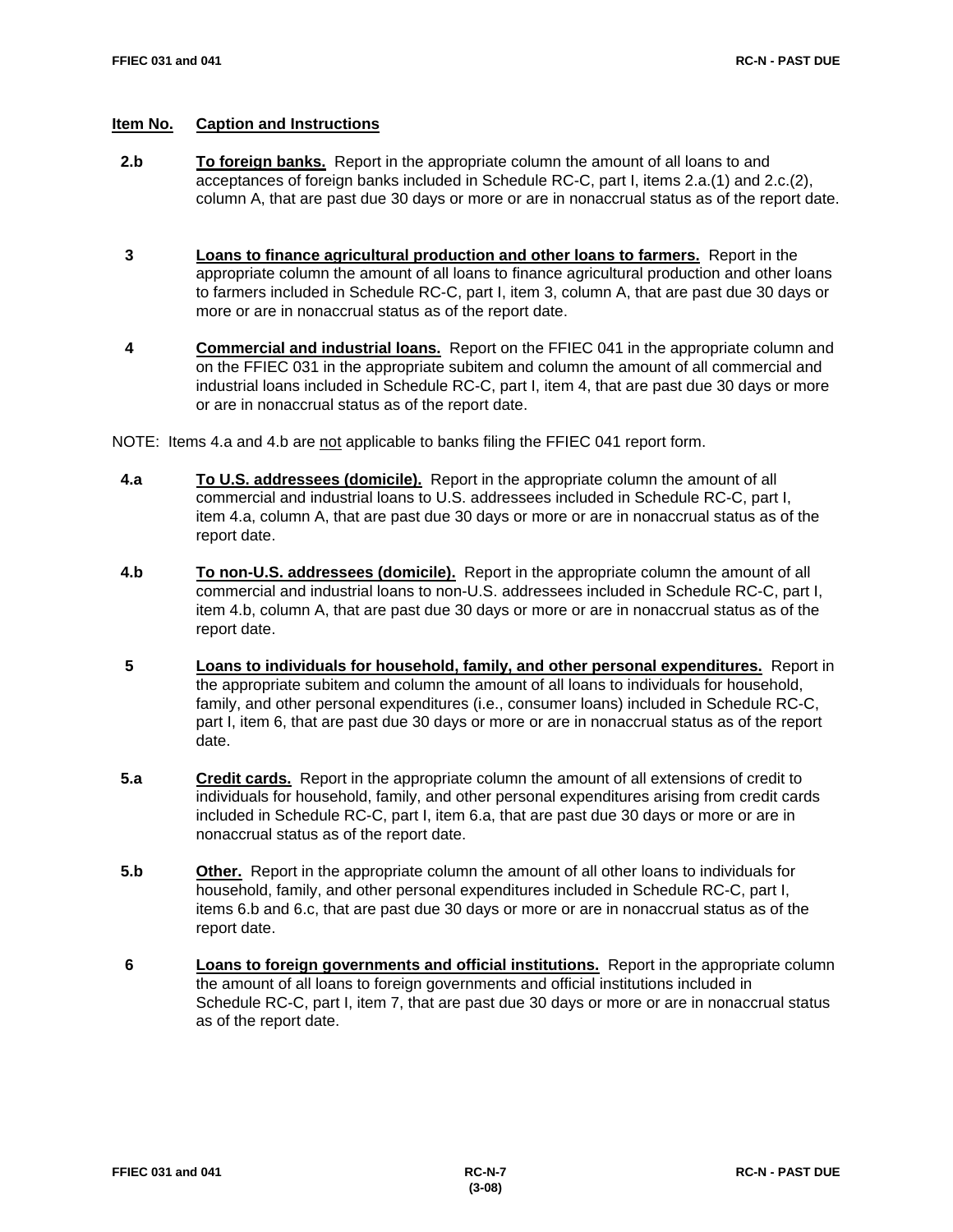- **7 All other loans.** Report in the appropriate column the amount of all:
	- obligations (other than securities and leases) of states and political subdivisions in the U.S. included in Schedule RC-C, part I, item 8;
	- other loans included in Schedule RC-C, part I, item 9; and
	- on the FFIEC 041 only, all loans to finance agricultural production and other loans to farmers included in Schedule RC-C, part I, item 3,

that are past due 30 days or more or are in nonaccrual status as of the report date.

 **8 Lease financing receivables (net of unearned income).** Report on the FFIEC 041 in the appropriate column and on the FFIEC 031 in the appropriate subitem and column the amount of all lease financing receivables (net of unearned income) included in Schedule RC-C, part I, item 10, that are past due 30 days or more or are in nonaccrual status as of the report date.

NOTE: Items 8.a and 8.b are not applicable to banks filing the FFIEC 041 report form.

- **8.a Leases to individuals for household, family, and other personal expenditures.** Report in the appropriate column the amount of all leases (net of unearned income) to individuals for household, family, and other personal expenditures included in Schedule RC-C, part I, item 10.a, column A, that are past due 30 days or more or are in nonaccrual status as of the report date.
- **8.b All other leases.** Report in the appropriate column the amount of all other leases (net of unearned income) included in Schedule RC-C, part I, item 10.b, column A, that are past due 30 days or more or are in nonaccrual status as of the report date.
- **9 Debt securities and other assets.** Report in the appropriate column all assets other than loans and leases reportable in Schedule RC-C that are past due 30 days or more or are in nonaccrual status as of the report date. Include such assets as debt securities and interest-bearing balances due from depository institutions. Also include operating lease payments receivable that have been recorded as assets in Schedule RC, item 11, when the operating lease is past due 30 days or more or in nonaccrual status.

 Exclude other real estate owned reportable in Schedule RC, item 7, and other repossessed assets reportable in Schedule RC, item 11, such as automobiles, boats, equipment, appliances, and similar personal property.

 **10 Loans and leases reported in items 1 through 8 above which are wholly or partially guaranteed by the U.S. Government.** Report in the appropriate column the aggregate recorded investment in all loans and leases reported in items 1 through 8 above for which repayment of principal is wholly or partially guaranteed or insured by the U.S. Government, including its agencies and its government-sponsored agencies. Examples include loans guaranteed by the FDIC (through loss-sharing arrangements in FDIC-assisted acquisitions), the Small Business Administration, and the Federal Housing Administration. Amounts need not be reported in this item and in items 10.a and 10.b below if they are considered immaterial.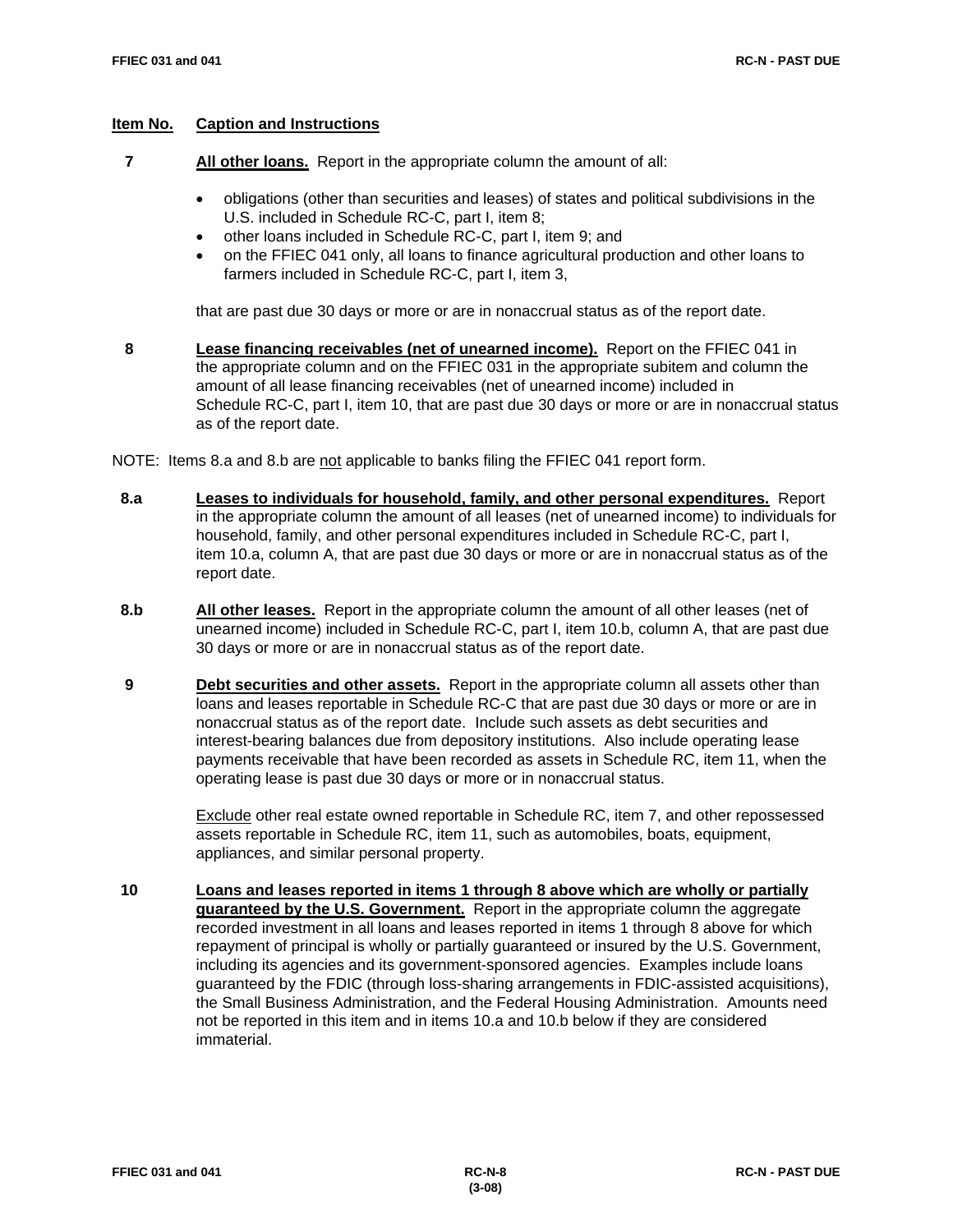- **10** Exclude from this item loans and leases guaranteed or insured by state or local
- (cont.) governments, state or local government agencies, foreign (non-U.S.) governments, and private agencies or organizations. Also exclude loans and leases collateralized by securities issued by the U.S. Government, including its agencies and its government-sponsored agencies.
- **10.a Guaranteed portion of loans and leases included in item 10 above.** Report in the appropriate column the maximum amount recoverable from the U.S. Government, including its agencies and its government-sponsored agencies, under the guarantee or insurance provisions applicable to the loans and leases included in Schedule RC-N, item 10, above.

Seller-servicers of GNMA loans should exclude all delinquent rebooked GNMA loans that have been repurchased or are eligible for repurchase from this item (report such rebooked GNMA loans in item 10.b below). Servicers of GNMA loans should exclude individual delinquent loans (for which they were not the transferor) that they have purchased out of GNMA securitizations from this item (report such purchased GNMA loans in item 10.b below).

## **10.b Rebooked "GNMA loans" that have been repurchased or are eligible for repurchase included in item 10 above.** Report in the appropriate column the recorded investment in:

- (1) Delinquent rebooked GNMA loans that have been repurchased or are eligible for repurchase by seller-servicers of GNMA loans; and
- (2) Delinquent loans that have been purchased out of GNMA securitizations by servicers of GNMA loans that were not the transferors of the loans.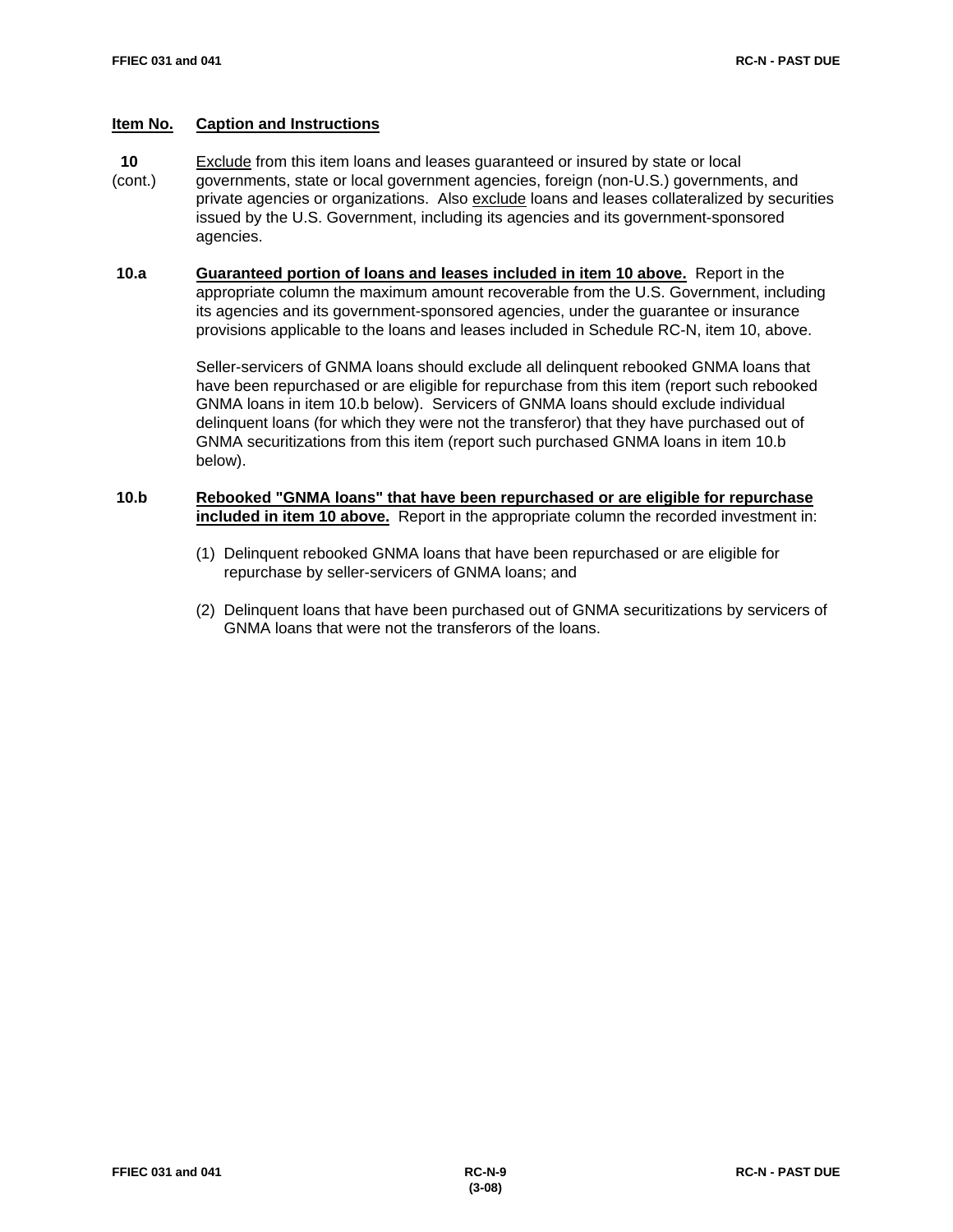## **Item No. Caption and Instructions**

- **1 Restructured loans and leases included in Schedule RC-N, item 1 through 8, above.** Report in the appropriate subitem and column the amount of restructured loans and leases (as defined above) that under their modified repayment terms are past due 30 days or more or are in nonaccrual status as of the report date. Such loans and leases will have been included in one or more of the loan categories in items 1 through 8 of this schedule. However, exclude from this item all restructured loans to individuals for household, family, and other personal expenditures (included in Schedule RC-N, items 5.a and 5.b).
- **1.a Loans secured by 1-4 family residential properties in domestic offices.** Report in the appropriate column all restructured loans secured by 1-4 family residential properties (in domestic offices) included in items 1.c.(1), 1.c.(2)(a), and 1.c.(2)(b) of this schedule that, under their modified repayment terms, are past due 30 days or more or are in nonaccrual status as of the report date.
- **1.b Other loans and all leases.** Report in the appropriate column all other restructured loans and leases that, under their modified repayment terms, are past due 30 days or more or are in nonaccrual status as of the report date. Exclude from this item all restructured loans to individuals for household, family, and other personal expenditures.
- **2 Loans to finance commercial real estate, construction, and land development activities included in Schedule RC-N, items 4 and 7, above.** Report in the appropriate column the amount of loans to finance commercial real estate, construction, and land development activities *not secured by real estate* included in Schedule RC-C, part I, Memorandum item 3, that are past due 30 days or more or are in nonaccrual status as of the report date. Such loans will have been included in items 4 and 7 of Schedule RC-N above. Exclude from this item all loans secured by real estate included in item 1 of Schedule RC-N above.
- NOTE: Memorandum item 3 is not applicable to banks filing the FFIEC 041 report form.
	- **3 Loans secured by real estate to non-U.S. addressees (domicile).** Report in the appropriate column the amount of all loans secured by real estate to non-U.S. addressees that are 30 days or more past due or are in nonaccrual status as of the report date. Such loans will have been included in Schedule RC-N, items 1.a through 1.f, above.

NOTE: Memorandum items 3.a through 3.d are not applicable to banks filing the FFIEC 031 report form. On the FFIEC 041 report form, Memorandum items 3.a through 3.d are not applicable to banks that have less than \$300 million in total assets.

- **3.a Loans secured by real estate to non-U.S. addressees (domicile).** Report in the appropriate column the amount of all loans secured by real estate to non-U.S. addressees that are 30 days or more past due or are in nonaccrual status as of the report date. Such loans will have been included in Schedule RC-N, items 1.a through 1.e, above.
- **3.b Loans to and acceptances of foreign banks.** Report in the appropriate column the amount of all loans to and acceptances of foreign banks included in Schedule RC-C, part I, items 2.a.(1) and 2.c.(2), column A, that are past due 30 days or more or are in nonaccrual status as of the report date. Such loans and acceptances will have been included in Schedule RC-N, item 2, above.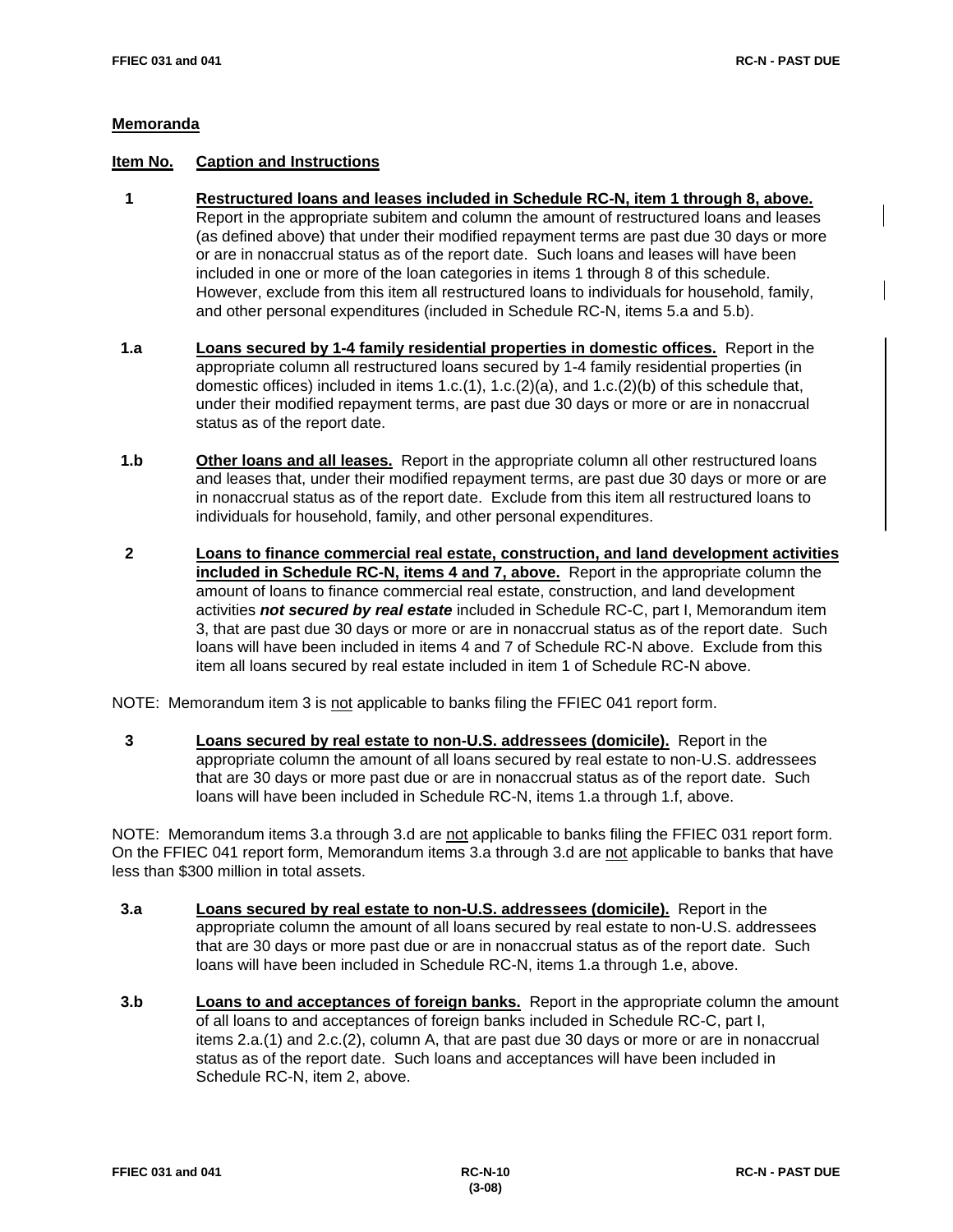#### **Item No. Caption and Instructions**

- **3.c Commercial and industrial loans to non-U.S. addressees (domicile).** Report in the appropriate column the amount of all commercial and industrial loans to non-U.S. addressees included in Schedule RC-C, part I, item 4.b, column A, that are past due 30 days or more or are in nonaccrual status as of the report date. Such loans will have been included in Schedule RC-N, item 4, above.
- **3.d Leases to individuals for household, family, and other personal expenditures.** Report in the appropriate column the amount of all leases to individuals for household, family, and other personal expenditures (net of unearned income) included in Schedule RC-C, part I, item 10.a, column A, that are past due 30 days or more or are in nonaccrual status as of the report date. Such leases will have been included in Schedule RC-N, item 8, above.

NOTE: Memorandum item 4 is not applicable to banks filing the FFIEC 031 report form. On the FFIEC 041 report form, Memorandum item 4 is to be completed by:

- banks with \$300 million or more in total assets, and
- banks with less than \$300 million in total assets that have loans to finance agricultural production and other loans to farmers, as defined for Schedule RC-C, part I, item 3, column B, exceeding five percent of total loans.
- **4 Loans to finance agricultural production and other loans to farmers**. Report in the appropriate column the amount of all loans to finance agricultural production and other loans to farmers included in Schedule RC-C, part I, item 3, column B, that are past due 30 days or more or are in nonaccrual status as of the report date. Such loans will have been included in Schedule RC-N, item 7, above.
- **5 Loans and leases held for sale and loans measured at fair value.** Report in the appropriate subitem and column the amount of all loans and leases held for sale, whether measured at the lower of cost or fair value or at fair value under a fair value option, and all loans held for investment measured at fair value under a fair value option that are past due 30 days or more or are in nonaccrual status as of the report date. Such loans and leases will have been included in one or more of the loan and lease categories in items 1 through 8 of Schedule RC-N above and would, therefore, exclude any loans classified as trading assets and included in Schedule RC, item 5.
- **5.a Loans and leases held for sale.** Report in the appropriate column the carrying amount of all loans and leases classified as held for sale included in Schedule RC, item 4.a, which are reported at the lower of cost or fair value or at fair value under a fair value option, that are past due 30 days or more or are in nonaccrual status as of the report date.
- **5.b Loans measured at fair value.** Report in the appropriate subitem and column the total fair value and unpaid principal balance of all loans held for investment that are measured at fair value under a fair value option included in Schedule RC, item 4.b, that are past due 30 days or more or are in nonaccrual status as of the report date.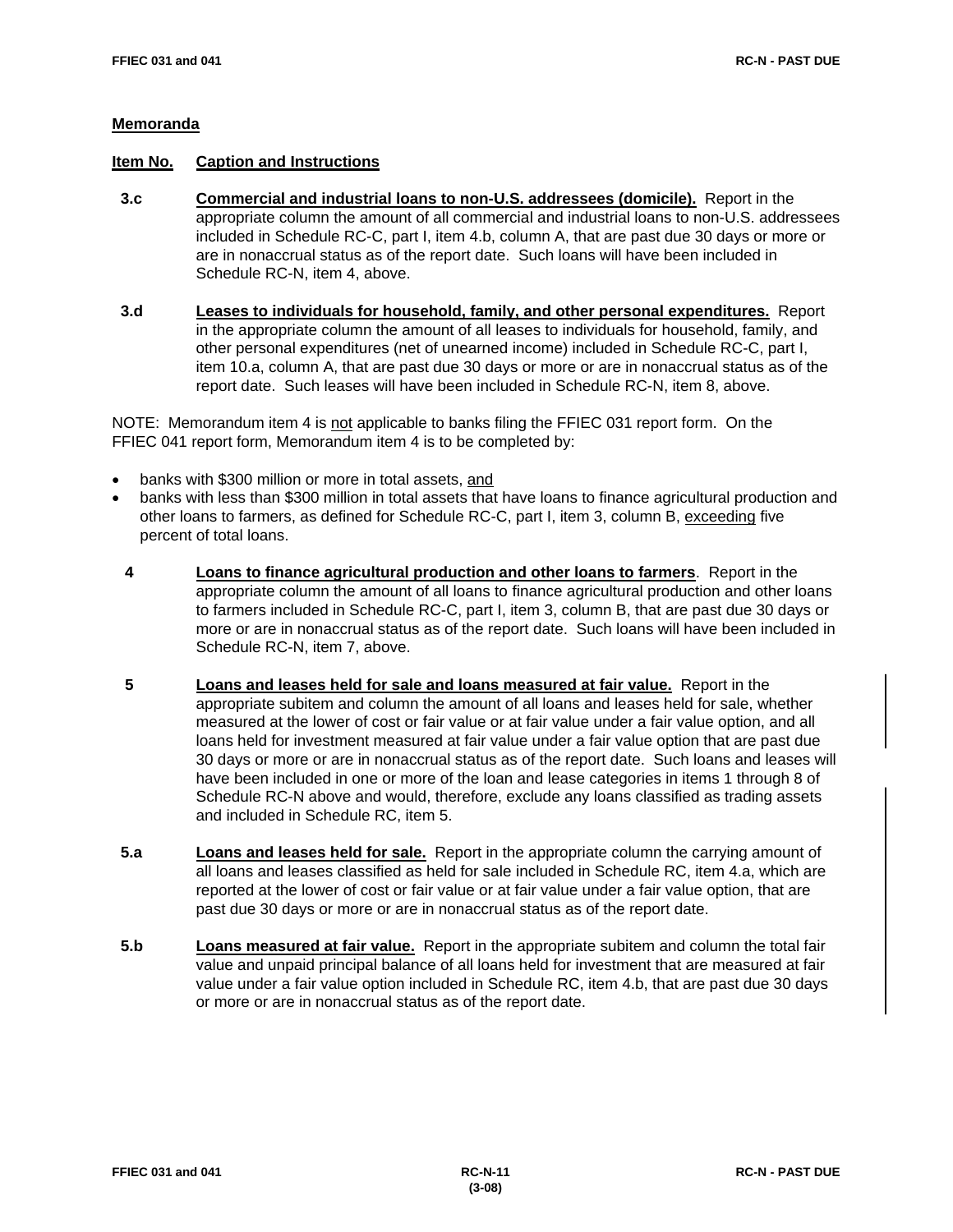#### **Item No. Caption and Instructions**

NOTE: Completion of Memorandum items 5.b.(1) and (2) of Schedule RC-N is *optional* for the March 31, 2008, report date only. These items must be completed by all banks beginning June 30, 2008.

- **5.b.(1) Fair value.** Report in the appropriate column the total fair value of all loans held for investment that are measured at fair value under a fair value option included in Schedule RC, item 4.b, that are past due 30 days or more or are in nonaccrual status as of the report date.
- **5.b.(2) Unpaid principal balance.** Report in the appropriate column the total unpaid principal balance of all loans held for investment that are measured at fair value under a fair value option included in Schedule RC, item 4.b, that are past due 30 days or more or are in nonaccrual status as of the report date.

NOTE: On the FFIEC 041, Memorandum item 6 is not applicable to banks that have less than \$300 million in total assets.

- **6 Interest rate, foreign exchange rate, and other commodity and equity contracts: Fair value of amounts carried as assets**. Report in the appropriate column the fair value of all interest rate, foreign exchange rate, equity, and commodity and other derivative contracts (as defined for Schedule RC-L, item 12) on which a required payment by the bank's counterparty is past due 30 days or more as of the report date.
- **7 Additions to nonaccrual assets during the quarter.** Report the aggregate amount of all loans, leases, debt securities, and other assets (net of unearned income) that have been placed in nonaccrual status during the calendar quarter ending on the report date. Include those assets placed in nonaccrual status during the quarter that are included as of the quarter-end report date in Schedule RC-N, column C, items 1 through 9. Also include those assets placed in nonaccrual status during the quarter that, before the current quarter-end, have been sold, paid off, charged-off, settled through foreclosure or concession of collateral (or any other disposition of the nonaccrual asset) or have been returned to accrual status. In other words, the aggregate amount of assets placed in nonaccrual status since the prior quarter-end that should be reported in this item should not be reduced, for example, by any charge-offs or sales of such nonaccrual assets. If a given asset is placed in nonaccrual status more than once during the quarter, report the amount of the asset only once.
- **8 Nonaccrual assets sold during the quarter.** Report the total of the outstanding balances of all loans, leases, debt securities, and other assets held in nonaccrual status (i.e., reportable in Schedule RC-N, column C, items 1 through 9) that were sold during the calendar quarter ending on the report date. The amount to be included in this item is the outstanding balance (net of unearned income) of each nonaccrual asset at the time of its sale. Do not report the sales price of the nonaccrual assets and do not include any gains or losses from the sale. For purposes of this item, only include those transfers of nonaccrual assets that meet the criteria for a sale as set forth in FASB Statement No. 140. For further information, see the Glossary entry for "transfers of financial assets."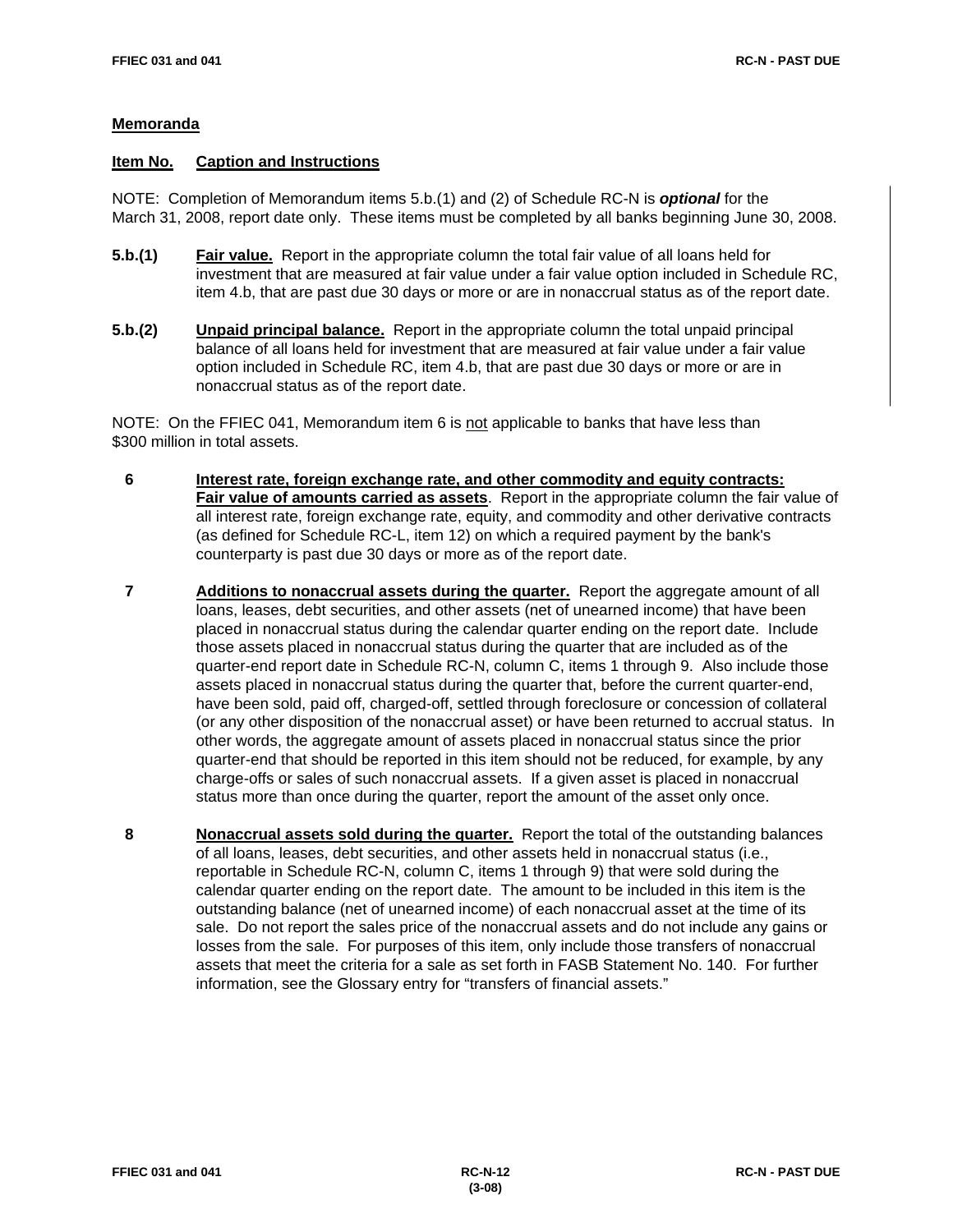# **SCHEDULE RC-O – OTHER DATA FOR DEPOSIT INSURANCE AND FICO ASSESSMENTS**

## **General Instructions**

Each bank must complete items 1 and 2 (and, on the FFIEC 031 report, item 3) and Memorandum items 1 through 3 of Schedule RC-O on an unconsolidated single FDIC certificate number basis. Each separately chartered depository institution that is insured by the FDIC has a unique FDIC certificate number. When an insured bank owns another depository institution as a subsidiary, each institution should report only its own deposit liabilities in Schedule RC-O under its own FDIC certificate number (i.e., the parent bank should not combine the subsidiary institution's deposit liabilities with its own in Schedule RC-O).

In addition, an institution that meets one of the criteria discussed below must complete items 4 and 5 (and, on the FFIEC 031 report, item 6) of Schedule RC-O on an unconsolidated single FDIC certificate number basis each quarter.

Effective March 31, 2008, an institution that (a) reported \$1 billion or more in total assets as of the March 31, 2007, report date (regardless of its asset size in subsequent quarters) or (b) became insured by the FDIC on or after April 1, 2007, but before January 1, 2008, must report both quarter-end balances and daily averages for the quarter in Schedule RC-O. (The calculation of daily averages is discussed below in these General Instructions.) In addition, an institution that meets one of the following criteria must report both quarter-end deposit totals and daily averages in Schedule RC-O:

- (1) If an institution reports \$1 billion or more in total assets in two consecutive Reports of Condition and Income subsequent to its March 31, 2007, report, the institution must begin reporting both quarter-end balances and daily averages for the quarter beginning on the later of the March 31, 2008, report date or the report date six months after the second consecutive quarter in which it reports total assets of \$1 billion or more. For example, if an institution reports \$1 billion or more in total assets in its reports for June 30 and September 30, 2007, it would have to begin reporting daily averages in its report for March 31, 2008. If the institution reports \$1 billion or more in total assets in its reports for December 31, 2008, and March 31, 2009, it would have to begin reporting daily averages in its report for September 30, 2009.
- (2) If an institution becomes newly insured by the FDIC on or after January 1, 2008, the institution must report daily averages in Schedule RC-O beginning in the first quarterly Reports of Condition and Income that it files. The daily averages reported in the first report the institution files after becoming FDIC-insured would include the dollar amounts for the days since the institution began operations and zero for the days prior to the date the institution began operations, effectively pro-rating the first quarter's assessment base.
- (3) If an institution chose to begin reporting both quarter-end deposit totals and daily averages in Schedule RC-O as of any quarter-end report date during the interim period covering the March 31, 2007, through December 31, 2007, report dates, it must continue to report daily averages each quarter in 2008 and thereafter.

The deposit insurance assessment base of an institution that reports daily averages for total deposits and allowable exclusions will be determined using the daily averages rather than the institution's quarter-end balances.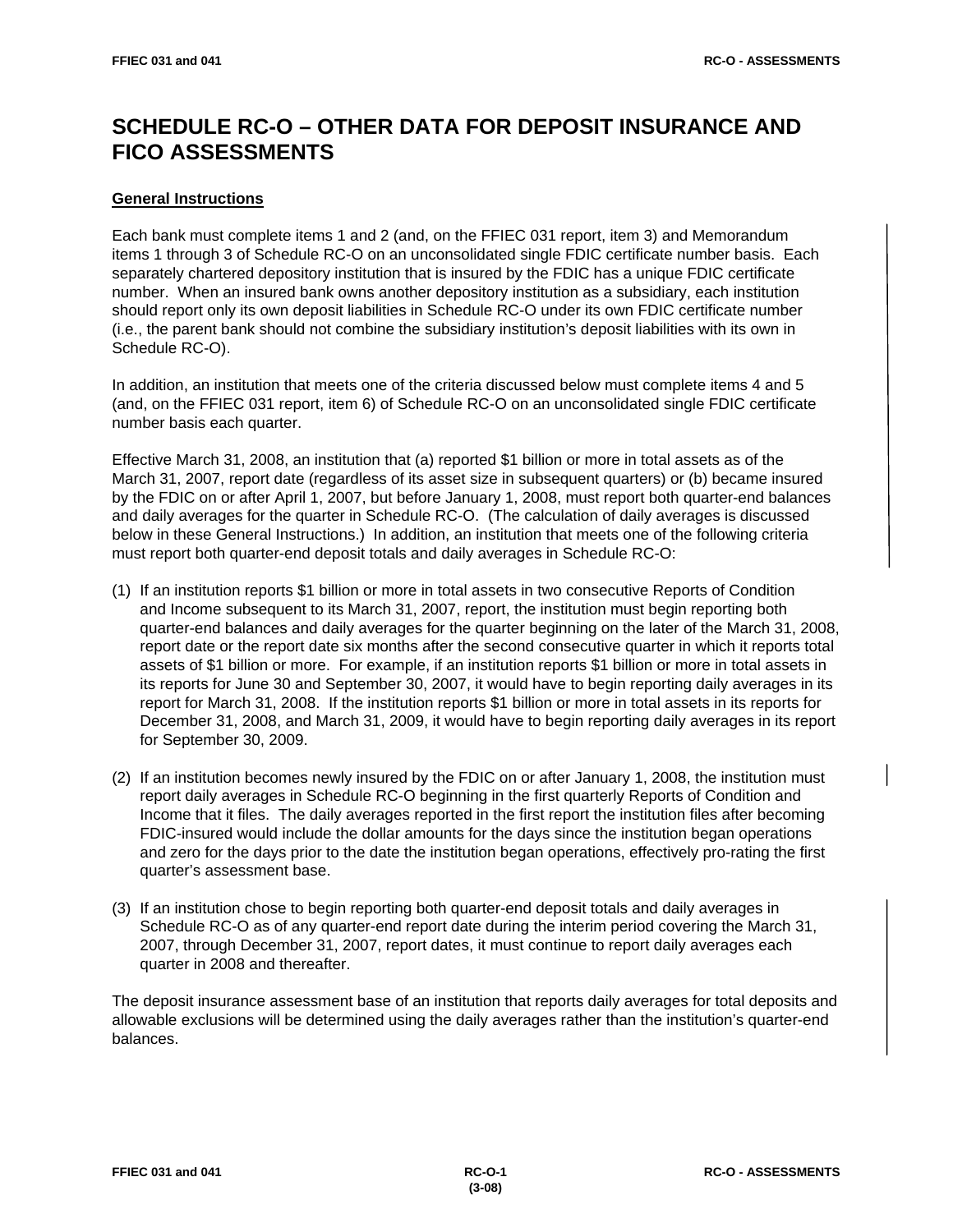## **General Instructions (cont.)**

Any institution that reported less than \$1 billion in total assets in its March 31, 2007, report may continue to report only quarter-end total deposits and allowable exclusions until it meets the two-consecutivequarter asset size test for reporting daily averages. Alternatively, the institution may opt permanently at any time to begin reporting daily averages for purposes of determining its assessment base. After an institution begins to report daily averages for its total deposits and allowable exclusions, either voluntarily or because it is required to do so, the institution is not permitted to switch back to reporting only quarterend balances.

The amounts to be reported as daily averages are the sum of the gross amounts of total deposits (domestic and foreign) and allowable exclusions for each calendar day during the quarter divided by the number of calendar days in the quarter (except as noted above for an institution that becomes insured on or after January 1, 2008, in the first report it files after becoming insured). For days that an office of the reporting institution (or any of its subsidiaries or branches) is closed (e.g., Saturdays, Sundays, or holidays), the amounts outstanding from the previous business day would be used. An office is considered closed if there are no transactions posted to the general ledger as of that date.

## **Item Instructions**

#### **Item No. Caption and Instructions**

 **1 Total deposit liabilities before exclusions (gross) as defined in Section 3(l) of the Federal Deposit Insurance Act and FDIC regulations.** Report on an unconsolidated single FDIC certificate number basis the gross total deposit liabilities as of the calendar quarter-end report date that meet the statutory definition of deposits in Section 3(l) of the Federal Deposit Insurance Act before deducting exclusions from total deposits that are allowed in the determination of the assessment base upon which deposit insurance assessments (and FICO premiums) are calculated. Since the FDIC's amendments to its assessment regulations in 2006 did not substantially change the definition of deposits for assessment purposes, an institution's gross total deposit liabilities are the combination of all deposits in "domestic offices" reported in Schedule RC, item 13.a; all deposits in "foreign offices" reported in Schedule RC, item 13.b, on the FFIEC 031 report; interest accrued and unpaid on deposits in "domestic offices" reported in Schedule RC-G, item 1.a; interest accrued and unpaid on deposits in "foreign offices" included in Schedule RC-G, item 1.b; uninvested trust funds held in the institution's own trust department; deposits of consolidated subsidiaries and the interest accrued and unpaid on such deposits; the amount by which demand deposits reported in Schedule RC, item 13, have been reduced from the netting of the reporting institution's reciprocal demand balances with foreign banks and foreign offices of other U.S. banks (other than insured branches in Puerto Rico and U.S. territories and possessions); and the amount by which any other deposit liabilities reported in Schedule RC, item 13, have been reduced by assets netted against these liabilities in accordance with generally accepted accounting principles; less the amount of unamortized premiums included in the amount of deposit liabilities reported in Schedule RC, item 13; plus the amount of unamortized discounts reflected in the amount of deposit liabilities reported in Schedule RC, item 13; plus other obligations meeting the Section 3(l) statutory definition of a deposit that may be housed in systems of record not normally thought of as deposit systems. See the Glossary entry for "deposits" for the statutory definition of deposits.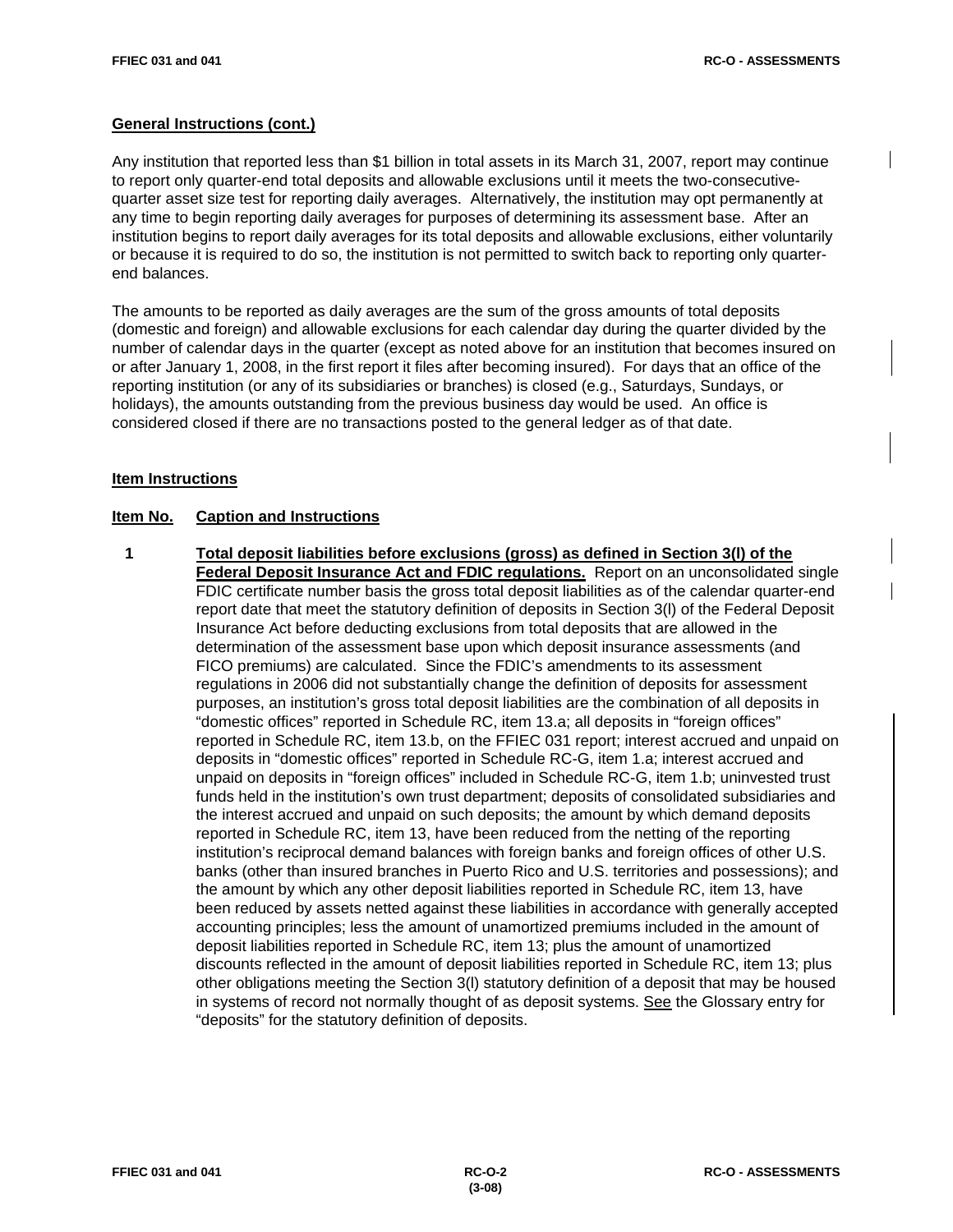**1** An institution's documentation to support the amounts reported for purposes of determining

(cont.) its assessment base has always been, and continues to be, subject to verification. This documentation includes the actual system control summaries in the institution's systems that provide the detail sufficient to track, control, and handle inquiries from depositors about their specific individual accounts. These systems can be automated or manual. If the system control summaries have been reduced by accounts that are overdrawn, these overdrawn accounts are extensions of credit that must be treated and reported as "loans" rather than being treated as negative deposit balances.

> Unposted debits and unposted credits should not be included in an institution's system control summaries. However, if they are included in the gross total deposit liabilities reported in this item, they may be excluded in Schedule RC-O, item 2 below.

- **2 Total allowable exclusions (including foreign deposits).** Report on an unconsolidated single FDIC certificate number basis the total amount of allowable exclusions from deposits as of the calendar quarter-end report date if the institution maintains such records as will readily permit verification of the correctness of its reporting of exclusions. The allowable exclusions include:
	- (1) *Foreign Deposits:* As defined in Section 3(l)(5) of the Federal Deposit Insurance Act, foreign deposits include
		- (A) any obligation of a depository institution which is carried on the books and records of an office of such bank or savings association located outside of any State, unless –
			- (i) such obligation would be a deposit if it were carried on the books and records of the depository institution, and would be payable at, an office located in any State; and
			- (ii) the contract evidencing the obligation provides by express terms, and not by implication, for payment at an office of the depository institution located in any State; and
		- (B) any international banking facility deposit, including an international banking facility time deposit, as such term is from time to time defined by the Board of Governors of the Federal Reserve System in regulation D or any successor regulation issued by the Board of Governors of the Federal Reserve System.

 NOTE: Foreign deposits are deposit obligations under the FDIC certificate number of the reporting bank only. Deposit obligations of a subsidiary depository institution chartered in a foreign country should not be included in amounts reported in Schedule RC-O under the domestic bank's FDIC certificate number.

(2) *Reciprocal balances*: Any demand deposit due from or cash item in the process of collection due from any depository institution (not including a foreign bank or foreign office of another U.S. depository institution) up to the total amount of deposit balances due to and cash items in the process of collection due such depository institution.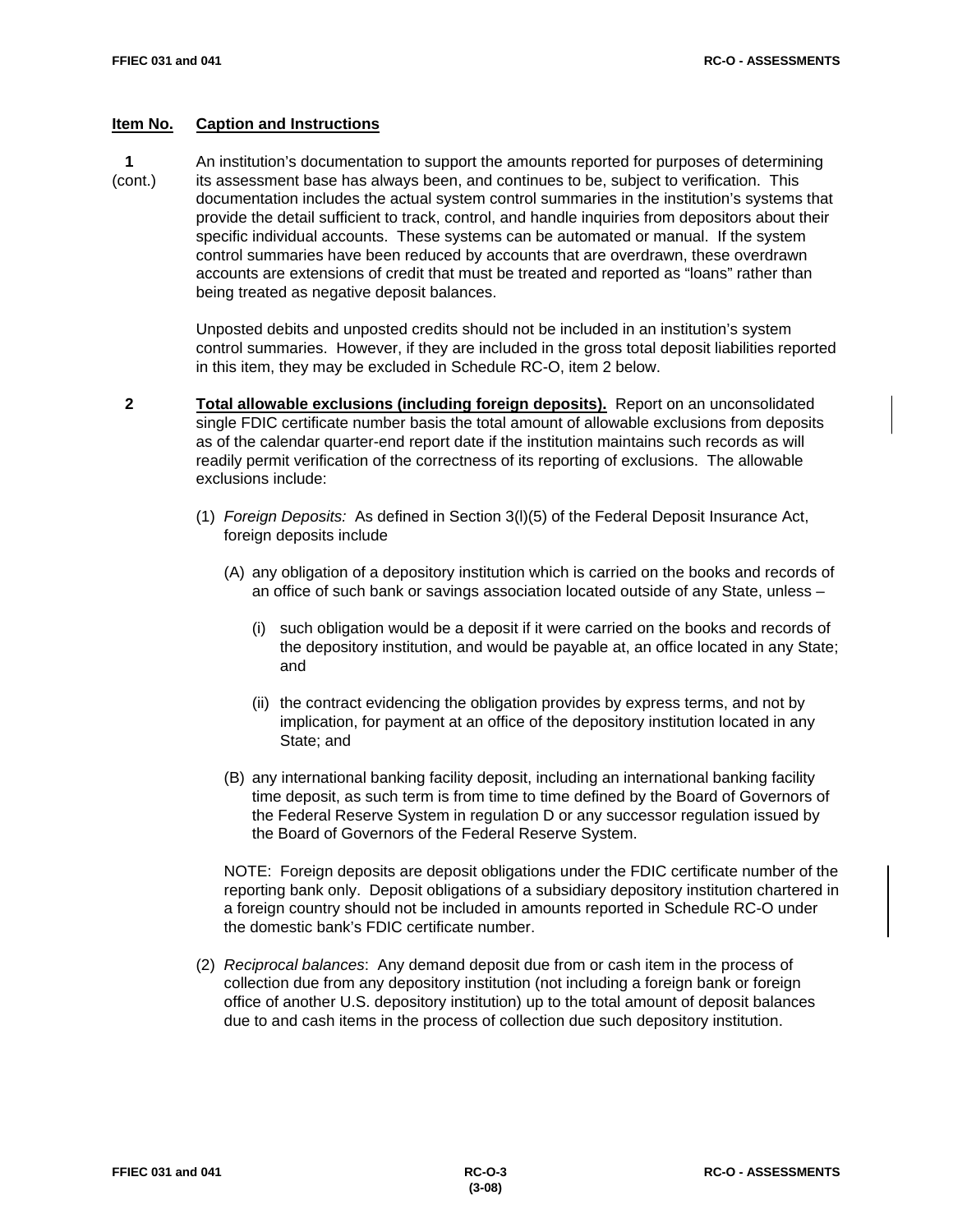- **2** (3) *Drafts drawn on other depository institutions*: Any outstanding drafts (including advices (cont.) and authorization to charge the depository institution's balance in another bank) drawn in the regular course of business by the reporting depository institution.
	- (4) *Pass-through reserve balances*: Reserve balances passed through to the Federal Reserve by the reporting institution that are also reflected as deposit liabilities of the reporting institution. This exclusion is not applicable to an institution that does not act as a correspondent bank in any pass-through reserve balance relationship. A state nonmember bank generally cannot act as a pass-through correspondent unless it maintains an account for its own reserve balances directly with the Federal Reserve.
	- (5) *Depository institution investment contracts*: Liabilities arising from depository institution investment contracts that are not treated as insured deposits under section 11(a)(5) of the Federal Deposit Insurance Act (12 U.S.C. 1821(a)(5)). A Depository Institution Investment Contract is a separately negotiated depository agreement between an employee benefit plan and an insured depository institution that guarantees a specified rate for all deposits made over a prescribed period and expressly permits benefitresponsive withdrawals or transfers.
	- (6) *Accumulated deposits:* Deposits accumulated for the payment of personal loans that are assigned or pledged to assure payment of the loans at maturity. Deposits that simply serve as collateral for loans are not an allowable exclusion.
	- **3 12 Total foreign deposits (included in total allowable exclusions).** Report on an unconsolidated single FDIC certificate number basis the total amount of foreign deposits (including International Banking Facility deposits) as of the calendar quarter-end report date included in Schedule RC-O, item 2 above.
	- **4 Total daily average of deposit liabilities before exclusions (gross) as defined in Section 3(l) of the Federal Deposit Insurance Act and FDIC regulations.** Report on an unconsolidated single FDIC certificate number basis the total daily average for the quarter of gross total deposit liabilities that meet the statutory definition of deposits in Section 3(l) of the Federal Deposit Insurance Act before deducting exclusions from total deposits that are allowed in the determination of the assessment base upon which deposit insurance assessments (and FICO premiums) are calculated. For further information on deposit amounts to be included, see the instructions for Schedule RC-O, item 1, above. For information on calculating the total daily average for the quarter, see the General Instructions for Schedule RC-O above.
	- **5 Total daily average of allowable exclusions (including foreign deposits).** Report on an unconsolidated single FDIC certificate number basis the total daily average for the quarter of the total amount of allowable exclusions from deposits (as defined in Schedule RC-O, item 2, above) if the institution maintains such records as will readily permit verification of the correctness of its reporting of exclusions.
	- **6 Total daily average of foreign deposits.** Report on an unconsolidated single FDIC certificate number basis the total daily average for the quarter of the total amount of foreign deposits (including International Banking Facility deposits) included in Schedule RC-O, item 5, above.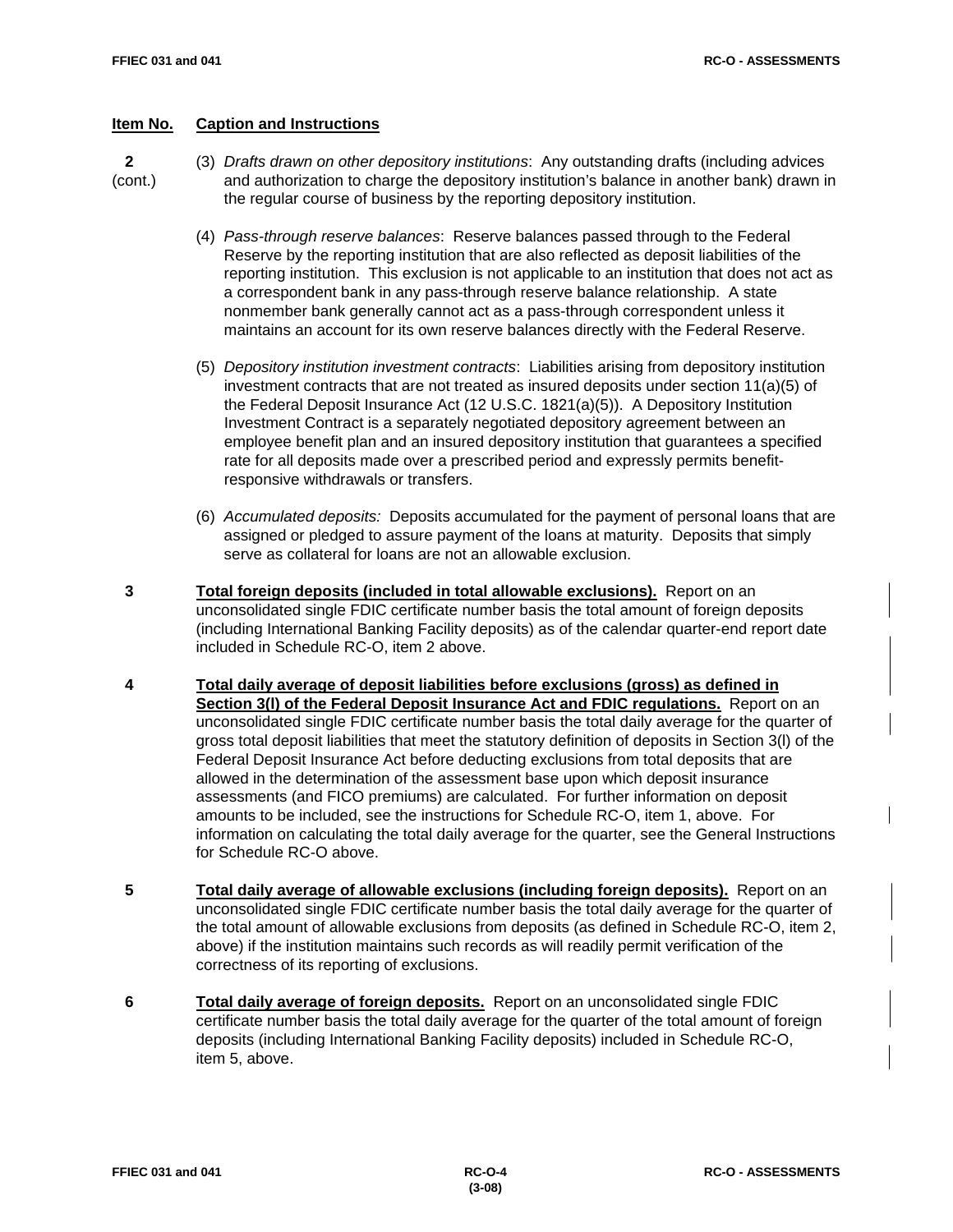## **Item No. Caption and Instruction**

 **1 Total deposits (in domestic offices) of the bank (and in insured branches in Puerto Rico and U.S. territories and possessions).** Memorandum items 1.a.(1), 1.b.(1), 1.b.(2), 1.c.(1), 1.d.(1), and 1.d.(2) are to be completed each quarter. Memorandum items 1.a.(2) and 1.c.(2) are to be completed for the June report only. These Memorandum items should be reported on an unconsolidated single FDIC certificate number basis. The dollar amounts used as the basis for reporting the number and amount of deposit accounts in these eight Memorandum items reflect the deposit insurance limits in effect for "retirement deposit accounts" and other deposit accounts on the report date, which are \$250,000 and \$100,000, respectively.

> "Retirement deposit accounts" that are eligible for \$250,000 in deposit insurance coverage are deposits made in connection with the following types of retirement plans:

- Individual Retirement Accounts (IRAs), including traditional and Roth IRAs;
- Simplified Employee Pension (SEP) plans;
- "Section 457" deferred compensation plans;
- Self-directed Keogh (HR 10) plans; and
- Self-directed defined contribution plans, which are primarily 401(k) plan accounts.

The term "self-directed" means that the plan participants have the right to direct how their funds are invested, including the ability to direct that the funds be deposited at an FDIC-insured institution.

Retirement deposit accounts exclude Coverdell Education Savings Accounts, formerly known as Education IRAs.

In some cases, brokered certificates of deposit are issued in \$1,000 amounts under a master certificate of deposit issued by a bank to a deposit broker in an amount that exceeds \$100,000. For these so-called "retail brokered deposits," multiple purchases by individual depositors from an individual bank normally do not exceed the applicable deposit insurance limit (either \$100,000 or \$250,000), but under current deposit insurance rules the deposit broker is not required to provide information routinely on these purchasers and their account ownership capacity to the bank issuing the deposits. If this information is not readily available to the issuing bank, these brokered certificates of deposit in \$1,000 amounts may be rebuttably presumed to be fully insured and should be reported as "Deposit accounts of \$100,000 or less" in Schedule RC-O, Memorandum item 1.a, below. In addition, some brokered deposits are transaction accounts or money market deposit accounts (MMDAs) that are denominated in amounts of \$0.01 and established and maintained by the deposit broker (or its agent) as agent, custodian, or other fiduciary for the broker's customers. An individual depositor's deposits within the brokered transaction account or MMDA normally do not exceed the applicable deposit insurance limit. As with retail brokered deposits, if information on these depositors and their account ownership capacity is not readily available to the bank establishing the transaction account or MMDA, the amounts in the transaction account or MMDA may be rebuttably presumed to be fully insured and should be reported as "Deposit accounts of \$100,000 or less" in Schedule RC-O, Memorandum item 1.a, below.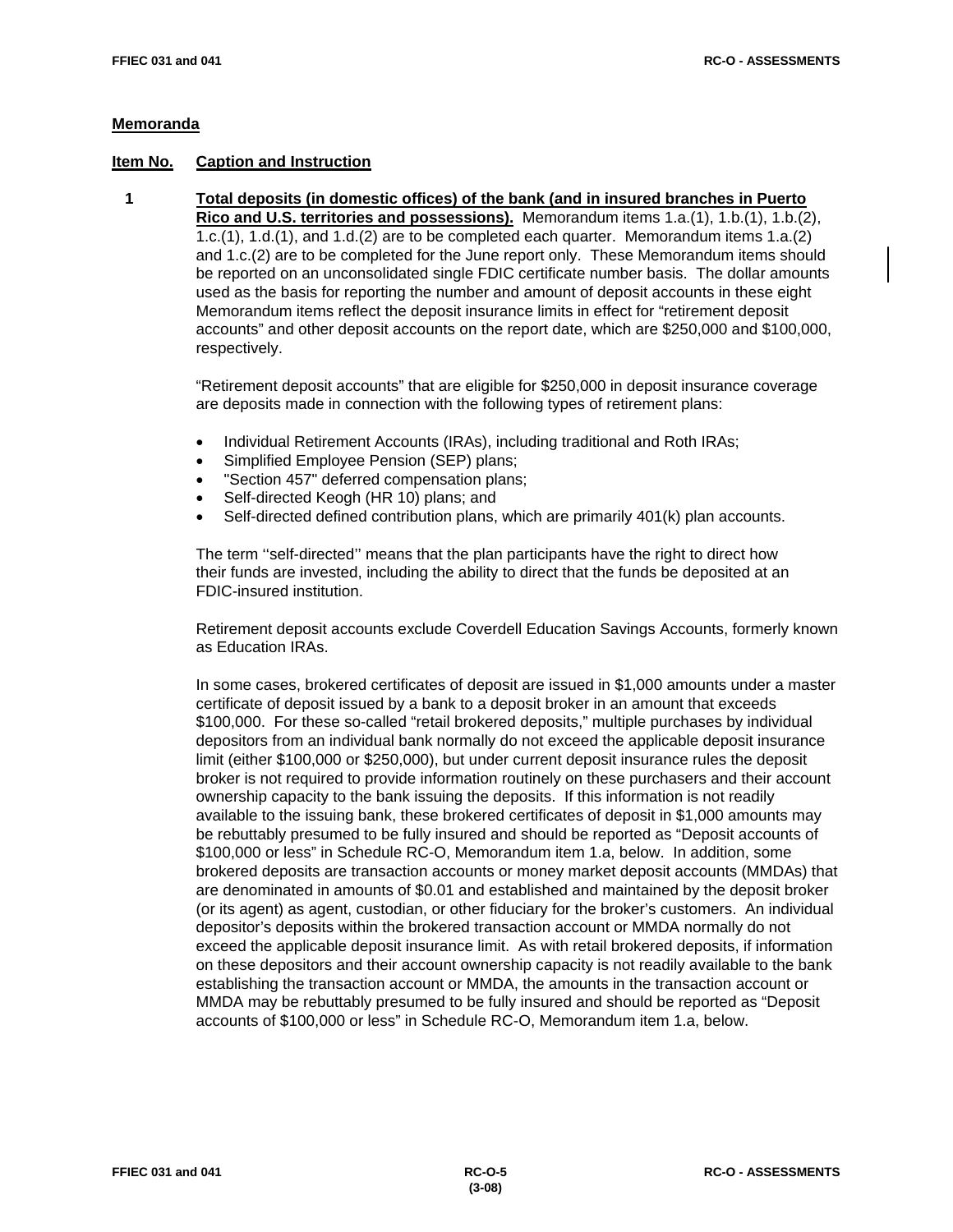## **Item No. Caption and Instruction**

- **1** When determining the number and size of deposit accounts, each individual certificate,
- (cont.) passbook, account, and other evidence of deposit is to be treated as a separate account. For purposes of completing this Memorandum item, multiple accounts of the same depositor should not be aggregated. In situations where a bank assigns a single account number to each depositor so that one account number may represent multiple deposit contracts between the bank and the depositor (e.g., one demand deposit account, one money market deposit account, and three certificates of deposit), each deposit contract is a separate account.

The sum of Memorandum items  $1.a.(1), 1.b.(1), 1.c.(1),$  and  $1.d.(1)$  must equal Schedule RC-O, item 1, "Total deposit liabilities before exclusions (gross) as defined in Section 3(l) of the Federal Deposit Insurance Act and FDIC regulations," less item 2, "Total allowable exclusions (including foreign deposits)."

- **1.a Deposit accounts (excluding retirement accounts) of \$100,000 or less.** Report in the appropriate subitem the amount outstanding and the number of deposit accounts, excluding retirement deposit accounts (as defined in Schedule RC-O, Memorandum item 1), with a balance of \$100,000 or less as of the report date.
- **1.a.(1) Amount of deposit accounts (excluding retirement accounts) of \$100,000 or less.** Report the aggregate balance of all deposit accounts, certificates, or other evidences of deposit (demand, savings, and time), excluding retirement deposit accounts, with a balance on the report date of \$100,000 or less. This amount should represent the total of the balances of the deposit accounts enumerated in Schedule RC-O, Memorandum item 1.a.(2) below.
- **1.a.(2) Number of deposit accounts (excluding retirement accounts) of \$100,000 or less.** (To be completed for the June report only.) Report the total number of deposit accounts (demand, savings, and time), excluding retirement deposit accounts, with a balance on the report date of \$100,000 or less. Count each certificate, passbook, account, and other evidence of deposit that has a balance of \$100,000 or less.
- **1.b Deposit accounts (excluding retirement accounts) of more than \$100,000.** Report in the appropriate subitem the amount outstanding and the number of deposit accounts, excluding retirement deposit accounts (as defined in Schedule RC-O, Memorandum item 1), with a balance of more than \$100,000 as of the report date.
- **1.b.(1) Amount of deposit accounts (excluding retirement accounts) of more than \$100,000.** Report the aggregate balance of all deposit accounts, certificates, or other evidences of deposit (demand, savings, and time), excluding retirement deposit accounts, with a balance on the report date of more than \$100,000. This amount should represent the total of the balances of the deposit accounts enumerated in Schedule RC-O, Memorandum item 1.b.(2) below.
- **1.b.(2) Number of deposit accounts (excluding retirement accounts) of more than \$100,000.** Report the total number of deposit accounts (demand, savings, and time), excluding retirement deposit accounts, with a balance on the report date of more than \$100,000. Count each certificate, passbook, account, and other evidence of deposit that has a balance of more than \$100,000.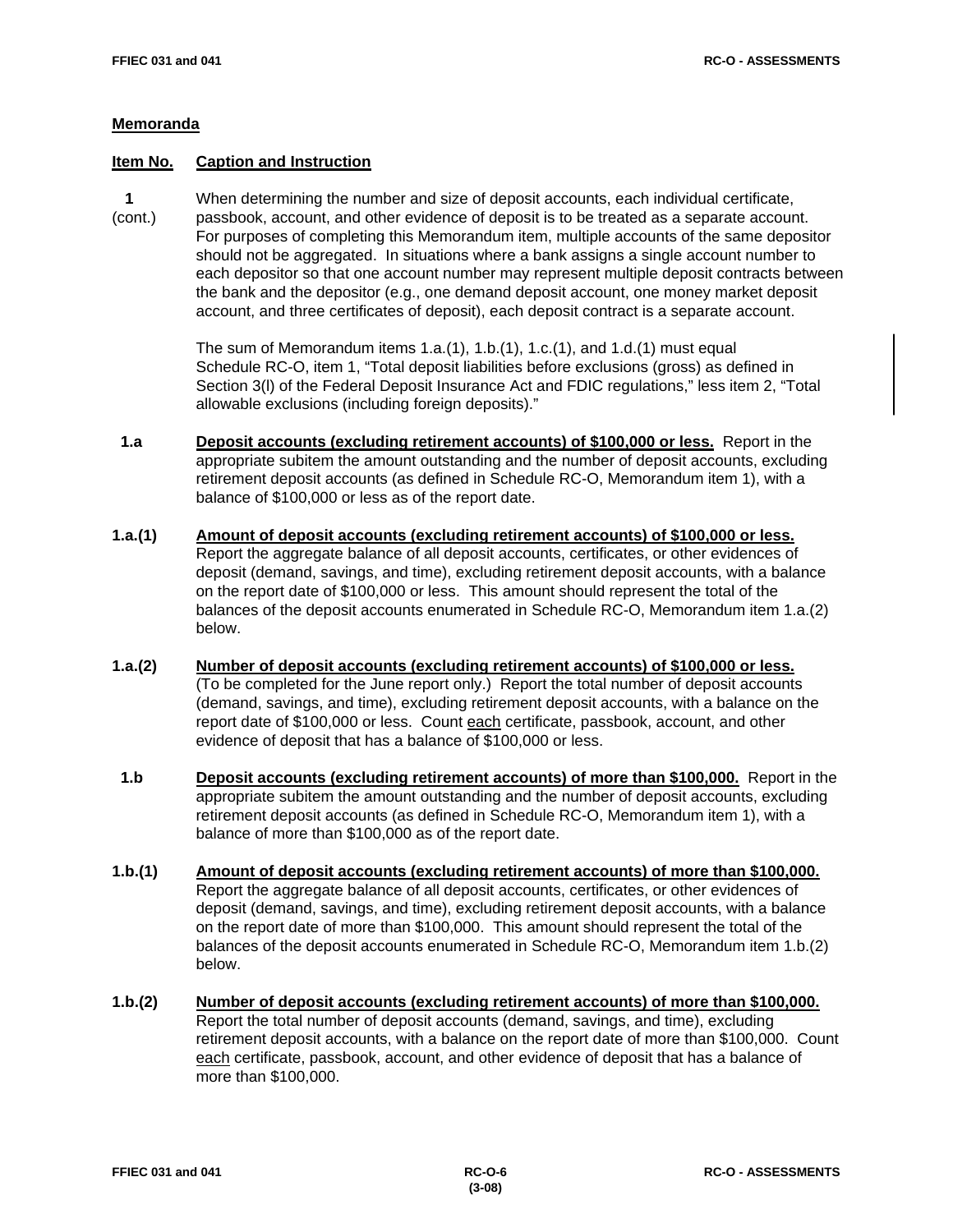## **Item No. Caption and Instruction**

- **1.c** Retirement deposit accounts of \$250,000 or less. Report in the appropriate subitem the amount outstanding and the number of retirement deposit accounts (as defined in Schedule RC-O, Memorandum item 1) with a balance of \$250,000 or less as of the report date.
- **1.c.(1) Amount of retirement deposit accounts of \$250,000 or less.** Report the aggregate balance of all retirement deposit accounts, certificates, or other evidences of deposit (demand, savings, and time) with a balance on the report date of \$250,000 or less. This amount should represent the total of the balances of the retirement deposit accounts enumerated in Schedule RC-O, Memorandum item 1.c.(2) below.
- **1.c.(2) Number of retirement deposit accounts of \$250,000 or less.** (To be completed for the June report only.) Report the total number of retirement deposit accounts (demand, savings, and time) with a balance on the report date of \$250,000 or less. Count each certificate, passbook, account, and other evidence of deposit which has a balance of \$250,000 or less.
- **1.d Retirement deposit accounts of more than \$250,000.** Report in the appropriate subitem the amount outstanding and the number of retirement deposit accounts (as defined in Schedule RC-O, Memorandum item 1) with a balance of more than \$250,000 as of the report date.
- **1.d.(1) Amount of retirement deposit accounts of more than \$250,000.** Report the aggregate balance of all retirement deposit accounts, certificates, or other evidences of deposit (demand, savings, and time) with a balance on the report date of more than \$250,000. This amount should represent the total of the balances of the retirement deposit accounts enumerated in Schedule RC-O. Memorandum item 1.d.(2) below.
- **1.d.(2) Number of retirement deposit accounts of more than \$250,000.** Report the total number of retirement deposit accounts (demand, savings, and time) with a balance on the report date of more than \$250,000. Count each certificate, passbook, account, and other evidence of deposit which has a balance of more than \$250,000.

## **2 Estimated amount of uninsured deposits (in domestic offices of the bank and in insured branches in Puerto Rico and U.S. territories and possessions).**

Schedule RC-O, Memorandum item 2, is to be completed on an unconsolidated single FDIC certificate number basis by banks with \$1 billion or more in total assets.

Report the estimated amount of the bank's deposits (in domestic offices and in insured branches in Puerto Rico and U.S. territories and possessions) that is not covered by federal deposit insurance. This estimate should reflect the deposit insurance limits in effect for "retirement deposit accounts" (as defined in Schedule RC-O, Memorandum item 1) and other deposit accounts on the report date, which are \$250,000 and \$100,000, respectively. The reporting of this information is mandated by Section 7(a)(9) of the Federal Deposit Insurance Act.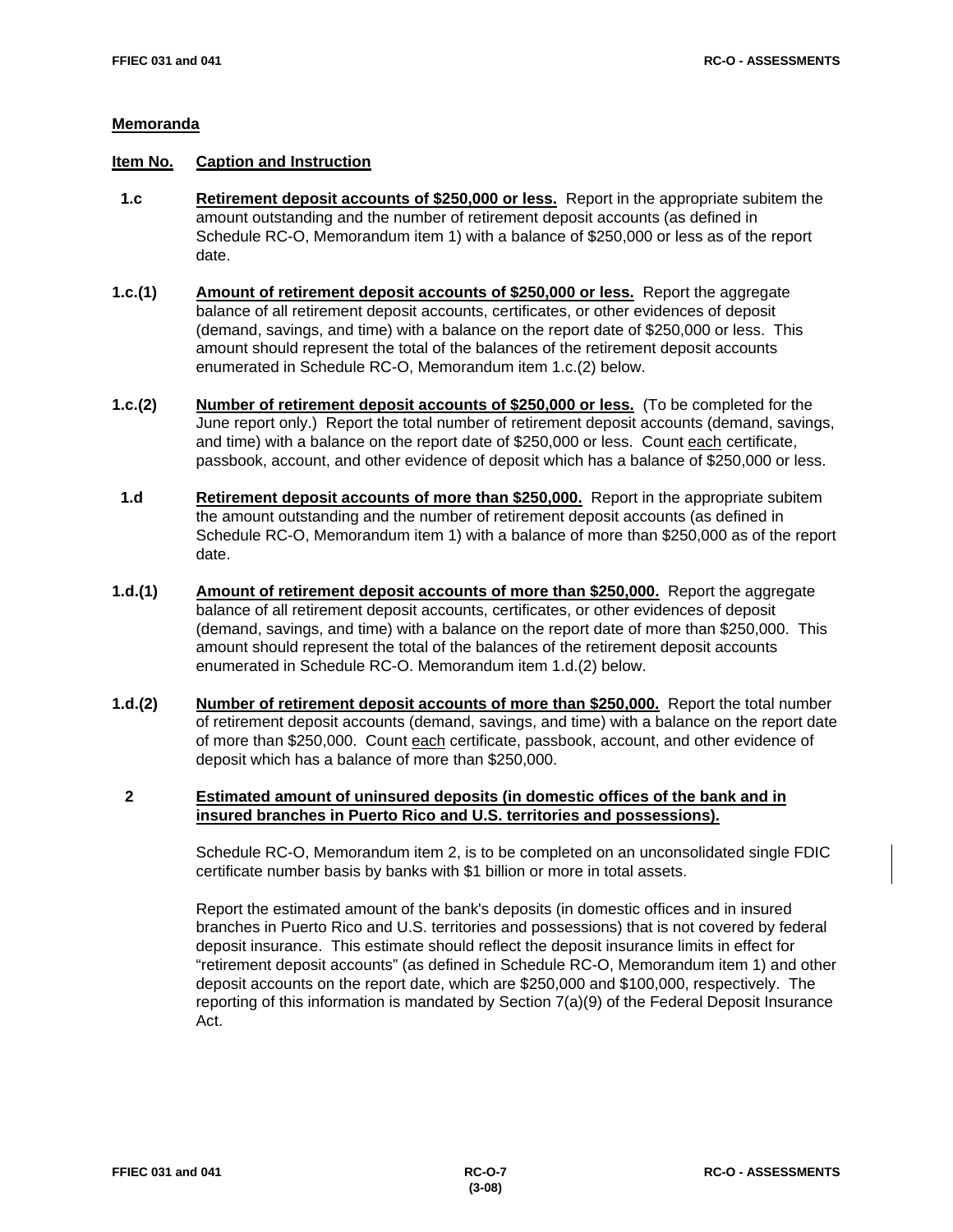#### **Item No. Caption and Instruction**

- **2** The bank's estimate of its uninsured deposits should be reported in accordance with the (cont.) following criteria. In this regard, it is recognized that a bank may have multiple automated information systems for different types of deposits and that the capabilities of a bank's information systems to provide an estimate of its uninsured deposits will differ from bank to bank at any point in time and, within an individual institution, may improve over time.
	- (1) If the bank has brokered deposits, which must be reported in Schedule RC-E, Memorandum item 1.b, "Total brokered deposits," it must use the information it has developed for completing Schedule RC-E, Memorandum item 1.c, "Fully insured brokered deposits," to determine its best estimate of the uninsured portion of its brokered deposits.
	- (2) If the bank has deposit accounts whose ownership is based on a fiduciary relationship, Part 330 of the FDIC's regulations generally states that the titling of the deposit account (together with the underlying records) must indicate the existence of the fiduciary relationship in order for insurance coverage to be available on a "pass-through" basis. Fiduciary relationships include, but are not limited to, relationships involving a trustee, agent, nominee, guardian, executor, or custodian.

 A bank with fiduciary deposit accounts with balances of \$100,000 or more must diligently use the available data on these deposit accounts, including data indicating the existence of different principal and income beneficiaries and data indicating that some or all of the funds on deposit represent retirement deposit accounts eligible for \$250,000 in deposit insurance coverage, to determine its best estimate of the uninsured portion of these accounts.

- (3) If the bank has deposit accounts of employee benefit plans, Part 330 of the FDIC's regulations states that these accounts are insured on a "pass-through" basis for the non-contingent interest of each plan participant provided that certain prescribed recordkeeping requirements are met. A bank with employee benefit plan deposit accounts with balances of \$100,000 or more must diligently use the available data on these deposit accounts to determine its best estimate of the uninsured portion of these accounts.
- (4) If the bank's deposit accounts include benefit-responsive "Depository Institution Investment Contracts," which must be included in Schedule RC-O, item 2, these deposit liabilities are not eligible for federal deposit insurance pursuant to Section 11(a)(8) of the Federal Deposit Insurance Act. A bank with benefit-responsive "Depository Institution Investment Contracts" must include the entire amount of these contracts in the estimated amount of uninsured deposits it reports in this Memorandum item 2.
- (5) If the bank has deposit accounts with balances in excess of the federal deposit insurance limit that it has collateralized by pledging assets, such as deposits of the U.S. Government and of states and political subdivisions in the U.S. (which must be reported in Schedule RC-E, items 2 and 3, and, on the FFIEC 031 report form, in Schedule RC-E, part II, item 5), the bank should make a reasonable estimate of the portion of these deposits that is uninsured using the data available from its information systems.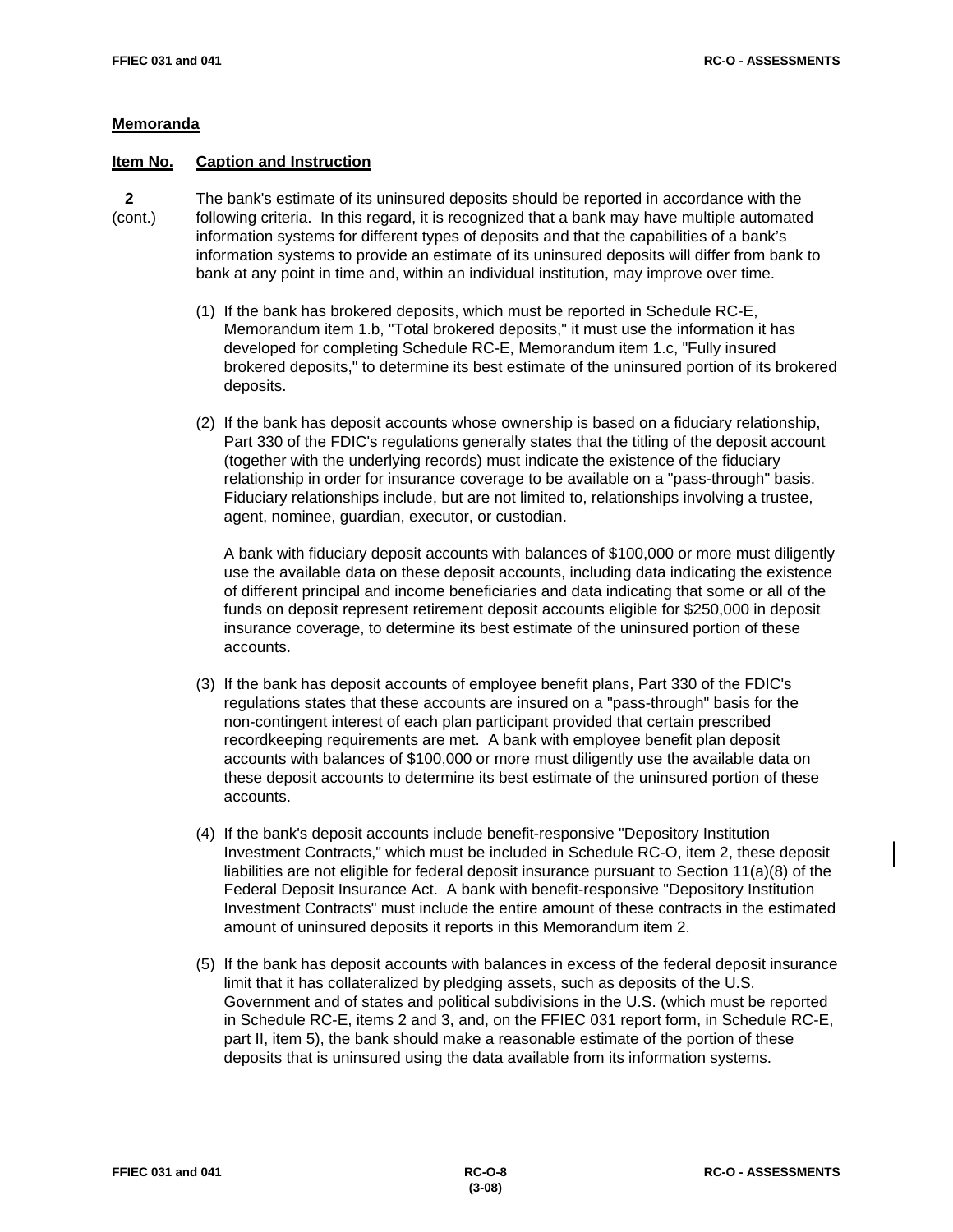## **Item No. Caption and Instruction**

- **2** (6) If the bank has deposit accounts with balances in excess of the federal deposit insurance (cont.) limit for which it has acquired private deposit insurance to cover this excess amount, the bank should make a reasonable estimate of the portion of these deposits that is not insured by the FDIC using the data available from its information systems.
	- (7) For all other deposit accounts, the bank should make a reasonable estimate of the portion of these deposits that is uninsured using the data available from its information systems. In developing this estimate, if the bank has automated information systems in place that enable it to identify jointly owned accounts and estimate the deposit insurance coverage of these deposits, the higher level of insurance afforded these joint accounts should be taken into consideration. Similarly, if the bank has automated information systems in place that enable it to classify accounts by deposit owner and/or ownership capacity, the bank should incorporate this information into its estimate of the amount of uninsured deposits by aggregating accounts held by the same deposit owner in the same ownership capacity before applying the \$100,000 or \$250,000 insurance limit, as appropriate. Ownership capacities include, but are not limited to, single ownership, joint ownership, business (excluding sole proprietorships), revocable trusts, irrevocable trusts, and retirement accounts.

In the absence of automated information systems, a bank may use nonautomated information such as paper files or less formal knowledge of its depositors if such information provides reasonable estimates of appropriate portions of its uninsured deposits. A bank's use of such nonautomated sources of information is considered appropriate unless errors associated with the use of such sources would contribute significantly to an overall error in the FDIC's estimate of the amount of insured and uninsured deposits in the banking system.

 **3 Has the reporting institution been consolidated with a parent bank or savings association in that parent bank's or parent savings association's Call Report or Thrift Financial Report?** If the reporting bank is owned by another bank or savings association and that parent bank or parent savings association is consolidating the reporting bank as part of the parent institution's Call Report or Thrift Financial Report for this report date, report the legal title and FDIC Certificate Number of the parent institution in this item.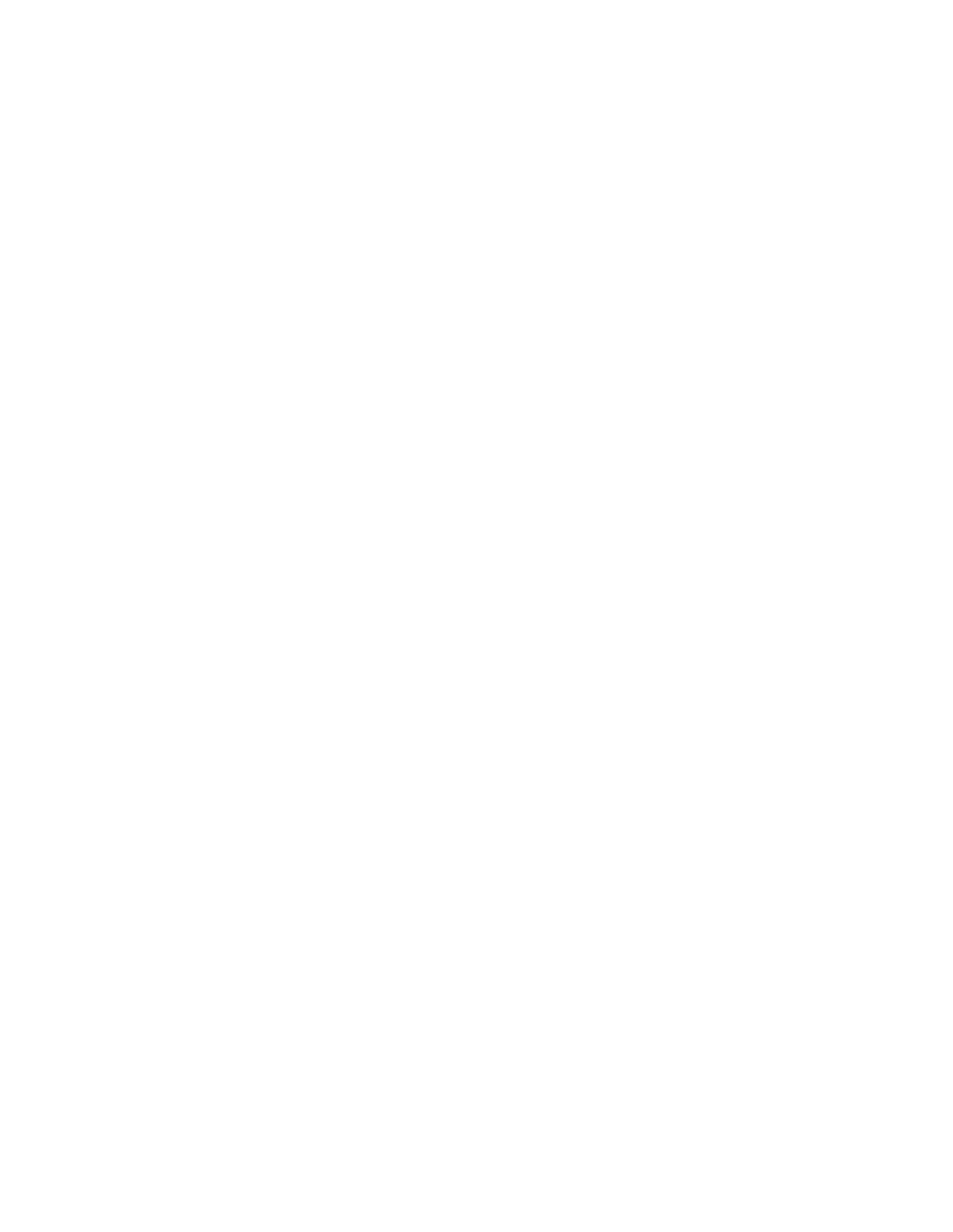# **SCHEDULE RC-P – 1-4 FAMILY RESIDENTIAL MORTGAGE BANKING ACTIVITIES**

# **General Instructions**

Schedule RC-P is to be completed by (1) all banks with \$1 billion or more in total assets and (2) those banks with less than \$1 billion in total assets where **any** of the following residential mortgage banking activities (in domestic offices) exceeds \$10 million for two consecutive quarters:

- (a) Closed-end and open-end first lien and junior lien 1-4 family residential mortgage loan originations and purchases for resale from all sources during a calendar quarter; or
- (b) Closed-end and open-end first lien and junior lien 1-4 family residential mortgage loan sales during a calendar quarter; or
- (c) Closed-end and open-end first lien and junior lien 1-4 family residential mortgage loans held for sale at calendar quarter-end.

For a bank with less than \$1 billion in total assets, the bank must complete Schedule RC-P beginning the second quarter in which the \$10 million threshold is exceeded and continue to complete the schedule through the end of the calendar year. Open-end mortgage banking activities should be measured using the "total commitment under the lines of credit" as defined below. For example, if the bank's closed-end and open-end first and junior lien 1-4 family residential mortgage loan originations and purchases for resale from all sources exceeded \$10 million during the quarter ended June 30, 2008, and the bank's sales of such loans exceeded \$10 million during the quarter ended September 30. 2008, the bank would be required to complete Schedule RC-P in its September 30 and December 31, 2008, Call Reports. If its total assets remain less than \$1 billion, the level of this bank's mortgage bank activities during the fourth quarter of 2008 and the first quarter of 2009 would determine whether it would need to complete Schedule RC-P each quarter during 2009 beginning March 31, 2009.

For purposes of Schedule RC-P, closed-end 1-4 family residential mortgage loans are defined in Schedule RC-C, part I, item 1.c.(2), "Closed-end loans secured by 1-4 family residential properties." All closed-end 1-4 family residential mortgage loans secured by junior (i.e., other than first) liens should be reported as junior liens in Schedule RC-P even if the bank has also originated or purchased a loan secured by a first lien on the same 1-4 family residential property and there are no intervening junior liens. Open-end 1-4 family residential mortgage loans are defined in Schedule RC-C, part I, item 1.c.(1), "Revolving, open-end loans secured by 1-4 family residential properties and extended under lines of credit."

For purposes of reporting on open-end loans extended under lines of credit in Schedule RC-P, the "total commitment under the lines of credit" is defined as the total amount of the lines of credit granted to customers at the time the open-end credits were originated. For retail and wholesale originations of such open-end loans, the "principal amount funded under the lines of credit" is defined as the initial fundings made to customers on newly established lines of credit. For open-end loans purchased, sold, held for sale, and repurchased or indemnified, the "principal amount funded under the lines of credit" is defined as the principal balance outstanding of loans extended under lines of credit at the transaction date or at quarter-end, as appropriate.

NOTE: Completion of items 1.c.(1) and (2), 2.c.(1) and (2), 3.c.(1) and (2), 4.c.(1) and (2), 5.b, and 6.c.(1) and (2) of Schedule RC-P is *optional* for the March 31, 2008, report date only. Beginning June 30, 2008, these items must be completed by all banks required to complete Schedule RC-P.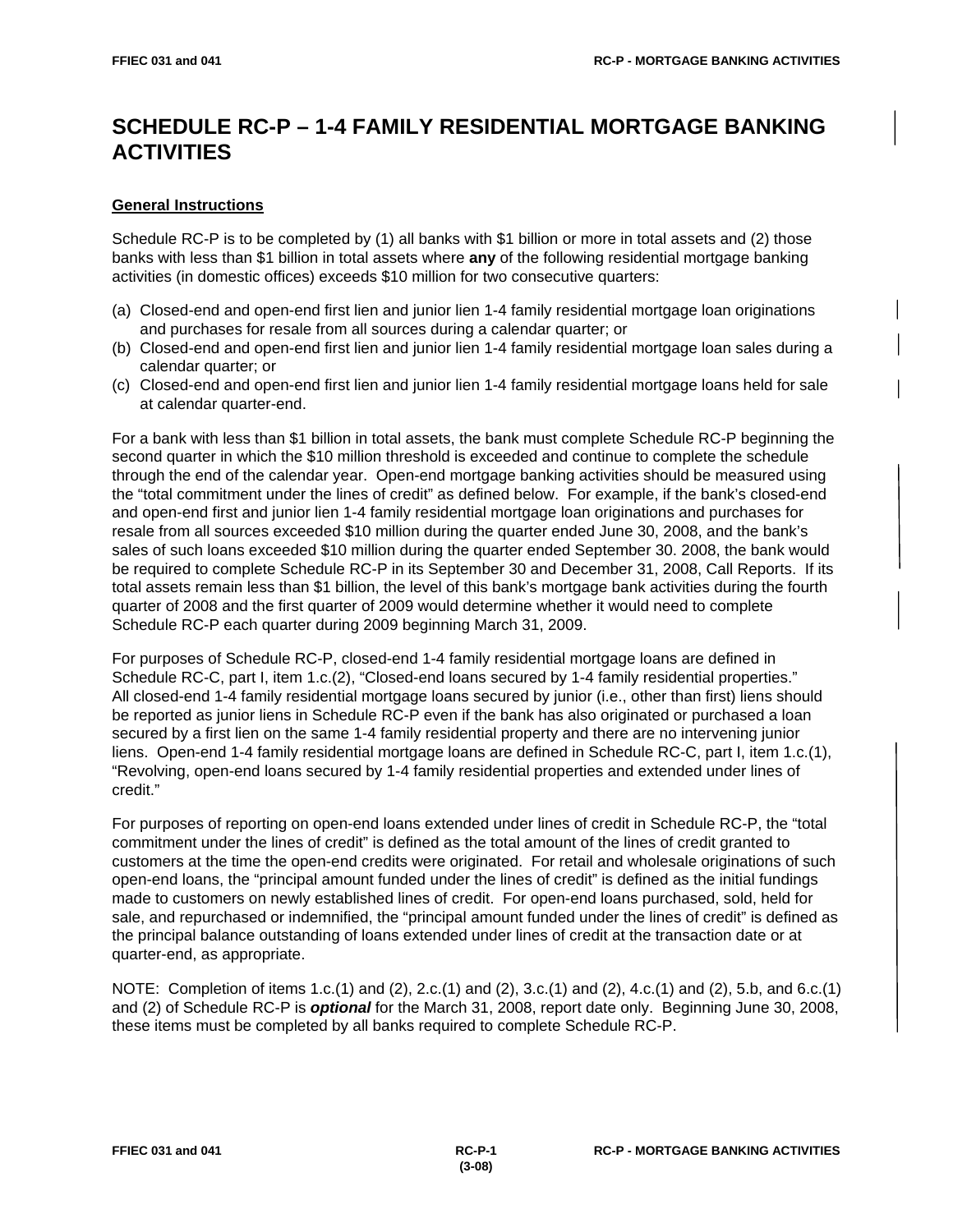## **Item Instructions**

## **Item No. Caption and Instructions**

 **1 Retail originations during the quarter of 1-4 family residential mortgage loans for sale.** Report in the appropriate subitem retail originations of closed-end and open-end 1-4 family residential mortgage loans for resale during the calendar quarter ending on the report date. Include as retail originations those closed-end and open-end 1-4 family residential mortgage loans for which the origination and underwriting process was handled exclusively by the bank or a consolidated subsidiary of the bank. However, if the reporting bank is acting merely as a broker or agent and forwards loan applications and supporting documentation to another party who closes or funds the loans in its name (even if the reporting bank has some involvement in processing and underwriting the loans), the reporting bank should not report these loans as originations or purchases in this schedule.

Exclude closed-end and open-end 1-4 family residential mortgage loans originated or purchased for the reporting bank's own loan portfolio.

- **1.a Closed-end first liens.** Report the principal amount of retail originations of closed-end first lien 1-4 family residential mortgage loans for resale during the calendar quarter.
- **1.b Closed-end junior liens.** Report the principal amount of retail originations of closed-end junior lien 1-4 family residential mortgage loans for resale during the calendar quarter.

## **1.c Open-end loans extended under lines of credit:**

- **1.c.(1) Total commitment under the lines of credit.** Report the total amount of open-end commitments under retail originations of revolving, open-end lines of credit secured by 1-4 family residential properties for resale during the calendar quarter.
- **1.c.(2) Principal amount funded under the lines of credit.** Report the total principal amount funded under open-end commitments arising from the retail originations of revolving, openend lines of credit secured by 1-4 family residential properties for resale during the calendar quarter reported in item 1.c.(1) above.
	- **2 Wholesale originations and purchases during the quarter of 1-4 family residential mortgage loans for sale.** Report in the appropriate subitem wholesale originations and purchases of closed-end and open-end 1-4 family residential mortgage loans for resale during the calendar quarter ending on the report date. Include as wholesale originations and purchases those closed-end and open-end 1-4 family residential mortgage loans for resale for which the origination and underwriting process was handled in whole or in part by another party, such as a correspondent or mortgage broker, even if the loan was closed in the name of the bank or a consolidated subsidiary of the bank (often referred to as "table funding arrangements"). Also include acquisitions of closed-end and open-end 1-4 family residential mortgage loans for resale that were closed in the name of a party other than the bank or a consolidated subsidiary of the bank. However, if the reporting bank is acting merely as a broker or agent and forwards loan applications and supporting documentation to another party who closes or funds the loans in its name (even if the reporting bank has some involvement in processing and underwriting the loans), the reporting bank should not report these loans as originations or purchases in this schedule.

Exclude closed-end and open-end 1-4 family residential mortgage loans originated or purchased for the reporting bank's own loan portfolio.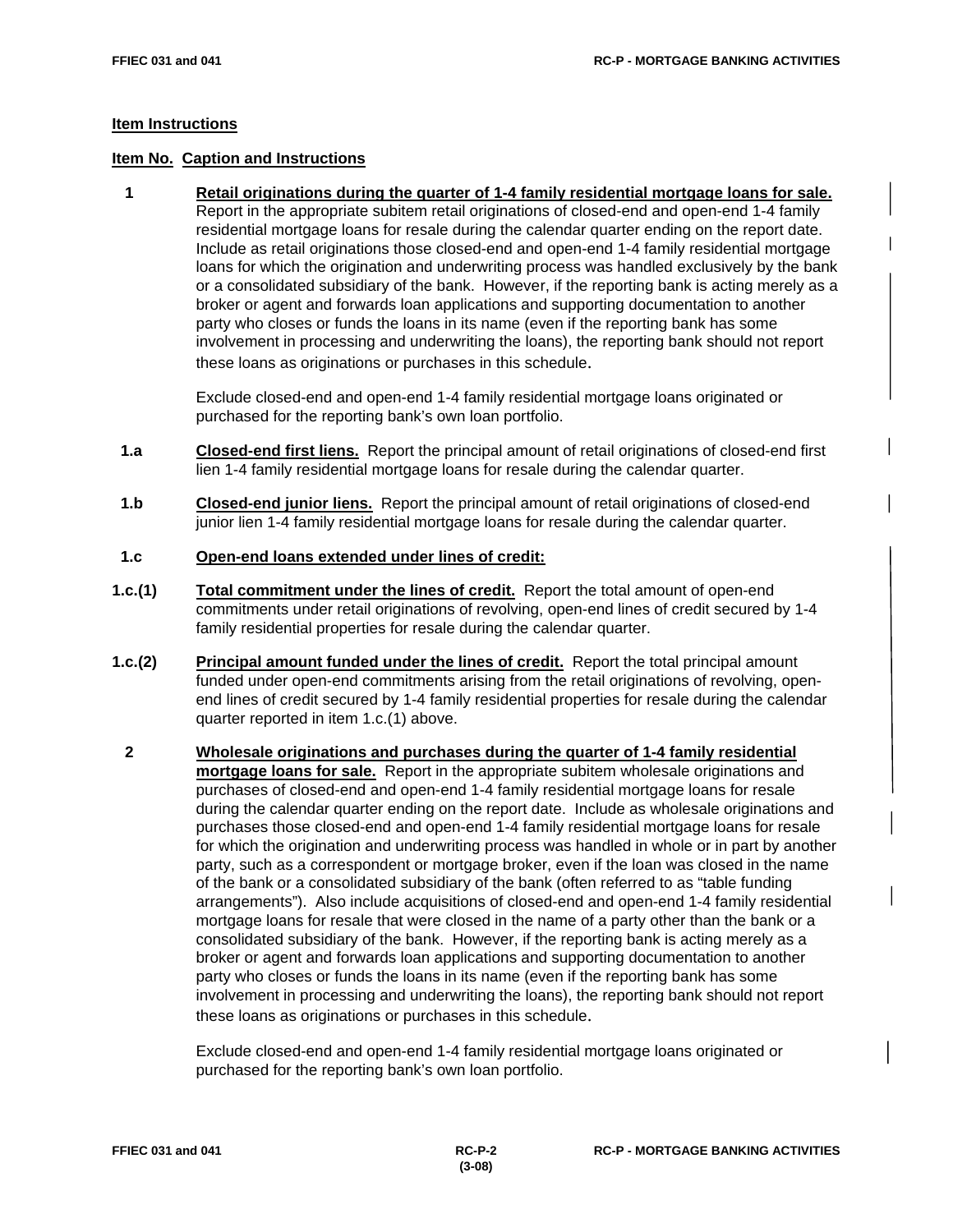- **2.a Closed-end first liens.** Report the principal amount of wholesale originations and purchases of closed-end first lien 1-4 family residential mortgage loans for resale during the calendar quarter.
- **2.b Closed-end junior liens.** Report the principal amount of wholesale originations and purchases of closed-end junior lien 1-4 family residential mortgage loans for resale during the calendar quarter.

#### **2.c Open-end loans extended under lines of credit:**

- **2.c.(1) Total commitment under the lines of credit.** Report the total amount of open-end commitments under wholesale originations and purchases of revolving, open-end lines of credit secured by 1-4 family residential properties for resale during the calendar quarter.
- **2.c.(2) Principal amount funded under the lines of credit.** Report the total principal amount funded under open-end commitments arising from the wholesale originations of revolving, open-end lines of credit secured by 1-4 family residential properties for resale during the calendar quarter reported in item 2.c.(1) above.
	- **3 1-4 family residential mortgage loans sold during the quarter.** Report in the appropriate subitem closed-end and open-end 1-4 family residential mortgage loans sold during the calendar quarter ending on the report date. Include transfers of closed-end and open-end 1-4 family residential mortgage loans originated or purchased for resale from retail or wholesale sources that have been accounted for as sales in accordance with FASB Statement No. 140, i.e., those transfers where the loans are no longer included in the bank's consolidated total assets. Also include all sales during the quarter of closed-end and open-end 1-4 family residential mortgage loans directly from the bank's loan portfolio. For further information, see the Glossary entry for "transfers of financial assets."
- **3.a Closed-end first liens.** Report the principal amount of closed-end first lien 1-4 family residential mortgage loans sold during the calendar quarter.
- **3.b Closed-end junior liens.** Report the principal amount of closed-end junior lien 1-4 family residential mortgage loans sold during the calendar quarter.
- **3.c Open-end loans extended under lines of credit:**
- **3.c.(1) Total commitment under the lines of credit.** Report the total amount of open-end commitments under revolving, open-end lines of credit secured by 1-4 family residential properties sold during the calendar quarter.
- **3.c.(2) Principal amount funded under the lines of credit.** Report the total principal amount funded under open-end commitments associated with the revolving, open-end lines of credit secured by 1-4 family residential properties sold during the calendar quarter reported in item 3.c.(1) above.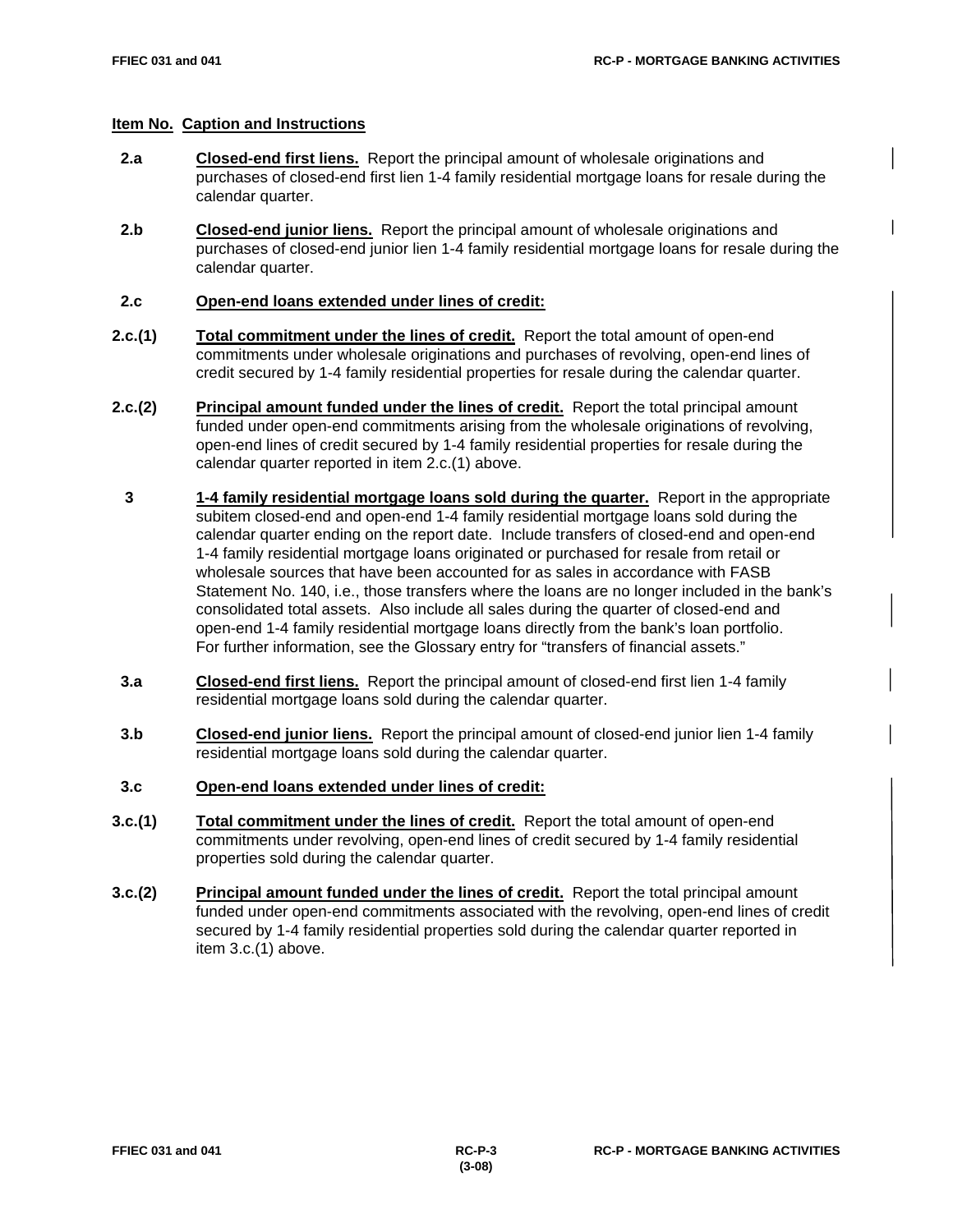- **4 1–4 family residential mortgage loans held for sale at quarter-end.** Report in the appropriate subitem closed-end and open-end 1-4 family residential mortgages held for sale as of the quarter-end report date and included in Schedule RC, item 4.a, "Loans and leases held for sale." Loans held for sale should be reported at the lower of cost or fair value consistent with their presentation in the balance sheet (Schedule RC, item 4.a). Closed-end and open-end 1-4 family residential mortgage loans held for sale at quarter-end include any mortgage loans transferred at any time from the bank's loan portfolio to a held-for-sale account that have not been sold by quarter-end.
- **4.a Closed-end first liens.** Report the carrying amount of closed-end first lien 1-4 family residential mortgage loans held for sale at quarter-end.
- **4.b Closed-end junior liens.** Report the carrying amount of closed-end junior lien 1-4 family residential mortgage loans held for sale at quarter-end.

#### **4.c Open-end loans extended under lines of credit:**

- **4.c.(1) Total commitment under the lines of credit.** Report the total amount of open-end commitments under revolving, open-end lines of credit secured by 1-4 family residential properties held for sale at quarter-end.
- **4.c.(2) Principal amount funded under the lines of credit.** Report the total principal amount funded under open-end commitments associated with the revolving, open-end lines of credit secured by 1-4 family residential properties held for sale at quarter-end reported in item 4.c.(1) above.
	- **5 Noninterest income for the quarter from the sale, securitization, and servicing of 1-4 family residential mortgage loans.** Report in the appropriate subitem the noninterest income earned during the calendar quarter ending on the report date from mortgage banking activities involving closed-end and open-end 1-4 family residential mortgage loans. Include the portion of the consolidated bank's "Net servicing fees," "Net securitization income," and "Net gains (losses) on sales of loans and leases" (items 5.f, 5.g, and 5.i of Schedule RI) earned during the quarter that is attributable to closed-end and open-end 1-4 family residential mortgage loans.
- **5.a Closed-end 1-4 family residential mortgage loans.** Report the noninterest income earned during the calendar quarter ending on the report date from the sale, securitization, and servicing of closed-end 1-4 family residential mortgage loans.
- **5.b Open-end 1-4 family residential mortgage loans extended under lines of credit.** Report the noninterest income earned during the calendar quarter ending on the report date from the sale, securitization, and servicing of revolving, open-end lines of credit secured by 1-4 family residential properties.
- **6 Repurchases and indemnifications of 1-4 family residential mortgage loans** *during the quarter.* As a result of its 1–4 family residential mortgage banking activities, a bank may be obligated to repurchase mortgage loans that it has sold or otherwise indemnify the loan purchaser against loss because of borrower defaults, loan defects, other breaches of representations and warranties, or for other reasons. Report in the appropriate subitem all 1-4 family residential mortgage loans previously sold by the bank or a consolidated subsidiary that have been repurchased or indemnified during the calendar quarter ending on the report date.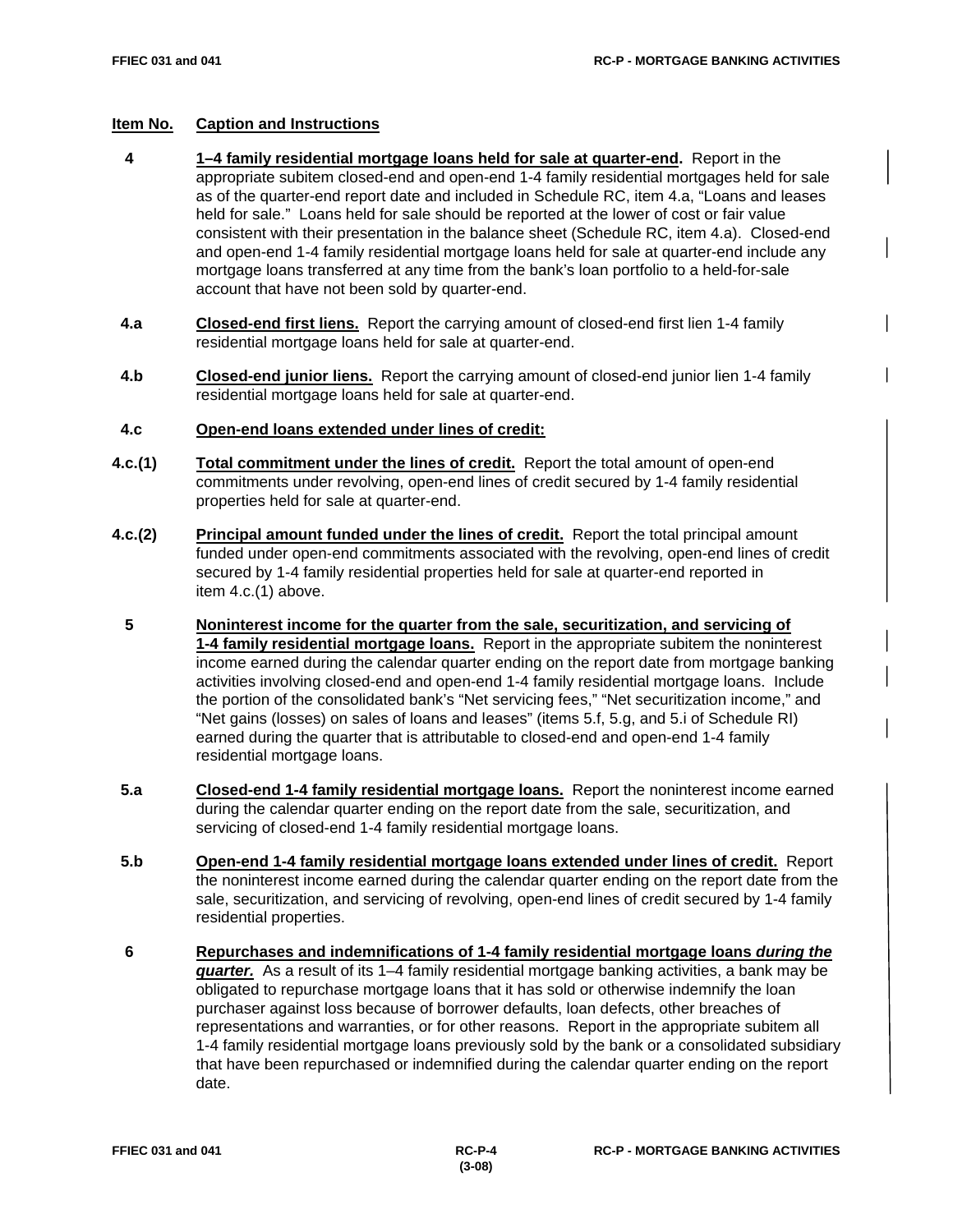**6** Repurchased 1-4 family residential mortgage loans include loans that the bank (or a (cont.) consolidated subsidiary) had sold but subsequently repurchased under provisions of the sales agreement because of a delinquency, noncompliance with the sellers' representations and warranties, fraud or misrepresentation, or any other repurchase requirement. Indemnifications of 1-4 family residential mortgage loans are limited to reimbursements to loan purchasers or other third parties for credit losses on loans that the bank (or a consolidated subsidiary) has sold. Include reimbursements made on loans where the bank has agreed with the purchaser or other third party not to repurchase the loan as required under the sales agreement, but rather to guarantee that no credit loss is sustained. Indemnifications also include loans for which payments have been made by the bank (or a consolidated subsidiary) to purchasers or other third parties as reimbursements for deficiency balances arising from sales of real estate collateral (whether or not foreclosed) on loans that the bank (or a consolidated subsidiary) has sold. Exclude indemnification arrangements that are limited to reimbursements of legal fees or administrative costs.

- **6.a Closed-end first liens.** Report the total principal amount outstanding as of the date of repurchase or indemnification of closed-end first lien 1-4 family residential mortgage loans previously sold by the bank or a consolidated subsidiary that have been repurchased or indemnified during the calendar quarter ending on the report date.
- **6.b Closed-end junior liens.** Report the total principal amount outstanding as of the date of repurchase or indemnification of closed-end junior lien 1-4 family residential mortgage loans previously sold by the bank or a consolidated subsidiary that have been repurchased or indemnified during the calendar quarter ending on the report date.

#### **6.c Open-end loans extended under lines of credit:**

- **6.c.(1) Total commitment under the lines of credit.** Report the total amount of open-end commitments under revolving, open-end lines of credit secured by 1-4 family residential properties that have been repurchased or indemnified during the calendar quarter ending on the report date.
- **6.c.(2) Principal amount funded under the lines of credit.** Report the total principal amount funded under open-end commitments associated with the revolving, open-end lines of credit secured by 1-4 family residential properties reported in item 6.c.(1) above that have been repurchased or indemnified during the calendar quarter ending on the report date.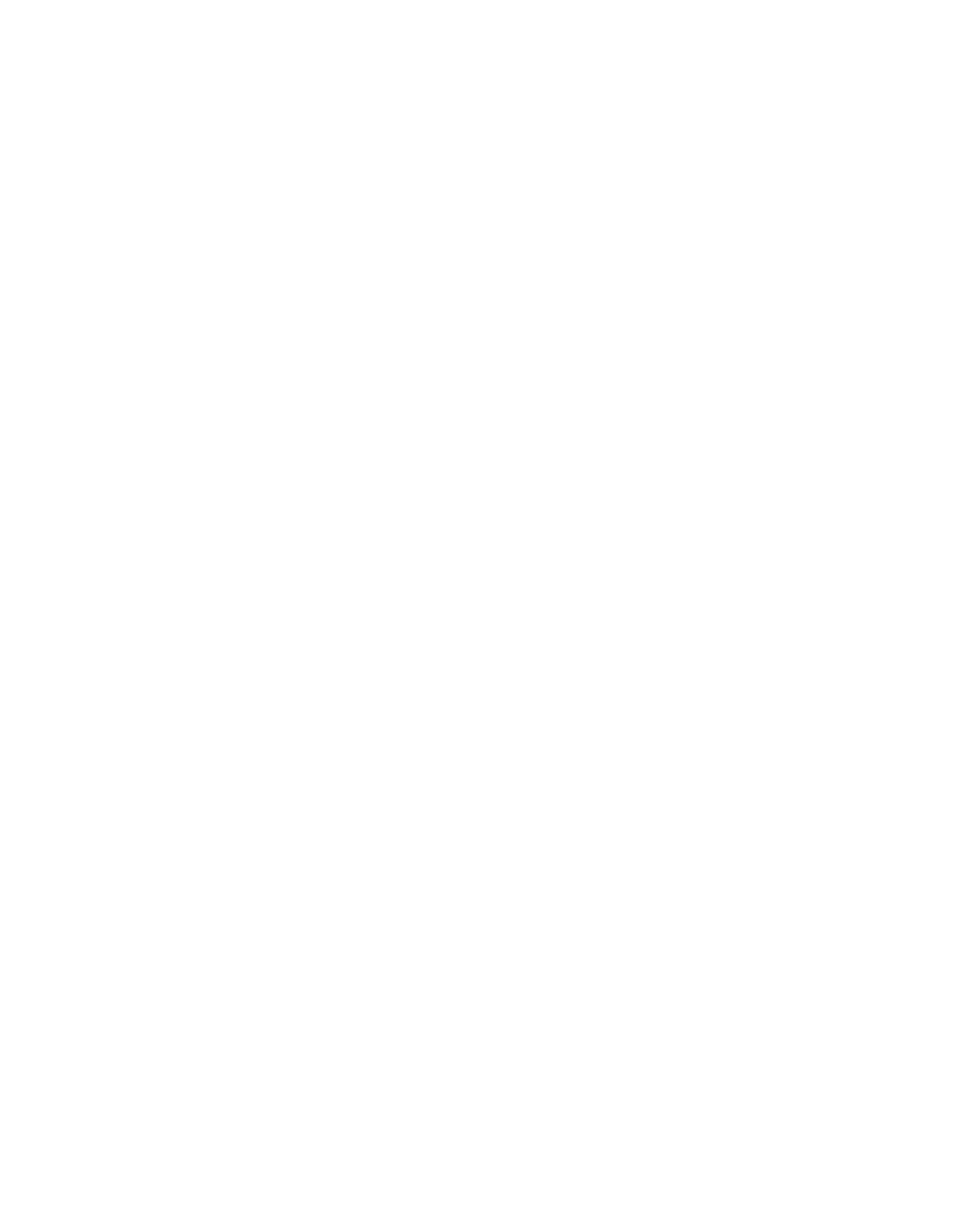# **SCHEDULE RC-Q – FINANCIAL ASSETS AND LIABILITIES MEASURED AT FAIR VALUE**

## **General Instructions**

Schedule RC-Q is to be completed by banks that have adopted FASB Statement No. 157, "Fair Value Measurements" (FAS 157), and either:

(1) Have elected to report certain assets and liabilities at fair value with changes in fair value recognized in earnings in accordance with U.S. generally accepted accounting principles (GAAP) (i.e., FASB Statement No. 159, "The Fair Value Option for Financial Assets and Financial Liabilities" (FAS 159); FASB Statement No. 155, "Accounting for Certain Hybrid Financial Instruments" (FAS 155); and FASB Statement No. 156, "Accounting for Servicing of Financial Assets" (FAS 156)). This election is generally referred to as the fair value option.

OR

(2) Are required to complete Schedule RC-D, Trading Assets and Liabilities.

For purposes of the Reports of Condition and Income, banks must adopt FAS 157 in accordance with its effective date. Except for banks that have issued financial statements and filed Reports of Condition and Income that include the adoption of FAS 157 in its entirety, banks must adopt FAS 157 for all financial assets and financial liabilities and for nonfinancial assets and nonfinancial liabilities that are recognized or disclosed at fair value in the financial statements on a recurring basis (at least annually) in the first fiscal quarter of their first fiscal year beginning after November 15, 2007. Banks must adopt FAS 157 for all other nonfinancial assets and nonfinancial liabilities in the first fiscal quarter of their first fiscal year beginning after November 15, 2008. Thus, banks with a calendar year fiscal year that did not early adopt FAS 157 must adopt this accounting standard for all financial assets and financial liabilities and for nonfinancial assets and nonfinancial liabilities that are recognized or disclosed at fair value on a recurring basis as of January 1, 2008, and for all other nonfinancial assets and nonfinancial liabilities as of January 1, 2009.

## **Column Instructions**

## **Column A, Total Fair Value Reported on Schedule RC**

For items 1, 2.a, 3, 4, 6, and 7, include in Column A the total fair value of those assets and liabilities reported on Schedule RC, Balance Sheet, that the bank has elected to report at fair value under a fair value option. For items 2 and 5, include in Column A the total amount of trading assets and trading liabilities, including items accounted for under a fair value option that are designated as trading, reported in Schedule RC, item 5 and item 15, respectively.

#### **Columns B through E, Fair Value Measurements and Netting Adjustments**

For items reported in Column A, report in Columns C, D, and E the fair value amounts which fall in their entirety in Levels 1, 2, and 3, respectively. The level in the fair value hierarchy within which a fair value measurement in its entirety falls should be determined based on the lowest level input that is significant to the fair value measurement in its entirety. Thus, for example, if the fair value of an asset or liability has elements of both Level 2 and Level 3 measurement inputs, report the entire fair value of the asset or liability in Column D or Column E based on the lowest level measurement input with the most significance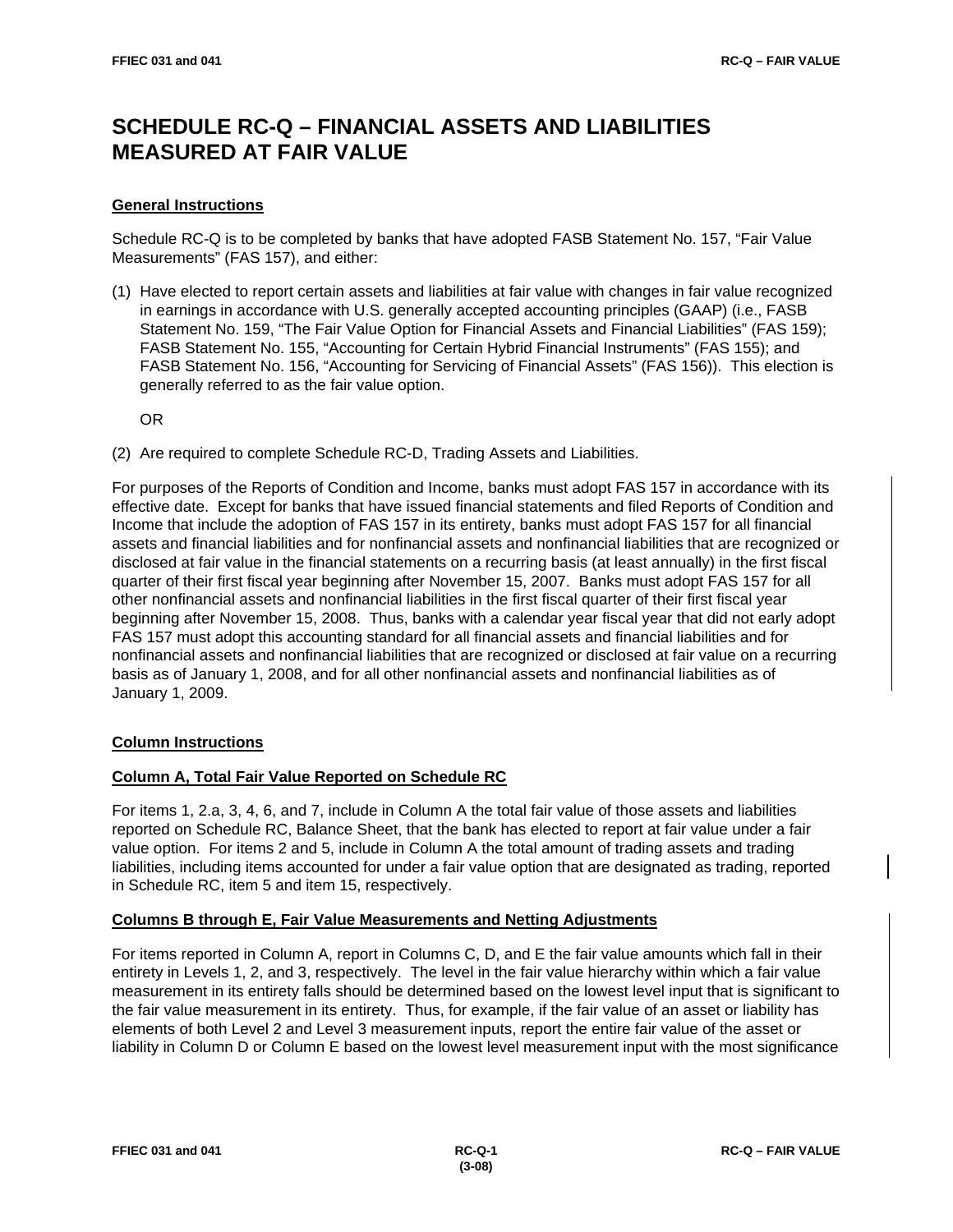# **Column Instructions (cont.)**

to the fair value of the asset or liability in its entirety as described in FAS 157. For assets and liabilities that the bank has netted under legally enforceable master netting agreements in accordance with FASB Interpretation No. 39, "Offsetting of Amounts Related to Certain Contracts," or FASB Interpretation No. 41, "Offsetting of Amounts Related to Certain Repurchase and Reverse Repurchase Agreements," report the gross amounts in Columns C, D, and E and the related netting adjustment in Column B. For more information on Level 1, 2, and 3 measurement inputs, see the Glossary entry for "fair value."

## **Item Instructions**

For each item in Schedule RC-Q, the sum of columns C, D, and E less column B must equal column A.

# **Item No. Caption and Instructions**

- **1 1 Loans and leases.** Report in the appropriate column the total fair value of those loans reported in Schedule RC-C that the bank has elected to report under the fair value option; the fair values determined using Level 1, Level 2, and Level 3 measurement inputs; and any netting adjustments. Loans held for sale that the bank has elected to report under the fair value option are included in Schedule RC-C and Schedule RC, item 4.a. Loans held for investment that the bank has elected to report under the fair value option are included in Schedule RC-C and Schedule RC, item 4.b. Leases are generally not eligible for the fair value option. Exclude loans held for sale that are reported at the lower of cost or fair value in Schedule RC, item 4.a, and loans that have been reported as trading assets in Schedule RC, item 5.
- **2 1 Trading assets.** Report in the appropriate column the total fair value of trading assets as reported in Schedule RC, item 5; the fair values determined using Level 1, Level 2, and Level 3 measurement inputs, including loans that have been reported as trading; and any netting adjustments.
- **2.a Nontrading securities at fair value with changes in fair value reported in current earnings.** Report in the appropriate column the total fair value of those securities the bank has elected to report under the fair value option that is included in Schedule RC-Q, item 2 above; the fair values determined using Level 1, Level 2, and Level 3 measurement inputs; and any netting adjustments. Securities that the bank has elected to report at fair value under the fair value option are reported as trading securities pursuant to FAS 159 even though management did not acquire the securities principally for the purpose of trading.
- **3 All other financial assets and servicing assets.** Report in the appropriate column the total fair value of all other assets (except loan commitments reported in Schedule RC-Q, item 7 below) the bank has elected to report under the fair value option that is included in Schedule RC, Balance Sheet, and is not reported in Schedule RC-Q, items 1 and 2 above; the fair values determined using Level 1, Level 2, and Level 3 measurement inputs; and any netting adjustments.

Exclude assets required to be measured at fair value for which the fair value option would not be applicable, such as derivative assets held for purposes other than trading and interestonly strips receivable (not in the form of a security). Because these categories of assets are required to be reported at fair value on the balance sheet under applicable accounting standards, the fair value option cannot be applied to them.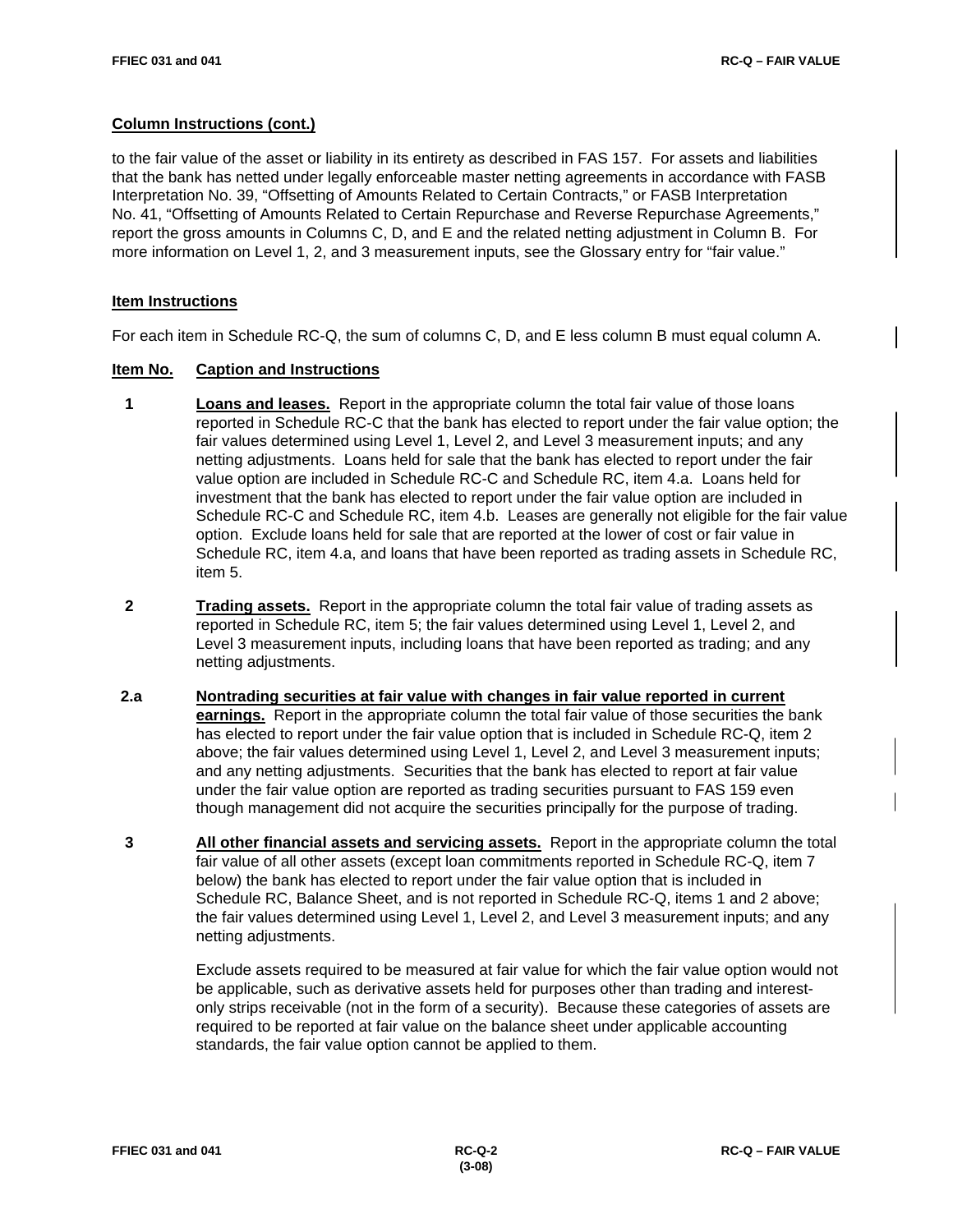- **4 Deposits.** Report in the appropriate column the total fair value of those deposits the bank has elected to report under the fair value option that is included in Schedule RC, items 13.a and 13.b; the fair values determined using Level 1, Level 2, and Level 3 measurement inputs; and any netting adjustments. Deposits withdrawable on demand (e.g., demand and savings deposits in domestic offices) are generally not eligible for the fair value option.
- **5 15 Trading liabilities.** Report in the appropriate column the total fair value of trading liabilities as reported in Schedule RC, item 15; the fair values determined using Level 1, Level 2, and Level 3 measurement inputs; and any netting adjustments.
- **6 All other financial liabilities and servicing liabilities.** Report in the appropriate column the total fair value of all other liabilities (except loan commitments reported in Schedule RC-Q, item 7 below) the bank has elected to report under the fair value option that is included in Schedule RC, Balance Sheet, and is not reported in Schedule RC-Q, items 4 and 5 above; the fair values determined using Level 1, Level 2, and Level 3 measurement inputs; and any netting adjustments.

Exclude liabilities required to be measured at fair value for which the fair value option would not be applicable, such as derivative liabilities held for purposes other than trading. Because these liabilities are required to be reported at fair value on the balance sheet under applicable accounting standards, the fair value option cannot be applied to them.

**7 Loan commitments (not accounted for as derivatives).** Report in the appropriate column the total fair value of those unused loan commitments the bank has elected to report under the fair value option that is included in Schedule RC, Balance Sheet; the fair values determined using Level 1, Level 2, and Level 3 measurement inputs; and any netting adjustments. Exclude unused loan commitments that meet the definition of a derivative under GAAP. For purposes of this item, report the net fair value of unused loan commitments reported as assets and those reported as liabilities. If the net fair value is a liability, report it as a negative number.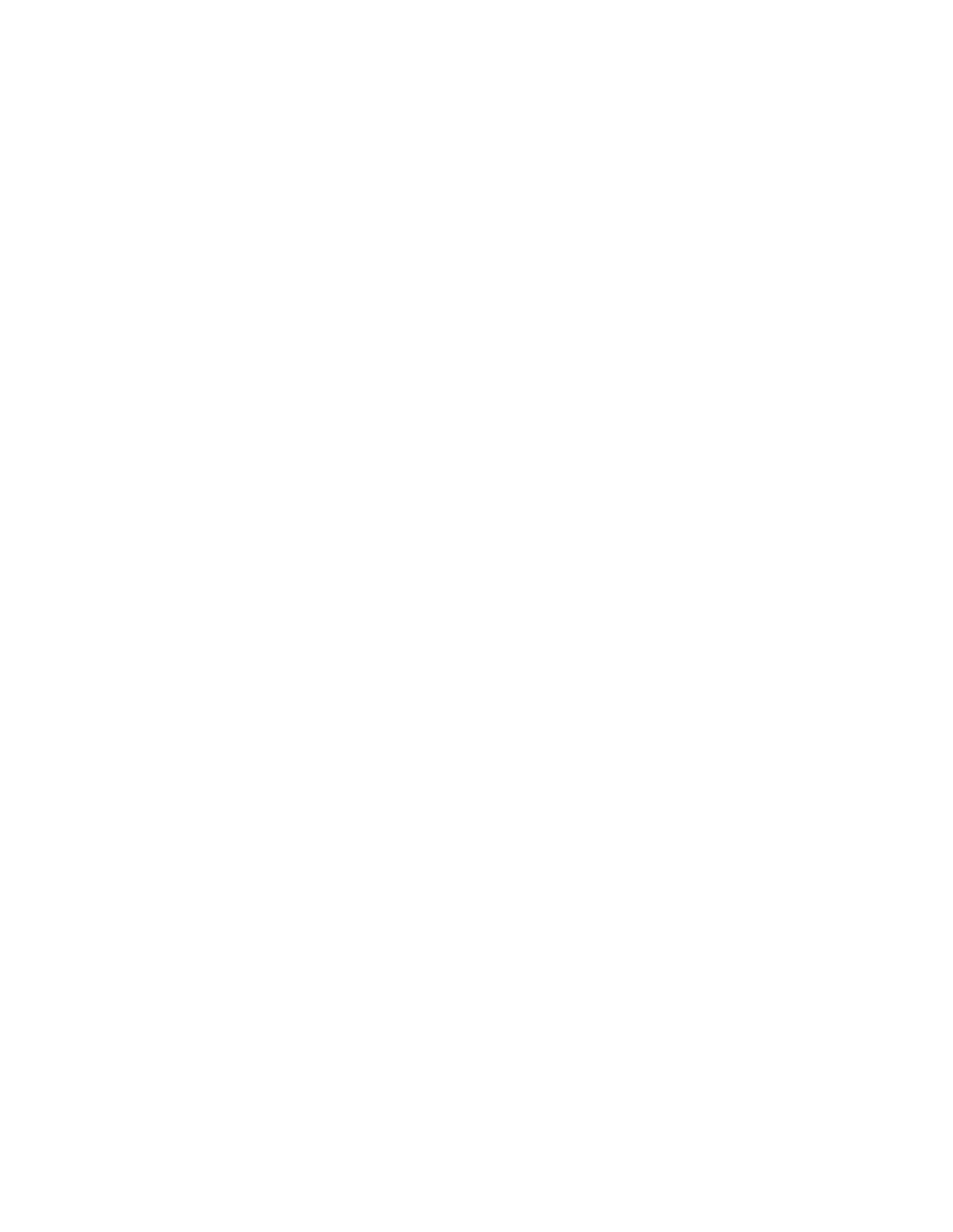**51** For those recourse arrangements that must be included in this item that are not eligible for (cont.) the ratings-based approach, report *in column A* the outstanding principal balance of the loans or other financial assets that were sold with recourse, minus the amount of any recourse liability account associated with these transactions that is included in Schedule RC-G, item 4, "Other" liabilities. For those recourse arrangements that must be included in this item that act as credit enhancements for asset-backed or mortgage-backed securities and to which the ratings-based approach applies, report *in column A*:

- (1) the maximum contractual remaining amount of the bank's recourse exposures that are subject to a risk weight of 100% or less, minus the amount of any recourse liability account associated with these exposures that is included in Schedule RC-G, item 4, and
- (2) two times the maximum contractual remaining amount of the bank's recourse exposures that are subject to a 200% risk weight, minus the amount of any recourse liability account associated with these exposures that is included in Schedule RC-G, item 4.
- *In column B*, report 100 percent of the amount reported in column A.
- *In column C—0% risk weight*, include the credit equivalent amount of financial assets sold with recourse (not eligible for the ratings-based approach) that, if they were carried as assets on the balance sheet, would meet the criteria for the zero percent risk weight category as described in the instructions for Risk-Weighted Assets and for Schedule RC-R, items 34 through 42, above.
- *In column D—20% risk weight*, include the credit equivalent amount of financial assets sold with recourse (not eligible for the ratings-based approach) that, if they were carried as assets on the balance sheet, would meet the criteria for the 20 percent risk weight category as described in the instructions for Risk-Weighted Assets and for Schedule RC-R, items 34 through 42, above. Also include in column D the credit equivalent amount of those recourse arrangements to which the ratings-based approach applies that are rated in the highest or second highest investment grade category, e.g., AAA or AA, in the case of long-term ratings, or in the highest rating category, e.g., A-1 or P-1, in the case of short-term ratings.
- *In column E—50% risk weight*, include the credit equivalent amount of financial assets sold with recourse (not eligible for the ratings-based approach) that, if they were carried as assets on the balance sheet, would meet the criteria for the 50 percent risk weight category as described in the instructions for Risk-Weighted Assets and for Schedule RC-R, items 34 through 42, above. Also include in column E the credit equivalent amount of those recourse arrangements to which the ratings-based approach applies that are rated in the third highest investment grade category, e.g., A, in the case of long-term ratings, or in the second highest rating category, e.g., A-2 or P-2, in the case of short-term ratings.
- *In column F—100% risk weight*, include the portion of the credit equivalent amount reported in column B that is not included in columns C through E.
- **52 All other off-balance sheet liabilities.** Report in column A the notional amount of all other off-balance sheet liabilities reported in Schedule RC-L, item 9, that are covered by the risk based capital guidelines. Also include in column A the notional amount of written option contracts that act as financial guarantees, which have been reported as derivatives in Schedule RC-L, item 12, but are treated as direct credit substitutes rather than derivatives for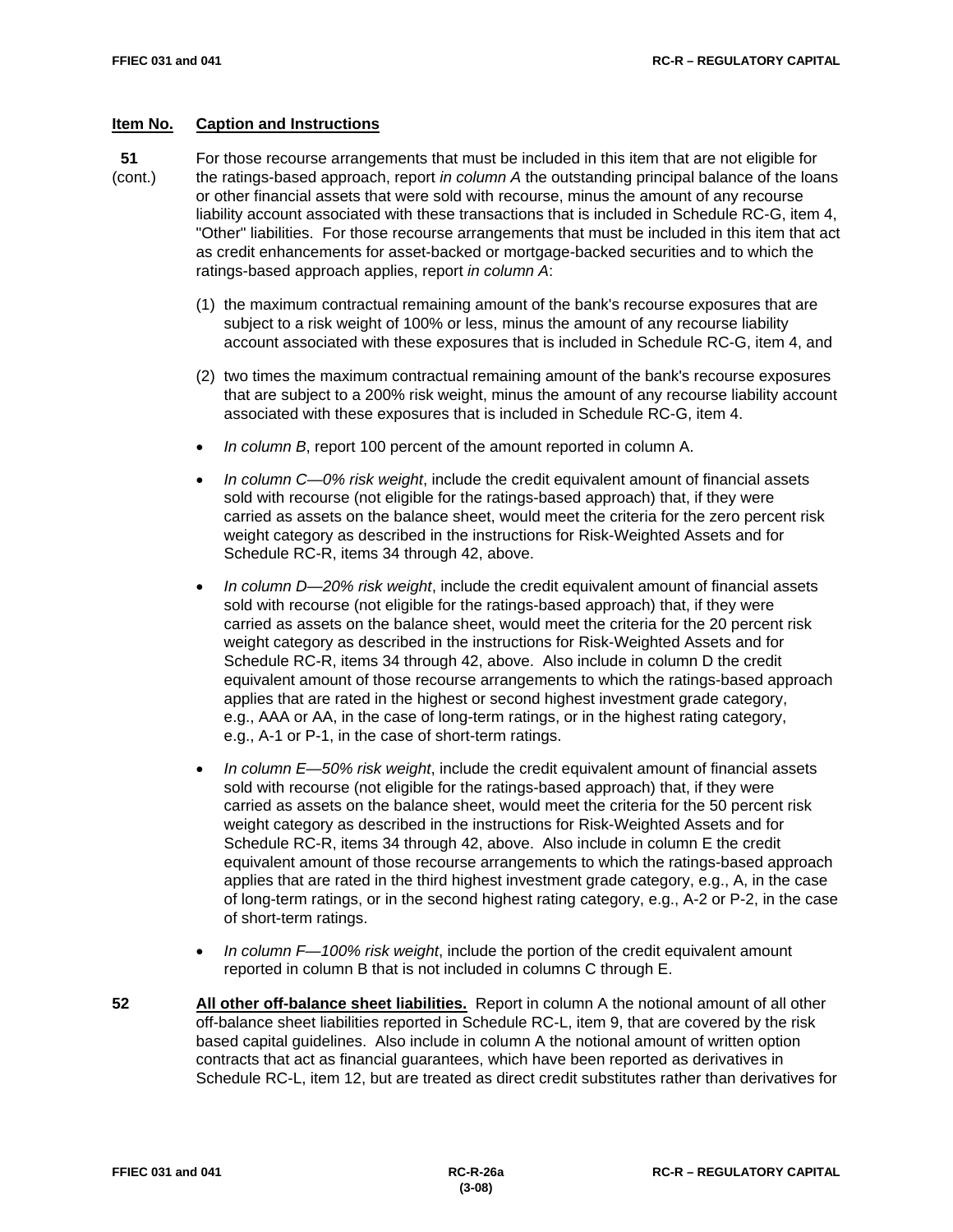**52** risk-based capital purposes. Also include in column A the amount of those credit derivatives (cont.) reported in Schedule RC-L, item 7, that – under the supervisory guidance issued by the bank's primary federal supervisory authority – are covered by the risk-based capital standards, but have not been included in any of the preceding items in the Derivatives and Off-Balance Sheet Items section of Schedule RC-R. However, exclude from column A the amount of credit derivatives classified as trading that are subject to the market risk capital guidelines (report in Schedule RC-R, item 54) and credit derivatives purchased by the bank that are recognized as guarantees of an asset or off-balance sheet exposure under the risk based capital guidelines, i.e., credit derivatives on which the bank is the beneficiary (report the guaranteed asset or exposure in Schedule RC-R in the appropriate balance sheet or off-balance sheet category – e.g., item 39, "Loans and leases, net of unearned income" – and in the risk weight category applicable to the derivative counterparty – e.g., column D, 20 percent – rather than the risk weight category applicable to the obligor of the guaranteed asset). Also exclude from column A the notional amount of standby letters of credit issued by a Federal Home Loan Bank on behalf of the reporting bank that are reported in Schedule RC-L, item 9, because these letters of credit are not covered by the risk-based capital guidelines.

- In column B, report 100 percent of the notional amount reported in column A.
- *In column C–0% risk weight,* include the credit equivalent amount of liabilities to counterparties who meet, or that have guarantees or collateral that meets, the criteria for the zero percent risk weight category as described in the instructions for Risk-Weighted Assets and for Schedule RC-R, items 34 through 42, above.
- *In column D–20% risk weight,* include the credit equivalent amount of liabilities to counterparties who meet, or that have guarantees or collateral that meets, the criteria for the 20 percent risk weight category as described in the instructions for Risk-Weighted Assets and for Schedule RC-R, items 34 through 42, above.
- *In column E–50% risk weight,* include the credit equivalent amount of liabilities to counterparties who meet, or that have guarantees or collateral that meets, the criteria for the 50 percent risk weight category as described in the instructions for Risk-Weighted Assets and for Schedule RC-R, items 34 through 42, above.
- *In column F–100% risk weight*, include the portion of the credit equivalent amount reported in column B that is not included in columns C through E.
- **53 Unused commitments with an original maturity exceeding one year.** Report in column A the unused portion of commitments to make or purchase extensions of credit in the form of loans or participations in loans, lease financing receivables, or similar transactions as reflected in Schedule RC-L, item 1, that have an original maturity exceeding one year and are subject to the risk-based capital guidelines. Under the risk-based capital guidelines, the unused portion of commitments (facilities) with an original maturity of one year or less or which are unconditionally cancelable (without cause) at any time by the bank, provided a separate credit decision is made before each drawing, have a zero percent conversion factor. The unused portion of such commitments should be excluded from this item. "Original maturity" is defined as the length of time between the date a commitment is issued and the date of maturity, or the earliest date on which the bank (1) is scheduled to (and as a normal practice actually does) review the facility to determine whether or not it should be extended and (2) can unconditionally cancel the commitment. Also include in column A all revolving underwriting facilities (RUFs) and note issuance facilities (NIFs), regardless of maturity.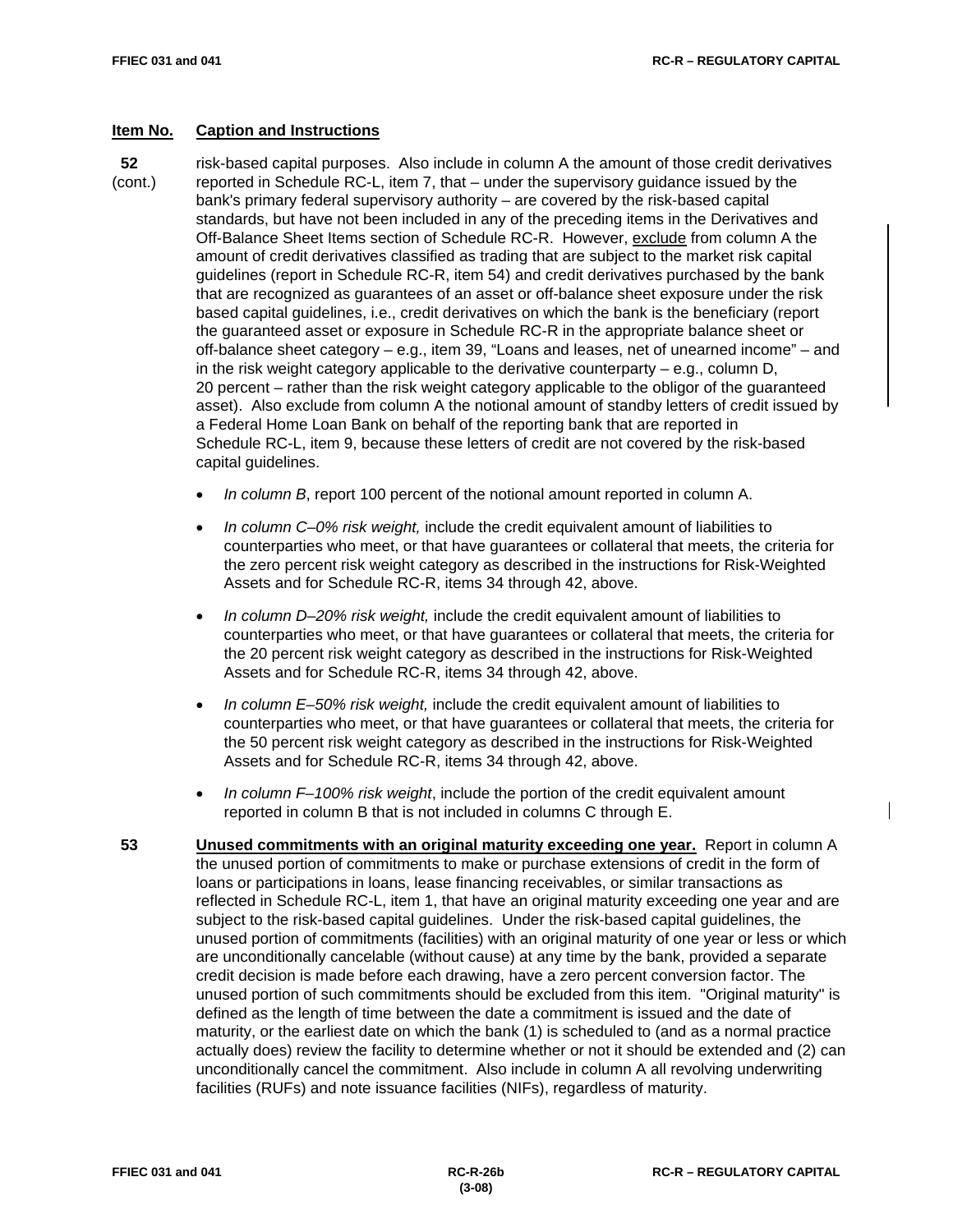**53** In the case of consumer home equity or mortgage lines of credit secured by liens on (cont.) 1-4 family residential properties, a bank is deemed able to unconditionally cancel the commitment if, at its option, it can prohibit additional extensions of credit, reduce the credit line, and terminate the commitment to the full extent permitted by relevant federal law. Retail credit cards and related plans, including overdraft checking plans and overdraft protection programs, are defined to be short-term commitments that should be converted at zero percent and excluded from this item 53 if the bank has the unconditional right to cancel the line of credit at any time in accordance with applicable law.

> For commitments providing for increases in the dollar amount of the commitment, the amount to be converted to an on-balance sheet credit equivalent amount and risk weighted is the maximum dollar amount that the bank is obligated to advance at any time during the life of the commitment. This includes seasonal commitments where the dollar amount of the commitment increases during the customer's peak business period. In addition, this risk-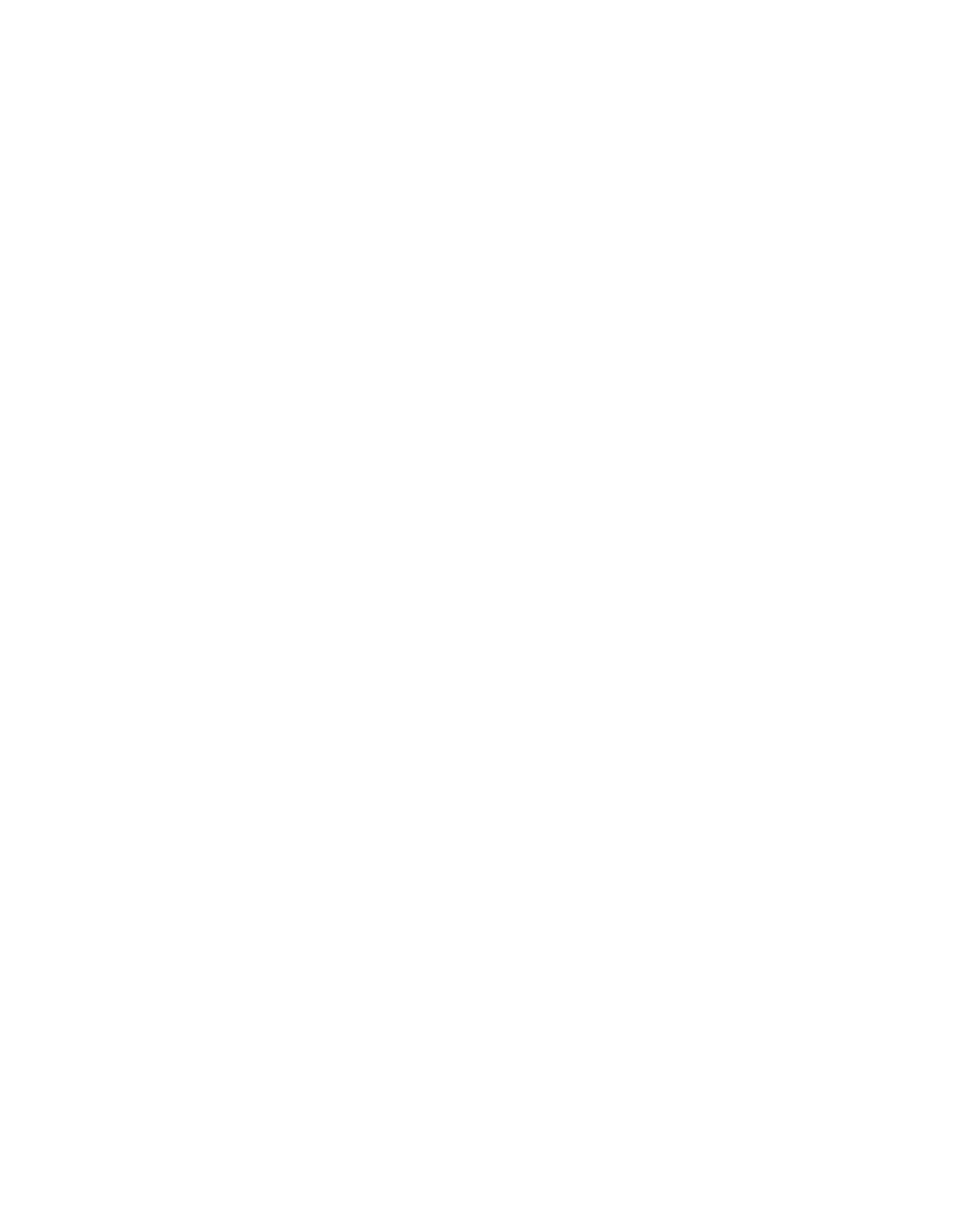**53** based capital treatment applies to long-term commitments that contain short-term options (cont.) which, for a fee, allow the customer to increase the dollar amount of the commitment. Until the short-term option has expired, the reporting bank must convert and risk weight the amount which it is obligated to lend if the option is exercised. After the expiration of a short-term option which has not been exercised, the unused portion of the original amount of the commitment is to be used in the credit conversion process.

- *In column B*, report 50 percent of the amount of unused commitments reported in column A.
- *In column C–0% risk weight,* include the credit equivalent amount of unused commitments for extensions of credit to counterparties who meet, or that have guarantees or collateral that meets, the criteria for the zero percent risk weight category as described in the instructions for Risk-Weighted Assets and for Schedule RC-R, items 34 through 42, above.
- *In column D–20% risk weight,* include the credit equivalent amount of unused commitments for extensions of credit to counterparties who meet, or that have guarantees or collateral that meets, the criteria for the 20 percent risk weight category as described in the instructions for Risk-Weighted Assets and for Schedule RC-R, items 34 through 42, above. Include commitments that have been conveyed to U.S. and other OECD depository institutions.
- *In column E–50% risk weight,* include the credit equivalent amount of unused commitments for extensions of credit to counterparties who meet, or that have guarantees or collateral that meets, the criteria for the 50 percent risk weight category as described in the instructions for Risk-Weighted Assets and for Schedule RC-R, items 34 through 42, above.
- *In column F–100% risk weight*, include the portion of the credit equivalent amount reported in column B that is not included in columns C through E.
- **54 Derivative contracts.** Report in column B the credit equivalent amount of derivative contracts covered by the risk-based capital guidelines. Under these guidelines, the maximum risk weight to be applied to the credit equivalent amount of any derivative contract is 50 percent. Include credit derivative contracts held for trading purposes and subject to the market risk capital guidelines. However, exclude all other credit derivative contracts, which, if covered by the risk-based capital standards in accordance with the supervisory guidance issued by the bank's primary federal supervisory authority, should be reported in one of the preceding items in the Derivatives and Off-Balance Sheet Items section of Schedule RC-R.

The credit equivalent amount of a derivative contract is the sum of its current credit exposure (as reported in Schedule RC-R, Memorandum item 1) plus the potential future exposure over the remaining life of the derivative contract (regardless of its current credit exposure, if any). The current credit exposure of a derivative contract is (1) the fair value of the contract when that fair value is positive and (2) zero when the fair value of the contract is negative or zero. The potential future credit exposure of a contract, which is based on the type of contract and the contract's remaining maturity, is determined by multiplying the notional principal amount of the contract by the appropriate credit conversion factor from the following chart. The notional principal amounts of the reporting bank's derivatives that are subject to the risk-based capital requirements are reported in Schedule RC-R, Memorandum items 2.a through 2.g.(2).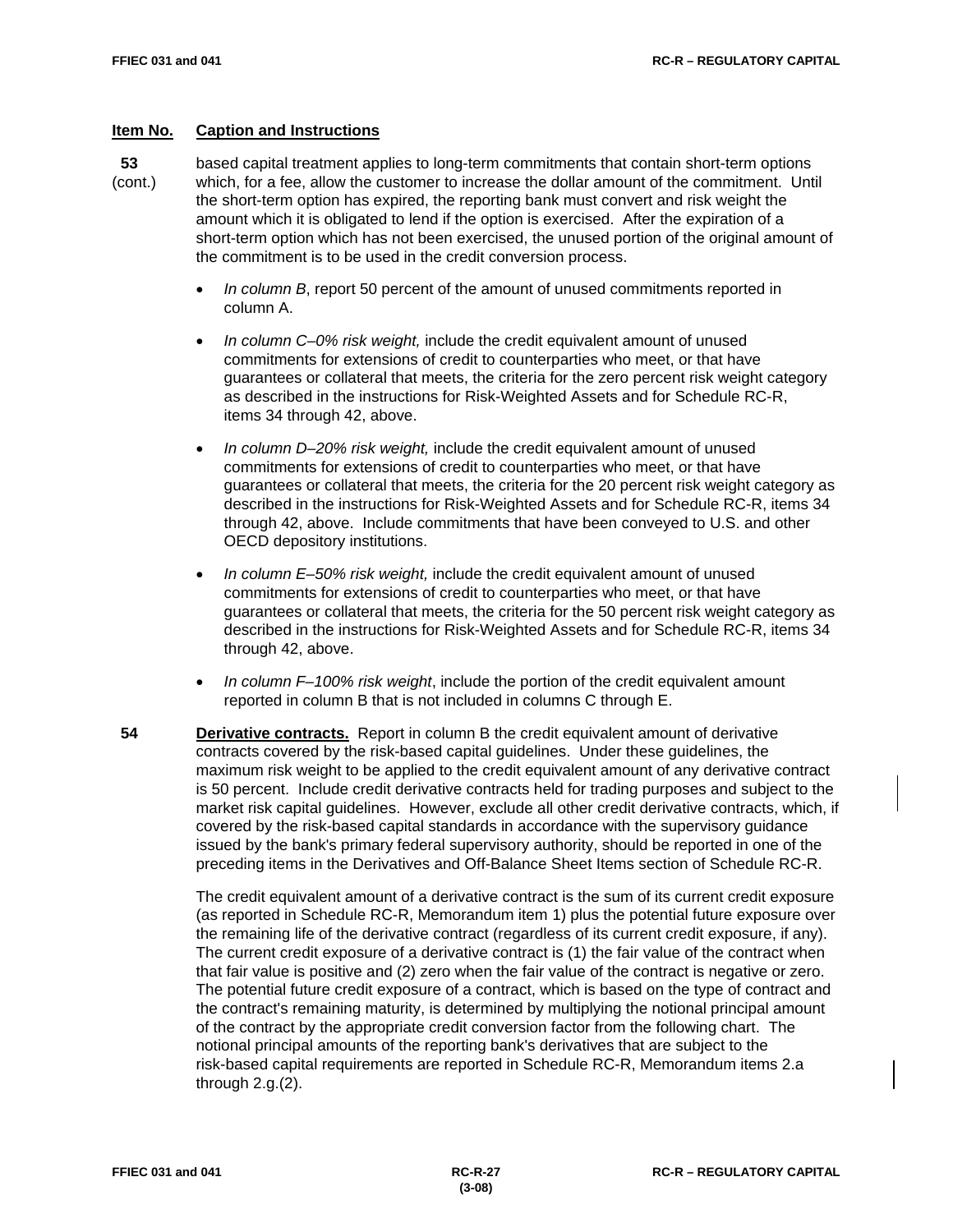| 54<br>(cont.) |                      | Interest<br>rate | Foreign<br>exchange<br>and gold | Equity    | Precious<br>metals<br>contracts | Other<br>commodity |
|---------------|----------------------|------------------|---------------------------------|-----------|---------------------------------|--------------------|
|               | Remaining maturity   | contracts        | contracts                       | contracts | (except gold)                   | contracts          |
|               | One year or less     | $0.0\%$          | 1.0%                            | 6.0%      | $7.0\%$                         | 10.0%              |
|               | More than one year   |                  |                                 |           |                                 |                    |
|               | through five years   | 0.5%             | 5.0%                            | $8.0\%$   | $7.0\%$                         | 12.0%              |
|               | More than five years | 1.5%             | 7.5%                            | 10.0%     | 8.0%                            | 15.0%              |

Under the banking agencies' risk-based capital standards and for purposes of Schedule RC-R, the existence of a legally enforceable bilateral netting agreement between the reporting bank and a counterparty may be taken into consideration when determining both the current credit exposure and the potential future exposure of derivative contracts. For further information on the treatment of bilateral netting agreements covering derivative contracts, refer to the instructions for Schedule RC-R, Memorandum item 1, and the riskbased capital standards issued by the reporting bank's primary federal supervisory authority.

- *In column C–0% risk weight,* include the credit equivalent amount of derivative contracts. with counterparties who meet, or that have guarantees or collateral that meets, the criteria for the zero percent risk weight category as described in the instructions for Risk-Weighted Assets and for Schedule RC-R, items 34 through 42, above.
- *In column D–20% risk weight,* include the credit equivalent amount of derivative contracts with counterparties who meet, or that have guarantees or collateral that meets, the criteria for the 20 percent risk weight category as described in the instructions for Risk-Weighted Assets and for Schedule RC-R, items 34 through 42, above.
- *In column E–50% risk weight,* include the portion of the credit equivalent amount reported in column B that is not included in columns C and D.

# **Totals**

 **55 Total assets, derivatives, and off-balance sheet items by risk weight category.** Report the sum of items 43 through 54 for each column (columns C through F).

# **56 Risk weight factor.**

- **57 Risk-weighted assets by risk weight category.** For each of columns C through F, multiply the amount in item 55 by the risk weight factor specified for that column in item 56.
- NOTE: Item 58 is applicable only to banks that are subject to the market risk capital guidelines.
- **58 Market risk equivalent assets.** Report the amount of the bank's market risk equivalent assets. For further background information, banks should refer to the discussion of "Banks that are subject to the market risk capital guidelines" in the Risk-Weighted Assets section of these instructions and the capital guidelines of their primary federal supervisory authority for specific instructions on the calculation of the measure for market risk.

The value-at-risk (VAR) of a bank's covered positions should be used to determine the bank's measure for market risk. Covered positions include all positions in a bank's trading account and foreign exchange and commodity positions, whether or not in the trading account. VAR is an estimate of the amount by which a bank's positions in a risk category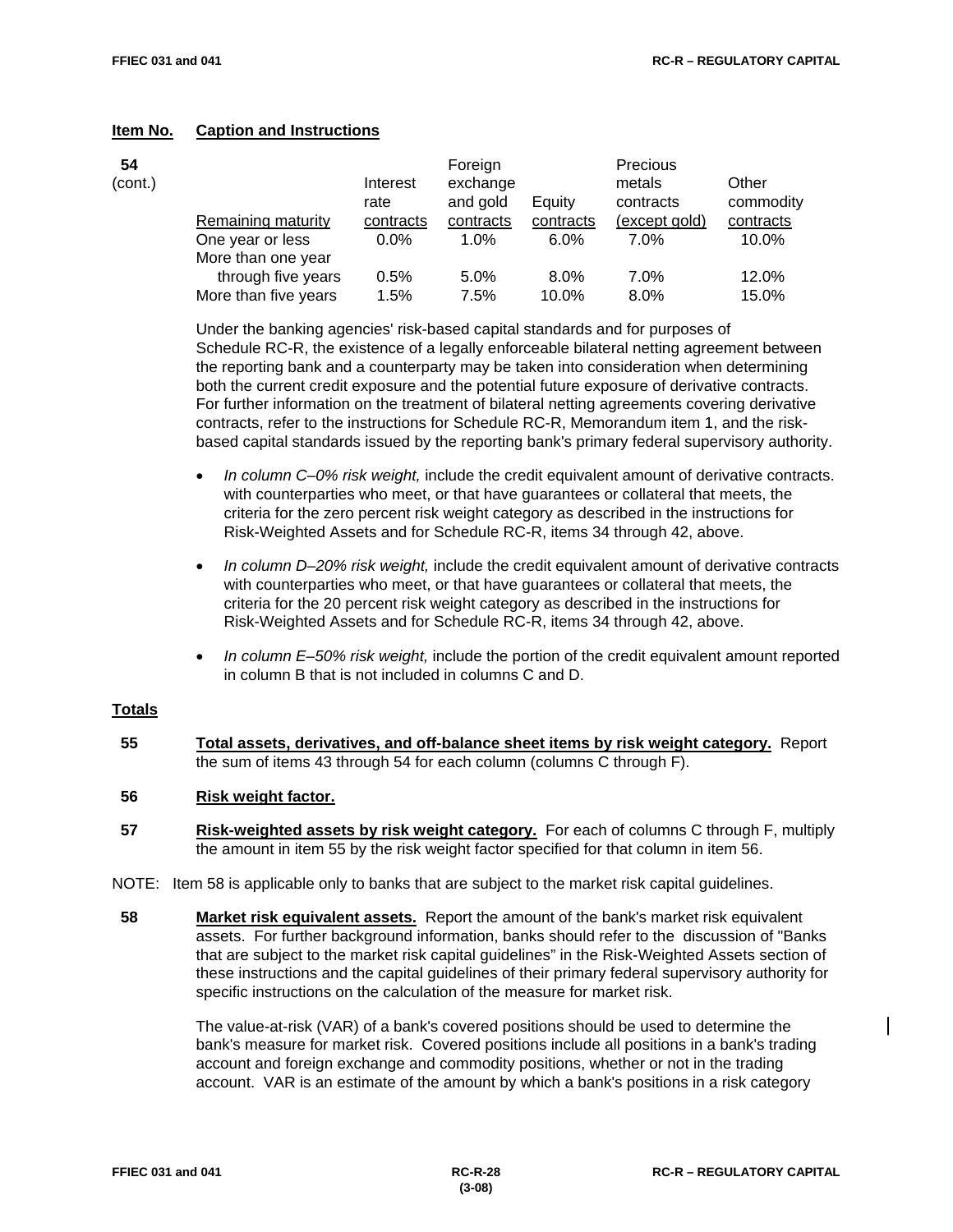# **Memoranda**

### **Item No. Caption and Instructions**

- **2.b Closed-end 1–4 family residential mortgages serviced with no recourse or other servicer-provided credit enhancements.** Report the outstanding principal balance of closed-end 1-to-4 family residential mortgage loans (as defined for Schedule RC-C, part I, item 1.c.(2)) that the reporting bank services for others under servicing arrangements in which the reporting bank does not provide recourse or other servicer-provided credit enhancements.
- **2.c Other financial assets.** *NOTE: Memorandum item 2.c is to be completed if the principal balance of loans and other financial assets serviced for others is more than \$10 million.*

Report the outstanding principal balance of loans and other financial assets, other than closed-end 1-to-4 family residential mortgage loans, that the reporting bank services for others. These serviced financial assets may include, but are not limited to, home equity lines, credit cards, automobile loans, and loans guaranteed by the Small Business Administration.

 **2.d 1-4 family residential mortgages serviced for others that are in process of foreclosure at quarter-end.** Report the total unpaid principal balance of loans secured by 1-4 family residential properties (as defined for Schedule RC-C, part I, item 1.c) serviced for others for which formal foreclosure proceedings to seize the real estate collateral have started and are ongoing as of quarter-end, regardless of the date the foreclosure procedure was initiated. Loans should be classified as in process of foreclosure according to the investor's or local requirements. Include loans where the servicing has been suspended in accordance with any of the investor's foreclosure requirements. If a loan is already in process of foreclosure and the mortgagor files a bankruptcy petition, the loan should continue to be reported as in process of foreclosure until the bankruptcy is resolved. Exclude loans where the foreclosure process has been completed to the extent that (a) the investor has acquired title to the real estate, an entitling certificate, title subject to redemption, or title awaiting transfer to the Federal Housing Administration or the Veterans Administration or (b) the bank reports the real estate as "Other real estate owned" in Schedule RC, item 7.

> This item should include both closed-end and open-end 1-4 family residential mortgage loans that are in process of foreclosure. The closed-end 1-4 family residential mortgage loans serviced for others that are in process of foreclosure and reported in this item will have also been included in Schedule RC-S, Memorandum items 2.a and 2.b. The open-end 1-4 family residential mortgage loans serviced for others that are in process of foreclosure and reported in this item will also have been included in Schedule RC-S, Memorandum item 2.c, if the principal balance of such open-end mortgages and other financial assets serviced for others is more than \$10 million.

**3 Asset-backed commercial paper conduits.** Report the requested information on credit enhancements and liquidity facilities provided to asset-backed commercial paper conduits in Memorandum items 3.a and 3.b, respectively, regardless of whether the reporting bank must consolidate the conduit for reporting purposes in accordance with FASB Interpretation No. 46 (Revised).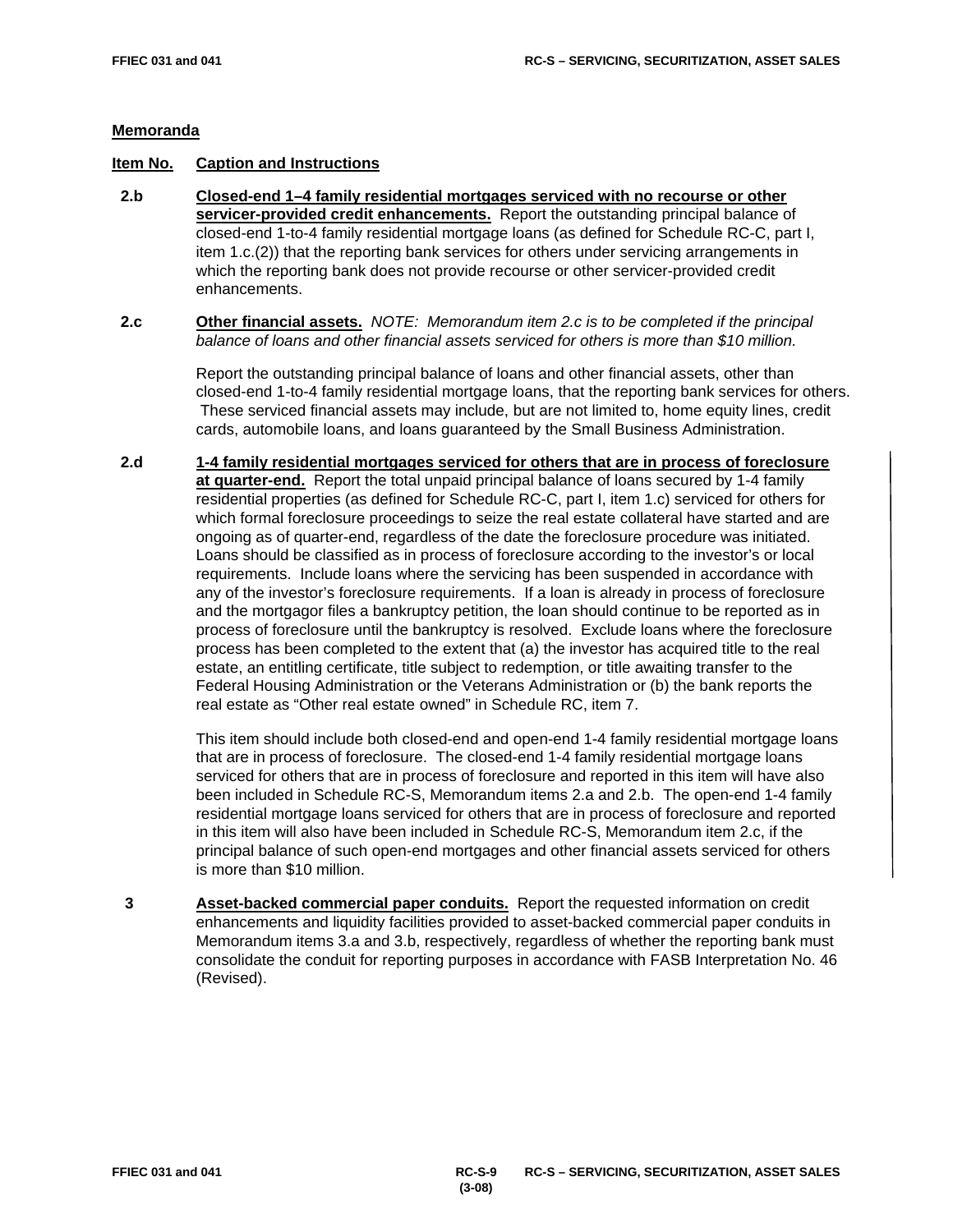# **Memoranda**

### **Item No. Caption and Instructions**

- **3.a** Maximum amount of credit exposure arising from credit enhancements provided to conduit structures in the form of standby letters of credit, subordinated securities, and other enhancements. Report in the appropriate subitem the maximum contractual credit exposure remaining as of the report date under standby letters of credit, subordinated securities, and other credit enhancements provided by the reporting bank to asset-backed commercial paper conduit structures. Do not report in these subitems a reasonable estimate of the probable loss under the credit enhancement provisions or the fair value of any liability incurred under such provisions.
- **3.a.(1) Conduits sponsored by the bank, a bank affiliate, or the bank's holding company.** Report the unused portion of standby letters of credit, the carrying value of subordinated securities, and the maximum contractual amount of credit exposure arising from other credit enhancements that the reporting bank has provided to asset-backed commercial paper conduit structures sponsored by the reporting bank, an affiliate of the reporting bank, or the reporting bank's holding company.
- **3.a.(2) Conduits sponsored by other unrelated institutions.** Report the unused portion of standby letters of credit, the carrying value of subordinated securities, and the maximum contractual amount of credit exposure arising from other credit enhancements that the reporting bank has provided to asset-backed commercial paper conduit structures *other than those* sponsored by the reporting bank, an affiliate of the reporting bank, or the reporting bank's holding company.
- **3.b Unused commitments to provide liquidity to conduit structures.** Report in the appropriate subitem the unused portions of commitments provided by the reporting bank that function as liquidity facilities to asset-backed commercial paper conduit structures. Typically, these facilities take the form of a *Backstop Line (Loan Agreement)* or an *Asset Purchase Agreement*. Under a backstop line, the reporting bank advances funds to the conduit when a draw is required under the liquidity facility. The advance is secured by the cash flow of the underlying asset pools. Under an asset purchase agreement, the reporting bank purchases a specific pool of assets from the conduit when a draw is required under the liquidity facility. Typically, the reporting bank is repaid from the cash flow on the purchased assets or from the sale of the purchased pool of assets.
- **3.b.(1) Conduits sponsored by the bank, a bank affiliate, or the bank's holding company.** Report the unused portions of commitments provided by the reporting bank that function as liquidity facilities to asset-backed commercial paper conduit structures sponsored by the reporting bank, an affiliate of the reporting bank, or the reporting bank's holding company.
- **3.b.(2) Conduits sponsored by other unrelated institutions.** Report the unused portions of commitments provided by the reporting bank that function as liquidity facilities to asset-backed commercial paper conduit structures *other than those* sponsored by the reporting bank, an affiliate of the reporting bank, or the reporting bank's holding company.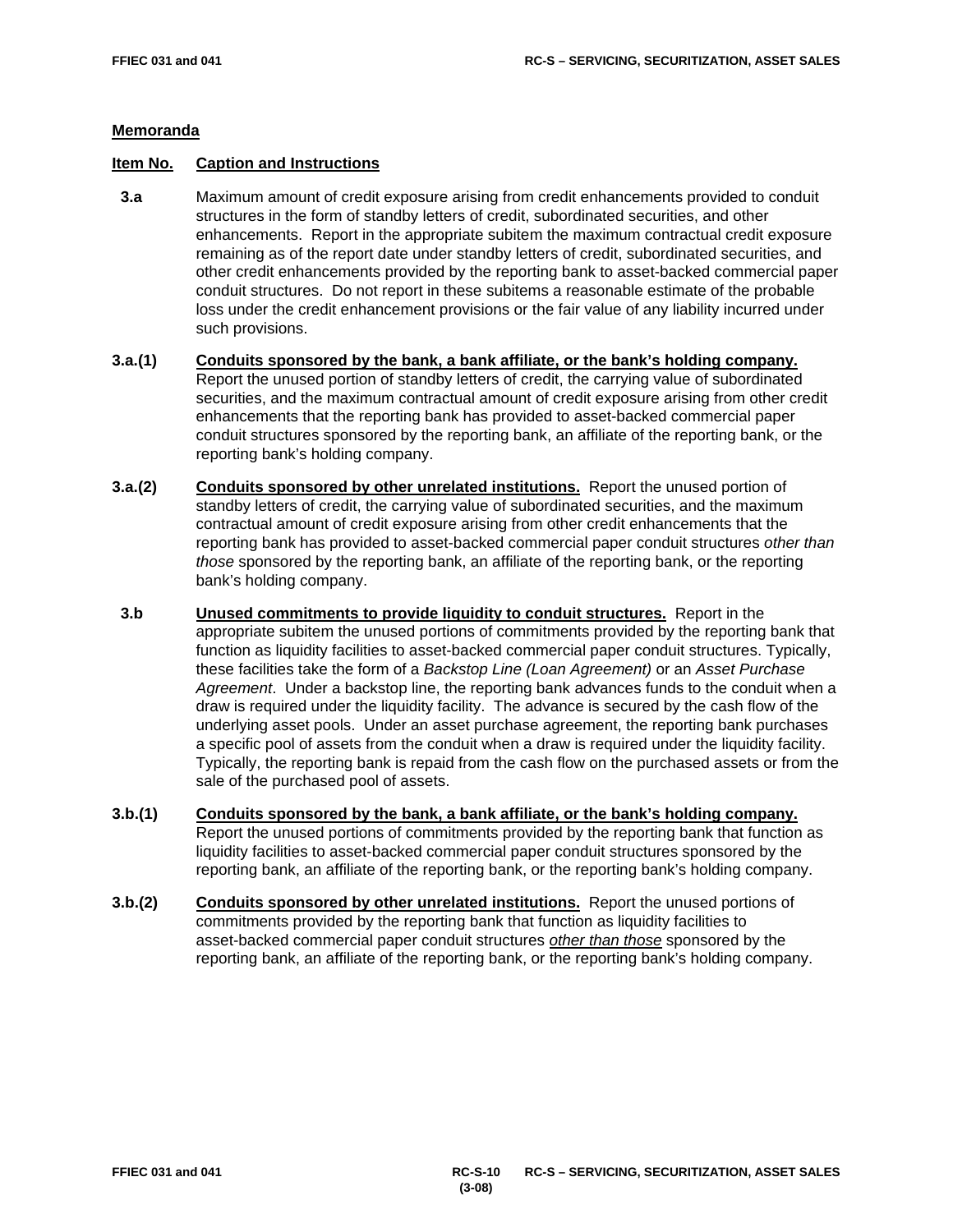## **Memoranda**

### **Item No. Caption and Instructions**

NOTE: Memorandum item 4 is to be completed only by those banks that:

- (1) either individually or on a combined basis with their affiliated depository institutions, report outstanding credit card receivables that exceed, in the aggregate, \$500 million as of the report date. Outstanding credit card receivables are the sum of:
	- (a) Schedule RC-C, part I, item 6.a (column B on the FFIEC 041, column A on the FFIEC 031);
	- (b) Schedule RC-S, item 1, column C; and
	- (c) Schedule RC-S, item 6.a, column C.

 (Include comparable data on managed credit card receivables for any affiliated savings association.)

OR

- (2) are credit card specialty banks as defined for purposes of the Uniform Bank Performance Report (UBPR). According to the UBPR Users Guide, credit card specialty banks are currently defined as those banks that exceed 50% for the following two criteria:
	- (a) Credit Cards plus Securitized and Sold Credit Cards divided by Total Loans plus Securitized and Sold Credit Cards.
	- (b) Total Loans plus Securitized and Sold Credit Cards divided by Total Assets plus Securitized and Sold Credit Cards.
- **4 Outstanding credit card fees and finance charges.** Report the amount outstanding of credit card fees and finance charges that the bank has securitized and sold in connection with its securitization and sale of the credit card receivables reported in Schedule RC-S, item 1, column C.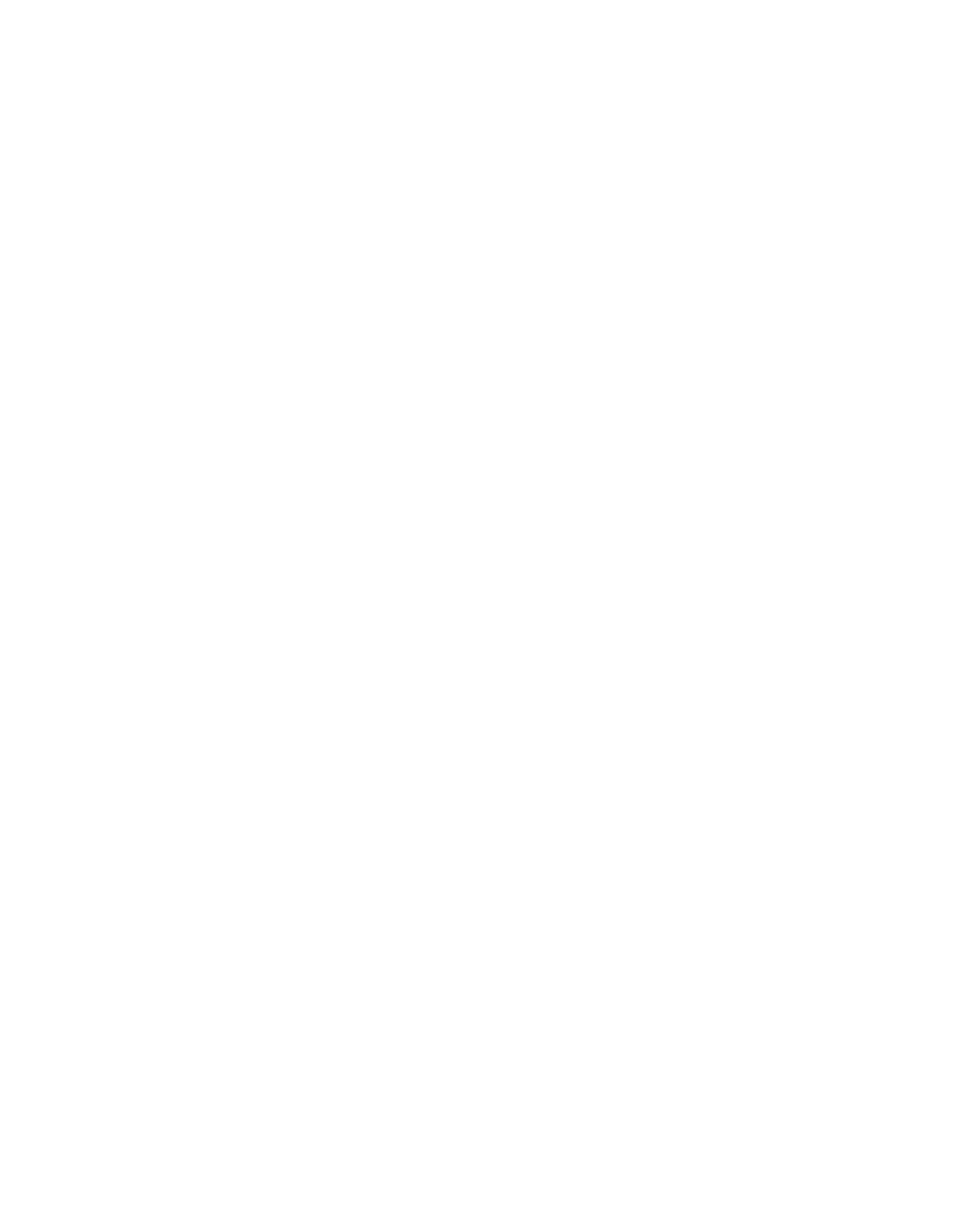NOTE: Under the Federal Reserve's current Regulation D, no transaction account, regardless of its other characteristics, is classified either as a savings deposit or as a time deposit. Thus, those transaction accounts that are not demand deposits – NOW accounts, ATS (Automatic Transfer Service) accounts, and telephone and preauthorized transfer accounts – are excluded from Regulation D time and savings deposits. For all items in the Reports of Condition and Income involving time or savings deposits, a strict distinction, based on Regulation D definitions, is to be maintained between transaction accounts and time and savings accounts.

 Transaction accounts consist of the following types of deposits: (a) demand deposits; (b) NOW accounts; (c) ATS accounts; and (d) telephone and preauthorized transfer accounts, all as defined below. Interest that is paid by the crediting of transaction accounts is also included in transaction accounts.

- (a) Demand deposits are noninterest-bearing deposits that are payable immediately on demand, or that are issued with an original maturity or required notice period of less than seven days, or that represent funds for which the depository institution does not reserve the right to require at least seven days' written notice of an intended withdrawal. Demand deposits include any matured time deposits without automatic renewal provisions, unless the deposit agreement provides for the funds to be transferred at maturity to another type of account. Demand deposits do not include: (i) money market deposit accounts (MMDAs) or (ii) NOW accounts, as defined below in this entry.
- (b) NOW accounts are interest-bearing deposits (i) on which the depository institution has reserved the right to require at least seven days' written notice prior to withdrawal or transfer of any funds in the account and (ii) that can be withdrawn or transferred to third parties by issuance of a negotiable or transferable instrument.

NOW accounts, as authorized by federal law, are limited to accounts held by:

- (i) Individuals or sole proprietorships;
- (ii) Organizations that are operated primarily for religious, philanthropic, charitable, educational, or other similar purposes and that are not operated for profit. These include organizations, partnerships, corporations, or associations that are not organized for profit and are described in section  $501(c)(3)$  through (13) and (19) and section 528 of the Internal Revenue Code, such as church organizations; professional associations; trade associations; labor unions; fraternities, sororities and similar social organizations; and nonprofit recreational clubs; or
- (iii) Governmental units including the federal government and its agencies and instrumentalities; state governments; county and municipal governments and their political subdivisions; the District of Columbia; the Commonwealth of Puerto Rico, American Samoa, Guam, and any territory or possession of the United States and their political subdivisions.

 Also included are the balances of all NOW accounts of certain other nonprofit organizations that may not fall within the above description but that had established NOW accounts with the reporting institution prior to September 1, 1981.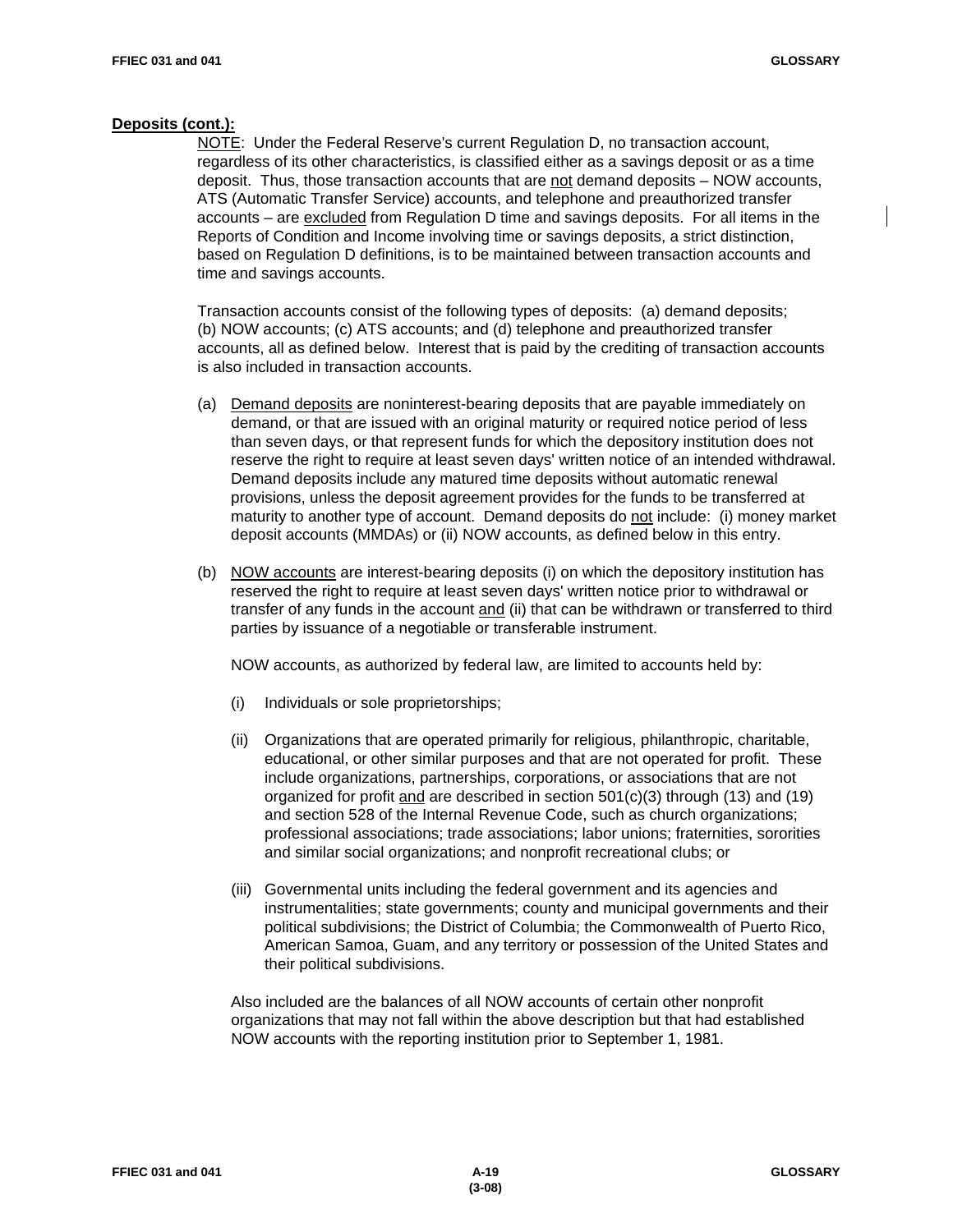NOTE: There are no regulatory requirements with respect to minimum balances to be maintained in a NOW account or to the amount of interest that may be paid on a NOW account.

 (c) ATS accounts are deposits or accounts of individuals or sole proprietorships on which the depository institution has reserved the right to require at least seven days' written notice prior to withdrawal or transfer of any funds in the account and from which, pursuant to written agreement arranged in advance between the reporting institution and the depositor, withdrawals may be made automatically through payment to the depository institution itself or through transfer of credit to a demand deposit or other account in order to cover checks or drafts drawn upon the institution or to maintain a specified balance in, or to make periodic transfers to, such other accounts.

 Some institutions may have entered into agreements with their customers providing that in the event the customer should overdraw a demand deposit (checking) or NOW account, the institution will transfer from that customer's savings account an amount sufficient to cover the overdraft. The availability of the overdraft protection plan would not in and of itself require that such a savings account be regarded as a transaction account provided that the overall transfer and withdrawal restrictions of a savings deposit are not exceeded. Please refer to the definition of savings deposit for further detail.

 (d) Telephone or preauthorized transfer accounts consist of deposits or accounts, other than savings deposits, (1) in which the entire beneficial interest is held by a party eligible to hold a NOW account, (2) on which the reporting institution has reserved the right to require at least seven days' written notice prior to withdrawal or transfer of any funds in the account, and (3) under the terms of which, or by practice of the reporting institution, the depositor is permitted or authorized to make more than six withdrawals per month or statement cycle (or similar period) of at least four weeks for purposes of transferring funds to another account of the depositor at the same institution (including a transaction account) or for making payment to a third party by means of preauthorized transfer, or telephonic (including data transmission) agreement, order or instruction. An account that permits or authorizes more than six such withdrawals in a "month" (a calendar month or any period approximating a month that is at least four weeks long, such as a statement cycle) is a transaction account whether or not more than six such withdrawals actually are made in the "month."

 A "preauthorized transfer" includes any arrangement by the reporting institution to pay a third party from the account of a depositor (1) upon written or oral instruction (including an order received through an automated clearing house (ACH)), or (2) at a predetermined time or on a fixed schedule.

Telephone and preauthorized transfer accounts also include:

 (i) Deposits or accounts maintained in connection with an arrangement that permits the depositor to obtain credit directly or indirectly through the drawing of a negotiable or nonnegotiable check, draft, order or instruction or other similar device (including telephone or electronic order or instruction) on the issuing institution that can be used for the purpose of making payments or transfers to third parties or others, or to another deposit account of the depositor.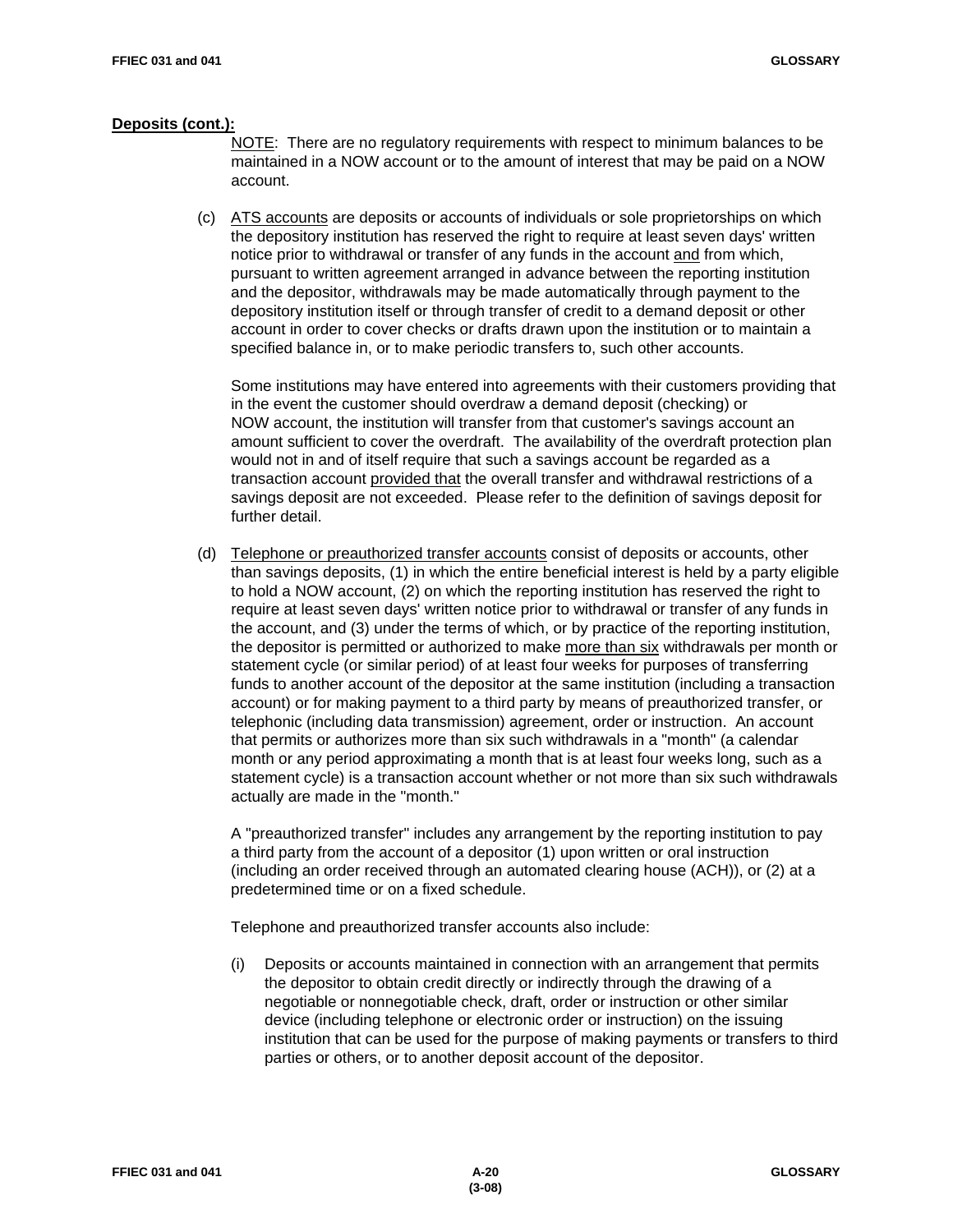(ii) The balance of deposits or accounts that otherwise meet the definition of time deposits, but from which payments may be made to third parties by means of a debit card, an automated teller machine, remote service unit or other electronic device, regardless of the number of payments made.

 However, an account is not a transaction account merely by virtue of arrangements that permit the following types of transfers or withdrawals, regardless of the number:

- (i) Transfers for the purpose of repaying loans and associated expenses at the same depository institution (as originator or servicer).
- (ii) Transfers of funds from this account to another account of the same depositor at the same depository institution when made by mail, messenger, automated teller machine, or in person.
- (iii) Withdrawals for payment directly to the depositor when made by mail, messenger, automated teller machine, in person, or by telephone (via check mailed to the depositor).
- (2) Nontransaction accounts All deposits that are not transaction accounts (as defined above) are nontransaction accounts. Nontransaction accounts include: (a) savings deposits ((i) money market deposit accounts (MMDAs) and (ii) other savings deposits) and (b) time deposits ((i) time certificates of deposit and (ii) time deposits, open account). Regulation D no longer distinguishes between money market deposit accounts (MMDAs) and other savings deposits. However, these two types of accounts are defined below for purposes of these reports, which call for separate data on each in Schedule RC-E, (part I,) Memorandum items 2.a.(1) and (2).

NOTE: Under the Federal Reserve's current Regulation D, no transaction accounts, regardless of other characteristics, are defined as savings or time deposits. Thus, savings deposits as defined here, under the heading nontransaction accounts, constitute the entire savings deposit category. Likewise, time deposits, also defined here under nontransaction accounts, constitute the entire time deposits category.

 (a) Savings deposits are deposits with respect to which the depositor is not required by the deposit contract but may at any time be required by the depository institution to give written notice of an intended withdrawal not less than seven days before withdrawal is made, and that is not payable on a specified date or at the expiration of a specified time after the date of deposit.

 The term savings deposit also means a deposit or account, such as an account commonly known as a passbook savings account, a statement savings account, or a money market deposit account (MMDA), that otherwise meets the requirements of the preceding paragraph and from which, under the terms of the deposit contract or by practice of the depository institution, the depositor is permitted or authorized to make no more than six transfers and withdrawals, or a combination of such transfers and withdrawals, per calendar month or statement cycle (or similar period) of at least four weeks, to another account (including a transaction account) of the depositor at the same institution or to a third party by means of a preauthorized or automatic transfer, or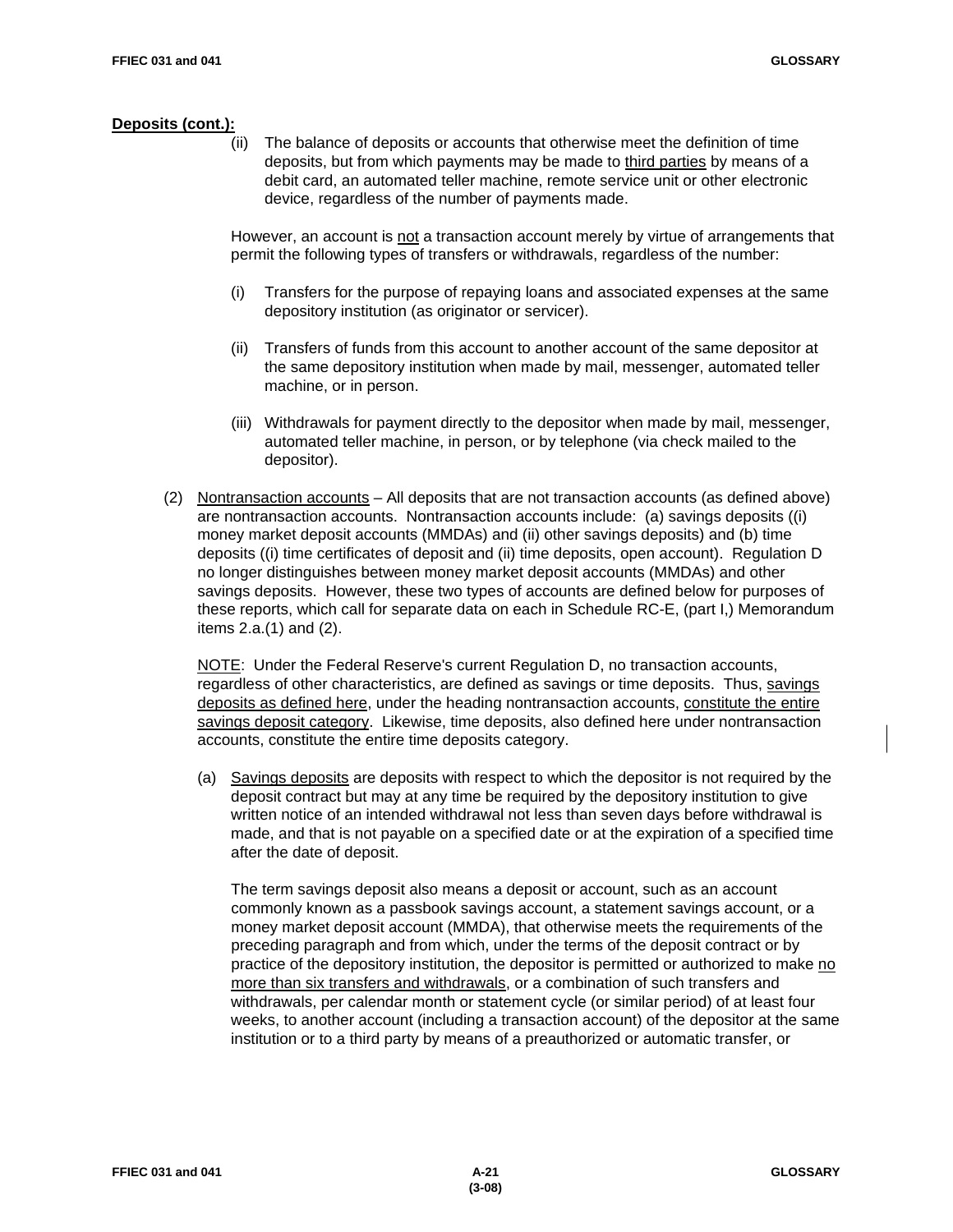telephonic (including data transmission) agreement, order, or instruction, and no more than three of the six such transfers may be made by check, draft, debit card, or similar order made by the depositor and payable to third parties. Transfers from savings deposits for purposes of covering overdrafts (overdraft protection plans) are included under the withdrawal limits specified for savings deposits.

 There are no regulatory restrictions on the following types of transfers or withdrawals from a savings deposit account, regardless of the number:

- (1) Transfers for the purpose of repaying loans and associated expenses at the same depository institution (as originator or servicer).
- (2) Transfers of funds from this account to another account of the same depositor at the same institution when made by mail, messenger, automated teller machine, or in person.
- (3) Withdrawals for payment directly to the depositor when made by mail, messenger, automated teller machine, in person, or by telephone (via check mailed to the depositor).

 Further, for a savings deposit account, no minimum balance is required by regulation, there is no regulatory limitation on the amount of interest that may be paid, and no minimum maturity is required (although depository institutions must reserve the right to require at least seven days' written notice prior to withdrawal as stipulated above for a savings deposit).

 Any depository institution may place restrictions and requirements on savings deposits in addition to those stipulated above. In the case of such further restrictions, the account would still be reported as a savings deposit.

 On the other hand, an account that otherwise meets the definition of a savings deposit but that authorizes or permits the depositor to exceed the six-transfer/withdrawal rule or three-draft rule shall be reported as a transaction account, as follows:

- (1) If the depositor is ineligible to hold a NOW account, such an account is considered a demand deposit.
- (2) If the depositor is eligible to hold a NOW account, the account will be considered either a NOW account, a telephone or preauthorized transfer account, or an ATS account:
	- (a) If withdrawals or transfers by check, draft, or similar instrument are permitted or authorized, the account is considered a NOW account.
	- (b) If withdrawals or transfers by check, draft, or similar instrument are not permitted or authorized, the account is considered either an ATS account or a telephone or preauthorized transfer account.

 Regulation D no longer distinguishes between money market deposit accounts (MMDAs) and other savings deposits. However, these two types of accounts are defined as follows for purposes of these reports, which call for separate data on each.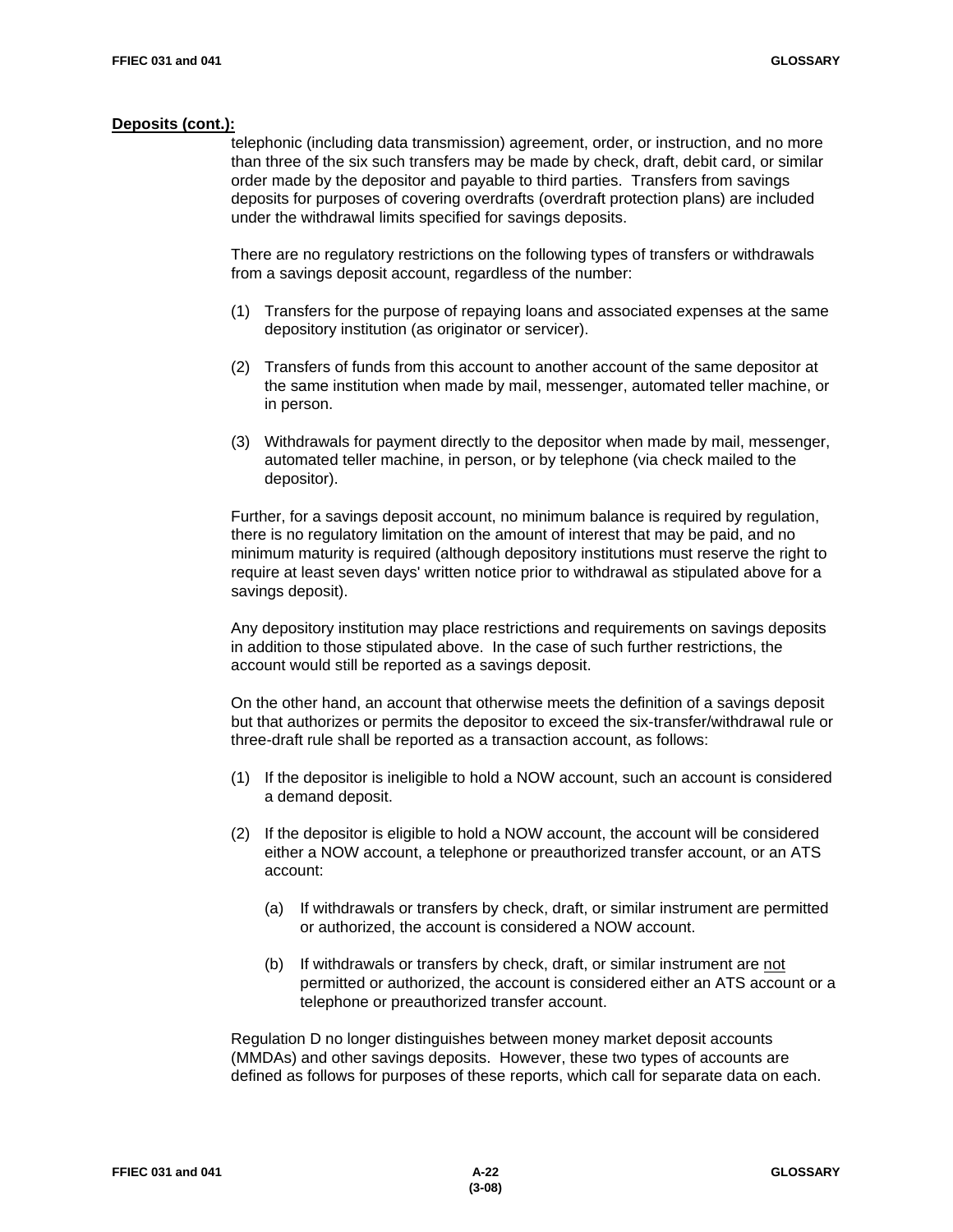- (1) Money market deposit accounts (MMDAs) are deposits or accounts that meet the above definition of a savings deposit and that permit up to (but no more than) three of the six allowable transfers to be made by check, draft, debit card or similar order made by the depositor and payable to third parties.
- (2) Other savings deposits are deposits or accounts that meet the above definition of a savings deposit but that permit no transfers by check, draft, debit card, or similar order made by the depositor and payable to third parties. Other savings deposits are commonly known as passbook savings or statement savings accounts.

 Examples illustrating distinctions between MMDAs and other savings deposits for purposes of these reports are provided at the end of this Glossary entry.

 (b) Time deposits are deposits that the depositor does not have a right, and is not permitted, to make withdrawals from within six days after the date of deposit unless the deposit is subject to an early withdrawal penalty of at least seven days' simple interest on amounts withdrawn within the first six days after deposit. A time deposit from which partial early withdrawals are permitted must impose additional early withdrawal penalties of at least seven days' simple interest on amounts withdrawn within six days after each partial withdrawal. If such additional early withdrawal penalties are not imposed, the account ceases to be a time deposit. The account may become a savings deposit if it meets the requirements for a savings deposit; otherwise it becomes a demand deposit.

 NOTE: The above prescribed penalties are the minimum required by Federal Reserve Regulation D. Institutions may choose to require penalties for early withdrawal in excess of the regulatory minimums.

Time deposits take two forms:

- (i) Time certificates of deposit (including rollover certificates of deposit) are deposits evidenced by a negotiable or nonnegotiable instrument, or a deposit in book entry form evidenced by a receipt or similar acknowledgement issued by the bank, that provides, on its face, that the amount of such deposit is payable to the bearer, to any specified person, or to the order of a specified person, as follows:
	- (1) on a certain date not less than seven days after the date of deposit,
	- (2) at the expiration of a specified period not less than seven days after the date of the deposit, or
	- (3) upon written notice to the bank which is to be given not less than seven days before the date of withdrawal.
- (ii) Time deposits, open account are deposits (other than time certificates of deposit) for which there is in force a written contract with the depositor that neither the whole nor any part of such deposit may be withdrawn prior to:
	- (1) the date of maturity which shall be not less than seven days after the date of the deposit, or
	- (2) the expiration of a specified period of written notice of not less than seven days.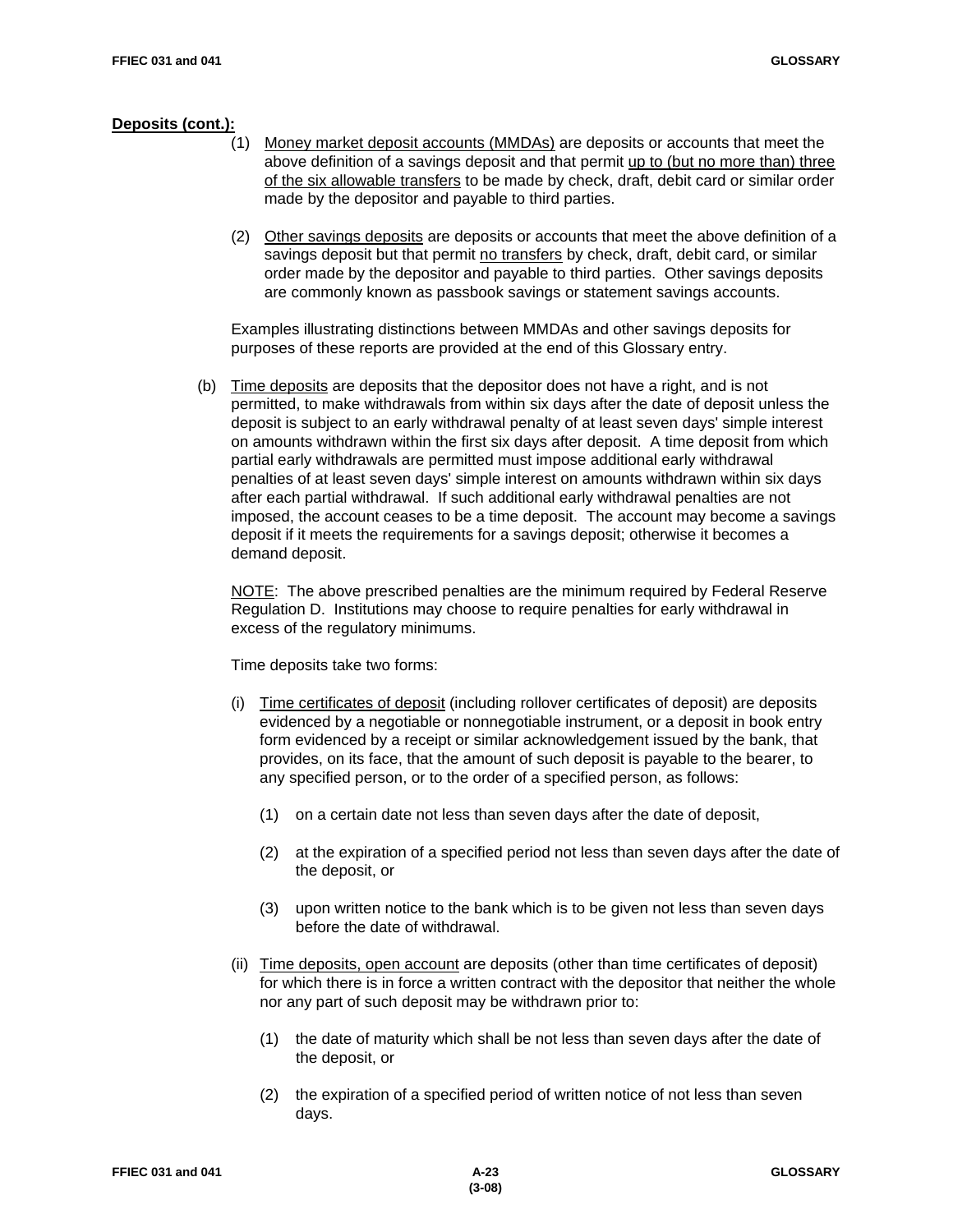These deposits include those club accounts, such as Christmas club and vacation club accounts, that are made under written contracts that provide that no withdrawal shall be made until a certain number of periodic deposits has been made during a period of not less than three months, even though some of the deposits are made within six days of the end of such period.

Time deposits do not include the following categories of liabilities even if they have an original maturity of seven days or more:

- (1) Any deposit or account that otherwise meets the definition of a time deposit but that allows withdrawals within the first six days after deposit and that does not require an early withdrawal penalty of at least seven days' simple interest on amounts withdrawn within those first six days. Such deposits or accounts that meet the definition of a savings deposit shall be reported as savings deposits; otherwise they shall be reported as demand deposits.
- (2) The remaining balance of a time deposit if a partial early withdrawal is made  $and$ the remaining balance is not subject to additional early withdrawal penalties of at least seven days' simple interest on amounts withdrawn within six days after each partial withdrawal. Such time deposits that meet the definition of a savings deposit shall be reported as savings deposits; otherwise they shall be reported as demand deposits.

Reporting of Retail Sweep Arrangements Affecting Transaction and Nontransaction Accounts – In an effort to reduce their reserve requirements, some banks have established "retail sweep arrangements" or "retail sweep programs." In a retail sweep arrangement, a depository institution transfers funds between a customer's transaction account(s) and that customer's nontransaction account(s) (usually savings deposit account(s)) by means of preauthorized or automatic transfers, typically in order to reduce transaction account reserve requirements while providing the customer with unlimited access to the funds.

There are three key criteria for retail sweep programs to comply with the Federal Reserve Regulation D definitions of "transaction account" and "savings deposit:"

- (1) A depository institution must establish by agreement with its transaction account customer two legally separate accounts: a transaction account (a NOW account or demand deposit account) and a savings deposit account, including those sometimes called a "money market deposit account" or "MMDA";
- (2) The swept funds must actually be moved from the customer's transaction account to the customer's savings deposit account on the official books and records of the depository institution as of the close of the business on the day(s) on which the depository institution intends to report the funds in question as savings deposits and not transaction accounts, and vice versa. In addition to actually moving the customer's funds between accounts and reflecting this movement at the account level:
	- (a) If the depository institution's general ledger is sufficiently disaggregated to distinguish between transaction and savings deposit accounts, the aforementioned movement of funds between the customer's transaction account and savings deposit account must be reflected on the general ledger.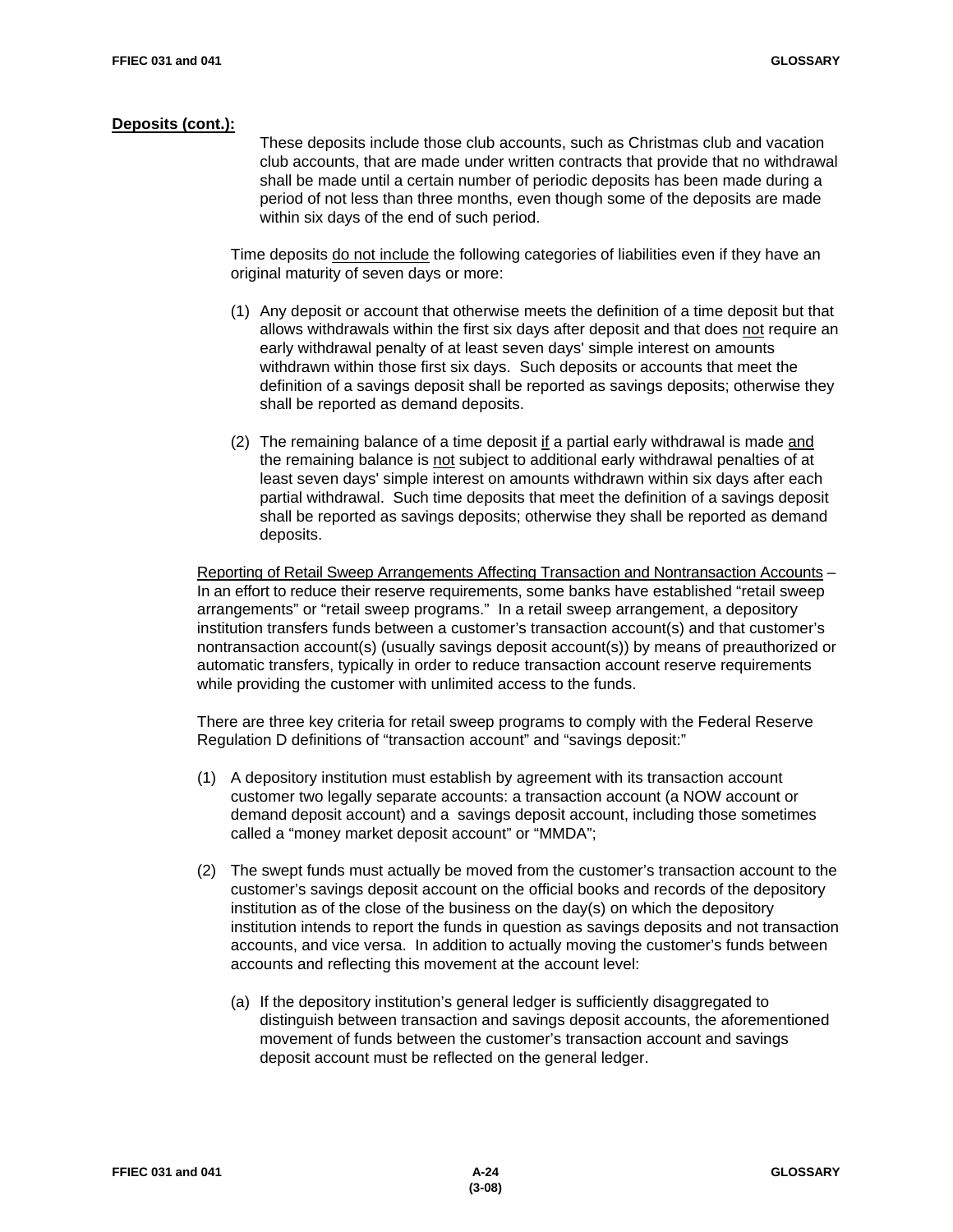(b) If the depository institution's general ledger is not sufficiently disaggregated, the distinction may be reflected in supplemental records or systems, but only if such supplemental records or systems constitute official books and records of the institution and are subject to the same prudent managerial oversight and controls as the general ledger.

 A retail sweep program may not exist solely in records or on systems that do not constitute official books and records of the depository institution and that are not used for any purpose other than generating its *Report of Transaction Accounts, Other Deposits and Vault Cash* (FR 2900) for submission to the Federal Reserve; and

(3) The maximum number of preauthorized or automatic funds transfers ("sweeps") out of a savings deposit account and into a transaction account in a retail sweep program is limited to not more than six per month. Transfers out of the transaction account and into the savings deposit account may be unlimited in number.

If any of the three criteria is not met, all swept funds must continue to be reported as transaction accounts, both for purposes of these reports and of FR 2900 deposit reports. All three criteria must be met in order to report the nontransaction account component of a retail sweep program as a nonreservable savings deposit account.

Further, for purposes of the Reports of Condition and Income, if all three of the criteria above are met, a bank must report the transaction account and nontransaction account components of a retail sweep program separately when it reports its quarter-end deposit information in Schedules RC, RC-E, and RC-O; its quarterly averages in Schedule RC-K; and its interest expense (if any) in Schedule RI. Thus, when reporting quarterly averages in Schedule RC-K, a bank should include the amounts held in the transaction account (if interest-bearing) and the nontransaction savings account components of retail sweep arrangements each day or each week in the appropriate separate items for average deposits. In addition, if the bank pays interest on accounts involved in retail sweep arrangements, the interest expense reported in Schedule RI should be allocated between the transaction account and the nontransaction (savings) account based on the balances in these accounts during the reporting period.

For additional information, refer to the Federal Reserve Board staff guidance relating to the requirements for a retail sweep program under Regulation D at http://www.federalreserve.gov/boarddocs/legalint/FederalReserveAct/2007/20070501/20070 501.pdf.

### (III) Interest-bearing-noninterest-bearing deposit distinction:

 (a) Interest-bearing deposit accounts consist of deposit accounts on which the issuing depository institution pays compensation to the holder for the use of the funds. Such compensation may be in the form of cash, merchandise, or property or as a credit to an account. Deposits with a zero percent interest rate that are issued on a discount basis are to be treated as interest-bearing. Deposit accounts on which the interest rate is periodically adjusted in response to changes in market interest rates and other factors should be reported as interest-bearing even if the rate has been reduced zero, provided the interest rate on these accounts can be increased as market conditions change.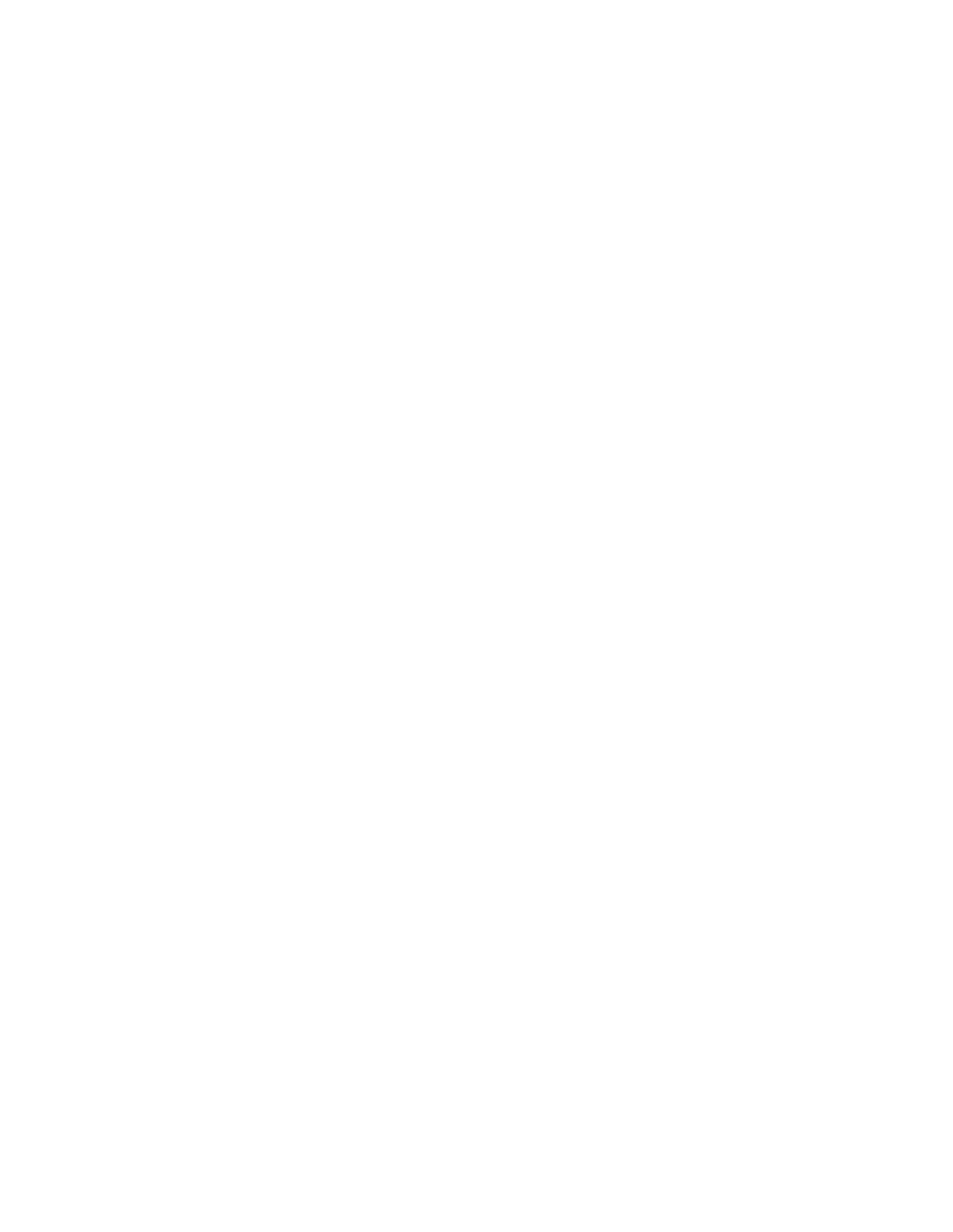**Subsidiaries:** The treatment of subsidiaries in the Reports of Condition and Income depends upon the degree of ownership held by the reporting bank.

 A majority-owned subsidiary of the reporting bank is a subsidiary in which the parent bank directly or indirectly owns more than 50 percent of the outstanding voting stock.

 A significant subsidiary of the reporting bank is a majority-owned subsidiary that meets any one or more of the following tests:

 (1) The bank's direct and indirect investment in and advances to the subsidiary equals five percent or more of the total equity capital of the parent bank.

 NOTE: For the purposes of this test, the amount of direct and indirect investments and advances is either (a) the amount carried on the books of the parent bank or (b) the parent's proportionate share in the total equity capital of the subsidiary, whichever is greater.

- (2) The parent bank's proportional share (based on equity ownership) of the subsidiary's gross operating income or revenue amounts to five percent or more of the gross operating income or revenue of the consolidated parent bank.
- (3) The subsidiary's income or loss before income taxes amounts to five percent or more of the parent bank's income or loss before income taxes.
- (4) The subsidiary is, in turn, the parent of one or more subsidiaries which, when consolidated with the subsidiary, constitute a significant subsidiary as defined in one or more of the above tests.

 An associated company is a corporation in which the bank, directly or indirectly, owns 20 to 50 percent of the outstanding voting stock *and* over which the bank exercises significant influence. This 20 to 50 percent ownership is presumed to carry "significant" influence unless the bank can demonstrate the contrary to the satisfaction of the appropriate federal supervisory authority.

 A corporate joint venture is a corporation owned and operated by a group of banks or other businesses ("joint venturers"), no one of which has a majority interest, as a separate and specific business or project for the mutual benefit of the joint venturers. Each joint venturer may participate, directly or indirectly, in the management of the joint venture. An entity that is a majority-owned subsidiary of one of the joint venturers is not a corporate joint venture.

 The equity ownership in majority-owned subsidiaries that are not consolidated on the Reports of Condition and Income (in accordance with the guidance in the General Instructions on the Scope of the "Consolidated Bank" Required to be Reported in the Submitted Reports) and in associated companies is accounted for using the equity method of accounting and is reported in Schedule RC-M, item 4, and in Schedule RC, item 8, "Investments in unconsolidated subsidiaries and associated companies."

 Ownership in a corporate joint venture is to be treated in the same manner as an associated company (defined above) only to the extent that the equity share represents significant influence over management. Otherwise, equity holdings in a joint venture are treated as holdings of corporate stock and income is recognized only when distributed in the form of dividends.

See also "equity method of accounting."

**Suspense Accounts:** Suspense accounts are temporary holding accounts in which items are carried until they can be identified and their disposition to the proper account can be made. Such accounts may also be known as interoffice or clearing accounts. The balances of suspense accounts as of the report date should not automatically be reported as "Other assets" or "Other liabilities." Rather, the items included in these accounts should be reviewed and material amounts should be reported in the appropriate accounts of the Reports of Condition and Income.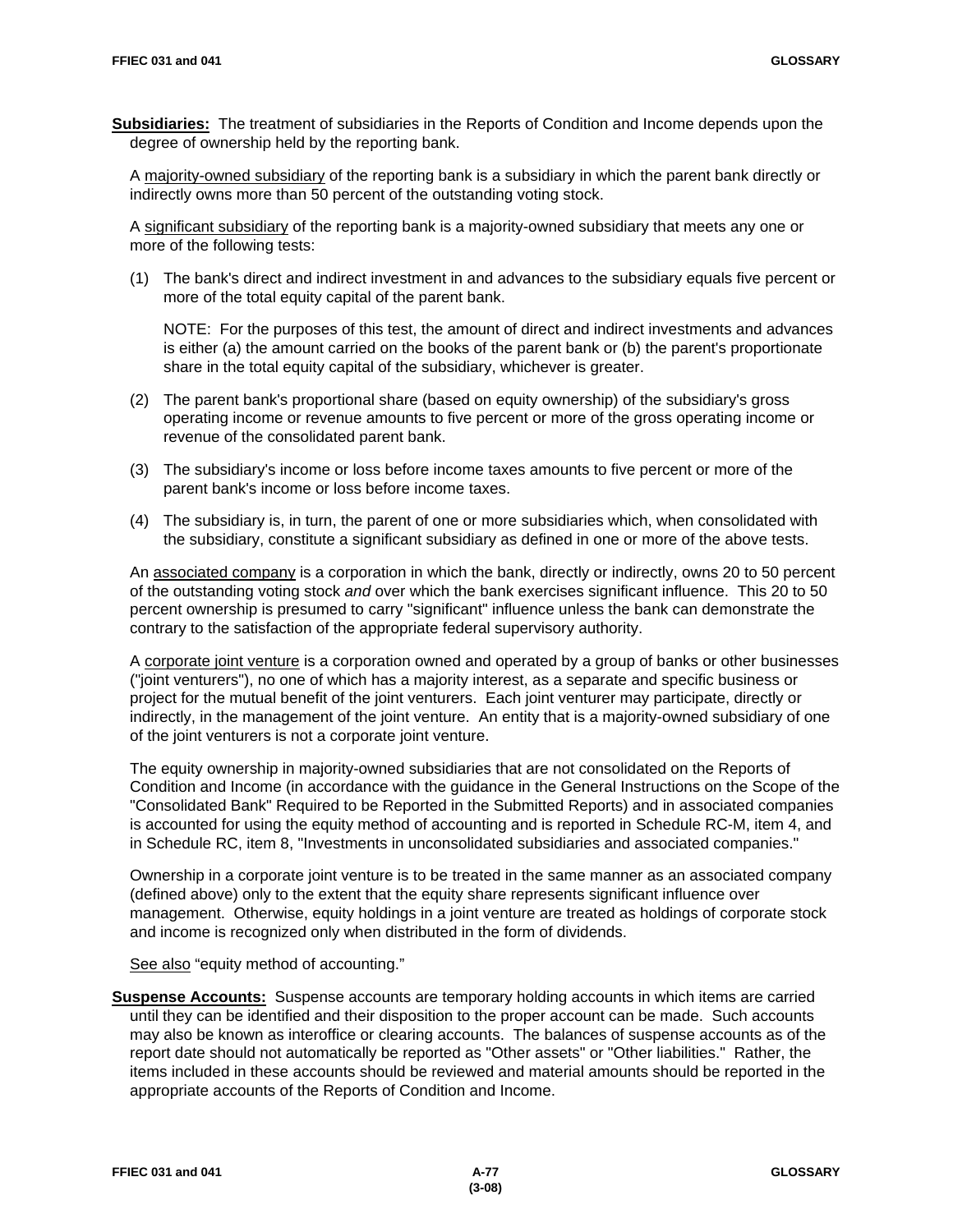**Syndications:** A syndication is a participation, usually involving shares in a single loan, in which several participants agree to enter into an extension of credit under a bona fide binding agreement that provides that, regardless of any event, each participant shall fund and be at risk only up to a specified percentage of the total extension of credit or up to a specified dollar amount. In a syndication, the participants agree to the terms of the participation prior to the execution of the final agreement and the contract is executed by the obligor and by all the participants, although there is usually a lead institution organizing or managing the credit. Large commercial and industrial loans, large loans to finance companies, and large foreign loans may be handled through such syndicated participations.

 Each participant in the syndicate, including the lead bank, records its own share of the participated loan and the total amount of the loan is not entered on the books of one bank to be shared through transfers of loans. Thus, the initial operation and distribution of this type of participation does not require a determination as to whether a transfer that should be accounted for as a sale has occurred. However, any subsequent transfers of shares, or parts of shares, in the syndicated loan would be subject to the provisions of FASB Statement No. 140 governing whether these transfers should be accounted for as a sale or a secured borrowing. (See the Glossary entry for "transfers of financial assets.")

### **Telephone Transfer Account:** See "deposits."

**Term Federal Funds:** See "federal funds transactions."

### **Time Deposits:** See "deposits."

**Trade Date and Settlement Date Accounting:** For purposes of the Reports of Condition and Income, the preferred method for reporting transactions in held-to-maturity securities, available-for-sale securities, and trading assets (including money market instruments) other than derivative contracts (see the Glossary entry for "derivative contracts") is on the basis of trade date accounting. However, if the reported amounts under settlement date accounting would not be materially different from those under trade date accounting, settlement date accounting is acceptable. Whichever method a bank elects should be used consistently, unless the bank has elected settlement date accounting and subsequently decides to change to the preferred trade date method.

 Under trade date accounting, assets purchased shall be recorded in the appropriate asset category on the trade date and the bank's obligation to pay for those assets shall be reported in Schedule RC-G, item 4, "All other liabilities." Conversely, when an asset is sold, it shall be removed on the trade date from the asset category in which it was recorded, and the proceeds receivable resulting from the sale shall be reported in Schedule RC-F, item 6, "All other assets." Any gain or loss resulting from such transaction shall also be recognized on the trade date. On the settlement date, disbursement of the payment or receipt of the proceeds will eliminate the respective "All other liabilities" or "All other assets" entry resulting from the initial recording of the transaction.

 Under settlement date accounting, assets purchased are not recorded until settlement date. On the trade date, no entries are made. Upon receipt of the assets on the settlement date, the asset is reported in the proper asset category and payment is disbursed. The selling bank, on the trade date, would make no entries. On settlement date, the selling bank would reduce the appropriate asset category and reflect the receipt of the payment. Any gain or loss resulting from such transaction would be recognized on the settlement date.

**Trading Account**: Trading activities typically include (a) regularly underwriting or dealing in securities; interest rate, foreign exchange rate, commodity, equity, and credit derivative contracts; other financial instruments; and other assets for resale, (b) acquiring or taking positions in such items principally for the purpose of selling in the near term or otherwise with the intent to resell in order to profit from shortterm price movements, and (c) acquiring or taking positions in such items as an accommodation to customers or for other trading purposes.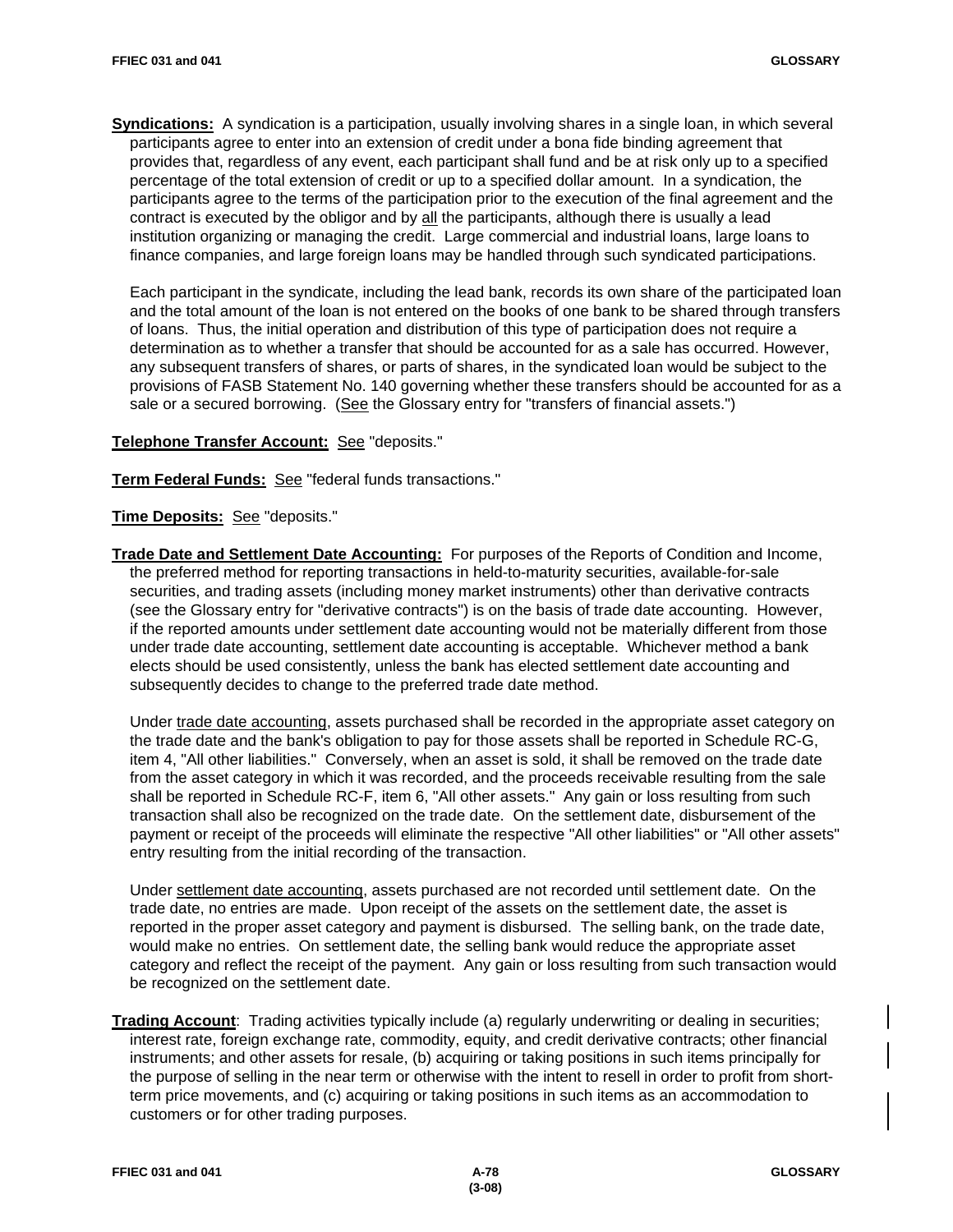### **Trading Account (cont.):**

 Pursuant to FASB Statement No. 159, "The Fair Value Option for Financial Assets and Financial Liabilities," all securities within the scope of FASB Statement No. 115, "Accounting for Certain Investments in Debt and Equity Securities," that a bank has elected to report at fair value under a fair value option with changes in fair value reported in current earnings should be classified as trading securities. In addition, for purposes of these reports, banks may classify assets (other than securities within the scope of FASB Statement No. 115 for which a fair value option is elected) and liabilities as trading if the bank applies fair value accounting, with changes in fair value reported in current earnings, and manages these assets and liabilities as trading positions, subject to the controls and applicable regulatory guidance related to trading activities. For example, a bank would generally not classify a loan to which it has applied the fair value option as a trading asset unless the bank holds the loan, which it manages as a trading position, for one of the following purposes: (1) for market making activities, including such activities as accumulating loans for sale or securitization; (2) to benefit from actual or expected price movements; or (3) to lock in arbitrage profits.

 All trading assets should be segregated from a bank's other assets and reported in Schedule RC, item 5, "Trading assets." In addition, banks that reported average trading assets (Schedule RC-K, item 7) of \$2 million or more in any of the four preceding calendar quarters should detail the types of assets and liabilities in the trading account in Schedule RC-D, Trading Assets and Liabilities, and the levels within the fair value measurement hierarchy in which the trading assets and liabilities fall in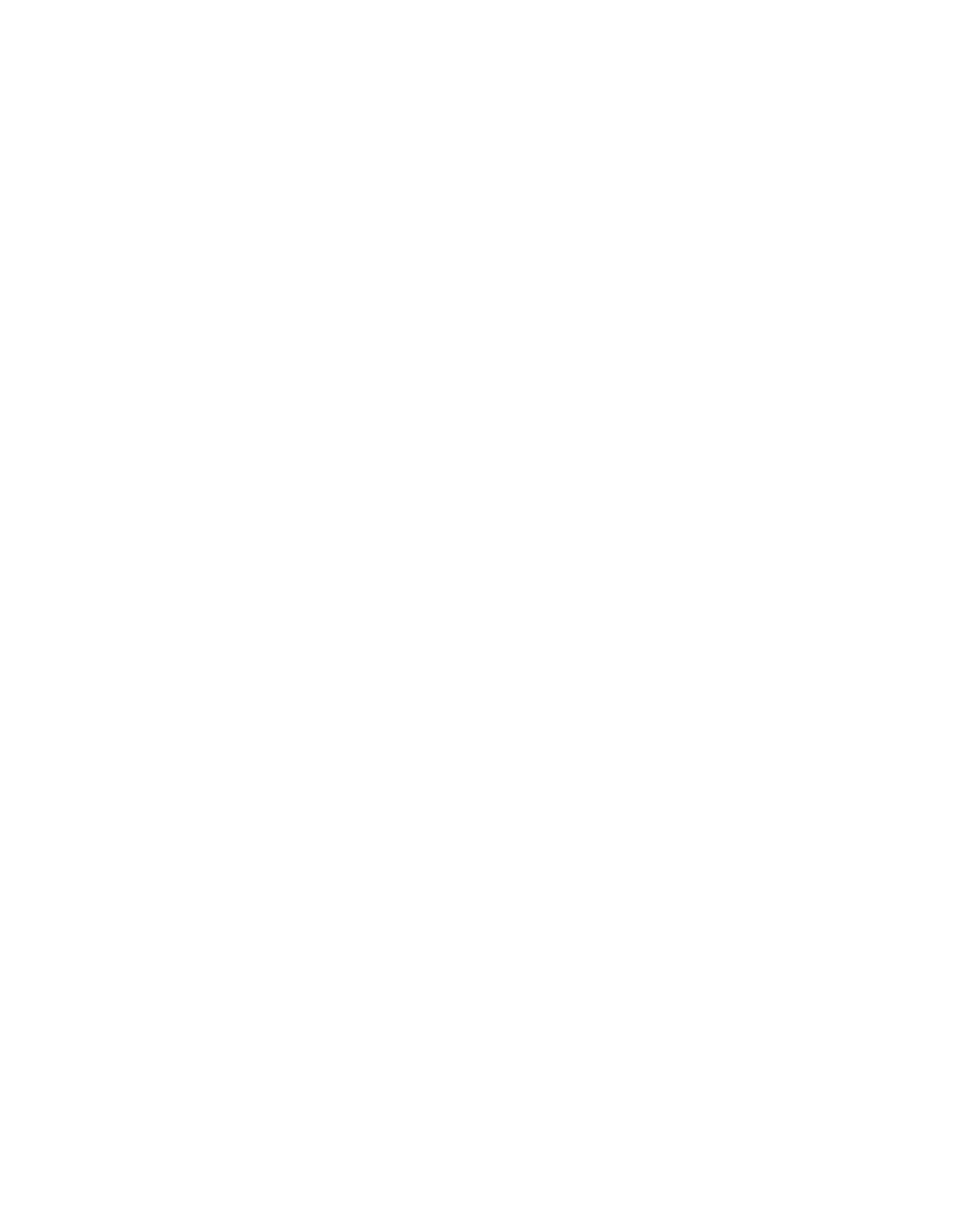### <span id="page-165-0"></span>**Trading Account (cont.):**

 Schedule RC-Q, Financial Assets and Liabilities Measured at Fair Value. A bank's failure to establish a separate account for assets that are used for trading purposes does not prevent such assets from being designated as trading for purposes of these reports. For further information, see FASB Statement No. 115.

 All trading account assets should be reported at their fair value with unrealized gains and losses recognized in current income. When a security or other asset is acquired, a bank should determine whether it intends to hold the asset for trading or for investment (e.g., for securities, available-for-sale or held-to-maturity). A bank should not record a newly acquired asset in a suspense account and later determine whether it was acquired for trading or investment purposes. Regardless of how a bank categorizes a newly acquired asset, management should document its decision.

 All trading liabilities should be segregated from other transactions and reported in Schedule RC, item 15, "Trading liabilities." The trading liability account includes the fair value of derivative contracts held for trading that are in loss positions and short positions arising from sales of securities and other assets that the bank does not own. (See the Glossary entry for "short position.") Trading account liabilities should be reported at fair value with unrealized gains and losses recognized in current income in a manner similar to trading account assets.

 Given the nature of the trading account, transfers into or from the trading category should be rare. Transfers between a trading account and any other account of the bank must be recorded at fair value at the time of the transfer. For a security transferred from the trading category, the unrealized holding gain or loss at the date of the transfer will already have been recognized in earnings and should not be reversed. For a security transferred into the trading category, the unrealized holding gain or loss at the date of the transfer should be recognized in earnings.

# **Transaction Account:** See "deposits."

**Transfers of Financial Assets:** The accounting and reporting standards for transfers of financial assets are set forth in FASB Statement No. 140, "Accounting for Transfers and Servicing of Financial Assets and Extinguishments of Liabilities," as amended by FASB Statement No. 156, "Accounting for Servicing of Financial Assets," and certain other standards. Statement No. 140, which banks must follow for purposes of these reports, is based on consistent application of a financial components approach that focuses on control. Under the financial components approach, after the reporting bank transfers financial assets, it recognizes the financial and servicing assets it controls and the liabilities it has incurred, removes financial assets from the balance sheet when control has been surrendered, and removes liabilities from the balance sheet when extinguished. A summary of these accounting and reporting standards follows. For further information, see FASB Statement No. 140, the FASB staff implementation guide to Statement No. 140, FASB Statement No. 156, and the Glossary entries for "Extinguishments of Liabilities" and "Servicing Assets and Liabilities."

 A financial asset is cash, evidence of an ownership interest in another entity, or a contract that conveys to the bank a contractual right either to receive cash or another financial instrument from another entity or to exchange other financial instruments on potentially favorable terms with another entity. Most of the assets on a bank's balance sheet are financial assets, including balances due from depository institutions, securities, federal funds sold, securities purchased under agreements to resell, loans and lease financing receivables, and interest-only strips receivable. $2$  However, servicing assets are not

 $\overline{a}$ 

 $2$  FASB Statement No. 140 defines an interest-only strip receivable as the contractual right to receive some or all of the interest due on a bond, mortgage loan, collateralized mortgage obligation, or other interest-bearing financial asset.